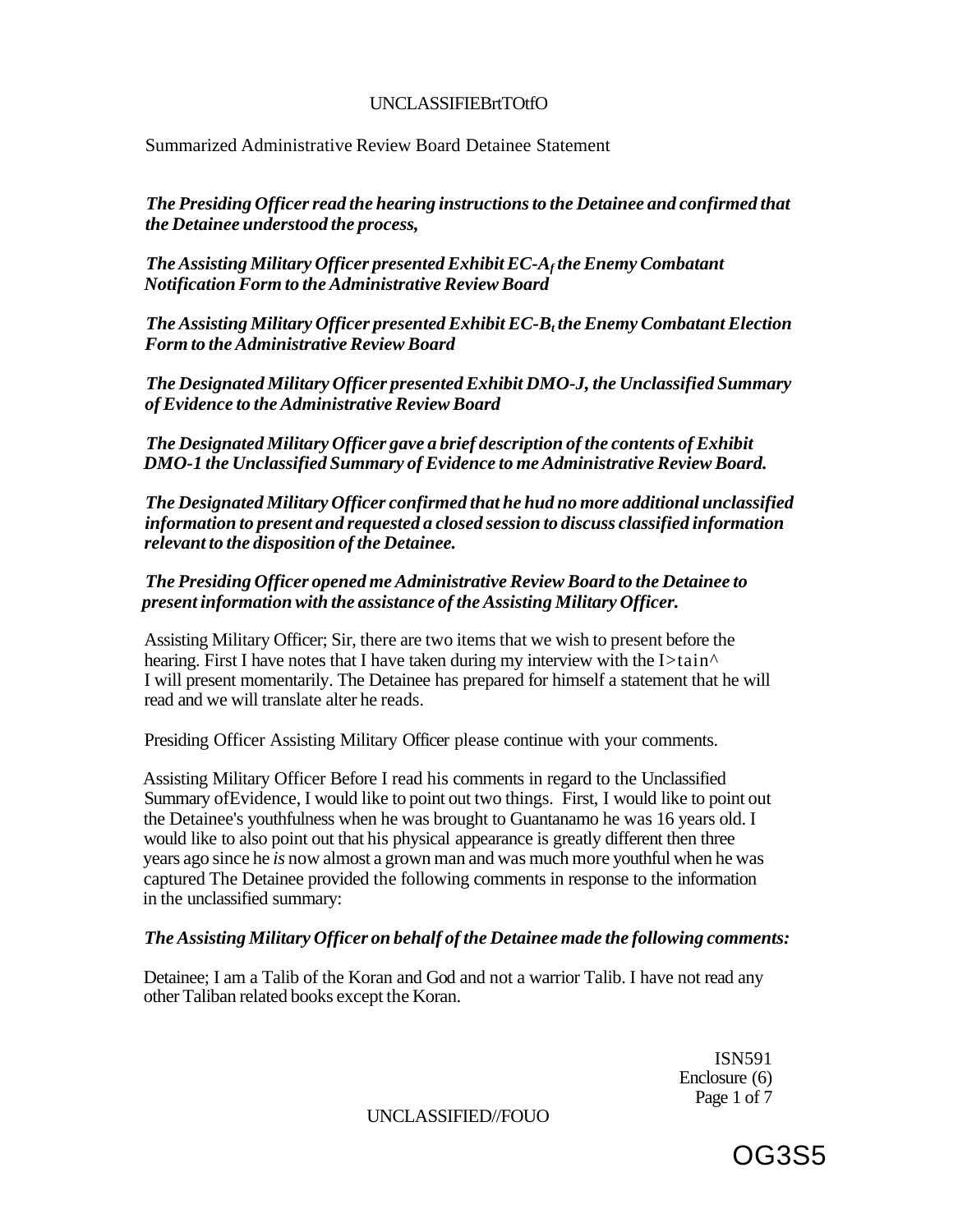#### **UNCLASSIHBBgffiEO**

**Assisting Military Officer He provided the following explanation regarding his capture and statements contained in the undassified summary that he had previousry made regarding his association with the Taliban and participation in jihad.** 

#### *The Assisting Military Officer on behalf of the Detainee made the following comments:*

Detainee: After staying overnight at a neHgmiw etirini\* in Afghanistan whww T visited **annually and prayed, I was making the six how walk toward my house along the route that was in the vicinity of Fort Mulgull(ph). Although there were three routes I could have taken to arrive home, I had been told that two of the routes were closed and therefore I took the path nearest Fort Mulgull(ph). Apparently the route near Fort Mulgull(ph) was lmo^sumillance and Afg^ri forces anes^** 

**fight even though I was unarmed and had never been in any fight They ordered me to admit that I had come from Shahi-Kwowt and not from the Shrine. I denied having come from mat area two or three times and they started to beat me. After being beaten I admitted the things mat were not true only to make them stop beating me. I heard my captors talk about receiving a bounty from American forces for people they captured. They placed a grenade near me so they could have an explanation fijr arresting me. Iknow nothing about how to operate a radio or use hand grenades. After being arrested I was beaten and suffered a head injury that my captors told the Americaru I had received during the war. My head injury occurred as a result of being beaten by Afghani guards and not as a result of the war. Wnen captured, the only teins I liad m** 

**bottle, 2,500 Rupees, and a leteftom the Taliban Mun ^ of Finance. The perfume was simply body oil and the document advised me to keep studying the Koran, be a good Talib, and not to waste tmie being idle or walking around, I never agreed to join the Taliban military, participate in jihad, attack or maliciously engage U.S. or allied forces, and mat statements suggesting that I did were obtafoed after my Afghani captors tortured n^^ I felt that ifl admitted the things that wejmH two I wo^d receive better treatment Hie Taliban demanded payment of 300,000 Afghans (Afghani currency) from family members mat were old enough to join the Taliban but did not do so. My family did not have enough money and my brother was forced to join the Taliban even though he did not want to. He had no choice. It was a proven matter that the Taliban was taking people to war by force. mspteofthe fact thai my brother die41 do not view m I was never a member of the Taliban. I did not have the facial hair that all members of the Taliban wear and ifyou look at my picture when I was captured h will be apparent I never joined the war, never engaged in any military training, and never traveled to Shahi-Kwowt to join the Taliban Military, Tne only reason I ever admitted this to the Afghani soldiers was because I was being beaten.** 

**Assisting Military Officer: Sk, that concludes my notes, statement and again I want to remind you that the Detainee also has a letter that he is going to read.** 

**Presiding OfiGcer: Assisting Military Officer, does that conclude your statements on behalf ofQariEsmhatulIa?** 

**Assisting Military OfBcer: It does sir.** 

**ISN591 Enclosure (6) Page 2 of7** 

**UNCLASSIFIED//FODr>** 

O0C38R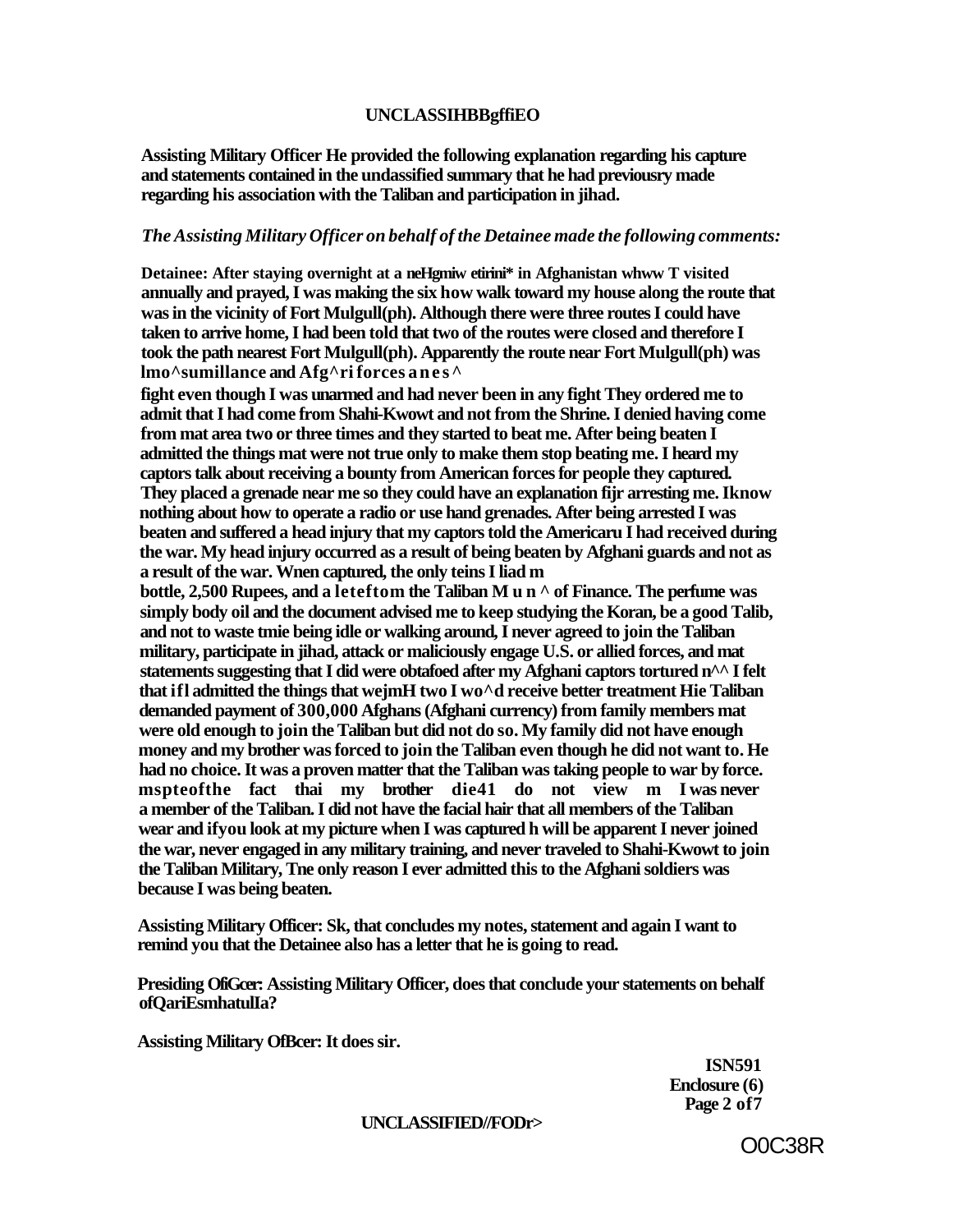#### **UNCLASSIFEEDAyeUD**

**Presiding Officer: Did the Assisting Military Officer's statement provide the information you wanted us to hear?** 

**Detainee: Thank you very much, he did yes.** 

**Presiding Officer: Qari EsmhatuHa, do you want to make your statement under oath? An oath is a promise to tell the truth and we have prepared a Muslim oath ifyou wish to use it. We do not require an oath.** 

**Detainee: Yes, I will take oath for one reason.** 

**Presiding Officer: Which oath? The oath or the one we prepared in Muslim?** 

**Detainee: I want to say that I will do it under one condition.** 

**Presiding Officer: What's that?** 

**Detainee: Whatever lam presenting to the Adrmin^tMn\^ Review Board that is written here, I will swear on it** 

**Presiding Officer: Designated Military Officer, please administer the appropriate oath.** 

*The Designated Military Officer administered the Muslim oath to the Detainee.* 

**Detainee: I swm that everything I say here in front of everyone is all fact** 

**Presiding Officer: Thank you. You may proceed.** 

*The Detainee began to read his mitten statement* 

**Detainee: The answer to question number one of category A.** 

*3.aJ. The Detainee admitted he greed to join the Taliban and to participate in the jihad in Afghanistan* 

**Detainee: Whatever I have admitted to in response to question number one... when I was captured in the hands of the Afghani soldiers I was searched and they found nothing. Except for a bottle of perfume, 2,500 Rupees and one letter. The letter stated, read your Koran and do notjust walk around and waste your time. You can see the letter fox yourself. Then they asked where I had ccmae rrom and I told them I came rrom Rhohaniesha (ph) the shrine. They replied with rage and force and ordered me to say that I had come from Shahi-Kwowt I don't know it nor did I come from there. When** *1* **repeated that two or three times, the beatings started and after receiving a few hard kicks and punches I told them it was fine. Whenthe first group put mein the hands of the second group of Afghani soldiers, and the second group heard about Shahi-Kwowt, they delivered** 

> **ISN591 Enclosure (6) Page 3 of 7**

#### **UNaJ^SIFBD/ZFOCTO**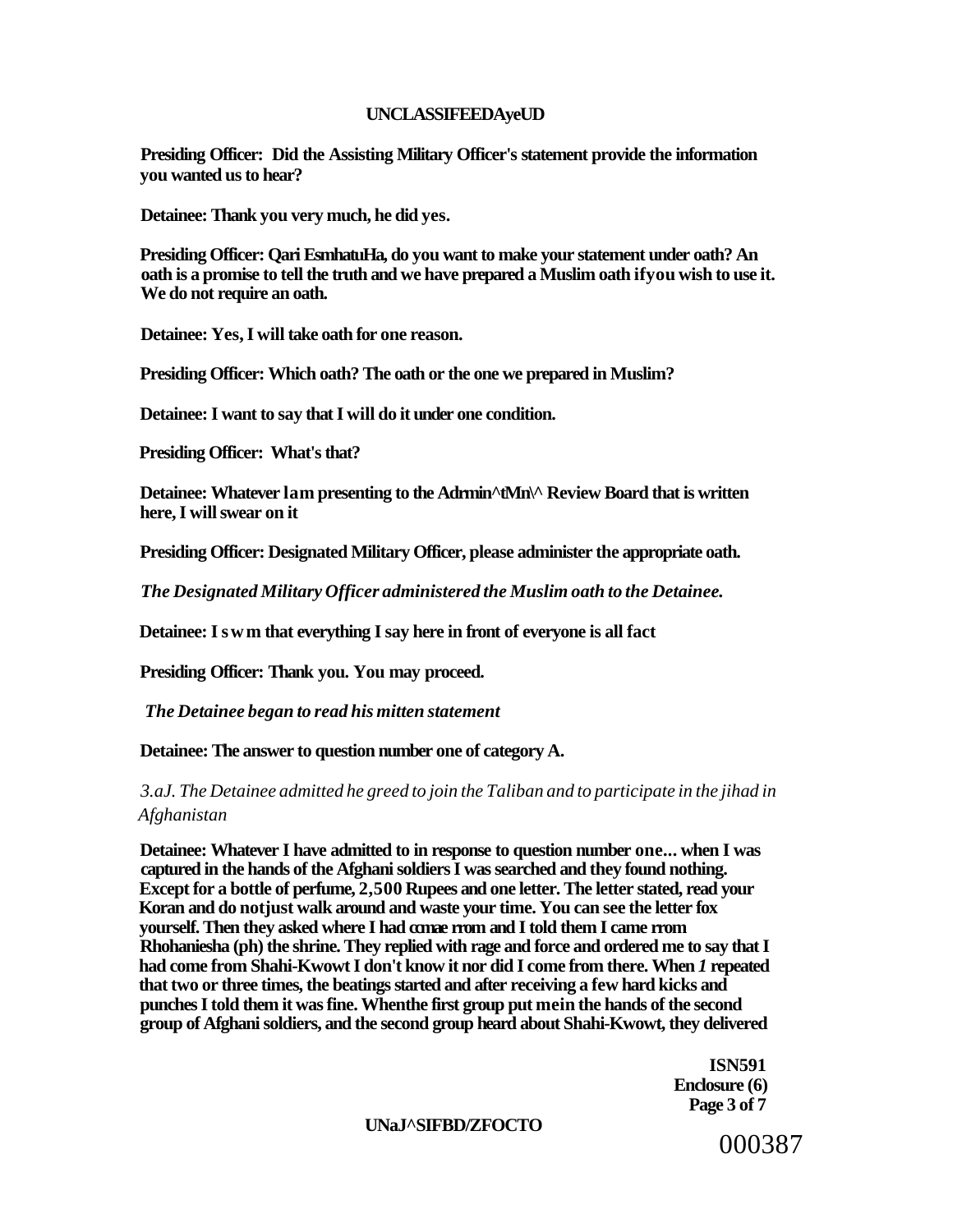### UNCLASSlFIED/#etf©

me a couple of butt strokes and demanded that I say that I carried this and that (the grenade and radio)

*3.d2. The Detainee admitted he was carrying a radio and grenades while he was traveling to Taliban forces to support them,* 

Assisting Military Officer: Sir, I'd like interject one thing. The term butt stroke means that Tie was hit by the butt of a rifle.'

Detainee: Thank you so much. When I saw my head cracked and I started to taint, I could not tolerate a beating for a second time so I admitted to all they asked. You have my fingerprints please look at them and see if I ever touched them.

Assisting Military Officer: Sir, I would also like to interject, touching them refers to the grenades and the radio.

Presiding Officer: Okay.

Detainee: Thank you so much.

*3.a.2. The Detainee was aware that he would be joining with and supporting the Taliban forces, albeit for both religious reasons and in responding to a challenge as to why the Detainee was remaining at home while others were fighting the United States and the Northern Alliance forces.* 

Detainee: The answer to question number two. I am saying this, ask anybody anywhere, has the Taliban ever let beardless people join them? Everybody whether they were civilians or government people knew that the Taliban would not allow beardless people with them. When I was first captured I did not have a beard. About this matter, you have my first pictures please look at them and see if I had a beard or not. If you think I joined them because it was a big shame if I did not I would have joined them a long time ago. You can also inquire about this, if I was ever a member of them or not It is impossible that I am isolated here with my condition and if what they are asking does not match my condition how could I be a part of it? In category B, the answer to question number one:

*3. b. I. The Detainee admitted he traveled to Shahi-Kwowt to join the Taliban military,* 

Detainee: This is not true at all. I never did any training and during war no one has time to train, there is no time.

*3.d. I. The Detainee demonstrated his intent to attack or maliciously engage the United States or its allied interests by admitting he went to help the Taliban in their fight against the Northern Alliance.* 

> ISN591 Enclosure (6) Page 4 of7

UNCLASSIFIED//F©yQ-

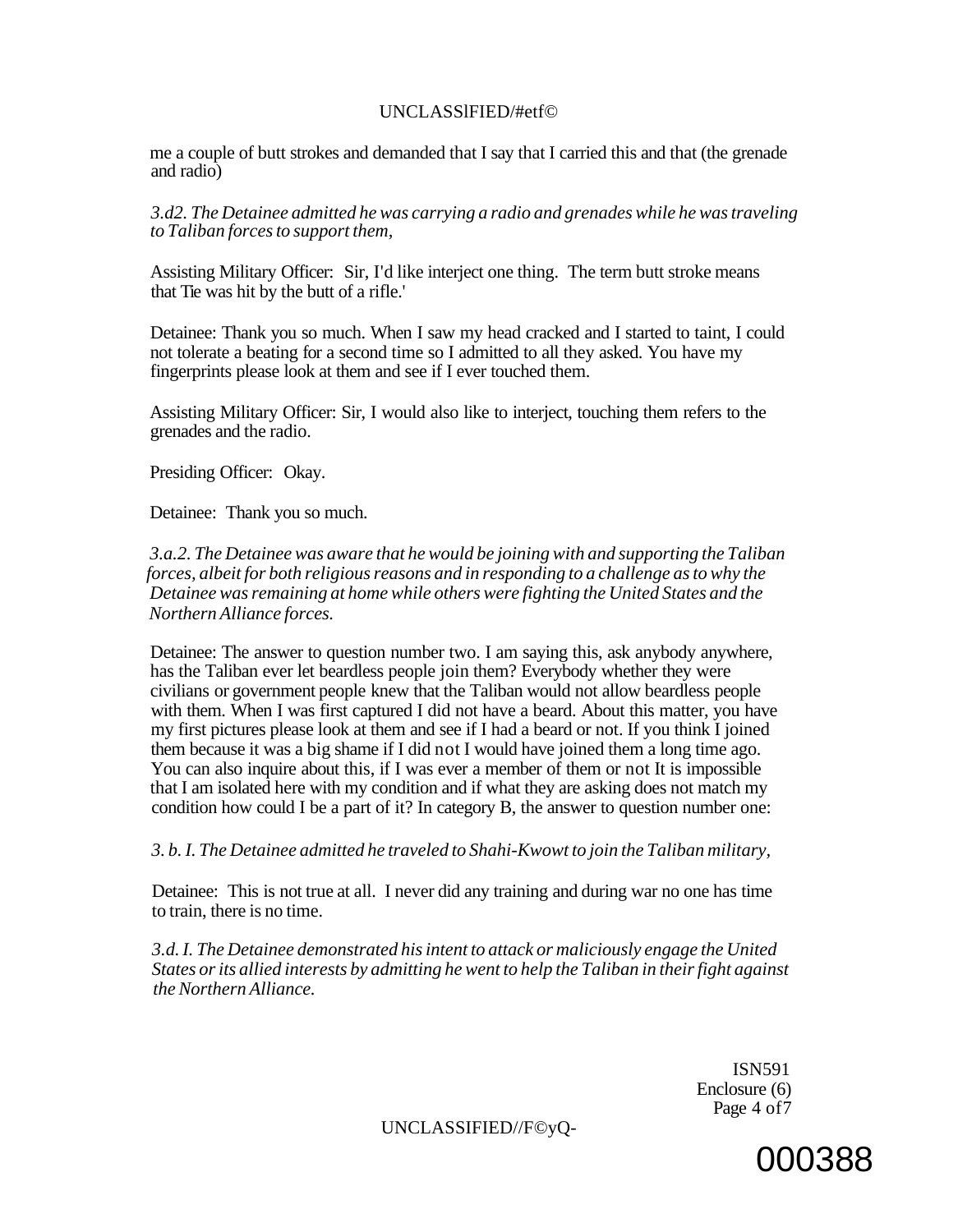### **UNCLASSIFIED^OeO**

**Detainee: Whoever participates in war, must have** *prior* **association in military training. Tney have to have the training. I never did anything like that and did not have any association with any senior officers. The answer to question number two;** 

*3.d2. The Detainee admitted he was carrying a radio and grenades while he was traveling to die Taliban forces to support them.* 

**Detainee: This does not hold any legitimacy. I have never seen them before or had any training init so what would** *1* **do with a communication radio or a grenade? When I admitted to them what I answered it was because I was forced to by the bearings.** 

*The following Detainee comments relate to allegations of his involvement with and support for the Taliban.* 

**Detainee: It is a proven matter that the Taliban was taking people to war by force. If they are taking vou by fore\*** how could vou have a relafonsho<sup> $\wedge$ </sup> The **are taking you by fore\* how could you have a rclafonshp^ The mind does not believe. I am done.** 

**Presiding Officer Qari Esmhatwlla, does that conclude your statement?** 

**Detainee: Yes.** 

**Presiding Officer: Thank you. Assisting Military Officer, do you have any questions for me Detainee?** 

**Assisting Military Officer's questions** 

- **Q. If you were returned to your homeland how would you employ yourself with an occupation?**
- **A. I have completed my Koran. I want to gojoh my father,! do not have another brother and I want to help him wrfogettirig things done, It is a very noble tiling if when I went there and the kids wanted to read the Koran and I could teach them.**

**Presiding Officer Designated Military Officer, do you have any questions for the Detainee?** 

**Designated Military Officer's questions** 

**Q. Qari Esmharnlla, were you ever mistreated by interrogators here at Guantanamo? A. In Cuba?** 

**Q. Here.** 

**A. IrmvebeenshacIdedforlongpOTodsoftimeoncemawtilebmllmvenotbeen beaten here.** 

> **ISN591 Enclosure (6) Page 5 of7**

#### **UNCLASSIFIED/aWe**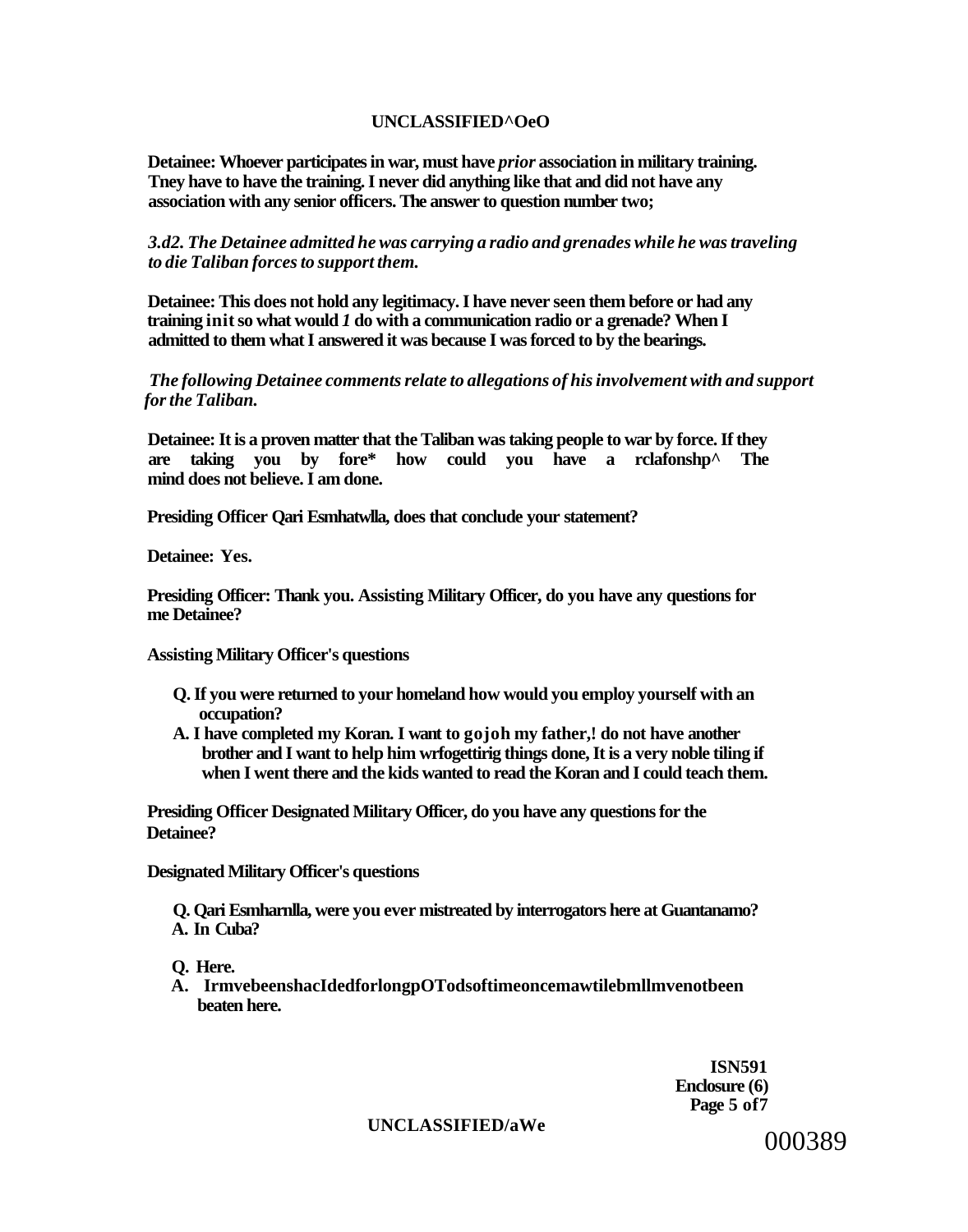## **UNCIASSnTEDAFCUO'**

- **Q. TTie charges presented here are based upon statements you made to American interrogators, not Afghanis.**
- **A. When I was taken from Gardes (ph), the initial stop after Z was captured, I was taken to Bagram. There ,it was an American interrogator; the Afghani translator told me that they had my statement so make sure that I did not change my mind. Even when I was taken to Kandahar from Bagram, I continued because I was told to.**

**Presiding Officer: Do any Administrative Review Board members have any questions for the Detainee?** 

**Administrative Review Board members' questions** 

- **Q. Qari, in previous testimony you made before the Enemy Combatant Tribunal, you indicated that you fouiid the grenade and the radio. Now you say that you didn't find it arid that they planted the grenade on you.**
- **A. Yes, I admitted to the Afghan soldiers. I had to make a story. They say where did you get these and I said! found them. They put it on me anyway.**
- **Q. At one time you said that you were going to go home to help your father on the farm. Do you have a farm in Afghanistan?**
- **A. I have not said anyuaing about having a ferm. We do not have a farm or any land**
- **Q. I must have misunderstood him as well** *(Presiding Officer is new speaking),*  **because I thought he was going to return home, since he finished me Koran, to help his father and possibly teach the Koran. Help his father, I thought he had said...**
- **A. I said help my fatherwith things to do around the house. I can go get things for him and go get groceries for him. That is what I said earlier. We do not have any land**
- **Q, You mentioned that you have a head injury. How does that affect you now?**
- **A. When it is really hot I feelit a little bit I read the Koran for a continuous time I feel the effects of it**
- **Q. What are those effects?**
- **A. I get dizzy and the room starts spinning once in awhile. When I read me Koran a lot or when it is too hot It really bled a lot at that time. I lost a lot of blood**
- **Q. Qari EsnihatnHfl, if what you said was not true to the Afghani soldiers; why not tell the truth once you were with the Americans?**
- **A. In Zarmout(ph) where I was captured?**
- **Q. The two groups that beat you up. The two different groups of soldiers.**
- **A. When they took me there it took about five minutes until I saw me Americans. Z was really afraid because the Afghan were right there and the Americans right there as well and I was so scared that something bad might happen again.**

**ISN591 Enclosure (6) Page 6 of 7** 

#### **UNCLASSIFIED/\*Ovcr**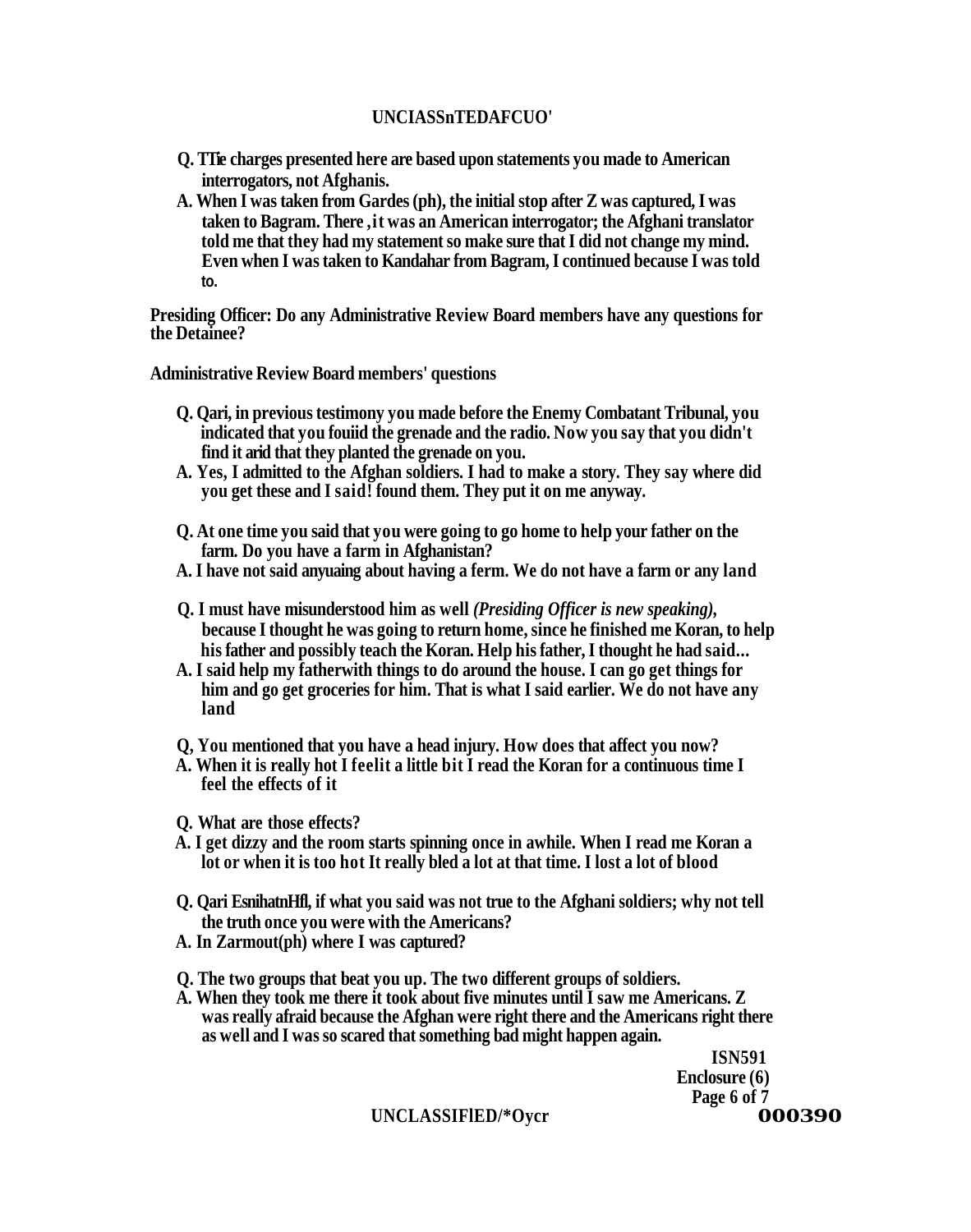### *mCLASSWWDUfOVO*

- **Q. Once you came to Guantanamo, why didn't you start telling the truth7**
- **A. That fear and those difficulties echoed in my head at all times. I stayed with the same story\***
- **Q. Ifyou are tilled duriiigjihad, are you a martyr in your belief?**
- **A. I have read the Koran by heart I know I can read Hand say h but truthfully I do not know what the Koran says about this because I do not know the meaning of it, it'sinArabic, IjustreadftbyJbeartandlfonotknowwhatfo that**
- **Q. Are you interested in being a martyr?**
- **A. I do ncrt have the knowledge ofthb question at all Somebody has to explain to me what the Koran says and then I can answer according to that If the translation of that question is such as mis, men I have not seen it yet, I have not read it yet, I have not understood that question yet so I do not know right now.**

**Presiding Officer The board would also like to express our condolences on the loss of your brother.** 

**Detainee: Death is something that is given to us bitt hurts so much because he was taken away by force.** 

**Presiding Officer Assisting Military Officer, do you have any other information that the Detainee would like to present?** 

**Assisting Military Officer: I do not sir.** 

*The Presiding Officer confirmed that eUumJass^Ud information had been presented to the Administrative Review Boardanddosedtheopen session of the hearing.* 

*The Presiding Officer explained the reminder of the Administrative Review Board process to the Detainee and adjourned the open session,* 

## **AUTHENTICATION**

**I certify me material contained in this traiiscript is a true and accurate simimary of the testimony given during the proceedings.** 



Colonel, U.S. Marine Corps Presiding Officer

> **ISN591 Enclosure** *(6)*  **Page 7 of 7**

UNCLASSIFIED/^efJO **n** n<sup>f</sup>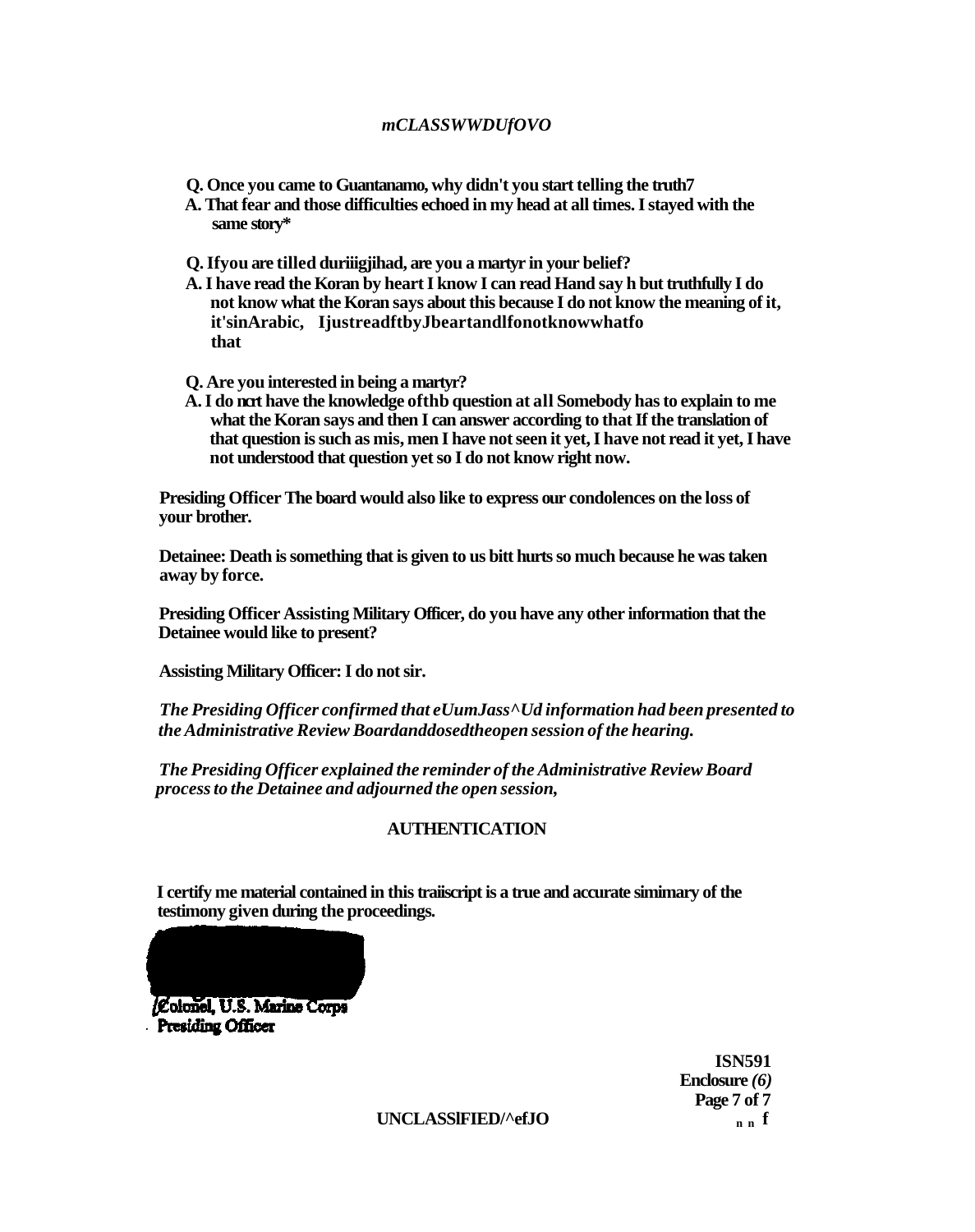## Summarized Administrative Review Board Detainee Statement

*The Presiding Officer read the Hearing Instructions to the Detainee and confirmed that he understood and had no questions,* 

*The Assisting Military Officer presented Exhibit EC-A, the Enemy Combatant Notification Form to the Administrative Review Board The AMO then presented Exhibit EC-B<sup>t</sup> the Enemy Combatant Election Form to the Administrative Review Board* 

*The Designated Military Officer presented Exhibits DMO-1, the Unclassified Stanmaty of Information andDMO-2, the FBI Redaction Certification to the Administrative Review Board Me men gave a brief description of the contents of Exhibit DMO-1. The Designated Military Officer confirmedmat he had no addmmalunclassffiedmfifrmation to present and requested a closed session to present classified information relevant to the disposition of the Detainee,* 

### *The Presiding Officer opened the Administrative Review Board for me Detainee to present information with the assistance of the Assisting Military Officer,*

**Presiding Officer: The Detainee may now present information to the Administrative Review Board. Assisting Military Officer, does the Detainee want to present any information to this Administrative Review Board including written statements, oral statements, or witness statements prepared on his behalf?** 

**Assisting Military Officer Yes Sir, the Detainee would like for me to read a statement for him. He also has a statement that he would like to read, and he would be willing to answer the bullet points individually.** 

**Detainee: Yes, and I also want to answer to each allegation one by one.** 

**Presiding Officer Assisting Military Officer, please continue.** 

**Assisting Military Officer Thank you sir. The Detainee never had a direct connection to any Governor at all. The Detainee was sent to Sheberghan to serve as a mediator or peacemaker for the water irrigation system. There were many different tribes in the Sheberghan area and the different tribes were fighting each other over control of thewater. The Detainee was sent mere to help schedule times for the different tribesto use the water for irrigation and to settle water disputes. Tne Detainees job was as a securimguard, but he volunteered to go and keep the peace at the Water Irrigation Center. The Detainee only wanted there to be peace among the people of the area.** 

**Also, during the Taliban every single person had to go for duty for three months and then serve two or three momhstout of each year. He was ordered by the Taliban to do this, it was not his choice. He knew an%tportant person and was able to perform guard duty during his two months of service each year. He did this for two months each year for two years and then three months for the third year before the Taliban fell. While serving as a guard he would work one-one hour shift per night at which time he would carry an AK-47. All the guards would trade one AK-47 between themselves; he never fired it while on duty as a guard. The Detainee never received any formal training on the AK-47, but his uncle always had an AK-47 and the Detainee did fire it sometimes during celebrations.** 

**LlNCLASSIFIED//n5tJO" ISN546** 

**Enclosure (5) Page 1 of 12**  000392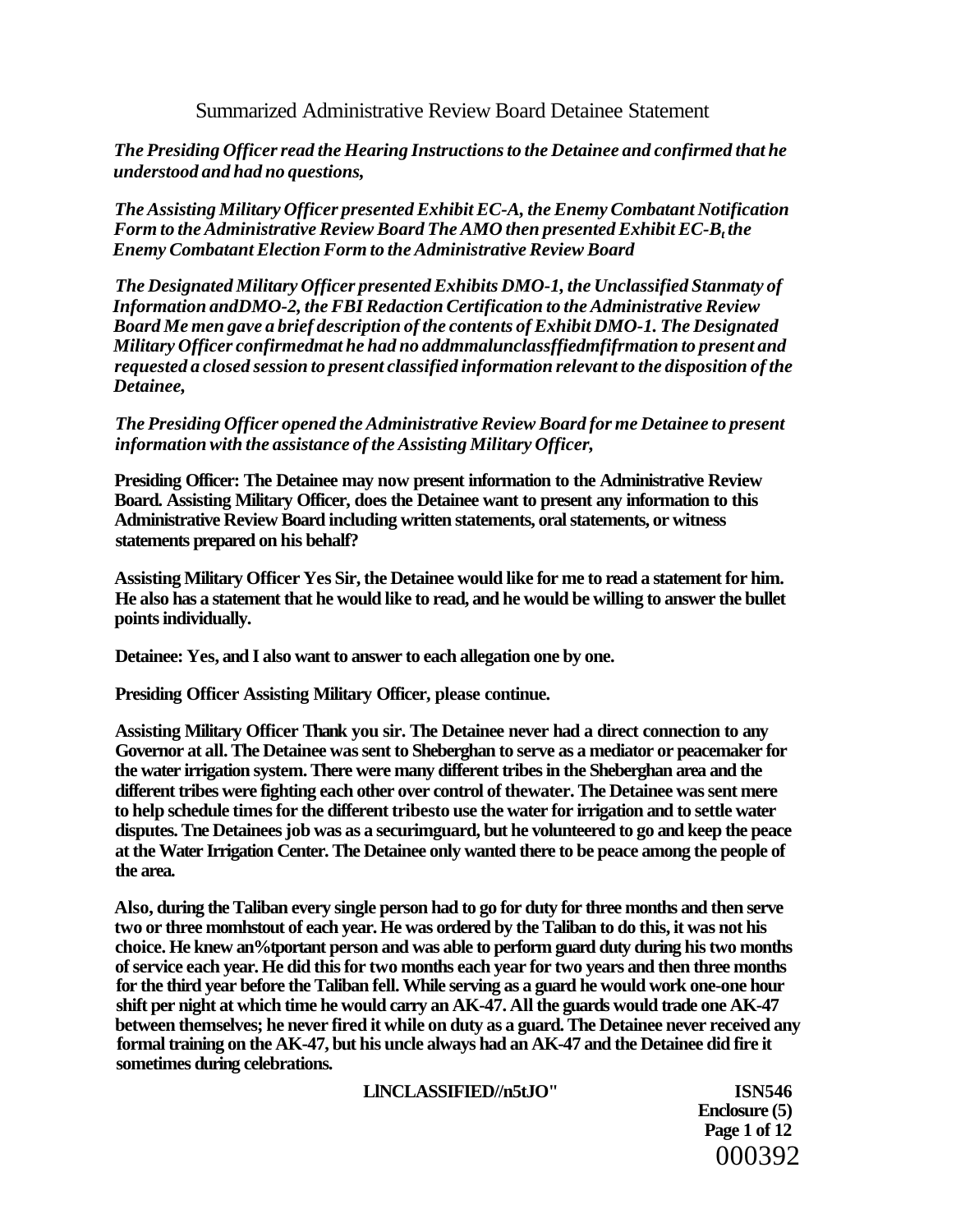#### **UNCLASSJFED/ffiOUe**

**The Detainee was not captured but after the Taliban fell he was staying with his nomad Mends and they suggested he go to speak to a local Commander, a fair and just man named Kama]. The Detainee went to see Kamal and was treated like a guest the first night, then the next morning he was taken prisoner and kept for twenty days. The Detainee was men turned over to Ismail Khan where all of his possessions were taken from him and he continued to be held prisoner. After about two months he was sold to the Americans in Herat and then transferred to Kandahar. He believes he was sold to the Americans because there was no other reason for him to be given to the Americans. The Detainee was never in combat and never fought against the United States or the Northern Alliance. Sir, that ooncludes the written statement the Detainee asked me to present for him.** 

*The Presiding Officer asks the Detainee if he wishes to make a statement and if so will he take the Muslim oath. The Detamu is uncertam about what he would be swearing to. The Presiding Officer explains exactly what he would be swearing too. The Detainee takes the Muslim oath,* 

**Presiding Officer Muhibullah, You may begin.** 

**Detainee: I'm going to start with the allegation that I did work for the Taliban for two years. I want to deny that I only worked for two months out of the year for two years because of my duties since I was conscripted. Ifanybody has any more evidence that I did anything other than that, then I would like to be presented with that evidence. I could have easily presented evidence and witnesses to support that statement at my Tribunal before. No one asked me to do that Spending two years in a row being a security giiard at Kabul, go ahead and take my picture and show it to anyone there. Then I'm blamed for everything. I can show you the alley, I can show little street and I can tell you where I worked, I know it all.** 

**Referring to the allegation about going as a mediator to Shebreghan. I hope you do not take it that I was a Judge from the Taliban. A Judge has to have a lot of competence and knowledge about the rules and law. If you knew about how I was brought up, when I was in my own state then people will tell you that this is amazing that a guy who didn't have any education at all, is all of a sudden a mediator or he is a Judge today. If I was there as a Judge there had to be a case, there had to be papers involved, there had to be a person involved. For example here, if somebody is a judge, there is a case and there is an allegation, there are papers and there are accusations. I've never faced that situation I was not a Judge. Even though in that area I went to, to make peace among the people they were all Uzbeks, Tajiks that were against Pashtuns. And if I did they would be the first one to say something against me since they were against the Pashtuns. Ask them if I did anything like mat That would be the biggest evidence you can have.** 

**I never worked directly for the Governor of Sheberghan, it's not like he was not there and I was working for him. I have given you the name of the Governor and I have given you his brother's name. Why don't you go and ask this Governor if I ever worked such duties that I'm accused of. You have all the information. I never surrendered to Ismail Khan Forces. When the Taliban conscripted me and after they foil, I went and met my nomad friends and I was spending nights with mem. I didn't go to Kandahar because they might have caught me there. I didn't go back to Sheberghan because there are big cities they might have caught me there. So what I did, I went to the deserts where my nomad friends were and I refuge with them. Even Kamal would testify to that That I surrendered to him on the first day of the Ramadan. I did not have any** 

**UNCLASSIFIED//F.OUe~ ISN 546** 

**Enclosure (5) Page 2 of 12**  000393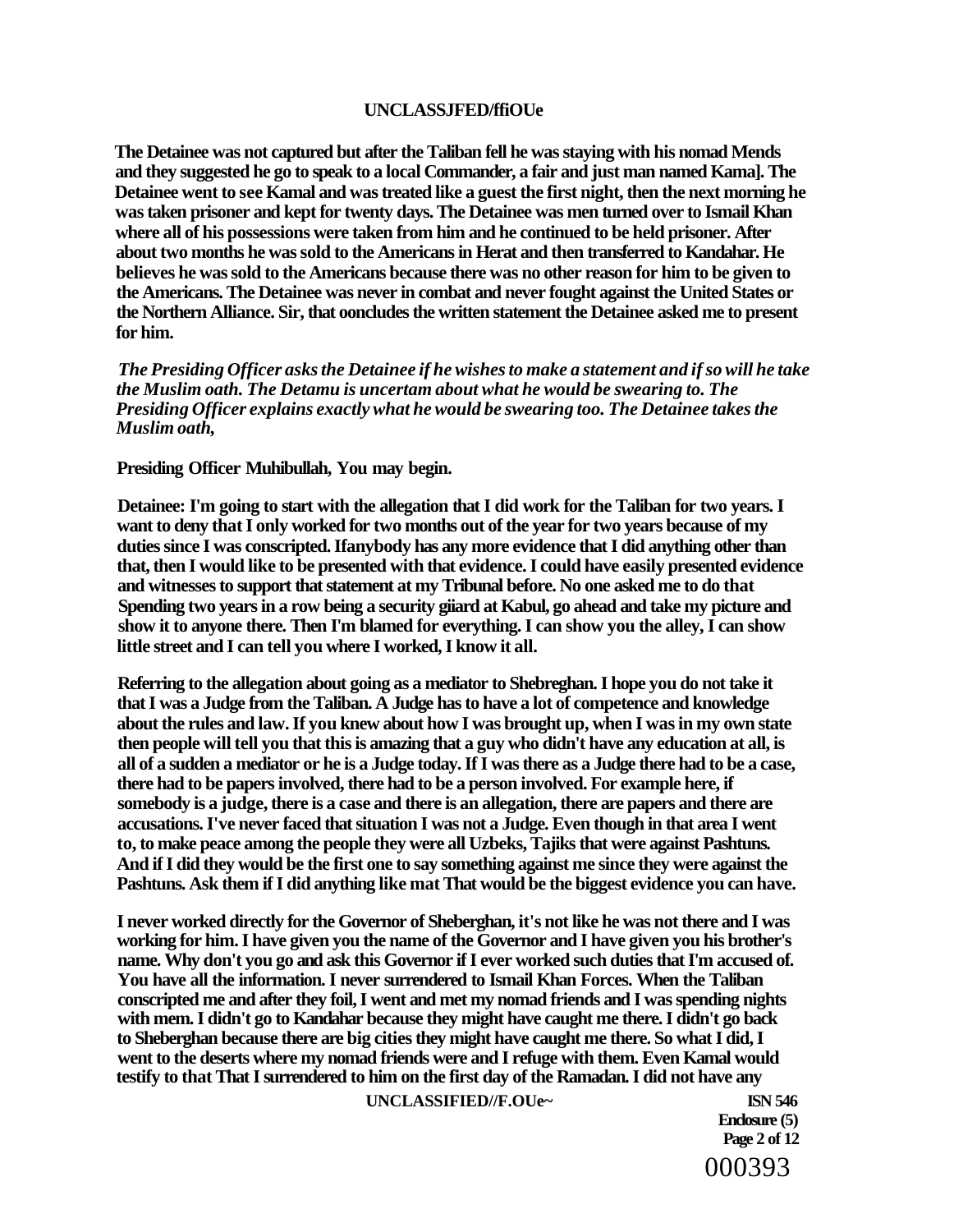### **UNCLASSIFIED^eeO**

**need to surrender to Ismail Khan Forces. At the time when I left mere was no fighting or anything like that at all. Eventually, I will be explaining and talking about that a little bit more.** 

**The people that I stayed with were approximately 10 or 15km from the area where I went to see fheKamal. They are all there you can ask them, how Ijokedtheni, why I joined them and what my main intentions were. A person who was there among the nomads, his name was Shahbaz; he was the head of the Nomads there. You can ask him how things went with my trip to see my nomad fiiends. They're the Nomads that are there at one particular time of the year. In the wintertime if you look for them over there you can find them, they are all there, they are my witnesses. I did not need to surrender I did not have a need for that I am not saying that Ismail Khan sold me and I am not saying that the Americans caught me, because mere are thousands of people like me walking around. What I think in order for Ismail Khan to get some credit with Americans is that he was working for them and mat is why he took all these people and gave them to the Americans to see that he was working hard. He did it to cover all the atrocities and the animosities he showed against Afghanistan Government and also against America to overcome all the bad things that he did. People like me that were taken away in the same manner they will tell you the same things.** 

**I want to talk about the training allegation, mat I took some training, I want to talk about that just a little bit In my entire time here, I have denied even training for five minutes. Then you would be asking me then how come yon were carrying a Kalashnikov? During the thirty years of revolutions in Afghanistan even the women have a Kalashnikov. They would actually cover themselves as a woman, bm still carry a Kalashnikov. I don't think you could run into a lot of houses in Afghanistan that don't have a gun. All of mem were like that including my uncle, you know gathering guns, I admitted to the statement that I cannot hit a target with a gun, but I can fire it -I would like to see the accusations that someone can tell me, where did I fire, who did I fire at, who did I fire with? Ifthere is someone who can testify to that, that I actually carried a gun and then did some operations with it For example, today we are here and there is evidence and accusations and twenty years later I will remember this I will not forget Somebody will ask me, and I will have evidence and talk about it** 

**I want to speak a little bit about when I was inSheberghan as a mediator. MyAMOsaidjust about everything, but mere are a couple of problems, things that I must explain myself. I would like to talk about the scheduling situation. I did not have any power over them. For example mereisapenovertliereandalc)tpooplesayheyit\*smine-it\*smine! I would say something like, "Hey just give it to him", the same thing with the water. I never forced anybody; I never supervised people or commanded people. I went there for a peaceful situation; ifyou let me***1*  **will handle it for you. So go ahead today, it's yours next day this guy so you can use the water. Again, all I can say is the name of the district over mere was Kirkeen District You can ask those people how did I do my duties. That is all I have to say about that If I remember anything else I will tell you.** 

**Presiding Officer: Is he going to continue with the written statement now?** 

**Detainee: What I have written in mis written statement is that I am asking the American Government to please let me go home and I will tell you why. I was never an enemy of America before or right now. If I have committed any false or words against the Americans you can keep me as long as you want Please I have kids there, they are waiting for me. I don't have anything,** 

**UNCLASSIFIED//Feet>- ISN 546** 

**Enclosure (5) Page 3 of 12** 

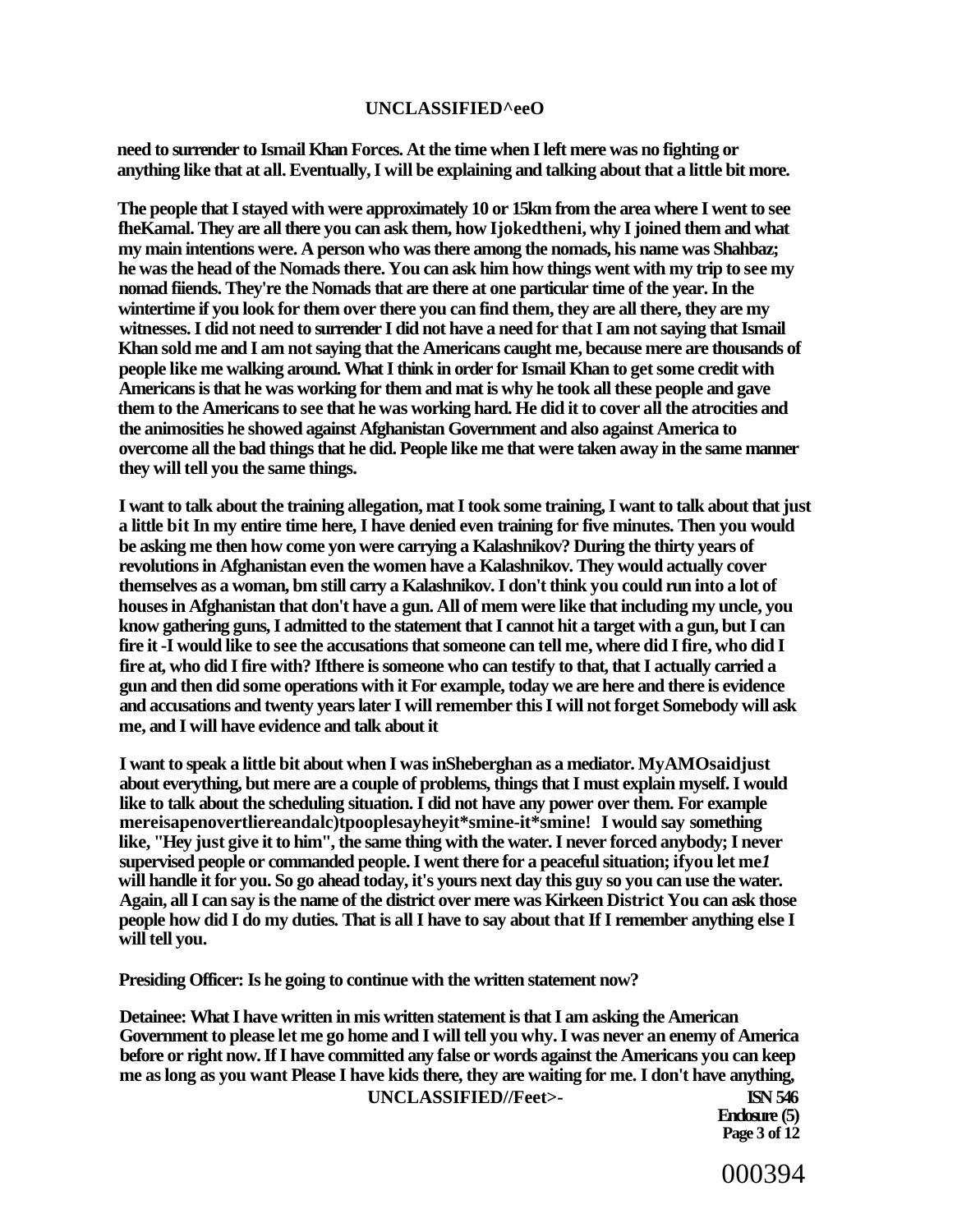#### **UNCLASSIFffiMEQUO**

**I don't have land, and I don't have a shop. I have to do something to get them going, to be there for them. I o^'tthmk my family has anythbg to eat right now. I don't think anyone will even hand or lend anything to my family right now. They will not help my family because they don't have faith they will get it back in return, because I am a detainee here. I cannot provide it back to them. As far as my release goes ifthere is anything, a method or conditions that you can provide for me I would like to see that If I can go based upon conditions. Are you going to tell me what those situations are, you going to talk about that? Are you going to tell? Are there conditions that I can go or not based upon those conditions?** 

**Presiding Officer I will review some documents later after you have finished with your presentation.** 

**Detainee: I can assure the American Government as such. I will tell you about a memory, something that I remembered and I would like to tell you about that I see a lot of benefits coming from Americans being in my country of Afghanistan. What they did, we had twenty different Kmgdoms in Afghanistan. They brought it all together into one. The days that we lost hundreds of people a day fixnn Tribal Wars, Civil Wars it is all finished right now. Those broken cities, those broken roads are going to be rebuilt today. Americans are helping us in that category. I know the Americans are going to build our country and mat doesn't mean they are going to put ft behind them or take it away they are doing it forus. I know the Americans are not against the Muslims. If they were going to do anything bad to the Muslims there isalot of Muslims in America. I know they have good intentions; they are not there to harm Muslims. Americans are involved with my tribe in my country. How could I go to my own tribe in my own country where the Americans are involved and be the one to be against them?** 

**I want to say two or three tm ^ that wiU convince this board. First of all please try to believe what I say. I can assure you, that in Afghanistan they will know about me. All I will be doing are positive things for my country and for the Government of Afghanistan I can assure you that There will be no harm at all. You can even send me as a refugee to Afghanistan and keep an eye onme. I want to go and see my family and see how things are being done and what I'm going to be doing, and men you can decide about me. You can send me to an environment anywhere you want and see how I behave and who I am and what kind of person I am. I am a very honest person; I have been very honest about every single thing I have said to I have spent three years with you guys. IhavesaidaUofthesethingstoyouandifyoustUltm^Iamhannful then I am here in a cage. I will stay there. Please listen to me, all I want to do is go run my life in Afghanistan I just want to continue my life in Afghanistan and nothing else. And that is all I wanted to say. If you have any questions then I will talk about it If I have your permission, one thing I forgot mat I just remembered. There were a lot of bad things in Afghanistan. We were listening to the Red Cross radio, on how many people he was killing all the time.** 

**Presiding Officer: I'm sorry, whom?** 

**Detainee: Ismail Khan. There was so much pressure from Ismail Khan Forces put upon us; they were putting so much pressure on us. Four people were beating one person. If you had told me Hey are you Osama? I would have said, "Fine I am Osama". If they had asked me, are you Muhammad I would have said, "fine I am Muhammad". What ever you want me to be I would be. They were saying I might end up being with the Americans and that is what I wanted anyway. Because now I can see that during my interrogations and the way I was treated I was UNCLASSIFffiDZ/FGUCr ISN546** 

**Enclosure (5) Page 4 of 12**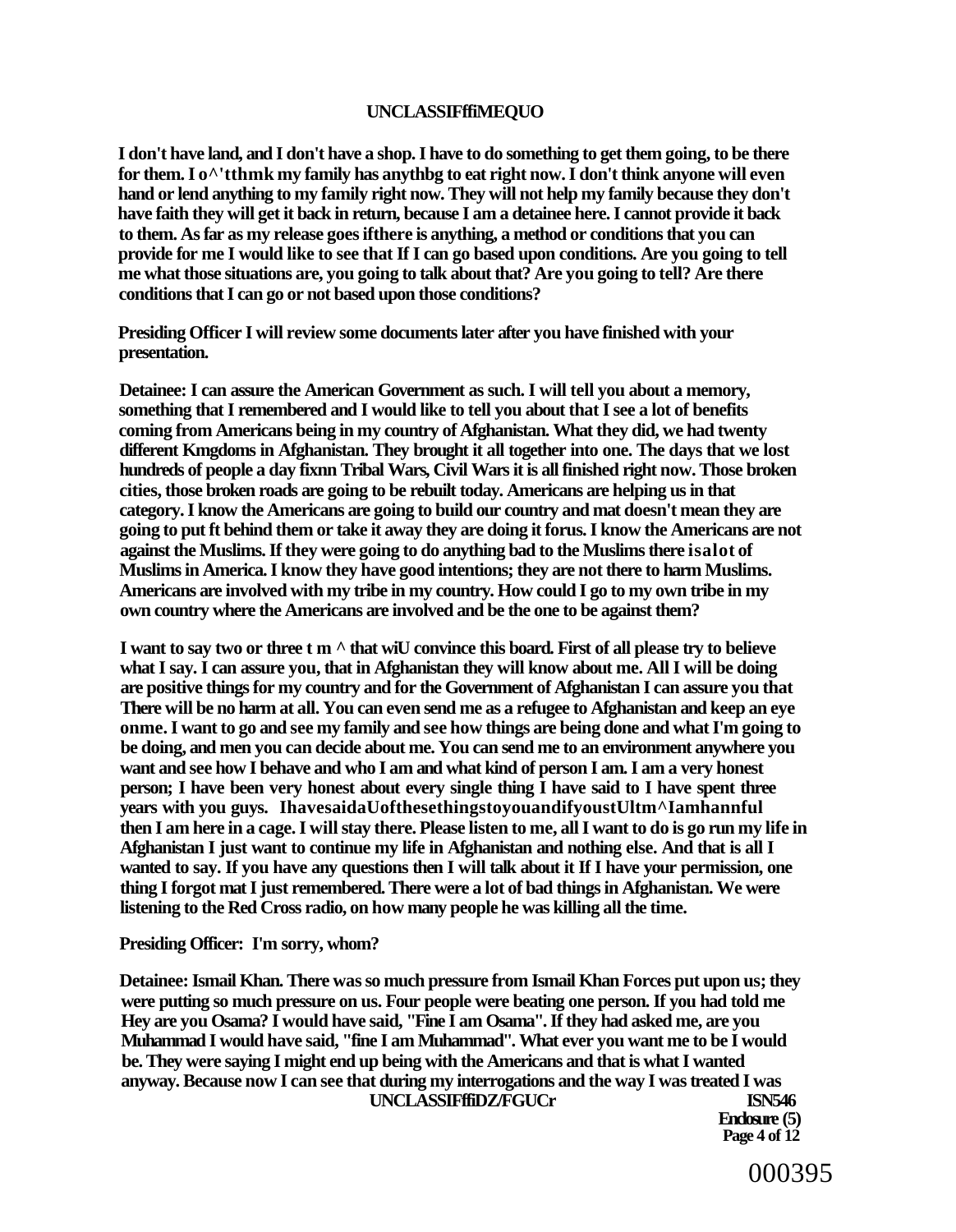### **UNCLASSIFIED/(F©eO**

**right What ever I said because of fear, because of pressure, then you can judge that yourself. People that go through beatings will say things. When I came here and when I saw the interrogator, I was looking around for the beating to start right away because that is what I was used to with die Ismail Khan Forces. People told me that nobody is going to beat you here, so don't be scared.** 

**Presiding Officer: Let me clarify. He was not mistreated once he was in U.S. hands?** 

**Detainee: Yes. They were talking to me on a very serious basis and I was scared. After a whole year,1 realized they are not going to hurt you, they are just interrogating and they want to get to the bottom of things. You can look at the footage ofthe interrogations where Hook so scared during those interrogations I thought the beatings might start After a year I realized, no that is not the case. I'm sorry that I tired you out with all my talking.** 

**Presiding Officer: Muhibullah, does that conclude your statement?** 

**Detainee: My statement is over. Ifyou wanted to ask me something or you wanted me to say something I will answer it** 

**Presiding Officer: Did the AMO statement provide the information you wanted us to hear?** 

**Detainee: Yes. Whatever I had down on the statements ofthe AMO, I had clarified it; I had followed up on it For example, I had spoke about the scheduling situation. I never forced people as a supervisor to do mis or to do that For example, I clarified that That I was making a schedule, it's not like I was assigned to make them obey me I did it out of peace. My AMO presented everything fine.** 

**Presiding Officer: Assisting Military Officer, do you have any questions for the Detainee?** 

**Assisting Military Officer: No sir, I do not** 

**Presiding Officer: Designated Military Officer, do you have any questions for the Detainee?** 

*Designated MUtiary Officers Qitestfons to the Detainee.* 

**Designated Military Officer: Yes sir. Muhibullah, in your testimony you just provided there are two points I did not hear addressed and I would like to ask you about them specifically. When you turned yourself in initially how many rifles did you have in your possession?** 

**Detainee: Those Kalashnikov that you are talking about. When I came with my nomad friends to meet Kama! (the guy X turned myself into) those rifles belonged to my friends that I refuged with in the desert, they brought me to this guy.** 

**Designated Military Officer: I want you to think back. At any time have you told Americans mat you were the Acting Governor of Sheberghan?** 

**Detainee: 10^ not think so but I told you before that I was under im^rrogatio I even told them ifyou think I'm Osama, then I'm Osama, ifyou think I'm Muhammad, then I'm Muhammad. If you're the Governor, yeah then I'm the Governor. I do not think so. I do not remember it** 

**UNCLASSIFED/flFOrJO- ISN 546** 

**Enclosure (5) Page 5 of 12**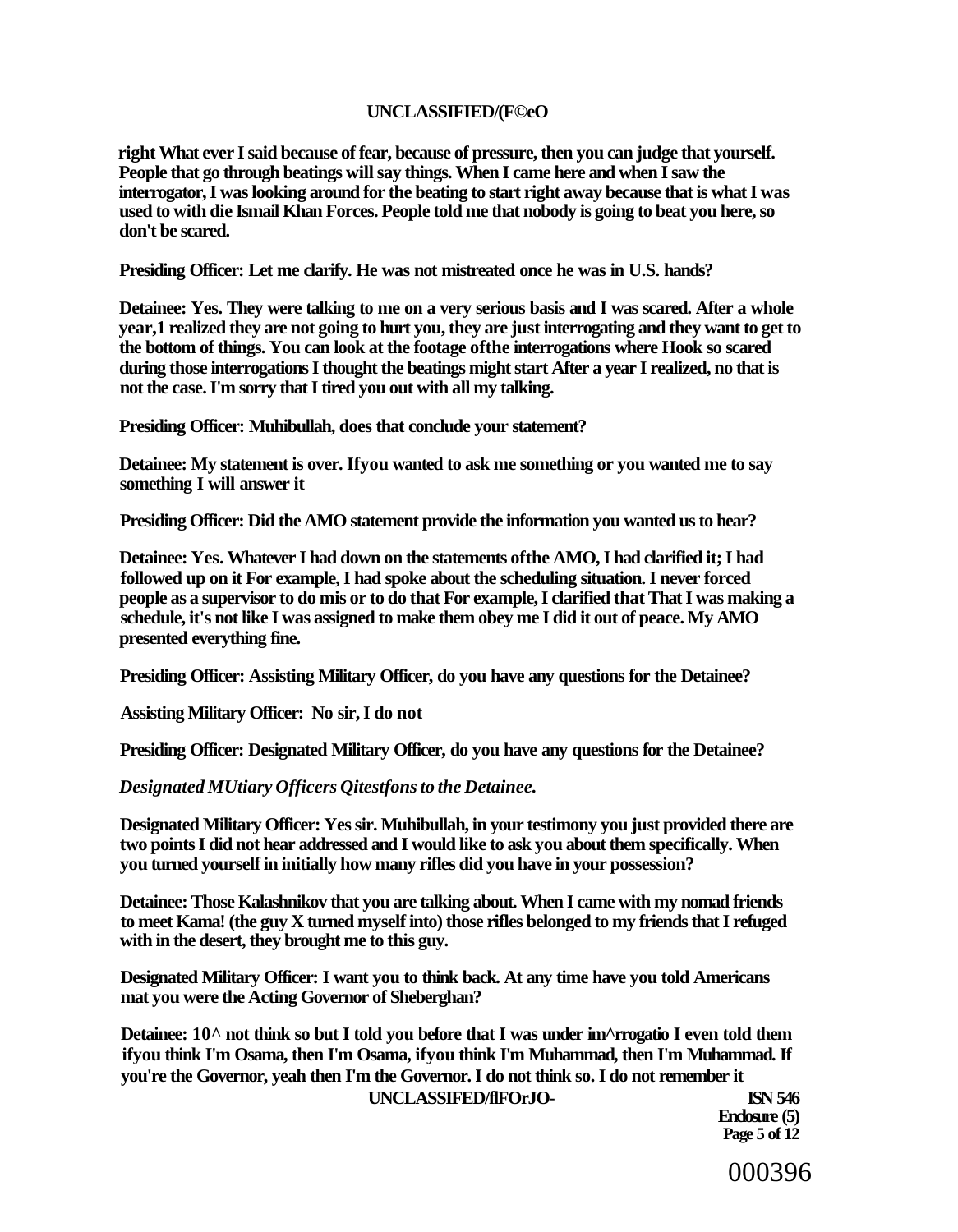### **UNCLASSIFIEEMPetfO**

**Designated Military Officer: Sir, that is all.** 

**Detainee: I mentioned the name Shairbaz I wish you knew n^ about the Kalashnikovs and who's they were. There is a hill called Toighondey, means Black Hill and he is about 10km away from that Shairbaz is in that area 10km from the Black Hill, Torghondey and ask him "Whose Kalashnikovs are those"?** 

**Presiding Officer Thank you. Do any Administrative Review Board Members have any questions for the Detainee?** 

**Board Member: Yes sir, I do. Thank you.** 

*Board Members Questions to the Detainee.* 

**Board Member: Do you know how much water you scheduled as the mediator of water?** 

**Detainee: I have also mentioned this throughout my interrogation. During the revolutions, during the wars in Afghanistan people got relocated from areas to areas. This is an area people had gone there and there were no rules and laws about the water. So a lot of people went from one place to another so they were contused on how to deliver the water and about the amount of the water. There was a well and someone would say "I want to have it fbrlhree hours and somebody would say I want to have it for four hours". So that is why I went there to help, it was not just about the water, but also to bring peace with them because they were newly refuged to that area.** 

**Board Member: You said the water was used to irrigate land?** 

**Detainee: Yes, exactly. There were a lot of issues. People had just gone there and the water was coming. The guys upontop he wouldjust take advantage of the water and confiscate the usage of die water. The guys that were down there and he would have camels and land. There were so many different issues. I was not so competent and so educated to solve every single problem. But I did my share as a peacemaker too, at least to say, "It's okay! It's your turn" or "it's your turn" or "it's your turn", that is all I did there.** 

**Board Member Do you know about how much land was irrigated?** 

**Detainee: It is really difficult for me to pinpoint the acreage. There was a huge area it was a District.** 

**Board Member: What do you plan to do when you go home, if you go home?** 

**Detainee: I do not know really what is available for me in Afghanistan; I do not know how things are going. I have this little interest, if I had some money I want to open up a shop.** 

**Board Member: A shop? What kind of shop?** 

**Detainee: Tea, sugar, cheese and bread.** 

**Board Member: A store.** 

UNCLASSIFIED/ZFOTJO ISN 546

Enchang (5) **Page 6 of 12**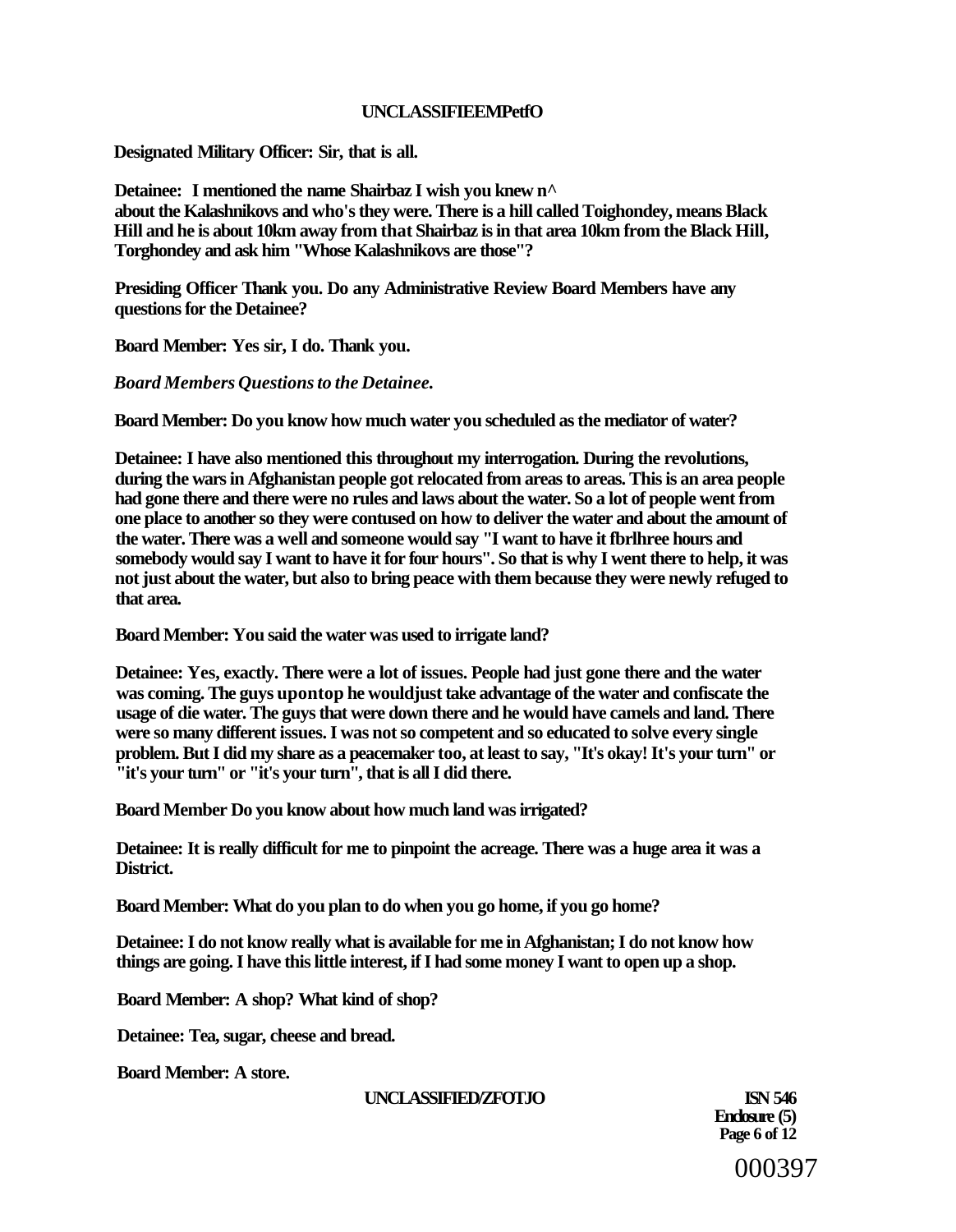### **UNCLASSIFIED//EOUO**

**Detainee: I can also perform as a fiumer to grow crops there as well, ifl do not get to open my store.** 

**Board Member That is all I have sir.** 

**Board Member Do you have a fann in Afghanistan?** 

**Detainee: I just have a measly little; it is not even as big as the building. I do have some, but it is not much that I can grow there.** 

**Board Member: How are you going to get money for the shop if you have such a small farm?** 

**Detainee: I said that it was my wishful thinking. I said if I had, I wish I had some money; my interest would be to open up a store. It's not like I have it and I'm going to do that but I wish I did. I give you my opinion. I don't even have like rooms or a shop, I own nothing. Before when people had stores, during the bad times in Aigharustan they couldn't do business because the Russians had put stops and checkpoints and nobody could go get stuff. Now I am so hopeful that everything is open. The business might be good. People will go back and forth between cities and they can shop around and buy things, azid they can bring it back and sell it Being in the Sahara away from the city it is so tough. But I am very hopeful that things have opened up right now and easy to go get stuff from the main city and bring it and sell it and make some money.** 

**Board Member; If you return to Afghanistan and you dont have enough land to farm or a shop to run, what type of work will you do?** 

**Detainee: What are my choices? All I am doing is looking forward. If I did not do that, I would be asking someone "could I grow something on your lar«i^ or "can I grow something on your land"? Get this guy and this guy. Ill just see how things are going mere and what is available there.** 

**Board Member: What other kinds of work have you done omer than being a watchman?** 

**Detainee: I do not have any profession in anything else. Not in any other work.** 

**Board Member: So you nave only been a watchman?** 

**Detamee: Bring peace to these people was my duty and being a security guard is all that I have done as official governmental work goes.** 

**Board Member How many years have you done this work?** 

**Detainee: I told you when I was conscripted by the Taliban I did it for two years. Two months out of each year.** 

**Board Member: How old are you now?** 

**Detainee: We do not keep track of time. ImoughtwhenlwascaughtlwasthirtyKineatthat time. Add another three to it, so thirty-four.** 

**UNCLASSIFIED//P0We- KN 546**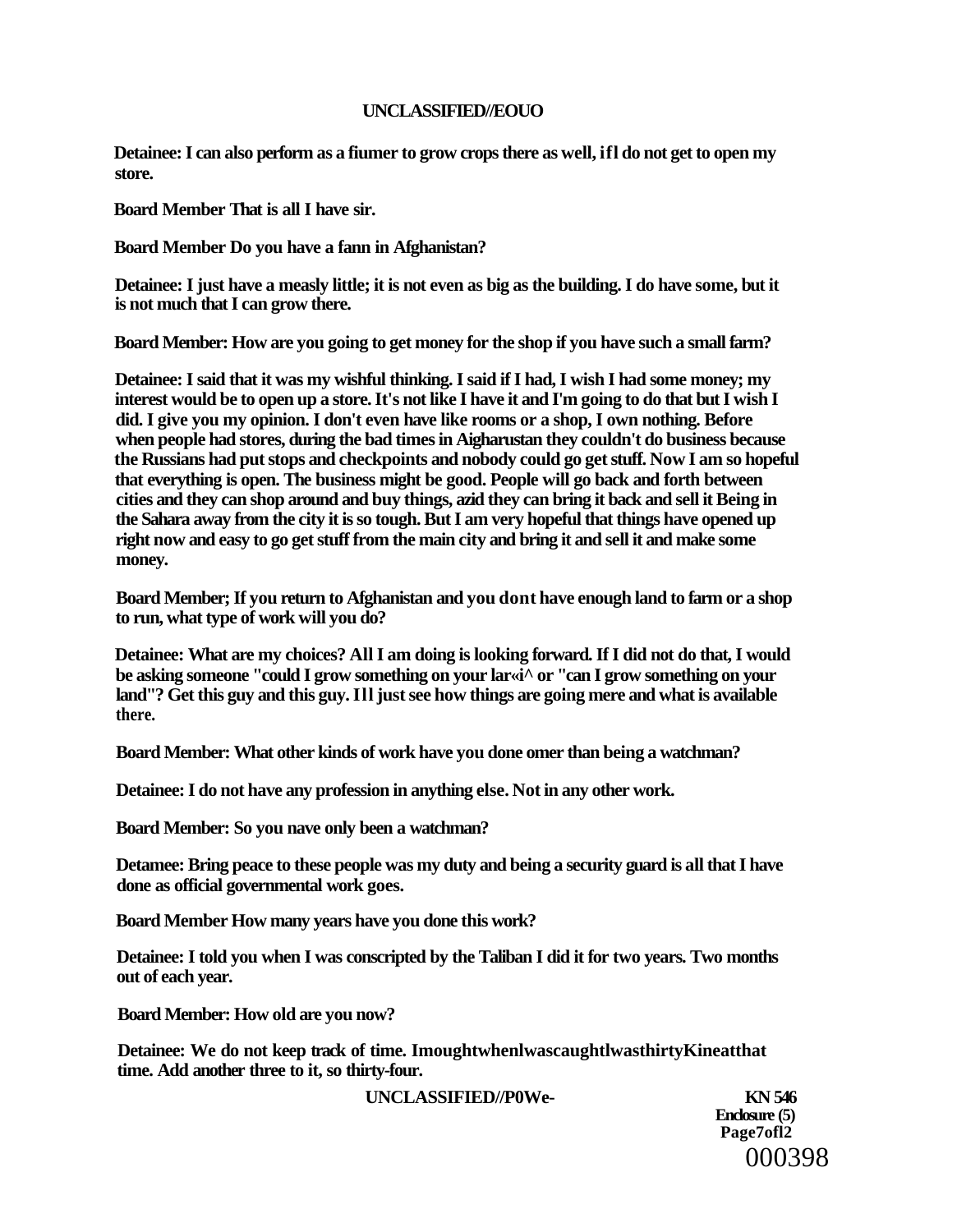### **UNCLASSIFIED/flFWO**

**Board Member: What did you do forthe five years or so before you are watchman? You would have been in your mid twenties.** 

**Detainee: Mainly farming. I told you before my uncle from my Mothers side, my mother's brother, he was mbettershape than me he had some land. Sometimes I would work for him, I would grow potatoes and other vegetables. Sometimes when we needed more work we would go to another guy with more land and both of us worked for him. That was what I was doing was farming.** 

**Board Member: Why were you carrying those Kalashnikov rifles for your friends when you went to Kamal's residence? You had six in the vehicle, why were you carrying those?** 

**Detainee: The people that accompanied me, my friends, there was one guy that was probably the main guy who said his name was Shahbaz. You can ask him he can tell you about the Kalashnikov. I did not carry those Kalashnikov^** 

**BoardMembers: There were otherpeoplein the vehicle who had the Kalashnikov^ is that correct?** 

**Detainee: They were my friends and mey suggested to me "come on I will take you to this guy we know." The vehicle and Kalashnikov were theirs, the Nomad people. At the same time there was another guy by the name of AhmaduUah, I think he will tell youjust like the other guy whose vehicle and whose guns, whose Kalashnikovs were those. I already told you they belonged to those guys.** 

**Board Member: Just to clarify. You were in a vehicle with several other people who had guns and for what ever reason those guns were attributed to being yours.** 

**Detainee: I want to clarify the situation since you have asked the question in that area. When people were trying to turn themselves in they were not treated right They were taking all the money from them, they were being robbed, and they were being beaten. When my friends found out that our people were being robbed and beaten. They said if you want to listen to me I want to introduce you to this one guy, his name is Kamal. Let me take you to him maybe he will give you a reference letter. He is a very nice guy he will not rob you. Lets go see him and get some suggestions from him and maybe he'll show us what to do. I trusted Kamal, and later on I found out that he even robbed another senior of that tribe for a th6usarKi, about a rm^on Afghani as well. If I had known I wouldn't have even gone to him. It was not just me. Who ever had money; the people that were money exchangers they were caught, mey were robbed and a lot of high-ranking people, a lot of people went through what I went through.** 

**Board Member: My question though, I just wanted clarification that he was in a vehicle with several other people with a bunch of guns, mey all had guns apparently. How many people were there? Did they all have guns and for some reason they attributed him. I just want to get clarification.** 

**Detainee: I do not know the number of the people, I went withthem, they were the nomads I knew some of them as friends. I cannot remember how many people were there. The vehicle** 

#### **UNCLASSIFIED//F0Be ISN 546**

**Enclosure (5) Page 8 of 12**  000399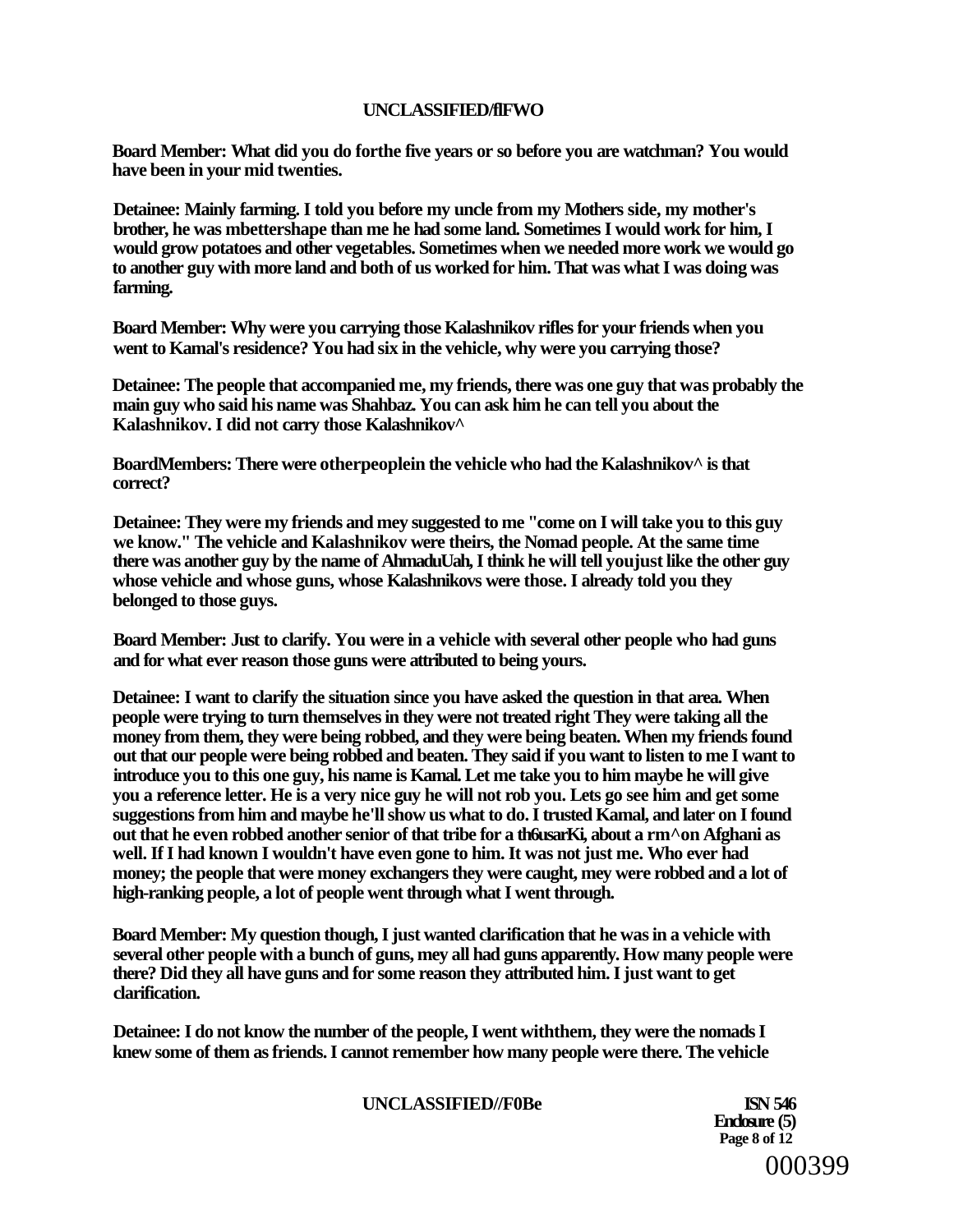## **UNCLASSIFIED/^eUO**

**was coining to the Bazaar area, like a little downtown area in Torghondey. I don't know how many got out of the car, it was a big car. The people asked me to go and I went** 

**Board Member: Did your friends leave the rifles in the car or did they have their rifles with them? How did these six rifles get attached solely to you?** 

**Detainee: Iliad a whole list ofthings on me. I do not know howl ended up being accused of carrying six Kalashnikov. There are so many more things that I don't agree with. The court people there released a lot of people at that time but somehow they didn't release me. They said we don't have anything against you but some how they didn't release me. When I was in Kandahar the Americans would bring thirty people and interrogate them and release them the next day. There is always a reason for something. You have your enemies, you have people that decide whatever they want to do and they do it For one reason or another they will catch you.** 

**Board Member You have made several statements about if we contact these people it would help clarify your case. Have you tried to get statements from anyone back in Afghanistan?** 

**Detainee: No I did not They have nothing against me; I have no issues with them. You can go ahead and ask them. I did not inquire.** 

**Board Member Have you gotten any letters from friends or family since you have been here?** 

**Detainee: Yes, I have gotten letters from my family. I have received letters. The Americans have seen it, they have read it before they have given it to me they have to check it out** 

**Board Member Why didn't you ask for someone to get some of this information that you think would be useful for your case?** 

**Detainee: I never thought about this situation. My previous personal representative emphasized so much on me. The situation the way I did orally I never thought about acquiring such information as like that He talked about the o^fficulty on how to find people like that back and forth from two different states. When my AMO told me about the situation I realized how important it is to get something like that done, getting a letter from them, I didn't realize it until later on.** 

**Board Member That is all I have, Thank you.** 

**Detainee: At no time did I see myself in danger. At no tune did I think I was responsible for all these accusations because I always thought I was innocent I thought I could just tell them that. I didn't think it was mis serious. There is no legitimacy; there are no allegations. I didn't think I was in any type of danger at all. The way things are going, I don't even know ifmy friends that I talked about earlier are alive anymore.** 

**Presiding Officer: Just two things, in regards to these weapons and your nomad friends. Did they only detain you or did they detain your four, five or six nomad friends that accompanied you?** 

UNCLASSIFIED//FeW~ **ISN 54**<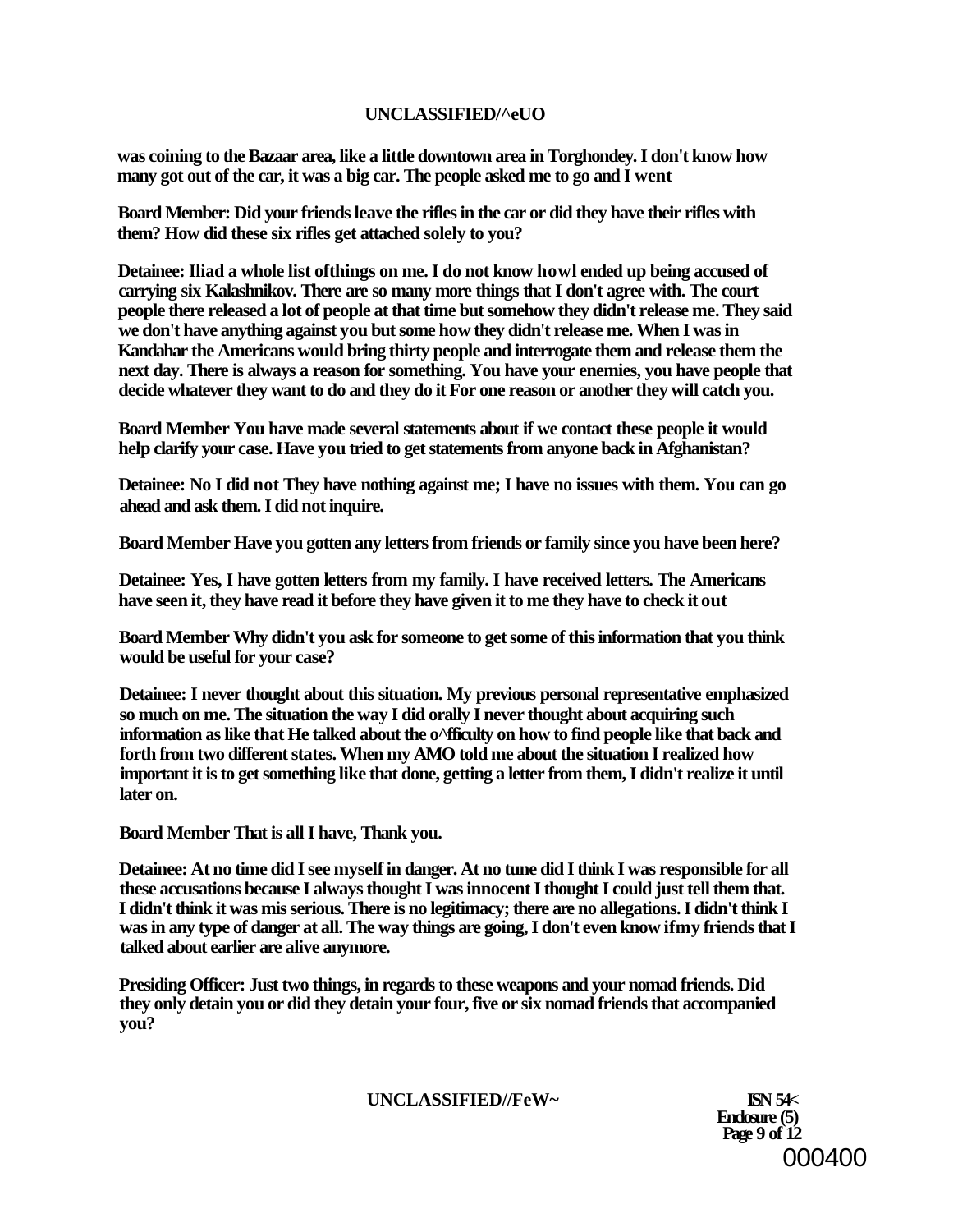## **UNCLASSIFffiD^eU©**

**Detainee: When I went wimAem I prayed and i^en I was done praying I did not see them anymore. When I wem wim my &ends to see Kamal I was in my room, I did my prayers and when X was done, I did not see them again.** 

**Presiding Officer You didn't see them, and the weapons I assume they kept and attributed the weapons to you.** 

**Detainee: Actually mere was nothing there; I didn't carry anything with me. When they were gone everything was gone, there were no guns or anything.** 

**Presiding Officer: Okay. One other thing Muhibullah, I just want to reemphasis something the Commander had brought up and you had mentioned to us, asking people for evidence or statements on your behalf. Should you be detained here for any length of time, remember you can include written statements any oral statements or witness statements you have prepared on your behalf. You can request these friends of yours to provide statements on your behalf and you can present them to the board.** 

**Detainee: The flow of the letters started so late. It did not start for a long long time. It did not start until recently. The people that I talked about with you, it is not like they are my everyday friends they are tribal people. We go from tribe to tribe and meet them so I don't know how to get in contact with them.** 

**Presiding Officer: That is exactly my point You are asking us to contact them; if you cannot contact them we would even have a harder time. If they can provide something, if you are going to be here any length of time it is in your best interest to get anything you can,** 

**Detainee: The procedures are so slow that it takes eight to nine months. I write a letter and eight months later I get a response from it. How am I going to do mat? Even after they read me my Enemy Combatant Status results, my Tribunal results, it was not very clear to me that I had so many choices up until now.** 

**Presiding Officer: Is it clear to you now?** 

**Detainee: Yes it is clear to me right now. You tell me, what you want me to provide to you. Which one do you want me to write about, so I can present it to you.** 

**Presiding Officer: My recommendation is that you request from these friends to provide anything they can. Because whether you are released tomorrow or in a hundred tomorrows it's best that you have these documents in your possession, then to be wishing you had asked for it** 

**Detainee: There is no one I can think of right now especially my family. They are not aware of the incidents how I got from Sheberghan to Herat then getting captured They could not help**  with that because they were not present there. They cannot write about anything that would not **be true. It's not just the one thing; the situation from me going to Kama! mere are six more allegations. Which one should I inquire about? Even if I ask my family today, where my family is they will probably not have any information aboxit my duty in Kabul as a watchman. They don't even know anything about that They have never been to the North side of the country at all.** 

## **UNCLASSIFIED//Fetfe> ISN 546**

**Enclosure (5) Page 10 of 12**  000401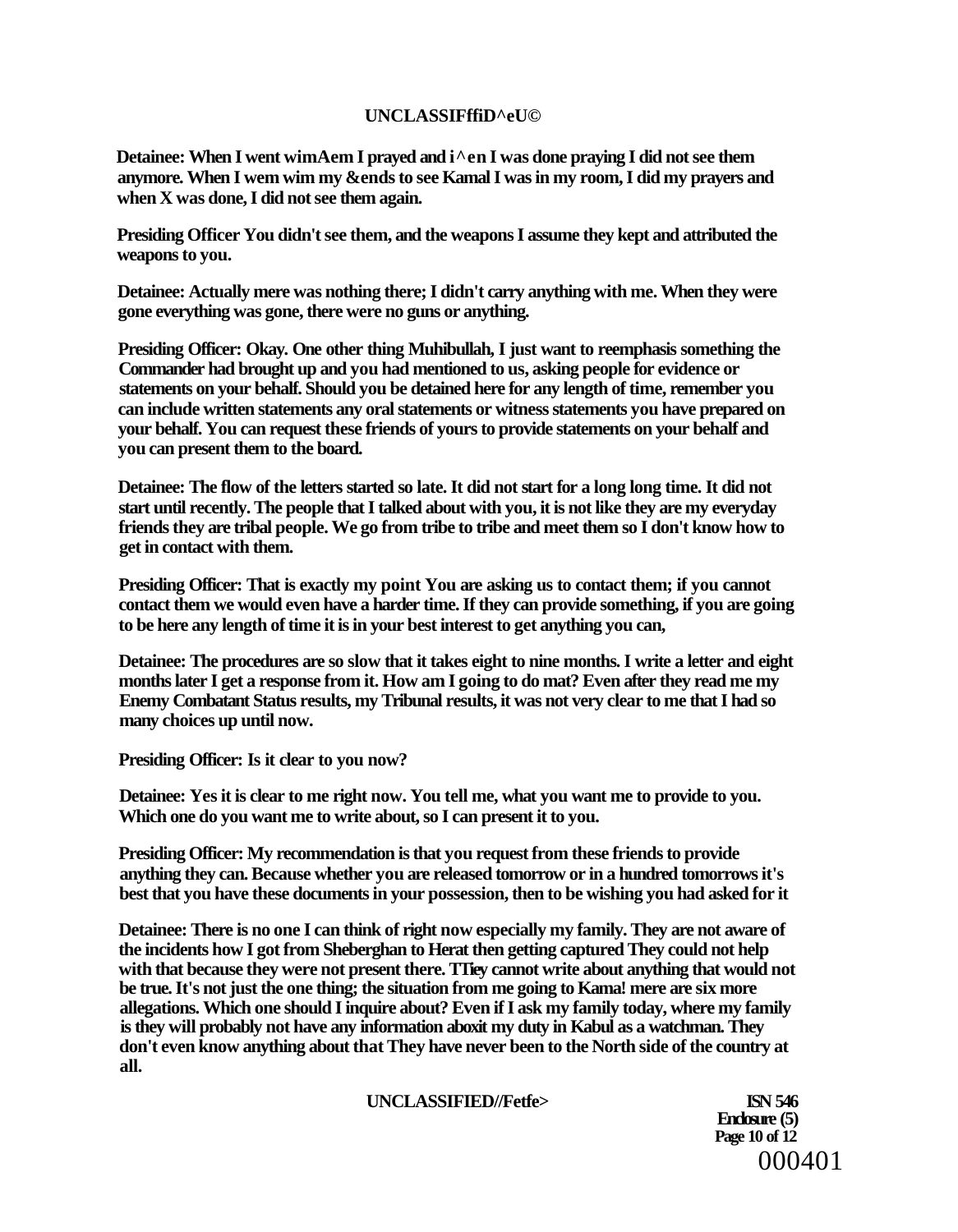### **UNCLASSIFIED/flFeOO**

**Presiding Officer Assisting Military Officer do you have any other information the Detainee wants to present?** 

**Detainee: I do not have any more evidence. I do not have anything else.** 

**Assisting Military Officer: No sir I do not** 

**Detainee: I did say to the other trial procedure that I can provide some witness, and here there are no witnesses. Before the Tribunal took place, I was very very sick. I tried talking with my Personal Representative three times, but I was so sick I could not talk with them. Itiredtospeak wthhimacoi^leoftimesbiitldidnotgetanaiiswer^mhiin.** 

**Presiding Officer Okay.** 

*The Presiding Officer starts reading the post-Administrative Board instructions during the transiathn the Detainee ask specific questhn relating to d^tmo^* 

**Detainee: As a Detainee or I'll be released. Transferred as a Detainee or transferred as a free man. (Referring to if the DCO determines to transfer or release him).** 

**Presiding Officer Released or transferred to your own country.** 

**Detainee: I am ready for the decision. Please pay a lot of attention to it who ever is making the decision.** 

**Presiding Officer: Hie Designated Civilian Official.** 

**Detainee: Yes exactly, or who ever is making the decision. Right now as far as I know my case is in your hands. If the decision is for you to detain me here longer; is it my preference, is it my decision to say if I am going to be detained where I'm going to be detained. It is my decision?** 

**Presiding Officer: No.** 

**Detainee: So what is the good of that?** 

**Presiding Officer: I'm going to reemphasis here because you have been so outspoken. You mentioned the Governor for us to contact mm for rmxiftrwt you were not the Governor. Those are the kind of things if you were detained for another year here, that those are the kind of things you would want to get and compile as testimony on your behalf to defend the feet that you were never a Governor.** 

**Detainee: How do I find the Governor of Sheberghan or anybody?** 

**Presiding Officer: Write to them. We know that it is difficult but you need to do your best** 

**Detainee: I appreciate your suggestion, but it is not that easy. It took me three nights to travel here, how? In an airplane. How long will it take for a letter to get there?** 

UNCLASSIFIED//FOyO^ KN 546

**Enclosure (5) Page 11 of 12**  000402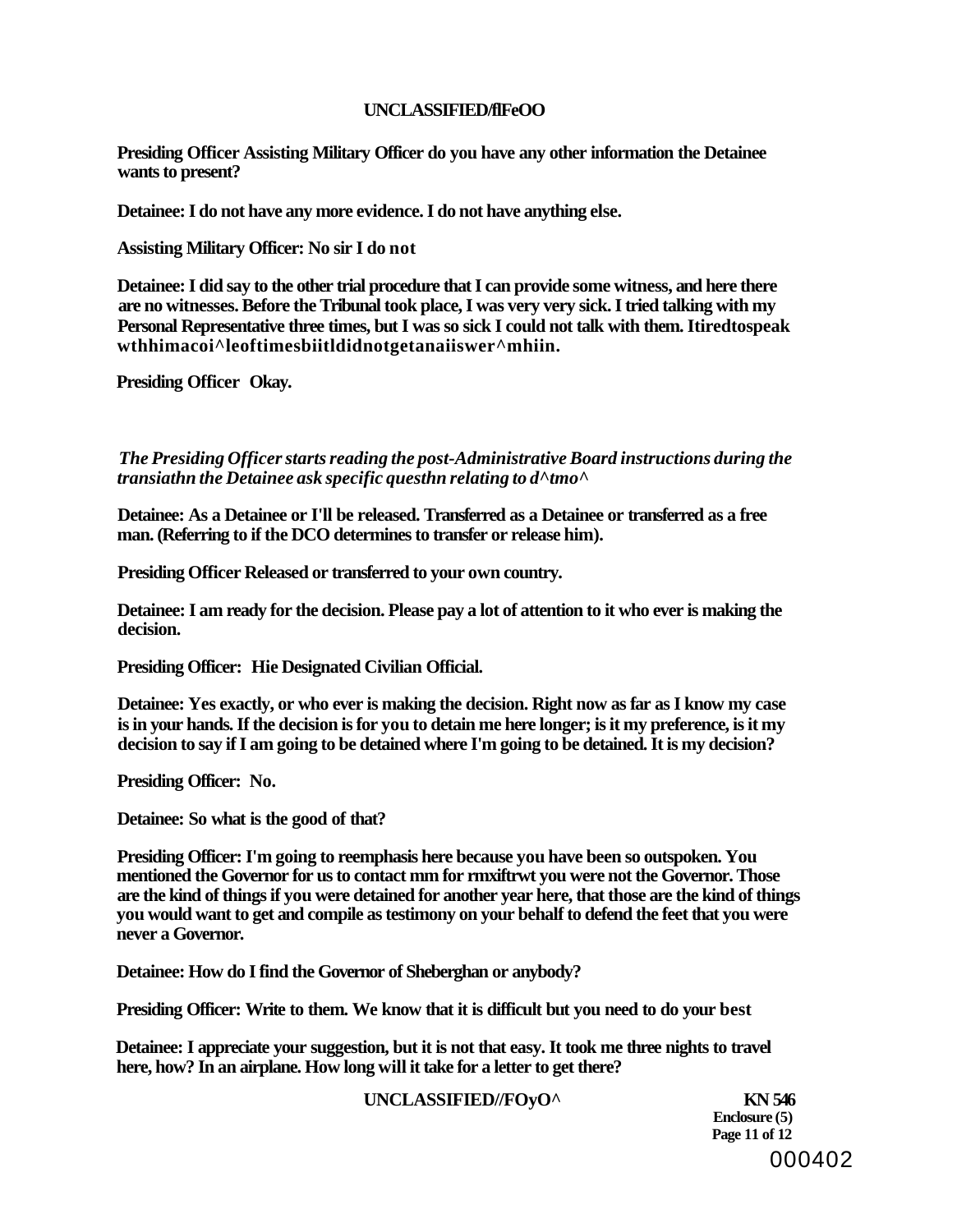### **UNCLASSIFIED/^OW**

*The Presiding Officer adjourns the open session of the Board* 

# **AUTHENTICATION**

**I certify the material contained in this transcript is a true and accurate summary of the testimony given during me proceedings.** 

**Colonek U.S. Marine Corps** 

**UNCLASSIFIED//Peee~ ISN 546** 

**Enclosure (5) PageUpf^/go**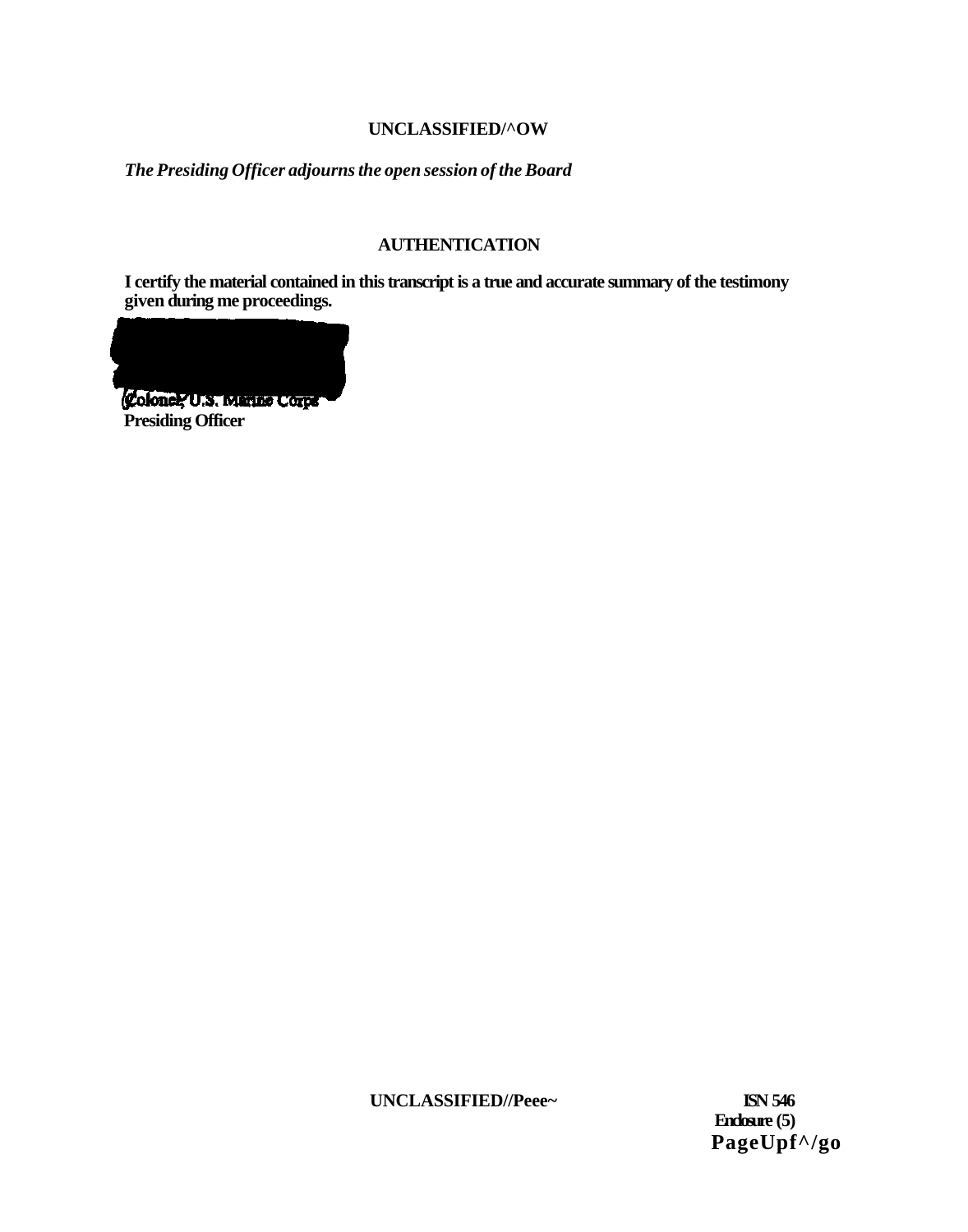#### UNCLASSIFIEDATWe-

#### **Summarized Administrative Review Board Detainee Statement**

*The Presiding Officer read the Searing Instructions to the Detainee and confirmed that he understood and had no questions.* 

*The Assisting Military Officer presented Exhibit EC-Ay die Enemy Combatant Notification Form to the Administrative Review Board,* 

*The AMO presented Exhibit EC-B, the Enemy Combatant Election Form to the Administrative Review Board,* 

*The Designated Military Officer presented Exhibit DMO-1, the Unclassified Summary of Information to the Administrative Review Board* 

*The Designated Military Officer gave a brief description of the contents of Exhibit DMO-1, the Unclassified Summary of Information to the Administrative Review Board* 

*The Designated Military Officer confirmed that he had no additional unclassified information to present and requested a closed session to present classified information relevant to the disposition of the Detainee.* 

*The Presiding Officer opened the Administrative Review Board to the Detainee to present information with the assistance of the Assisting Military Officer.* 

Presiding Officer: The Detainee may now present information to the Administrative Review Board. Assisting Military Officer, does the Detainee want to present any information to this Administrative Review Board including written statements, oral statements, or witness statements prepared on his behalf?

Assisting Military Officer: Yes, sir. During the initial interview with the Detainee I took notes regarding the information contained on the unclassified summary and I would like to present those notes to the hearing now. Also, upon the conclusion of my briefing I believe the Detainee desires to speak with the board as well. Sir, the Detainee made the following comments in response to evidence in the unclassified summary; first he stated mat all allegations against him being an enemy combatant are false. He stated that the United States knows that they are false but they are going to go through it anyway. In response to Paragraph 3.A. 1, the "Detainee admitted he traveled from Palestine to Afghanistan in the summer of 2001;" he replied he went from Pakistan to Saudi Arabia not Afghanistan in 2001. In response to Paragraph 3A.2, "the purpose of the Detainee's travel to Afghanistan was to participate in Jihad," he stated he did not travel to Afghanistan to participate in Jihad and that he already has told this information to previous interrogators and investigators. He stated also that he never went to fight Americans, does not dislike Americans and that Americans live amongst Palestinians in Palestine and everyone gets along. He also stated mat if he wanted to fight Americans he could have done so in his

**ISN049** 

**Enclosure (5)**  Page 1 of6

#### UNCLASSIFIED//F6tfO-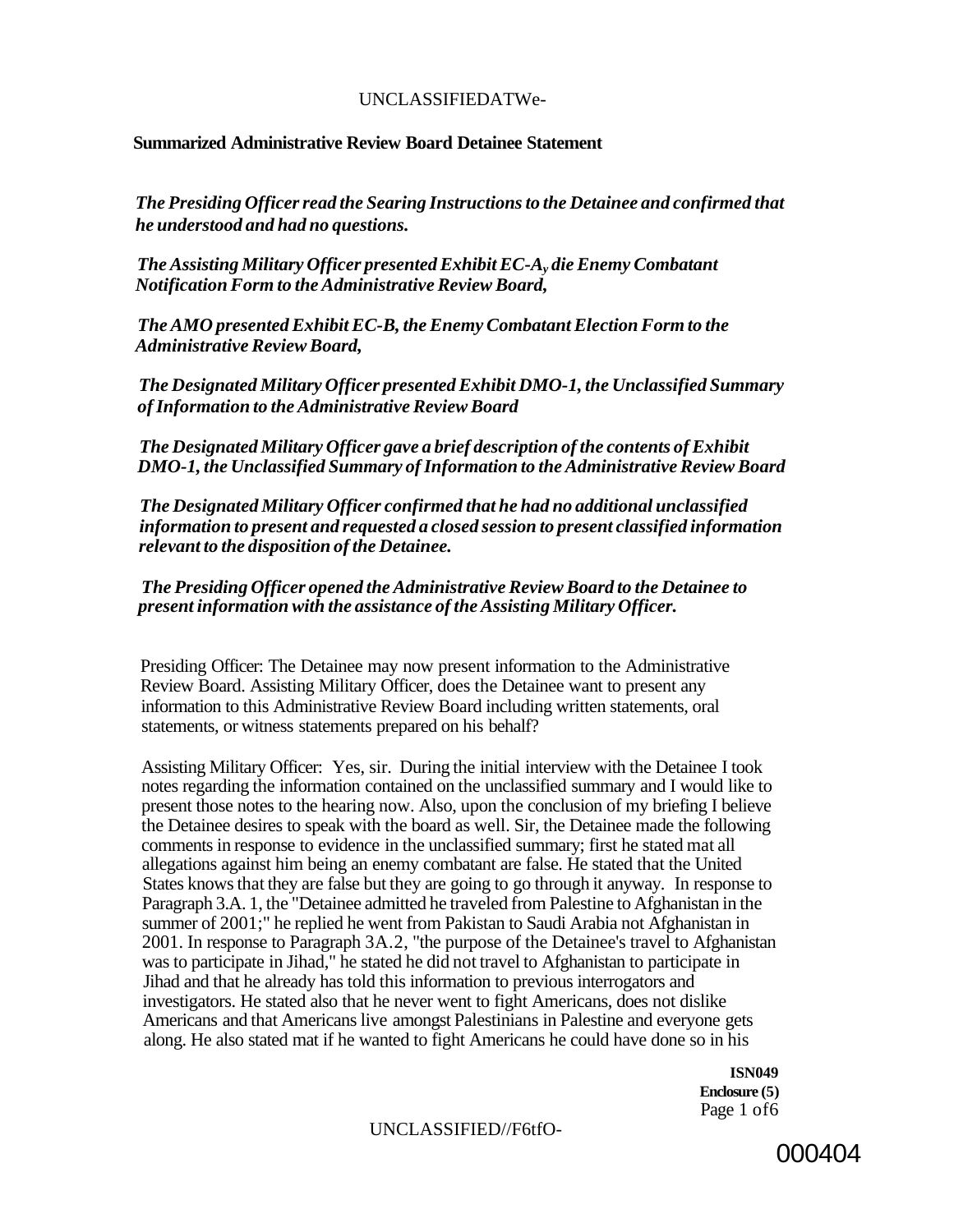### UNCLASSIFIEDA¥©TO

home country and would not have to travel to Afghanistan to do so. In response to Paragraph 3.A.3 "the Detainee admitted that he was convinced to go to Afghanistan by an individual who might be a recruiter for Al Qaida," he stated he did not think the person who convinced him to go to Afghanistan was a member of Al Qaida. In response to Paragraph 3.B.1 and 3.B.2, "when the Detainee traveled to Afghanistan he attended the Al Faruq training camp and received training on Kalashnikov rifle, RPG and another type of rifle,\*\* he admits he spent two weeks at the Al Faruq training camp, received weapons training on the Kalashnikov and RPG but he did not receive any training on the rifle and handguns.

In response to Paragraph 3.C.1, "the Detainee admits that he supports the actions of Usama Bin Laden and others who commit acts of terrorism," he states the entire sentence is untrue. In response to Paragraph 3.C.2, "the Detainee admits that he moderately supports the beliefs and actions of the Taliban," the Detainee states that this entire sentence is untrue. In response to Paragraph 3.C.3, "the Detainee admitted that he has lied on previous interviews with interrogators," the Detainee agreed he lied but only about his citizenship because he was worried he would be surrendered to the Israelis. In response to Paragraph 4, under primary factors favoring his release or transfer, the Detainee stated during the CSRT that he was not an Enemy Combatant to Americans and that he never went from Pakistan to Saudi Arabia to Afghanistan for Jihad. His intentions were not for fighting. He went on to say that his faith does not allow me to go all the way to Afghanistan to do Jihad before doing my in duty in my home country. The Detainee stated that he agreed with the entire paragraph. Sir, that concludes my briefing regarding the interview notes.

Presiding Officer: Thank you Assisting Military Officer.

Detainee: I want to thank the Assisting Military Officer very much for addressing these issues.

Assisting Military Officer: You are welcome.

Presiding Officer: Al Aasmi, do you want to make your statement under oath? An oath is a promise to tell the truth. We have prepared a Muslim oath if you wish to use it We do not require an oath.

Detainee: Whether I go under oath or I don't it is the same thing to me because I am sincere with my statements. Frankly, I could lie to you even if I went under oath but my religion does not allow me to so it doesn't matter to whether I am under oath or not under oath, but I will tell you that even without the oath I am sincere but ifyou want me to be under oath I will do so but the oath is not going to force me to be sincere or not sincere, to tell the truth or not.

Presiding Officer: The oath is entirely voluntary. If you choose not to do it you may begin with discussing any information you wish to present to this court.

Detainee: It is up to you sir, ifyou want me to be under oath or not To me it does not matter either way.

> **ISN049 Enclosure (5)**  Page 2 of6

UNCLASSIFIED//FOUO—

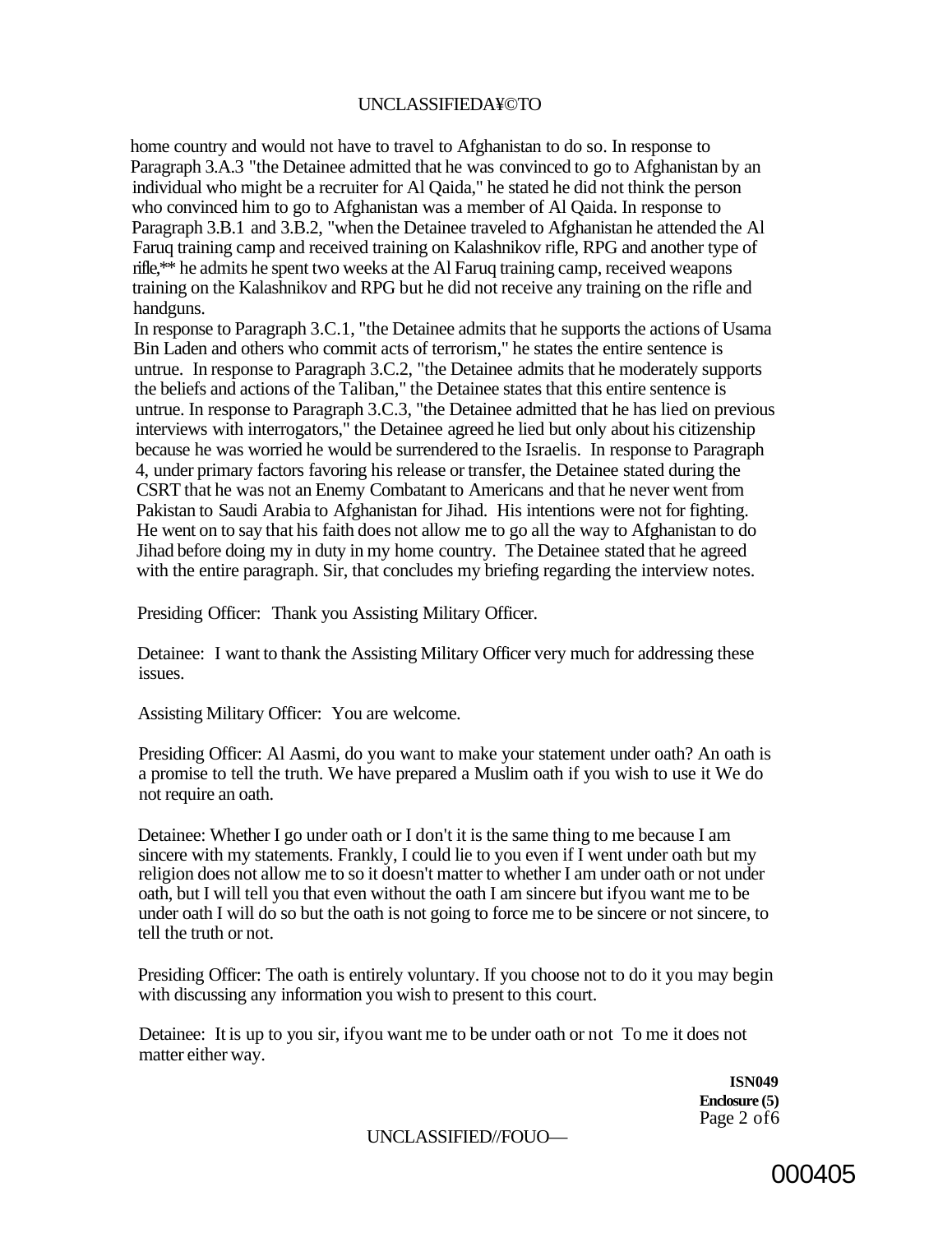#### **UNCLASSIFIED/jEOtfO**

**Assisting Military Officer: Sir, may I interject something, please?** *(The AMO speaks to the Translator and says the following statement)* **Tell him (the Detainee) that it is not up to tiie President of the ARB whether he takes an oath or not but that his AMO suggests that he does so. I recommend that he does.** 

**Detainee: I will take the oath.** 

**As the oath is being read to him the Detainee states that his name is not really Al Aasmi but Wa-llid Bra-him Mus-ta-fe Abud-Jasi (ph). The Presiding Officer states that for the purpose of the ARB, the name Al Aasmi will be used.** 

*The Detainee repeats the Muslim oath,* 

**Presiding Officer: OK, Al Aasmi, you may begin.** 

**Detainee: I did not go to a training center in Afghanistan and I proved that to the interrogators. And if my intentions were to get trained to fight the Americans, I would have one so in my own country which was much more stronger and powerful than the training center in Afghanistan. The training that I received in Al Faruq is much-much less powerful than the one we have in our own country. I didn't choose training in my own country so I can go from Palesttae to Saudi Arabia to M I didn't get training in my own country so I could go from one country to another to receive another training and lose time or waste time. If my intentions were to fight the Americans I would have done so in my own country and you know very well how many Americans ' are living right now in my own country.** *I* **could've fought with them there. That is all I could tell you really. That is all I could tell you. I am not an enemy combatant to the Americans. I have no intentions to fight the Americans and if you have any questions for me I am ready to answer you.** 

**Presiding Officer: Thank you. Al Aasmi, does that conclude your statement?** 

**Detainee: As far as I am concerned, I am not an enemy combatant I never had any intentions to fight the Americans and if you have any questions of me, I am willing to answer.** 

**Presiding: Did the statements made by your Assisting Military Officer provide the information you wanted us to hear during bis presentation?** 

**Detainee: Yes, he did.** 

**Presiding Officer: Assigned Military Officer, do you have any questions for the Detainee?** 

**Assigned Military Officer: No, sir.** 

**ISN049 Enclosure (5) Page 3 of6** 

**UNCLASSIFIED//FOye—**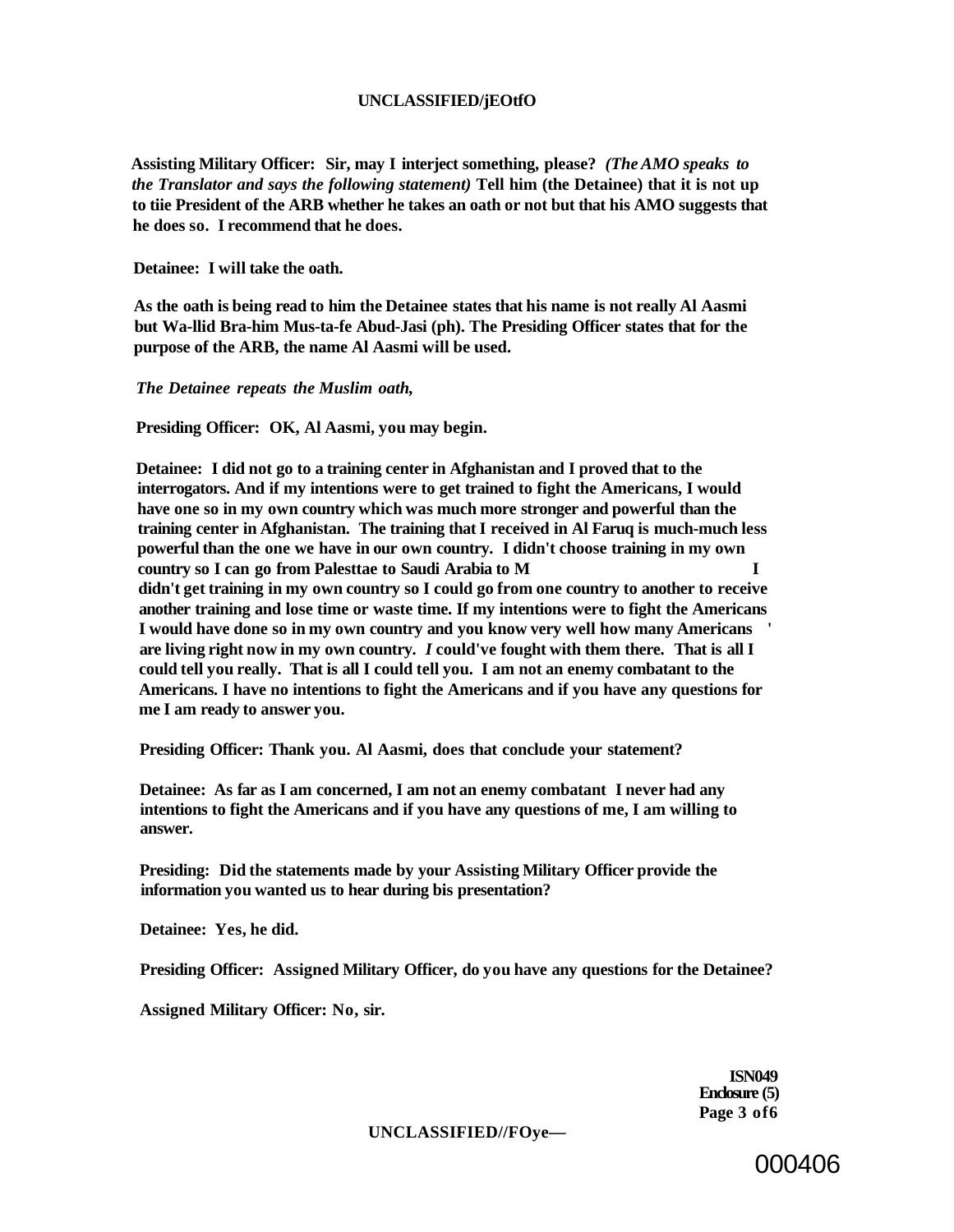### UNCLASSIFIEDA¥GyO

Presiding Officer: Designated Military Officer, do you have any questions for the Detainee?

Designated Military Officer: No sir.

#### *Presiding Officer begins with the Questions for the Detainee,*

Presiding Officer: What type of training did you receive in your home country?

Detainee: I did not receive any training in my own town. I said that ifl was to get training in Al Faruq to fight the Americans, I would've done so in my own country with the military in my own country. I did not receive any training in my own country.

Presiding Officer: And your country is Palestine?

Detainee: Yes, Sir.

Presiding Officer Do any Administrative Review Board members have any questions for the Detainee?

Board Members: Yes, sir.

Board Member In the unclassified summary you said you old not go to Al Faruq but you went to Saudi Arabia in the summer of 2001.

Detainee: I went from Palestine to Saudi Arabia.

Board Member: When the information was presented you did not dispute being at Al Faruq. When were you at Al Faruq?

Detainee: At the beginning of the investigation 1 did say so.

Board Member: Were you or were you not at Al Faruq?

Detainee: Yes, I did go to Faruq.

Board Member: In you testimony you said that you proved to your interrogators that you did not go to train at Al Faruq, how did you prove that to the interrogators?

Detainee: What I meant by that was that I was the one that told the investigators that I was at Al Faruq camp. I am the one that informed the investigators of all the trips I took from one town to another until I was captured by the Pakistani. Ever since I left the Saudis group and I was scared that the Americans would surrender me to the Israelis that is why I lied about my immigrant status. I met someone named Raed, he came to me in Kandahar and he warned me. He said that ifyou are scared ofthe Americans I will be the coordinator between you and the Americans so I admitted that I was from Palestine and I

> **ISN049 Enclosure (5)**  Page 4 of 6

UNCLASSIFIED//I5©W~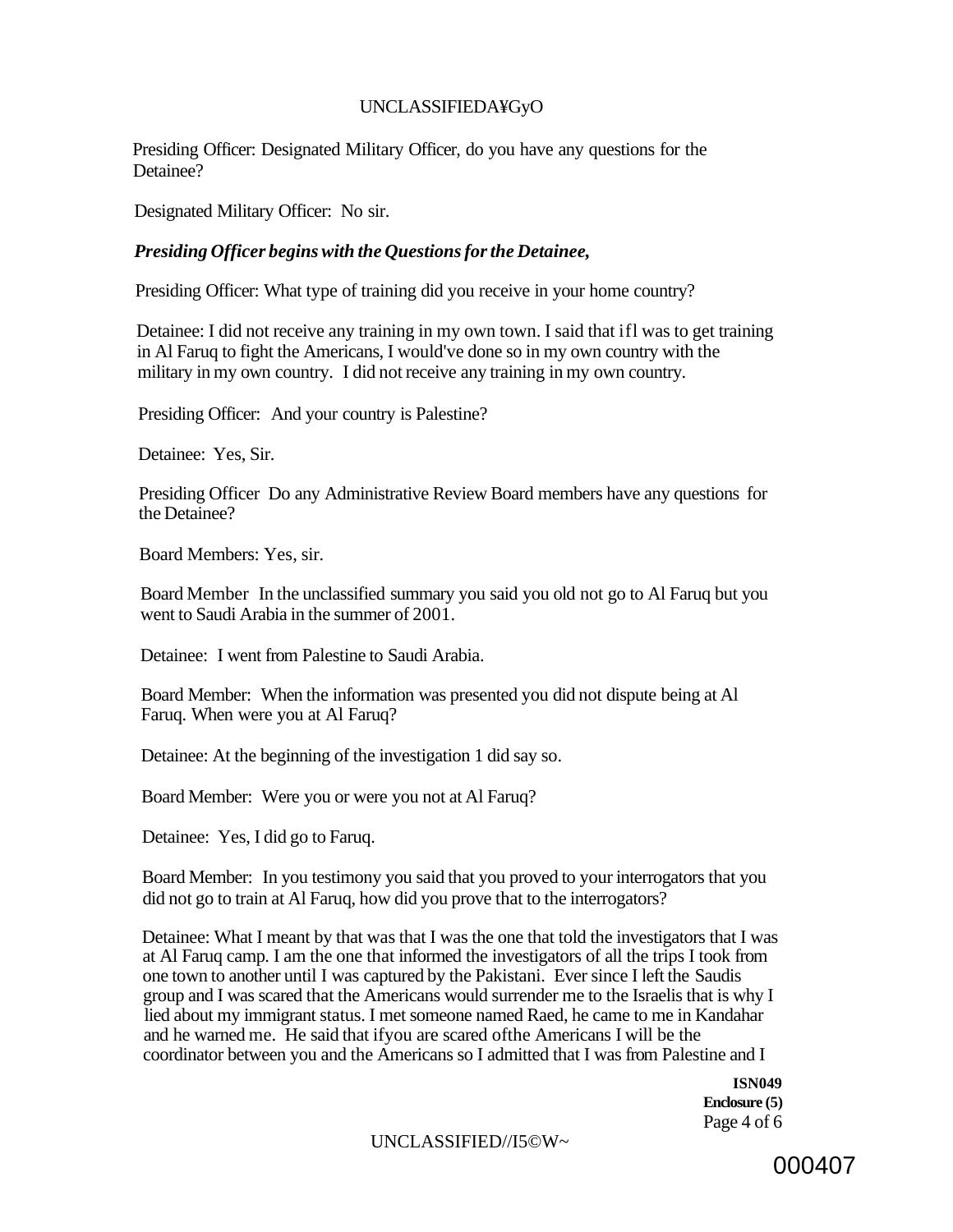### UNCLASSIFEDrfffWO

explained everything. I told them or I explained everything, mat my only fear was that the Americans would surrender me to the Israelis. If my intentions were to lie, I would have lied from me beginning. I told the investigators everything. All the Red Cross people know my story from the beginning. If my intentions were to lie, I would not have told the investigators what I wanted to say before they started the investigation.

Presiding Officer: So, you were at Al Faruq?

Detainee: Yes, but I didn't know it was Al Faruq training.

Presiding Officer: What did you do there?

Detainee: My intentions weren't really to train for Jihad. It wasn't on top of my list or my head totally.

Presiding Officer: Can you describe to me what you did at Al Faruq?

Detainee: Program or what? Did I have a program or what?

Presiding Officer: What were your daily tasks?

Detainee: I had breakfast in the morning then I got some training. Then I got a little training on the Kalashnikov which that I chose. I told the investigators that I got that type of training for a little while and my intentions were to leave but I didn't have money to leave. I left Palestine, my own country, seeking a job because we have no jobs in Palestine. That is the reason I left Palestine to Saudi Arabia to seek work. I am ready to answer any further questions you have of me.

Presiding Officer: Right now we have no further questions.

### *The Designated Military Officer and the Assigned Military Officer have no other information to present to this Administrative Review Board.*

### *The Presiding Officer reads the post-Administrative Board instructions to the Detainee\* The Detainee interrupts stating the following;*

Detainee: Is this the last session mat I will be entitled to? Is this the session that is going to decide whether I am an enemy combatant or not?

Presiding Officer: No, this board is to decide whether you should be further retained or released. Allow me to continue and hopefully as I read I will answer some of your questions.

Detainee: And now what are you going to decide?

Presiding Officer: Please allow me to continue reading.

ISN049 Enclosure (5) Page 5 of 6

UNCLASSIFffiD/ZEOtJCr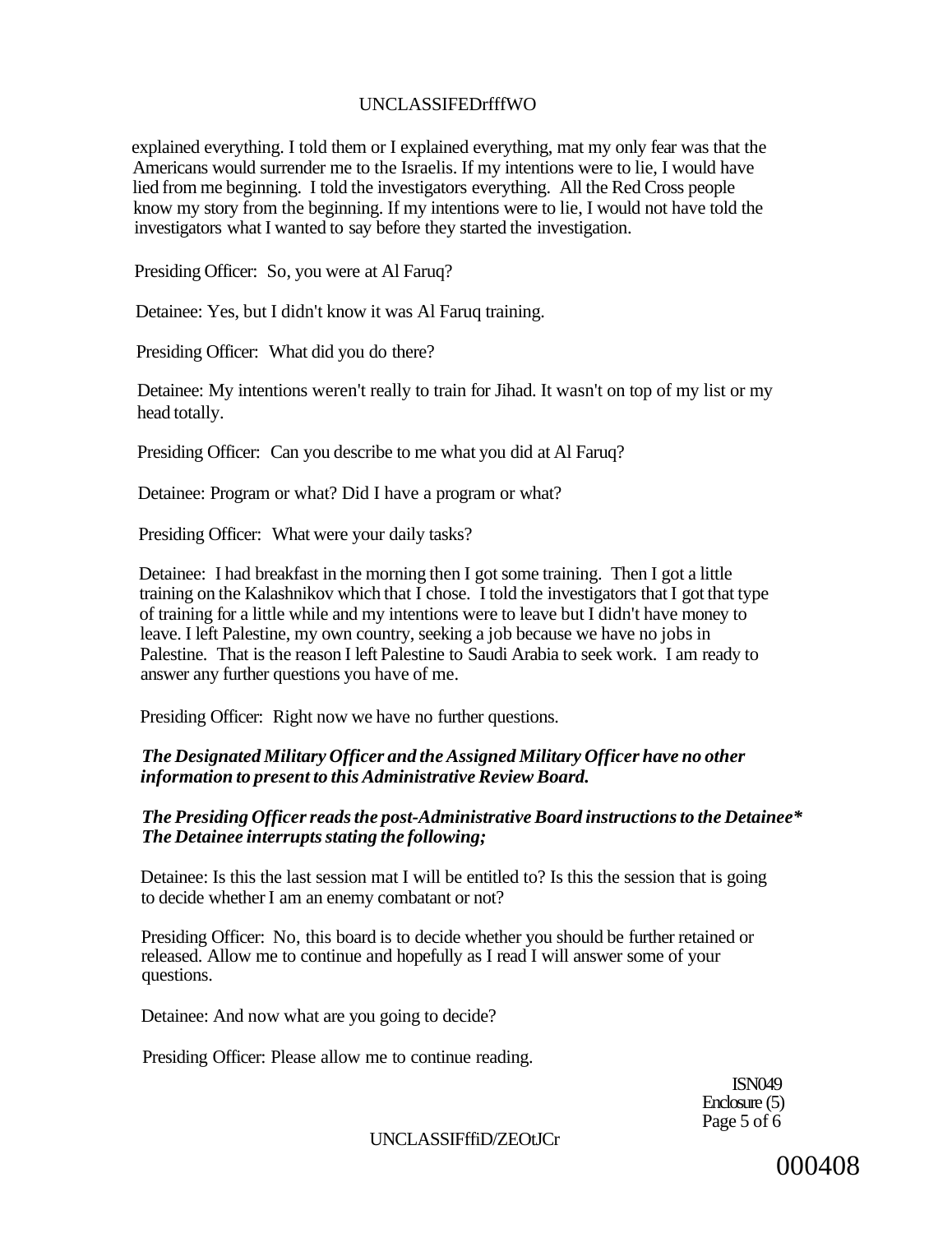## *mCLASSWWD/JBGVQ*

*The Presiding Officer continues reading the post-Administrative Board instructions to the Detainee.* 

**Detainee: But this session that is convened right now is to decide whether 1 am an enemy combatant or not?** 

**Presiding Officer: No, this session is here to decide of you shall be released or retained here. You have already been detennined to be an enemy combatant and were notified so by the Assisting Military Officer,** 

**Assisting Military Officer Sir, if I may interject one thing? I believe there is some confusion on his part on the reason of mis hearing. This hearing is to determine whether he remains a threat to the United States and its allies.** 

**Presiding Officer: If we determine you to be a threat, you will be detained if not you will be released or transferred. That is why it was important for you to present what you wanted to present to us. We will consider it** 

**Detainee: All right** 

*The Presiding Officer adjourns the open session of the Board.* 

## **AUTHENTICATION**

**I certify the material contained in this transcript is a true and accurate summary of the testimony given during the proceedings.** 



**Captain, USN Administrative Review Board Presiding Officer** 

> **ISN049 Enclosure (5) Page 6 of 6**

**UNCLASSIFIED//E©tfO-**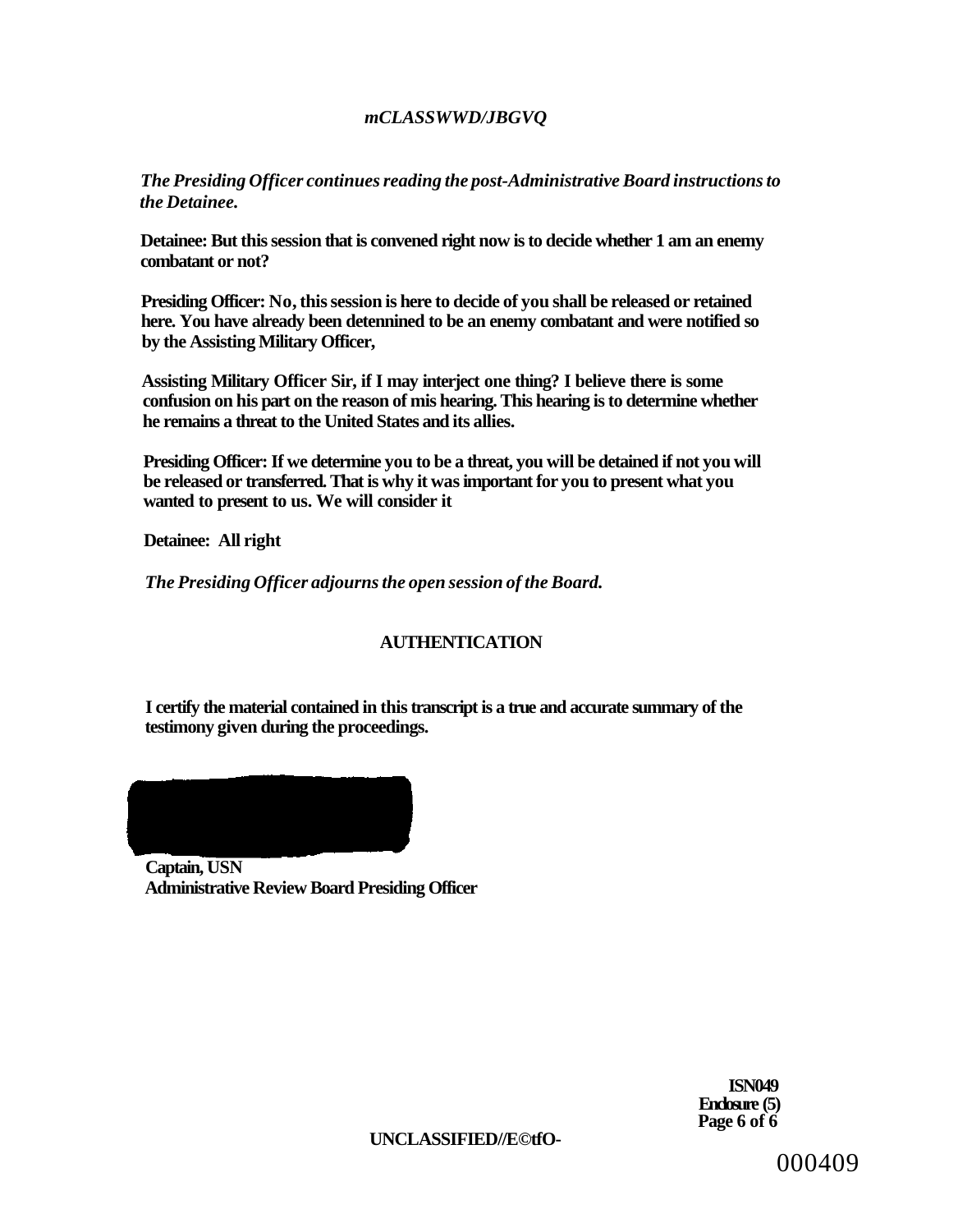## UNCLASSIFIED/\*eBe

## **Summarized Administrative Review Board Detainee Statement**

*The Presiding Officer read the hearing instructions to ihe Detainee and confirmed that he understood the process.* 

*The Assisting Military Officer presented Exhibit EC-a, the Enemy Combatant Notification Form to the Administrative Review Board.* 

*The Assisting Military Officer presented Exhibit EC-b, the Enemy Combatant Election Form to the Administrative Review Board.* 

*The Designated Military Officer presented Exhibit DMO-1, the Unclassified Summary of Information to the Administrative Review Board. He then provided a brief description of its contents,* 

*The Designated Military Officer confirmed mat he had no additional unclassified information to present but requested a closed session to present classified information.* 

*The Presiding Officer opened ike Administrative Review Board for tite Detainee to present information won me assistance of the Assisting Military Officer.* 

Presiding Officer: Assisting Military Officer, does the Detainee want to present any information to this Administrative Review Board including written statements, oral statements, or witness statements prepared on Ms behalf?

Assisting Military Officer: Yes. The documents, the detainee would like to make an oral and a written statement.

## *The Assisting Military Officer presented Exhibit EC-c, the Detainee's written statement to the Administrative Review Board.*

*The Designated Military Officer read the Muslim oath to the Detainee and the Detainee swore to the oath.* 

Presiding Officer: You may begin.

Detainee: Should I read my written statement or answer each allegation first?

Presiding Officer: Which ever, if you ore going to read the written statement first that is fine or answer each allegation. Either way.

Detainee: I prefer to answer the allegations one by one first and at the end I will finish with my statement.

Presiding Officer: Fine.

UNCLASSIFIED//FOye— ISN 006

Enclosure (6) Page 1 of7 000410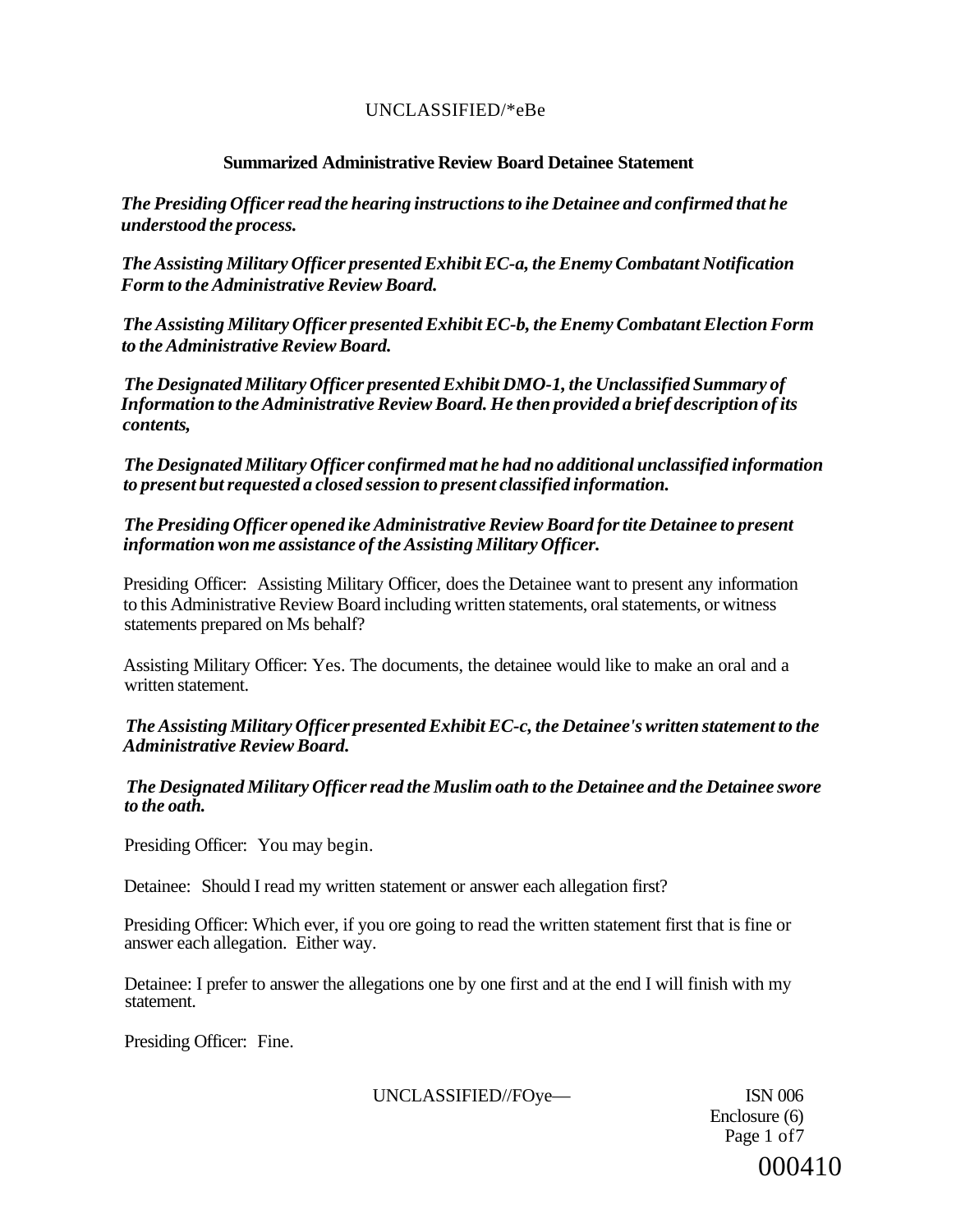### **UNCLASSIFIED//FaUD**

*The Designated Military Officer read the unclassified summary items identified below in italics.* 

## *3.a.L The detainee worked as a security guard for the governor of Jalalabad carrying a Kalashnikov rifle.*

**Detainee: Yes, I did work where the governor worked. I was not a security guard. I was helping everybody with the amount of work, whether it was writing something but I was not a security guard and I never had a gun.** 

### *3.a.2. In 2000 the detainee moved to Mazar-ESharifwhere he was a member of a 10-12 man team who provided security to the Governor.*

**Detainee: Yes, it is mostly true. I did work there for the governor of the Mazar-E-Sharif. I was not somebody who was loaded with weapons or armed. I was not an armed person. I was just doing like a servant working for him here and «iere and take to and bring mis back but I was working for him. That is true but I was never armed. As I said before, I was never given a gun where I carried a gun around but I did work there as a servant or somebody who was helping the government - duties here and there. It was totally a civilian environment mere, it was not like government related. It was strictly like a civilian organization. Civilian people were working there and the entire atmosphere was like a place where civilians would work.** 

### *3.a.\$. The detainee served as the acting governor in Mazar-E-Shariffbr 8 or 9 months prior to his capture.*

**Detainee: I never worked as a representative of the government or an assistant of the government This is not true; I did not complete any duties or did not work as acting governor at alL Yes when he was gone for long periods of time, people would come to visit him, people would come to see him and he had told us if somebody came just tell them that I am not here. If they have any problem talk to them and tell them mat I am not here. When he was gone it was like 10 to 12 of us so we opened the door for the people and they had problems here and there, we would talk to them about it At times, if there was a situation like somebody was coming who was important and wanted to talk to the governor about something political or major, we had nothing to do with that type of situation. We would tell them that the governor was not here. But if somebody had a problem in the bazaar or the market or they wanted to do simple things and they needed help we would go ahead and tell them what to do in situations like mat. It says here for eight, nine to 10 months. That is not how it was. I worked there for eight to 10 months as a person who was helping the firm but it was not like the governor was gone for the entire eight to 10 months and we were doing everything for him. During the eight to nine months, he—, would be there for a month and one-half and be there for two months and men go to the cajrftoL/ But when he was gone for a short period of time at mat time we would come into the picturVflnd kind of open the door for people and do the things he told us to do. When the people come, tell them this or tell them that. It was not like he was gone for eight months and we were all just doing this. I guess the way this would have been started was maybe there were a lot of errors in the way that everything was written and brought to the head of intelligence and all of that. Maybe at that time when they came there, the governor was probably not there on that particular** 

**UNCLASSIFIED//PGea— ISN 006** 

**Enclosure (6)**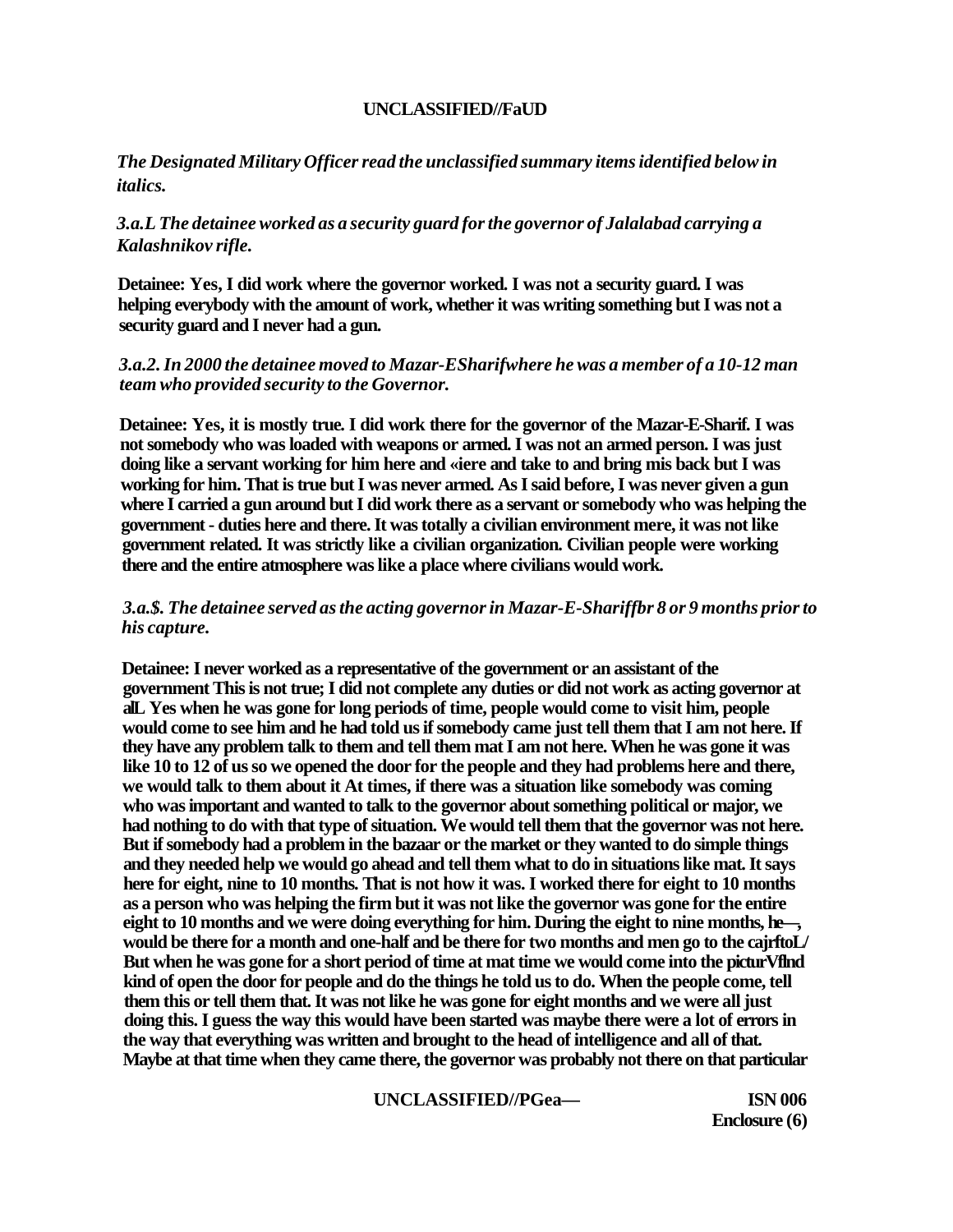## UNCLASSIFIED//FOUO

day when they came to capture us or something like that and I hope that's not me way everybody has taken it Maybe when the intelligence guys were there, the governor was not there at all and they got this idea that I was the governor.

You tell me! Do you think a governor would be gone for 10 months sometimes and not show up at all and leave all his duties behind? That is not how it happened. He had to come there to work and talk to people arid do Ms duties so he could not have been gone for that period

from his duties or he would not have been governor, you know!

### *S.b, The detainee traveled to Kabul to serve as a security guard for a Taliban official.*

Detainee: I did not have a direct position as a security guard. There was an area in alleys that was like a police station. I knew the head of that station and I would go there and spend some time there and I knew him. I was spending time with him as a guest I also went to work with him and I did go to the place where he was working but it was just helping him out

### *3.c. The detainee participated in a meeting where Taliban leaders decided to surrender to the Northern Alliance.*

Detainee: I was never in a meeting. I never had a meeting with anybody. But when everybody was leaving together, I joined in the group as they were leaving. Like I said before, this never happened. Iknewof a pereon called MrjardRashmi, I trunk he was in charge. He knew what was going on and somebody told me to go and talk to him and ask him what should we do now and I asked the guy and I wanted someone to guide me in what to do. So they were all just sitting there and I went there and talked to them and we all went together. I did not have any interest or I did not have any need or any purpose to go into the meeting at all. It's just mat they told me to go and I went there and talked to someone. That is my explanation for that

Assisting Military Officer: Does the detainee wish to comment on the factors favoring release?

Detainee: When the allegations are done Ijust want to add something at the end.

Presiding Officer: Do you want him to read factors favoring your release or transfer?

Detainee: If you think it is necessary, I'll do it but if not I want to pass on it

Presiding Officer: We read them once. So it's not necessary if you don't want to.

Detainee: Can I say something at the end right now?

Presiding Officer: Yes, if you are ready to give your prepared statement now, that's fine.

Detainee: I just want to add something at the end of the allegations.

Presiding Officer: Please. Begin.

UNCLASSIFIED//EOyO~- ISN 006

Enclosure (6) Page 3 of7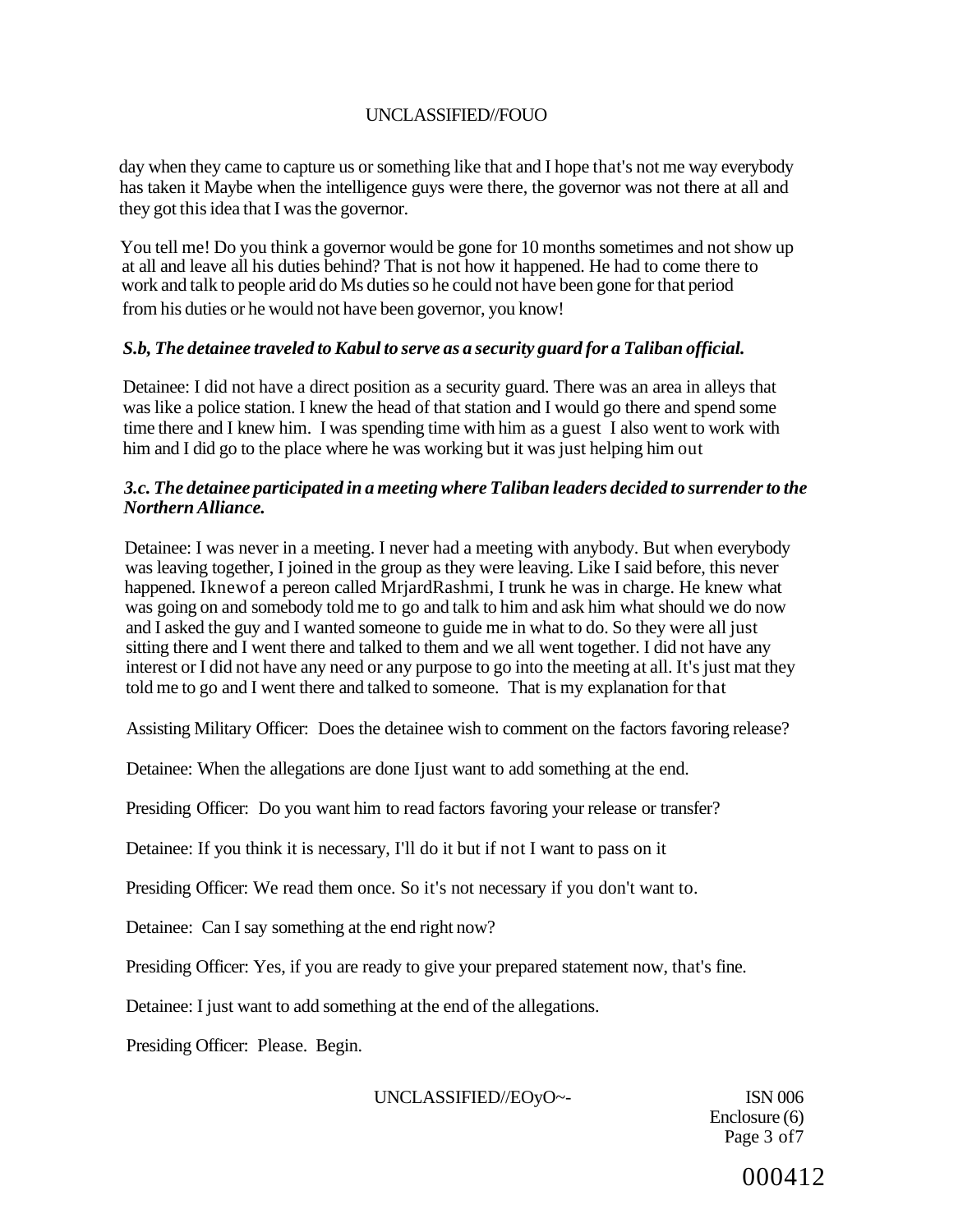## UNCLASSIPIED/EOBO

Detainee: There are a lot of discrepancies in these allegations. They are not legitimate at all. I just want to say an example about all of them and I want to pick one. If you are a security guard somewhere for a governor somewhere and first of all they said that I was a security guard and at the same token I became a governor. You have to see the way that all these accusations are put together. It is not very legitimate. I'm a security guard and then I'm promoted to governor or acting as one. Ijustwantedto addtothatatthe end. I do not accept most of these allegations. Yes, as I said, I did work there and I was apart of that particular organization whatever if you work for Jalalabad governor, but if you guys think that is a very big sin, then I don't have anything further to say. If you don't mind when I finish with this, I would like to read what I have prepared for everyone.

Presiding Officer: Continue. If you could tell him to read one or two sentences at a time and mat way it will be easier for you (the translator).

## *The Detainee reads the prepared statement that was presented by the Assisting Military Officer into evidence as Exhibit EC-c*

### *The Detainee's adds the following verbal statement to the end of his written statement*

Detainee: I'd like to tell you a few things that I don't think that there is any reason for my detention over here and I will tell you why. I shouldn't be detained any longer because I have never caused any problems for you (America). I voluntarily came to you people, how could I be a problem for you? I did not fight with anybody nor did I use a gun against anybody. Why should I be detained? Personally myself, I have never caused any land of interruptions or make any wrong move against the Americans or their allies and I have not made that wrong move at all why should I be detained? If this is a crime because I am a Muslim or an Afghan or if I spent a few nights with the Taliban due to my obligations and necessities so a lot of Afghans had to go through that That should not be considered a sin and for that I shouldn't be detained.

On top of everything, I am a very poor man I don't have anybody. If I stay here as a detainee, I don't have anybody to come here to visit me, see me or to watch out for me. That's why there's no reason for mis detention or for me to be detained here nor have I committed any crime. On top of all above and I'm still detained here, then I will leave everything in your hands and leave everything up to your judgment for you to be the judge of mis. These are some of the explanations that I wanted to tell you about why I shouldn't be detained or that I'm not a threat. There is so much in my heart that I want to say right now but I don't want to take a lot of your time. And there is one little thing that I want to say. There is a new government there and I want to go there and these are all of my promises. That is what I have in my mind and if something goes wrong you know there is a government and they can take care of the problem. So please, I am unable to do anything here and take care of my business.

I would like to ask a couple of questions of the board.

Presiding Officer: Tbere will be a time. (Pause) If you have some questions we will entertain them at this time.

UNCLASSFIED/aWO ISN006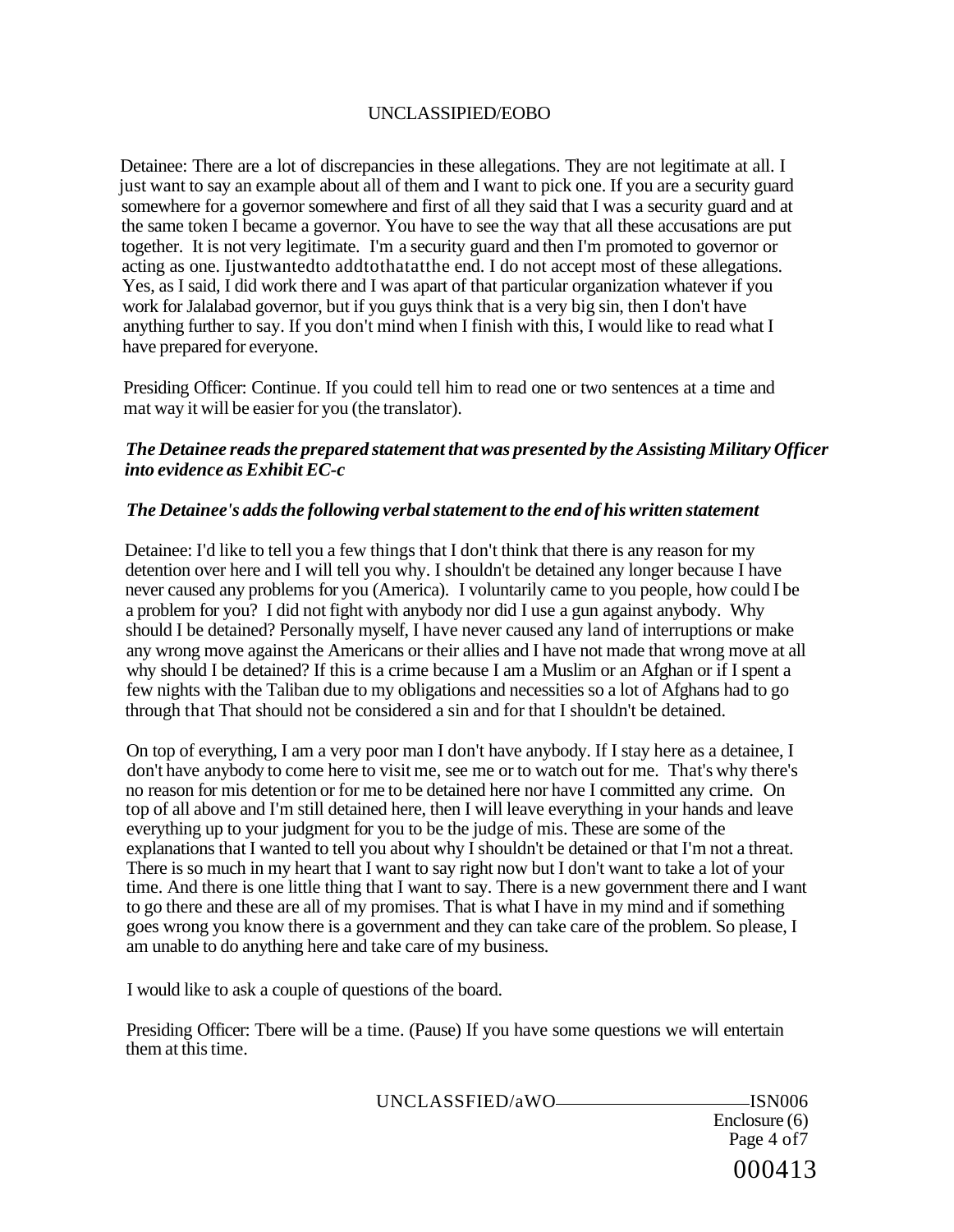## WCLASSIFlEBtfPeoO

Detainee: I have gone through the same situation before with my Tribunal where the allegations were read to me. I told them everything tixdh<sup> $\wedge$ </sup> about me. How will this go?

Presiding Officer: The information provided for us today, we will make a recommendation as to whether to release, detain or transfer you and that infonnau<sup> $\wedge$ </sup>m that you a» aware of on the unclassified side is going to be used as well as some classified information in which you will not have access to. But this board will make a recommendation today.

Detainee: One more question. It's a question mat I ask. The board, that ifthey want further explanation, ifthey want a different method and a different way that I can answer these questions or something else against me, I have to have an opportunity to explain if there is something else in a different way. That's all.

Presiding Officer: I want to go through the remainder of the proceedings and if you have any questions later on in the proceedings, if we have an answer to those questions.

Designated Military Ouestions:

Q: Did I understand you to say that you are a tailor?

A: Yes, I am.

- Q: Can you explain how it came to pass that you worked on the staffs of the governor of Jalalabad and Mazar-E-Sharif?
- A: There are a couple of factors in that situation. It was an obligation through the government and also I went there because I had to survive and I had to make a living for myself. It was a combination of both of them.
- Q: In what district does your family live?
- A: The district of Shahjoy, in the province of Zabul.
- Q: Do you have any brothers that live in any other district?
- A: I do not have any brothers that live in any other districts but I do have brothers in my village.

Administrative Review Board members\* questions:

- Q: What did your friend in Kabul, what was his type of work that you went to work with him, a Taliban official in Kabul?
- A: His job was like a head of the police station that was creating security for that division.
- Q: And you indicated that you don't have any properties but your father does. Is that true?
- A: No. as I said in my statement between all of us, it's not my father's it's like everybody's. My whole family has about four jareeds, which is a unit I think two jareeds in an acre. I got like two acres. That's all we have between all of us combined.

UNCLASSIFIED//Ft3tKJ<sup>—</sup> ISN 006

Enclosure (6) Page 5 of7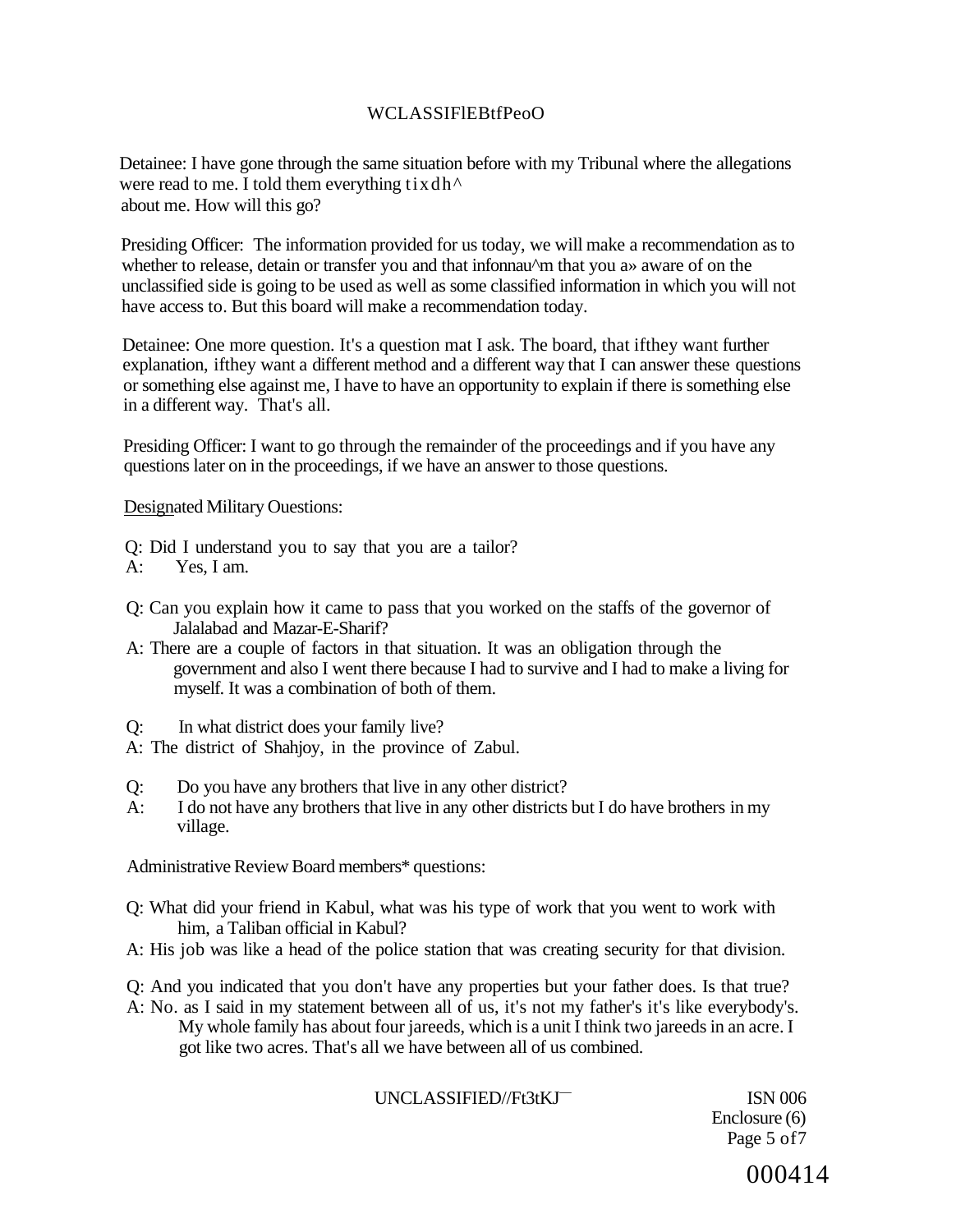## **UNCLASS1FIEMFW0**

- **Q: Were you a tailor before you became a servant at the governor's house?**
- **A: I did not have a shop but I was doing the tailoring within my residence within my own house 1 was living in for people and combined with some farming on this land.**

**Q: So again, why did you leave that work and go to work for the Taliban party?** 

- **A: I kind of answered that earlier and it was a combination of I had to go with the government, I was obligated to go with the government because they wanted me to work for him and at the same time I was very poor as well and did not have a lot and could not afford my living so easily. The two factors had to be combined for my decisions.**
- **Q: I understand mat only Taliban members could enter the governor<sup>1</sup> s house. Were you a servant in the governor's house? Do you understand it that way?**
- **A: There were a lot of people going through the Taliban system. I was just like a servant and also like a security guard. I never heard of that situation before. They told us to come and work here so we went mere and that's how it went**

**Q: Do you believe mat a pure Islamic state needs to be established?** 

**A: You are speaking about something political. I am not knowledgeable enough or an advanced person or an educated person enough to decide what a government should look like. That is not my duty.** 

**Q: What kind of wheat do you grow in Afghanistan?** 

- **A: Corn, barley, grass for the animals, beans and different things.**
- **Q: But what kind of wheat, there's lots of different kinds of wheat? Do you know what kind of wheat you grow? What kind of wheat, land-winter wheat, summer wheat?**
- **A: (Translator) I want to know the exact terminology of wheat that you have.**
- **Q: OK, forget the question, too difficult to translate.**
- **Q: (Too translator) Did you asking if he grew wheat?**

**Translator: Yes, he said he grew wheat My personal experience is that there is dark flour and white flour, which comes from wheat And then he said he did not know the difference but he did grow wheat** 

**Detainee: When I am transferred to my country or to a third country will I be transferred as a detainee or will I be free?** 

**Presiding Officer: That depends on what the designated civilian official decides in his release conditions.** 

**Detainee: Does that mean that if I am released I may be going to a third country or my country? Is that what it means?** 

**Presiding Officer: He will be released or transfened to his home country, or another country as soon as arrangements can be made if that is the condition that is decided. Retained here,** 

**UNCLASSIFIED//FOU©— ISN 006** 

**Enclosure (6) Page 6 of7**  000415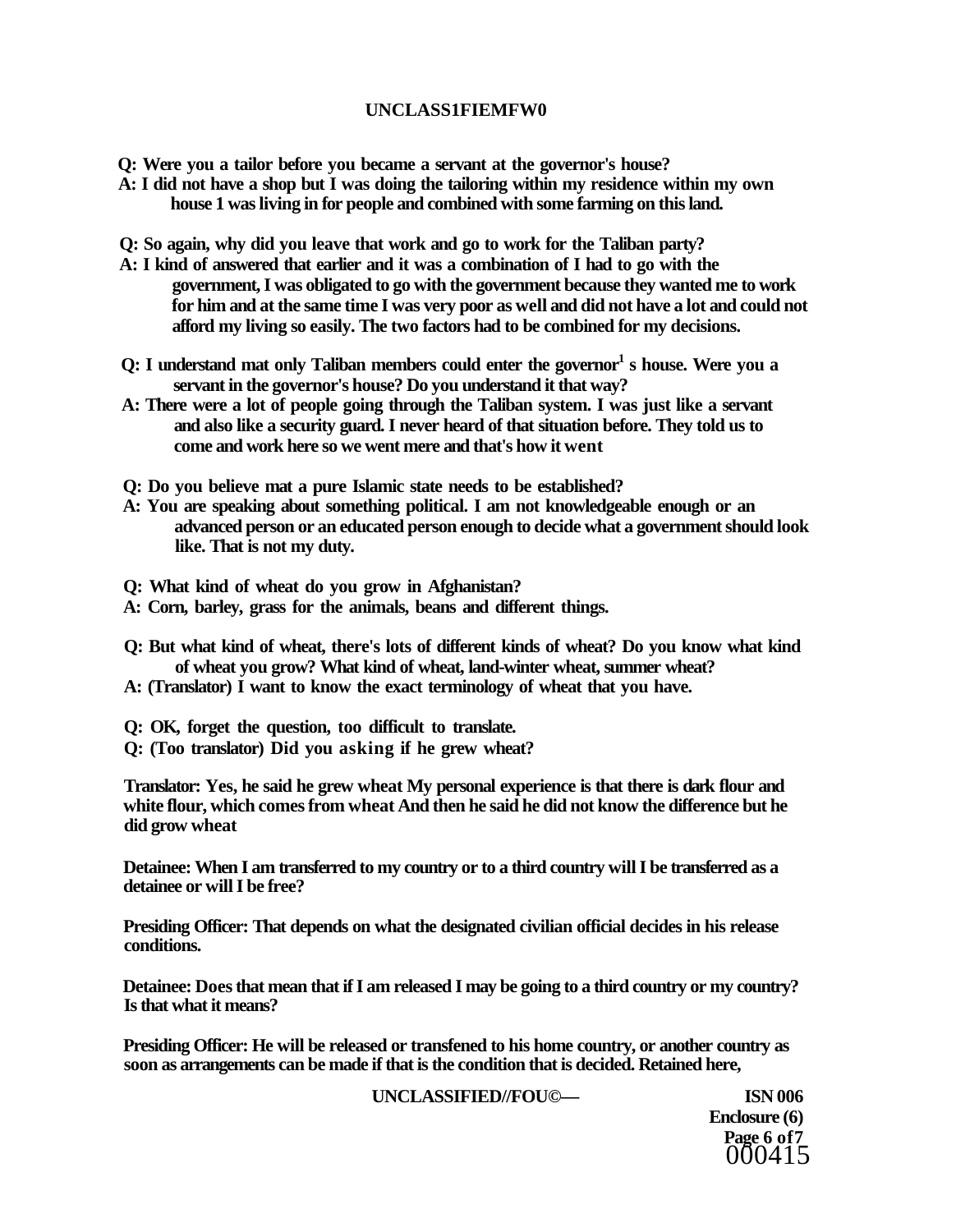## **UNCLASSIFIED/ffGtfO**

**transferred or released, those axe the three options. There is one last question from a member for the board.** 

**Q; Would you like to live in a pure Islamic state or a pure Islamic government?** 

**A: The government that is in Afghanistan right now, I am totally fine with the government That's the kind of government I want** 

**Detainee: If it is a very educated and sophisticated question, I cannot answer those types of questions.** 

*The Presiding Officer confirmed that aU unclassified information had been presented to the Administrative Review Board and concluded the open session,* 

*The Presidwg Officer read tite remainder of the Administratis X Detainee.* 

# **AUTHENTICATION**

**I certify the material contained in this transcript is a true and accurate summary of the testimony given during the proceedings.** 

ColoneLC.S. Marine Corps **Presiding Officer** 

**UNCLASSIFIED/j^eye- ISN 006** 

**Enclosure (6) Page 7 of 7**  000416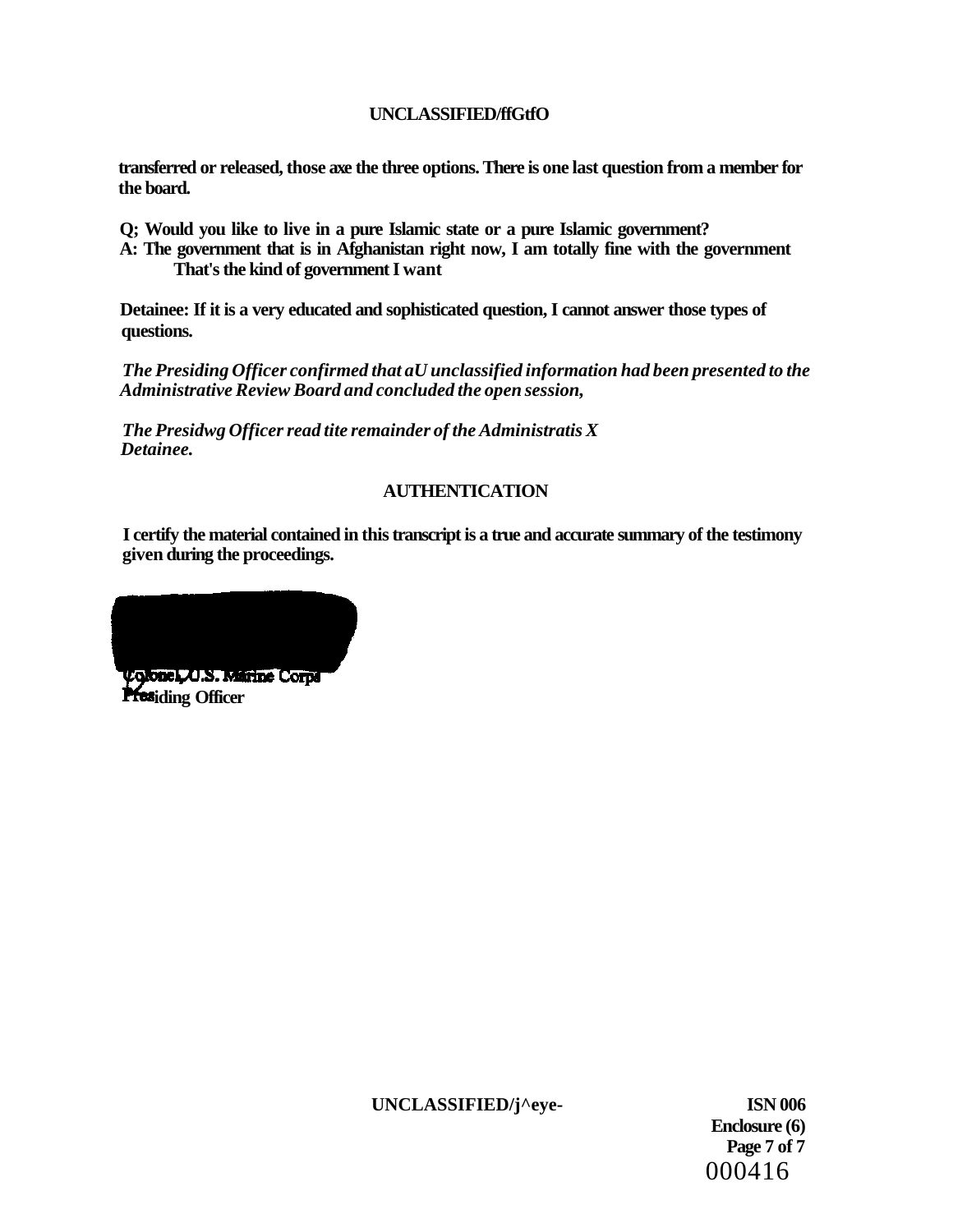$$
Q \qquad \qquad \frac{\wedge}{I} \qquad ; \quad \text{any} \qquad SfUc>) \qquad \qquad \text{C.teH.J}
$$

*Q JX dtJ mt <yt i/fU^J^ . 1 faltwtwty* &\*•\* *fa rffiurt'Cdto \$ (h aJIftS f turned Wj SdJ/n* < *~tfcr<. cJe^e ofa<r peejtk OSUdell ifat U\*r^L* 

@ *X ' lull I hi psvvtdihj fcatnj fa fay fawij • i wifl fa h)* 

*jr uuM ML ArrntrK to It \* And fry (i&Ji u^ ihct 1/fr\* &~ 1aU\*^ O^^Ll lAJeoJi JU4u* /5 *Sha^E* ^ *she\* (h ih< ~B\*£\$\*r <tf iksX~7?lslrii£- Vtfa 5\$\*\*\*^ tfM\* a~JL\* Cfntfau\*. fan. milerim fmj}kStn\*j* 

*Qaj\*f> <sup>r</sup> "foot£'m ml u<\*r> (PI&~ fad o&\$ pwbkw u\$i fh. \$\*\*\*•& tz+^L- ciii fidt fajki In a J%<KJU ^iu^ . /\$c/t\*&t&~* / *'tn Arab.* 

(£) *i' m tret a. fhr&vt* g) *jftn \*L member itf tt ftkr A\*m/ty -X d& nd'awty* 

*thLv;(/Af<,z Still h net fat\*\* \*#j* 

 $tikr$ & lAJt^h  $ti**L$  /kzlocs<sup>\*</sup> ^  $frw**fS$  <r7v.-^C-

flvj *Bi^A^U^y Qxfivih'tS . Uj&\*4h<s- X tkjt \*t haftVL on Uhtyu* ^^\*- -

AWAtfift*F {</} &P. -£* ?ai' 1 of 000417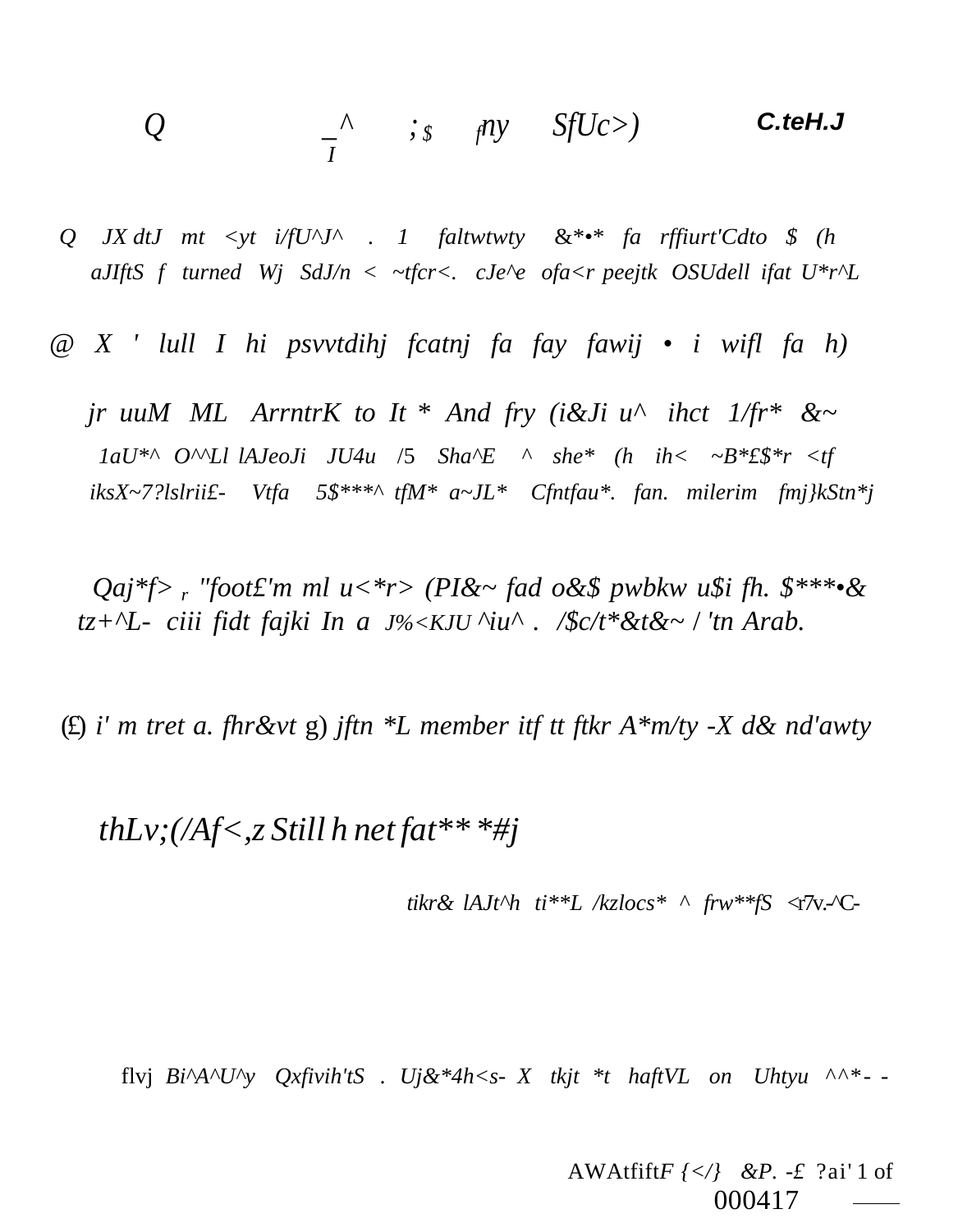**U\*cu**  *1* < $\sqrt{d}$ , *lJu*  $*$  *fU Or* Aft f  $*$  7\*--\*" \*\* \* ~ <sup>4</sup> X ^ V

*CcuuxJ a*<sup> $\wedge$ </sup> *pnbfars* Jw.  $\wedge$   $(A^{***})$   $\wedge$   $\wedge$  \*  $\wedge$  - <sup>z</sup>

A f<sup>*N*</sup>friCa<sup> $\wedge$ </sup>S  $\oint$  do oJHi, J'Ub  $\int$ l<sup>\*</sup>U < r deu $\land$ d Oi\j s~}«rftu» <\*  $m$ < $\sim$ U 0^ \uln\*«%. rhO/t. .g> ff rh<\$ ti "\* trim\* M<xu^ I'm\*. *YMMlilh or a* fifth\* \*r4f X y«i \* fr»> \*>jtts M'fh TU',b\*\* d^ *f6 fry o4&4\*hJ»s cuU- nuutiltts <sup>9</sup> s\* \*&&> oj <fah«>)s h\*4 fb a< -fbrLyh far J ft\*t ShafMn'/^ 'fcfi'hr\*\* \* Sh • ® %efttr Om\* I'm* a ^ ^ *h e J~ty h* o\*«t fW *t\*A+\$\*\*«..* 

*hJi, n»r- x h\*t\** &«\*»i{U *°\*»t Qr't\*\*.* • *jg an top t( fi£L* 

 $f_{ij}JVtM-HiU^{\wedge}$  ^o^ u^ur *UOJVJU*, *t* &\* *UUP*\*. if i^ j^-rJy  $J^{\wedge}$ ^f\*- <\*»&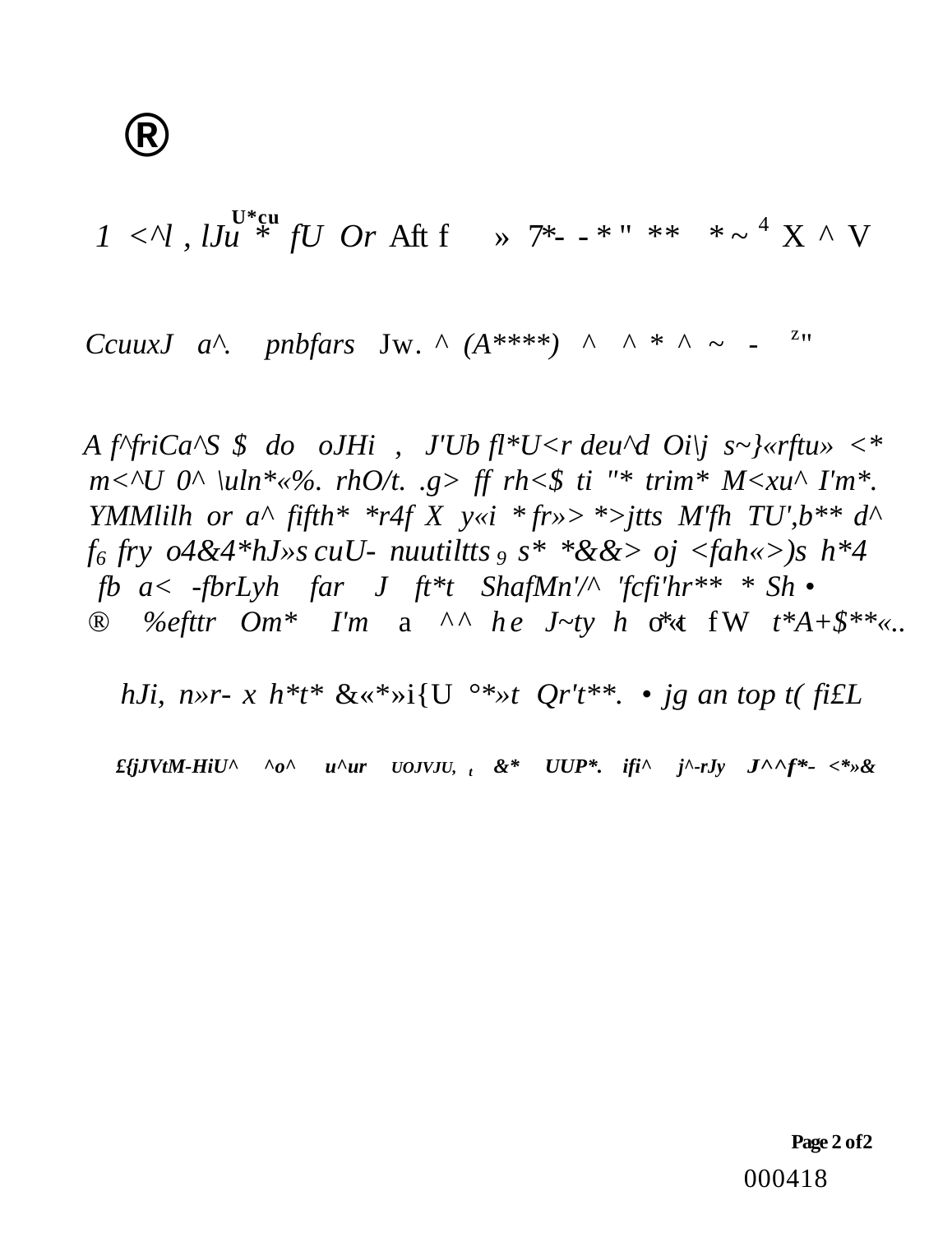### UNCLASSIFIEDAPGee

#### **Summarized Administrative Review Board Detainee Statement**

*The Presiding Officer read the hearing instructions 0 the Detainee and confirmed mat the Detainee understood the process.* 

*The Assisting Military Officer presented Exhibit EC-a, the Enemy Combatant Notification Form to the Administrative Review Board.* 

*The Assisting Military Officer presented Exhibit EC-b, the Enemy Combatant Election Form to me Administrative Review Board,* 

*The DesignatedMilitary Officer presented Exhibit DMO-1, the Unclassified Summary of Evidence to the Administrative Review Board* 

*The Designated Military Officer gave a brief description of the contents of Exhibit DMO-1 the Unclassified Summary of Evidence to the Administrative Review Board, After Designated Military Officer read paragraph 3.0.6, which states that the Detainee was apprehended after crossing die Pakistan border, fust east, of Jalalabad, the Detainee asked the following question:* 

Detainee: I believe that was translated wrong. Can he (the translator) repeat?

Presiding Officer: Could you please repeat?

Designated Military Officer. The Detainee was apprehended after crossing the Pakistan border, just east of Jalalabad

Detainee: Listen to him and translate (to the translator),

Translator I translated this wrong.

Presiding Officer: Could you please correct him (directed to the Detainee)?

Detainee: Can you repeat?

Designated Military Officer: The Detainee was apprehended after crossing the Pakistan border, just east of Jalalabad.

Detainee: What is your mistake (directed to the translator)?

Translator: Please correct me (directed to the Detainee).

Detainee: What means east?

Presiding Officer: What means east?

ISN270 Enclosure (5) Page 1 of 5

UNCLASSIFIED//FOUO-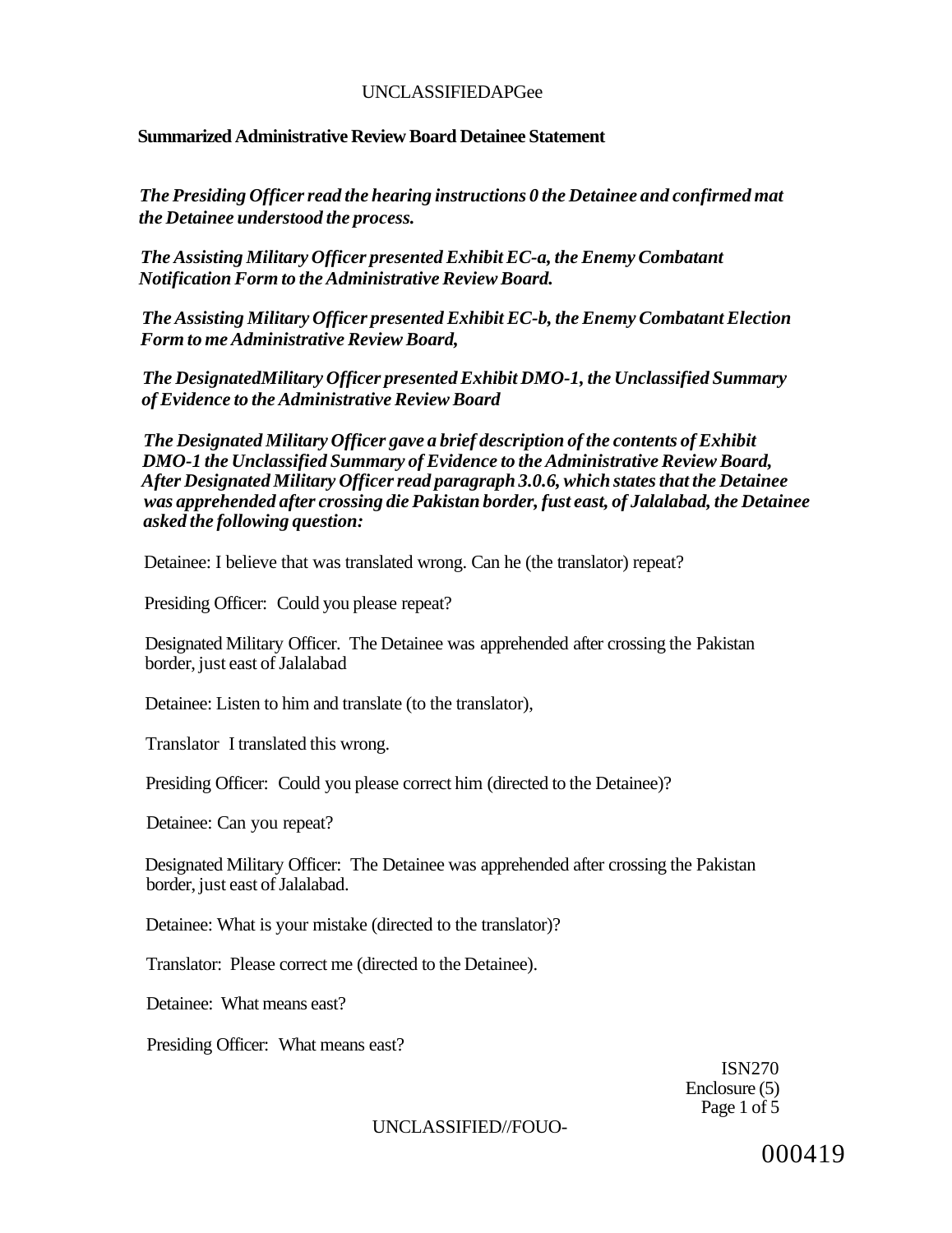### UNCIASSIFIED/EOTO

Detainee: Yes.

Presiding Officer: In the direction of China.

Translator: Okay, mat was my fault I put west instead of east. My fault

Presiding Officer: Okay, continue.

Detainee: I don't know what it was. It was the translator's translation.

Presiding Officer: Thank you,

*The Designated Military Officer continued to read the Unclassified Summary of Evidence.* 

*The Designated MUkary Officer confirmed that he had no more additional unclassified Information to present and requested a closed session to discuss classified information relevant to the disposition of the Detainee.* 

## *The Presiding Officer opened the Administrative Review Board to Ike Detainee to present information with the assistance of the Assisting Military Officer\**

Assisting Military Officer. Yesterday morning when I had my initial interview with the Detainee, he provide me with a few COITUM<sup>^</sup> Also he chose to appear today before this hearing, my understanding is he may elect to speak with you after I finish making my comments. Sir, the Detainee provided the following oommentsin response to information in the unclassified summary- The Detainee stated he has responded to these questions before and has nothing additional to add. However, regarding the statement that he proceased a letter *(paragraph 3.0.5 of Exhibit DMO-1)* from a known member of al Qaida that contained a hand written quote from Usama Bin Laden, the Detainee stated he was not in possession of any letter or document of any kind when he was captured. Sir, mat summarizes the information the Detainee provided me during our interview.

Presiding Officer: Does the Detainee wish to make an oral statement at mistime?

Detainee: About what?

Presiding Officer: In addition to what the Assisting Military Officer provided

Assisting Military Officer: May I interject one thing sir? I request we tell the Detainee this is his opportunity to provide explanations or discuss any of the issues that have been brought forth to mis point with you. Does he choose to make any comments at all?

### *The Detainee paused for several moments without speaking,*

ISN270 Enclosure (5) Page 2 of 5

UNCLASSIFIED//Few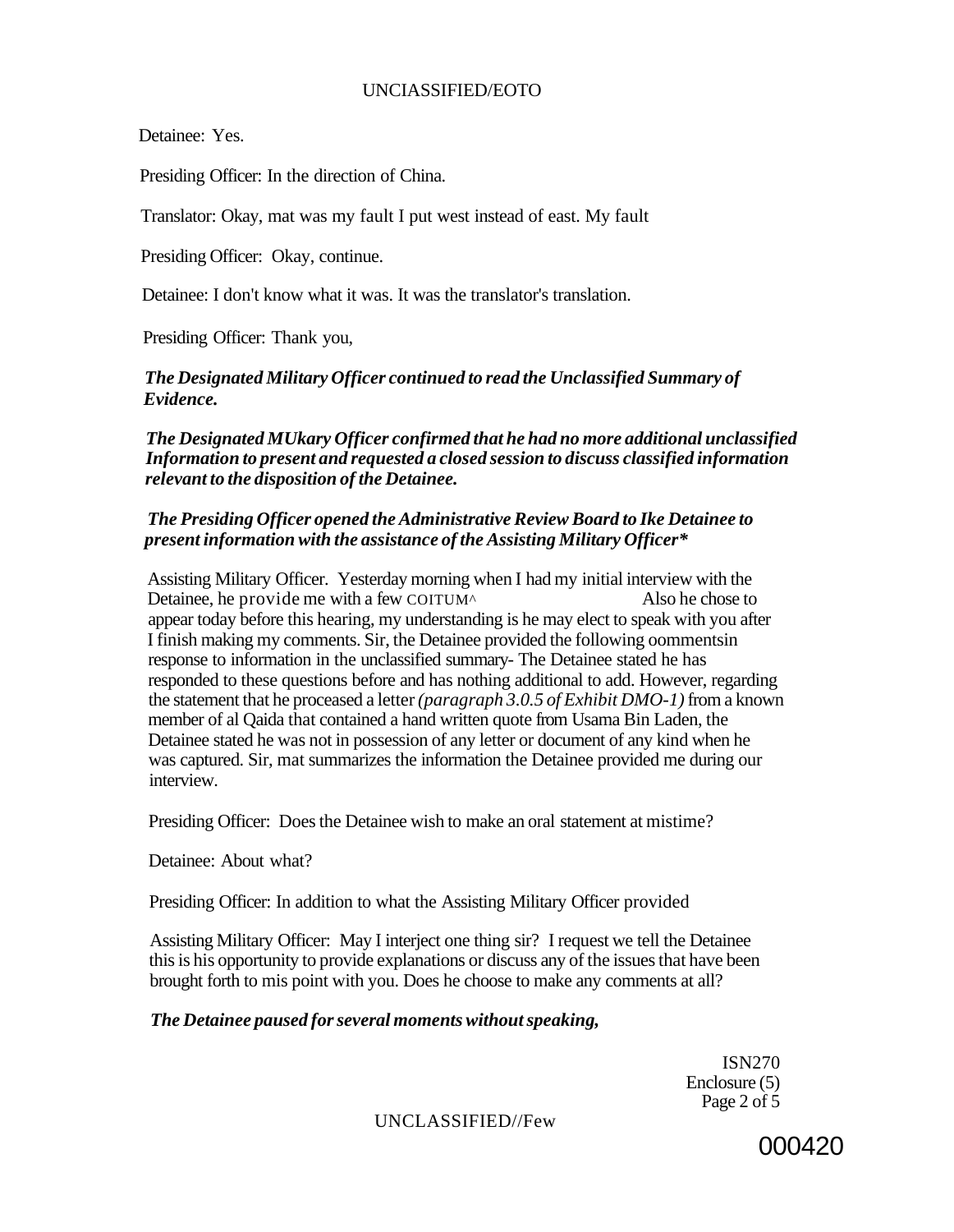Presiding Officer Til take that as a no.

Detainee: I am still thinking. I didn't answer.

Presiding Officer: Pardon me.

### *The Detainee paused for several more moments.*

Detainee: When will the results of UnsAdmimstrative Review Board be released? What kind of time frame.

Presiding Officer: We will make a decision probably sometime today or tomorrow with the information mat is provided to us.

Assisting Military Officer: May I add something sir?

Presiding Officer Sure.

Assisting Military Officer It was explained to the Detainee that your decision today is a recommendation mat is provided to a senior official in Washington and the time period between your recommendation and his final approval could be indeterminate, could be weeks or several months.

Presiding Officer: Ours is simply a recommendation today which will be sent up to the Designated Civilian Official and he will men take time to deliberate over what we've given him along with other information and mat could beJdonH want to put a timeline on it but, it could be as few as two or three months or possibly longer.

Detainee: Fine.

Presiding Officer: Til ask you one more time. Do you wish to make any further statement on your behalf or not?

Detainee: I did not understand the question.

Translator Should I try again in other words sir?

Presiding Officer: Do you wish to make any additional oral statement at mis time?

Detainee: About what?

Presiding Officer: Is there any reason why the United States government should not continue to detain you here at Guantanamo Bay?

Detainee: First thing is that the United States knows that I am innocent and I have no relation with all those allegations.

> ISN270 Enclosure (5) Page 3 of5

### UNCLASSIFIED/AWO-

000421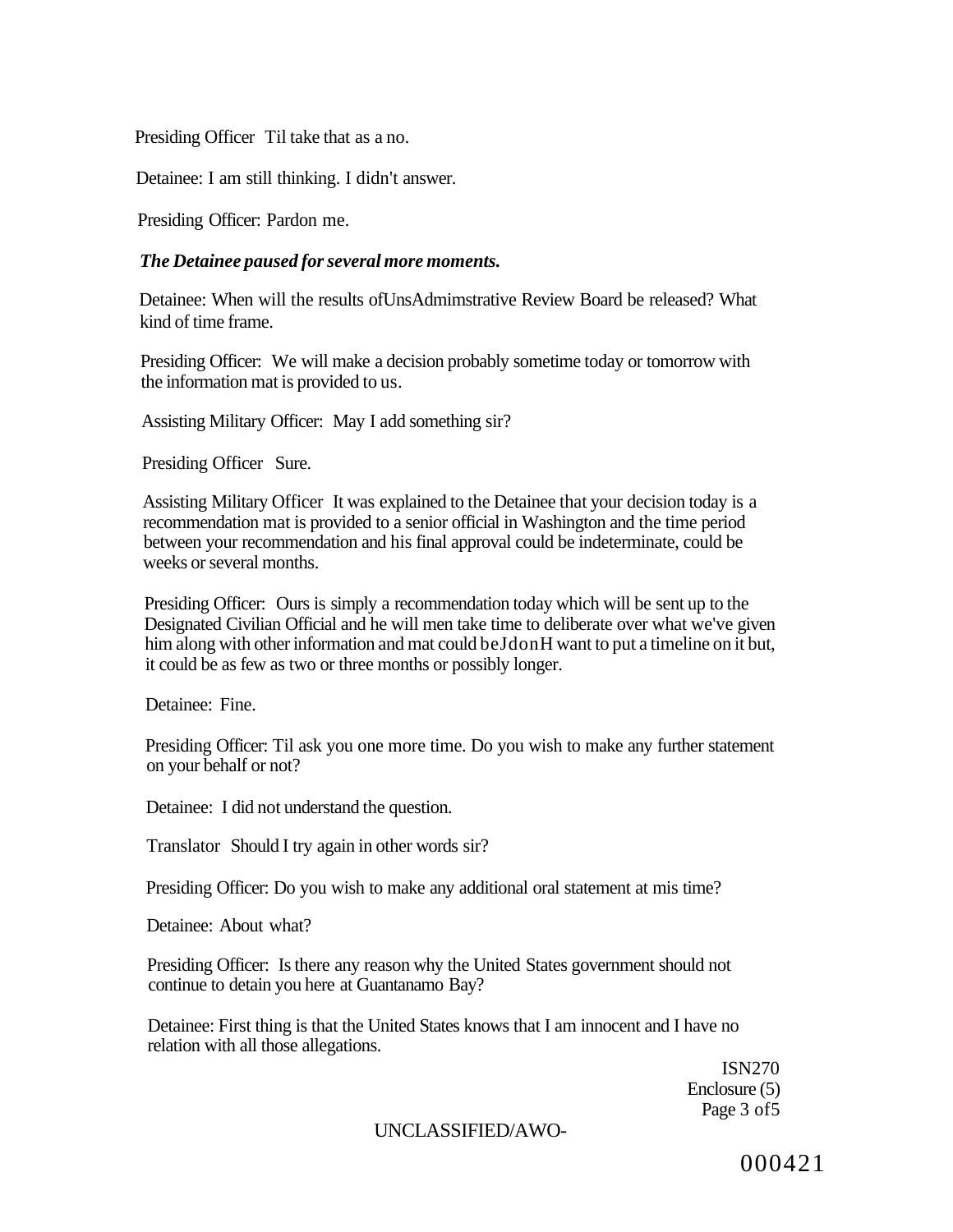### UNCLASSIFIEDA/FOee

Presiding Officer: Mosa Zemmori, does that conclude your statement?

Detainee: I told you before. Even if you found me Enemy Combatant, I am not Enemy Combatant and I donH care about what you have found. Idon'tcare. You are free. Do what you wish.

Presiding Officer; Mosa Zemmori, did the Assisting Military Officer statement provide the information you wanted us to hear?

Detainee: The information that I gave the Assisting Military Officer, I told him that it's wrong and I asked him to make sure of it I don't know if he did make sure of it or not. I believe he did not make sure of that information, I said to him yesterday, you are misinformed. That is what I said.

Presiding Officer: Thank you. Assisting Military Officer, do you have any questions for the Detainee?

Assisting Military Officer. No sir.

Presiding Officer: Designated Military Officer, do you have any questions for the Detainee?

Designated Military Officer: No sir.

Presiding Officer: Do any Administrative Review Board membeis have any questions for the Detainee?

Administrative Review Board questions

- Q. Mosa, how did you travel from Iran to Afghanistan?
- A. I answered mis question. I have answered this question before and I answered clearly with reason why I went before. I also said what made me go to Afghanistan.
- Q. Mosa, are mere reasons right now that you would fight against the United States?
- A. Repeat please.
- Q. Is there any reason that you would take up arms and fight against the United States right now?
- A. Is there a reason to ask me this question?
- Q. Yes there is.
- A. Can you explain why?
- Q. I want to understand your motivation and what you will do if you are released from detention here.
- A. Are you going to release me?
- Q. The decision has not been made. I'm asking questions to make mat decision.
- A. I am not a combatant

ISN270 Enclosure (5) Page 4 of 5

### UNCLASSIFIED//EOUO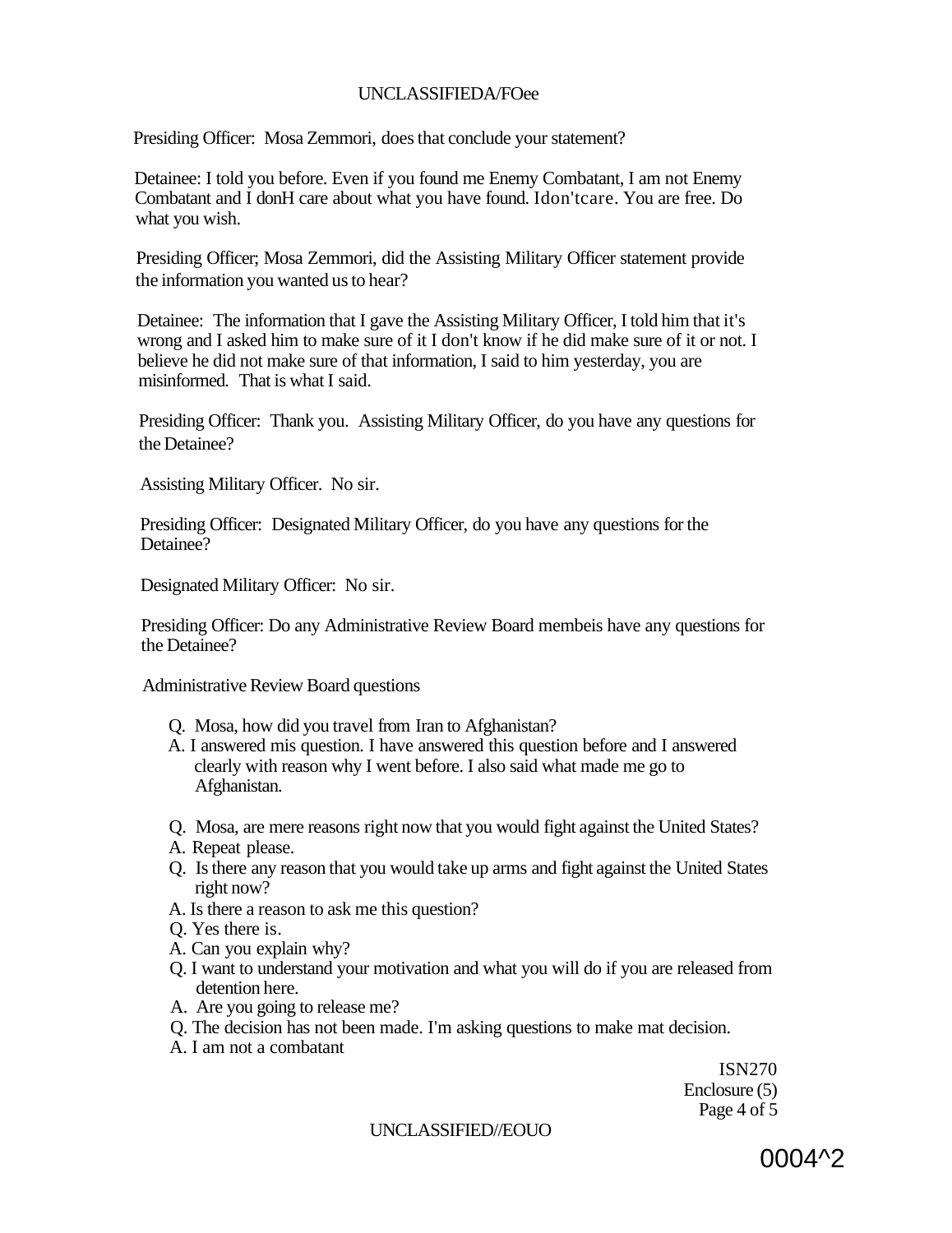### UNCLASSffBED/ZEOUO

- Q. In reference to the Unclassified Summary, item 4.a.2, The Detainee insists that the letter containing the hand-written quote from Usama Bin Laden, that was in his possession during capture, was not intended for him, but was an advertisement from a newspaper. My question is, if it was not intendedfor you why would you carry this advertisement around with you?
- A. I answered this question. There are some mistakes in this question.
- Q. Correct me then.
- A. I didn't have any hand-written letter. If that is so, then the whole question is wrong.

Presiding Officer Assisting Military Officer, do you have any further information the Detainee wants to present?

Assisting Military Officer: I do not sir.

Detainee: You said something?

Presiding Officer: Assisting Military Officer, do you have any other information the Detainee wants to present? Are you satisfied?

Translator: He was asking probably about that it was not in there. That is what he was asking because he saw me looking for that (He was looking for PO comments NOT in the translated script).

Presiding Officer: Yes, that is nowhere in the script for him.

### *The Presiding Officer explained the renSnder of the Administrative Review Board process and adjourned the open session of the Administrative Review Board.*

### AUTHENTICATION

1 certify the material contained in this transcript is a true and accurate summary of the testimony given during the proceedings.



Colonel, U.S. Marine Corps Presiding Officer

> 1SN270 Enclosure (5) Page 5 of5

UNCLASS1FIED//F0ye<sup>r</sup>

0004^3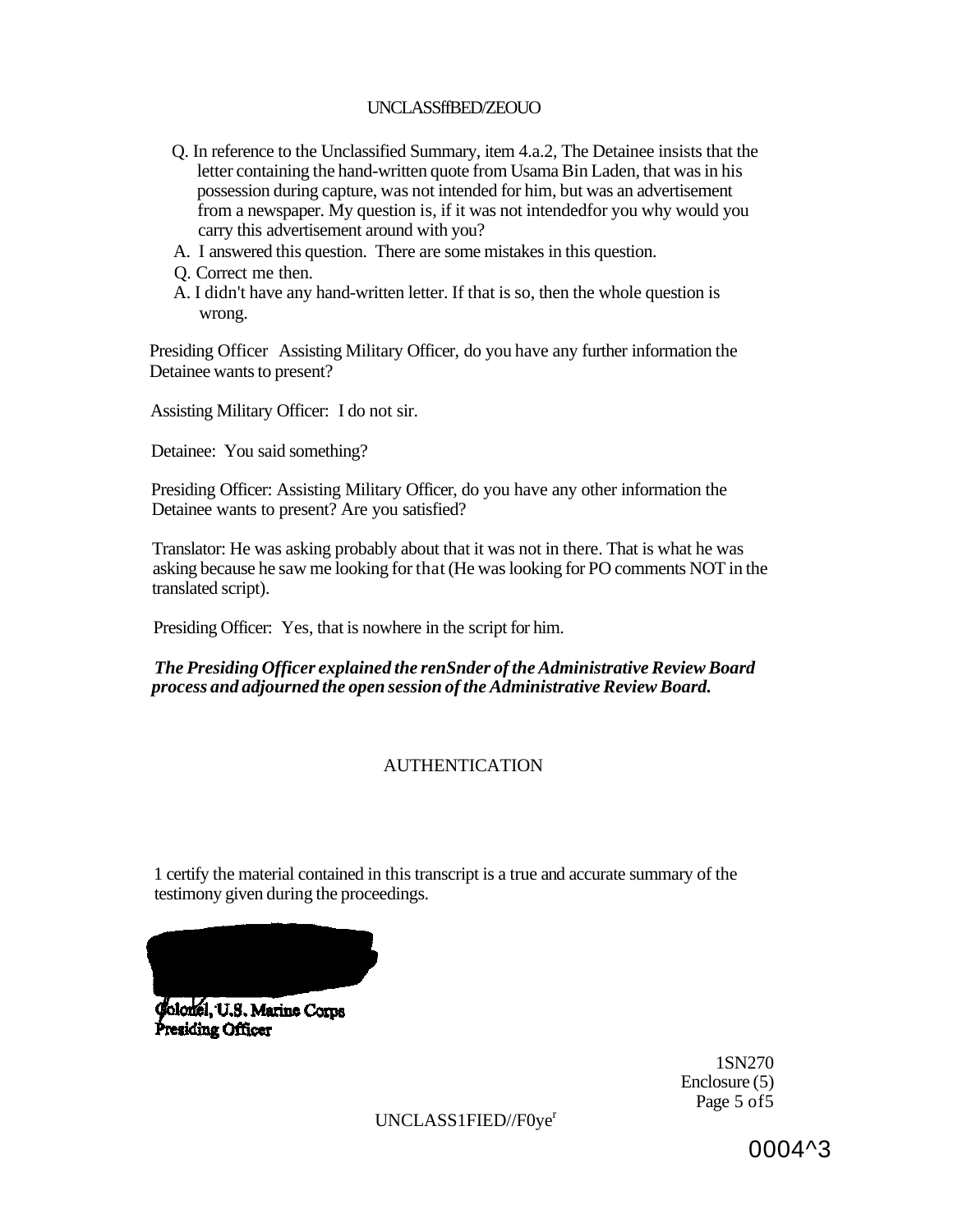# UNCLASSIFIEBtfFetJO

**Summary of Administrative Review Board** Proceedings **for** ISN 575

*The Administrative Review Board was called to order.* 

*The Designated Military Officer (DMO) was sworn.* 

*The Board Reporter was sworn.* 

*The Presiding Officer announced tite convening authority and purpose of the Administrative Review Board proceedings\** 

*The Administratis Review Board members were sworn.* 

*The Assisting Military Officer was sworn,* 

*The Assisting Military Officer presented the Enemy Combatant Notification form, Exhibit EC-A<sup>t</sup> to the Administrative Review Board.* 

*The Assisting Military Officer presented the Enemy Combatant Election Form, Exhibit EC-B, to the Administrative Review Board.* 

*It was noted by the Presiding Officer that from Exhibit EC-B, the Detainee had chosen not to be present for the Administrative Review Board proceedings,* 

*The Presiding Officer confirmed Aat the Assistmg Military Officer had met with the Detainee and informed him of his rights regarding the proceedings, that the Detainee appeared to understand the process, that the Unclassified Summary of Evidence was read to the Detainee, that a translator was used during the interview, and that the Assisting Military Officer confirmed that the translator spoke the same language as the Detainee.* 

*The Designated Military Officer presented the Unclassified Summary of Evidence, Exhibit DMO-1, andDMO-2, to the Administrative Review Board.* 

*The Designated Military Officer stated Aat a copy of these exhibits had been previously distributed to the Assisting Military Officer and Detainee.* 

*The Designated Military Officer gave a brief description of the contents of die Unclassified Summary of Evidence, Exhibit DMO-1, and DMO-2 to the Administrative Review Board,* 

*The Presiding Officer asked the Designated Military Officer for any further unclassified information.* 

> ISN 575 Enclosure (5) Page 1 of 2

# UNCLASSIFIED//POUe^

000424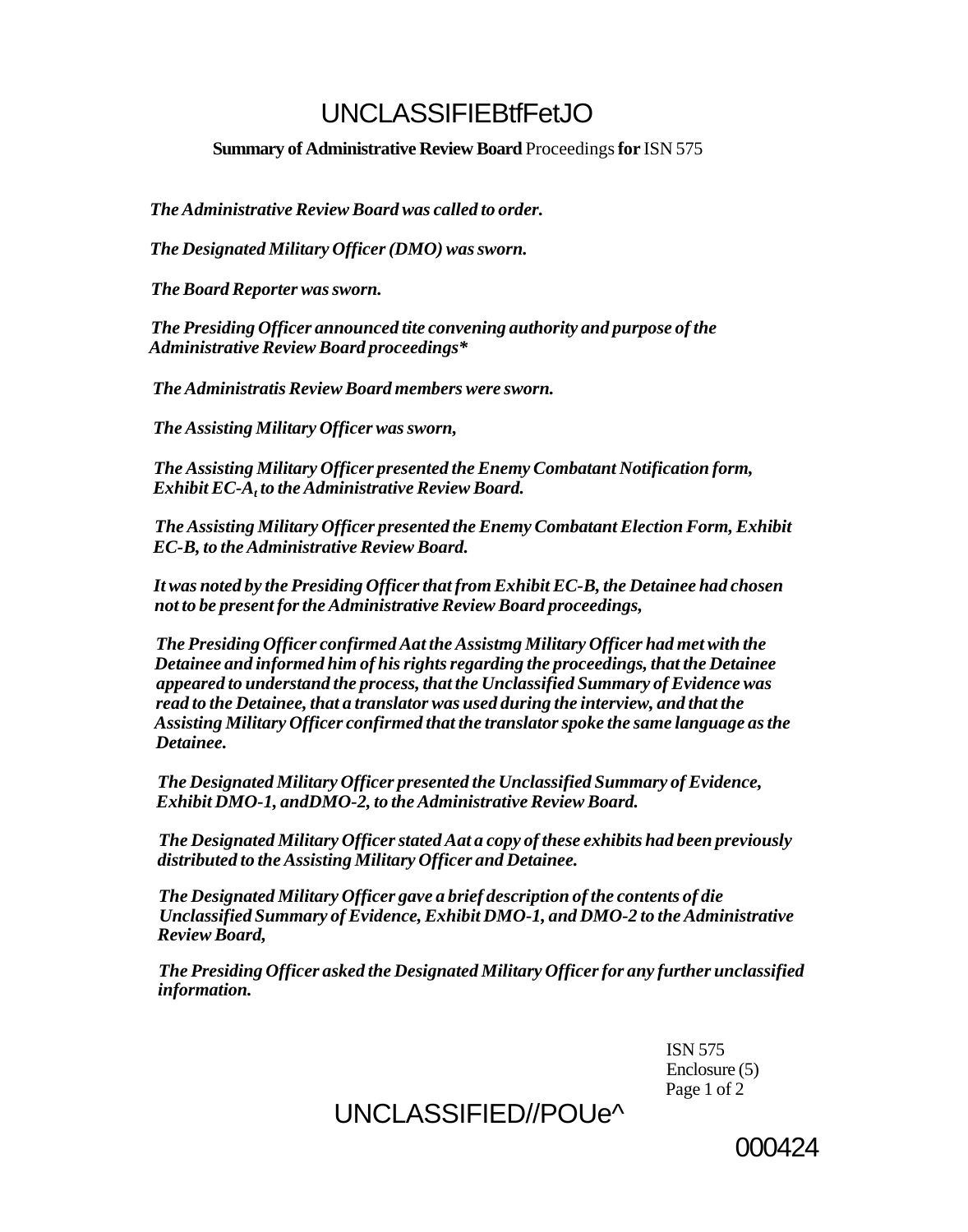# UNCLASSIFIED//FOUO

*The Designated Military Officer confirmed mat he had no further unclassified information and requested a closed session to present classified information relevant to the disposition of the Detainee.* 

*The Presiding Officer acknowledged Ike request* 

*When askedtfthe Assisting Military Officer had any information to present on behaffof the Detainee to the Administrative Review Board, the Assisting Military Officer stated that he previously submitted a summary of the interview.* 

*The Presiding Officer read the remainder of me unclassified portion of the Administratis Review Board proceedings, and then adjourned the proceedings.* 

*The Presiding Officer opened the classified portion of the session,* 

*The Presiding Officer adjourned the classified portion of the session and the Administrative Review Board was dosed for deliberation and voting.* 

### **AUTHENTICATION**

**I certify the material contained in this transcript is a true and accurate simimary of tbc Administrative Review Board proceedings.** 



**fori, USA Presiding Officer** 

> **ISN575 Enclosure (5) Page 2 of2**

## UNCLASSIFIED//EOUO nnw^S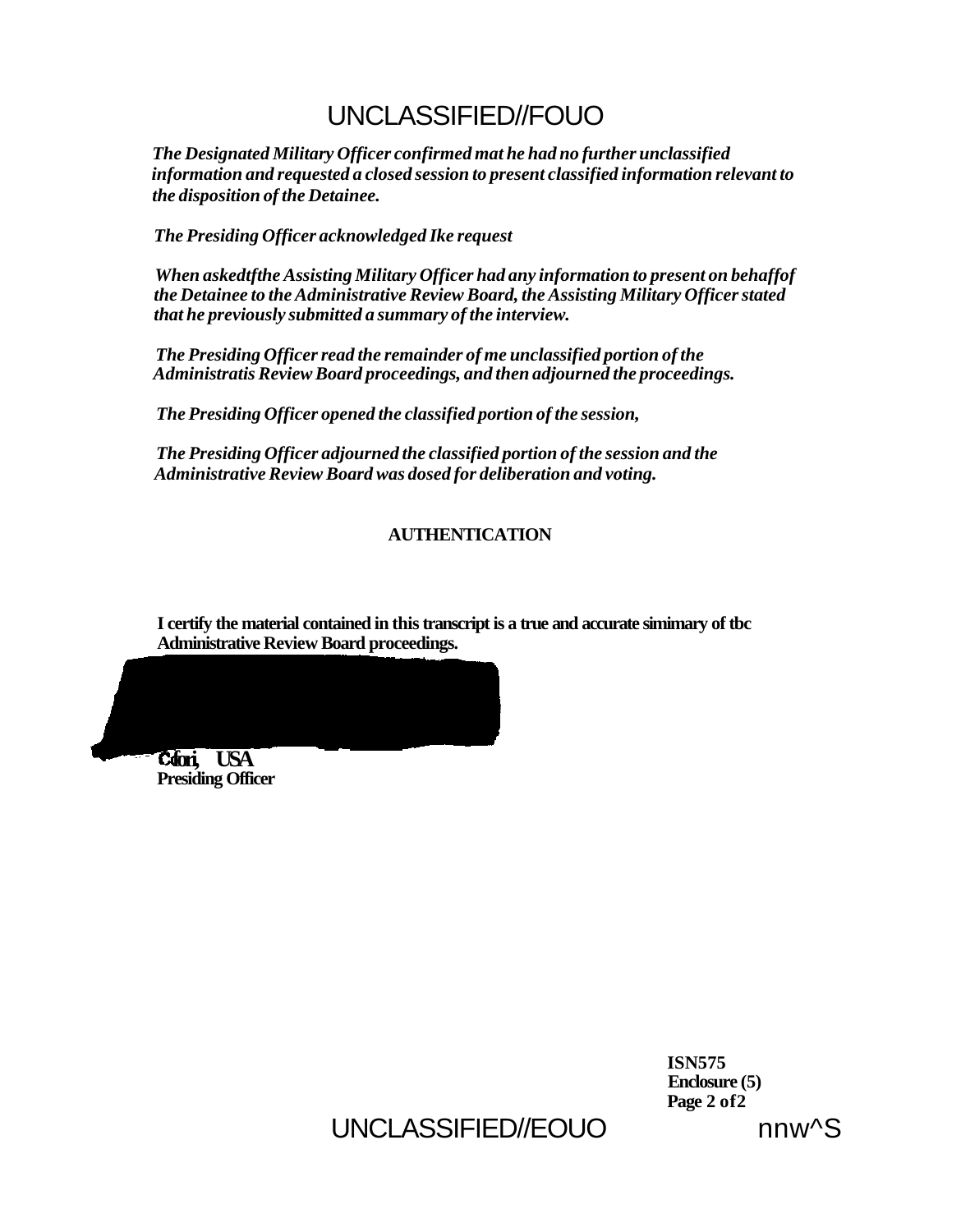# UNCLASSIFIECWFOUO

**Summary of Administrative Review Board Proceedings (IA)** 

*The Administrative Review Board (ABB) was called to order.* 

*The Designated Military Officer was sworn\** 

*The Board Reporter was sworn\** 

*The Presiding Officer announced the convening authority and purpose of die ABB proceedings.* 

*Tke Administrative Review Board members were sworn.* 

*The Assisting Military Officer was sworn.* 

*The Assisting Military Officer presented the Enemy Combatant Notification form (Exhibit EGA) to the Administrative Review Board.* 

*The Assisting Military Officer presented the Enemy Combatant Election Form (Exhibit EC-B) to the Administrative Review Board.* 

*It was noted by the Presiding Officer that from Exhibit EC-B, the Detainee had chosen not to be present for the Administrative Review Board proceedings.* 

*The Presiding Officer confirmedthat theAssisting Military Officerhadmetwith the Detainee and informed him of his rights regarding the proceedings, that the Detainee appeared to understand the process, that the Unclassified Summary ofme Information was read to the Detainee, that a translator was used during At Interview, and that the Assisting Military Officer confirmed that the translator spoke the same language as the Detainee.* 

*The Designated Military Officer presented the Unclassified Summary of Information, Exhibit DMO-1, and DMO-2 to DMO-4, to the Administrative Review Board.* 

*The Designated Military Officer presented the Unclassified Summary of Information (Exhibit DMO-1) to the Administrative Review Board.* 

*The Presiding Officer confirmed mat a copy had been previously distributed.* 

*The Designated Military Officer gave a brief description of the contents of Exhibit DMO-1.* 

*The Presiding Officer asked the Designated Military Officer for any further unclassified information.* 

> ISN510 Enclosure (S) Page 1 of 2

UNCLASSIFIED//FO0CT 000426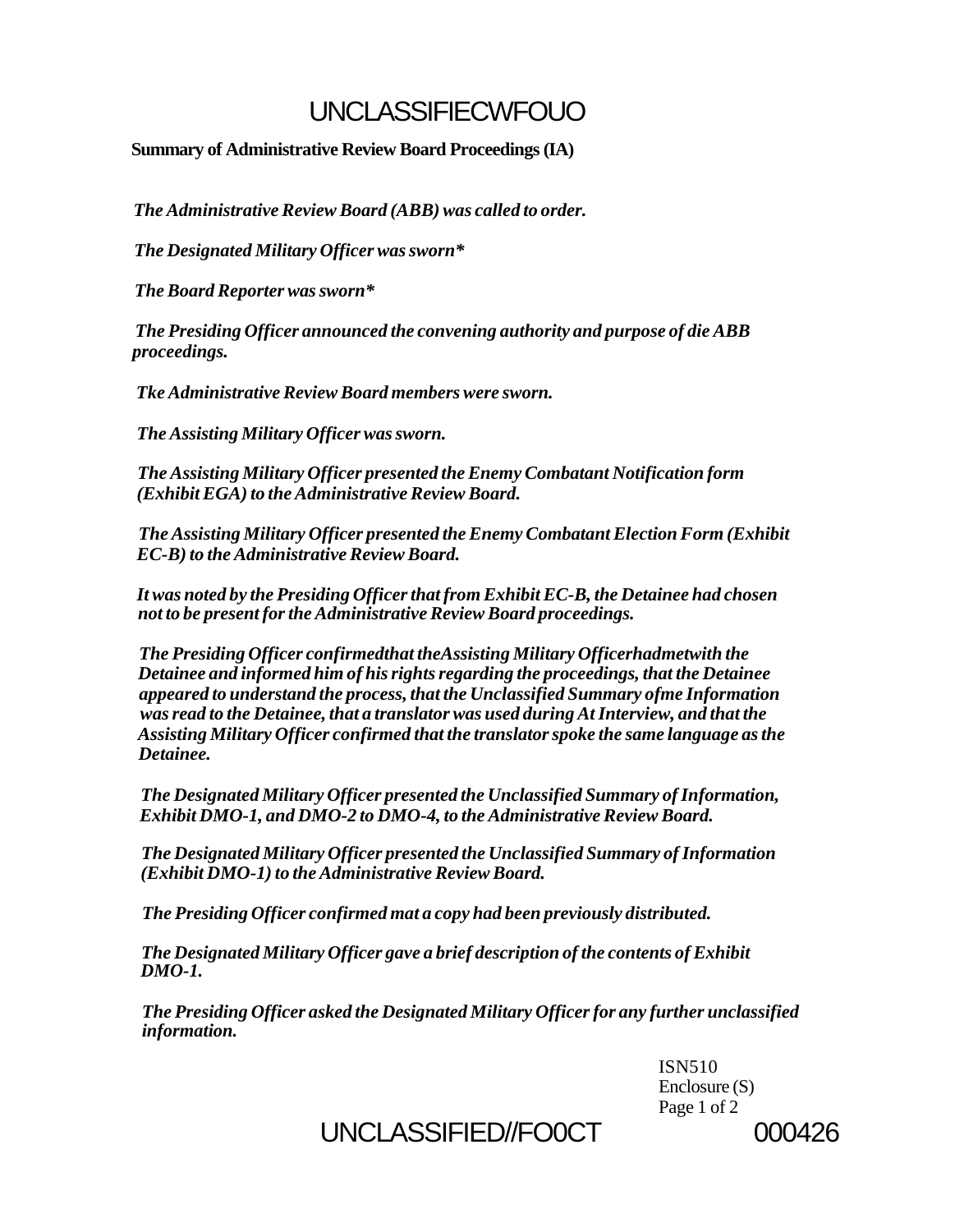# UNCLASSIFIED//FQUQ

*TheDesignatedMilitary Officerconfirmed that he hadno further unclassified information and requested a dosed session to present classified information relevant to the disposition of the Detainee,* 

*The Presiding Officer acknowledged the request.* 

*When asked if the Assisting Military Officer had any information to present on behalf of the Detainee to the Administrative Review Board, the Assisting Military Officer stated that he previously submitted a summary of the interview.* 

*The Presiding Officer read the remainder of the unclassified portion of the Administrative Review Board proceedings, and then adjourned the proceedings.* 

*The Presiding Officer opened the classified portion of the session.* 

*The Presiding Officer adjourned the classified portion of the session and the Administrative Review Board was closed for deliberation and voting.* 

### **AUTHENTICATION**

**I certify the material contained in this transcript is a true and accurate summary of the testimony given during the proceedings.** 

Captain / USN **Presiding Officer** 

> **ISN510 Enclosure (5) Page 2 of2**

## UNCLASSIFIED//FOOO-

Q0042 7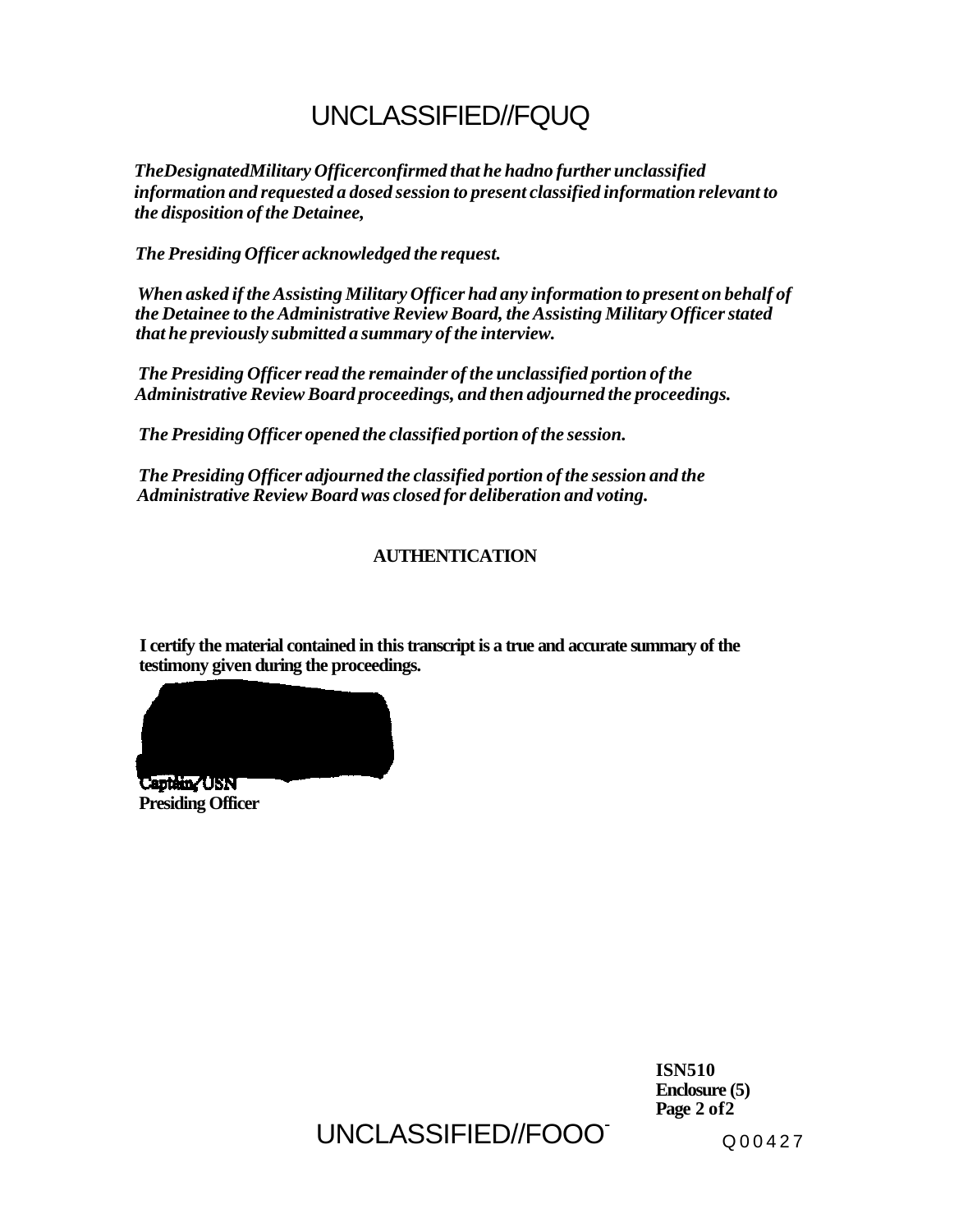# UNCLASSIFIED//F0U6

**Summary of Administrative Review Board Proceedings for ISN 507** 

*The Administrative Review Board (ARB) was catted to order.* 

*The Designated Military Officer was sworn.* 

*The Board Reporter was sworn.* 

*The Translator was sworn.* 

*The detainee enured the proceedings.* 

*The Presiding Officer announced the convening authority and purpose of the ABB proceedings.* 

*The Administrative Review Board members were sworn.* 

*The Assisting Military Officer was sworn.* 

*The Presiding Officer read the hearing instructions to the Detainee and confirmed that he understood.* 

*The Assisting Military Officer presented the Enemy Combatant Notification Form, Exhibit EC-A, to the Administrative Review Board.* 

*The Assisting Military Officer presented the Enemy Combatant Election Form, Exhibit EC-B, to the Administrative Review Board.* 

*The Designated Military Officer presented the Unclassified Summary of Information<sup>t</sup> ExhibitDMO-1, andDMO-2 to DMO-3, to the Administrative Review Board.* 

*The Designated Military Officer stated mat a copy had been previously distributed to theAMO and detainee.* 

*The Designated Military Officer gave a brief description of the contents of the Unclassified Summary of Information, Exhibit DMO-I, to the Administrative Review Board.* 

*The Designated Military Officer confirmed that he had no further unclassified information and requested a closed session to present classified information relevant to the disposition of the Detainee.* 

*The Presiding Officer acknowledged the request* 

*The Presiding Officer opened the Administrative Review Board to the Detainee to present information with the assistance of the Assisting Military Officer.* 

> **ISN 507 Enclosure (6) Page 1 of 7**

### UNCLASSIFIED//FOOO

. 0004^8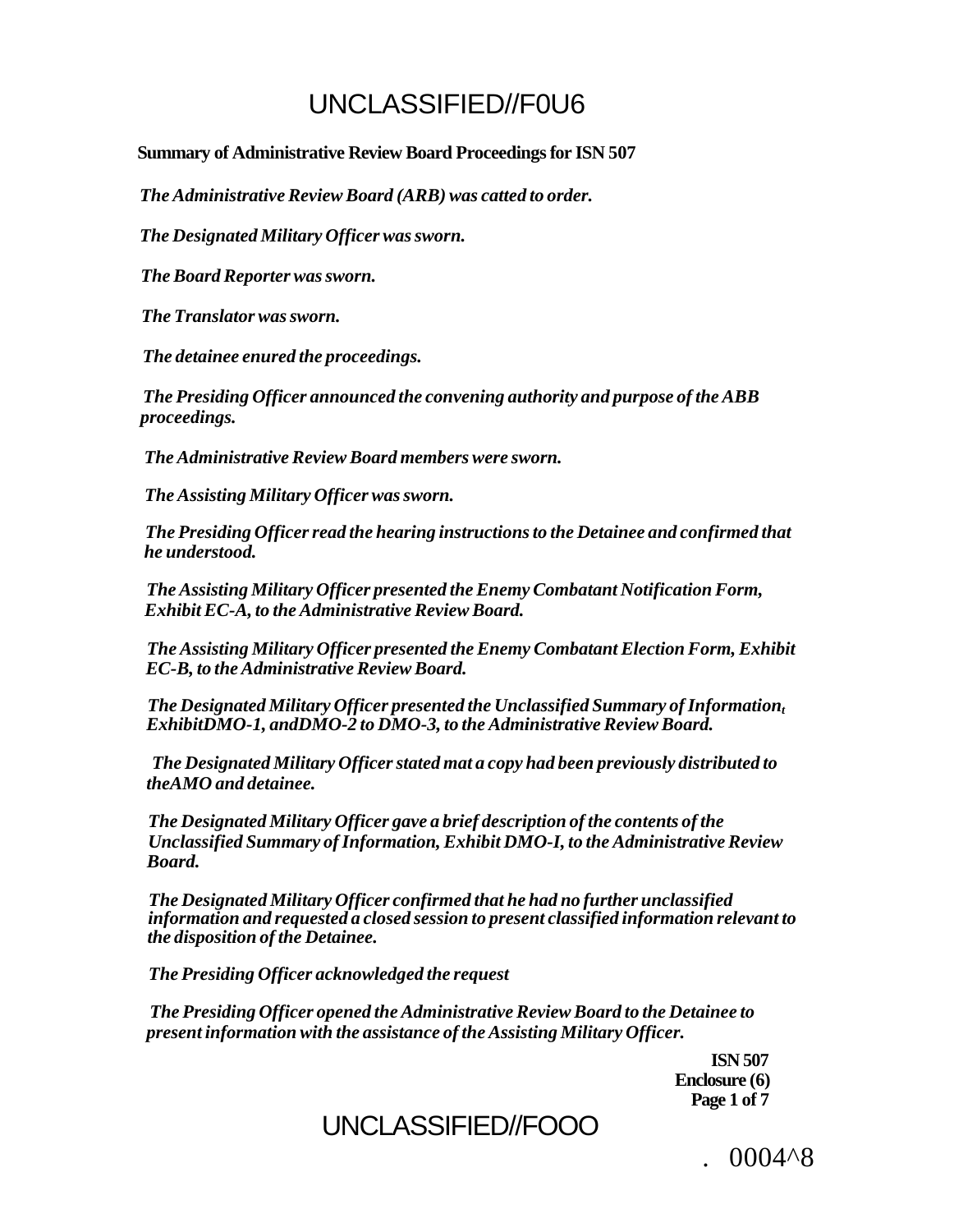## UNCLASSIFIED//FOUO

*The Assisting Military Officer read the allegations on the unclassified summary to assist the Detainee in answering the allegations.* 

*The Presiding Officer asked the Detainee if he wishes to make a statement and whether he opts to take an oath (a Muslim oath).* 

*The Detainee accepted taking the (Muslim) oath.* 

### *The detainee read the following statement to the Board, which was submitted as Exhibit EC-C:*

Detainee: In the name of God the most Compassionate the most Mercifiil. Praise be to God, and peace and prayers be upon the noblest of the prophets and messengers. Our master Mohammed, May God's peace and prayers be upon him and I bear witness that there is no god but God and that Mohammed is God's prophet

And here now:

Peace be upon those who follow the right path to the Review Board for Detainees. I am writing these words for you from the deepest part

the Great and Almighty, will bring me out of this captivity because I am a person who is innocent of these groundless/raise accusations that have no truth to them. And I tell you that I have endured torture and humiliation in every aspect, in my religion and myself, and other matters of torture and humiliations. So I am telling you that I am innocent of these basdessNfalse accusations and they have been put form against me by persons that I do not know who may want to get out of this prison by lying and by spreading false accusations and if I had said anything other than these words, it is a lie and mere is not truth to it or if I said that I had entered Afghanistan or if I had been accused of having committed a terrorist act, then mis is raise and has no truth to it, and it is a result of the torture and hardship that I endured from American interrogators in the American base in Afghanistan. And I am telling you after I had made sure that this Administrative Review Board for Detainees was genuine and that there would be a restoration of human rights and mat the injustice will be lifted from the wronged in this captivity because of the detention without reason for a period of close to three years and a half in this island of Cuba, Guantanamo Bay.

And now I am cooperating with this board and I am writing my statement and I am clarifying to you me right from the wrong and perhaps it will bring freedom from God, me Great and Almighty. And I am telling you and the whole world that I am innocent of these accusations and that this period in which I was imprisoned by the Americans, they did not have the right to detain me in this prison. And I was kidnapped by an Afghani or Pakistani gang, as was made clear to you by the Assisting Officer. And these false accusations that have no truth to them, the Americans have put them forth maybe so that I would drown or become implicated in this case or matter that I have nothing to do with. And I am saying to the Administrative Review Board that the interrogators that

> ISN507 Enclosure (6) Page 2 of7

UNCLASSIFIED/ZFOyO-^

. 000429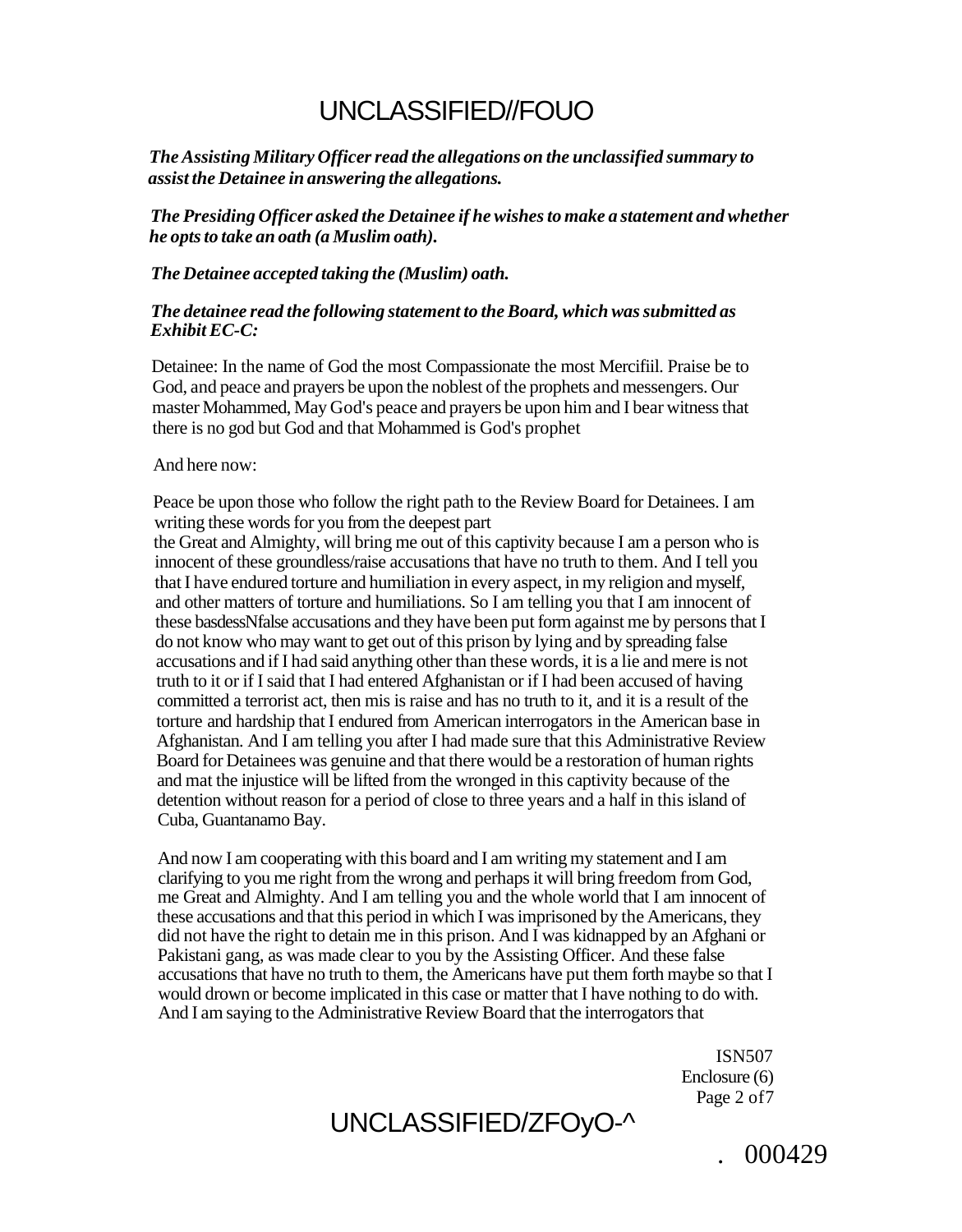## UNCLASSIFIED//EOUO

**interrogated me in the American bases in Afghanistan, they dealt with me in the most horrid ways and the most horrid methods of torture and I endured torture in these American bases. Aridlamrcpcatmgtoyouandtellingyouthatlamirinocentofiliese accusations and I say it once and twice and three times so that any person on the outside will hear me and will reel what I have suffered in these prisons and the persecutions against us in every matter of digesting human rights. And when I was sold by the Afghani or Pakistani gangs who sold me for close to \$5000 American Dollars and when we were handed over to the American Forces and interrogated, they could not find any accusations against me and I don't have any relationship or association with al Qaida or the Taliban. So iorthis reason they put forth these accusations that are in your hands and also the dealings of the American forces with people who are detained with us and who want to get out of here on our shoulders and use us as a doorstep to get out of this captivity. And I don't mink that a matter like this could get past American intelligence and that they would not know who the i^ criminal is. And that is a simple explanation for my jn^aUcamert and I am not good with wora^ or wim pleading my defense. But this is what I was capable of in these simple words. And I implore God, the Great and Almighty, to break my chains and the chamsofaU those who are umocent and there is no power or strength except through God, the Great and Almighty.** 

**Now regarding the Americans, I do not hold in my heart or my soul or my thoughts any hostility against them or any one of them. On the contrary, they are a nation that wants peace and wishes for peace and security on this earth. And the Americans do not like to be unjust towards anyone, it is a misunderstanding with the interrogators who were in Afghanistan and perhaps it was an independent action by some individuals and this was all a misunderstanding with the American Forces, Because what happened to the United States of America was not easy on the mind or the soul and this action we do not agree with at all because this action wronged women and children and older people and innocent people. And if there is hostility between al Qaida and the United States of America, then they should not kill women and children and the elderly. And this is ljjiaccerteble to any person or any human bemgwto And regarding, God willing, if I was released n\>mtrnscapti^JwiUgetajobfirstofallin my country and get married to a woman with whom there is compatibility, and serving my dear mother, because I love her dearly and she loves me, and I will tend to her needs and take care of my sisters until they get married because they don't have anyone after God but me because all my brothers are married, and I will live without any problems for us or others and I will not leave my country after this affair. And that ism very brief summary. Because as I said I am not good with words but that is what is in my mind and my soul.** 

**And we will close mis statement with praise to God,, the Great and Almighty, and thanks to him and for his blessings upon us, for he does not forsake his faiaMul servants. This and Praise be to God, and peace and prayers r« upon messengers, our master Mohammed, May God's peace and prayers be upon him.** 

**And thank you. Presented by/Sultan Sari Sayel Al Anazi.** 

**ISN507 Enclosure (6) Page 3 of 7** 

UNCLASSIFIED//FOUQ-

- 000430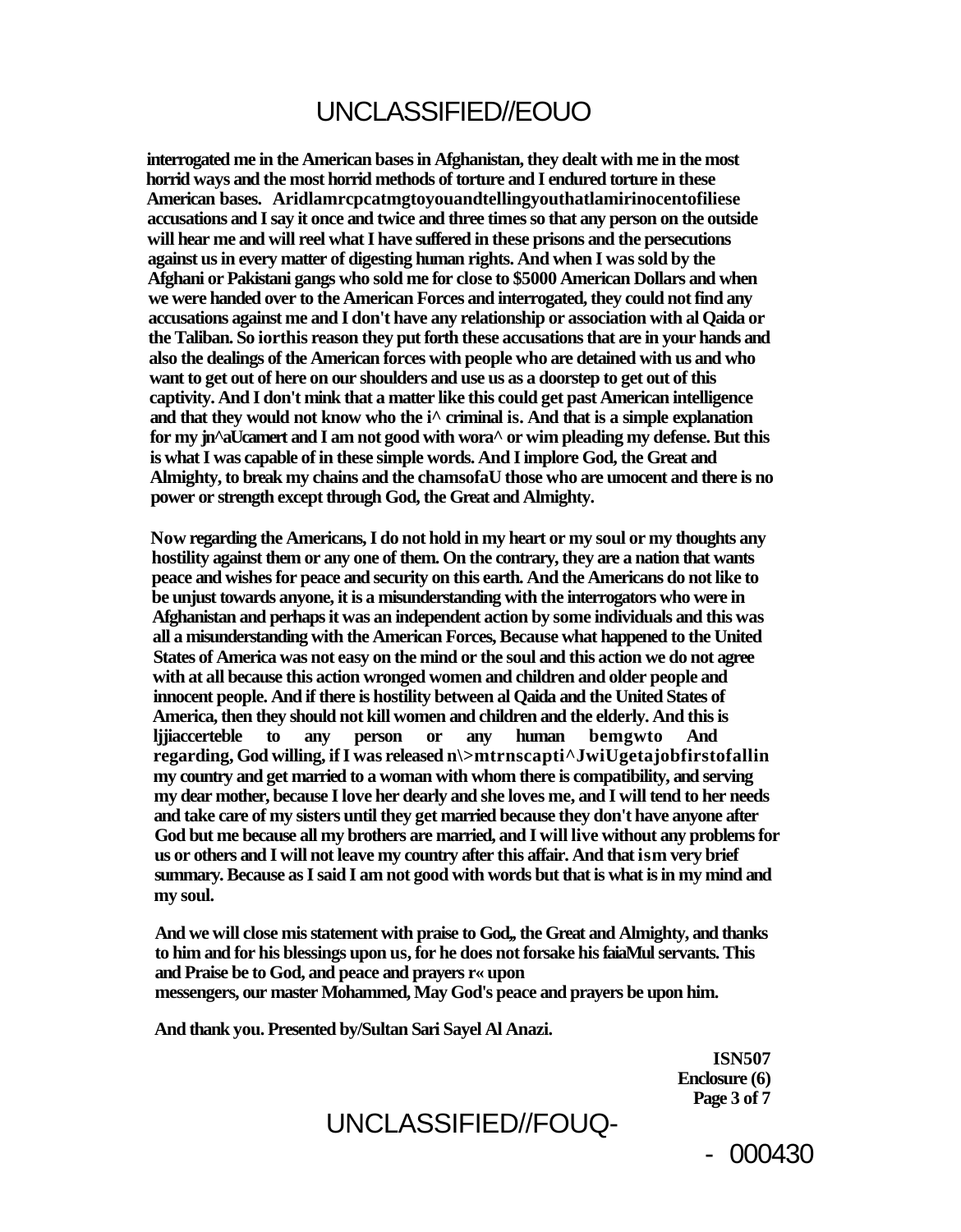## UNCLASSIFIED//FGUO

Presiding Officer. Does that conclude your statement?

Detainee: Yes.

Presiding Officer: Does the Assisting Military Officer have any further information to present?

Assisting Military Officer: No sir.

### *The AMO had no further questionsfor the Detainee.*

### *The DMO had the following questions:*

Designated Military Officer: Where did yon live in Saudi Arabia?

Detainee: The city of Sakakahk the north.

Designated Military Officer How tar is that from Bahrain?

Detainee: Approximately 1,200 Kilometers.

Designated Military Officer: Did you fly to Bahrain?

Detainee: No, by car.

Designated Military Officer By car okay, I guess my question is; is there no more direct route to Pakistan? Did you have to go to Bahrain and UAE to get to Pakistan, was there no direct route from Saudi Arabia to Pakistan?

Detainee: The way of traveling was from Bahrain because the ticket is cheaper from Saudi Arabia. So when I purchased my ticket from Bahrain to Abu Dhabi to Karachi it was cheaper that way.

Designated Military Officer: Thank you. That is all the questions I have sir.

### *Administrative Review Board Member's questions:*

Board Member IfthebombirigmMghanistanhadnoto<xuiTedandyouhfldnotbeen captured what would you have done there and how long would have stayed before you returned to Saudi Arabia?

Detainee: It was no bombing in Pakistan and I stayed there for [a] couple of days. When me campaign started about the Arabs to be sold by the Afghan to the Americans. That [is] what happened to me I got caught.

> ISN507 Enclosure (6) Page 4 of7

# UNCLASSIFIED//F0OCT nr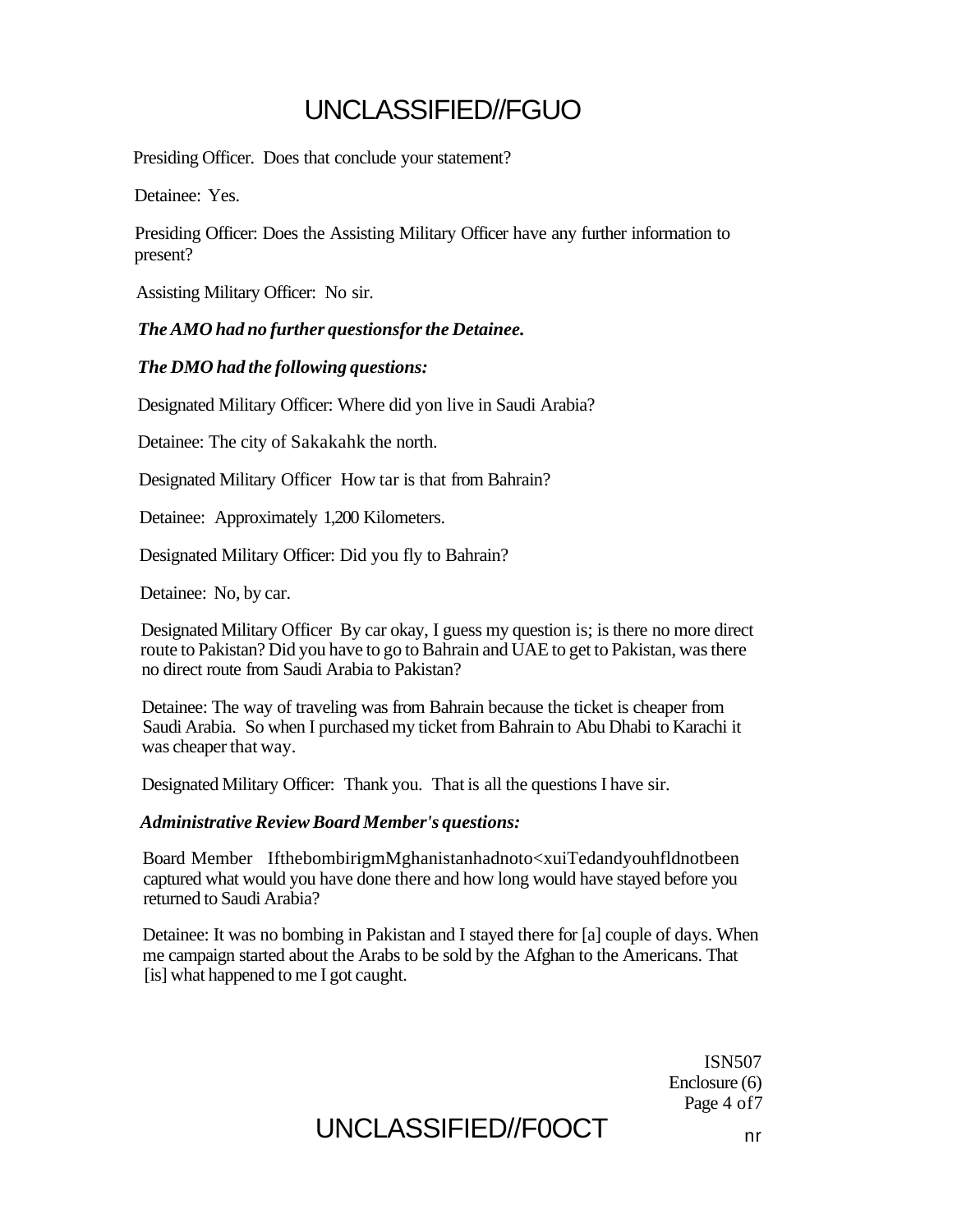# UNCLASSIFIED//FOUO

Board Member: No my questions was, what if the bombing had not occurred and you had not been captured, if you had stayed there to do what you were going to do how long would you have stayed and what would you have done?

Detainee: I understand now. It depends on the persons... if [they] stay one month [or] two months until he gets some rest physiology and then go back, I mean internally.

Board Member: So there was no set time period?

Detainee: There was no set time; it depends on the comfort of myself.

Board Member: Another questions is, what was the nature of the injuries that you received in your automobile accident in Saudi Arabia?

Detainee: On my feet, that's all; I got hurt on my feet.

Board Member: Feet?

Detainee: Yes.

Board Member: Thank you.

Board Member: What language do you speak besides Arabic?

Detainee: Only Arabic.

Board Member Okay thank you.

Presiding Officer: That's it?

Board Member: That was it sir.

Presiding Officer: You stated... I am trying to understand the traveling. I know that it's not like it has not been asked before but there is several areas that you traveled through. Primarily saying that you just want to.. .just to rest were you staying with family or friends in these different areas or were you traveling aimlessly?

Detainee: 1 was in Saudi Arabia, Saudi it's a country that is very conservative. Young people of Saudi... fact that it is a very conservative country the young people they travel to Jordan, Abu Dhabi, Bahrain to have fun.

Presiding Officer May I ask what kind of tun?

Detainee: Everybody who goes on travel and have fun will have like a girlfriend or... and this is very forbidden in Saudi. Forbidden.

Presiding Officer: I understand. Why do you feel there should be a jihad in America?

ISN507 Enclosure (6) Page 5 of7

UNCLASSIFIED//FQye-

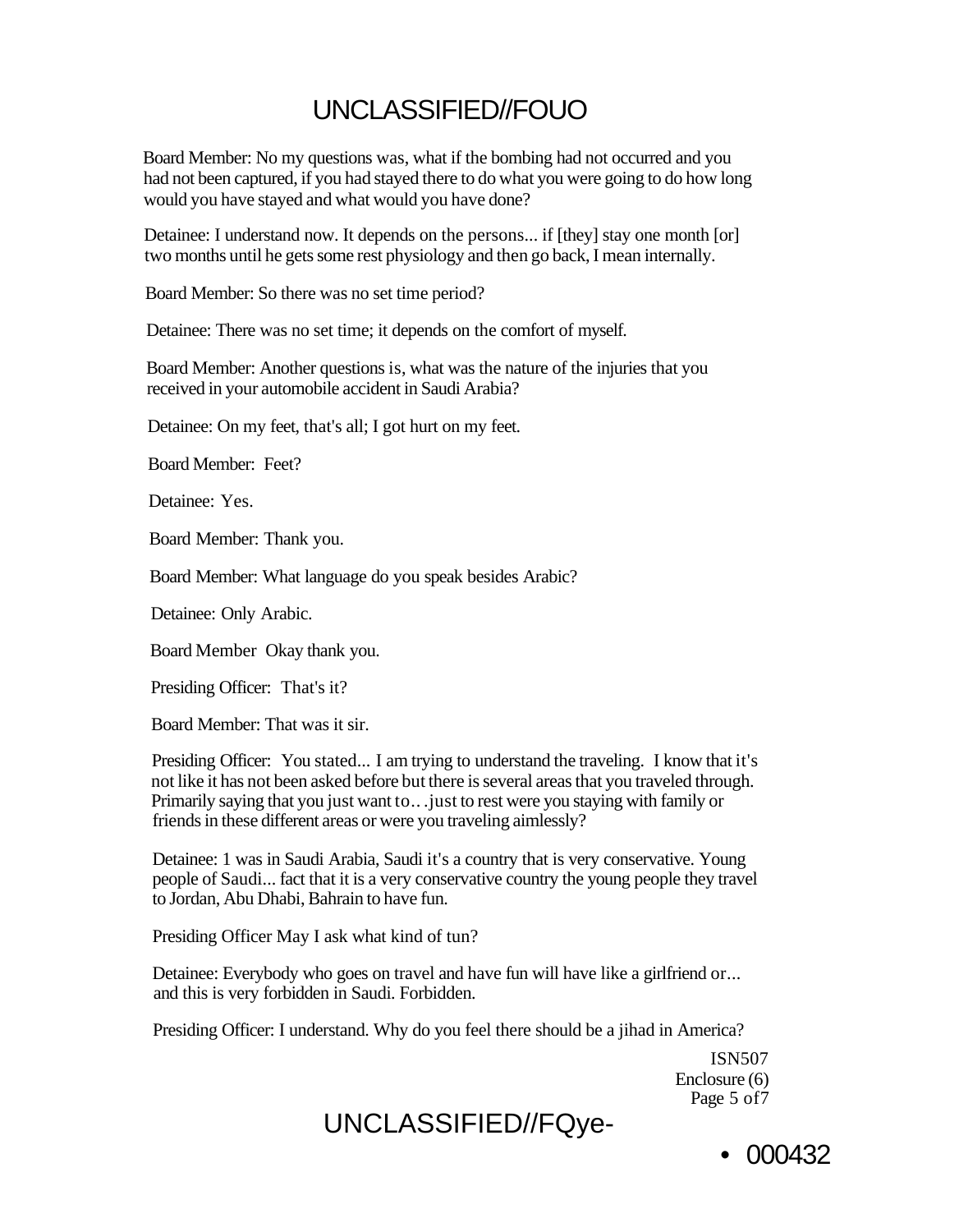# UNCLASSIFIED//F0UO

Detainee: I don't think thai way.

Presiding OfEicer: You stated that if you were released you would return to Saudi Arabia to join the Army just for die training and then quit

Detainee: IdidnotsaythattogototiieiniUtarybecmiseldWt^ beginning to be in the military.

Presiding Officer. So that's an incorrect statement in the Unclassified Summary?

Detainee: Yes.

Presiding Officer: Other than... okay, what do you plan to do with your life if you were to be released? Do you have a trade, ajob to go back to?

Detainee: I swear now I don't have anything in mind right now. But once I get there I will get with [the] Government [and] work with [the] communication [the] Telephone Ministry.

Presiding OfEicer: Do you have a particular skill?

Detainee: I was employed with the Agriculture Company and then I left it After [that] I was Bus Driver for school.

Presiding Officer I have one last question for you. What are your thoughts today of the atrocities that took place on September  $11<sup>a</sup>$  in America?

Detainee: As I stated before, I do not support [or] agree with this event at all. The one who did that doesn't have the right to do this because they were innocent, they were children, they were elderly and they don't have a reason to do it That's all.

Presiding Officer Okay.

*The Presiding Officer reads the post-Administrative Board instructions to the Detainee and adjourned the open session of the Board.* 

*The Presiding Officer opened the classified portion of the session.* 

*The Presiding Officer adjournedthe classifiedportion of the session and the Administrative Review Board was closed for deliberation and voting.* 

> ISN507 Enclosure (6) Page 6 of 7

## UNCLASSIFIED//FOOO

• 000433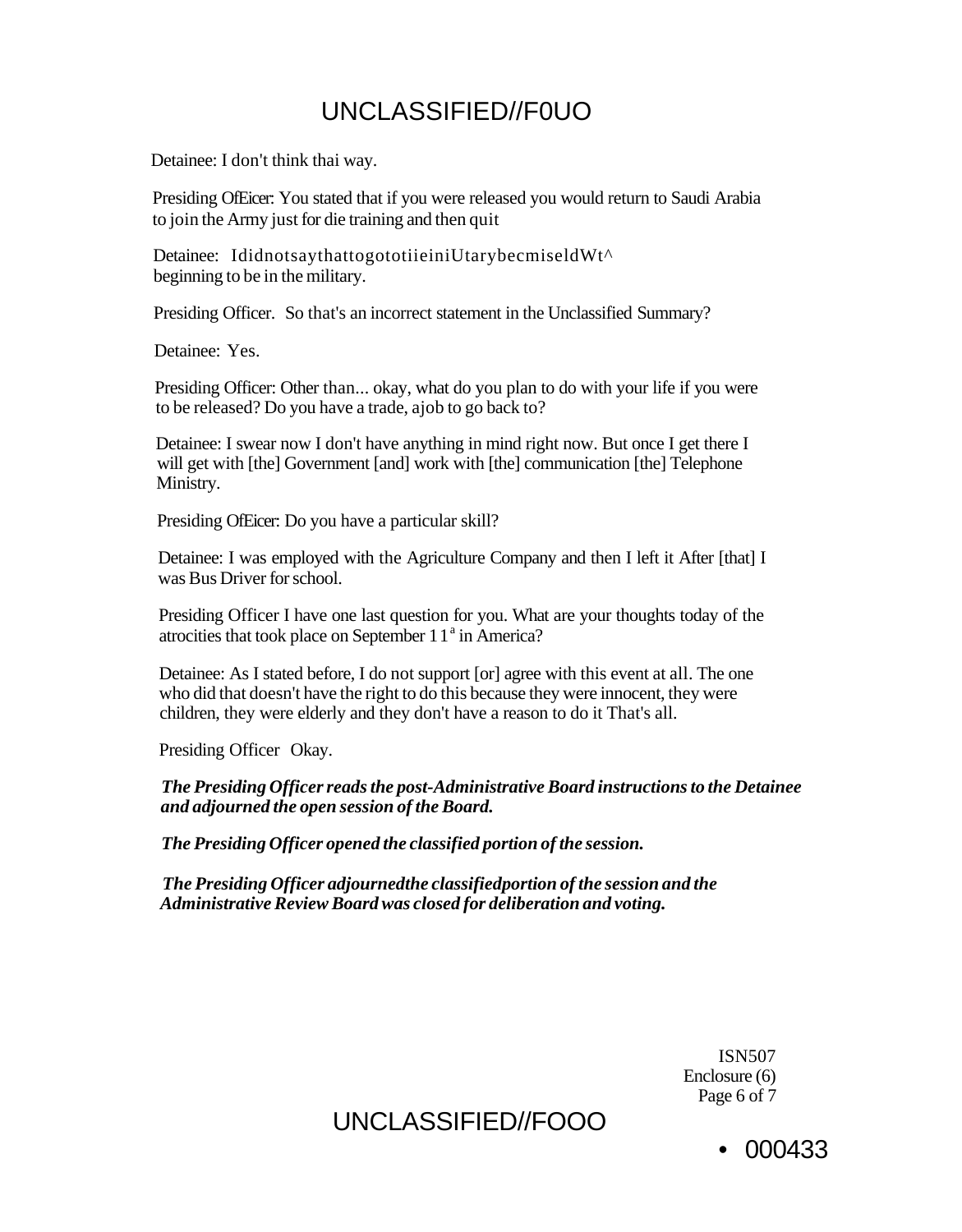# UNCLASSIFIED//F0UO

### AUTHENTICATION

I certify the material contained in this traiMcript is a true and accurate sunuiiaiy of the testimony given during the proceedings.



Captain, Presiding Officer

> ISN507 Enclosure (6) Page 7 of 7



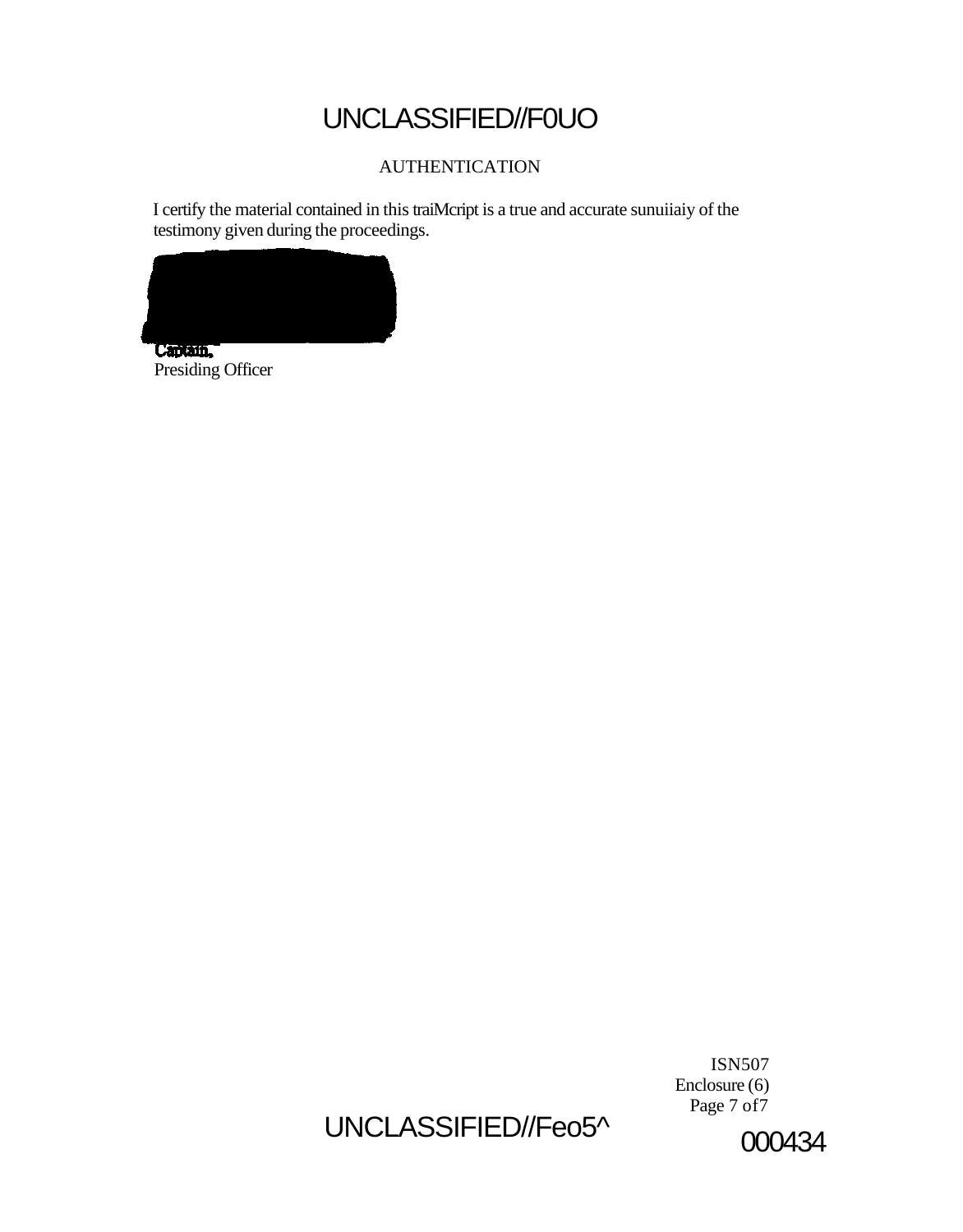# ^F^ROFHCIALrySE-ONbY

16 May 2005

From: Sultan Sari Sayel Al Anazi



Via: Assisting Military Officer

Subject: Translation of Detainee's Written Statement Submitted by Sultan Sari Sayel Al Anazi (ISN 507) on (16 May 2005) by OARDEC LinguistflW

1. Typed translated copy of the detainee's statement by the translator is submitted as EC-C along with the detainee's Arabic statement..

FQR43E£IGIAL-USE-etttY~ EC-C

Enclosure (4) Page 1 of7 0004361A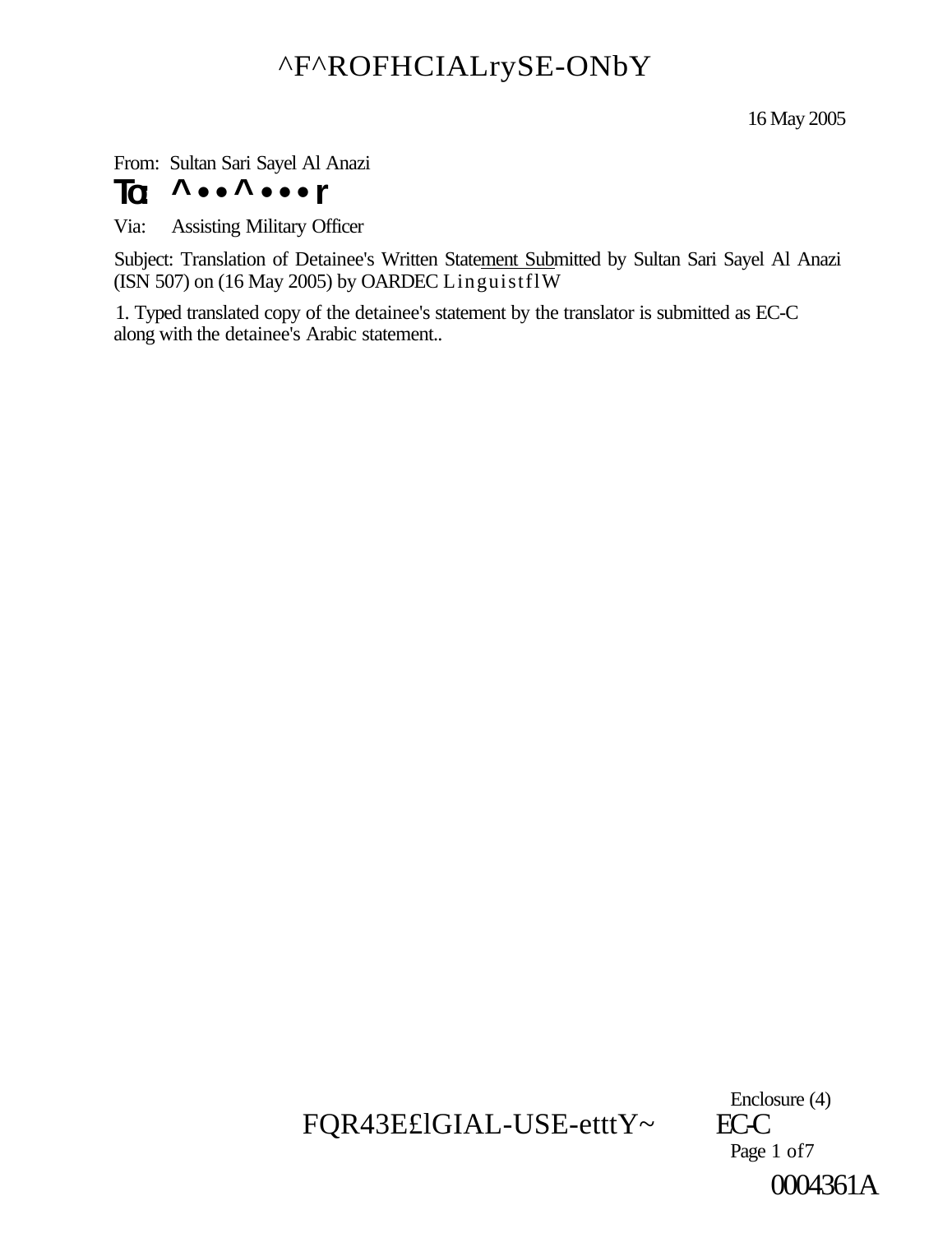#### Detainee Statement

*Cx\*]* 

#### In the name of God, the most Compassionate, the most Merciful

Praise be to God, and peace and prayers be upon the noblest of the prophets and messengers, our master Mohammed, May God's peace and prayers be upon him and I bear witness mat there is no god but God and that Mohammed is God's prophet.

#### And here now:

Peace be upon those who follow the right path to the Review Board for Detainees. I am writing these words for you from the deepest part of me and from my reeling that God, the Great and Almighty, will bring me out of this captivity because I am a person who is innocent of these groundless/false accusations mat have no truth to them. And I tell you that I have endured torture and humiliation in every aspect, in my religion and my self, and other matters of torture and humiliations. So I am telling you that I am innocent of these baseless/false accusations and they have been put forth against me by persons that I do not know who may want to get out of mis prison by lying and by spreading false accusations and if I had said anything other than these words, it is a lie and there is not truth to it, or if I said that I had entered Afghanistan or if I had been accused of having committed a terrorist ac<sup> $\wedge$ </sup> then this is fi $\wedge$ e and has no truth to it, and it is a result of the torture and hardship that I endured from American interrogators in the American base in Afghanistan. And I am telling you after I had made sure mat this Administrative Review Board for Detainees was genuine and mat there would be a restoration of human rights and that the injustice will be lifted from the wronged in this captivity because of the detention without reason for a period of close to three years and a half in this island of Cuba, Guantanamo Bay.

And now I am cooperating with this board and I am writing my statement and I am clarifying to you the right from the wrong and perriaps it wiU bring freedom from God, the Great and Almighty. And I am telling you and the whole world that I am innocent of these accusations and that this period in which I was imprisoned by the Americans, they did not have the right to detain me in this prison. And I was kidnapped by an Afghani or Pakistani gang, as was made clear to you by the Assisting Officer. And these raise accusations that have no truth to them, the Americans have put them forth maybe so that I would drown/become implicated in this case/matter that I have nothing to do with. And I am saying to the Administrative Review Board that the interrogators mat interrogated me in the American bases in Afghanistan, they dealt with me in the most horrid ways and the most horrid methods of torture and I endured torture in these American bases. And I am repeating to you and telling you that I am innocent of these accusations and I say it once and twice and three times so that any person on the outside will hear me and will feel what I have suffered in these prisons and the persecutions against us in every matter of digesting human rights. And when I was sold by the Afghani or Pakistani gangs who sold me for close to 5000 American Dollars and when we were handed over to the American Forces and interrogated, they could not find any accusations against me and I don't have any relationship or association with Al Qaeda or the Taliban. So for this reason they put

> Enclosure (4) EC-C Page£of7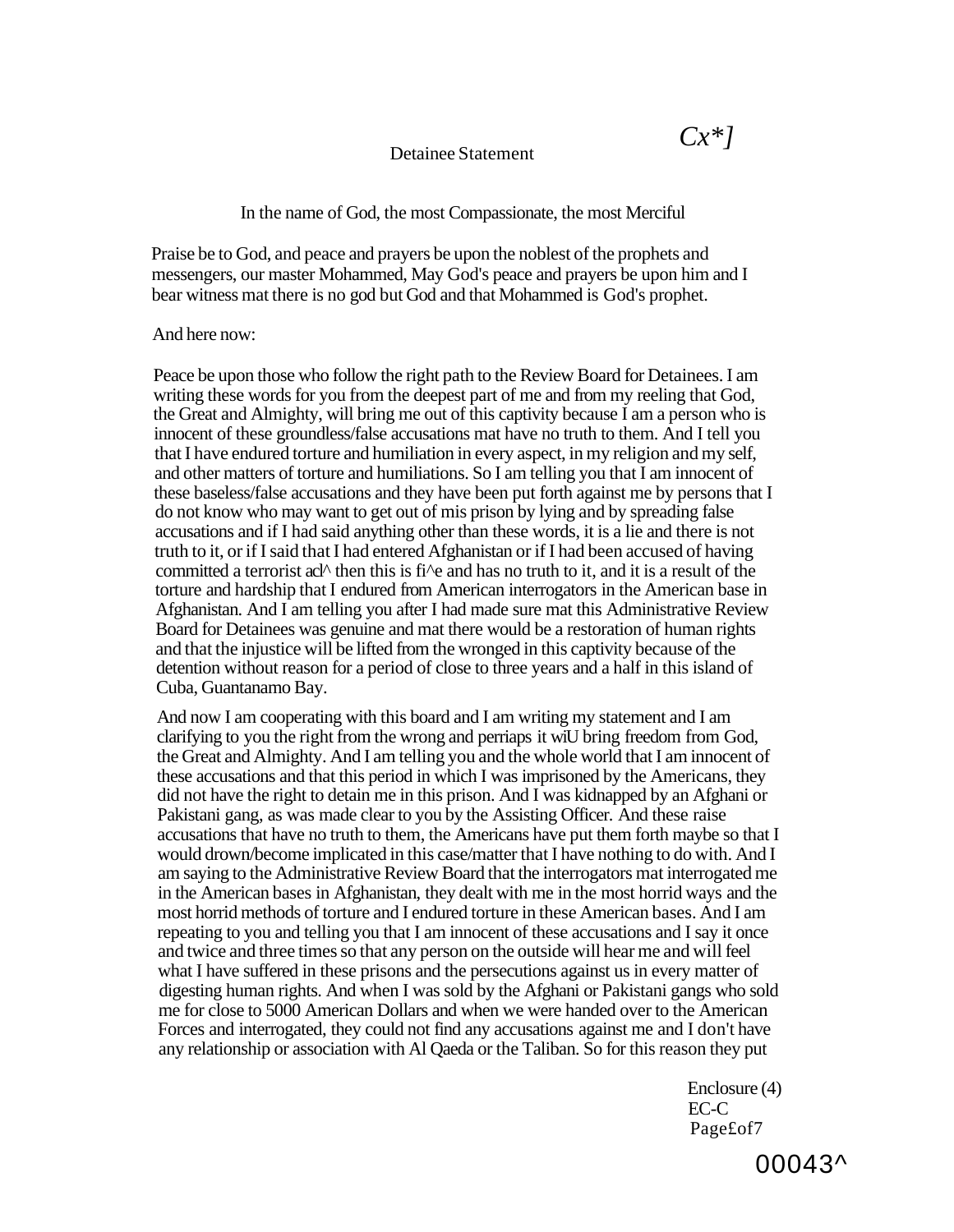**forth these accusations mat are in your hands and also the dealings of the American Forces with people who are detained with us and who want to get out of here on our shoulders<sup>1</sup> and use us as a doorstep to get out of this captivity. And I don't mink that a matter like this could get past American intelligence and that they would not know who the real criminal is. And that is a simple explanation for my predicament and I am not good with words or with pleading my defense. But this is what I was capable of, in these simple words. And I implore God, the Great and Almighty, to break my chains<sup>2</sup> and the chains of all those who are innocent and there is no power or strength except through God, the Great and Almighty.** 

**Now regarding the Americans, I do not hold in my heart or my soul or my thoughts any hostility against them or any one of them. On the contrary, they are a nation that wants peace and wishes for peace and security on mis earth. And the Americans do not like to be unjust towards anyone, it is a misunderstanding with the interrogators who were in Afghanistan and perhaps it was an independent action by some individuals and this was all a misunderstanding with the American Forces. Because what happened to the United States of America was not easy on the mind or the soul and this action we do not agree with at all because this action wronged women and children and older people and innocent people. And if there is hostility between Al Qaeda and the United States of America, then they should not kill women and children and the elderly. And this is unacceptable to any person or any human being with compassion and mercy. And regarding, God willing, if I was released from this captivity, I will get a job first of all in my country and get married to a woman with whom mere is compatibility, and serving my dear mother, because I love her dearly and she loves me, and I will tend to her needs and take care of my sisters until they get married because they don't have anyone after God but me because all my brothers are married, and I will live without any problems for us or others and I will not leave my country after this affair. And that is in very brief summary. Because as I said I am not good with words but that is what is in my mind and my soul.** 

**And we will close this statement with praise to God, the Great and Almighty, and thanks to him and for his blessings upon us, for he does not forsake his faithful servants. This and Praise be to God, and peace and prayers be upon the noblest of the prophets and messengers, our master Mohammed, May God's peace and prayers be upon him.** 

**And thank you.** 

**Presented by/Sultan Sari Sayel Al Anazi** 

**Enclosure (4) EC-C Page3of7**  00043^

**<sup>1</sup> Expression meaning "at our expense".** 

**<sup>3</sup> Expression meaning "set rae free".**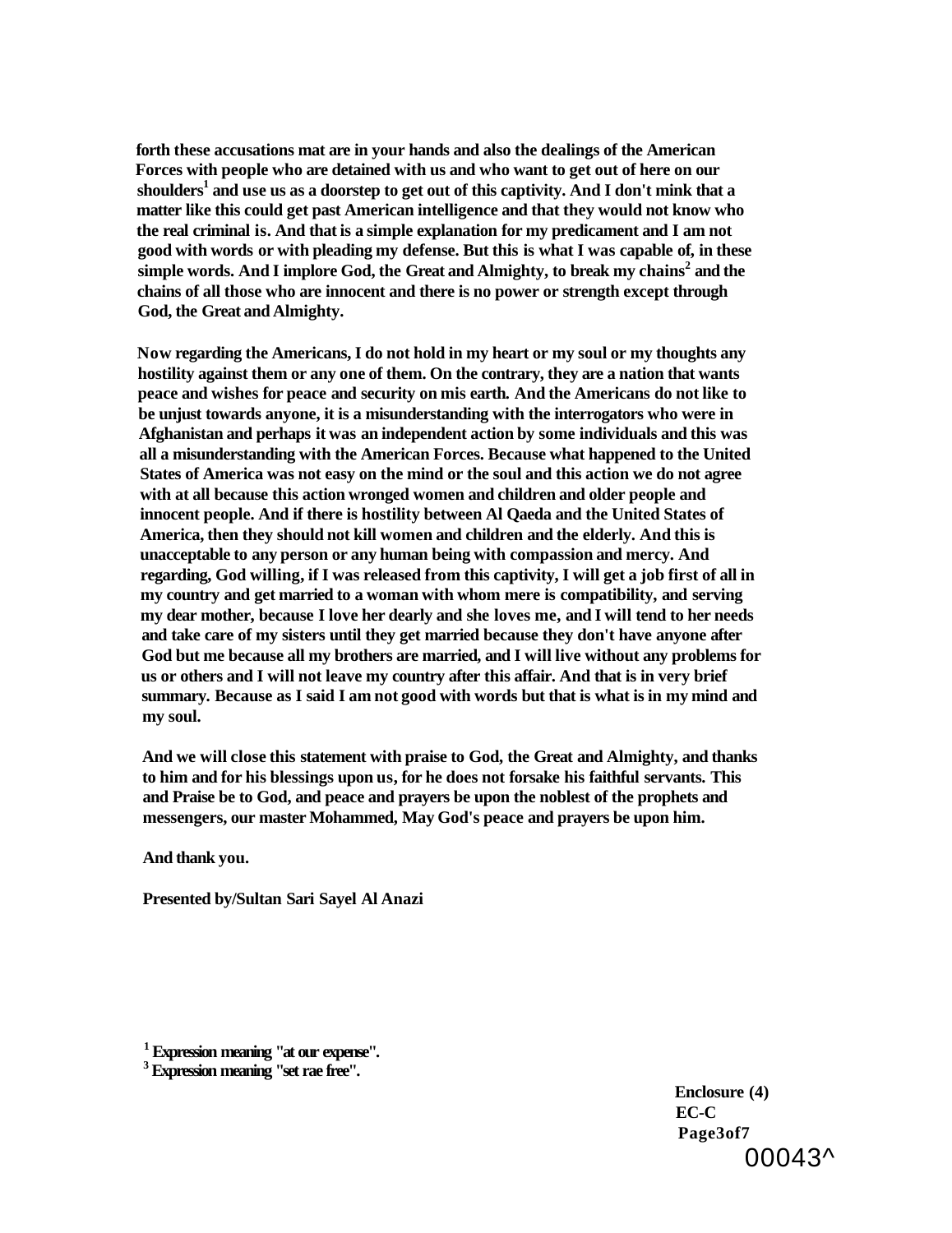## **«iSo\*5fi \*o\*\$ 5\*0111\* £\*i3tLJt »t jA^fi .> \* \*\*\*!>• a\*\* siii\***

**.Jjjl^ft t^jU u alioLui c^jtilt J^JI** 

a&LuuJI ^JSJJUJI JojLbJt :lku\*l^i

JWLA ^JE-UI ^llnliii

.^jl^lA.1 jI^Ai^t iSjj^oJ\ £y> J A jjll i LllVi i ^J l U^IJAJ J \*|jtj{ **4i\*A <ltli»** A

JJI ,>\* 144k jiUll Lj>JJI ^ < dUtt c^ J[J diiy JI jIJi (X ^t i ^ JV cut^l 5\_>L\*ui oaJ ^IJLJOAI jtj^Uut (T <^JtUt t>iyJ) jf dl^j j 3.1\*1\*11 oltfjll

**^ y t -f** 

^tlui^li <sub>(</sub>bjj£ !gtUi£t| \* { ^ ^ 'CriJ^^t <sup>S</sup>\*\*0\*M 4J4JJU\*J1 £\* j \* <sup>t f c</sup> · <sup>M</sup> \_>\*LU -\

000437 Gaehwi<sup>^</sup>M<sup>^</sup>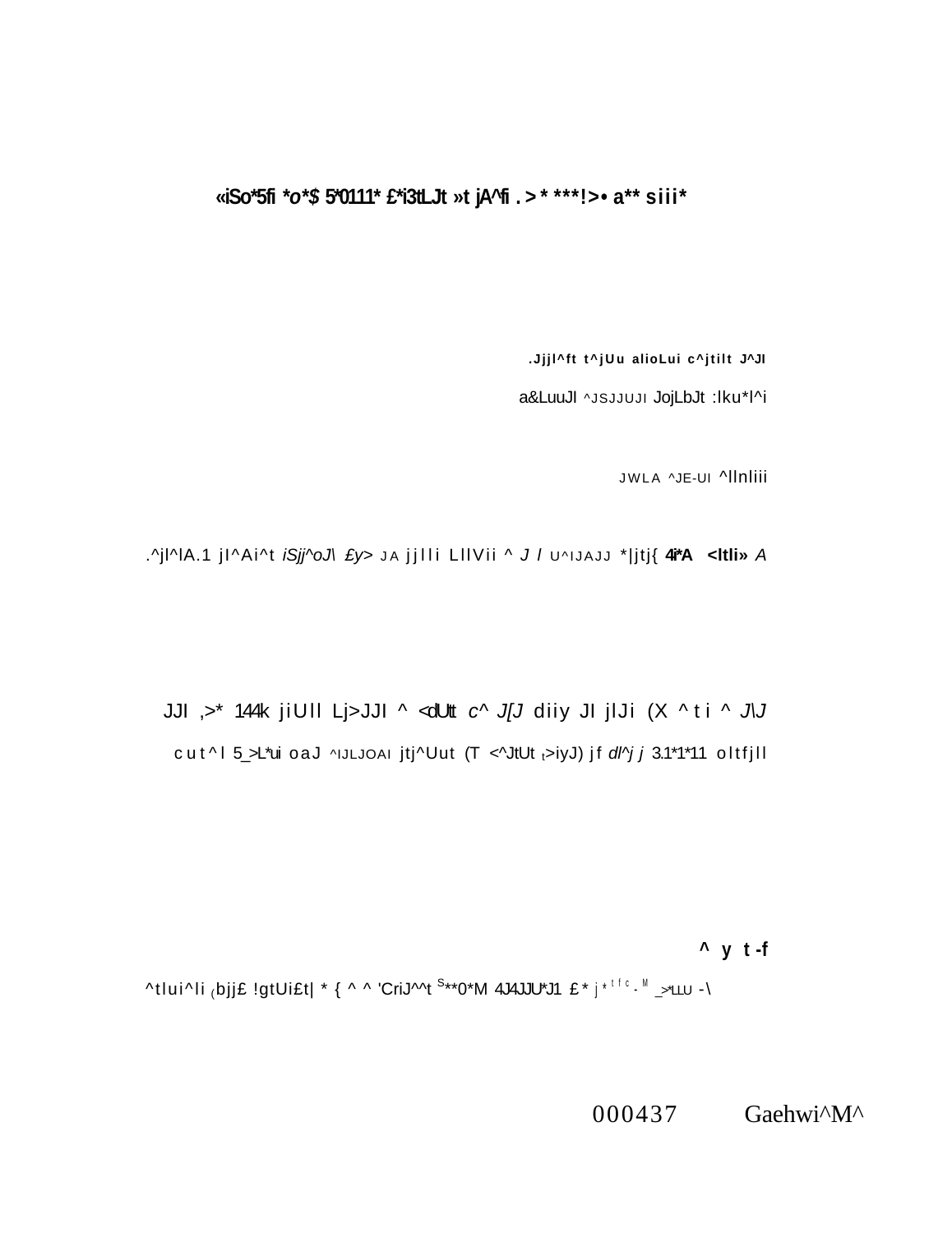**ajAlif CH^] <£A\*N \*\*U\*. i^^LujI tfu.Li,f 4\*JiU <>\* j-i\* i J^ua-JI ^T -Y** 

**J\*JOJ-U3 ciiK ^iif ^tlu<^L ^ »j^Li Xo\*i£tf a\*OL\*[ Uii U «£jLlll icU\*. -T .So&tiJt Itk u ,>» #Lfe«l l^Uo^i ^Uj^ t oK^aJtj jiuJt \*Ui.y »tk\*£** 

**^ 1 IMJJJI ^iJt^LuJt (>»jaiiJJ JOayft ',11111 c^l <U £ & jj <JI J-J <sup>7</sup> - - 1 1 £,>•• -£ cOtLuiSU J t «^AO\* ^f. JSJJ lj\*A.T .<3t\*» ^4 jiuOll JUUi ^ f ^ j,SJV otL-»il\*\*f •(O^ J 14JL>O\* tj^Jk) \*\*0\*Jti <sup>r</sup> K li ^iJT Jj^JI \*«ifcf ^ i &{lui ^ K <l! UjL i** 

**.Y« »TL)ujU \ j V» \* Tj|aijiH\ \ t^tlu^U .J SJAUIJ ^ U f cyj« ^ 4\*Afx» ,J** 

**.3.«.«i f t )l So^lJt &iiijU ^J ! oljlj^ J l^it^Jt \*»SU ^ ^>ULIL \* IkLuii** 

**-O^-^ ^ .J Sat til I QfQ\* £\* L^JL\*** 

**felt\*. <>• j^ax. j\*y j ^K.^iyj tjJi'jj3 ^i ,>?A\*\*JI te.j\*\*\* jStfi j^-J -1**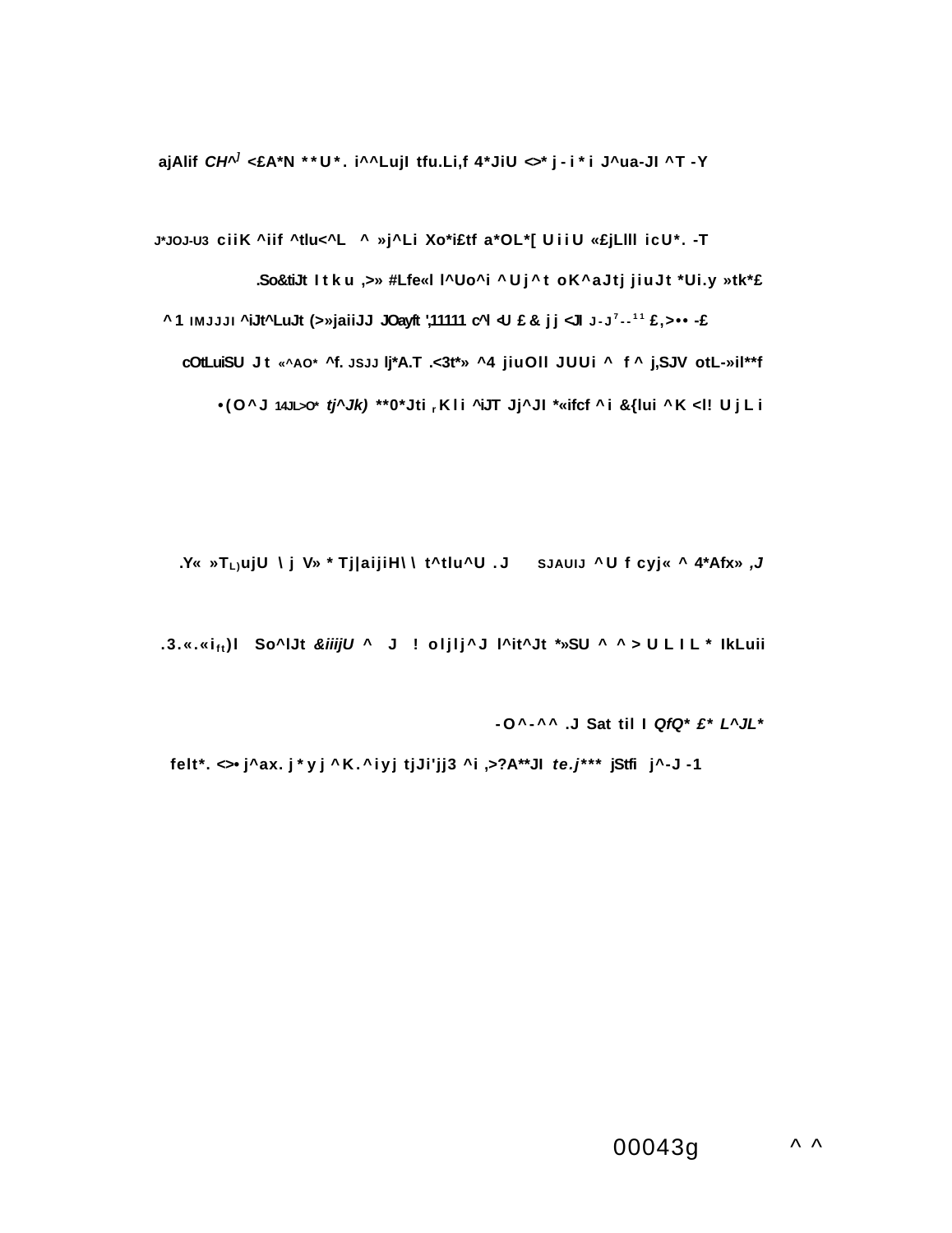**^AJAAJI ijjjt .jjfcl^o OJ&J <sup>J</sup> U ^ ' (e\* JtiiU v ^ o' ^"" <sup>l</sup> J^ j J£ s\*\*L>£' ^ ^** 

**:\*Luo cylj (£">^f CJLX^JLJLA -O** 

**•ffS\*** 

**.<U)i j ^i ^o-JI J£t\*\*j c\*Lfi»ji ^ Jt^J o> i Oi>T** 

**:Jo\*ait J <sup>c</sup>l^oJt j^LUr J^oiS \*\*itil» itwUVt JJjull-\*** 

# .KoJ ^ JW > W JH fJofj^Jrci--^

• \* \* **£\*i\*J\* \_>jiJI JllH <H£-^J jlf^U yliimll ^j^tj ^ktfrla\* J <sup>T</sup> 1t nit jk - i±>**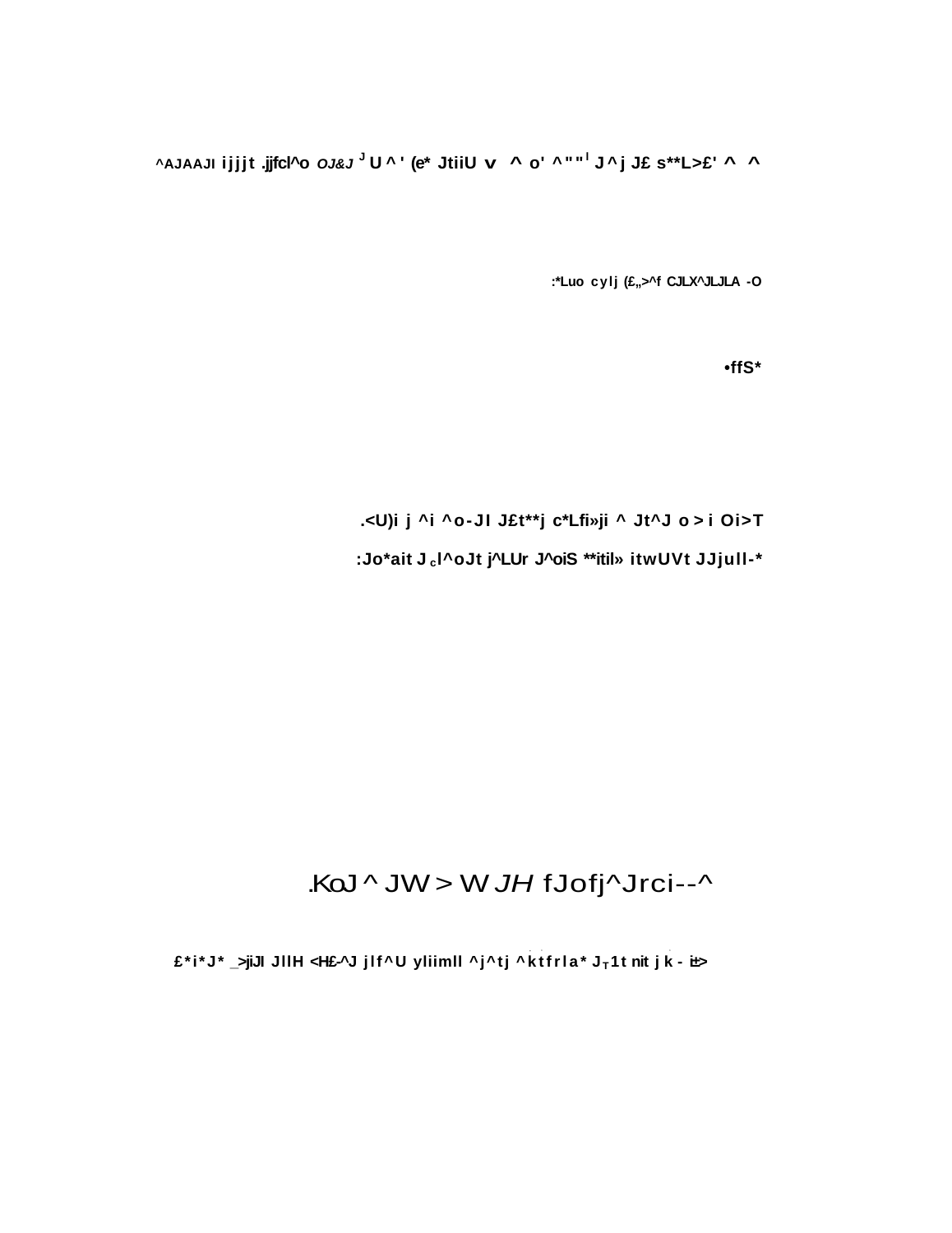**J**<br>V CAA<sup>9</sup> U<sup>\*</sup> <>"\* Akot.lt t<iAil O\*.lt 1 {l Sa.lt \_qi«l>n (.l tl **-» \*• \* - v C^^° u\* <->"\*' ^kotJ t t<j^jLO\*Jt .L{LSaJt .gi«l>n (J t|<rt\*n!i**  tiliiij jf 4\*\* ^>u. tf^U Jfij pf £l\*j V a^LxuJt (^jl^iJT LtUJI J t\*£ jM^yt

000440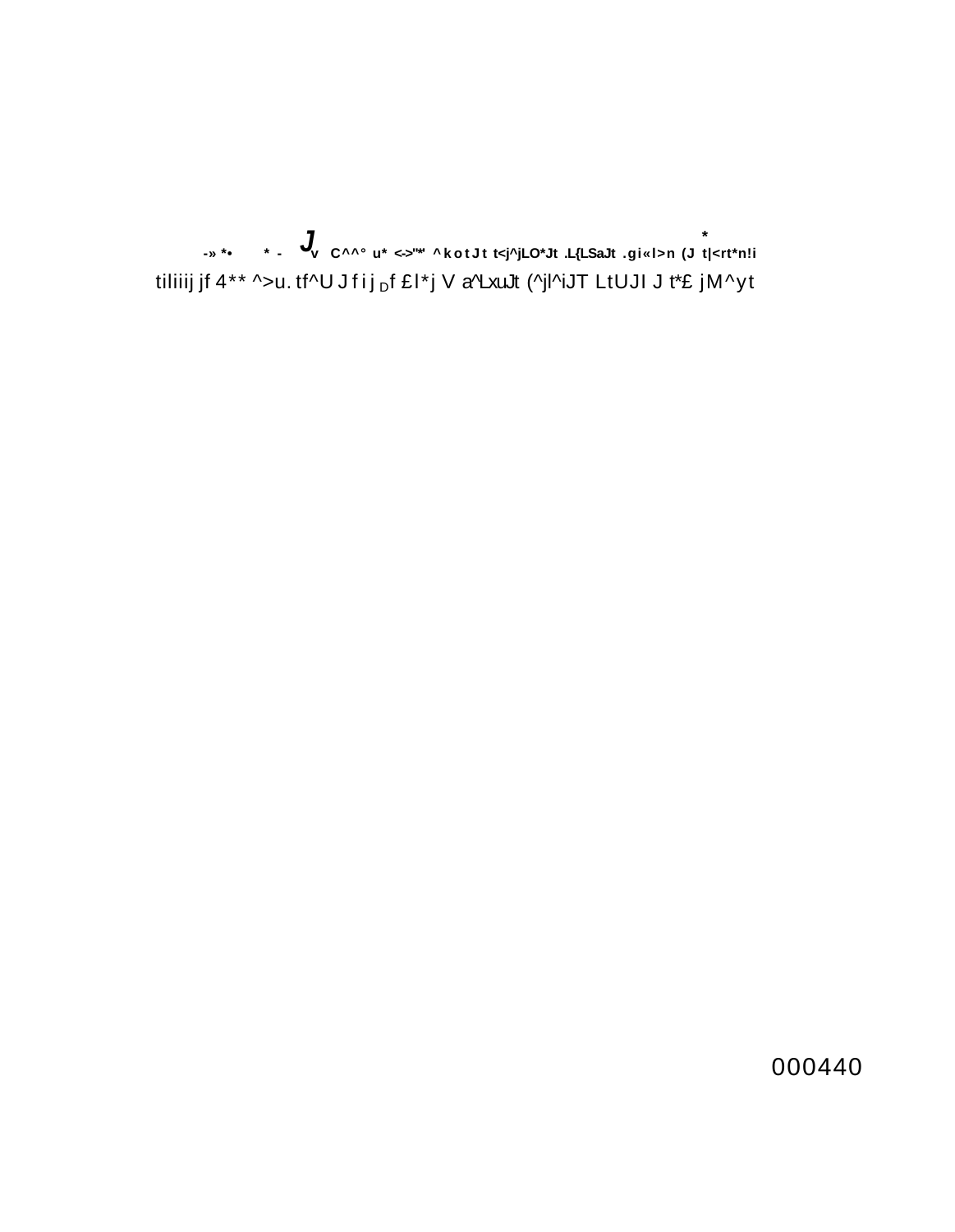## UNCLASSIFIED/ZEDU£>

### **Summary of Administrative Review Board Proceedings for ISN 310**

*The Administrative Review Board was called to order.* 

*The Designated Military Officer (DMO) was sworn.* 

*The Board Reporter was sworn.* 

*The Presiding Officer announced the convening authority and purpose of the Administrative Review Board proceedings.* 

*The Administrative Review Board members were sworn.* 

*The Assisting Military Officer (AMO) was sworn,* 

*The AMO presented the Enemy Combatant Notification form, Exhibit EC-A, to the Administrative Review Board.* 

*The AMO presented foe Enemy Combatant Election Form, Exhibit EC-B, to the Administrative Review Board.* 

*It was noted by the Presiding Officer foot from Exhibit EC-B, the Detainee had chosen not to be present for the Administrative Review Boardproceedings.* 

*The Presiding Officer confirmed that the AMO had met with the Detainee and informed him of his rights regarding the proceedings, that the Detainee appeared to understand theprocess, that the Unclassified Summary of Evidence was read to the Detainee, that a translator was used during the interview, and that the AMO confirmed that the translator spoke the same language as the Detainee.* 

*The DMO presented the Unclassified Summary of Evidence, Exhibit DMO-l<sup>f</sup> and DMO-2, the FBI Redaction Memorandum to foe Administrative Review Board.* 

*The DMO stated foot a copy of these exhibits had been previously distributed to the AMO and Detainee.* 

*The DMO gave a brief description of foe contents of the Unclassified Summary of Evidence, Exhibit DMO-I, to foe Administrative Review Board.* 

*The Presiding Officer asked foe DMO for any further unclassified information.* 

*The DMO confirmed that he had no further unclassified information and requested a closedsession to present classified information relevant to foe disposition of the Detainee.* 

> ISN 310 Enclosure **(5)**  Page **1 of 2**

## UNCLASSIFIED/ZPeOCT

oooHHI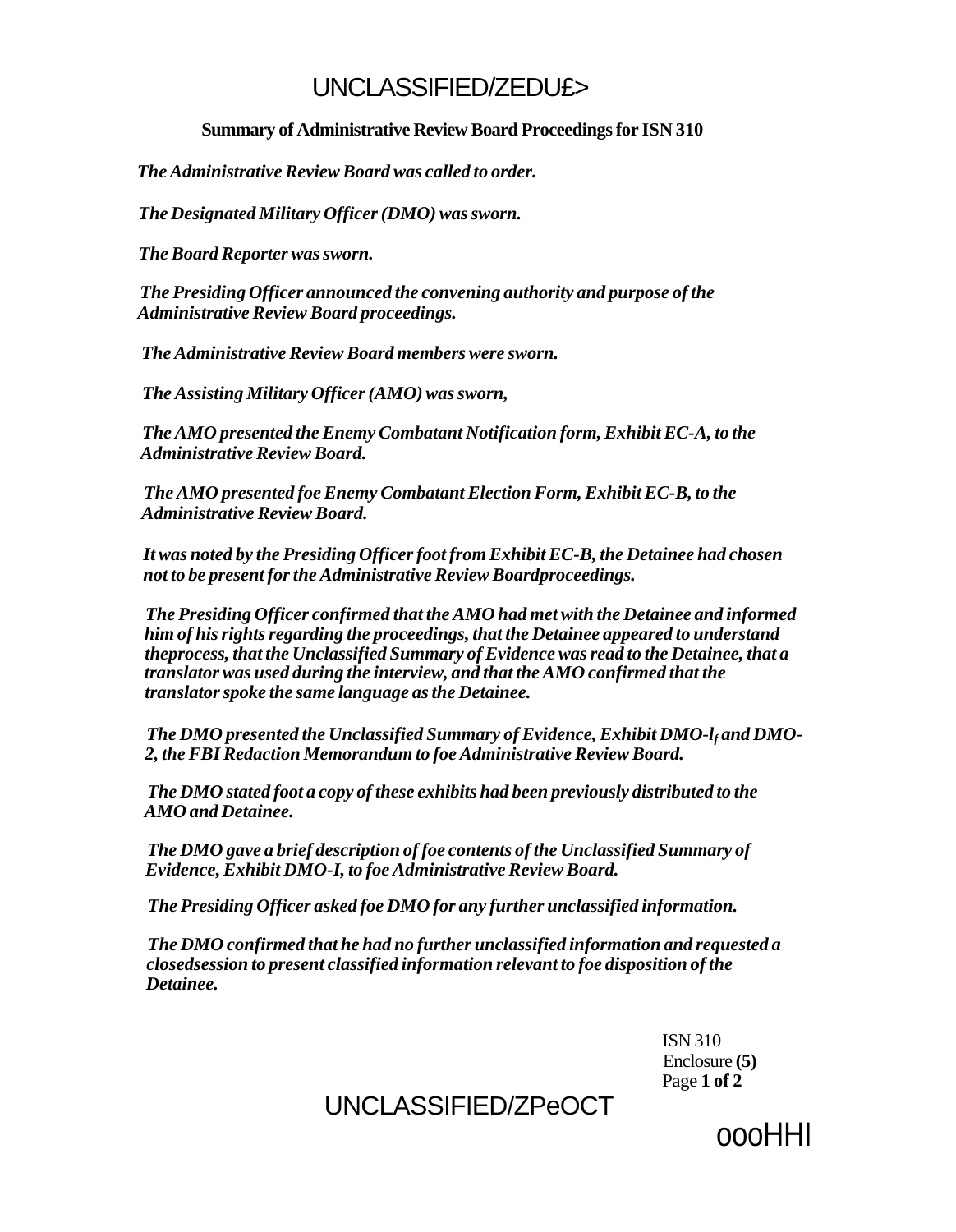# UNCLASSIFIED//F0UO

*The Presiding Officer acknowledged the request* 

*When asked if the AMO had any information to present on behalf of the Detainee to the Administrative Review Board, the AMO stated that he previously submitted a summary of the interview. The AMO then verbally summarizedthe Detainee's comments during the interview.* 

*The Presiding Officer read the remainder of the unclassified portion of the Administrative Review Board proceedings, and then adjourned me proceedings.* 

*The Presiding Officer opened the classified portion of the session.* 

*The Presiding Officer adjourned the classified portion of the session and the Administrative Review Board was closed for deliberation and voting.* 

### **AUTHENTICATION**

**I certify the material contained in this transcript is a true and accurate summary of the testimony given during the proceedings.** 

**Colbnel, U.S. Army Presiding Officer** 

> **ISN310 Enclosure (5) Page2of2 f n// <sup>9</sup>**

UNCLASSIFIED//P©yer 00044.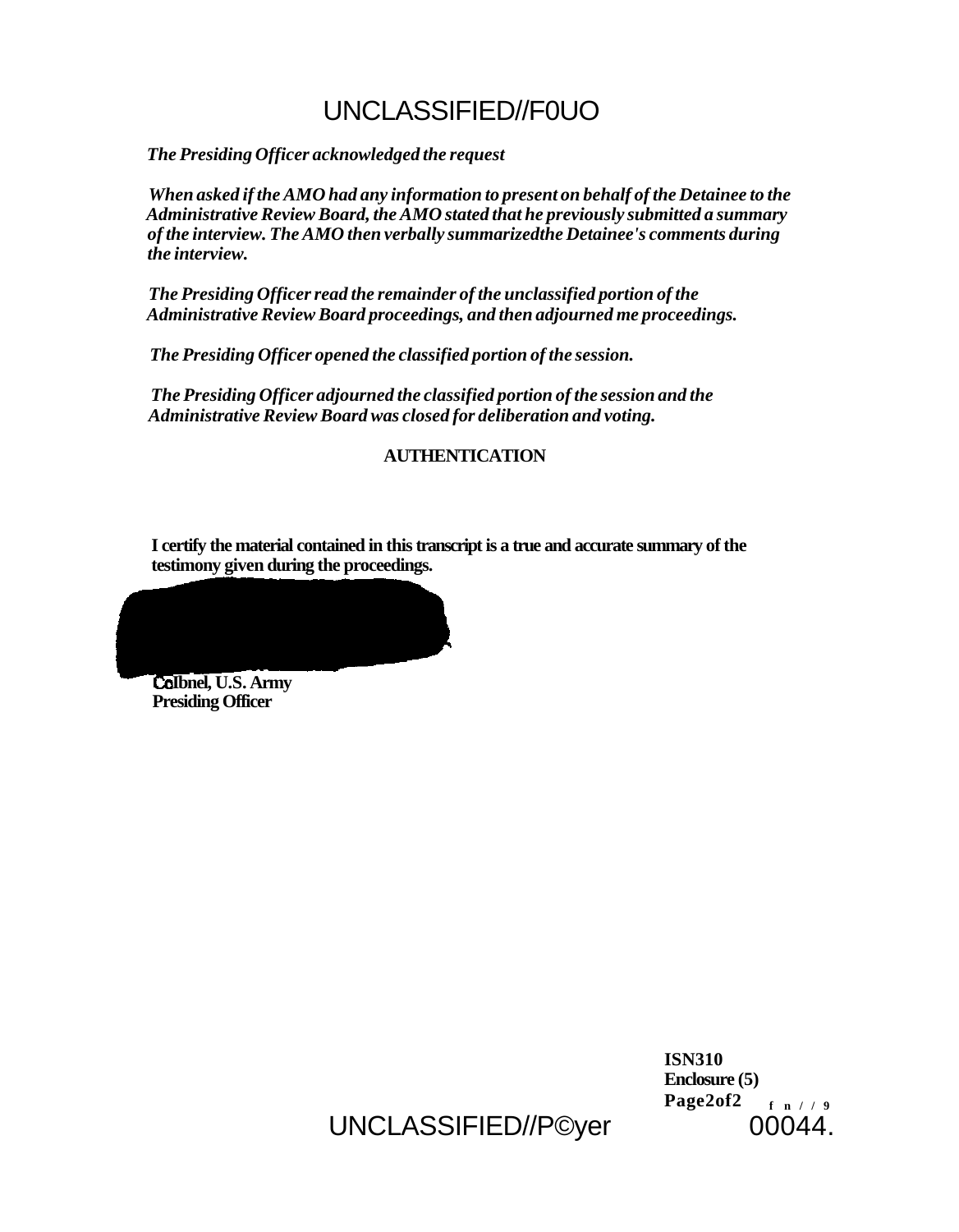# UNCLASSIRED//FOOO

**Summary of Administrative Review Board Proceedings for ISN163** 

*The Administrative Review Board (ARB) was called to order.* 

*The Designated Military Officer was sworn.* 

*The Board Reporter was sworn.* 

*The Presidmg Officer announced the convening authority and purpose of the ARB proceedings.* 

*The Administrative Review Board members were sworn.* 

*The Assisting Military Officer was sworn.* 

*The Assisting Military Officer presented the Enemy Combatant Notification Form, (Exhibit EC-A), to the Administrative Review Board.* 

*The Assisting Military Officer presented the Enemy Combatant Election Form, (Exhibit EC-B), to the Administrative Review Board.* 

*It was noted by the Presidmg Officer that from Exhibit EC-B, the Detainee had chosen notto be present for the Administrative Review Board proceedings.* 

*The Presiding Officer confirmed that the Assisting Military Officer had met with the Detainee and informed him of his rights regarding the proceedings, mat the Detainee appeared to understand the process, that the Unclassified Summary of the Information was read to the Detainee, that a translator was used during the interview, and that the Assisting Military Officer confirmed that the translator spoke the same language as the Detainee.* 

*The Designated Military Officer presented the Unclassified Summary of Information, Exhibit DMO-1 to the Administrative Review Board.* 

*The Designated Military Officer stated mat a copy had been previously distributed to the AMO and detainee,* 

*The Designated Military Officer gave a brief description of the contents of the Unclassified Summary of Information, Exhibit DMO-1 to the Administrative Review Board.* 

*The Presiding Officer asked the Designated Military Officer for any further unclassified information.* 

> **ISN 163 Enclosure (5) Page 1 of2**

UNCLASSIFIED//FOUE- r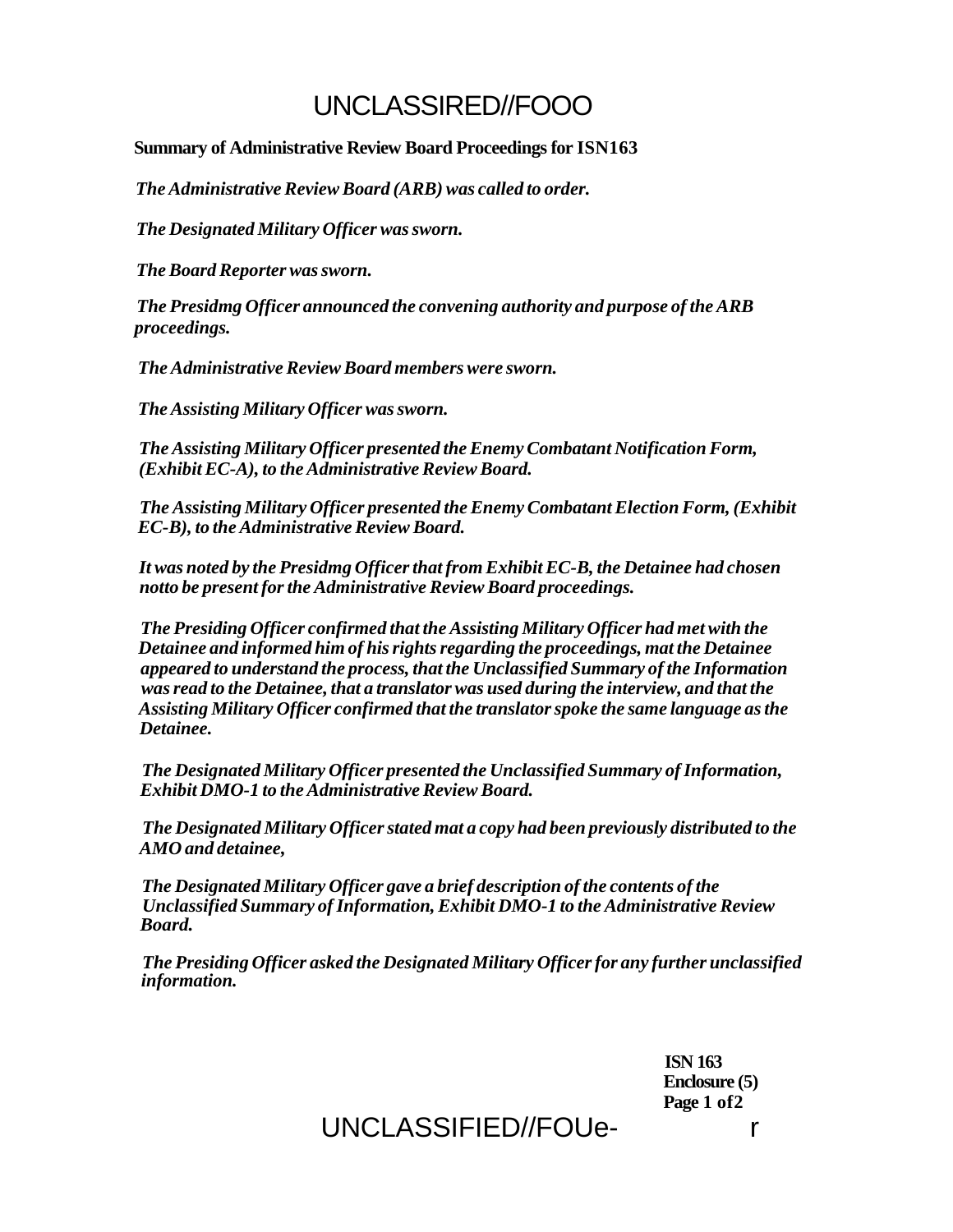# UNCLASSIFIEDtfFetlO

*The Designated Military Officer confirmed that he had no further unclassified information and requested a closed session to present classified information relevant to the disposition of the Detainee,* 

*The Presiding Officer acknowledged the request* 

*When asked If the Assisting Military Officer had any information to present on behalf of the Detainee to the Administrative Review Board, the Assisting Military Officer stated that he had naming to submit* 

*The Presiding Officer read the remainder of the unclassified portion of me Administrative Review Board proceedings, and then adjourned the proceedings\** 

*The Presiding Officer opened the classified portion of the session,* 

*The Presiding Officeradjourned the classified portion of the session and the Administrative Review Board was closed for deliberation and voting.* 

### **AUTHENTICATION**

**I certify the material contained in this transcript is a true and accurate summary of the testimony given during the proceedings.** 



**Presiding Officer** 

**ISN 163 Enclosure (5) Page 2 of 2** 

UNCLASSIFIED//FOOO"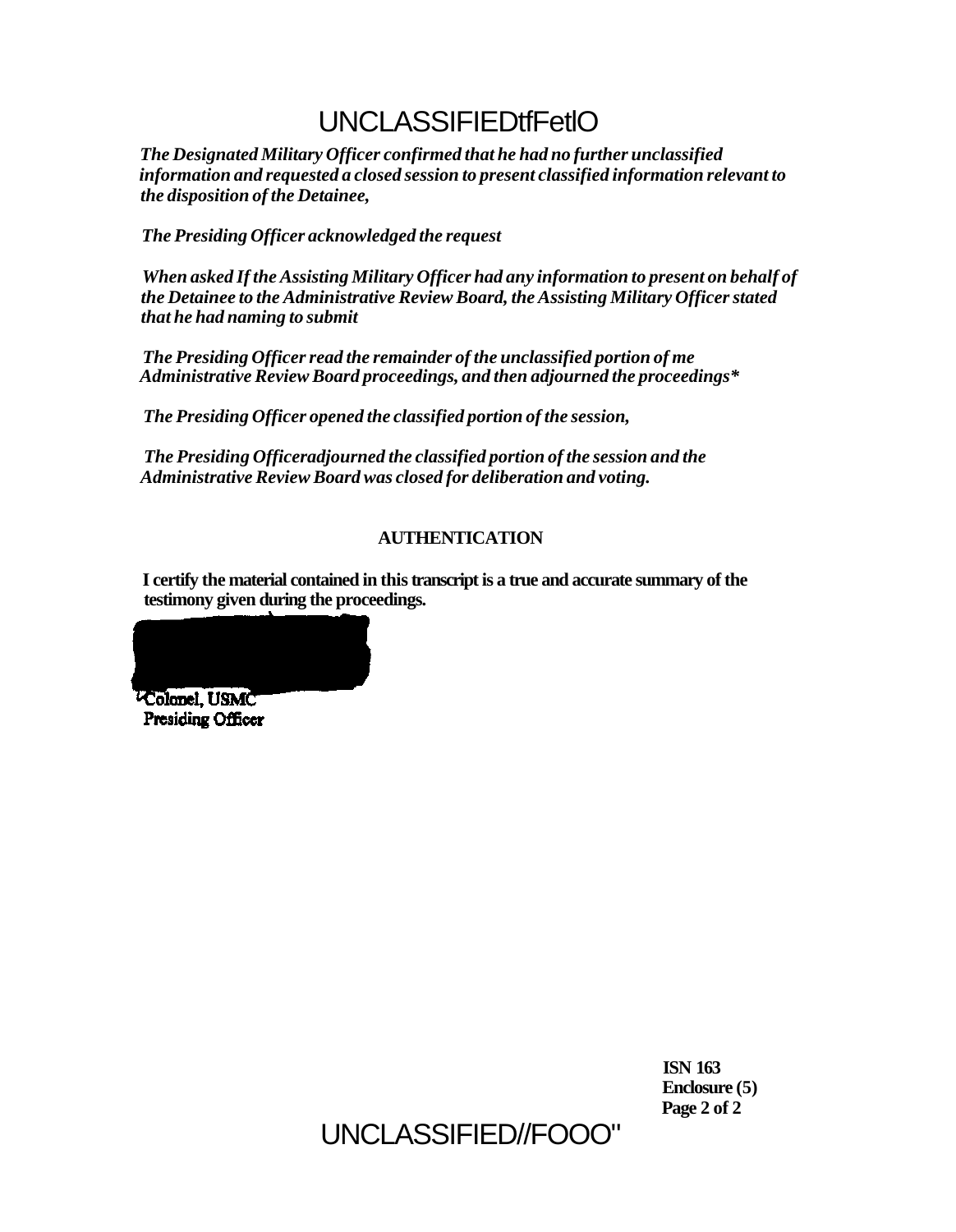## UNCLASSIFIED//F0UO

### **Summary of Administrative Review Board Proceedings for ISN 565**

*The Administrative Review Board was called to order.* 

*The Designated Military Officer (DMO) was sworn.* 

*The Board Reporter was sworn.* 

*The Presiding Officer announced the convening authority and purpose of the Administrative Review Board proceedings.* 

*The Administrative Review Board members were sworn.* 

*The Assisting Military Officer was sworn,* 

*The Assisting Military Officer presented the Enemy Combatant Notification form, Exhibit EC-A, to the Administrative Review Board.* 

*The Assisting Military Officer presented the Enemy Combatant Election Form, Exhibit EC-B, to the Administrative Review Board.* 

*Ft was noted by the Presiding Officer that from Exhibit EC-B, the Detainee had chosen not to be present for the Administrative Review Board proceedings.* 

*The Presiding Officer confirmed that the Assisting Military Officer had met with the Detainee and informed him of his rights regarding the proceedings, that the Detainee appeared to understand the process, that the Unclassified Summary of Evidence was read to the Detainee, that a translator was used during the interview, and that the Assisting Military Officer confirmed that the translator spoke the same language as the Detainee.* 

*The Designated Military Officer presented the Unclassified Summary of Evidence, Exhibit DMO-1, the FBI Redaction Certification, Exhibit DMO-2 and the Department of Homeland Security Terrorist Reference Guide, Exhibit DMO-3 to the Administrative Review Board.* 

*The Designated Military Officer stated that a copy of these exhibits had been previously distributed to the Assisting Military Officer and Detainee.* 

*The Designated Military Officer gave a brief description of the contents of the Unclassified Summary of Evidence, Exhibit DMO-1 to the Administrative Review Board* 

*The Presiding Officer asked the Designated Military Officer for any further unclassified information.* 

> **ISN 565 Enclosure (5) Page 1 of2**

UNCLASSIFIED/ZFOUe^ hi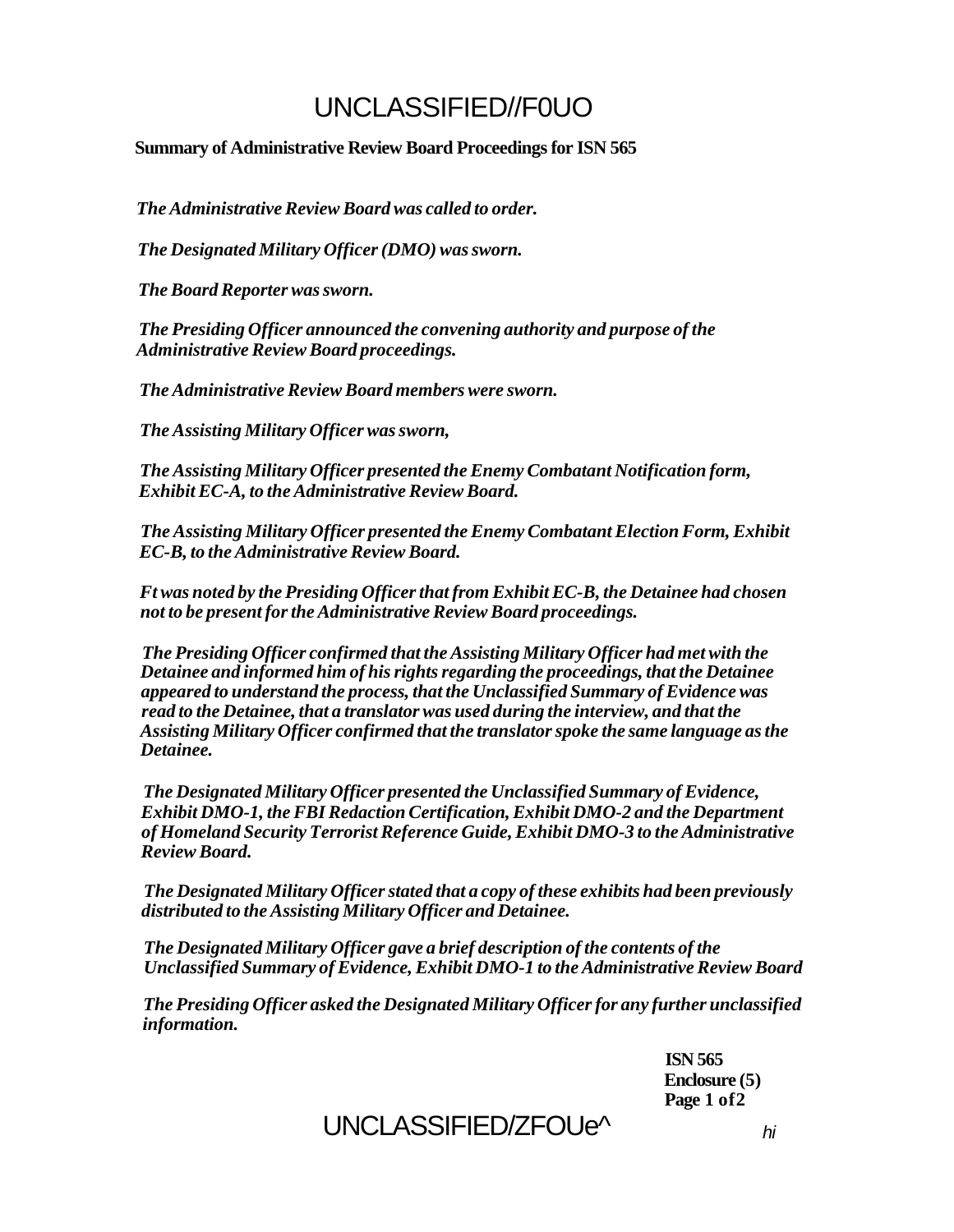# UNCLASSIFIEB/ZFOtJO

*The Designated Military Officer confirmed that he had no further unclassified information and requested a closed session to present classified information relevant to the disposition of the Detainee.* 

*The Presiding Officer acknowledged the request* 

*When asked if the Assisting Military Officer had any information to present on behalf of the Detainee to the Administrative Review Board, the Assisting Military Officer stated that he would tike to read his comments from Exhibit EC-B that pertain to the Review Board interview,* 

*The Presiding Officer read the remainder of the unclassified portion of the Administrative Review Boardproceedings, and then adjourned the proceedings.* 

*The Presiding Officer opened the classified portion of the session.* 

*The Presiding Officer adjourned the classified portion of the session and the Administrative Review Board was dosed for deliberation and voting.* 

### **AUTHENTICATION**

**I certify the material contained in this transcript is a true and accurate summary of the testimony given during the proceedings.** 

**// Colonel, USIMC Presiding Officer** 

> **ISN 565 Enclosure (5) Page 2 of2**

UNCLASSIFlED//F©Ue~-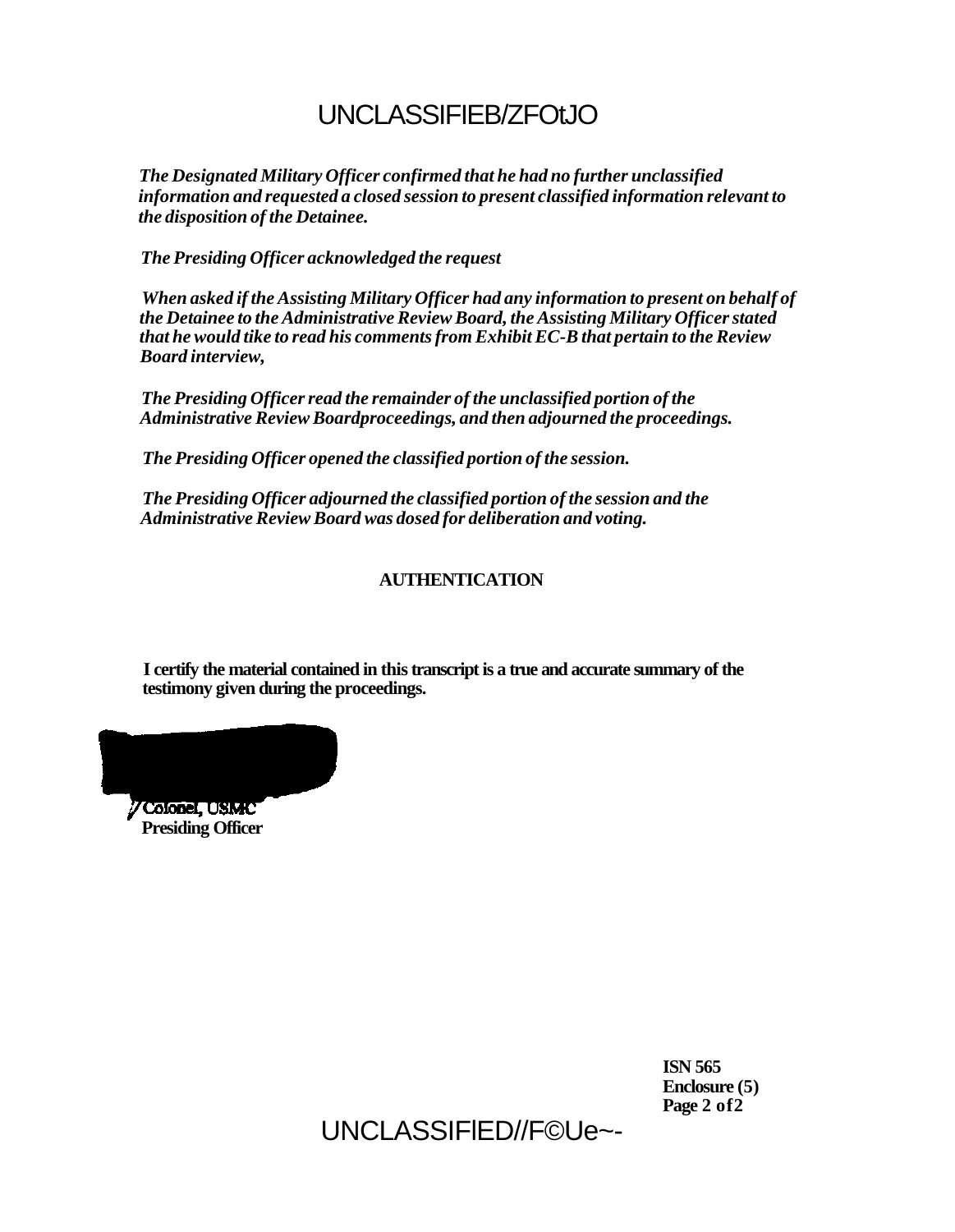## UNCLASSIFIED//FOU0

**Summary of Admmiitnrtivc Review Board Proceeding (with Detainee preient)** 

*Uc Administrative Review Board (ARB) was called to* 

*The Designated Multary Officer was sworn.* 

*The Board Reporter was sworn.* 

*The Translator was sworn.* 

s

*The Detainee entered me proceedings.* 

*The Presiding Officer announcedthe convening authority and purpose of the ARB proceedings.* 

*The Administrative Review Board members were sworn.* 

*The Assisting Military Officer was sworn.* 

*The Presiding Officer readthe hearing instructions to me Detainee and confirmed that he understood.* 

*The Assisting Military Officer presentedthe Enemy Combatant Notification form, ExhilMEC-A<sup>t</sup> to the Administrative Review B<HmL* 

*The Assisting Military Officer presented the Enemy Combatant Election Form, Exhibit EC-B, to the Administrative Review Board,* 

*The Designated Military Officer presented the Unclassified Summary of Information, Exhibit DMQ-1T DMO-2, the FBI Redaction Memorandum andDMO-3, the Terrorist Organization Reference Guide to the Administrative Review Board.* 

*The Designated Military Officer gave a brief description of the contents of the Unclassified Summary of Information, Exhibit DMO-1 to the Administrative Review Board.* 

*The Presiding Officer confirmed mat a copy had been previously distributed.* 

*The Designated Military Officer confirmed that he had no further unclassified Information and requested a closed session to present classified Information relevant to the disposition of the Detainee.* 

*The Presiding Officer acknowledged me request* 

*The Presiding Officer opened the Administrative Review Board to the Detainee to present information with the assistance of the Assisting Military Officer.* 

> **ISN894 Enclosure (5) Pagelofl3**

## UNCLASSIFIED//FOU0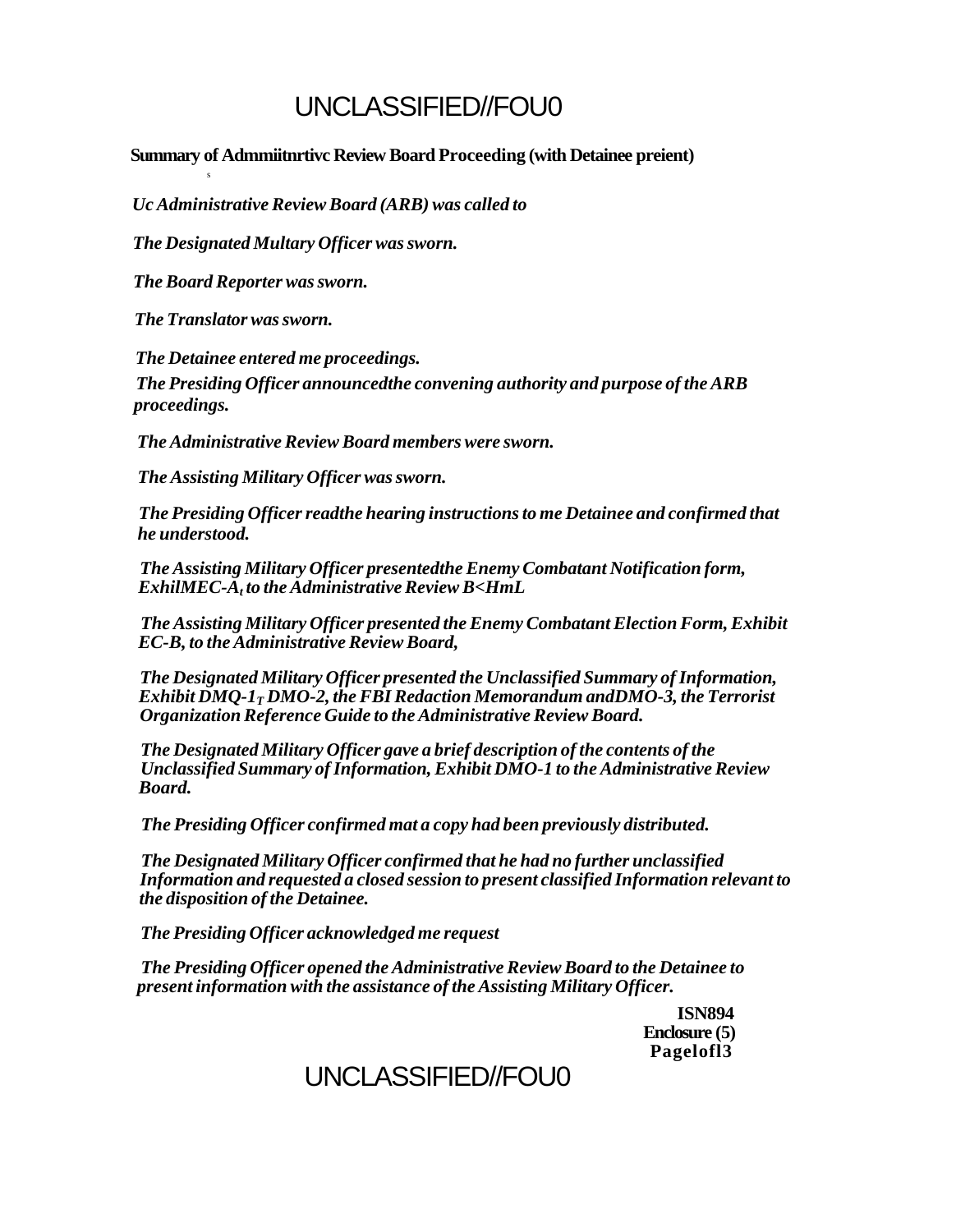# UNCLASSIFIED//F0yO

*The Presiding Officer askedthe Detainee if he wishes to make a statement and whether he opts to take an oath (a Muslim oath).* 

*The Detainee accepted taking the (Muslim) oath.* 

*The detainee made the following statement;* 

**Detainee; First thing, you have classified me as an Enemy Combatant and I hope [that] Ifae board truly was fair. If you were mistaken in classifying me as an Enemy Combatant then I hope that you do not make a mistake again and classify me as a threat That'sail I have.** 

**Presiding Officer. Do you have more to say?** 

**Detainee: I don't have anything. All these accusations are lies and they are not true. That is it. That is all I have. I am a sick person. Is it possible for a person in my physical condition...you have my file. I am a person who cannot take prison life. I have a heart condition. I've been here for three years...it is unbelievable...three years in this place and they still haven't figured what is wrong [with me]. I've suffered from a lot of hardship in prison and Til say this once again; if you were mistaken in classifying me as an Enemy Combatant before, I ask of you not to make a mistake again and classify me as a threat I am a person who doesn't have anything that you have written about me. lam a person who is against killing civilians...who is against terrorism...who is against righting.. .shouldn't it be that the United States that has a lot of rational people can differentiate between a terrorist and a non-terrorist? That's it That is all I have.** 

**Presiding Officer: Does that conclude your statement?** 

**Detainee: Yes.** 

**Presiding Officer: Are you well enough to answer some questions from us?** 

**Detainee: My health is not good.** 

*The AMO had no further questions for the Detainee.* 

*The DMO had no farmer questions for the Detainee.* 

*Administrative Meview Board Member's questions;* 

**Board Member: If mis is not too difficult for you, I would appreciate for you to respond to my questions. Perhaps this won't be too tiresome to respond to. I am aware you may have answered these questions previously to interrogators but I would like to hear your answers today. First, when did you arrive in Pakistan?** 

**Detainee: I do not remember.** 

**ISN 894 Enclosure (5) Page 2 of 13** 

## UNCLASSIFIED//F0tfOr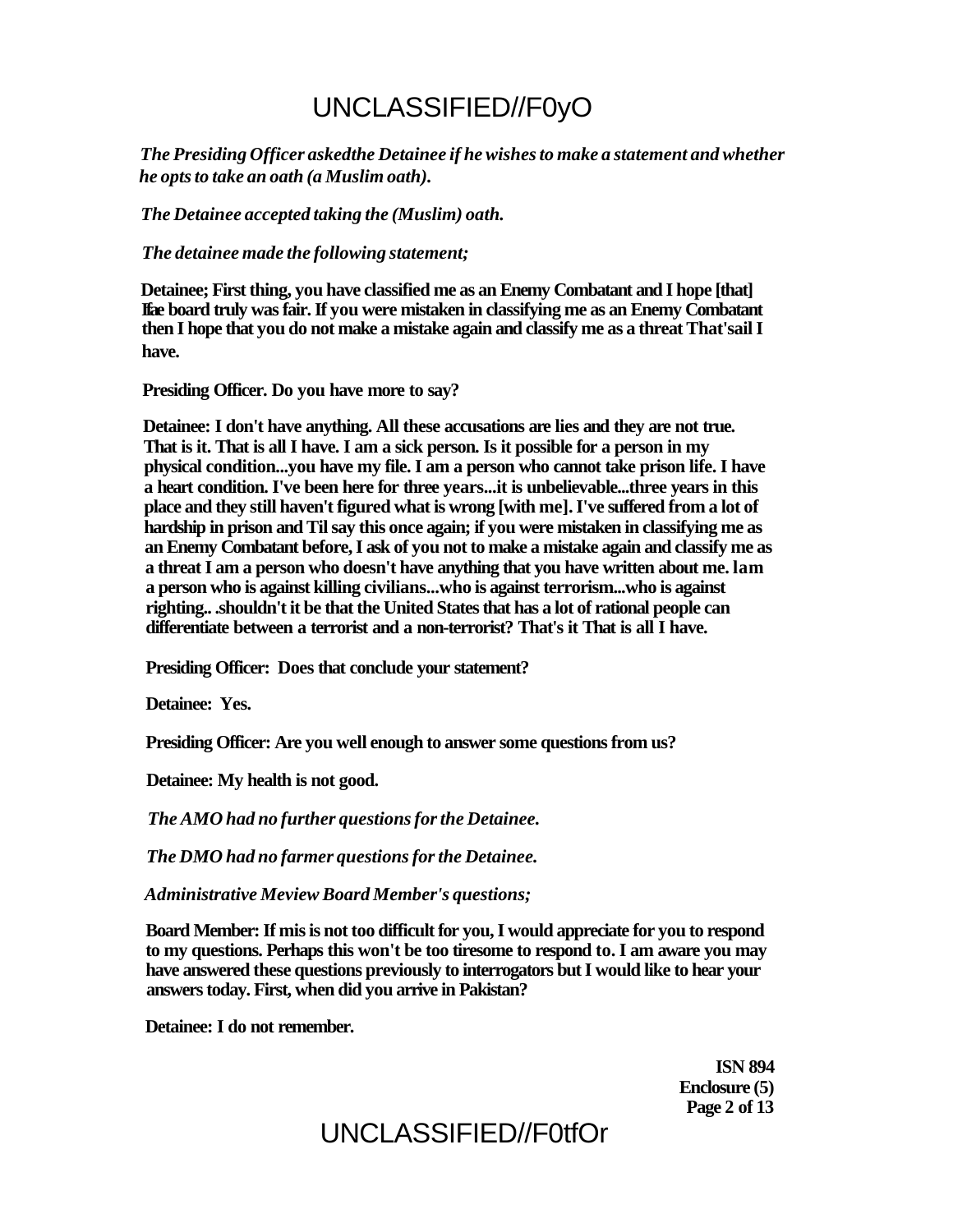## UNCLASSIFIED//F0UO

**Board Member: [You do not remember] the year.. .the month.. .nothing at all?** 

**Detainee: These are old things.** 

**Board Member These are old things in that you choose not to answer or you do not remember the answer?** 

**Detainee: I do not remember but even if I did remember what is the problem if I don't answer?** 

**Board Member: In my opinion, our duty today is to make an assessment [on] whether you remain a threat to America. If you choose not to answer, you complicate the ability of us to do that. Do you remember when you arrived in Jalalabad?** 

**Detainee: Same thing.** 

**Board Member: [You] don't remember?** 

**Detainee: No.** 

**Board Member: Have you ever heard of Khaldan Camp?** 

**Detainee: I didn't hear [of it]. I only heard [of it] here in Cuba.** 

**Board Member: You had never heard of the term 'Khaldan Camp' prior to coming to Guantanamo?** 

**Detainee: [I] did not hear [of it].** 

**Board Member: On the Unclassified Summary of Evidence it says that you admitted some time ago associating with various amounts of terrorists when you were in Jalalabad, is that true or are you denying mat?** 

**Detainee: Not true.** 

**Board Member: Where were you when you got arrested and brought to Guantanamo?** 

**Detainee: In Pakistan.** 

**Board Member: Do you know why you were arrested?** 

**Detainee: I do not know,** 

**Board Member: In other words, the Pakistani authorities just arrested you without any reason?** 

> **ISN894 Enclosure (5) Page 3 of 13**

### UNCLASSIFIED//F0OCT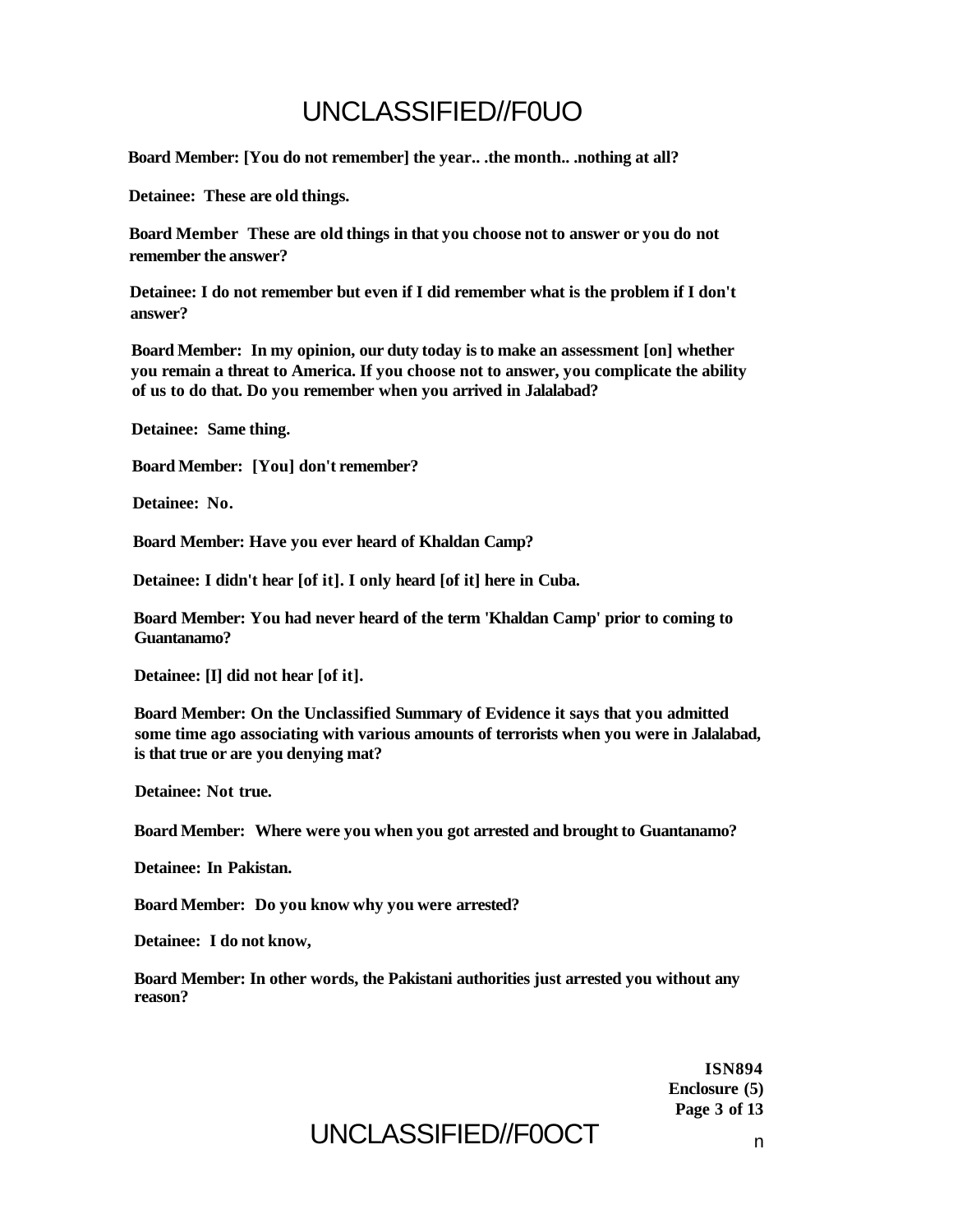### UNCLASSIFIED//EOUO

**Detainee: Without any reason...because I was [an] Arab and I was in Pakistan and there was a problem.** 

**Board Member What was the problem?** 

**Detainee: In Pakistan there was a problem... they were arresting any Arab.** 

**Board Member: How long were they arresting Arabs?** 

**Detainee: I heard they were arresting Arabs since I entered Pakistan.** 

**Board Member How long had you been in Pakistan before you were arrested?** 

**Detainee: I was living in Pakistan...(inaudible).** 

**Board Member: You had been in Pakistan for a long period of tune.. .a year perhaps...more?** 

**Detainee: More.** *I* 

**Board Member Did you have a Pakistani visa or passport that showed your credentials?** 

**Detainee: Yes.** 

**Board Member: If you knew [that] the Pakistanis were arresting Arabs why did you remain in Pakistan?** 

**Detainee: I tried to leave but I could not** 

**Board Member: Why couldn't you leave? What stopped you from leaving?** 

**Detainee: The situation was a little difficult** 

**Board Member: Can you please explain more?** 

**Detainee: I don't have anything to explain.. .you know how the situation was in Pakistan.** 

**Board Member No, I don't know.** 

**Detainee: Hie problem that happened.** 

**Board Member: What problem?** 

**Detainee: Capturing any Arab that they [saw].** 

**Board Member What can you tell us about the Tunisian Combatant Group?** 

**ISN894 Enclosure (5) Page4ofl3** 

UNCLASSIFIED//F-O0O 000450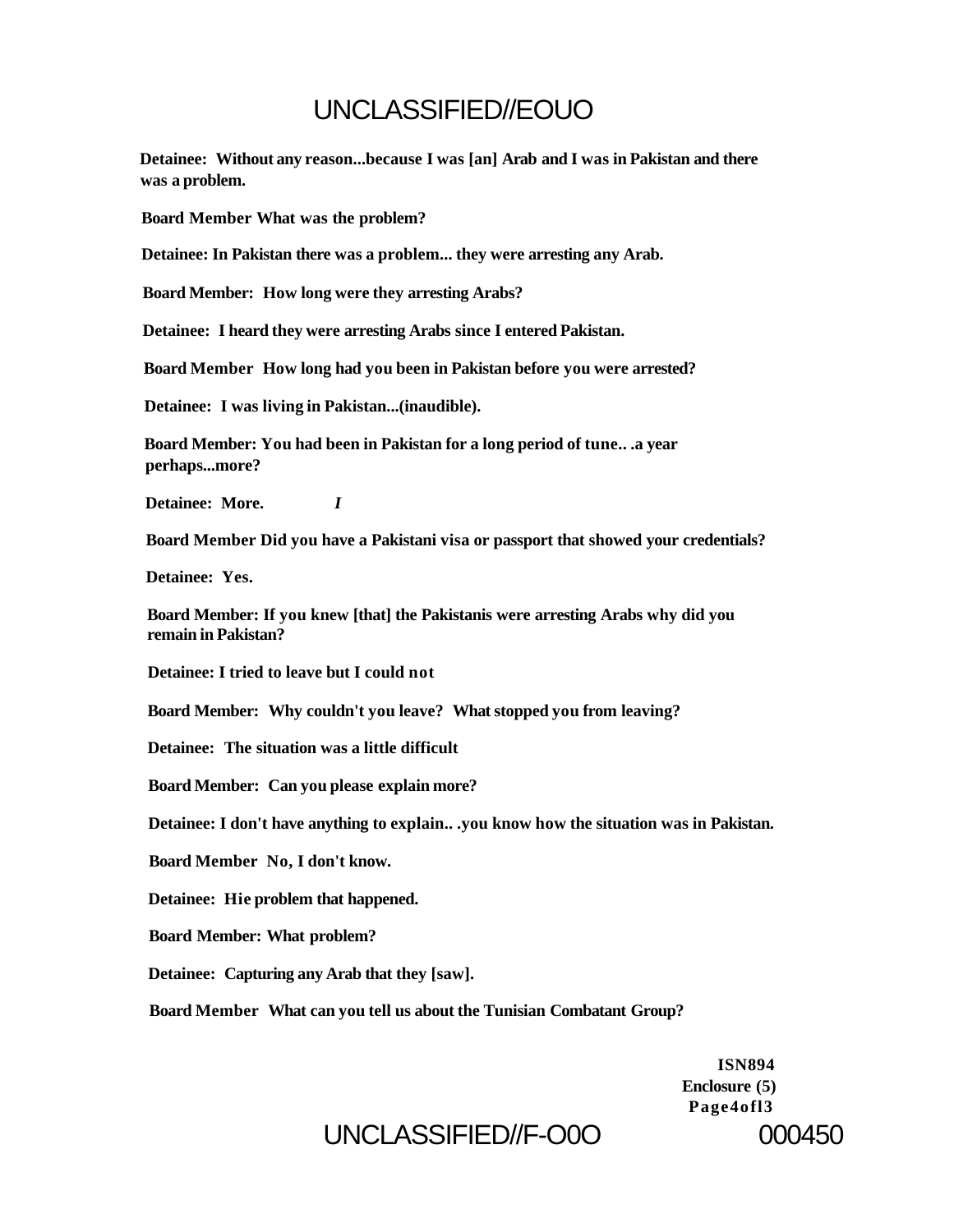## UNCLASS1FIED//F©y0

**Detainee: I'm not aware of a Tunisian Combatant Group. I did not hear about this.** 

**Board Member So, you'd never heard of it before?** 

**Detainee: I didn't hear about it and 1 do not think that there is such a thing.** 

**Board Member: The report says that you used approximately fifty different names.. .is that true?** 

**Detainee: These are problems that I had in Italy. Aw you trying me for mem? I've already dealt with them. You wish to try me because of that (inaudible). But this is not true that I used fifty names.** 

**Board Member: How many names did you use?** 

**Detainee: I don't know. These are small problems that I had in Italy. What brought this into this?** 

**Board Member Establishing a baseline of identity.** 

**Detainee: My identity.. .1 am a normal person.. .1 don't have any problems and you know that yourselves.** 

**Board Member: About your passport.. .you were listed as having an illegal passport.** 

**Detainee: Not true.** 

**Board Member: Where is your passport now?** 

**Detainee: It was lost** 

**Board Member Is it in the name of Mohammed Abdul Rahman?** 

**Detainee: My passport?** 

**Board Member: Yes.** 

**Detainee: No.** 

**Board Member: Do you recall what name it is in?** 

**Detainee: My correct name.** 

**Board Member: And that is?** 

**Detainee: You have my real name. Why are you asking about these things?** 

**ISN894 Enclosure (5) PageS of 13** 

## UNCLASSIFIED//FGOCT 000451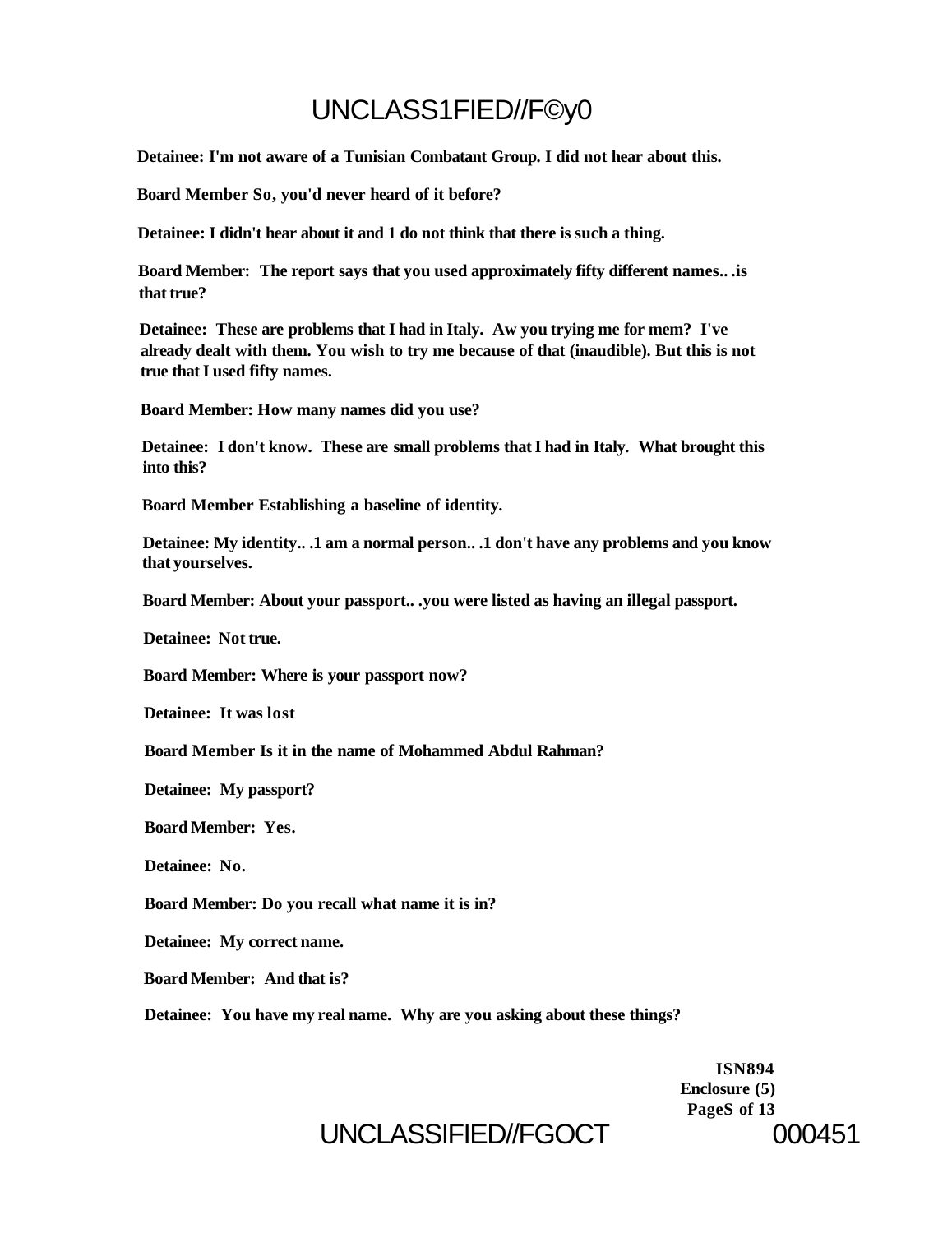## UNCLASSIFlEDtfFeUe

**Board Member: The truth?** 

**Detainee:** The truth is [that] this is not my real name. I gave you my correct name [and] **you gave me this name.** 

**Board Member: You gave us Mohammed Abdul Rahman.** 

**Detainee: I did not give you Mohammed Abdul Rahman.** 

**BoaidMemben For the record, I asked you to pronounce your name when we first came here and you said Mohammed Abdul Rahman.** 

**Detainee: That is the name I am known by with you.** 

**Board Member: And you are unwilling to give us your other name?** 

**Detainee: I'll give itto you...I don't have aproblem. The problem is [that] here in the interrogations any information they get on you, they write it down as an accusation. This is not right!** 

**Board Member: Mr. Rahman, we are not interrogators. This is an Administrative Review Process. We would like to have your true name.** 

**Detainee: These accusations...allofthem...where did you get them?** 

**Board Member: From a compilation of interviews and interrogations and outside sources.** 

**Detainee: What are these sources that brought these charges?** 

**Board Member. I don't want to disclose those. I can't. We need to hear your true name.** 

**Detainee: My name is Lutfi.** 

**Board Member: Just Lutfi or...** 

**Detainee: Lutfi Bin AH.** 

**Board Member: Mr. Lutfi or Mr. Bin Ali?** 

**Detainee: Lutfi.** 

**Board Member. Thank you. Lutfi, did you have a home in Jalalabad where Arab guests stayed overnight?** 

**Detainee: Not true.** 

**ISN894 Enclosure (5) Page 6 of 13** 

## UNCLASSIFIED//FOUQ- 000452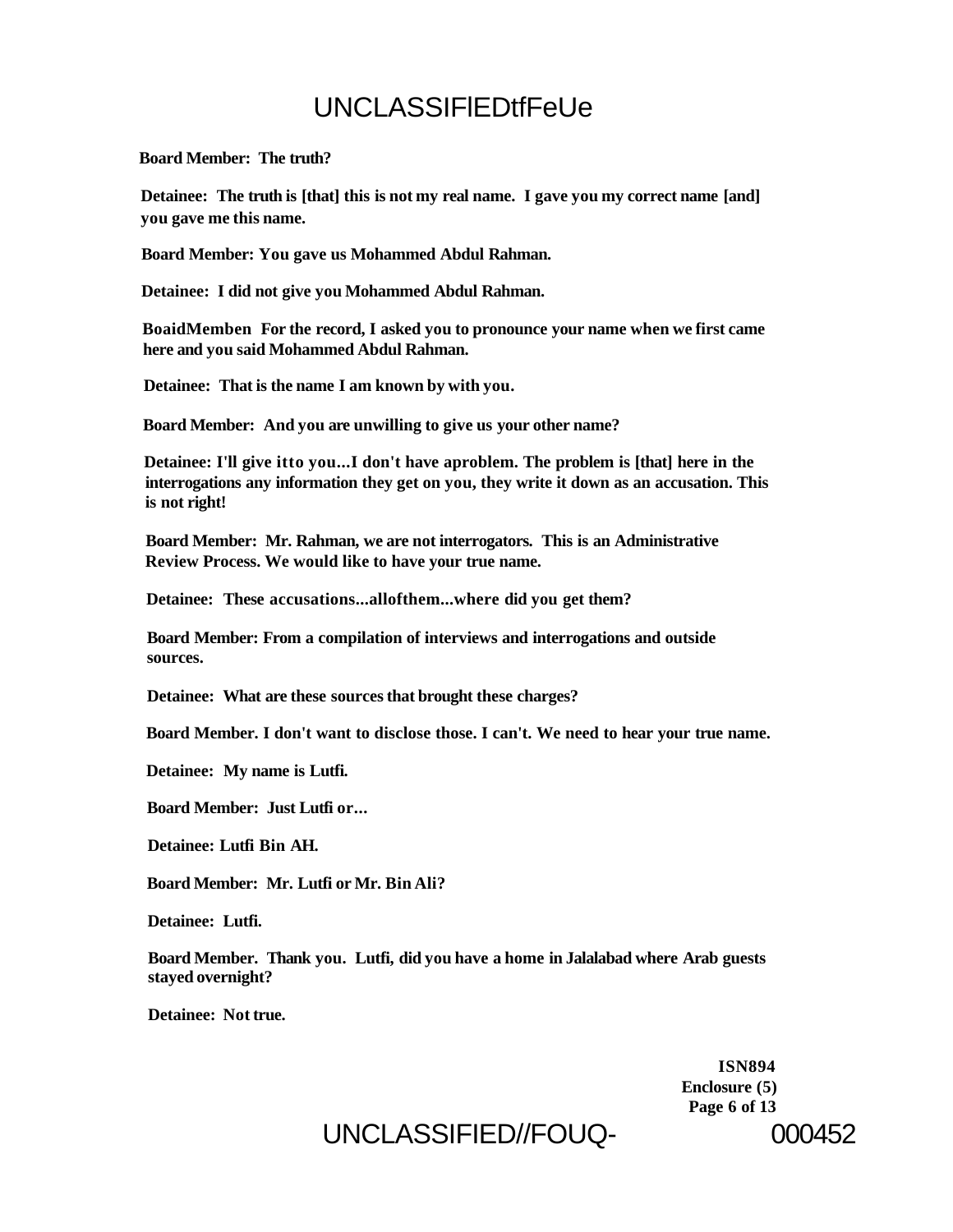# UNCLASSIFIED//F0yO

**Board Member: Lutfi, is the government of Italy interested in you for past crimes?** 

**Detainee: What do you mean interested? I do not understand?** 

**Board Member: Are law enforcement agencies interested in you.. .are they looking for you?** 

**Detainee: Looking for me? For what? They are not looking for me!** 

**Board Member: Lutfi, can you tell me about your behavior in Camp Delta?** 

**Detainee: What camp?** 

**Board Member: Here. Guantanamo.** 

**Detainee: My behavior [is] normal.** 

**Board Member: Have you been respectful towards the guards?** 

**Detainee: Naturally.** 

**Board Member: And they have been respectful to you?** 

**Detainee: Ofcourse there are small problems...that's normal.** 

**Board Member: You mentioned that you are not healthy or well. Can you explain what the hearth issue is?** 

**Detainee: I have heart disease. I had an operation done [to] my heart previously.** 

**Board Member You are a young man to have heart trouble.** 

**Detainee: This is a matter for God.** 

**Board Member: Is there anything in the summary of evidence that is true?** 

**Detainee: I do not understand.** 

**Board Member: The summary of evidence that was read to you; which the AMO gave you a copy of, is there anything in that at all that is true?** 

**Detainee: I did not see anything [that was] true.** 

**Board Member: Did the AMO give you a copy?** 

**Detainee: He gave me a copy.** 

**ISN894 Enclosure (5) Page7ofl3** 

UNCLASSIFIED//FOUO- 000453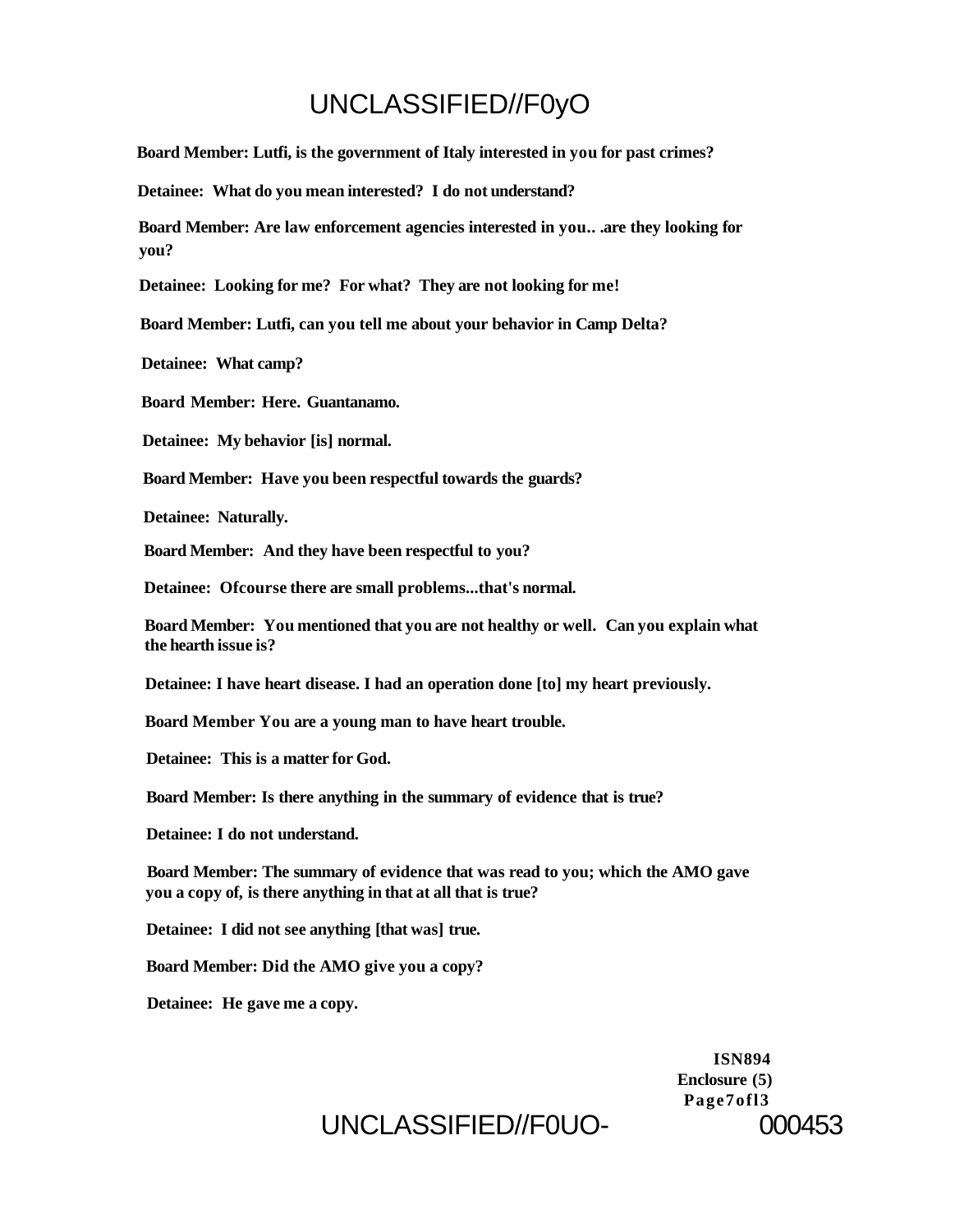# UNCLASSIFIED//EOUO

Board Member: Did you read it?

Detainee: Yes.

Board Member. Is there anything in it that is truthful?

Detamee: I don't remember what was in it exactly.

Board Member: It was read to you a while ago... do you remember any statement that is true?

Detainee: No, I don't remember. If you repeat it I might listen more closely.

Board Member: The reason I am asking is because it seems like you are denying all these statements. I just want to figure out which one is accurate and which one is not

Detainee: If you tell me again I will tell you.

Board Member We would like [a] yes or no [answer].

Designated Military Officer: The following primary factors favor continued detention: 1. The Detainee left Italy for Pakistan in 1998.

Detainee: Yes. I don't remember the exact year but approximately...

Designated Military Officer: 2. The Detainee lived in and traveled back and forth between Pakistan and Afghanistan until his detention in Quetta, Pakistan.

Detainee: True. One time I traveled to Afghanistan, not fifty times.

Board Member: Why did you go to Afghanistan?

Detainee: There was a campaign against Arabs so I went to Afghanistan out of tear that they would capture me.

Designated Military Officer: 3. The Detainee met Pakistanis from the ICI Mosque in Milan who were trying to recruit people to go to Pakistan and Afghanistan.

Detainee: Mot true.

Designated Military Officer: 4. The Islamic Cultural Institute was known as the ICI. This mosque was shut down by Italian authorities for housing the Sami Essid Ben Khemais network, which is the core for the Tunisian Combat Group (TCG) in Italy.

Detainee: Not true.

ISN894 Enclosure (5) Page 8 of 13

UNCLASSIFIED//F0U6- 000454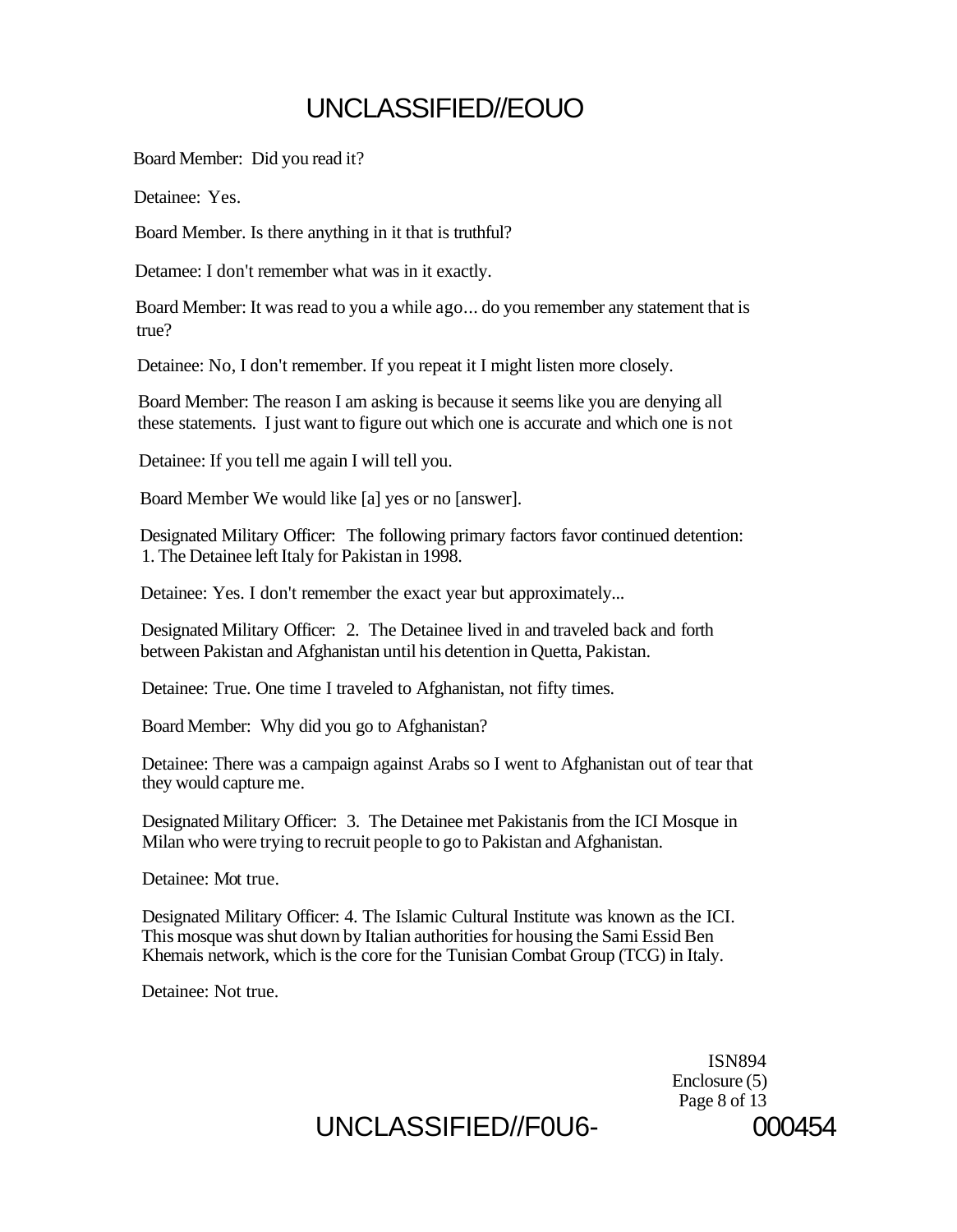# UNCLASSIFIFDttFeUO

**Designated Military Officer: 5. The Detainee frequented a Tunisian guesthouse while living in Jalalabad, Afghanistan.** 

**Detainee: Not true.** 

**Designated Military Officer: 6. The Tunisian guesthouse was operated by a Tunisian cell with possible ties to al Qaida.** 

**Detainee: I do not know.** 

**Designated Military Officer: 7. The Detainee stayed at a guesthouse, which is associated with individuals who have trained in al Qaida camps.** 

**Detainee: Not true.** 

**Designated Military Officer: Association, 1. The Detainee admitted associating with various known terrorists in Jalalabad and Kabul, Afghanistan.** 

**Detainee: Not true.** 

**Designated Military Officer: 2. The Detainee participated in establishing the Tunisian Combatant Group (TCG).** 

**Detainee: Not true.** 

**Designated Military Officer: 3. The Detainee was a member of the Tunisian Combatant Group (TCG) Advisory Council.** 

**Detainee: Not true.** 

**Designated Military Officer 4. The Department of Homeland Security lists the Tunisian Combatant Group as a terrorist organization.** 

**Board Member: He wouldn't have a way of knowing that.. .you can go on.** 

**Designated Military Officer: Intent, The Detainee admitted to having an illegal passport.** 

**Board Member: Not true.** 

**Designated Military Officer. 2. The Detainee has an extensive criminal record with the Italian authorities.** 

**Detainee: I have a tew small problems...they like to make everything bigger...what is this extensive criminal record? I never killed anyone.. .or did anything.** 

**Board Member: Did you serve time in jail or prison?** 

**ISN 894 Enclosure (5) Page 9 of 13** 

UNCLASSIFIED//FetKT~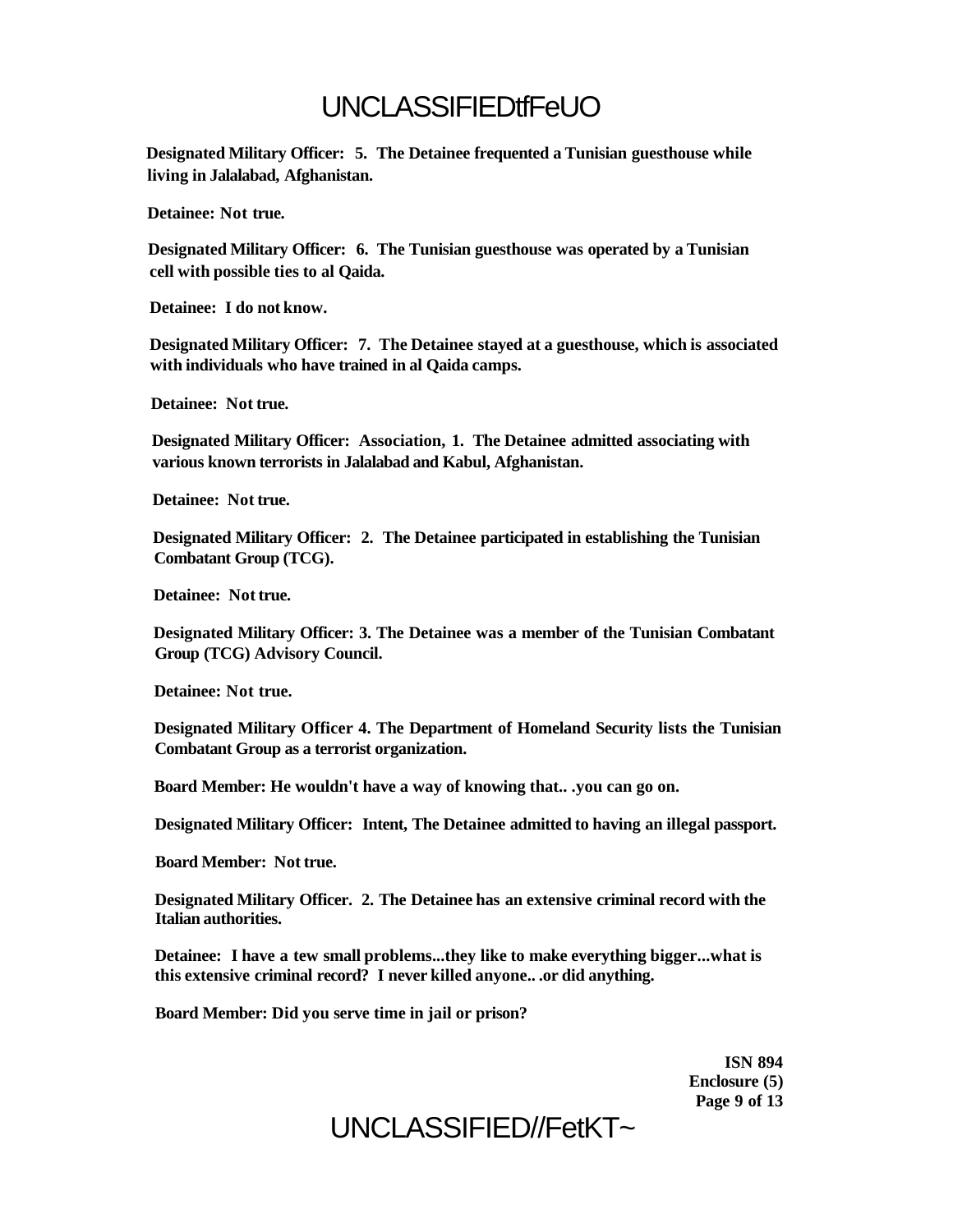## UNCLASSIFIEDtfFeUG

**Detainee: A short time, yes. [Does this mean that] anyone that goes to prison is a criminal?** 

**Board Member: Depends on the nature of the charge.** 

**Detainee: How many innocent people are in prison?** 

**Boatd Member: I cannot answer. I don't know. It depends on whom you ask. Let's go back to...** 

**Designated Military Officer: 3. The Detainee admits he has used over 50 aliases between 1988 and 1998,** 

**Detainee: My file, my Italian file is with you. You can look at it and see.** 

**Designated Military Officer: Intent, 4. The Detainee is reportedly a member of the Armed Islamic Group (GIA).** 

**Detainee: According to you, you have placed me now in this Armed Islamic Group and the Tunisian group and another group. Is thatpossiblc.so many groups?** 

**Designated Military Officer: Do you belong to any group?** 

**Detainee: You're asking me this question? What is this group? I want to know what it is.** 

**Designated Military Officer: It's a terrorist organization.** 

**Detainee: Which organization? You have several organizations listed here...you are telling me that I am a member of all these organizations... how many organizations do you have listed here?** 

**Board Member. Two.** 

**Detainee: How can I be recruiting people here., .a member of al Qaida there., .and a member of this (inaudible). ..just tell me I'm Usama bin Laden and that's itl** 

**Designated Military Officer: Anything is possible with God.** 

**Detainee: Some things are possible that can be comprehended by the mind and some things cannot be comprehended by the mind.** 

**Board Member: Yes or no.** 

**Detainee: Not true** 

**ISN894 Enclosure (S) Page 10 of 13** 

UNCLASSIFIED//ROUO-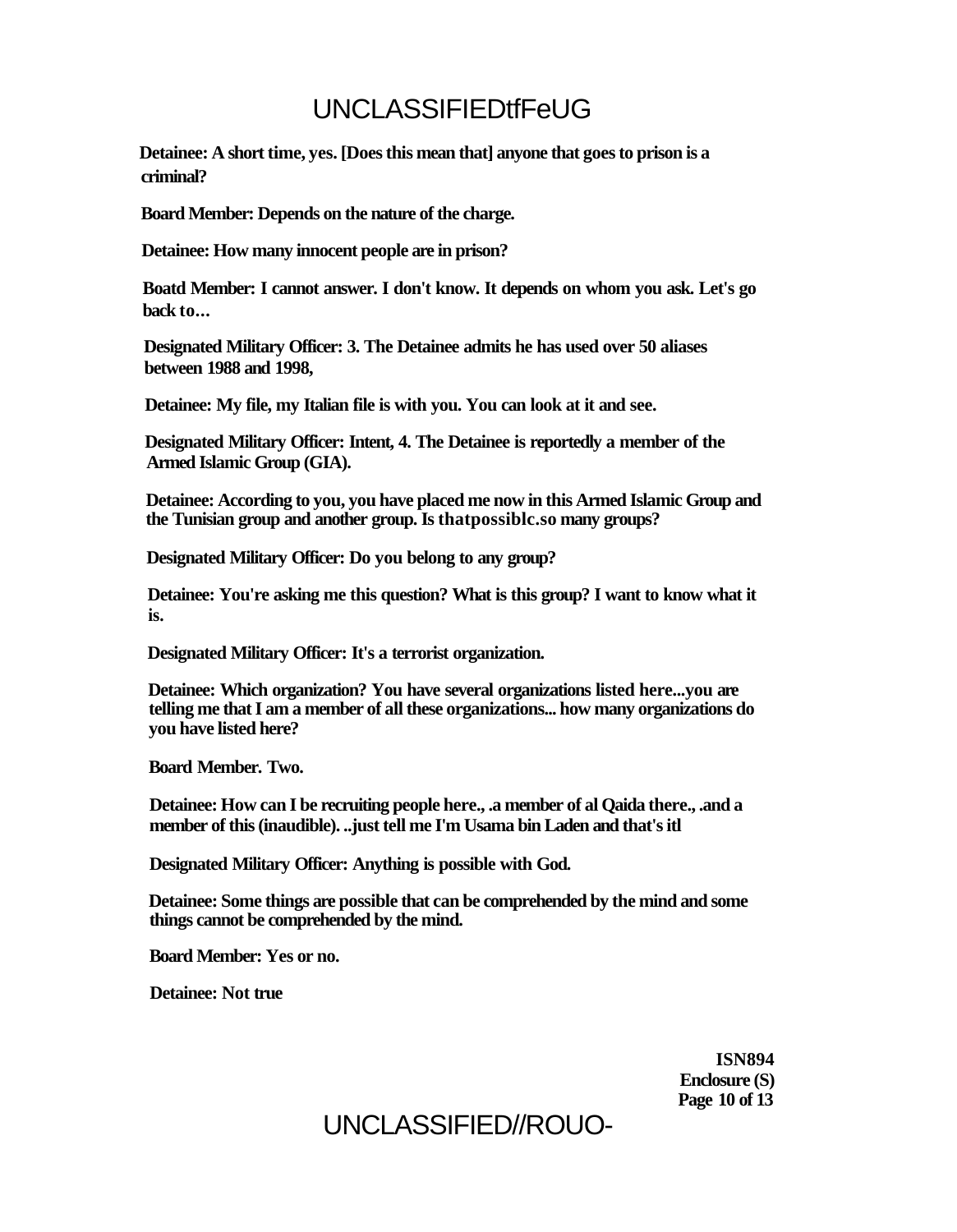## UNCLASSIFIED//FOUO

**Designated Military Officer: Training, The Detainee was conscripted into the Tunisian military at around the age of 20; and served one-year mandatory service in Tunis, Tunisia. The Detainee learned to fire a rifle while in tiie Tunisian military but did not( receive any other type of formal military training.** 

**Detainee: I have a question. Is this an accusation?** 

**Board Member: It's a statement about your time in the Tunisian military,** 

**Detainee: Yes, true.** 

**Board Member He already answered the questions about Khaldan camp.. .that he didn't hear about it until he got here to Guantanamo.** 

**Detainee: True. I heard of camps but I hadn't heard of this camp.** 

**Board Member: Which camps had you heard of?** 

**Detainee: Just general information...that people used to train at camps...** 

**Board Member: Can you name them?** 

**Detainee: No names.** 

**Designated Military Officer: 4. The following primary factors favor release or transfer: A. Hie Detainee says he was not in Pakistan for jihad and no one he associated with was involved in jihad.** 

**Detainee: True words.** 

**Designated Military Officer: B. The Detainee denied knowing any terrorists in Italy and denied being a terrorist** 

**Detainee: True.** 

**Designated Military Officer: C. The Detainee states that he went to Afghanistan because the Pakistani government started a campaign against Arabs.** 

**Detainee: Correct** 

**Board Member: OK, again, you only went to Afghanistan once?** 

**Detainee: Yes.** 

**Board Member So why did you go back to Pakistan?** 

**Detainee: I went back...I wanted to return and get out...to get out of Pakistan.** 

**ISN894 Enclosure (5) Page 11 of 13** 

# UNCLASSIFIED//FObCr 000457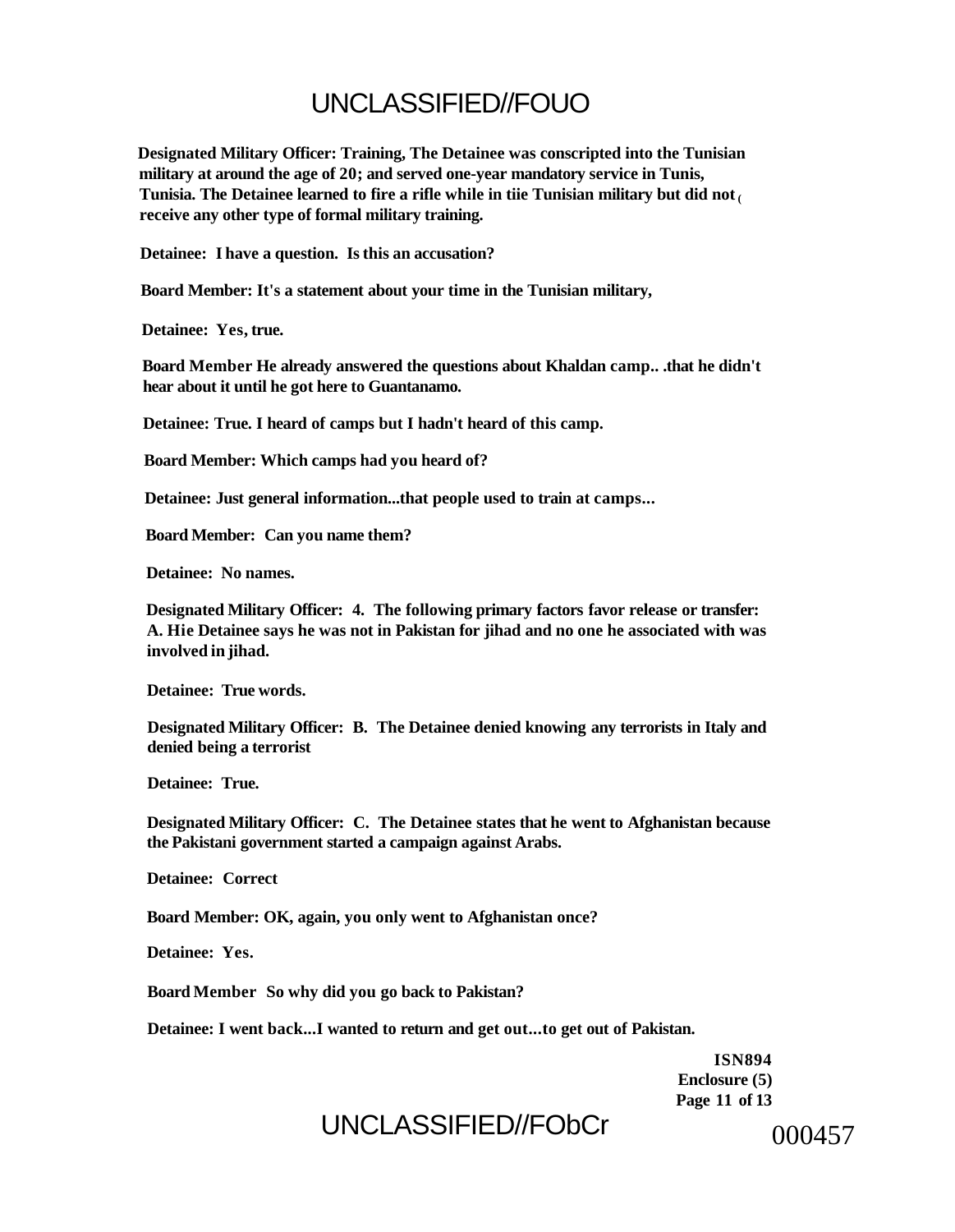# UNCLASSIFIED//FGUO

Board Member: OK, you went from Pakistan to Afghanistan because Arabs were being arrested in Pakistan.

Detainee: Yes.

Board Member: OK, but then you went from Afghanistan back in to Pakistan?

Detainee: Yes.

Board Member: Itbqughtyou were getting outof Pakistan...I thought you wanted to be out of Pakistan.. .why did you go back?

Detainee: What is the question? I don't understand.

Board Member: You fled Pakistan because you wanted to get out of Pakistan because Arabs were being arrested so you went to Afghanistan...

Detainee: Yes.

Board Member: Now, the question is why did you go back to Pakistan?

Detainee: I went back because I wanted to leave Pakistan.. .to leave Pakistan you had to leave Afghanistan and go through Pakistan.

Board Member But you never answered the question. There appears to be some confusion in answering the question because.. .we understand mat you were originally in Pakistan and because of some conflicts you moved into Afghanistan.. .but you were arrested in Pakistan which means that you moved hack to Pakistan.. .why did you go back into Pakistan if there problems with Arabs being airested in Pakistan?

Detainee: It was a long time that I spent in Afghanistan. The campaign was over and I tried to go hack to Pakistan to put all my affairs in order so that I could leave. Youcould leave from Pakistan but you cannot leave from Afghanistan. That's it In Pakistan, for a while there was a campaign against Arabs and then mat was it.

Board Member: Mr. Lutfi, can you present any more information to convince us [that] you are no longer a threat to the United States?

Detainee? I do not present a threat...I am a poor person... I am a sick person...only maybe my presence was a mistake in Pakistan and that I admit to but people make mistakes. 1 tried to get out of Pakistan but luck wasn't on my side. Aad that's it... I do not pose a threat. I am against terrorism...I am against the  $1^6$ fog of inn<sup> $\wedge$ </sup> live a normal life, I do not like problems. That's it.

Board Member So if you were released or transferred, what would you do? Where would you go?

> ISN894 Enclosure (S) Page 12 of 13

# UNCLASSIFIED//EOUO—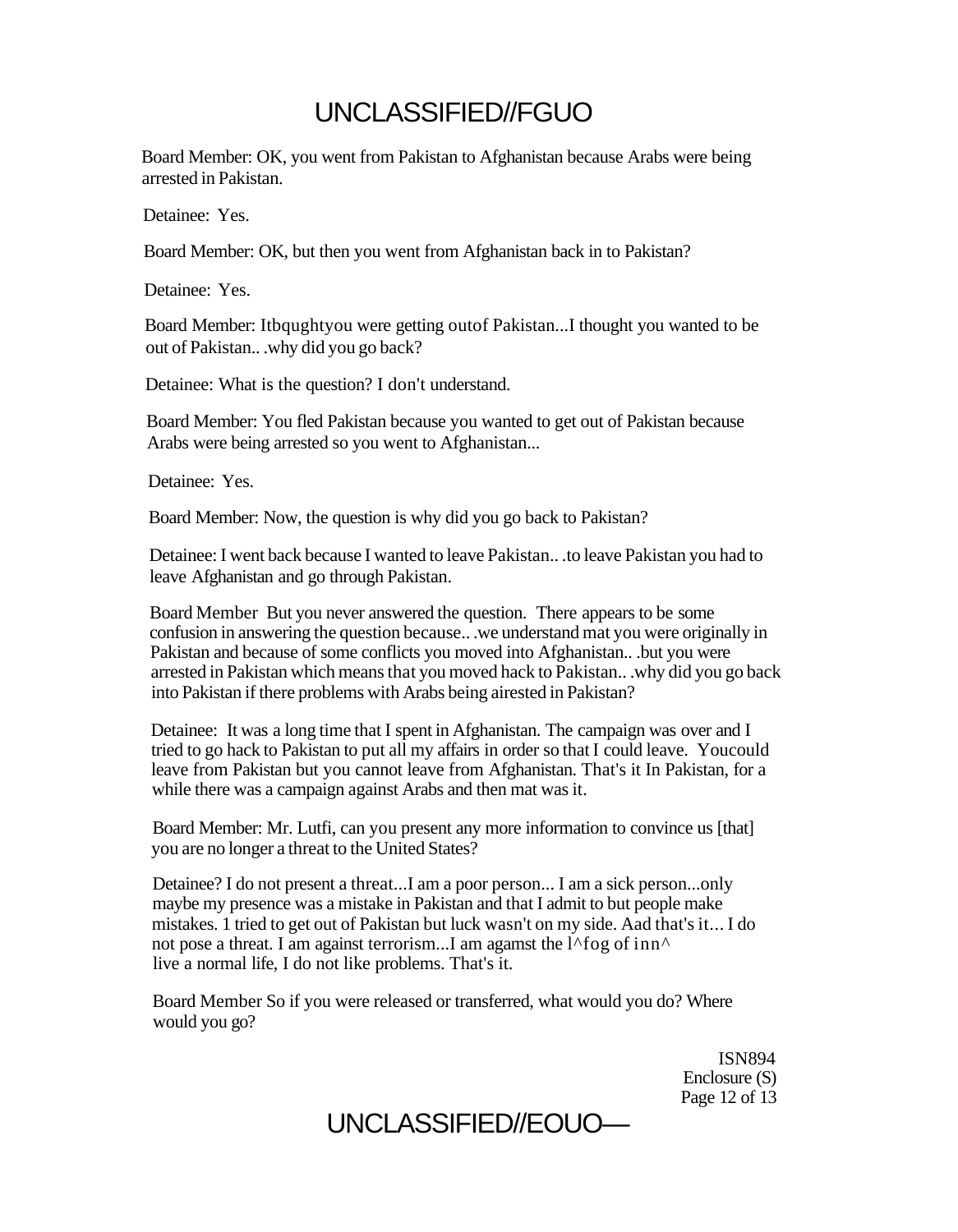# UNCLASSIFIED/FObO

Detainee: I will find a job...open something...find something... lead a normal life.

Board Member: Mr. Lutfi, you have spent more time being confined and now we need to consider what to recommend in your situation. What do you want us to remember?

Detainee: To remember?

Board Member: Yes.

Detainee: I don't understand.

Board Member: Mr. Lutfi, what should we remember about you?

Detainee: What do you mean 'remember about me'7 I don't understand.

Board Member: You are going to be taken out of this room when we finish the unclassified part of this hearing. We should remember certain things about you. What should they be?

Detainee: You have everything that I gave you. I am a normal person. Iwanttolivea normal lite. I don't have a problem against the United States. I don't have a problem with any other country. I am a normal person just like any of you people. I think my time as a Detainee here has been enough. It should do.

### *The Presiding Officer reads the post-Administrative Board instructions to the Detainee and adjourned the open session of the Board,*

#### *The Presiding Officer opened the classified portion of the session,*

*The Presiding Officer adjourned the classified portion of the session and the Administrative Review Board was closed for deliberation and voting,* 

### **AUTHENTICATION**

**I** certify the material contained in this transcript is a true and accurate summary of the **testing one** of the **testing** 

Colonel, USA Presiding Officer

> ISN894 Enclosure (5) Page 13 of 13

# UNCLASSIFIED//EQU© 000459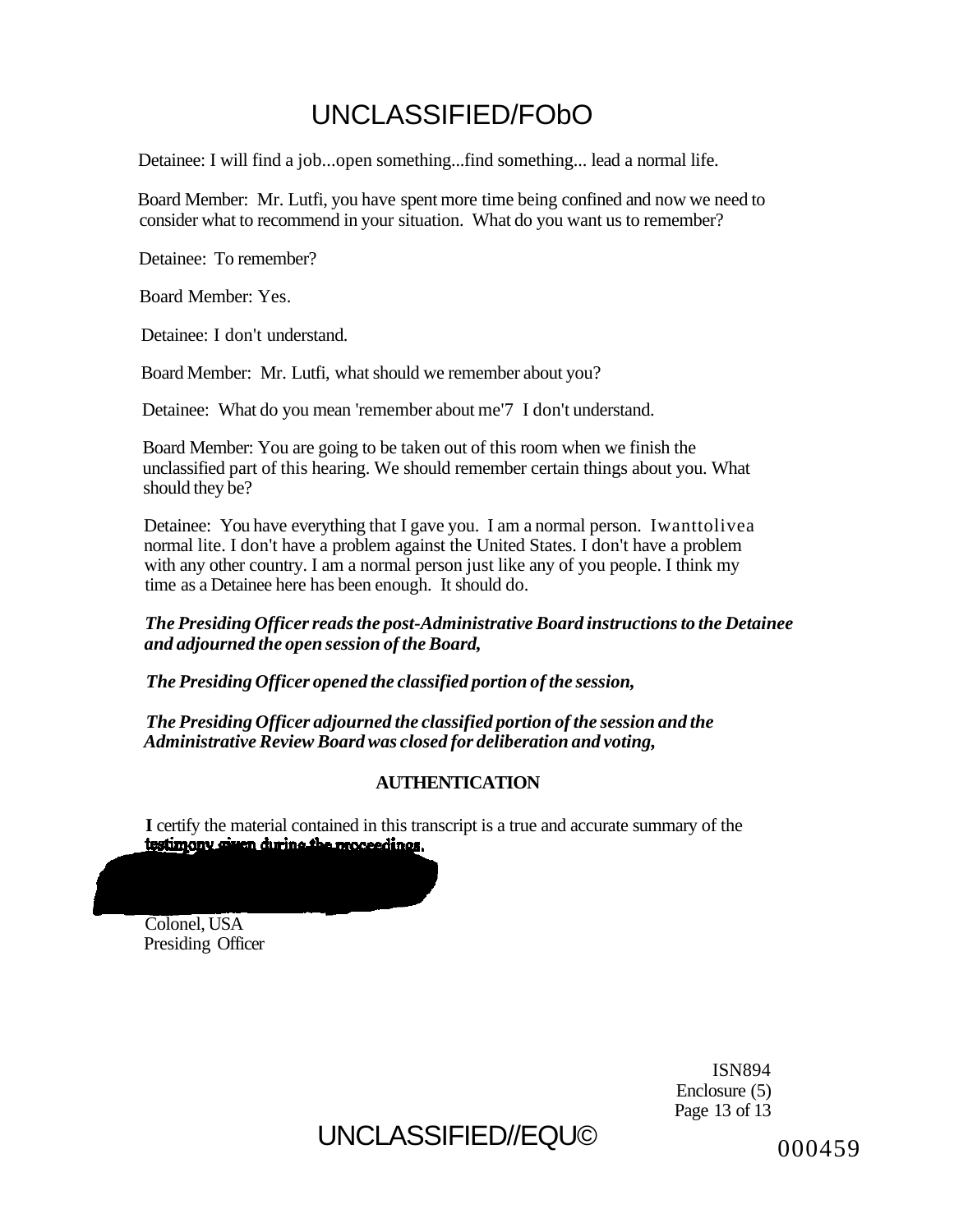## UNCLASSIFIED//FOUO

### **Summary of Administrative Review Board Proceedings for ISN193**

*The Administrative Review Board was called to order\** 

*The Designated Military Officer (DMO) was sworn.* 

*The Board Reporter was sworn,* 

*The Translator was sworn.* 

*The Detainee entered die proceedings.* 

*The Presiding Officer announced the convening authority and purpose of the Administrative Review Board proceedings.* 

*The Administrative Review Board members were sworn.* 

*The Assisting Military Officer was sworn.* 

*The Presiding Officer read the hearing instructions to me Detainee and confirmed that he understood.* 

*The Assisting Military Officer presented the Enemy Combatant Notification form, Exhibit EC-Ay to the Administrative Review Board.* 

*The Assisting Military Officer presented the Enemy Combatant Election Form, Exhibit EC-B, to the Administrative Review Board,* 

*The Designated Military Officer presented the Unclassified Summary of Evidence, Exhibit DMO-1 and the FBI Redaction Certification, Exhibit DMO-2 to the Administrative Review Board.* 

*The Designated Military Officer stated that a copy of these exhibits had been previously distributed to the Assisting Military Officer and Detainee.* 

*The Designated Military Officer gave a brief description of the contents of the Unclassified Summary of Evidence, Exhibit DMO-1 to me Administrative Review Board.* 

*The Designated Military Officer confirmed that he had no further unclassified information and requested a closed session to present classified information relevant to the disposition of the Detainee.* 

*The Presiding Officer acknowledged the request* 

**ISN 193 Enclosure (5) Page 1 of9** 

UNCLASSIFIED//FOUQ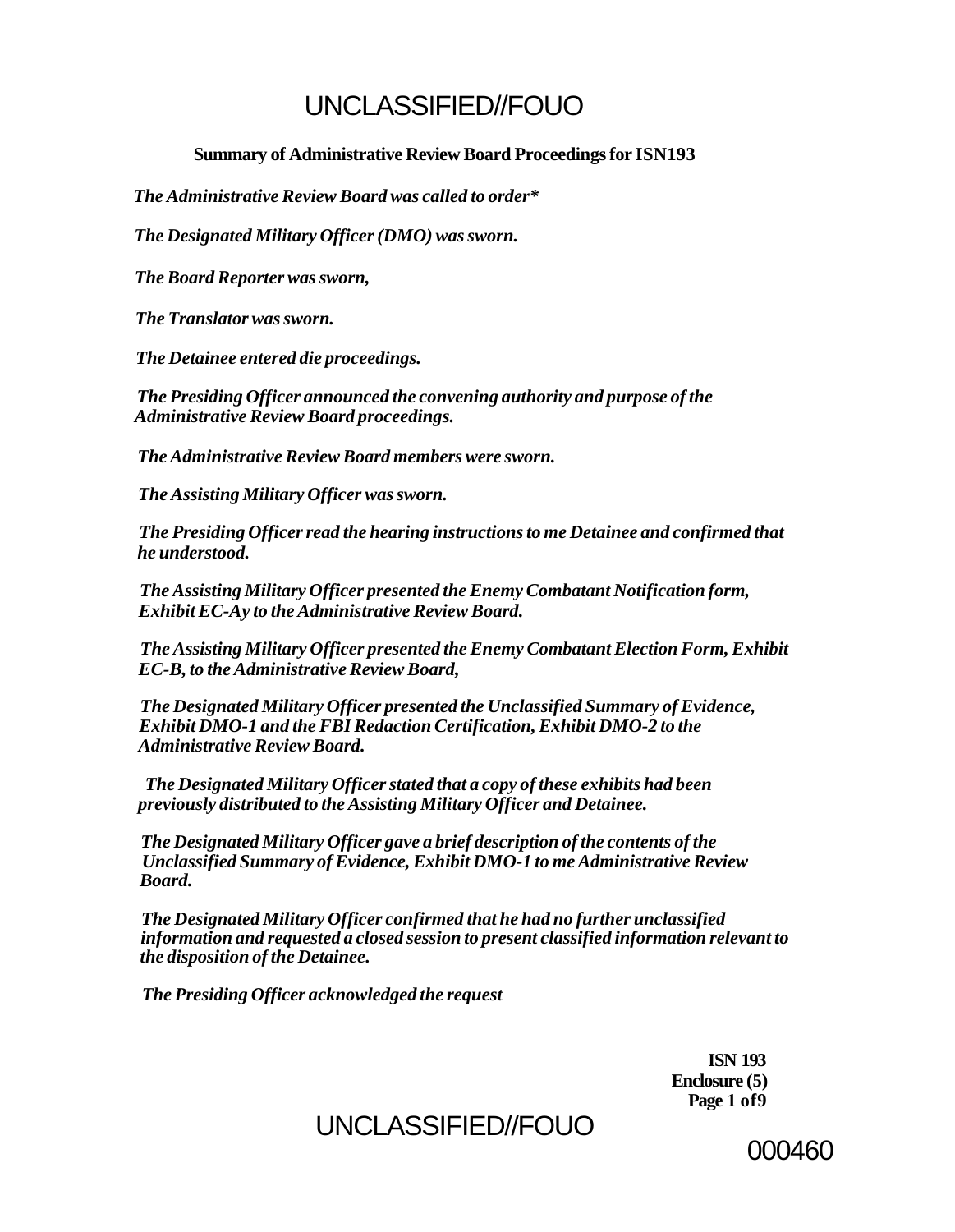# UNCLASSIFIED//EOU0

### *The Presiding Officer opened the Administrative Review Board to the Detainee to present information with the assistance of ike Assisting Military Officer.*

Presiding Officer At this point in the hearing me Detainee will be able to present information to the Administrative Review Board. Assisting Military Officer does the Detainee want to present any information to this Administrative Review Board, including written statements, oral statements or witness statements prepared on his behalf?

Assisting Military Officer: Sir, the Detainee has asked me to read his comments regarding the unclassified summary of evidence and he may wish to add additional oral comments.

### *The Presiding Officer asked the Detainee if he wished to make a statement under oath. (Muslim oath offered),*

#### *The Detainee accepted taking me Muslim oath.*

Presiding Officer: Assisting Military Officer please read the Assisting Military Officer's comments and [the] Detainee comments from the Enemy Combatant Election Form. If he wishes to add to that, that will be fine.

### *The Assisting Military Officer made a statement on the Detainee's behalf The Detainee concurred*

Presiding Officer Muhsin Muhammad Musheen Moqbill did the Assisting Military Officer's statement provide the information [that] you wanted us to hear?

Detainee: He did not add or take [away] anything. Whatever I said he represented perfectly.

#### *The Assisting Military Officer had no further questions for the Detainee.*

### *The Designated Military Officer requested clarification of a comment made by the Assisting Military Officer,*

Designated Military Officer: You (referring to the Assisting Military Officer) said he may have a statement to make?

Assisting Military Officer: No, I said he may wish to add comments to what I [present].

Designated Military Officer: Oh, okay. I just want to be clear mat his (referring to the Detainee) comment mat he (referring to the Assisting Military Officer) just said was the only oral statement he (referring to the Detainee) wanted to make.

Assisting Military Officer: That is everything unless he has something he would like to add now about those comments.

> ISN193 Enclosure (5) Page 2 of9

## UNCLASSIFIED//EQUO-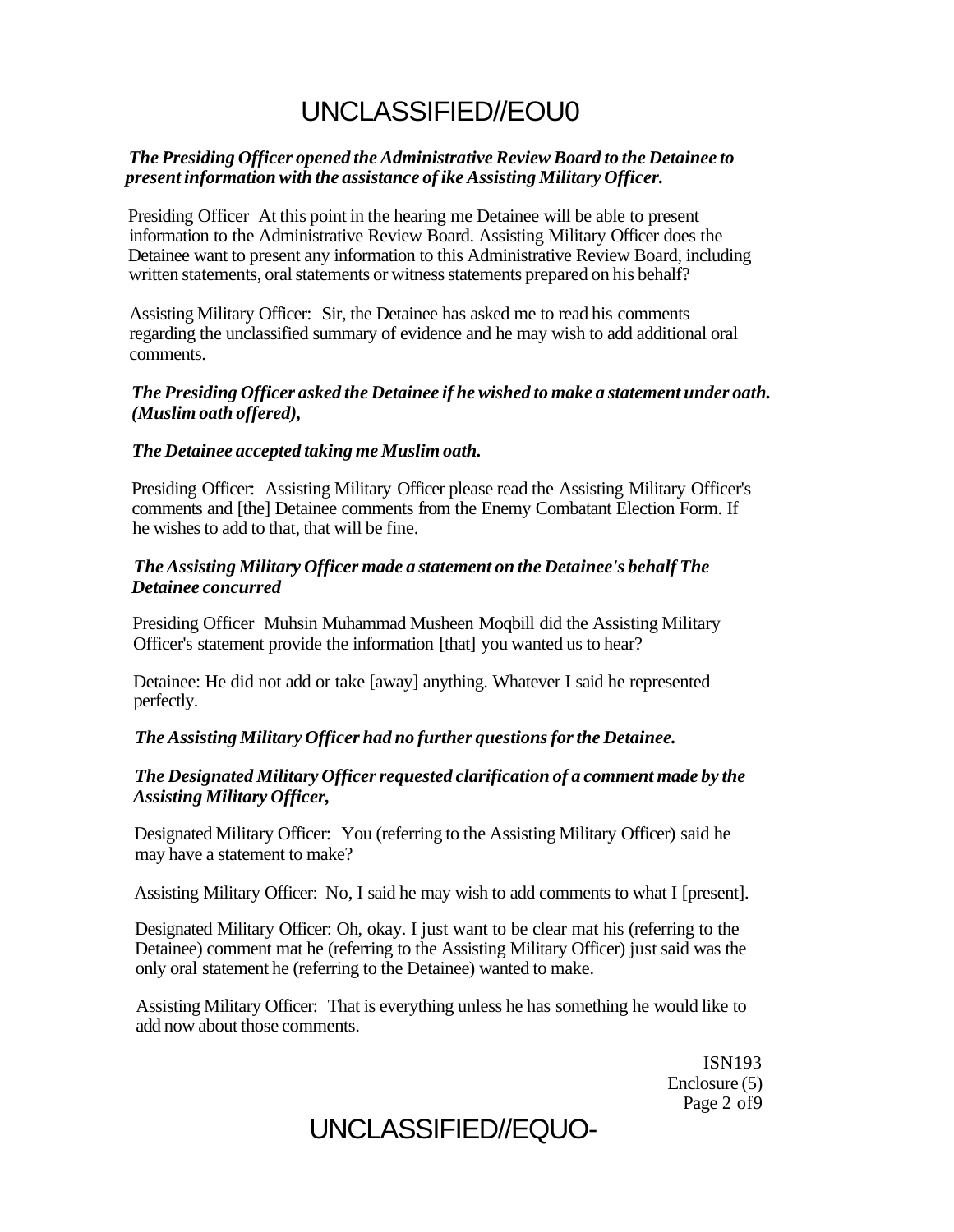# UNCLASSIFIED//FOBO

Detainee: I have nothing further to add.

### *The Designated Military Officer had the following question;*

Designated Military Officer Can you explain a little bit [about] your relationship with Ibrihim Baalawi?

Detainee: I first met him at [a] mosque and my relationship with him was about religion. After I met him at the mosque, he started talking to me about fatwa and about me going to Afghanistan. He started explaining to me [that] this is an Islamic country [and] if [I had] any means of hdp[ing] [I] can go to Afghanistan and help the people there. Fatwa means [from my] understanding [to give] anything that you can give from your knowledge, money [or] anything [that] you can [give to] help. Any kind [or] means of help [or] by going to Afghanistan that's what p] mean by fatwa and jihad

Designated Military Officer: Thank you.

Presiding Officer: Mr. Moqbill^thaiik you for appearing before this board today. Your appearance here is a sign to us that you are as interested in your own freedom as we are in finding out whether or not you still pose a threat to the United States. We are not going to interrogate you but we do have some questions that need to be answered.

Detainee: Very good.

Presiding Officer: The overriding factor here is the truth and when you leave here we want to know that you told us the truth.

Detainee: I have given you the truth and I will give you the truth, nothing else.

Presiding Officer Okay.

#### *Administrative Review Board Member's questions;*

Board Member: Based on your comments to the Assisting Military Officer, I understand that while you were at Al Farouq, you were not trained by the head of the camp [but] instead you were trained by the head trainer. Were you personally trained by the head trainer?

Detainee: All I know [is that] he is an ordinary person who trains people. I have no idea or I had no idea [that] he was [the] head of [the] training camp or anything else for that matter. All I know [is that] he is somebody that trains people. [He trains] who ever gets into that camp.

Board Member: So it was standard for the head trainer to personally train individuals?

ISN 193 Enclosure (5) Page 3 of 9

## UNCU\SSIRED//FO0CT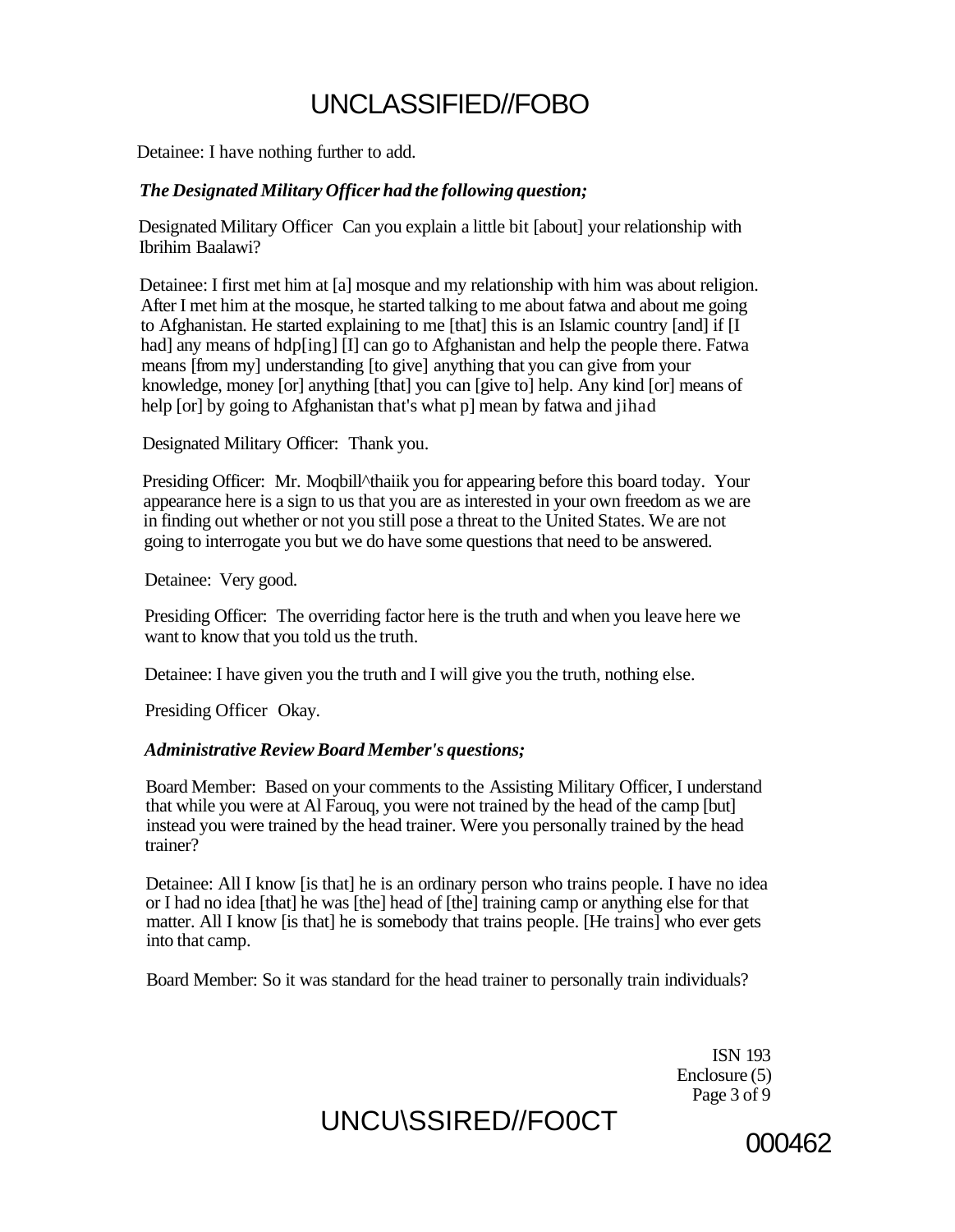## UNCLASSIFIED//F0UO

**Detainee: I was told by him that [he was] an ordinary person, a regular person, [and he] train[ed] people. [He trained] whoever [came to the camp].** 

*The Linguist stated that the head trainer personally told this to the Detainee.* 

**Board Member: Okay. All right. Mr. Moqbill, one of the options that we are going to consider is to potentially release you to your home country or a third country. Okay, let's assume that you are released and upon your release you are approached by a recruiter for a terrorist organization, how are you going to handle that?** 

**Detainee: As far as I am concerned, if 1 found out that this person is related to any terrorism organization or any other organization I would not talk to him. I would not have any connection with him. I [have] already made [a] mistake and I [have] already [served] my time here. I would never get involved with anybody like that.** 

**Board Member: Thank you. No further questions.** 

**Board Member I have some questions. First like my colleague, the Presiding Officer, I truly appreciate you being here today with us. I understand that mis is a stressful situation for you and perhaps my questions won't upset you too much. What is your current age?** 

**Detainee: Twenty-four years old.** 

**Board Member: What is the highest education level you've completed?** 

**Detainee: High school.** 

**Board Member: High school?** 

**Detainee: My highest education is high school.** 

**Board Member: Prior to leaving for Afghanistan did you live at home with your parents?** 

**Detainee: Yes, I resided with my family.** 

**Board Member: Is your father.. .what is the occupation of your father?** 

**Detainee: My father works in [a] general construction company. [A] construction and development [company].** 

**Board Member: Do you respect the religious beliefs of other people and nationalities?** 

**Detainee: Yes, I do.** 

**Board Member You were in Yemen when you heard about the fatwa issued by Baalawi encouraging people to participate in jihad, is that correct?** 

> **ISN193 Enclosure (5) Page 4 of9**

## UNCLASSIFIED//F0UO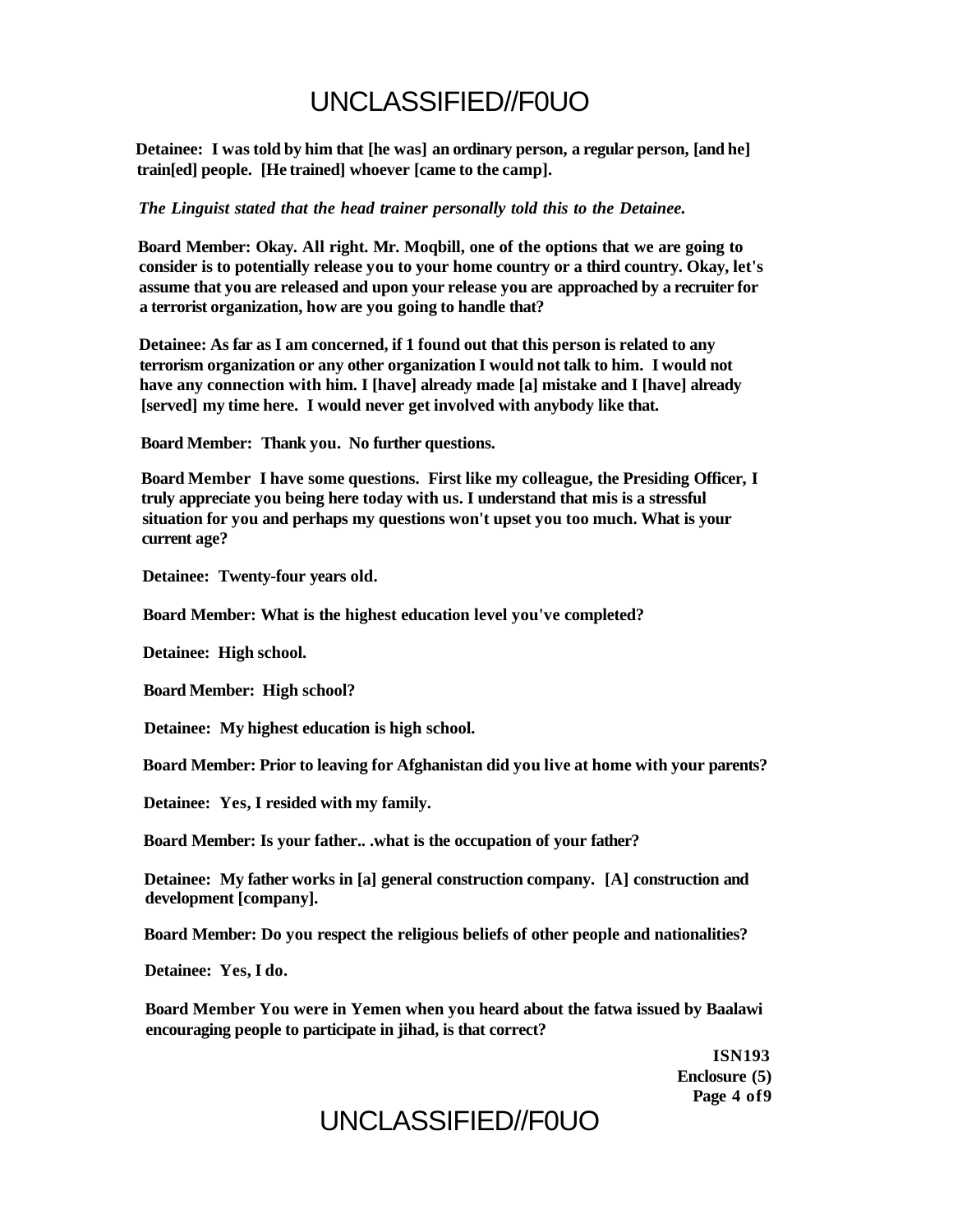## UNCLASSIFIED/ZFOyO

**Detainee: Yes, I was in Yemen.** 

**Board Member: You were living with your father and your family at that time?** 

**Detainee: Yes, sir.** 

**Board Member: Did you discuss you intentions to travel to Afghanistan for jihad with your father prior to leaving Yemen?** 

**Detainee: Never. I never told anybody anything.** 

**Board Member. You were nineteen at this time, nineteen [or] twenty?** 

**Detainee: Yes, sir.** 

**Board Member: Your rather is a Muslim also?** 

**Detainee: Yes, sir.** 

**Board Member: Your father is a wise man and an intelligent and educated man?** 

**Detainee: He was an ordinary man. He's not the smartest** 

**Board Member: But you respect your father.** 

**Detainee: Yes, I do.** 

**Board Member: Why would you not speak to him regarding a decision that is so profound, to travel [and] leave your homeland and participate in jihad in a foreign country? Why would you not talk to your father about that, seek his guidance and his opinion?** 

**Detainee: I know [that] if I [had] discuss[ed] this matter with him [about] me going to Afghanistan he [would] not have allow[ed] me to go, so I did not discuss it with him.** 

**Board Member. Perhaps in hindsight that was not a very good decision.** 

**Detainee: That's true.** 

**Board Member: A moment ago you stated that obeying a fatwa or jihad means only giving what you can. If that's so, why did you immediately attend training at Al Farouq as soon as you got into Afghanistan? Why did you seek training as a warrior instead of trying to give what you could as an intellectual or as a charitable person?** 

**Detainee: I never said I wanted to help intellectually, the fatwa stated so. Fatwa will tell people, if you want to go to Afghanistan... .when somebody issue[s] [a] fatwa, [it] means** 

> **ISN193 Enclosure (5) Page 5 of9**

UNCLASSIFIED//R0UO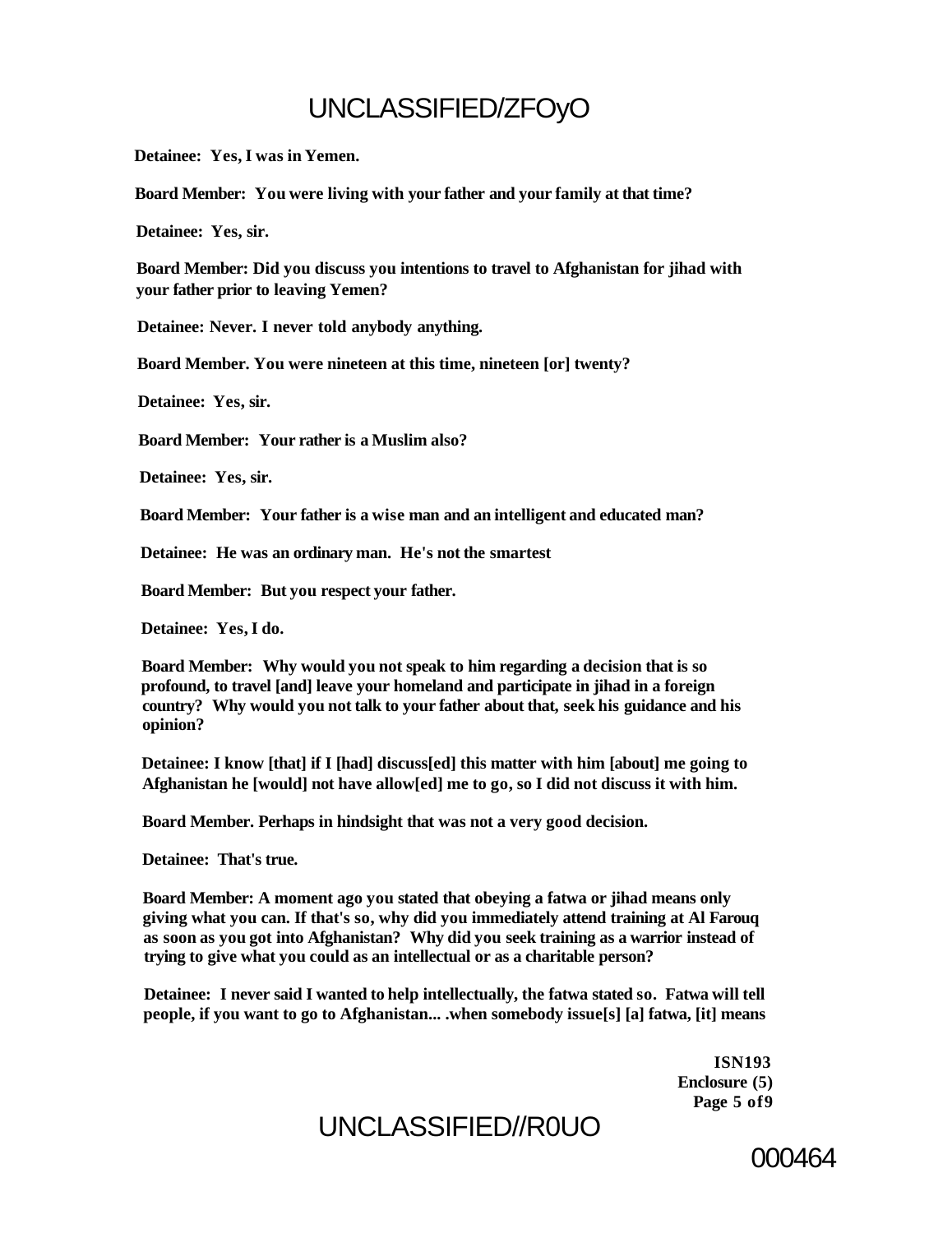## UNCLASSIFIED//POUO

**[mat] you can go and help in any means [that] you want I did not say I want[ed] to go help intellectually.** 

**Board Member: I understand; therefore, your intention was to become a fighter all along?** 

**Detainee: Yes, I went to fight for a while and then go back to my country.** 

**Board Member: Fight for a while? What is the definition "of a while"? I don't understand.** 

**Detainee: Yeah, my intention was to just go and fight for a few months and then go back to my country, eleven to twelve months.** 

**Board Member: Pm confused The fatwa called forjihad-and your friend, Abu Khloud, explained to you that this jihad was intended to form a true Muslim state, and moments ago you said you respect the beliefs of other people and their religious beliefs. And you said that you intended to go fight as a warrior as soon as you traveled to Afghanistan. What has changed to make you no longer think that is aprtfopriate?** 

**Detainee: First of all, the fatwa for [my] understanding calls for [a] jihad Ajihadmeans in [my] understanding, in fatwa's understanding, that either you can help if you have money [or] you [can] help within yourself. [You can help] with yourself like sacrificing yourself for fatwa or anything else you have. So [I] decided to go to the front line to fight Money, I don't have, so I decided to go and fight** 

**Board Member: When did you become remorseful regarding your choice to participate in jihad?** 

**Detainee: After I finished my high school graduation and I talked to Abu Khloud. He discussed fatwa with me and then I decided to go.** 

**Board Member No, my question was when did [you] start regretting [your] decision to participate in jihad?** 

**Detainee: First, I was thrown in jail and as humannature, it's just normal human nature [for] you [to] get enthusiastic at first After I was thrown in jail I started regretting it.. .like why did I do this?** 

**Board Member: Tnahk you very much. I have no other questions, sir.** 

**Designated Military Officer: Sir, I have one more question when you think it is appropriate.** 

**Presiding Officer Why don't you go ahead.** 

**ISN 193 Enclosure (5) Page 6 of9** 

UNCLASSIFIED//F9tfCr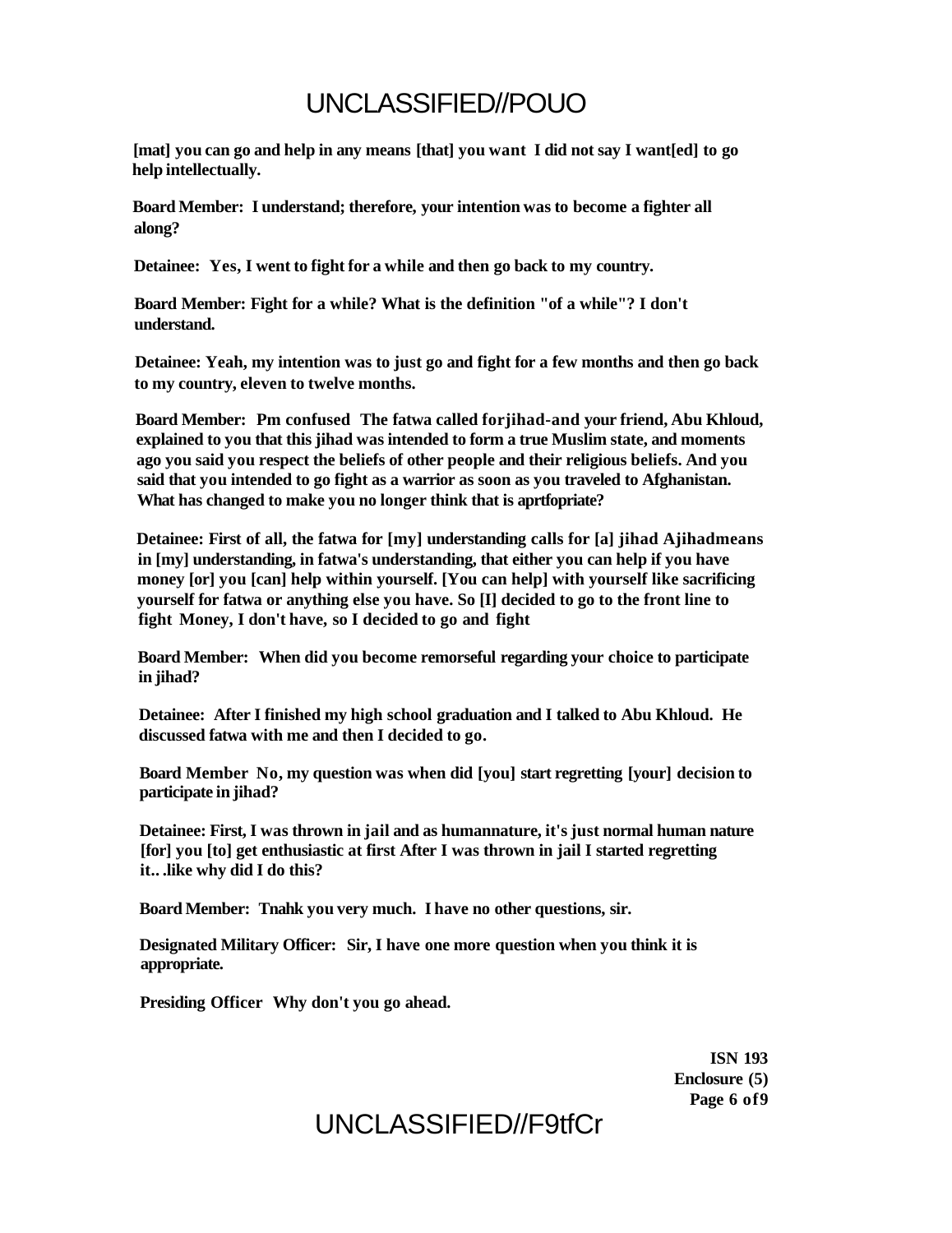# UNCLASSIFIED//FGUO

Designated Military Officer: Okay. This Board Member asked you if you were released how you would react if you were approached by a member of a terrorist orgaiiization. If you are in that situation and a new Sheikh or religious leader called for a fatwa, how are you going to react to that? Is it going to be differently than you did previously]?

Detainee: I will never go along or agree with any other fatwa anymore. There are so many Sheiks now fromJSaudi Arabiafcnd they recalled all their fatwas.

#### *The Linguist explained that the Detainee meant that all of the Sheiks have changed their opinions about the rules of fatwa, it's obsolete [and] it doesn't work anymore.*

Detainee: If you want [to have] proof of that, there is a video right now, [a] videotape on the island [and  $T\$  can provide it for you and [you can] listen to it [1 am] not going to answer to a fatwa anymore.

Presiding Officer: [You] can provide us a video?

### *The Unguist stated, "A videotape, it's here on the island /presented] by all the Sheikhs, Saudi Sheikhs, they [have] recalled all fatwas, [stating] that [it] was wrong to do\*.*

Designated Military Officer: Okay, but that's not my question. Let's say a year from now [mat] they decide they [could] issue fatwa\* s again. So now a fatwa is issued, calling for people to go on jihad, now what are you going to do?

Detainee: Well, I speak for myself, I will not answer any fetwa. I don't care what fatwa comes up, when [or] where, I will not answer any fetwa anymore. I've had [a] bad experience and that is the lesson. My being here in prison, that is the lesson [that] I [have] learned, I will not answer to any fatwa whatsoever.

Designated Military Officer: Thank you sir.. .thank you.

Presiding Officer: Mr. Moqbill, thanks for being patient with us. Your situation is different now then it was five years ago when you answered the first call to jihad. You are older and wiser, but you are also highly trained in weapons of war and have been in a situation of conflict, that makes you one to be reckoned with...

#### *The Linguist wanted the statement "one to be reckoned with* **"** *explained to her.*

Presiding Officer: ...that gives you elevated status.

#### *The Linguist requested the Presiding Officer to repeat his statement.*

Presiding Officer: [You are] older and wiser. [You are] now highly trained on weapons of war. [You have] been to a conflict; a war [and] others are going to come to [you] for advice. What advice would you give?

> ISNf?93J Enclosure (5) Page 7 of9

## UNCLASSIFiED//FOOCT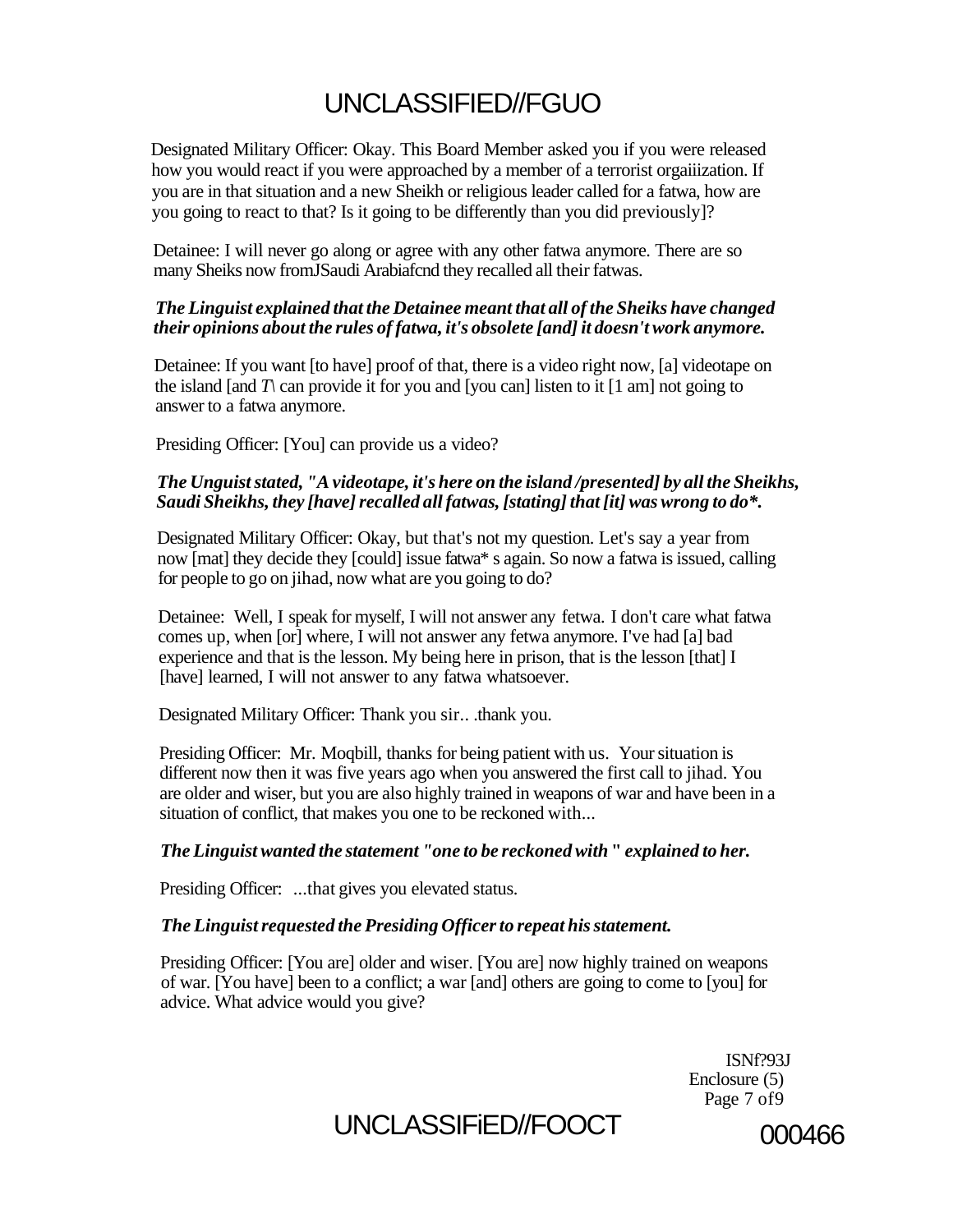## UNCLASSIFIED/ZFeeO

**Detainee: [For] my advice to them, I would say stay in your country, stay with your family [and] stick with the right ming[s]. Because I have tried so, I've been through it and mere's a saying, it says, [don't] ask a doctor [but] ask somebody who [has] been through it [by] experience. Don't go for a doctor [it is] like if you have a pain and I went through die same pain, I [have] walked through [that] same path. The saying says, okay, you can come and ask mis patient and don't ask the doctor because the patient knows...he knows more than the doctor as far as mis is here. So my advice to them [would be to] stick with your parents, stick with your country and do the normal thing[s].** 

**Presiding Officer: Do you have any advice for other detainees here regarding their future or freedom?** 

**Detainee: Normally we chat amongst each other, we see each other in the camp and we chat Everybody has something different on his mind, but according to the fatwa that [was] issued lately, the recall, some of them regretted [their actions] and some of them, they said, okay, well they are the ones mat issued the fatwa, so we went by what the fatwa said. It's up to every individual, but my advice to them is not to answer [any] fatwa,** 

**Presiding Officer Here's the last question. Can you assure this Administrative Review Board that you are no longer a threat to the United States and its allies?** 

**Detainee: I have been in mis prison for the last three and a half years. I have good conduct with everybody, all [of the] soldiers, all [of] the interrogators [and] all [of] the investigators. I have never carried a weapon against any American or any other human being and I have no problems whatsoever with anybody here or anywhere else. That's all I have to say.** 

**Board Member: Sir, I've got one more question.** 

**Presiding Officer: Okay.** 

**Board Member: You said you would never answer [to] a fatwa again but in your mind is there anything worth fighting for?** 

**Detainee: I realize mat there is nothing whatsoever mat would call for fighting.** 

**Board Member: Not even protecting your family or defending your family?** 

**Detainee: This is a different story, when somebody is going to intrude on you, you have to defend yourself. This is a different, totally different cause.** 

**Board Member: Thank you.** 

*The Presiding Officer read the post-Administrative Review Board instructions to the Detainee and adjourned the open session of the Administrative Review Board* 

> **ISN193 Enclosure (5) Page 8 of9**

UNCLASSIFIED//FOU0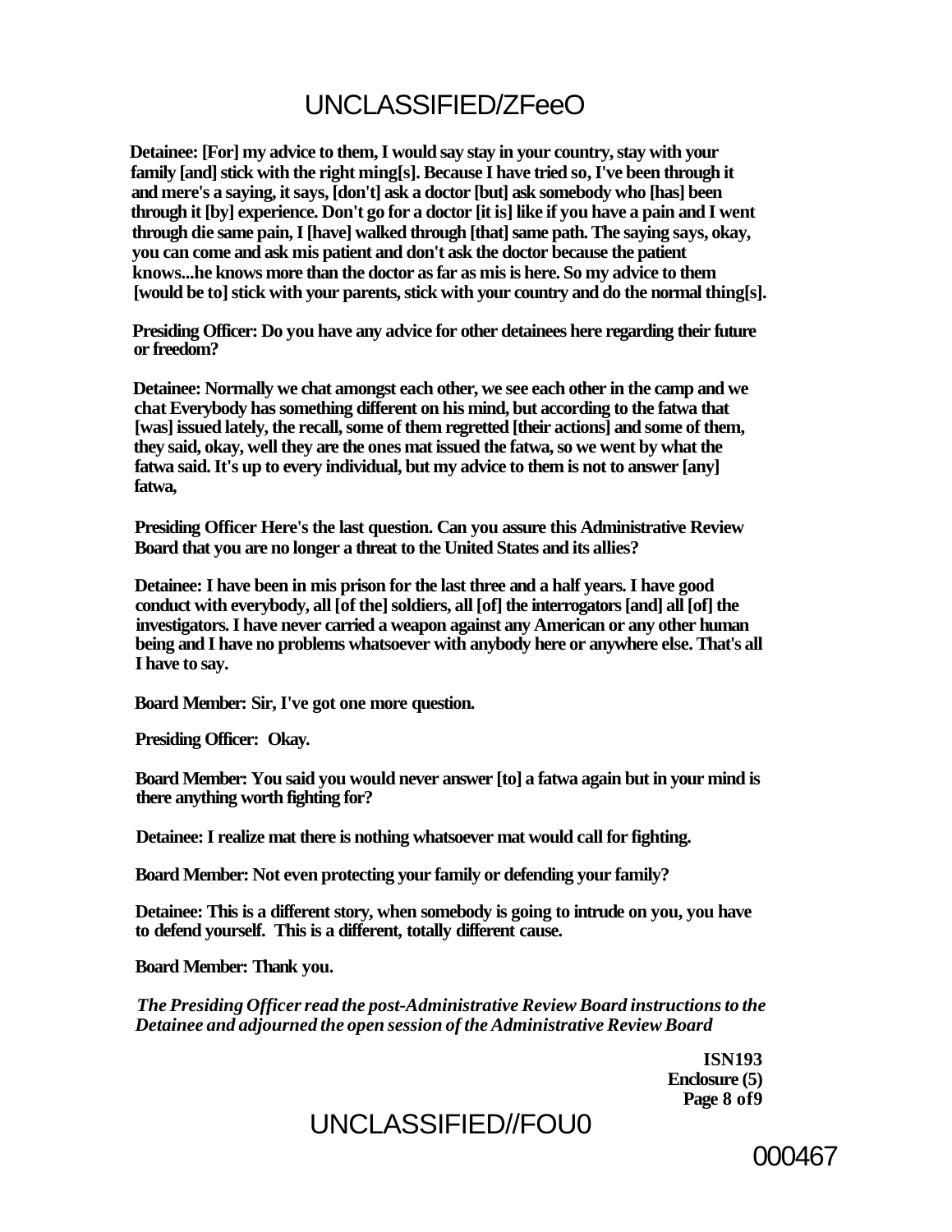# UNCLASSIFIED//FGUO

*The Presiding Officer opened the classified portion of the session\** 

*The Presiding Officer adjourned the classified portion of the session and the Administrative Review Board was closed for deliberation and voting,* 

### **AUTHENTICATION**

**I certify the material contained in this transcript is a true and accurate summary of the**  testimony given during the **proceedings**.

**Colonel, U. S. Army Presiding Officer** 

> **ISN 193 Enclosure (5) Page 9 of9**

UNCLASSIFIED/ZFOyer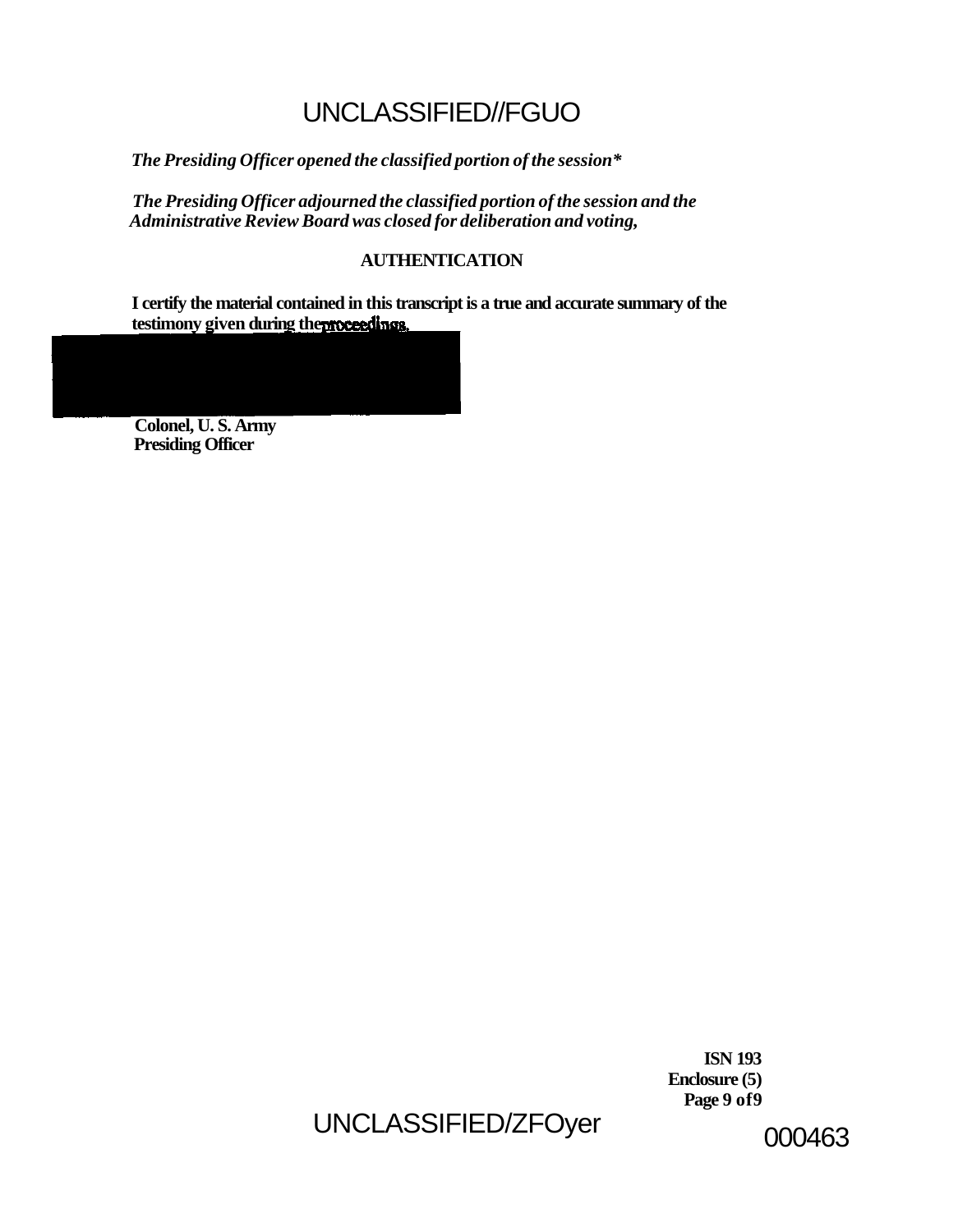## UNCLASSIFIED//F0UO

### **SUMMARY OF ADMINISTRATIVE REVIEW BOARD PROCEEDINGS FOR ISN 240.**

*The Administrative Review Board (ARB) was called to order.* 

*The Designated Military Officer was sworn.* 

*The Board Reporter was sworn.* 

*The Presiding Officer announced the convening authority and purpose of the ARB proceedings.* 

*The Administrative Review Board members were sworn.* 

*The Assisting Military Officer was sworn.* 

*The Assisting Military Officer presented the Enemy Combatant Notification form (Exhibit EC-A) to the Administrative Review Board.* 

*The Assisting Military Officer presented the Enemy Combatant Election Form (Exhibit EC-B) to the Administrative Review Board.* 

*It was noted by the Presiding Officer mat from Exhibit EOB, the Detainee had chosen not to be present for me Administrative Review Board proceedings.* 

*The Presiding Officer confirmed mat me Assisting Military Officer had met with the Detainee and informed him of his rights regarding me proceedings, that the Detainee appeared 0 understand the process, mat the Unclassified Summary of Evidence was read 0 the Detainee, mat a translator was used during the interview, and that the Assisting Military Officer confirmed mat the translator spoke the same language as the Detainee.* 

*The Designated Military Officer presented the Unclassified Summary of Evidence (Exhibit DMO-1) and the FBI Redaction Memorandum (Exhibit DMO-2) 0 the Administrative Review Board.* 

*The Presiding Officer confirmed mat a copy had been previously distributed.* 

*The Designated Military Officer gave a brief description of the contents of Exhibit DMO-1.* 

*The Presiding Officer asked the Designated Military Officer for any further unclassified information.* 

UNCLASSIFIED//F©t»0 Enclose (5)

**Page 1 of2**  000469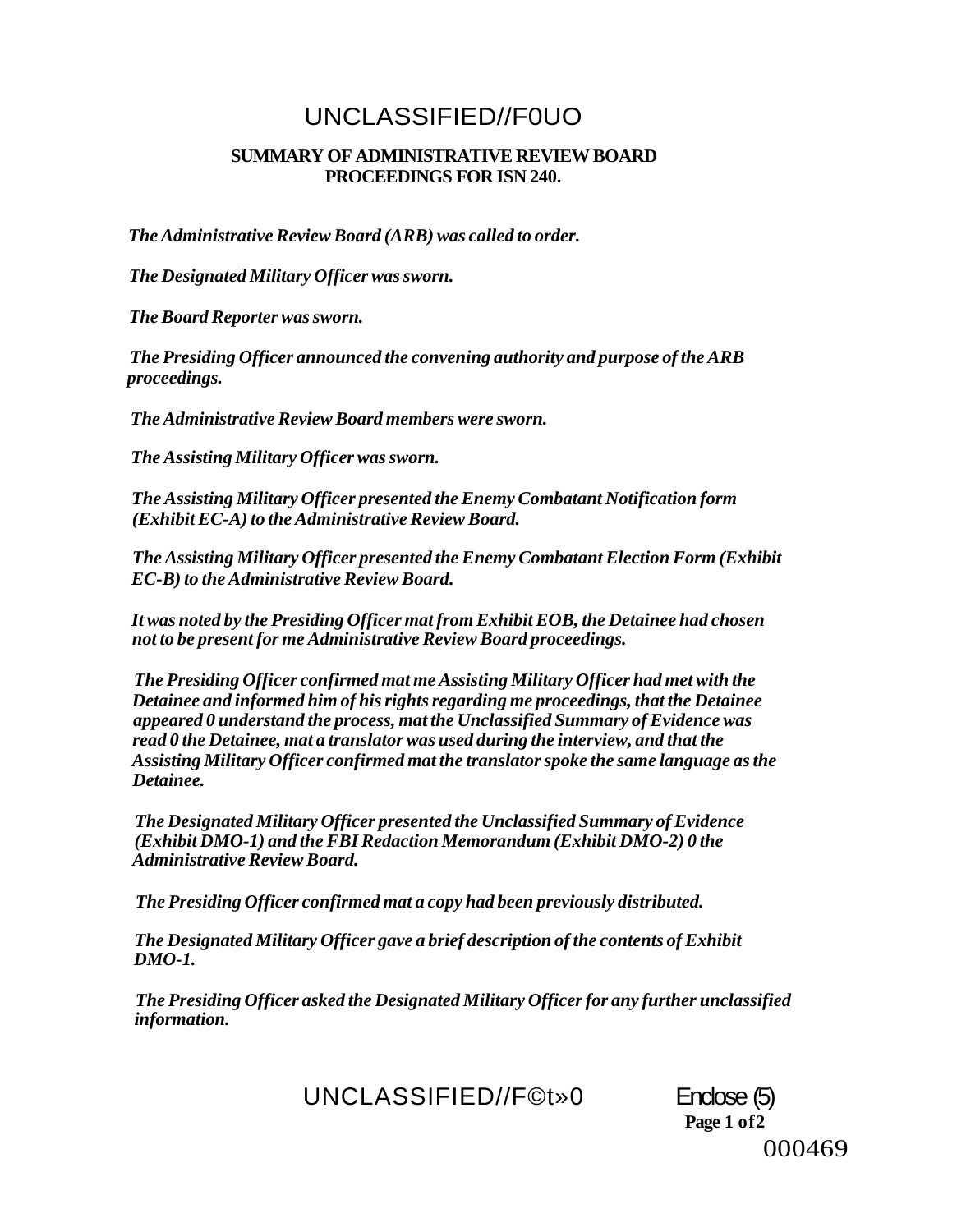## UNCLASSIFIED#FebO

*The Designated Military Officer confirmed that he had no further unclassified information and requested a closed session to present classified information relevant to the disposition of the Detainee.* 

*The Presiding Officer acknowledged the request* 

*When asked if the Assisting Military Officer had any information to present on behalf of the Detainee to die Administrative Review Board, the Assisting Military Officer stated that he previously submitted a summary of the interview\** 

*The Presiding Officer read the remainder of the unclassified portion of the Administrative Review Board proceedings, and then adjourned the proceedings.* 

*The Presiding Officer opened the classified portion of the session,* 

*The Presiding Officer adjourned the classified portion of the session and the Administrative Review Board was dosed for deliberation and voting.* 

### **AOTHENTICATION**

**I certify the material contained in this transcript is a true and accurate summary of the** 

**Colonel, U. S. Army Presiding Officer** 

UNCLASSIFIED//F0OO Enclosure<sup>^</sup>

**Page 2 of2**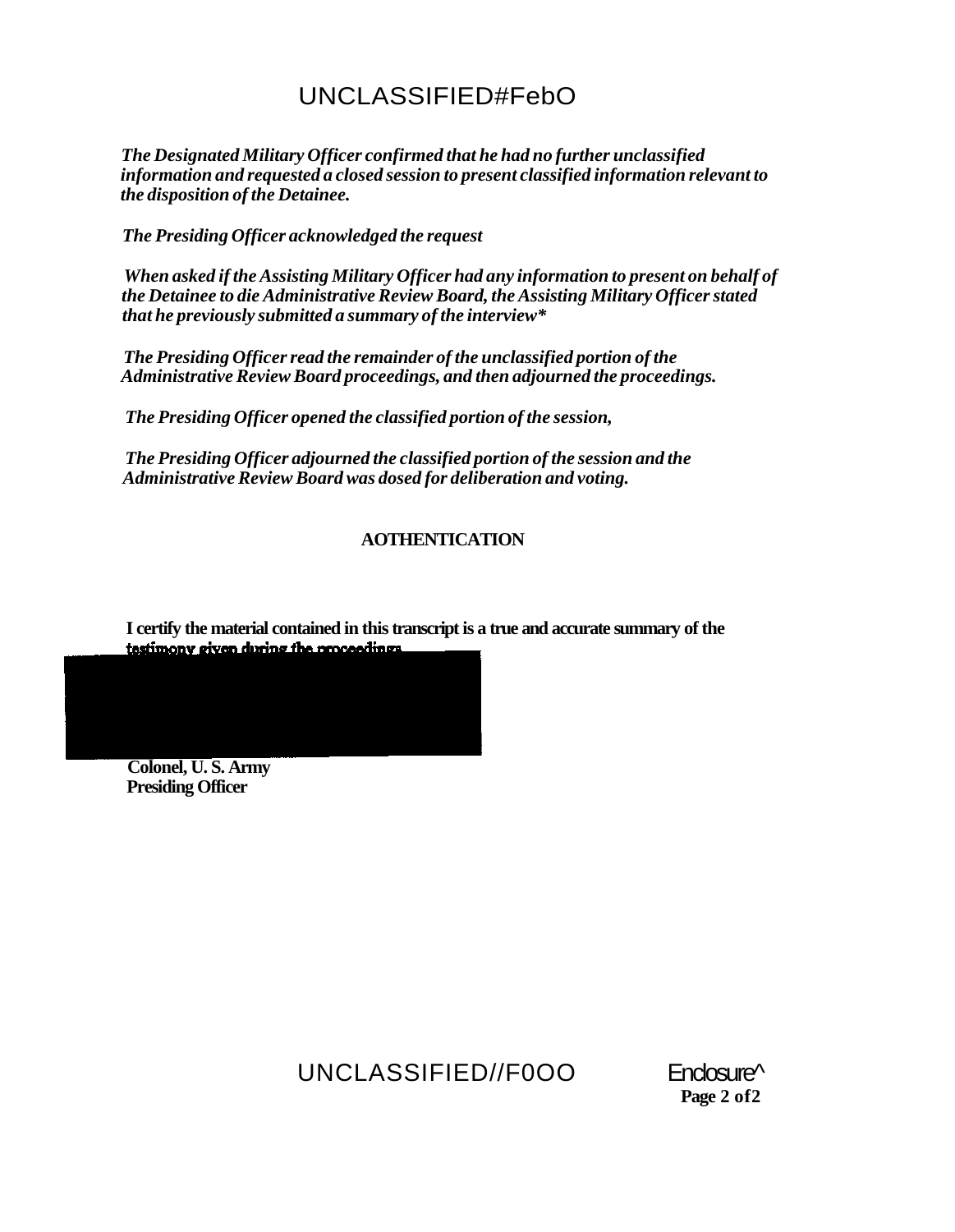## UNCLASSIFIED//F0UO

**Summary of Administrative Review Board Proceedings (with Detainee present)** 

*The Administrative Review Board (ABB) was called to order.* 

*The Designated Military Officer was sworn,* 

*The Board Reporter was sworn.* 

*The Translator was sworn\** 

*The detainee entered me proceedings,* 

*The Presiding Officer announced the convening authority and purpose of the ABB proceedings\** 

*The Administrative Review Board members were sworn.* 

*The Assisting Military Officer was sworn,* 

*The Presiding Officer read the hearing instructions to the Detainee and confirmed mat he understood.* 

*The Assisting Military Officer presented the Enemy Combatant Notification form, Exhibit EC-A, to me Administrative Review Board.* 

*The Assisting Military Officer presented the Enemy Combatant Election Form, Exhibit EC-B, to the Administrative Review Board.* 

*The Designated Military Officer presented the Unclassified Summary of Information, Exhibit DMO-1 andDMO-2, the FBI Redaction Certification to the Administrative Review Board.* 

*The Designated Military Officer gave a brief description of the contents of the Unclassified Summary of Information, Exhibit DMO-1, to the Administrative Review Board* 

*The Presiding Officer confirmed that a copy had been previously distributed.* 

*TheDesignated Military Officer confirmed that he had no further unclassified information and requested a closed session to present classified information relevant to the disposition of the Detainee.* 

*The Presiding Officer acknowledged the request* 

*The Presiding Officer opened the Administrative Review Board to the Detainee to present information with the assistance of the Assisting Military Officer.* 

> ISN368 Enclosure (5) Page 1 of 10

UNCLASSIFIED//FOtlOr 000471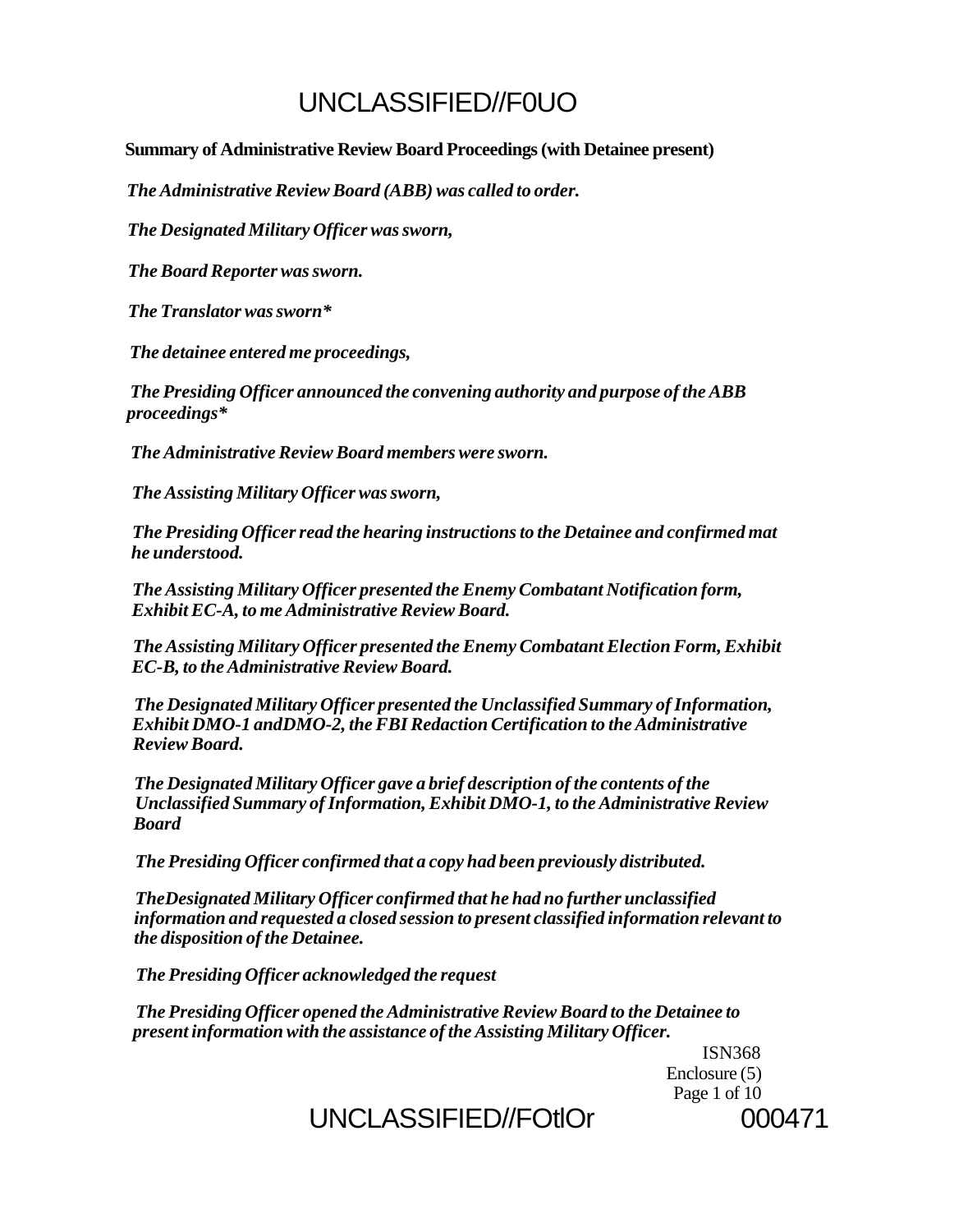# UNCLASSIFIED//FOOO

Presiding Officer: At this point in the hearing the Detainee will be able to present information to the Administrative Review Board. Assisting Military Officer does the Detainee want to present any information to mis Administrative Review Board including written statements, oral statements or witness statements prepared on his behalf?

Assisting Military Officer: Sir, the Detainee has made comments in response to the Unclassified Summary of Evidence.

Presiding Officer: Proceed.

### *The Assisting Military Officer gave a brief description of the contents of Exhibit EC-B, the Enemy Combatant Election Form to the Administrative Review Board*

### *The Presiding Officer ashed the Detainee if he wishes to make or present a statement*

Detainee: No.

Presiding Officer: No? Okay. Umran, did the Assisting Military Officer's statement provide lis with the information that you wanted lis to hear?

Detainee: Can you (referring to the linguist) repeat that?

### *The linguist once again repeated the Presiding Officer's question to the Detainee.*

Detainee: No.

Presiding Officer: If his statement didn't provide the information [that] you wanted us to hear, do you have something that you would like to clarify?

Detainee: No.

### *The linguist requested to clarify \*\*<sup>e</sup> question to the Detainee.*

Presiding Officer: Yes, try to clarify it for him because he might have misunderstood.

### *The linguist clarified the question for the Detainee\**

Detainee: [I] want to talk about the training at the al Farouq camp.

Presiding Officer If you would like to give us a statement that will be fine. I will just have one other question then if you are going to give us a comment on something you have said.

Detainee: Go ahead.

ISN368 Enclosure (5) Page 2 of 10

## UNCLASSIFIED//FOUG 000472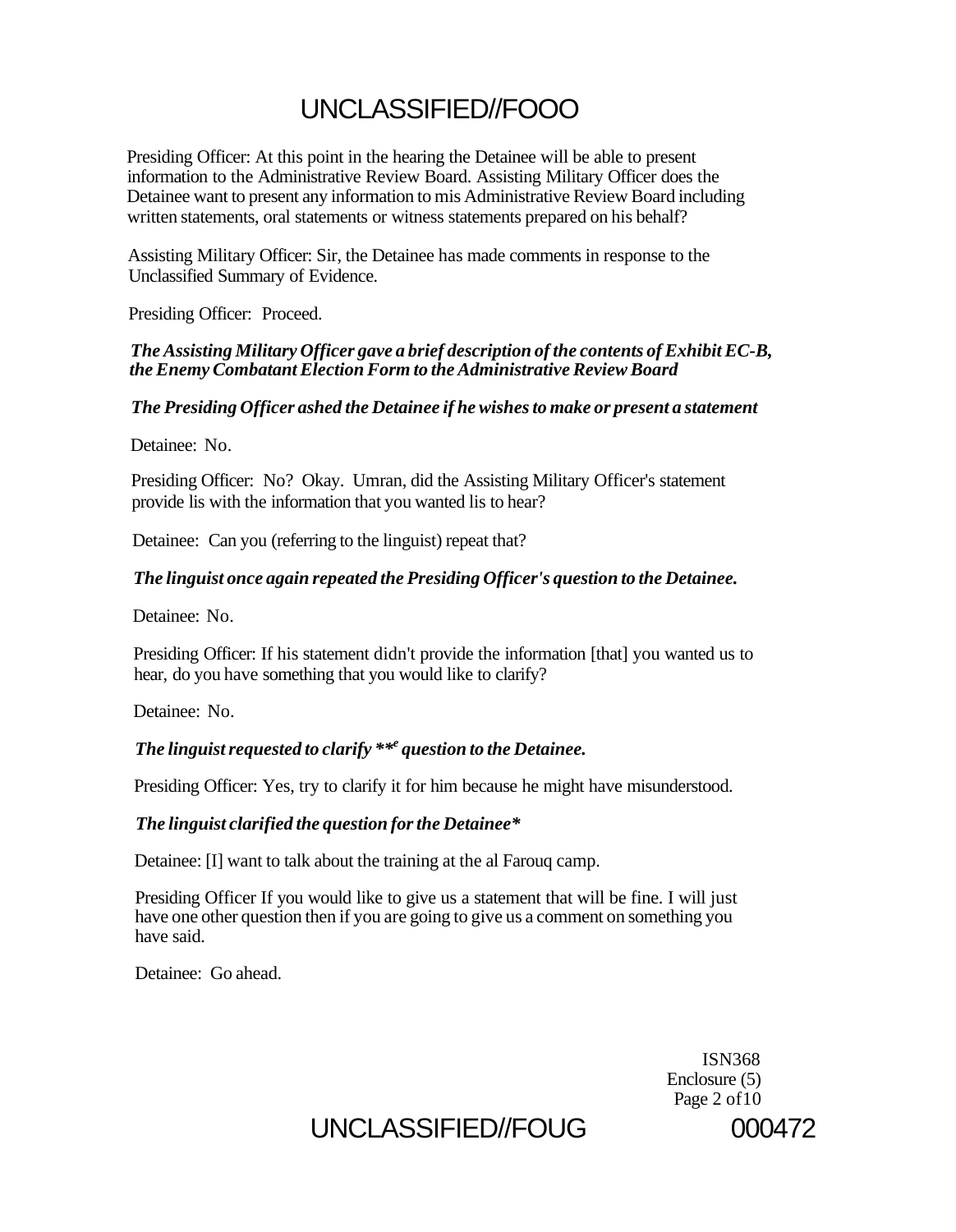# UNCLASSIFIEDtfpetK)

**Presiding Officer: Umran, if you would like to make a statement, do you want to make your statement under oath? An oath is a promise to tell the truth and we have prepared a Muslim oath if you wish to use it We do not require an oath.** 

**Detainee: [I] want to take the Islamic oath.** 

*The Detainee accepted the Muslim oath.* 

**Presiding Officer: Umran, you may begin.** 

*The detainee made the following statement:* 

**Detainee: [I] have just one thing that [I] want to talk about. [I want to talk about my] training at [the] al Farouq camp. [I am] ready to answer any question [that] you [may] want to ask.** 

**Presiding Officer: Okay.** 

*The linguist asked the Presiding Officer if ike Detainee should begin.* 

**Presiding Officer: If you have more that you would want to say to us, then say it now. We will have some questions for you once you are done with your comment** 

**Detainee: They are right when they said I left Saudi Arabia after nine-eleven, 11 September, [when] the United States starred] their bombardment So how could I be there for training while the war [was] going on? That's all [I] want to say.** 

**Presiding Officer: Thank you, Umran, does that conclude your statement?** 

Detainee: If I want[ed] to go for training I [would have] go[ne] before the war start[ed], **not while the war [wasjgoing on.** 

**Presiding Officer: Thank you. Besides your comments, did the Assisting Military Officer's statement provide the information that you wanted us to hear?** 

**Detainee: [Yes, for] all that I [can] remember because I don't have a good memory.** 

**Presiding Officer: Thank you.** 

*The AMO had no further questions for the Detainee.* 

*The DMO had no further questions for the Detainee,* 

**Presiding Officer Do any Administrative Review Board Members have any questions for the Detainee?** 

**Board Members: Yes sir.** 

**ISN368 Enclosure (5) Page3ofl0** 

## UNCLASSIFIED//FOUO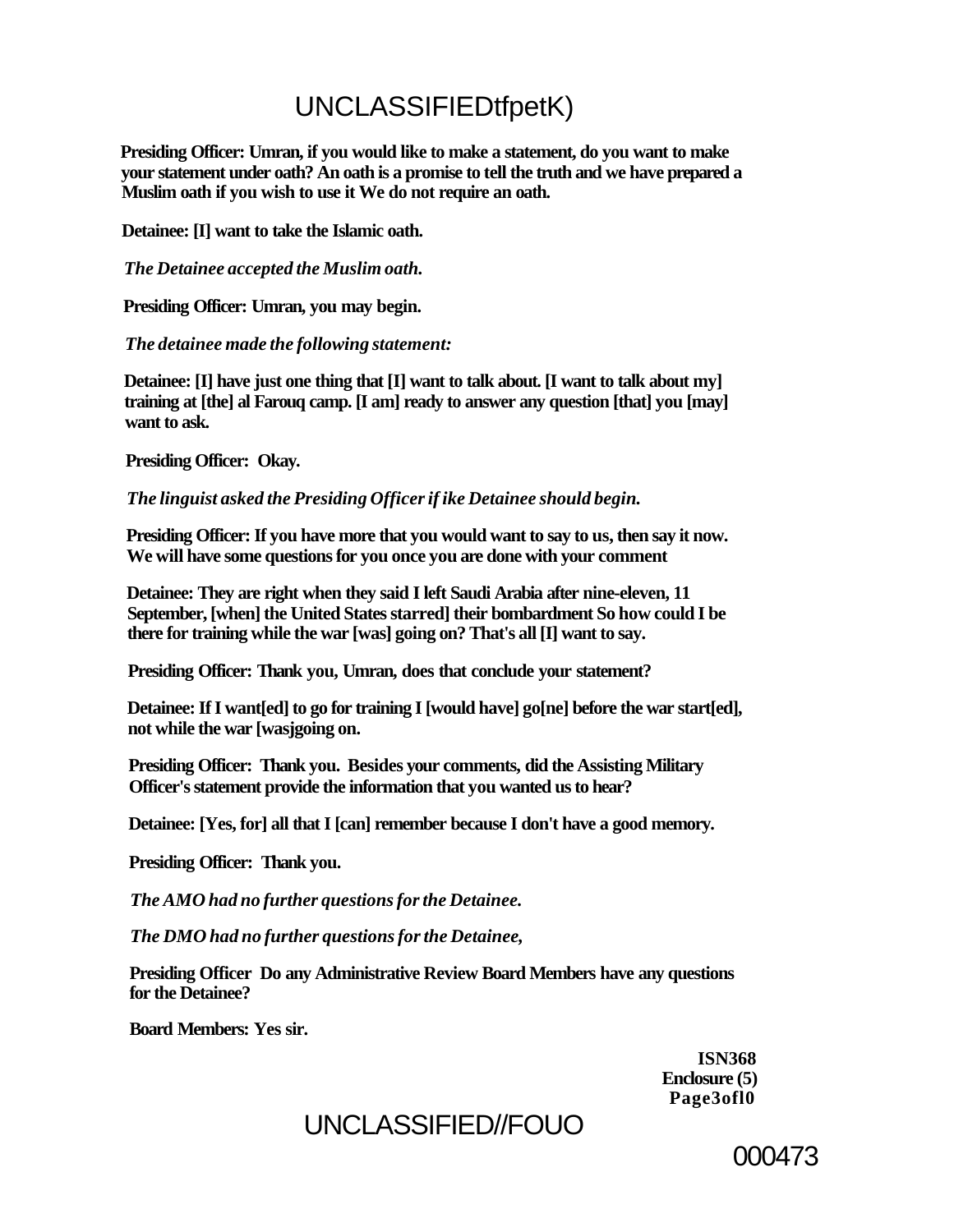# UNCLASSIFIED/ZPOyO

### *Administrative Review Board Member's question\*;*

BoardMember Umran, what did you go to Afghanistan for?

Detainee: Teaching.

BoardMember: Teaching what?

Detainee: [The] Koran.

BoardMember: What qualified you to teach the Koran?

Detainee: [I] teach the Koran in Saudi Arabia. [I am] a teacher [that] teach[es] [the] Koran in Saudi Arabia.

BoardMember: In the Assisting Military Officer's statement that he read, he said that no one told you about the CSRT.

Detainee: [I] don't remember.

Board Member: Okay. Did a U.S. military officer meet with you on 11 October of [20]04?

Detainee: P] don't remember what I ate yesterday but I [do] remember [that] they brought me [here] one time.

Presiding Officer: That's a no!

BoardMember: That means no.

Detainee: [I have] been in a meeting here one time before. [I] met with an Assisting Military Officer.

BoardMember: With a different Military Officer (referring to the Assisting Military Officer currently sitting in the room)?

Detainee: Yes.

Board Member: [Was the individual] wearing this color (referring to the United States Air Force uniform), this color (referring to the United States Marine uniform) or mat color (referring to the United States Army uniform)?

Detainee: Same (pointing to the United States Air Force uniform).

BoardMember: Same as this (referring to the United States Air Force uniform) but [a] different person. Okay, so somebody did meet [with you].

> ISN368 Enclosure (5) Page 4 of 10

## UNCLASSIFIED//FOOOT

Q00474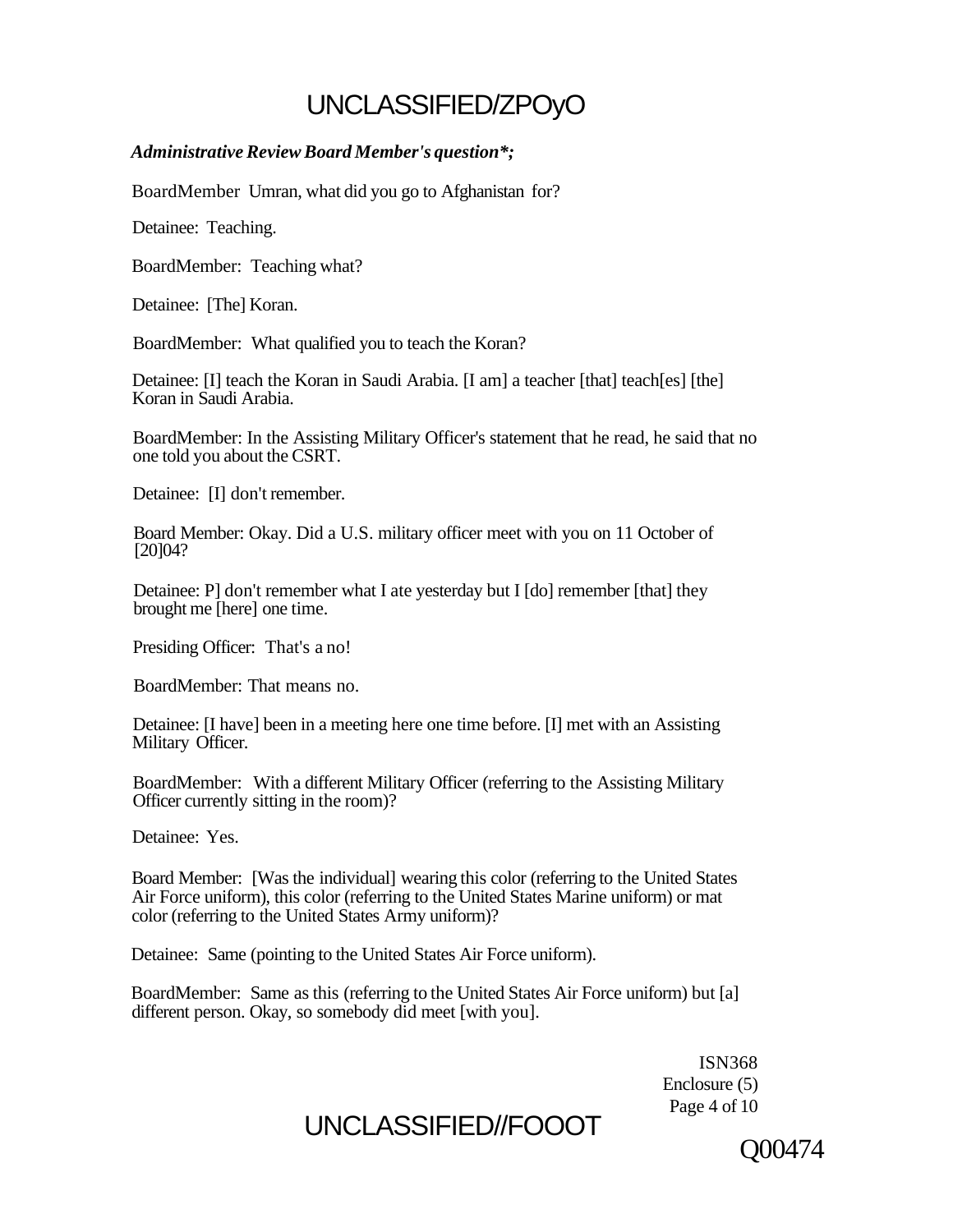## UNCLASSIFIED/ZEOyO

**Detainee: Yes.** 

**Board Member But [you don't] know the purpose of that meeting.** 

**Detainee: They told me [that] I [was an] enemy combatant** 

**Board Member: Okay, thank you. I don't have any other questions.** 

**Board Member: Umran, when and where were you captured or arrested?** 

**Detainee: In Pakistan.** 

**Board Member: In the hospital in Pakistan?** 

**Detainee: In a Saudi Red Crescent, Saudi hospital.** 

**Board Member: So you were well enough that the Pakistanis took you out of the hospital at that time?** 

**Detainee: No, [not] at all. Even the doctor he refused but they took [me] by force. He (referring to the doctor) said you can release anybody but not this one.** 

**Board Member: When you taught the Koran back in Saudi Arabia was that in a public school or [a] private school?** 

**Detainee: [I] teach the Koran in [a] Mosque and the Mosque has an authority from the government** 

**Presiding Officer: To teach you mean?** 

*Hie linguist requested to have a dialogue with the Detainee to get a better understanding of what the Detainee wanted to convey.* 

*The Presiding Officer Informed the Ungulst that there could be a dialogue; however, the Administrative Review Boardmust be Informed ofthe conversation that took place,* 

**Detainee: There is a special organization which [is a] charity organization, [in] which they teach [the] Koran just fox the Saudi people inside Saudi Arabia. They teach [the] Koran in the Mosque. Every Mosque has one or two teachers.** 

**Board Member: So the charily pays you to teach?** 

**Detainee: [I] don't get any pay. They don't pay [me] for this [because] what [I am] doing is [for] charity too. But they [do] pay for me teachers that come from outside [of] Saudi Arabia to teach [the] Koran in[side] Saudi Arabia.** 

**Board Member: So what kind of work did you do so mat you could support your family?** 

**ISN368 Enclosure (5) Page 5 of 10** 

UNCLASSIFIED//FOUCT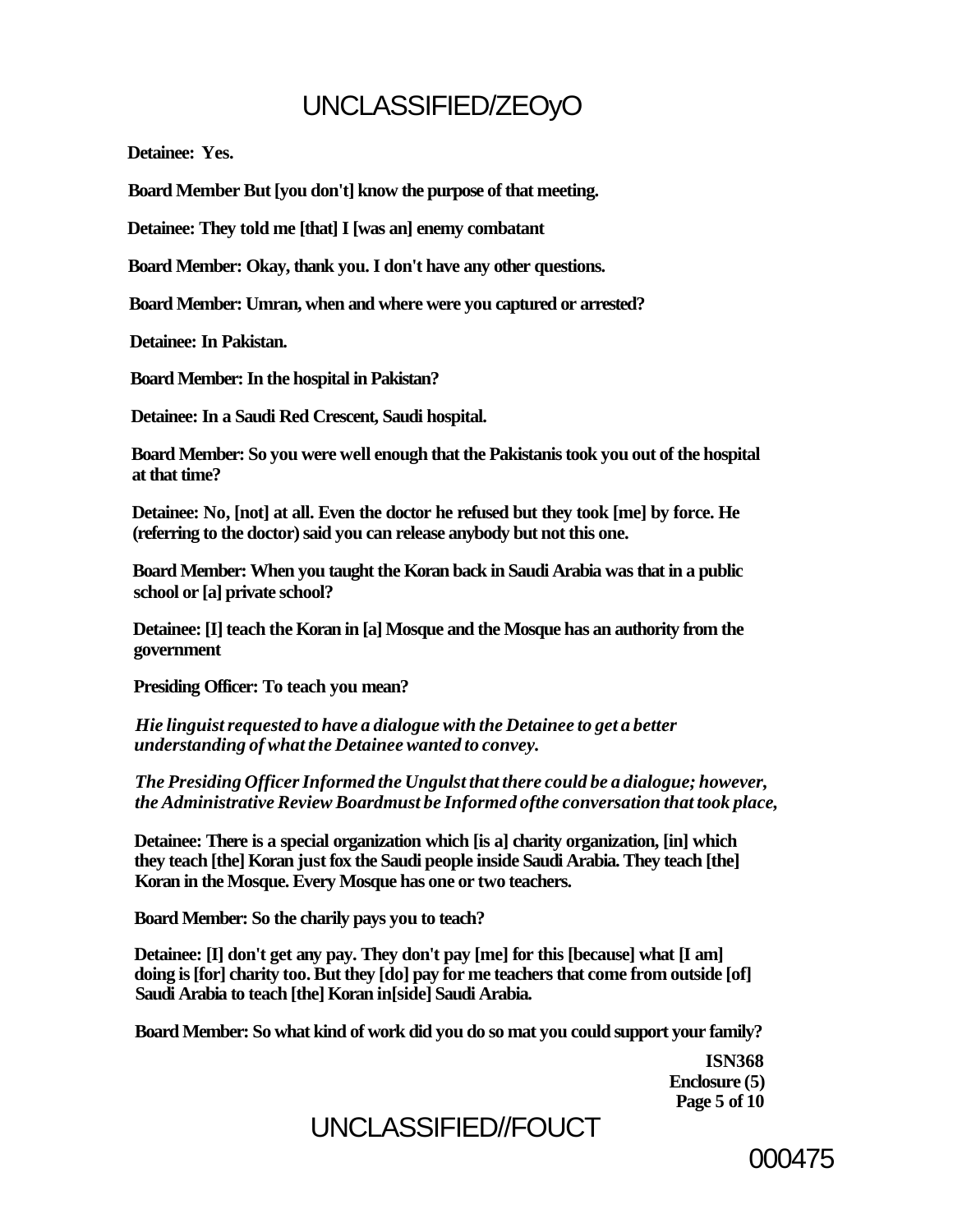# UNCLASSIFIED/FOOO

**Detainee: [I] was an imam in a Mosque and [I had] another job.** 

**Board Member: What's the other job?** 

**Detainee: When foreign companies [had] a contract inside Saudi Arabia [I] would go and make a follow-up with the employees. [I would] prepare official papers for the government** 

**Board Member: So you worked for the government doing that?** 

**Detainee: ffl worked for the companies but [I] prepared all these things for the government** 

**Board Member: AU right. Were there other teachers of the Koran in the refugee camp or were you the only one?** 

**Detainee: I left Saudi Arabia by myself. I didn't see anybody in the camp or hear about...** 

**Board Member: ...anybody else teaching?** 

**Detainee: [I] didn't hear [or] see anybody.** 

**Board Member Was there a shortage of food and water in the refugee camp?** 

**Detainee: There wasn't enough.** 

**Board Member: There wasn't enough? [What about] shelter?** 

**Detainee: No, because it was on the boarder with Iran.** 

**Board Member: That's all the questions I have sir.** 

### *The Designated Military Officer made a motion to get the attention of ike Presiding Officer,*

**Designated Military Officer: I have one question. He (referring to the Detainee) made mention of some things. Can I follow up with a question?** 

**Presiding Officer: Sure, go ahead.** 

**Designated Military Officer You made mention of a charity organization that kind of funds the Mosque [where you] worked.' Do you remember the name of the charity organization?** 

*The linguist stated that the Detainee wanted it to be called an Association and not an Organization.* 

> **ISN368 Enclosure (5) Page 6 of 10**

UNCLASSIFIED//F0UO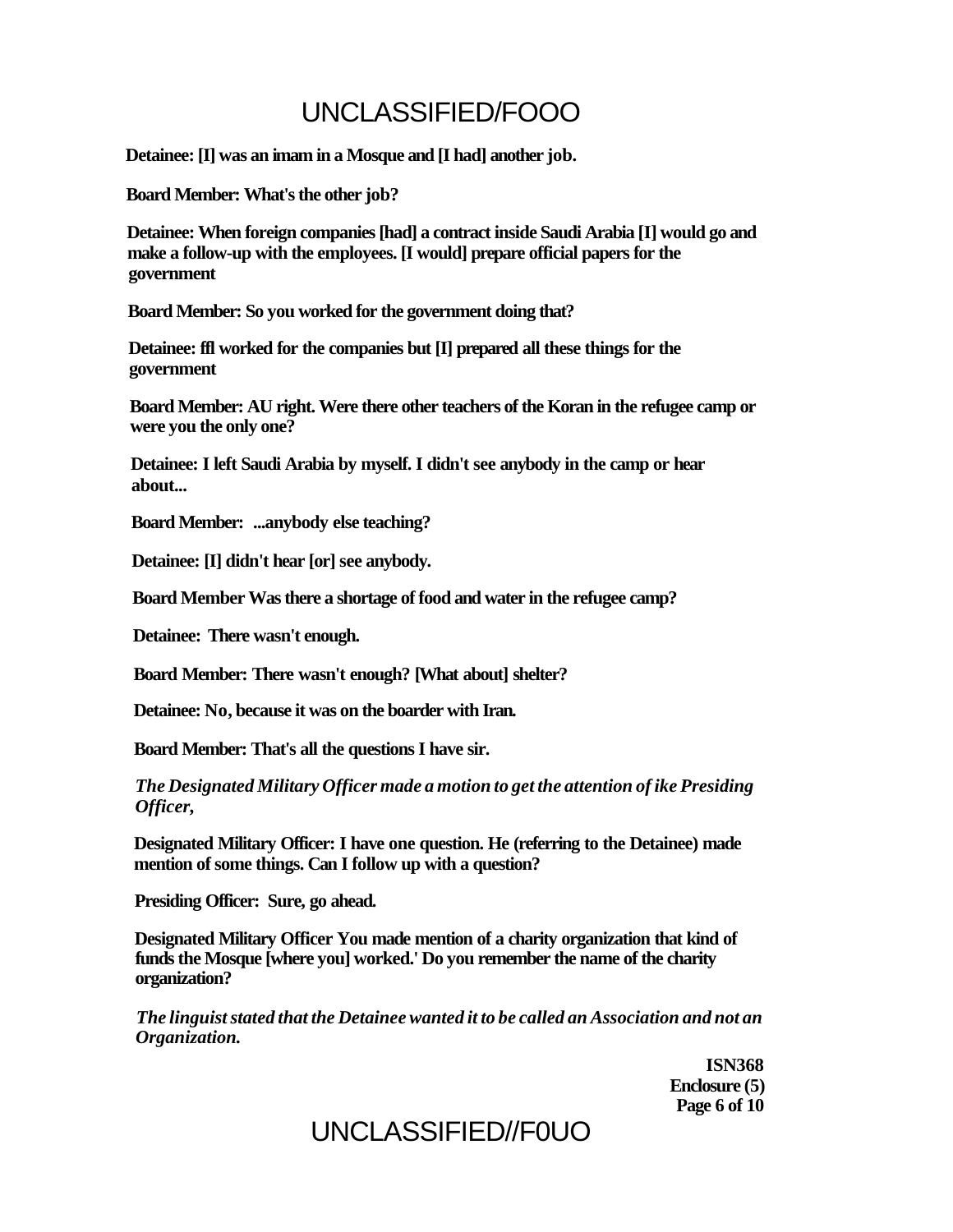# UNCLASSIFIED//FOUO

Detainee: It's [an] Association of Teaching the Koran in Saudi Arabia and they have branches in every province in Saudi Arabia.

Board Member: Okay.

Board Member: But does it have a name?

*The linguist confirmed the name (referring to The Association* 

Board Member: That's the name?

Presiding Officer: Just say it one more time (speaking to the linguist), Association....

### *The Imgttist confirmed the name of the association as "The Association of Teaching (the) Koran in Saudi Arabia,"*

Presiding Officer (speaking to the linguist) So it would be like what we would call a Slate Teaching Association. That's the title?

#### *The linguist gave confirmation that the Presiding Officer was correct*

Presiding Officer: (speaking to the linguist) That's what I am to assume, right?

#### *The linguist confirmed once again,*

Presiding Officer Okay.

#### *The Presiding Officer requested the linguist to translate their conversation to the Detainee,*

Detainee: Hie main office was in Riyadh and they have branches in other provinces.

Presiding Officer You mentioned that while you were in the camp after the bombardment you sustained shrapnel injuries. What injuries did you sustain; to what part of your body?

### *The linguist stoodandturned his back to the Board Members, pointing just below his waistline towards the upper right side of his buttocks.*

Presiding Officer. Your back? Your rear end?

### *The linguist confirmed mat It was the Detainee's rear end.*

Presiding Officer Buttocks? Okay, that's all I am asking. You (referring to the linguist) can say it

> ISN368 Enclosure (5) Page7ofl0

## UNCLASSIFIED//EOUCr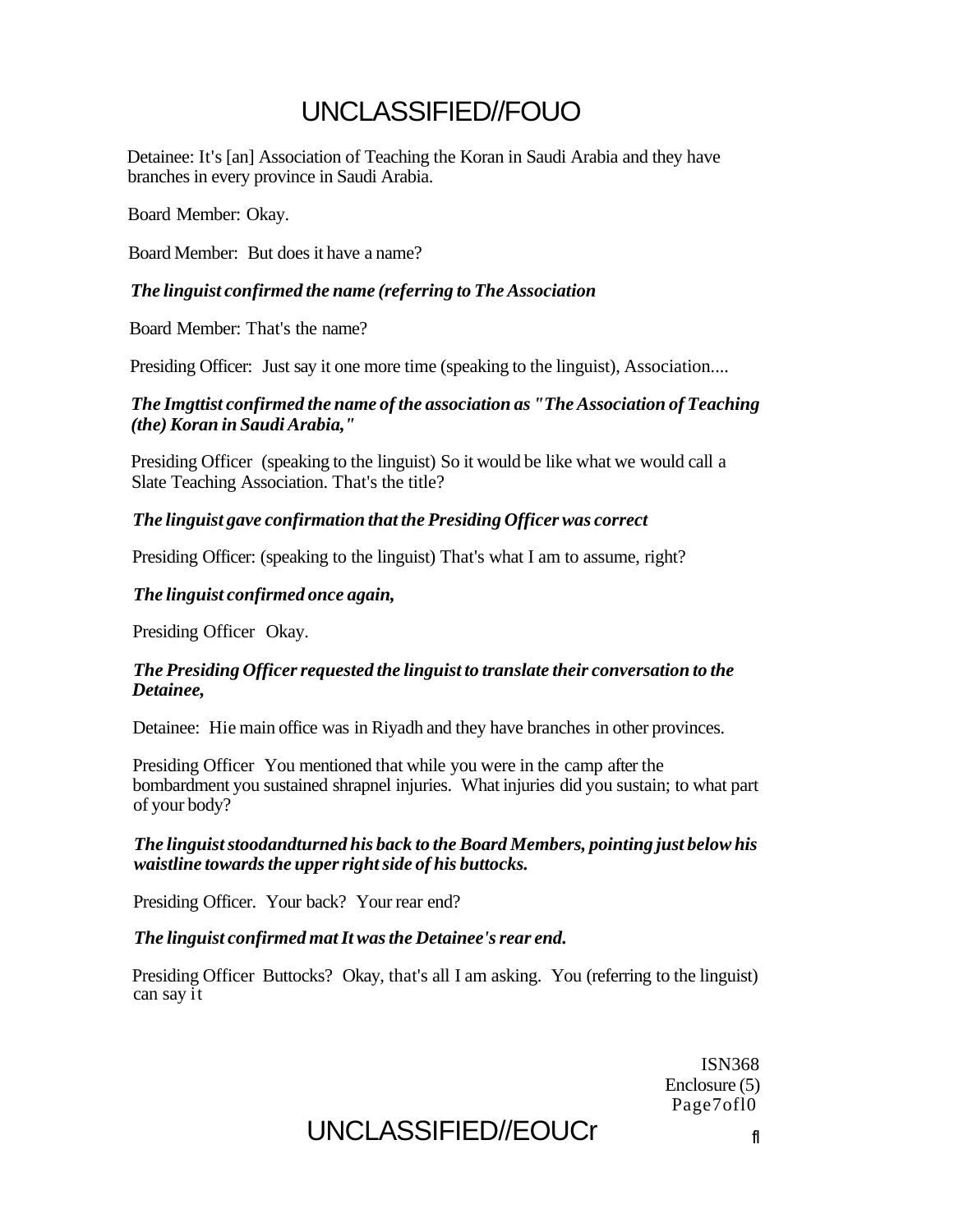# UNCLASSIFIED//F0UO

Presiding Officer: You arc identified as going to a training camp in al Farouq. You asked us to identify who what, when and where... good question, but isn't it true that you must train to fulfill your religious principles and duties?

Detainee: It's not.

Presiding Officer: It's not true? So, you do not have to train?

Detainee: According to [my] information, it is not [a] part of the religion [that I must] go and be trained.

Presiding Officer: Okay, thank you. You had mentioned you were helped to get across the border and you were turned back by Iranian officials. Can you identify who the individual was that helped you?

Detainee: A brother Afghani, I mentioned his name to the interrogator, but I forgot his name right now.

Presiding Officer: Do you remember when we mentioned your passport had altered stamps on it? How do you explain that the passport was altered with changes?

Detainee: I am sure [that] there [are] no altered stamps on my passport. You can bring my passport tram Saudi Arabia and you can check it

Presiding Officer: Is that where its at now?

Detainee: [T| handed it to the Saudi ambassador in Pakistan. InQuetta.

Presiding Officer I'm sorry.

Detainee: [I gave my passport to a] Saudi ambassador to Pakistan.

Presiding Officer: Thatis whomyougaveittoorthat'swrierehwas...?

Detainee: One of the ambassadors' assistant, he came to [me] and [I] gave him my passport p] found out later that the ambassador got [my] passport. There was a representative [or it was a] delegation and one of the representative[s] from that delegation, he told [me mat] they [had] my passport.

Presiding Officer: Now this delegation, where was that delegation? Where was it that they told you about your passport? Was it here or was it in Pakistan?

Detainee: Yes, [it was] here.

Preside Officer: Here?

Detainee: Yes.

ISN368 Enclosure (5) Page 8 of 10

## UNCLASSIFIED//ROUe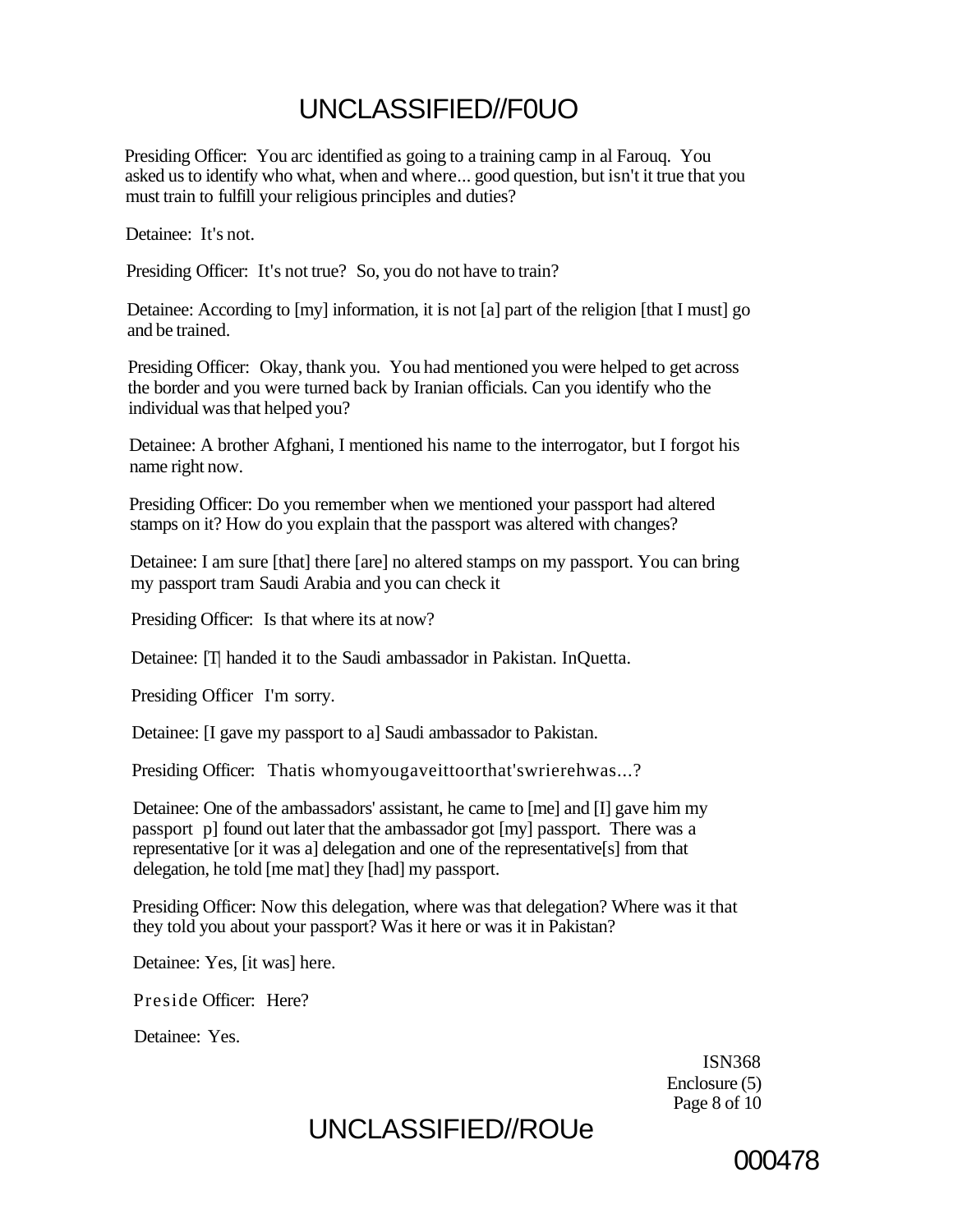## UNCLASSIFIED//F0O0

**Presiding Officer: So that's where they told you that.** 

**Detainee: Yes they said we received it** 

**Presiding Officer: Okay. Could you please explain to me about the assaults on the guards?** 

*The linguist stated that he had to remind me Detainee of the allegation because he does not remember. The linguist ashed for permission to help me Detainee remember.* 

**Presiding Officer: Yes (answering the linguist request). If s in the Unclassified Summary where it talks about the assaults that he had on the guards.** 

*The linguist read the allegation from the Unclassified Summary and the Detainee stated that he now remembers.* 

**Presiding Officer: (speaking to the linguist) Could you please have him explain his comments, as to him saying how could he do mat since he was in the hospital; although the guards keep records. There arc records that the guards have told us about assaults mat he has made and verbal assaults that he has made.** 

**Detainee; My question is when? When [did] I assault them? If there were such a thing, they would write it down, the date [and] the time. I didn't get any punishment** 

**Presiding Officer: Well, they don't necessarily punish you for everything that they document So.. .your question... .go ahead...** 

**Detainee: If you have [an] extra cup where you [are] stayjuig], you will get [a] punishment for that** 

**Presiding Officer; Extra cup?** 

**Detainee: Yes. How about if I spread h on somebody?** 

**Presiding Officer (speaking to the linguist) Is he asking me, "how about if I spread it on somebody'7** 

**Detainee: I will be punished if I have an extra cup where I live.** 

**Presiding Officer: Okay.** 

**Detainee: How about the allegation say[ing] [that] I spread something from mat cup?** 

**Presiding Officer: I am not sure why you are asking that question. That may be one of the charges that they have against you. I'm asking you to please explain why they are telling me that you throw food, milk, tea, water and body fluids on the MPs. You say that you can't do it because you are in the hospital, but that's not a good answer for me.** 

> **ISN368 Enclosure (5) Page 9 of 10**

## UNCLASSIFIED//F0O0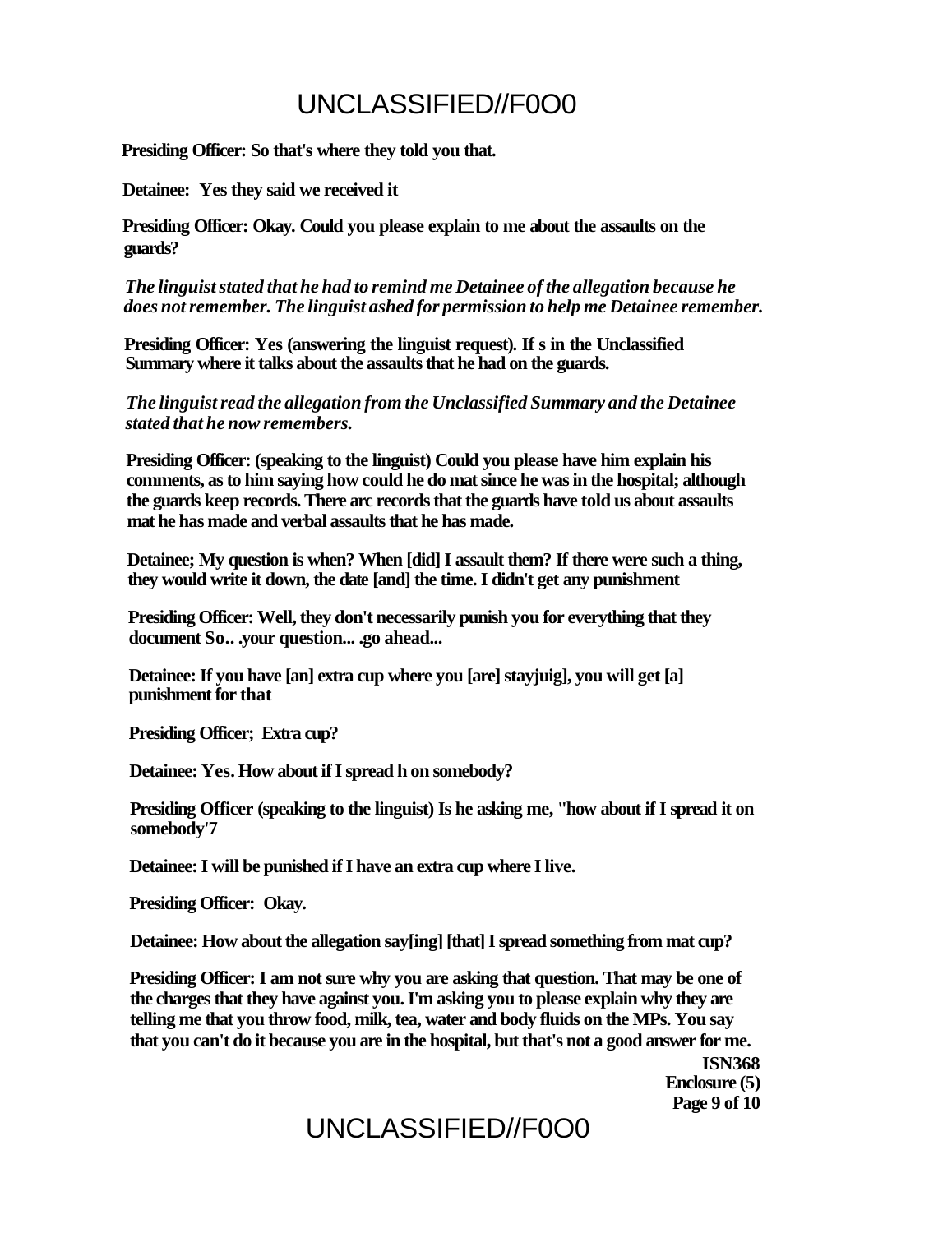# UNCLASSIFIED/FGUO

Detainee: Ifthat happened in the first two years and a half [that] I [have] been here, I was in die hospital. Six months after that I was in Camp Four. After that they punished me for one year. Why [did] they transfer me?  $\pi$ ] asked the interrogator and he said, "I don't know." [I] don't have anything between die guards and me. Why [would] I spread something on them? I don\*t have any problems with the guards.

Presiding Officer: So you never told them to die or you made threatening gestures towards them? You never did mat?

Detainee: Never, never, never.

Presiding Officer. My last question, what refugee camp did you travel to?

Detainee: People move[d] from inside [of] Afghanistan and they came to the border in Tiback (ph), the border with Iran.

Presiding Officer: Thank you. Assisting Military Officer, is there any other information the Detainee wants to present?

Assisting Military Officer: No sir.

*The Presiding Officer reads the post-Administrative Board instructions to the Detainee and adjourned the open session of the Board,* 

*The Presiding Officer opened the classified portion of the session,* 

*The Presiding Officer adjournedthe classifiedportion of the session and the Administrative Review Board was closed for deliberation and voting.* 

### AUTHENTICATION

I certify the material contained in this transcript is a true and accurate summary of the testimony given during the proceedings.

Colonel, USMC Presiding Officer

> ISN368 Enclosure (5) Page 10 of 10

UNCLASSIFIED//EOUO-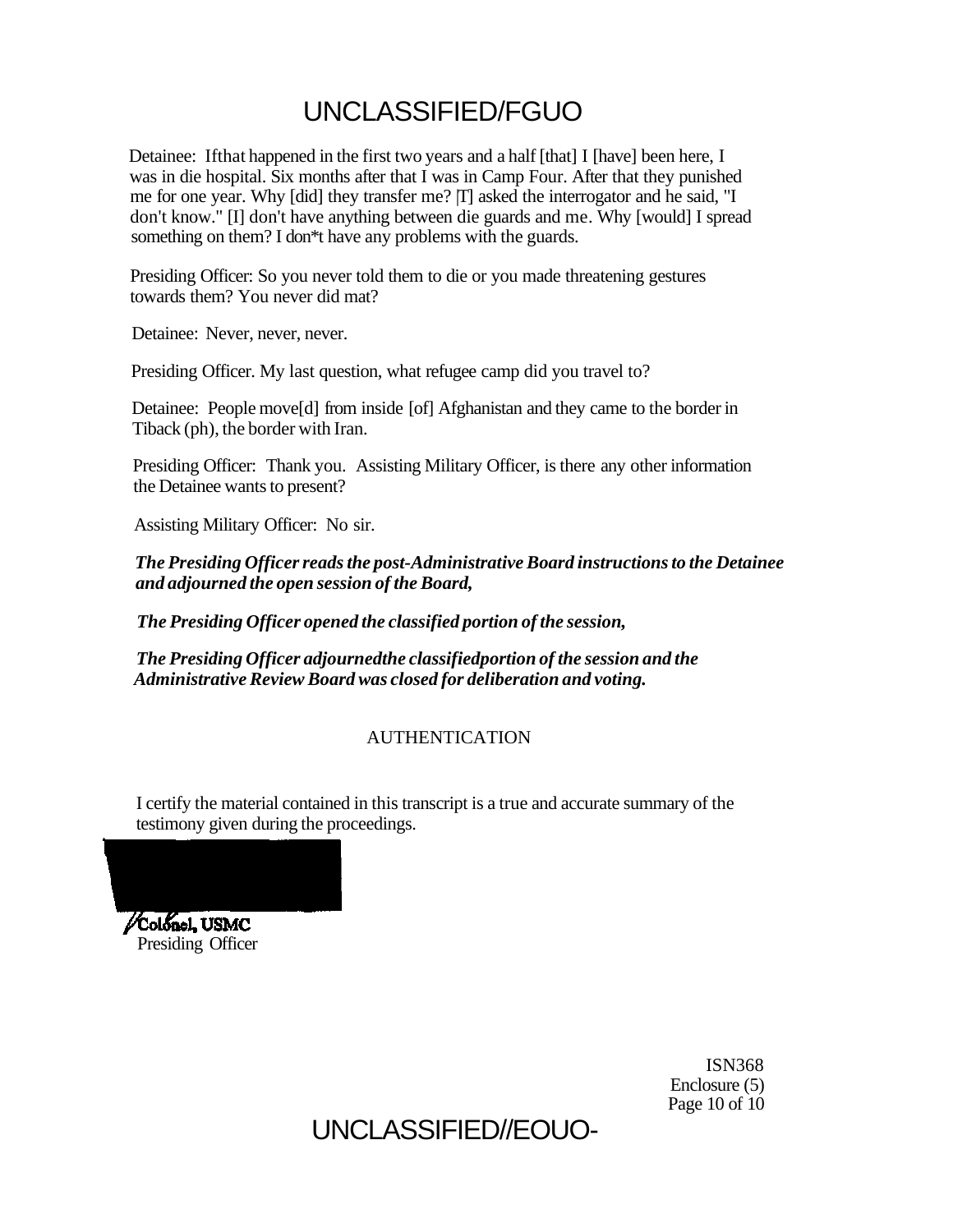## UNCLASSIFIED//FOUO

### **SUMMARY OF ADMINISTRATIVE REVIEW BOARD PROCEEDINGS FOR ISN 434**

*The Administrative Review Board (ARE) was called to order.* 

*The Designated Military Officer was sworn,* 

*The Board Reporter was sworn.* 

*The Presiding Officer announced the convening authority and purpose of the ARE proceedings.* 

*The Administrative Review Board members were sworn.* 

*The Assistmg Military Officer was sworn\** 

*The Assisting Military Officer presented the Enemy Combatant Notification form (Exhibit EC-A) to the Administrative Review Board.* 

*The Assistmg Military Officer presented the Enemy Combatant Election Form (Exhibit EC-B) to the Administrative Review Board.* 

*It was noted by the Presiding Officer that from Exhibit EC-B, the Detainee had chosen not to be present for the Administrative Review Board proceedings.* 

*The Presiding Officer confirmed that the Assisting Military Officer had met with the Detainee and informed him of his rights regarding the proceedings, mat the Detainee appeared to understandthe process, mat the UnclassifiedSummary of Evidence was read to the Detainee, mat a translator was used during the interview, and mat the Assisting Military Officer confirmed that the translator spoke the same language as the Detainee.* 

*The Designated Military Officer presented the Unclassified Summary of Evidence (Exhibit DMO-1) and the FBI Redaction Memorandum (Exhibit DMO-2) to the Administrative Review Board* 

*The Presiding Officer confirmed that a copy had been previously distributed.* 

*The Designated Military Officer gave a brief description of the contents of Exhibit DMO-1.* 

*The Presiding Officer asked the Designated Military Officer for any further unclassified information.* 

UNCLASSIFIED//F0UO Encloses)

**Page 1 of2**  000481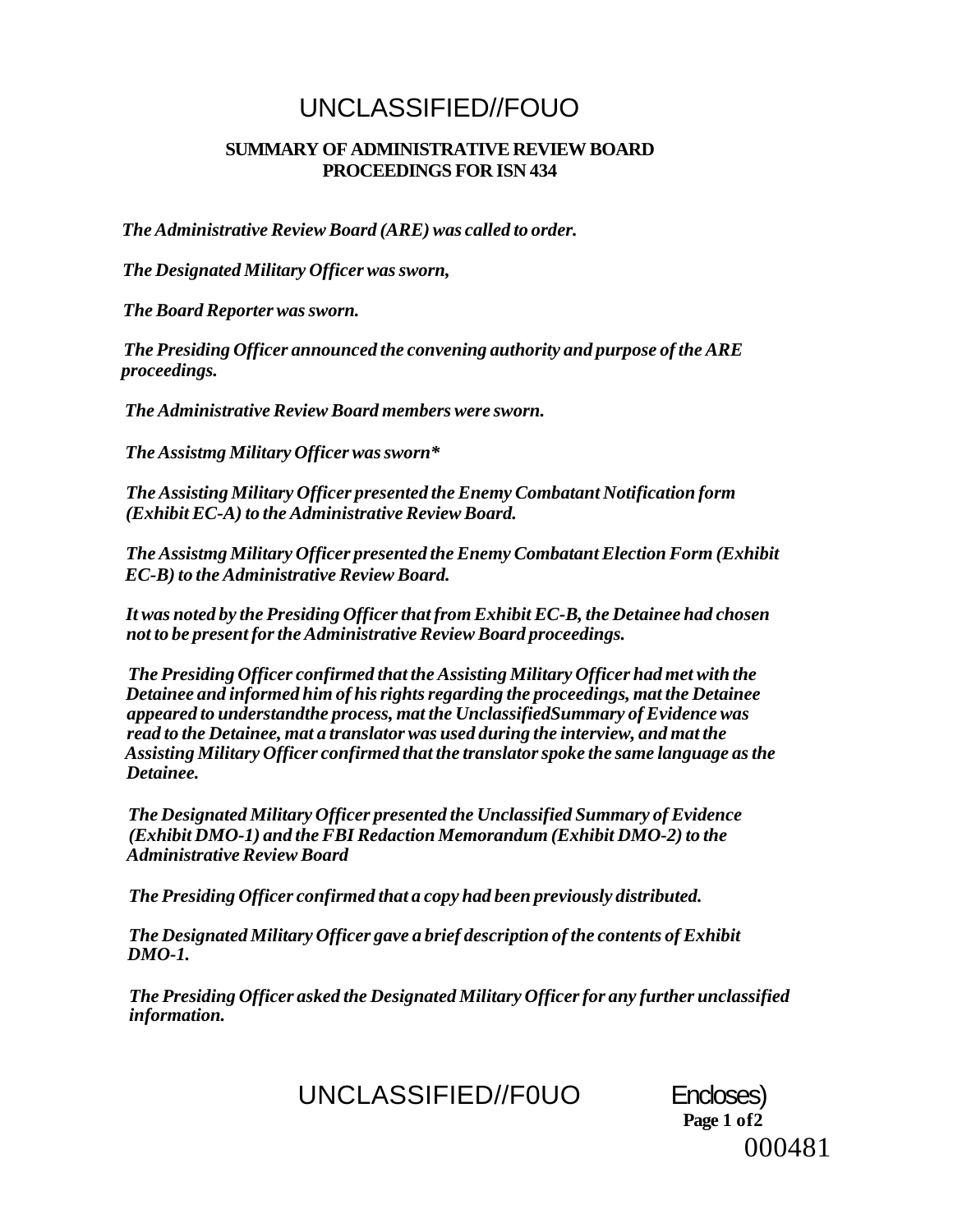## UNCLASSIFIED//F©yO

*The Designated Military Officer confirmed that he had no further unclassified information and requested a closed session to present classified information relevant to the disposition of the Detainee,* 

*The Presiding Officer acknowledged the request* 

*When asked iftiic Assisting Military Officer had any information to present on behalf of the Detainee to the Administrative Review Board, the Assisting Multary Officer stated that he previously submitted a summary of the interview. The AMO then proceeded to summarize the detainee's comments during me interview.* 

*The Presiding Officer read the remainder of the unclassified portion of the Administrative Review Board proceedings, and men adjourned the proceedings.* 

*The Presiding Officer opened the classified portion of the session.* 

*The Presiding Officer adjourned the classified portion of the session and the Administrative Review Board was closed for deliberation and voting.* 

### **AUTHENTICATION**

**I certify the material contained in this transcript is a true and accurate summary of the testimony given during the proceedings.** 

**Colonel, U.S. Army Presiding Officer** 

UNCLASSIFIED//F=0OCT' Endosure (5)

**Page 2 of2**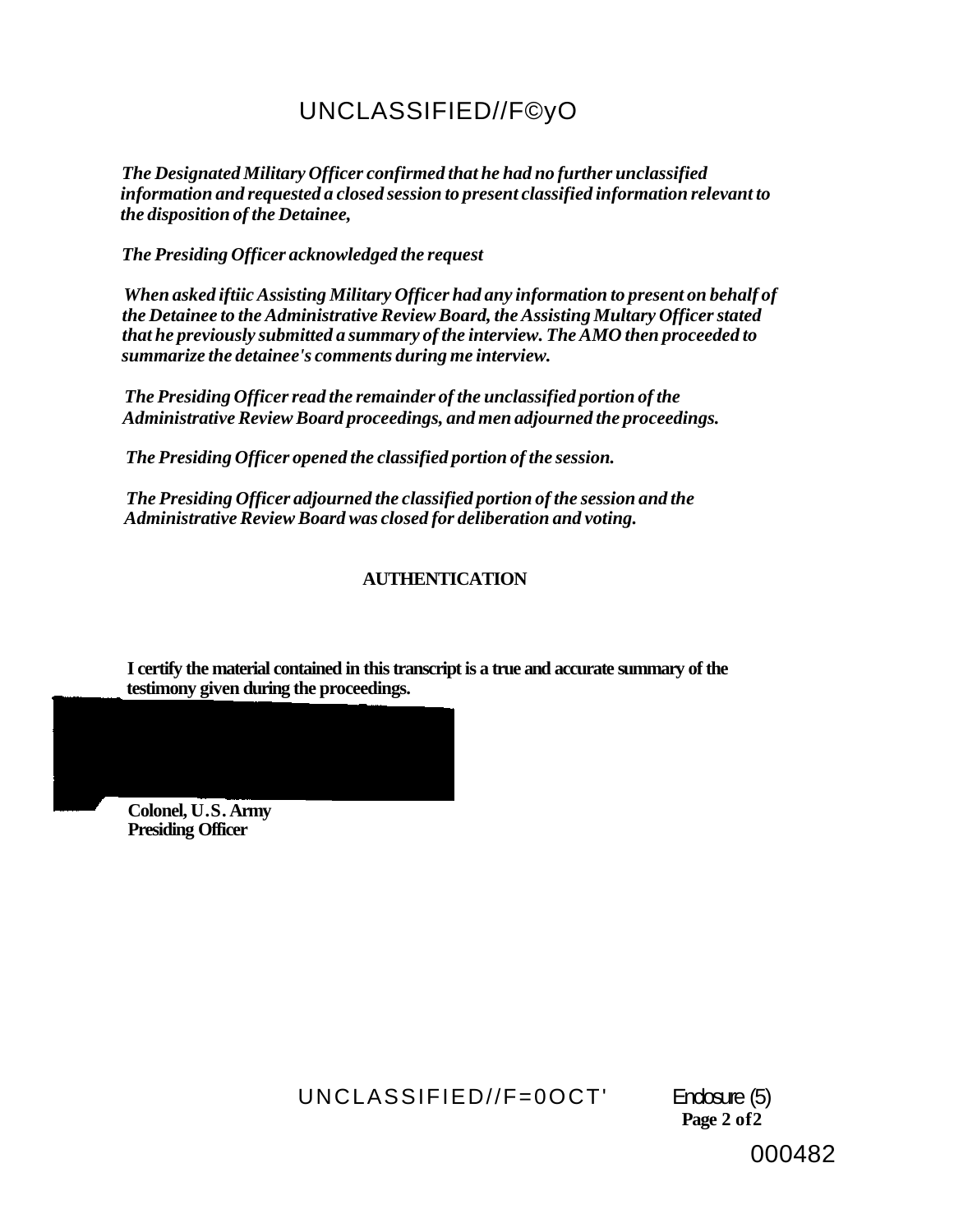### **UNCLASSIFIED/TOTO**

#### **Summarized Administrative Review Board Detainee Statement**

*The Presiding Officer read ike hearing instructions to the Detainee and confirmed that (He Detainee understood the process,* 

*The Assisting Military Officer presented Exhibit EC-A, the Enemy Combatant Notification Form to the Administrative Review Board* 

*The Assisting Military Officer presented Exhibit EC-B, the Enemy Combatant Election Form to the Administrative Review Board.* 

*The Designated Military Officerpresented Exhibit DMO-1, the Unclassified Summary of Evidence to the Administrative Review Board and Exhibit DMO-2, the FBI Redaction Certification\** 

*The Designated Military Officer gave a brief description of the contents of Exhibit DMO-1, the Unclassified Summary of Evidence to the Administrative Review Board* 

*The Designated Military Officer confirmed that he had no more additional unclassified information to present and requested a closed session to discuss classified information relevant to the disposition of the Detainee.* 

*The Presiding Officer opened the Administrative Review Board to the Detainee to present information with the assistance of the Assisting Military Officer.* 

*The Assisting Military Officer began to read the items from Exhibit DMO-1. The following statements were made by the Assisting Military Officer on behalf of the Detainee taken from notes made by the Assisting Military Officer during die Administrative Review Board interview with the Detainee:* 

*3.a.l***.** *While in Afghanistan, the Detainee engaged in jihad in the ToraBora region.* 

**Detainee: These allegations are not true and were brought about by Moroccan interrogators. I was actually fleeing from death and riots in Kandahar. I was fleeing to escape Afghanistan to Pakistan in an effort to return to my own country.** 

*3.b.L The Detainee participated tn weapons training in the mountains north of Kandahar, Afghanistan, where he learned how to operate and clean an AK-47.* 

**Detainee: I did receive training on how to clean and use an AK-47 but it was in the mountain area I was in immediately prior to leaving Afghanistan for Pakistan and not when I was in the mountains north of Kandahar. I never fired my weapon at anyone, not even for hunting. I received the AK-47 from an Arab mat I was traveling with who gave it to me so I could defend myself. The same Arab also taught me how to operate it and clean it.** 

> **ISNI60 Enclosure (6) Page 1 of7**

#### **UNCLASSIFIED//F0t?O**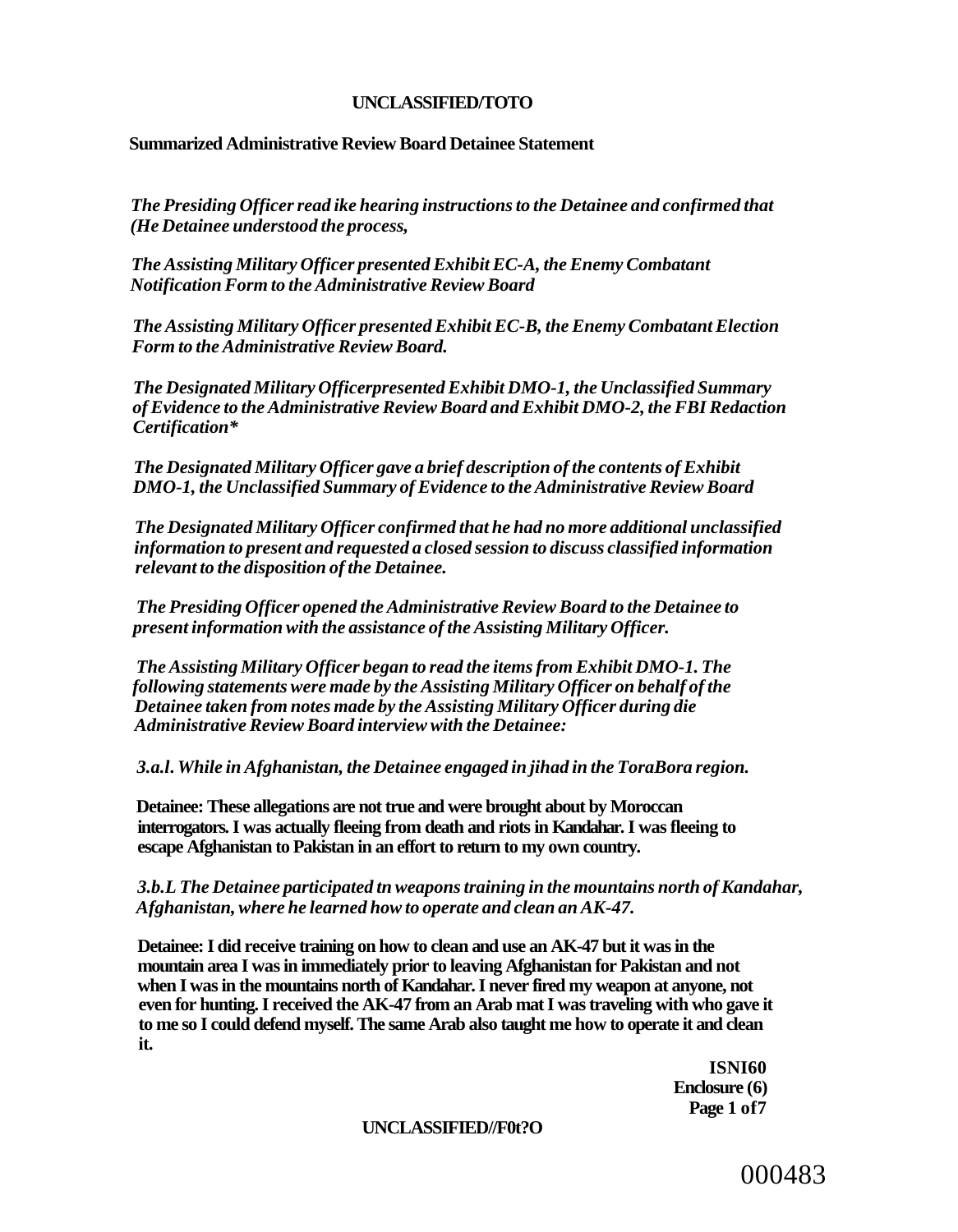#### **UNCLASSMED/^OWa**

#### *3. b.2. The Detainee attended training at a terrorist training camp.*

**Detainee: I never attended Training at a terrorist training camp.** 

*3.cl. The Detainee affiliated himself with Muslim fighters in Afghanistan.* 

**Detainee: This is not true. During my attempt to flee Afgharustan into Pakistan, Afghans who were looking to kill Arabs blocked the road that I was traveling on and so I had to take another route through the mountains. I coincidently found myself with other Arabs who were also fleeing Kandahar to Pakistan and they provided me with food and water. I had no other means of surviving without them. I was not aware that these people might have been Muslim fighters. They were not carrying any weapons and I did not know any of them personally.** 

*3.C.2. The Detainee admitted he tried to join with other Arab fighters prior to the commencement of the Coalition air raids.* 

**Detainee: I never admitted that I tried to join with other Arab fighters prior to the commencement of the Coalition air raids. This allegation is a lie.** 

*3.c.3. The Detainee was captured while attempting to escape to Pakistan with other Arab fighters.* 

**Detainee: The people that I was traveling with while fleeing Afghanistan were Arabs and Afghans traveling through the mountains seeking a village near a mountaintop in Afghanistan but near the Pakistan border. One of the people that I was traveling with had connections with people in that village who knew people in Pakistan who could provide us passports to our country. However, after traveling on foot with them for seven or eight days, I became tired and stayed behind in the mountains while the remainder of the group traveled on. Not long afterward I was captured by Pakistani authorities. I was alone when I was captured.** 

*3.c. 4.a. 4. The Detainee stated his training at the mountain camp was for self-protection.* 

**Detainee: I deny stating that I framed ma mountain camp. I never attended any type of training camp. If I am released I would like to return to Morocco to live with my parents and look for an industrial type of job.** 

**Assisting Military Officer: Sir, that concludes the notes I took from our interview.** 

**Presiding Officer Muhammad Ben Moujan, I understand you want to make a statement Do you want to make your statement under oath? An oath is a promise to tell the truth and we have prepared a Muslim oath if you wish to use it We do not require an oath.** 

**Detainee: What do you want me to take the oath for?** 

**ISNI60 Enclosure (6) Page 2 of7** 

**UNCLASSIFIED//EOHe-**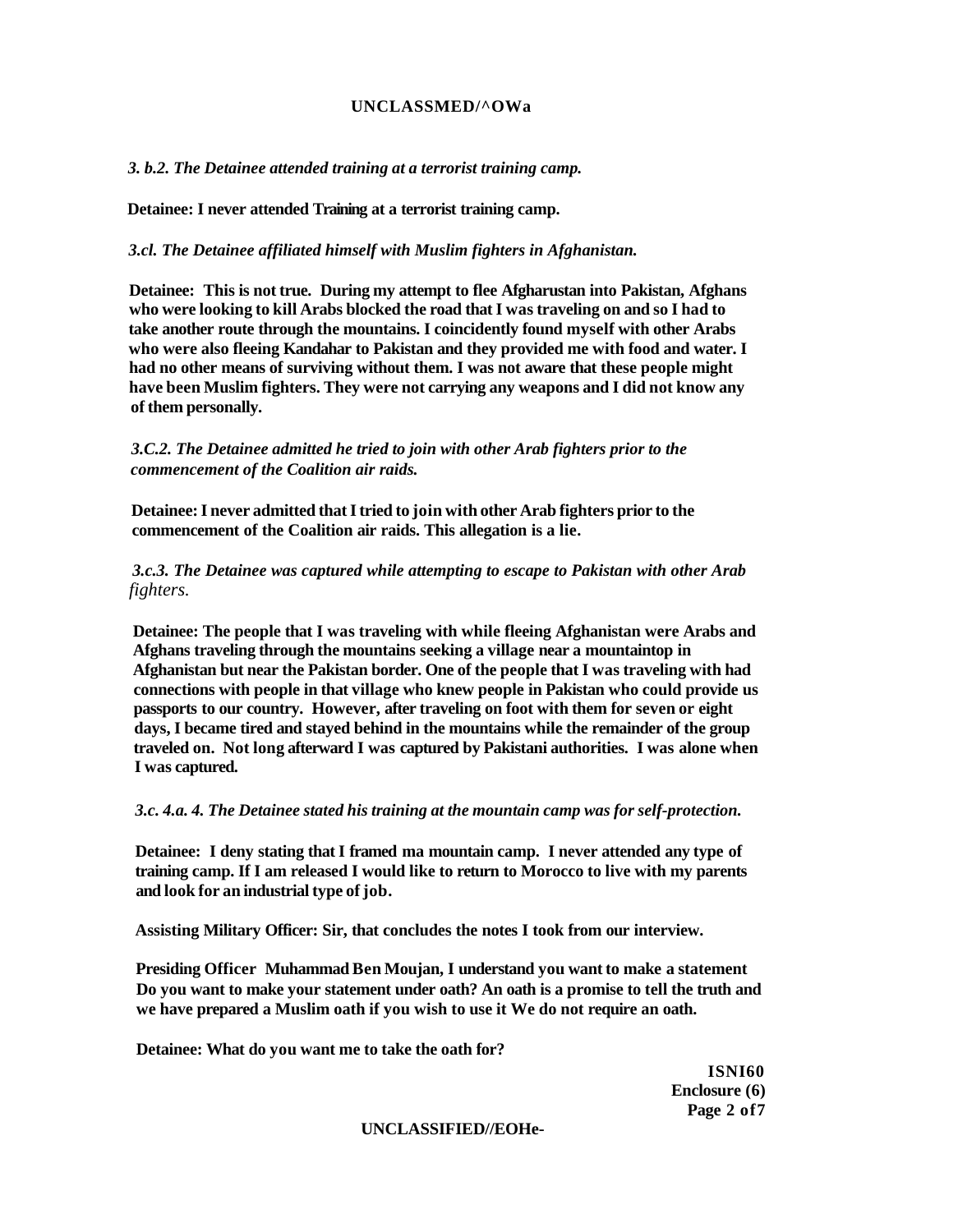### UNCLASSIFIED/^QPO

Presiding Officer He does not have to take one if does not want to.

Assisting Military Officer: Sir may I interject, I would ask the Detainee triat we are asking him to take the oath in that the answers he gives the board, he would be swearing that they are truthful,

Presiding Officer Yes, that is a good explanation. The oath is so that we know that you are telling us the truth.

Detainee: I have nothing further to say sir. Everything I wanted to say I told you guys.

Translator I guess he doesn't want to take the oath.

Presiding Officer: Okay! Do you still have a statement that he wishes to make or comments that you would like to say Aether you take the oath or not?

Detainee: I have nothing else to say.

Presiding Officer: Okay! Did the Assisting Military Officer statement provide the information you wanted us to hear?

Detainee: Everything I have, I gave to you and I said it to the Assisting Military Officer.

Presiding Officer: Thank you. Assisting Military Officer, do you have any questions for the Detainee?

Assisting Military Officer: No sir.

Presiding Officer: Designated Military Officer, do you have any questions for the Detainee?

Designated Military Officer: No sir.

Presiding Officer Do any Administrative Review Board members have any questions for the Detainee?

Administrative Review Board members' questions to the Detainee

- Q. Muhammad, did you have a passport when you traveled from Morocco to Afghanistan?
- A. Yesldid.
- Q. wTiat happened to that passport?
- A. ft stayed with my brother in law in the house in Kandahar.
- Q. Why did you travel to Afghanistan?

ISN 160 Enclosure (6) Page 3 of7

#### UNCLASSDFIED//EOUCr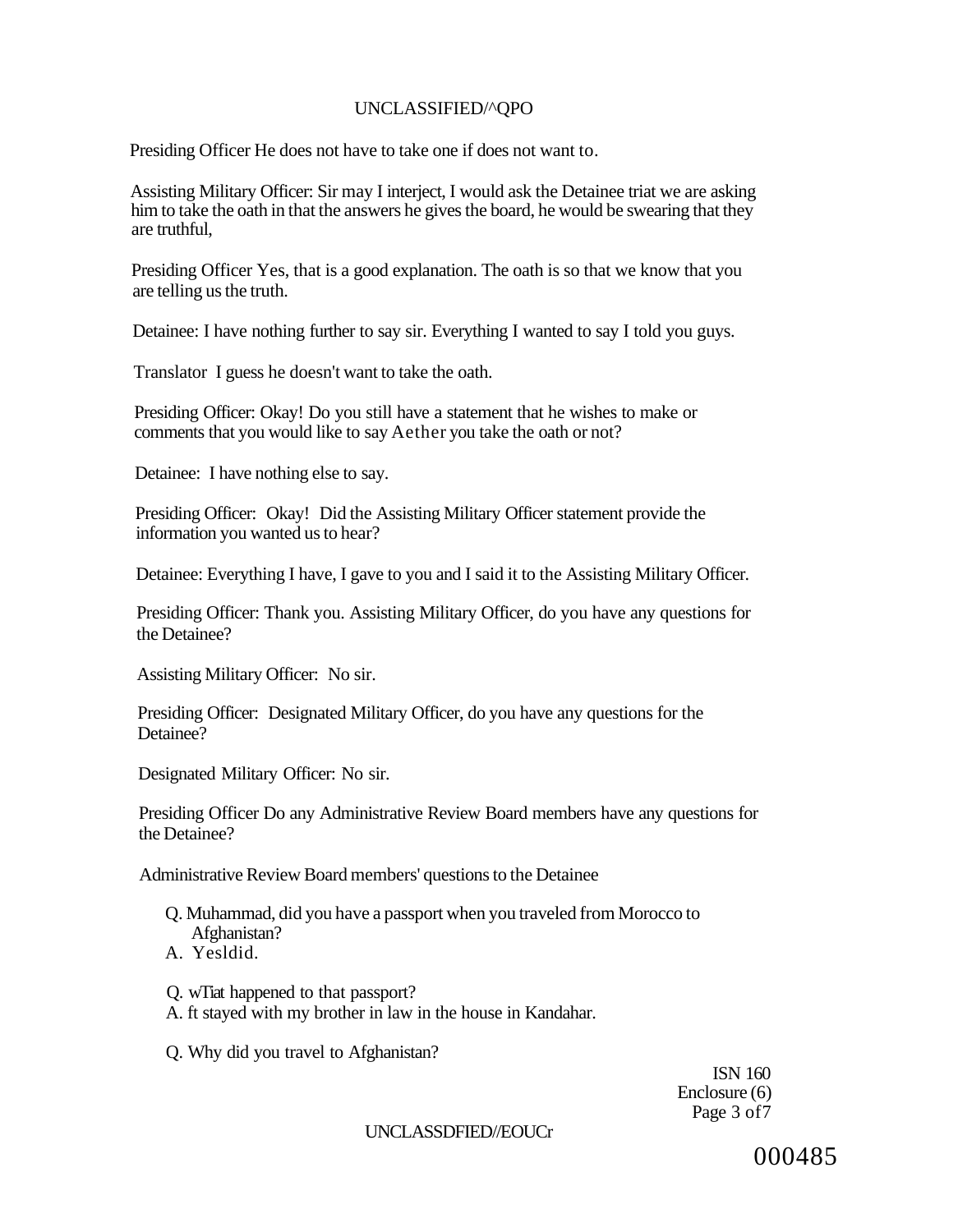### UNCXASSIFIED//EQUO

A. I went to visit my sister there.

- Q. Do yon speak English?
- A\* Seldom. Very seldom.
- Q, Can you speak English? Pm not asking how often you speak English. Can you speak English?
- A. I can't
- Q. How did you travel to Afghanistan? What route did you take?
- A. I took the plane to Syria. From Syria to Afghanistan I went by buses. Itooka plane from Morocco to Syria.
- Q. Have you ever been in an area where planes have been dropping bombs?
- A. Never. Through my route from Morocco to Syria or what?
- Q. Anywhere.
- A. Yes, there was aircraft riot in Afghanistan and I was there.
- Q. In Afghanistan? In the mountains?
- A. Even in the city. In the city ofKandahar itself there was,..
- Q. Where did you encounter Moroccan interrogators?
- A. When the Moroccan group came. A group came from Morocco and they interrogated me here hi the camp.
- Q. Why were Afghanis trying to kill Arabs when you were trying to go from Afghanistan to Pakistan?
- A. I really don't have a clear picture of why they want to kill Arabs but we were trying to flee and escape with our lives from the aircraft bombing.
- Q. How many jobs have you had in the past?
- A. This question is not caUed for because it was in the past and reaily I don't... (Detainee began to smile),
- Q. So you don't want to tell me what jobs you've had?
- A. The last occupation I had was doing metal doors, metal windows with types industrial windows and doors.

Q. Is that the kind of job you're going to try and get if you return to Morocco? A. No.

- Q. What kind of job do you mean when you say industrial jobs?
- A. Some kind of industrial repair like housmg developing or anything. It doesn't have to be only housing.

ISN 160 Enclosure (6) Page 4 of7

UNCLASSIFIED//Fe«0



i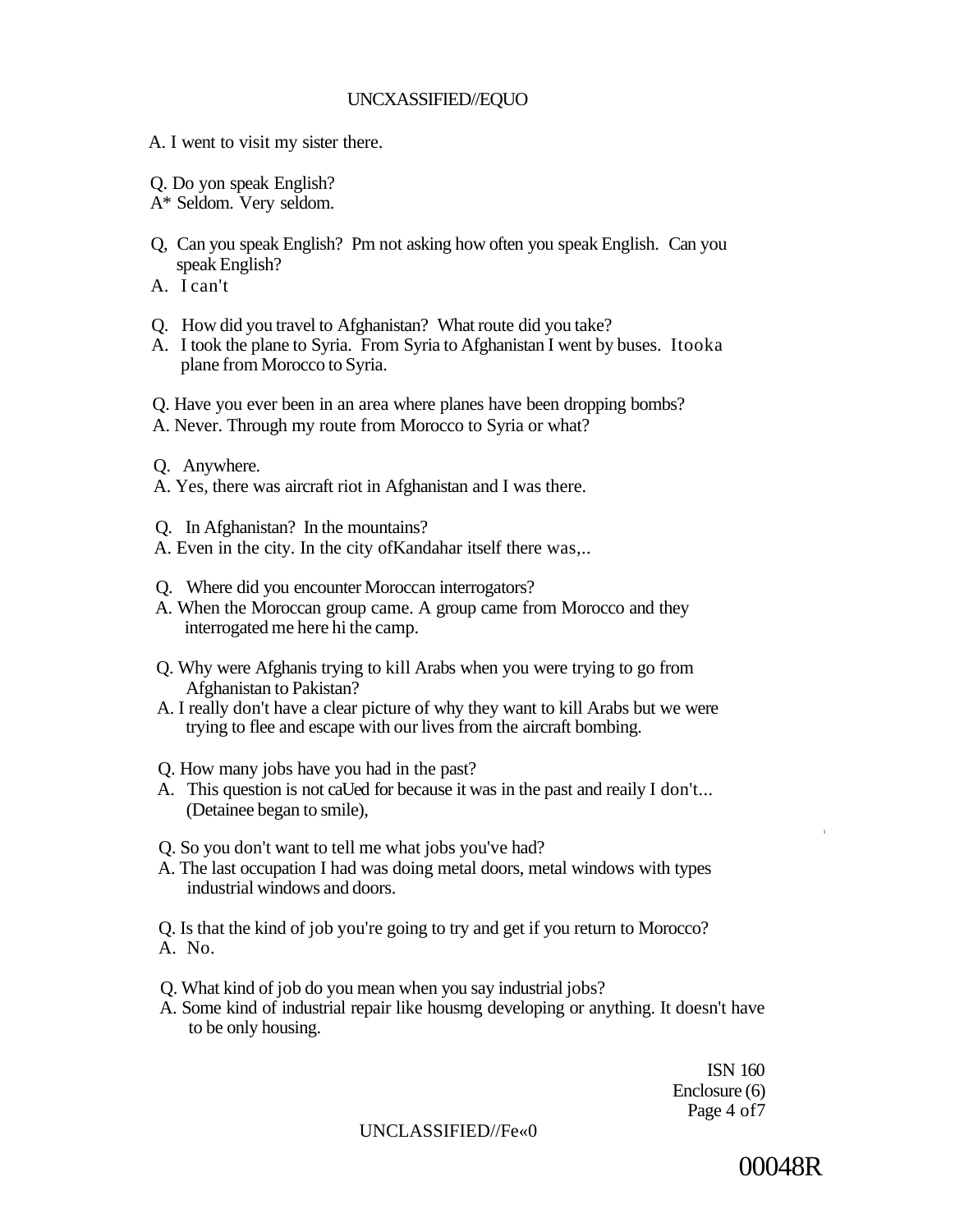### UNCLASSIFIED/ffera

- Q. Do you have any training to do those jobs?
- A. Somewhat
- Q. What kind of training?
- A. Sir, this has nothing to do with this trial or this board. My only problem when I entered Afghanistan is that they captured me and that was my only problem with them or you guys.
- Q. You don't need to be worried of what you think we should be doing, you just decide to answer to the questions or not
- A. Very good sir,
- Q. So you have no other training that would be applicable to getting a job? You didn't answer the question. You said that you would be looking for jobs in housing, and I asked if you had any in that, and you never fully answered that question.
- A. I might work in this mission or I may not I may rind something else. It doesn't necessarily in industrial with the doors and the windows.
- Q. Okay, I'm going to assume mat you have no other training in the jobs he's looking tor then.
- A. True.
- Q. When you said the Moroccan interrogators brought mat information, I forget exactly what it was; it was abom his training camp? Is that coirects<sup> $\wedge$ </sup> Or being in Tora Bora?

Presidmg Officer: Hie allegation is that he engaged in jihad near Tora Bora were not true and was brought by Moroccan investigators.

Assisting Military Officer: Let me go ahead and clarify thatjust a little bit The word brought, when explained it to me was explained to me that the allegation was untrue and it was the Moroccans that suggested that he was in Tora Bora, They fabricated the story.

Detainee: When one of the Moroccan investigators came here and interrogated me, I did not know the name of Tora Bora. I was describing the mountains that I went through or the route that I took. The investigators suggested that it was Tora Bora and I said yes maybe and he put down Tora Bora. I did not even know that the city was Tora Bora.

- Q. Okay, so maybe you were in Tora Bora, but you don't know one way or the other, is that correct?
- A. I was somewhere in the mountains and when I mentioned to my interrogator he said it could be Tora Bora.
- Q. Okay, I think I understand. You are laughing a lot and you look kind of amused, why is that?

ISN160 Enclosure (6) Page 5 of7

UNCLASSIFIED/tfWO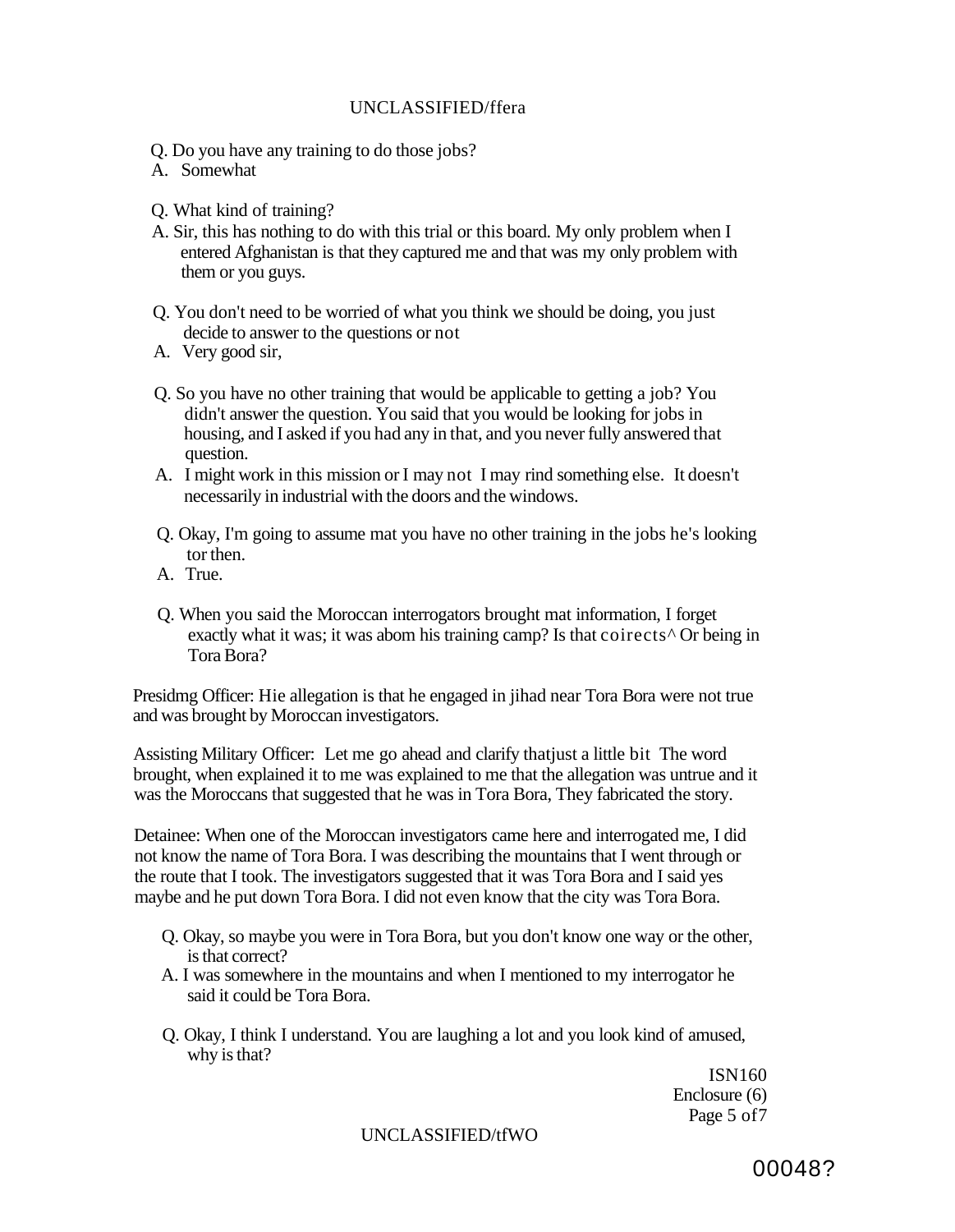### UNCIASSffED/flWO

- A. What do you want me to do? Do you want me to cry?
- Q. That's not what I asked you. I asked why you were laughing.
- A. This is my nature sir when I talk I smile.
- O. When the Assisting Military Officer was rea  $a^{\wedge}$  the points and comments you wanted to make it seemed like you wanted to clarify something at one point If you remember that, you can do that now if not then I just mistook when you looked like you were making a motion like there was something you didn't agree with.
- A. Some of the things weren't like one hundred percent accurate and it wasn't one hundred percent of how I tried to say it.
- Q. Ifhe'd like to clear it up now that's fine. Ifnot, we will leave it the way it was read.
- A. Very good I don't remember exactly. It could be the third allegation or the fourth allegation sir.
- Q. The allegation that you affiliated himself with Muslim fighters?
- A. I want to know what my reply was sir. I don't remember what I said.
- Q. You said it was not true.
- A. I never considered myself as being affiliated with any group in first place. That is the truth.
- Q. The other one just said mat you never attended traim $\wedge$  at terrorist training camps.
- A. This is true. I never attended any terrorist training camp.
- Q. Muhammad, do you want to be released?
- A. I really don't know. Why am I captured here in the first place and want to release me? Why did you capture me?
- Q. I didn't and I'm asking the questions.
- A. I answered you. What was your motivation for me? You captured me and put me here so you can release me?
- Q. Will Morocco take you back? Will your country take you back do you think?
- A. First of all, I don't know what is going on in Morocco right now. We don't have T.V., we don't have radio, and I don't watch the media so I don't know if they would take me or not.

Presiding Officer: Assisting Military Officer, is there any other information the Detainee wants to present?

Assisting Military Officer: Not mat I am aware of sir.

ISN160 Enclosure (6) Page 6 of7

UNCLASSIFIED//EQUe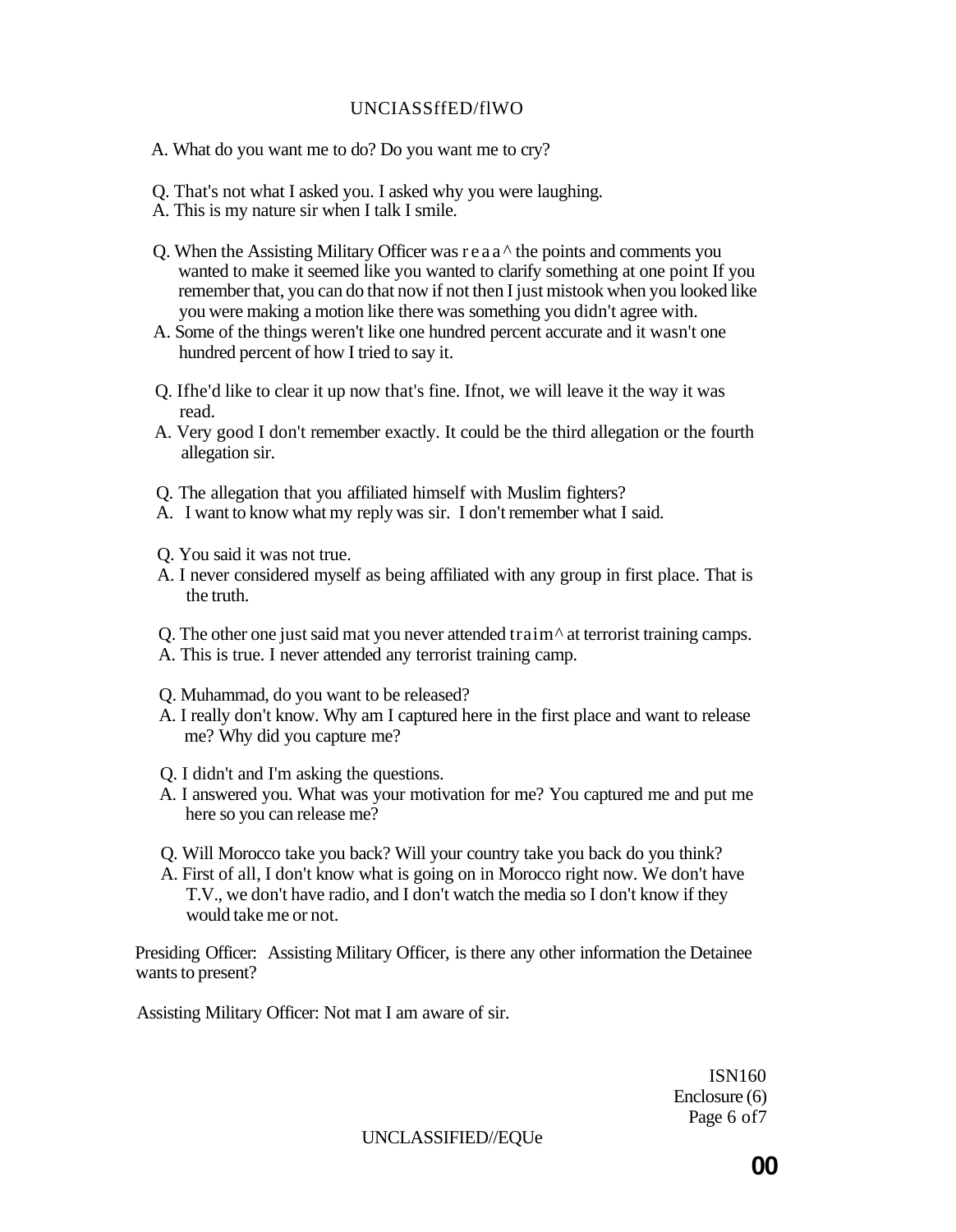### **UNCLASSIFIED//EQUO**

*The Presiding Officer confirmed that ail unclassified information had been presented to the Administrative Review Boardand closed the open session of the hearing,* 

*The Presiding Officer explained the reminder of me Administrative Review Board process to the Detainee and adjourned the open session.* 

### **AUTHENTICATION**

**I certify the material contained in this transcript is atrue and accurate summary of the testimony given during the proceedings.** 

**1, U.S. Marine Corps Presiding Officer** 

> **ISN160 Enclosure (6) Page 7 of 7**

**UNCLASSIFED/ZFetfO-**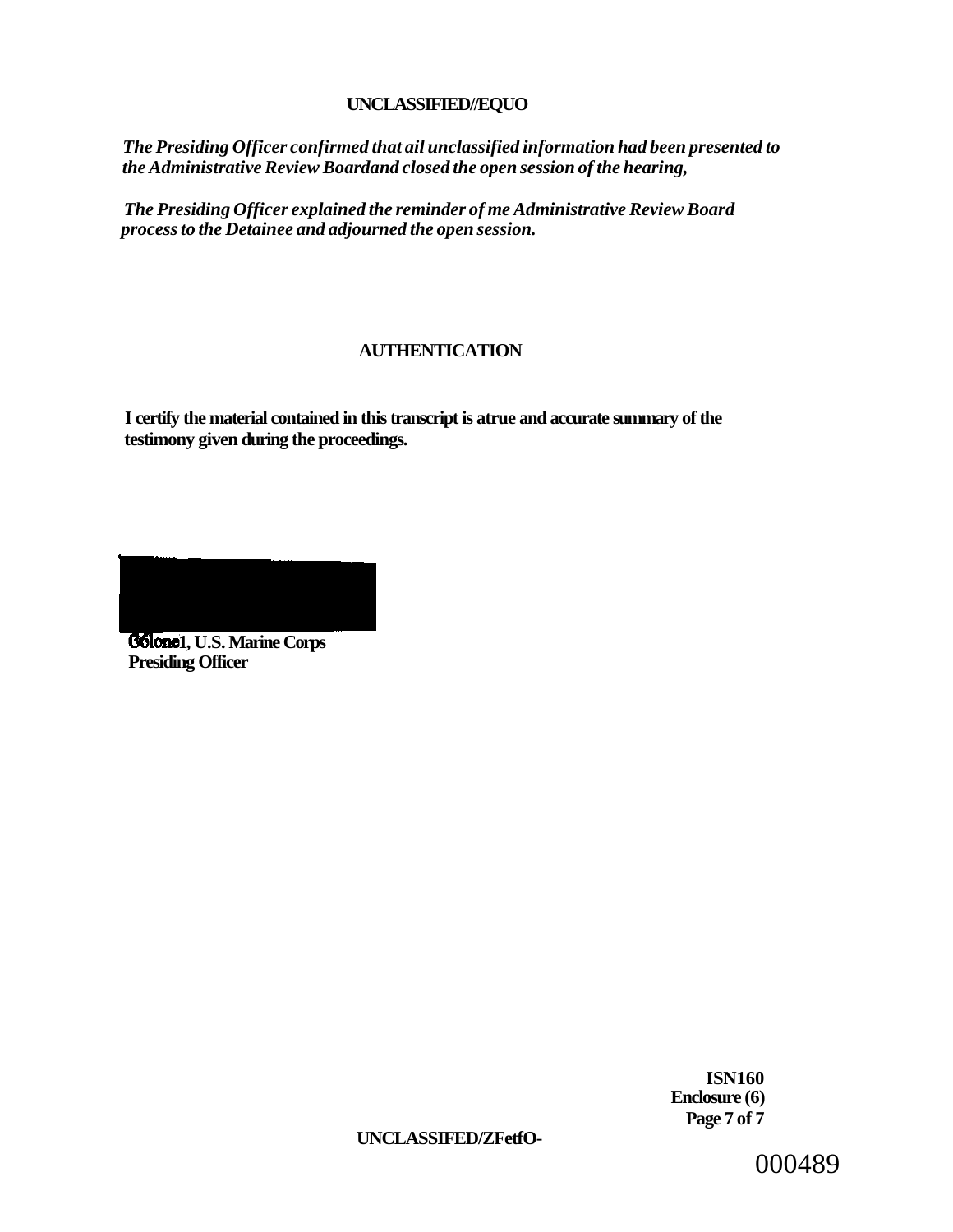# UNCLASSIFIED//FOtl©

### **Summary of Administrative Review Board Proceedings for ISN115**

*The Administrative Review Board was coiled to order,* 

*The Designated Military Officer (DMO) was sworn.* 

*The Board Reporter was sworn\** 

*The Presiding Officer announced the convening authority and purpose of the Administrative Review Board proceedings.* 

*The Administrative Review Board members were sworn.* 

*The Assisting Military Officer was sworn.* 

*The Assisting Military Officer presented the Enemy Combatant Notification form, Exhibit EC-A, to the Administrative Review Board.* 

*The Assisting Military Officer presented the Enemy Combatant Election Form, Exhibit EC-B, to the Administrative Review Board.* 

*It was noted by the Presiding Officer that from Exhibit EC-B, the Detainee had chosen not to be present for the Administrative Review Board proceedings.* 

*The Presiding Officer confirmed that the Assisting Military Officer had met with the Detainee and informed him of his rights regarding the proceedings, that the Detainee appeared to understand the process, that the Unclassified Summary of Evidence was read to the Detainee, that a translator was used during the interview, and that the Assisting Military Officer confirmed that the translator spoke the same language as the Detainee.* 

*The Designated Military Officer presented the Unclassified Summary of Evidence, Exhibit DMO-h the FBI Redaction Certification, Exhibit DMO-2 and the Unclassified Treasury Department Executive Order 13224,Exhibit DMO-3 to the Administrative Review Board.* 

*The Designated Military Officer stated that a copy of these exhibits had been previously distributed to the Assisting Military Officer and Detainee,* 

*The Designated Military Officer gave a brief description of the contents of the Unclassified Summary of Evidence, Exhibit DMO-1 to the Administrative Review Board.* 

*The Presiding Officer asked the Designated Military Officer for any further unclassified information.* 

> ISN 115 Enclosure (5) **Page 1 of 2**

UNCLASSIFIED//FOUO-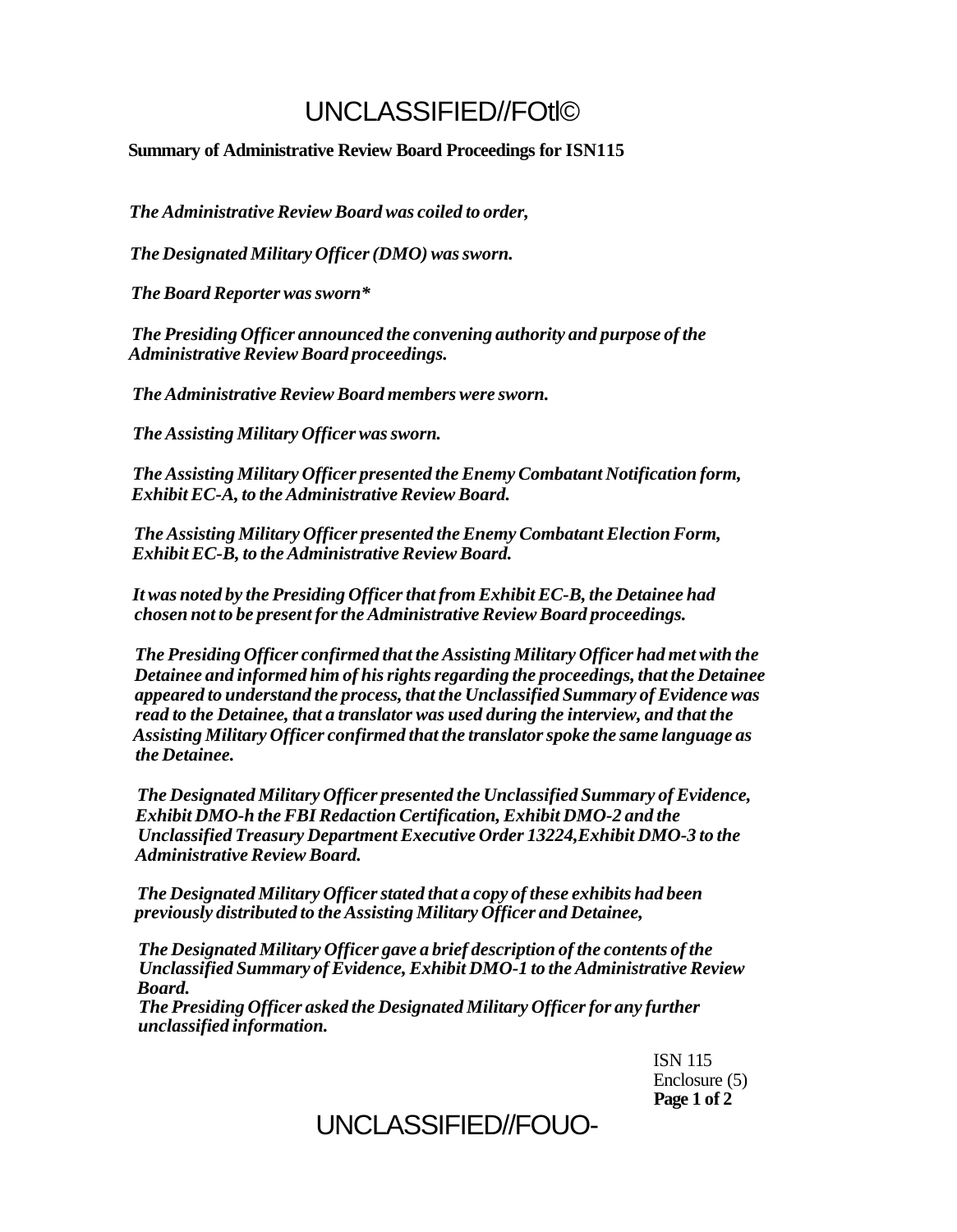# UNCLASSIFIED//FOUO

*The Designated Military Officer confirmed that he had no further unclassified information and requested a closed session to present classified information relevant to the disposition of the Detainee.* 

*The Presiding Officer acknowledged the request.* 

*When asked if the Assisting Military Officer had any information to present on behalf of the Detainee to the Administrative Review Board, the Assisting Military Officer stated that he would like to read his comments fiom Exhibit EC-B pertaining to the Detainee's Review Board interview.* 

*The Presiding Officer read the remainder of the unclassified portion of the Administrative Review Board proceedings, and then adjourned the proceedings.* 

*The Presiding Officer opened the classified portion of the session.* 

*The Presiding Officer adjourned the classified portion of the session and the Administrative Review Board was closed for deliberation and voting.* 

### **AUTHENTICATION**

I certify the material contained in this transcript is a true and accurate summary of the testimony given during the proceedings.

(Cliffain USN **Presiding Officer** 

> **ISN115 Enclosure (5) Page 2 of 2**

UNCLASSIFIED//FetK5~

ooo4m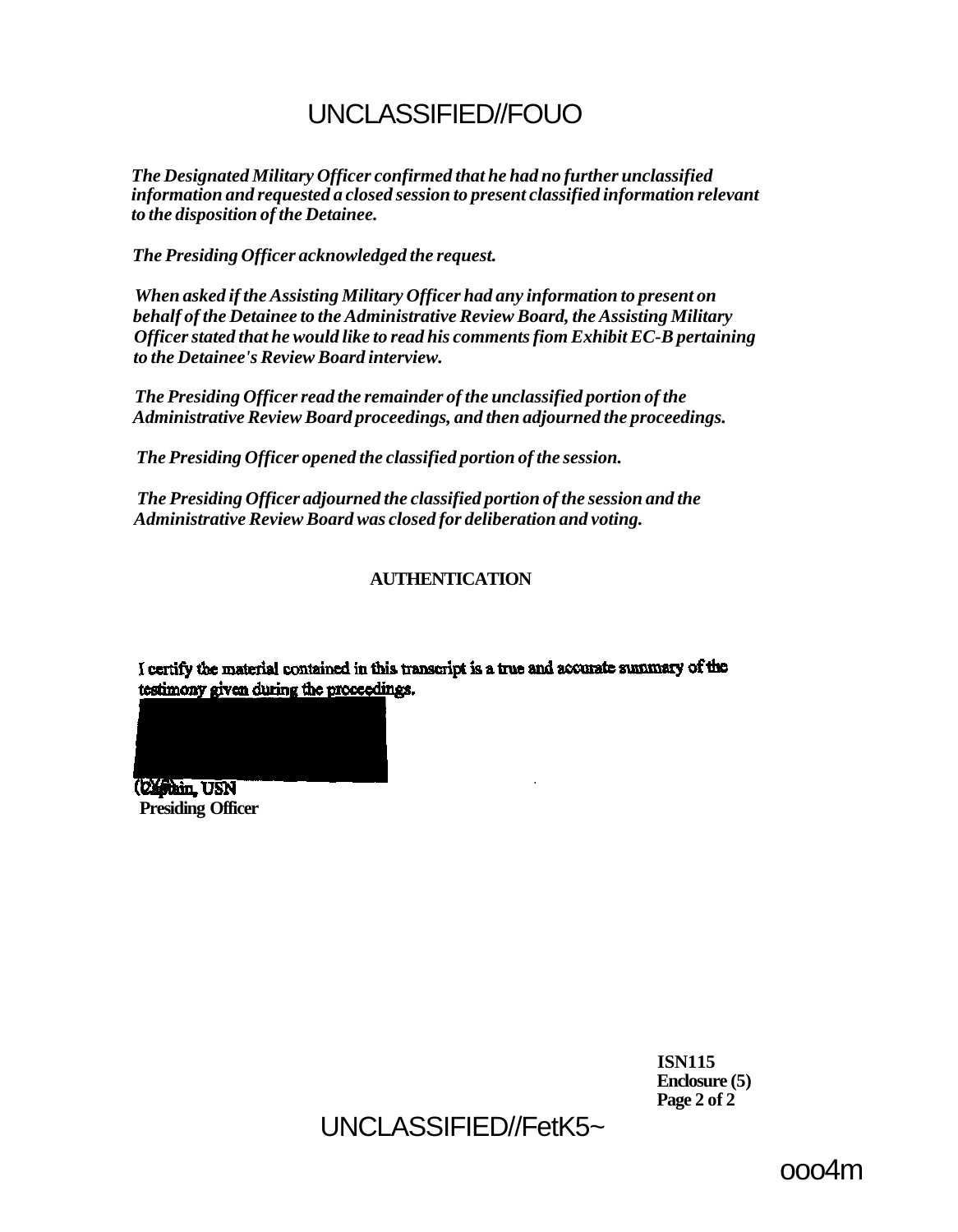### UNCLASSIFIED//FOUO

**Summary of Administrative Review Board Proceedings for** ISN 272

*The Administrative Review Board was called to order.* 

*The Designated Military Officer (DMO) was sworn.* 

*The Board Reporter was sworn.* 

*The Translator was sworn.* 

*The Detainee entered the proceedings.* 

*The Presiding Officer announced the convening authority and purpose of the Administrative Review Board proceedings.* 

*The Administrative Review Board members were sworn.* 

*The Assisting Military Officer was sworn.* 

*The Presiding Officer read the hearing instructions to the Detainee and confirmed that he understood.* 

*The Assisting Military Officer presented the Enemy Combatant Notification form, Exhibit EGA, to the Administrative Review Board.* 

*The Assisting Military Officer presented the Enemy Combatant Election Form, Exhibit EC-B, to the Administrative Review Board.* 

*The Designated MHitary Officer presented the Unclassified Summary of Evidence, Exhibit DMO-1, DMO-2, the FBI Redaction Memorandum, andDMO-3, Executive Order 13224 to the Administrative Review Board.* 

*The Designated Military Officer stated that a copy of these exhibits had been previously distributed to the Assisting Military Officer and Detainee.* 

*The Designated Military Officer gave a brief description of the contents of the Unclassified Summary of Evidence, Exhibit DMO-1 to the Administrative Review Board* 

*The Designated Military Officer confirmed that he had no further unclassified information and requested a closed session to present classified information relevant to the disposition of the Detainee.* 

*The Presiding Officer acknowledged the request* 

Enclosure (6) Page 1 of 11

#### UNCLASSIFIED//FeUCT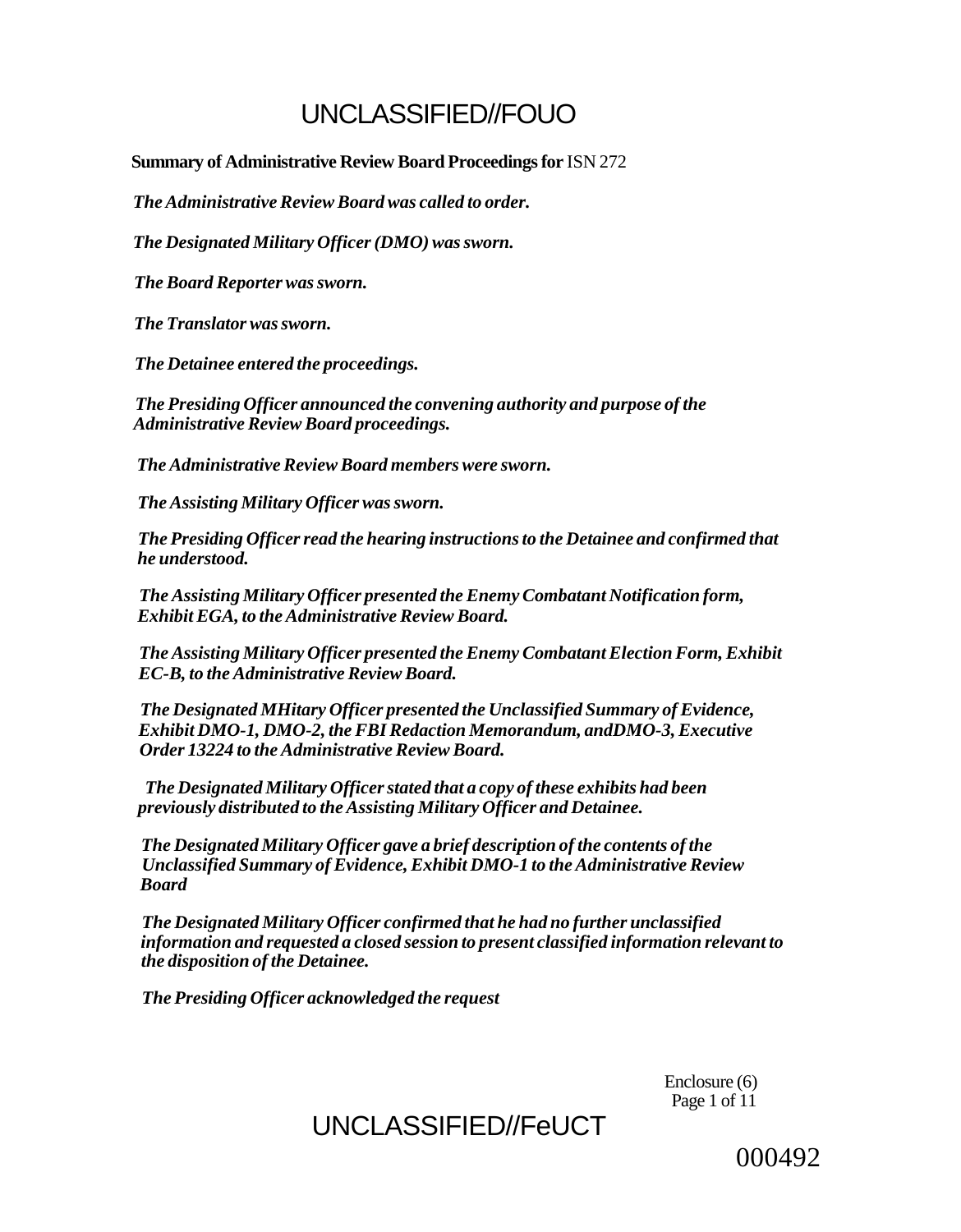## UNCLASSIFIED//EOUO

#### *The Presiding Officer opened (he Administrative Review Board to the Detainee to present information with the assistance of the Assisting Military Officer.*

*The Assisting Military Officer presented a copy of the Detainee's written statement, Exhibit EC~Cto toe Administrative Review Board.* 

*The Presiding Officer asked the Detainee if he wishes to matte a statement under oath, (Muslim oath offered).* 

*The Detainee declined taking the (Muslim) oath.* 

*The Assisting Military Officer read the Assisting Military Officer's comments from EC-B and men read the allegations on the unclassified summary to assist the Detainee in answering the allegations.* 

#### *The Assisting Military Officer's comments are as follows:*

Assisting Military Officer: The Detainee's initial ARB interview occurred on 20 May 2005 and lasted for two hours. A follow-up interview was held on 23 May 2005 and lasted two hours. After a review of the ARB purpose and procedures, the Unclassified Summary ofEvidence was read to the Detainee. Afterwards, he stated he would like to attend the ARB and requested the help of the Assisting Military Officer in presenting his comments regarding the Unclassified Summary ofEvidence. The Detainee was polite and very cooperative throughout the interview and expressed a desire to speak openly and provide a written statement to the Review Board. He also stated that the interrogators presented information about him that was not the truth. At the conclusion of the interview, he was provided an Arabic translation of the Unclassified Summary [of Evidence] for further review. During the follow-up interview, the Detainee stated he had concerns about how the Classified Summary will affect the outcome of this board.

Assisting Military Officer: The Detainee provided the following comments in response to information in the Unclassified Summary of Evidence. In response to the allegation that he traveled from Riyadh, Saudi Arabia to Kabul, Afghanistan with 90,000 Saudi Rivals, approximately \$24,000 USD, and claimed to do so to help the poor and needy, the Detainee said it is true.

Detainee: Yes. True.

Assisting Military Officer: In response to the allegation that he took a bus from Riyadh, Saudi Arabia to Damascus, Syria, then traveled by plane to Tehran, Iran from which he took a. bus to Meshad, Afghanistan, then boarded a bus that traveled to Harat, Afghanistan and finally to Kabul, Afghanistan, the Detainee said this is a true statement.

Detainee: Yes.

Enclosure (6) Page2ofll

#### UNCLASSIFIED//FQU0-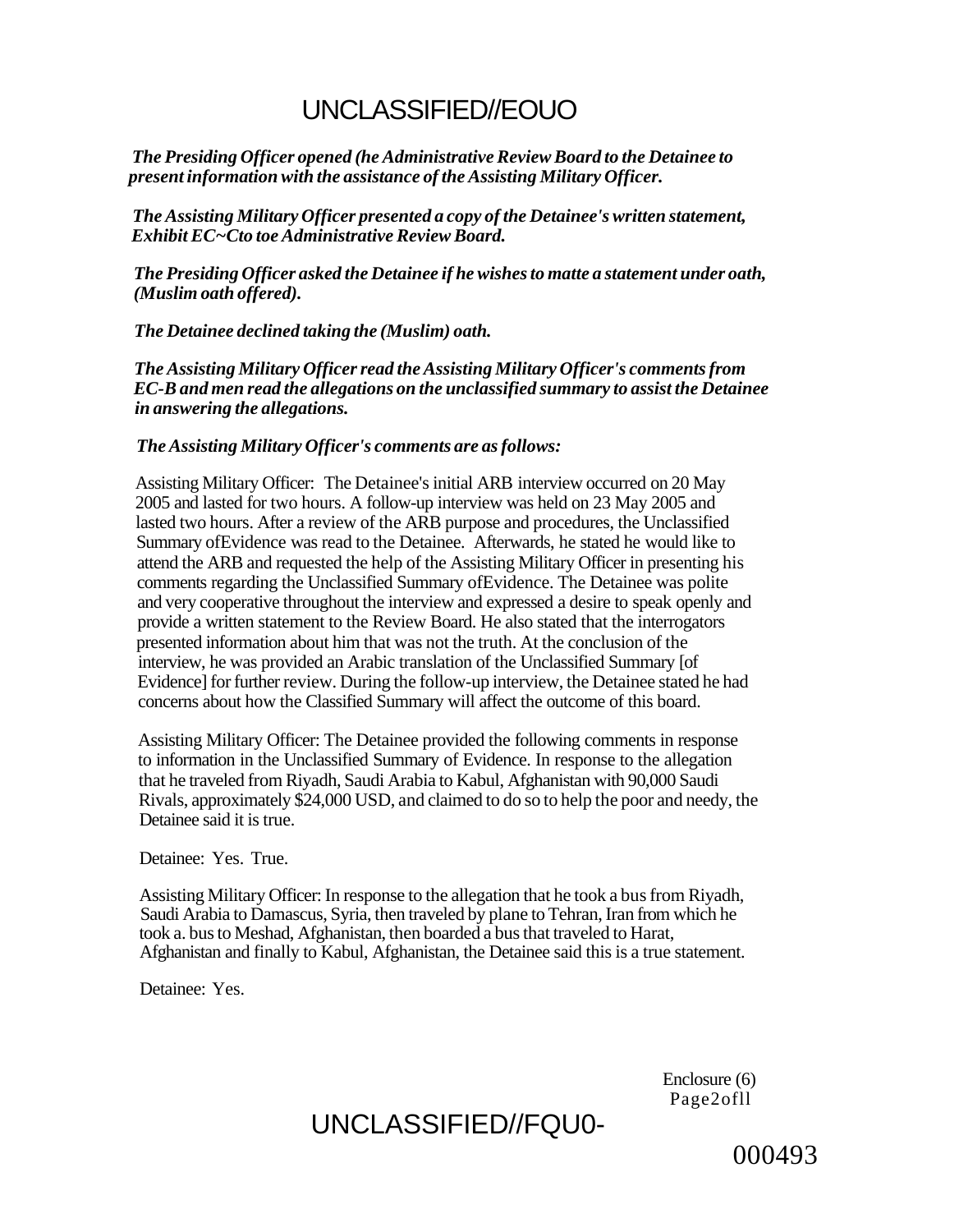# UNCLASSIFIED//FOUO

Assisting Military Officer In response to the allegation that he spent one and a half months at a Taliban training center located outside Kabul, Afghanistan, where he received one week or training with an AK-47 rifle, the Detainee said that this is not true. He stated he was at the training center for only one week and received training on a long rifle.

Detainee: Yes.

Assisting Military Officer In response to the allegation that he spent his time in Kabul with a known Taliban member, the Detainee said that this statement is true.

Detainee: Yes.

Assisting Military Officer: In response to the allegation that he thinks the Taliban member gave the Detainee weapons training on order to get him to join al Qaida, the Detainee said this is incorrect He stated he believes he received this training in order to join the Taliban.

Detainee: Yes,

Assisting Military Officer In response to the allegation that the weapons' training was given to the Detainee by the Taliban member in an attempt to recruit the Detainee for the Taliban, he said this statement is true.

Detainee: Yes.

Assisting Military Officer: In response to the allegation tbat one of his known aliases was on a list of captured al Qaida members that was discovered on a computer hard drive associated with a senior al Qaida member, the Detainee stated that this is not true. He also stated that he has no aliases.

Detainee: Yes.

Assisting Military Officer: In response to the allegation that his name was found on a floppy disk recovered from raids of a suspected al Qaida safehouse, the Detainee said this is not true. He also stated that he does not have any relations to withal Qaida.

Detainee: Yes.

Assisting Military Officer In response to the allegation that his name was found on a computer file seized during joints raids conducted with the Pakistani Inter-Services Intelligence Directorate (ISED) against al Qaida-associated safehouses in Rawalpindi in March 2003, the Detainee said this statement is not true. He stated again that he doesn't have a relationship with al Qaida,

Detainee: Yes.

Enclosure (6) Page3ofll

#### UNCLASSIFIED//FGU0-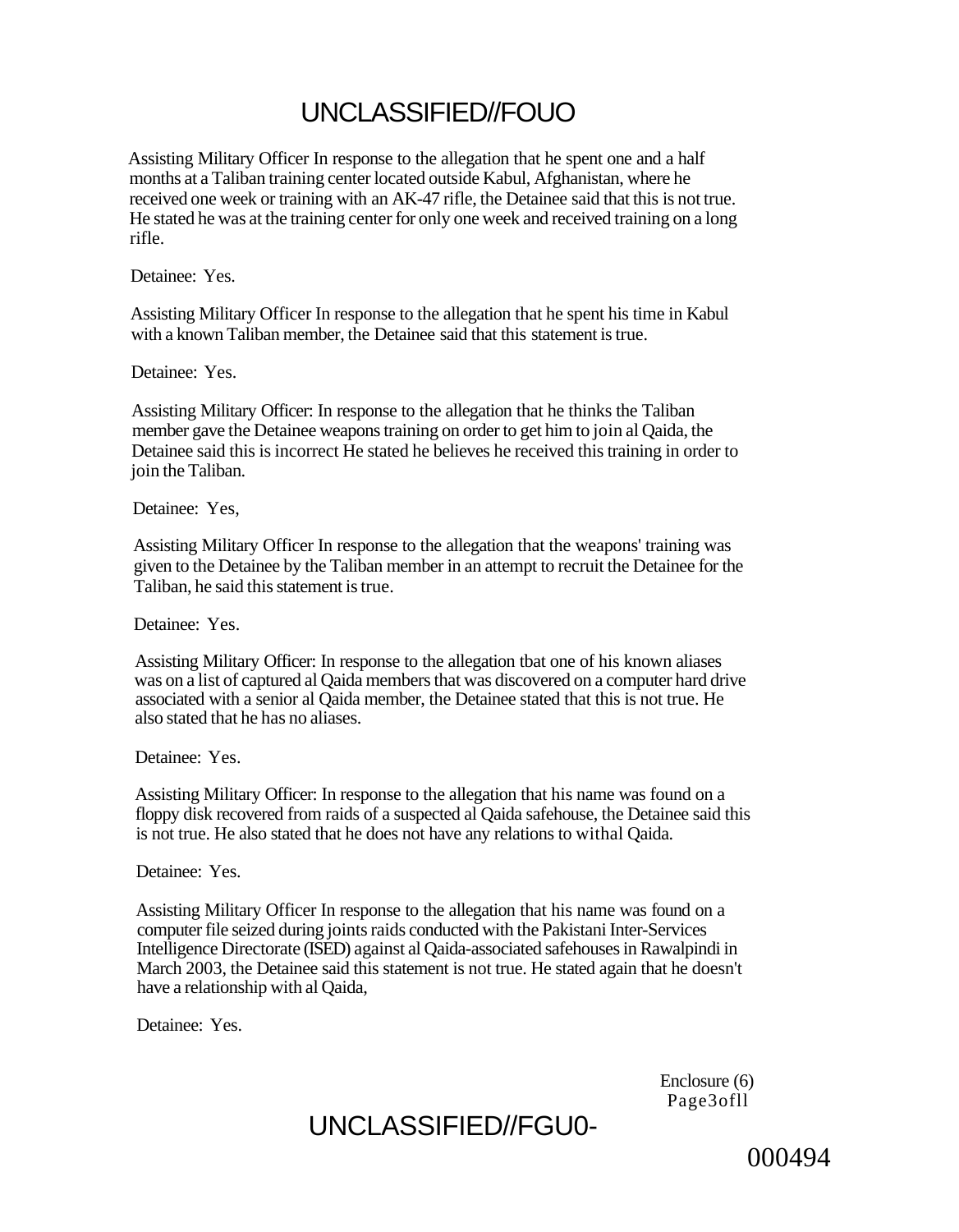# UNCLASSIFIED#F©yO

Assisting Military Officer: In response to the allegation mat his name was found on a computer hard drive seized from members of a suspected al Qaida terrorist cell involved in an attack on U.S. Marines on Faylaka Island on October 2002, he said his answer was the same as the last two statements.

Detainee: Yes.

Assisting Military Officer In response to the allegation that his name, nationality and his possession of a Saudi passport were found on a document recovered from the raid of a suspected al Qaida sa&house in Karachi, Pakistan, he said again this statement is not true because he has no relationship to al Qaida.

Detainee: Yes.

Assisting Military Officer: In response to the allegation that an al Qaida associate identified the Detainee as arriving in Afghanistan in 2000 and fighting in the Omar Sa'if Center north of Kabul, the Detainee said that this statement is not true. He stated that he went to an area north of Kabul, to a center that was behind the battleiines, and he did not fight against anyone.

Detainee: Yes.

Assisting Military Officer: In response to the allegation that he was captured by the Pakistani government after crossing the border in me Nangahar Province in December of 2001, the Detainee said this is true, but he is not familiar with this area.

Detainee: Yes.

Assisting Military Officer: The Detainee agreed with me statement that he said he did not join the Taliban, al Qaida, or any relief organization.

Detainee: Yes.

Assisting Military Officer: The Detainee agreed that he said be would not sacrifice anything for Usama bin Laden, al Qaida, the Taliban, or any relief organization.

Detainee: Yes.

Assisting Military Officer Hie Detainee agreed that he said Usama bin Laden is wrong for the terrorist acts for which he is responsible.

Detainee: Yes.

Assisting Military Officer: Finally, the Detainee agrees with the statement that he denied having any knowledge of the attacks on the United States prior to their execution on

> Enclosure (6) Page 4 of 11

UNCLASSIFIED//FGUO^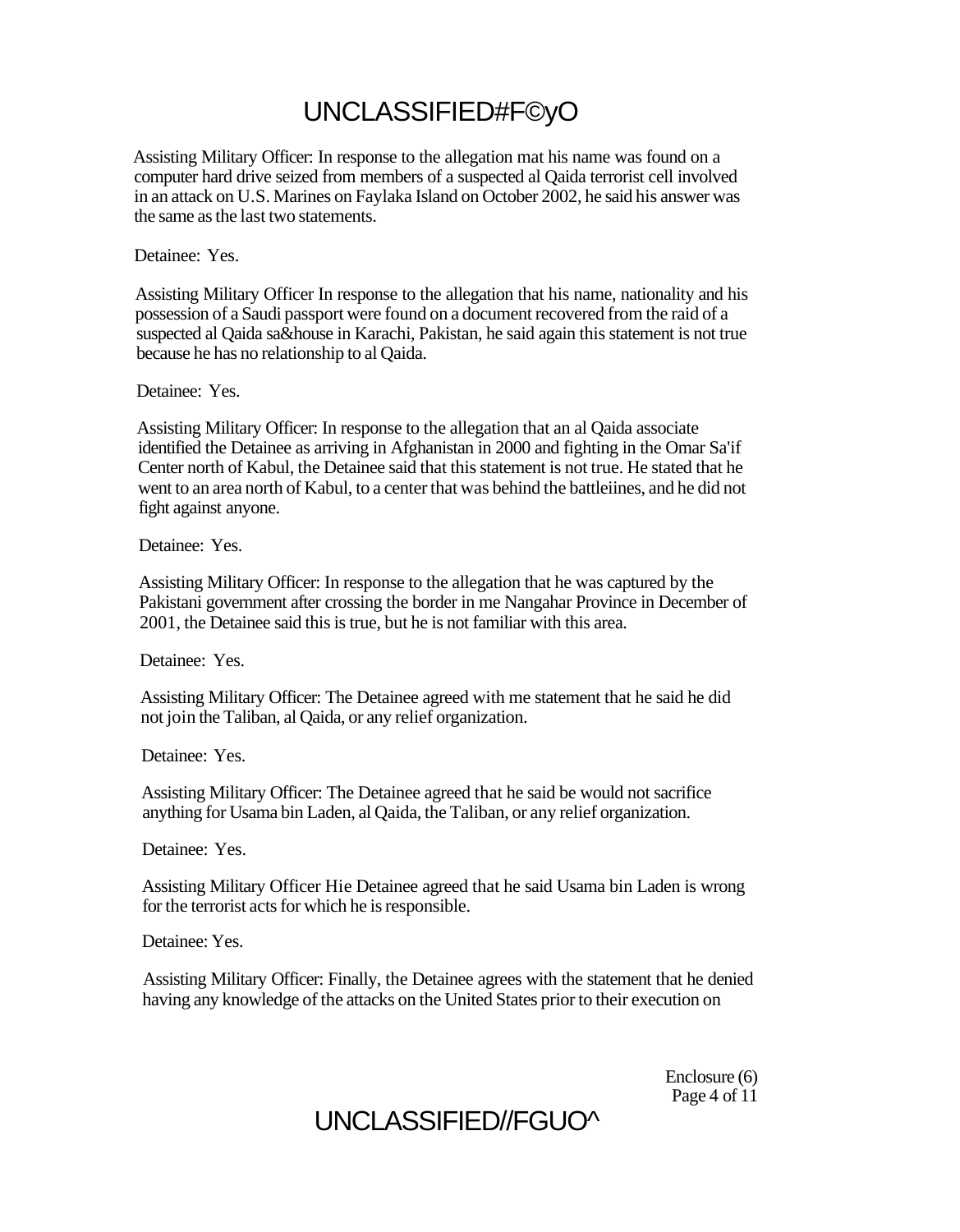## UNCLASSIFIED//FOUO

September  $1I<sup>th</sup>$ , and also denied knowledge of any rumors of plans of future attacks on the United States or United States interests.

Detainee: Yes.

Assisting Military Officer: This concludes his answers to the Unclassified Summary [of Evidence].

Presiding Officer: OK. it is his turn now.

Detainee: First question: How is your behavior? Answer: My behavior with the soldiers is without problems. Second question: If you get released, what will be your future and what's your goal? Answer My goal for the future is like most people's goals who love and adore security and peace in life and who enjoy eating and drinking because they are free. Andlwouldliketo work the same work as my fether, [who is] an employee. Third question: Why do you not pose a threat to the U.S. and its allies? Tnird Answer: First of aUJ am free ofthe charges ti^aUege that I pose a threat I am not like Usama bin Laden or one of his followers to know how to pose a threat against you or to know and to plan how to hurt you in any way possible. Fourth question: Reason why we should release you? Answer: Tne reason for my release is your knowledge of me and your conviction that I do not pose a threat.

Presiding Officer: Is there more?

Detainee: No, sir.

Presiding Officer: Thank you for appearing today in front of the board.

Detainee: Your welcome.

Presiding Officer: It is good to know that you are as interested in your freedom as we are in determining whether or not you are a threat to the United States and its allies.

Detainee: Thank you.

Presiding Officer: We don't intend to interrogate you but we do have some questions that we Kke to have answers for.

Detainee: Ask.

Presiding Officer: Our questions need to be answered completely and truthfully.

Detainee: Yes.

*Administrative Review Board Member's questions:* 

Enclosure (6) Page 5 of 11

#### UNCLASSIFIED//P0OO^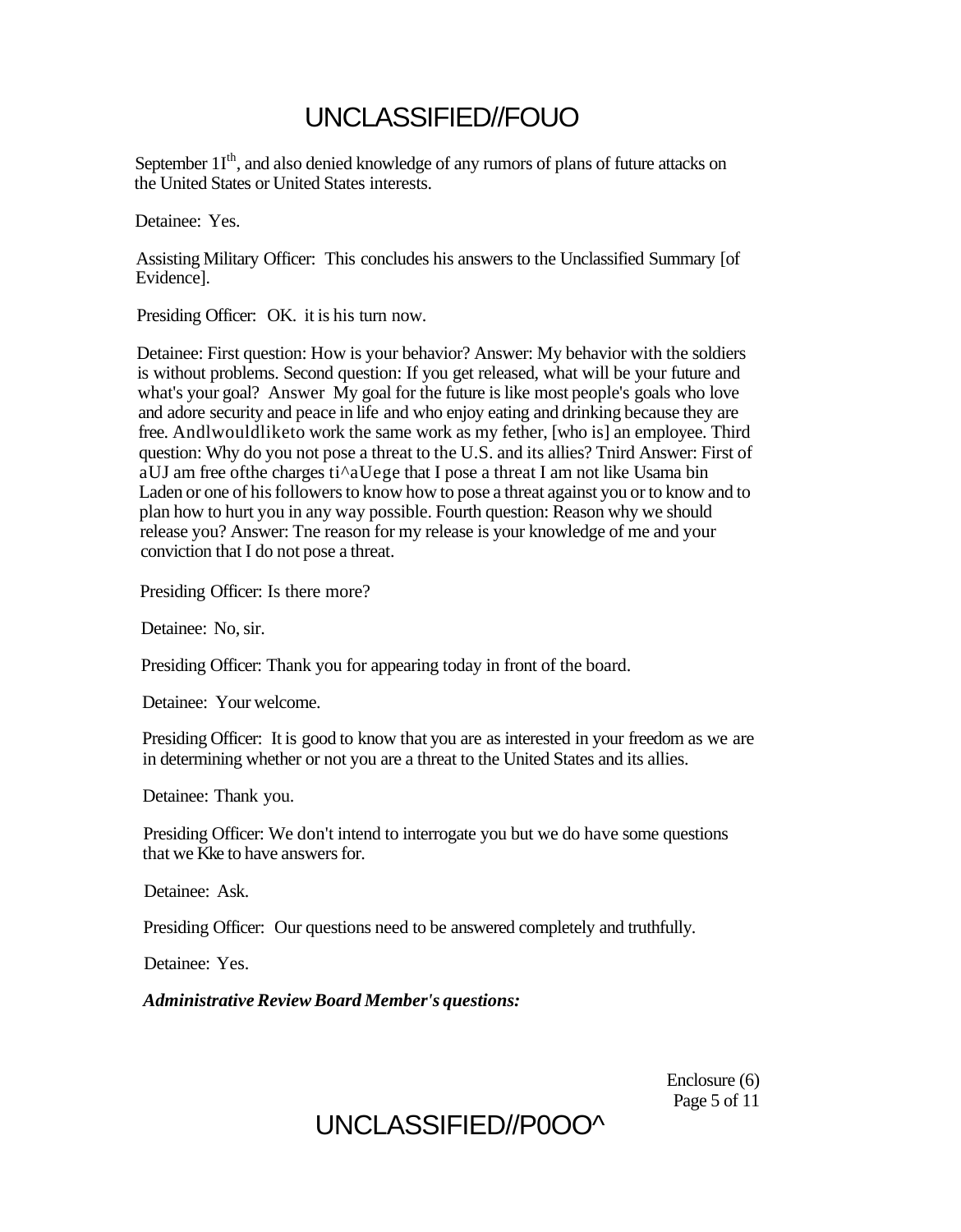## UNCLASSIFIED//FO0O

Board Member: I understand the situation is difficult Perhaps you will not find my questions too stressful. What is the highest education level you have obtained?

Detainee: First of high school

Board Member: First .year of high school?

*The linguist explains that high school is divided into two parts, the first part is three years and die second part is four years. The total for high school is seven yean.* 

Detainee: First [part] of high school.

Board Member: What was your primary field of academic study?

Detainee: Religious subjects, mathematics, English, [and] literature.

Board Member What was the reason you stopped attending high school?

Detainee: Hatred [towards] education.

Board Member: Prior to traveling to Afghanistan in 2000, did you live at home with your parents?

Detainee: Yes, Hived with them in the house.

Board Member: What is your father's occupation?

Detainee: An employee in [the] administration of education.

Board Member: Does that mean that he works for the Saudi government as an educator?

Detainee: He is not [an] educator. He is only a secretary.

Board Member: Very good. Do you have any relatives that live in Afghanistan or Pakistan?

Detainee: No, I don't have any relatives [that live in Afghanistan or Pakistan],

Board Member: When you left your homeland to travel to Afghanistan, did you travel alone or were you with a colleague?

Detainee: Alone.

Board Member: Had you ever previously visited Afghanistan or Pakistan?

Detainee: No.

Enclosure (6) Page 6 of 11

#### UNCLASSIFIEDZ/FeCfCT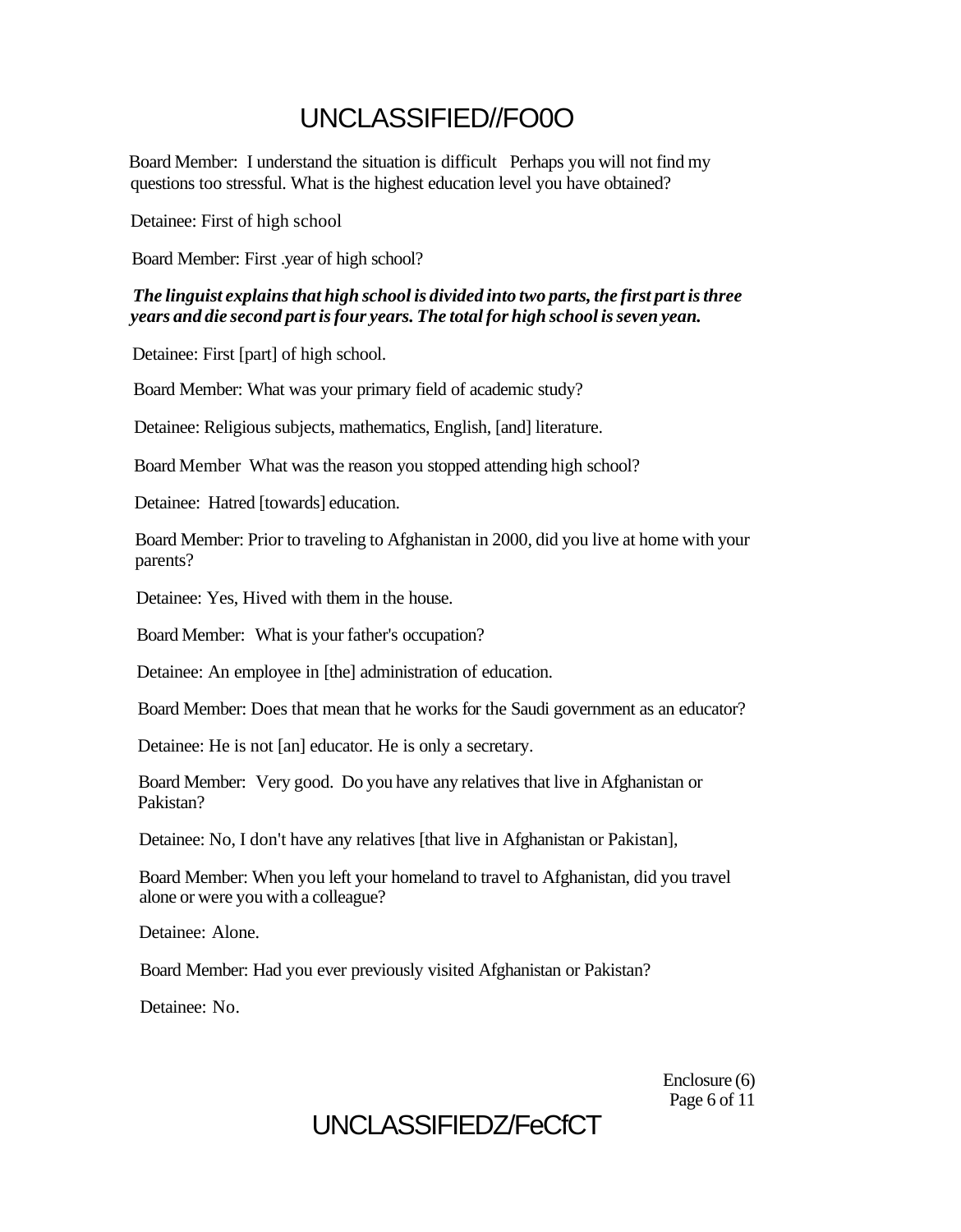## UNCLASSIFIED//EOUO

**Board Member Did you contact anyone in Afghanistan to Jet them know you were planning on visiting that country before you went mere?** 

**Detainee: No, I didn't** 

**Board Member: Do you speak Pashto?** 

**Detainee: No.** 

**Board Member: Did you seek your father's approval or his guidance prior totravelingto Afghanistan?** 

**Detainee: Yes, I did** 

**Board Member: Did he advise that this was a worthwhile thing to do or did he encourage you not to do mat?** 

**Detainee: He told me [to] work inside Saudi Arabia.** 

**Board Member: Your father suggested that you provide your charitable services into Saudi instead of going to Afghanistan?** 

**Detainee: They are poor in Saudi.** 

**Board Member I understand. I believe I understand that your father wanted you to stay in Saudi and perform your charity vice going to Afghanistan?** 

**Detainee: Yes, sir.** 

**Board Member: Why did yon disobey your father and go to Afghanistan or why did you not listen to his advice?** 

**Detainee: People of Saudi have a materialistic appearance but Afghani people are [the] opposite [way].** 

**Board Member: When you traveled to Afghanistan you had 90,000 rivals, why did you not exchange that money for Afghani money before you visited Afghanistan?** 

**Detainee: I exchanged [it] in Afghanistan.** 

**Board Member: Considering Afghanistan was a country that had iriternal conflicts, that you would be carrying a large amount of money with you, that you were [a] relatively youthful man, that you don't speak the native language, did you contact the Saudi embassy, the Red Cross or any other relief organizations and ask for their advise regarding your travels to Afghanistan?** 

**Detainee: No, I did not** 

**Enclosure (6) Page 7 of 11** 

UNCLASSIF!ED//Feu6~~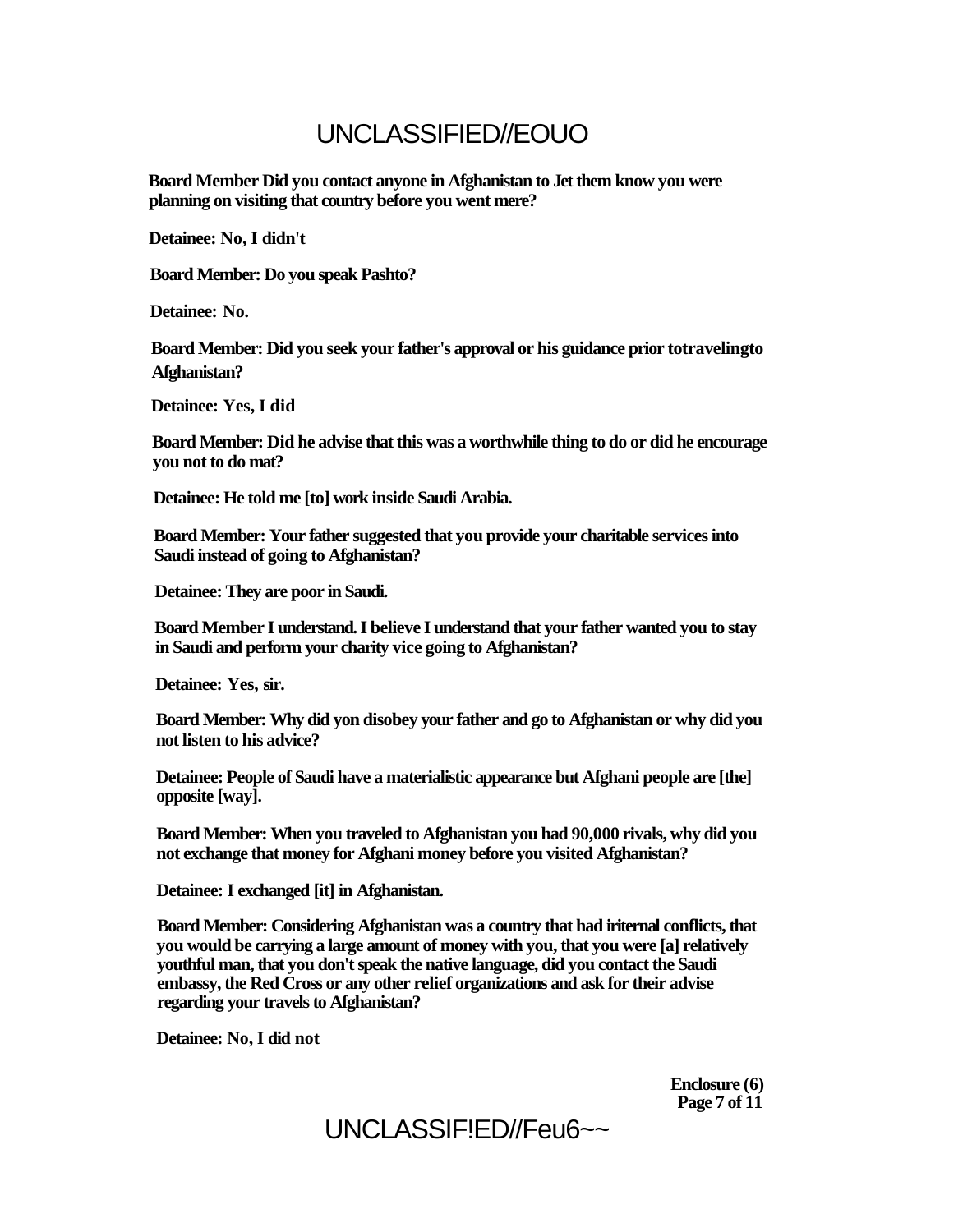## UNCLASSIFIED//POUO

**Board Member: It did not occur to you or [did you] just not consider doing that?** 

**Detainee: [From] what we [knew] the country of Taliban was free of stealing and attacking people on the streets to take their money.** 

**Board Member: I only have a few more questions. How long did you expect to remain in Afthanistan when you first traveled there?** 

**Detainee: Tnat depended on the distribution of my money... my charity.** 

**Board Member: But you must have had some idea that you would be there for a week, a month, longer?** 

**Detainee: Approximately a [few] months.. .from six months and up.** 

**Board Member: Therefore you must have taken some luggage and personal belongings with you.** 

**Detainee: Sure.** 

**Board Member: How much luggage did you take with you?** 

**Detainee: One.** 

**Board Member: One suitcase?** 

**Detainee: Yes.** 

**Board Member: Your name appears on various computer media that associates you with al Qaida. Do you know why anyone would put infonnation identifying you on these computers? Do you have enemies?** 

**Detainee: It might be a name that is similar to my name and I don't believe my name was there.** 

**Board Member One last question, if you could change one decision you've made in the past five years, what would it be?** 

**Detainee: What decision do you mean?** 

**Board Member: When you look back over the past five years of your life, you've made decisions. Some have turned out good and some of have turned out perhaps not so good. If you could change one of those decisions you made, what would it be?** 

**Detainee: In the past years my work was to help.** 

*The question was rephrased in order for the Detainee tofuQy understand its meaning.* 

**Enclosure (6) Page 8 of 11** 

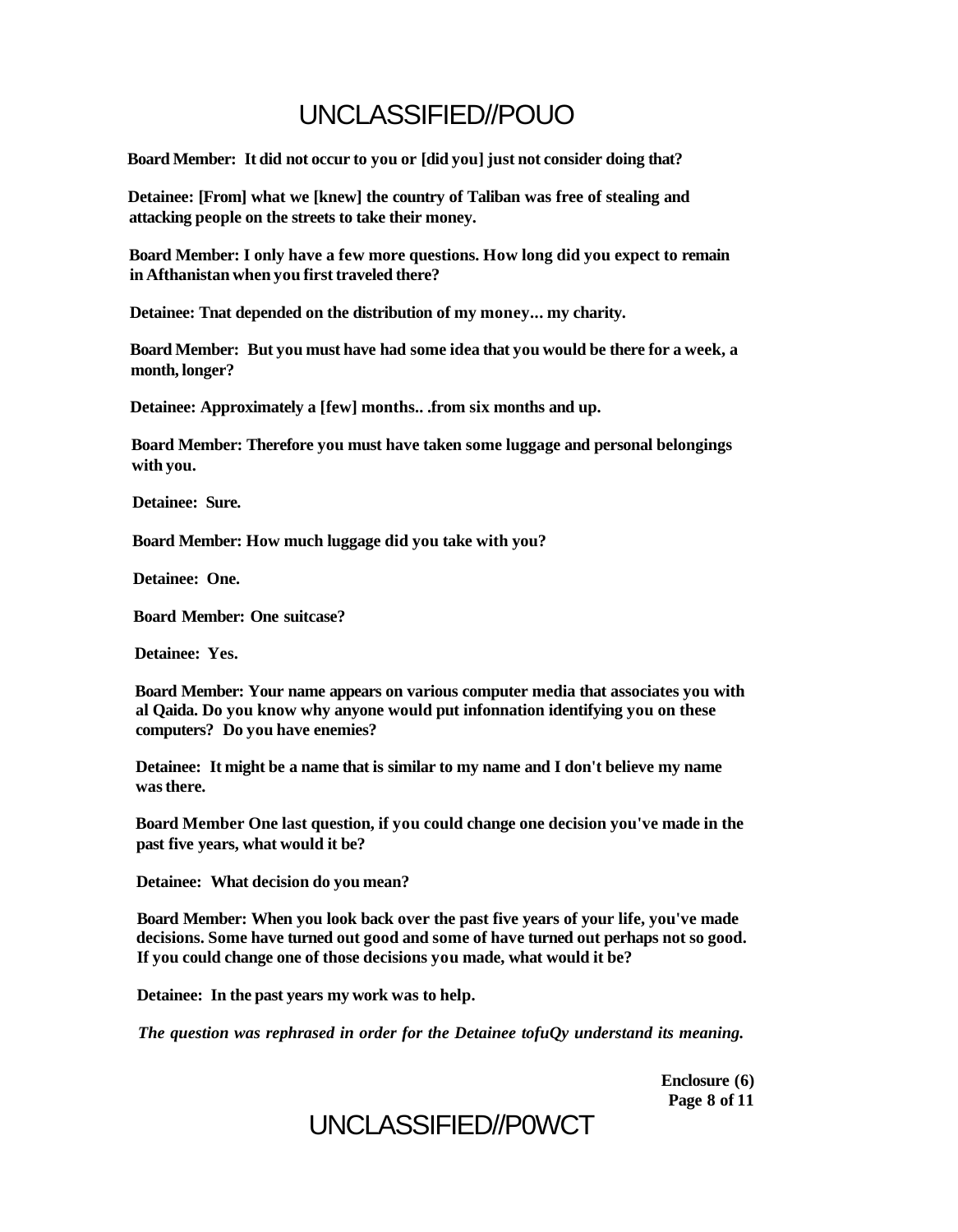## UNCLASSIFIED//EQUQ

Detainee: I, if I go to Saudia now, I would decide not to leave Saudia at all [out of] fear of problems.

Board Member. I have a few questions. Again, thank you for being here.

Detainee: Your welcome.

Board Member: I am just curious. Do you think that 90,000 riyals would be a lot of money in Afghanistan?. Correct?

Detainee: Yes.

Board Member. What was you.. .how would you.. .now you would become fairly popular pretly quickly if they knew you were going to give out 90,000 riyals.. .what was your.. .what would be your method of deciding who was needy and who to give the money to? How would you ascertain that?

Detainee: The donation was from [an] Afghani person named Muhammed Khan. He was in charge of distributing the money [amongst] the needy people. I am responsible to God about this money. Ifl make a donation I want to make sure [about] where itis going. [Because of the] fact that it was with Muhammed Khan, I wanted to make sure that I saw where it went when I donated it

Board Member: So Mr. Khan would suggest where and to whom and how much.. .the money... or was that your decision... how much to give?

Detainee: That was the decision of the Taliban government. They are the ones who knew the poor people.

Board Member: So I guess my question is...did you just give them the 90,000 riyals all at one time or did you distribute them over a period of time?

Detainee: I gave them 90,000 rivals all at one time. I took a little bit out of it...what 1 needed to live with.

Board Member: And you decided to stay just to watch them distribute the money or...

Detainee: Yes.

Board Member: My next question is, can you describe what happened when you were across the border into Pakistan and you were captured? Can you describe what happened during that time?

Detainee: At that time I was sick and I didn't know what happened exactly.

Board Member Were you unconscious or did you walk across...

Enclosure (6) Page 9 of 11

## UNCLASSIFIED//F0U6-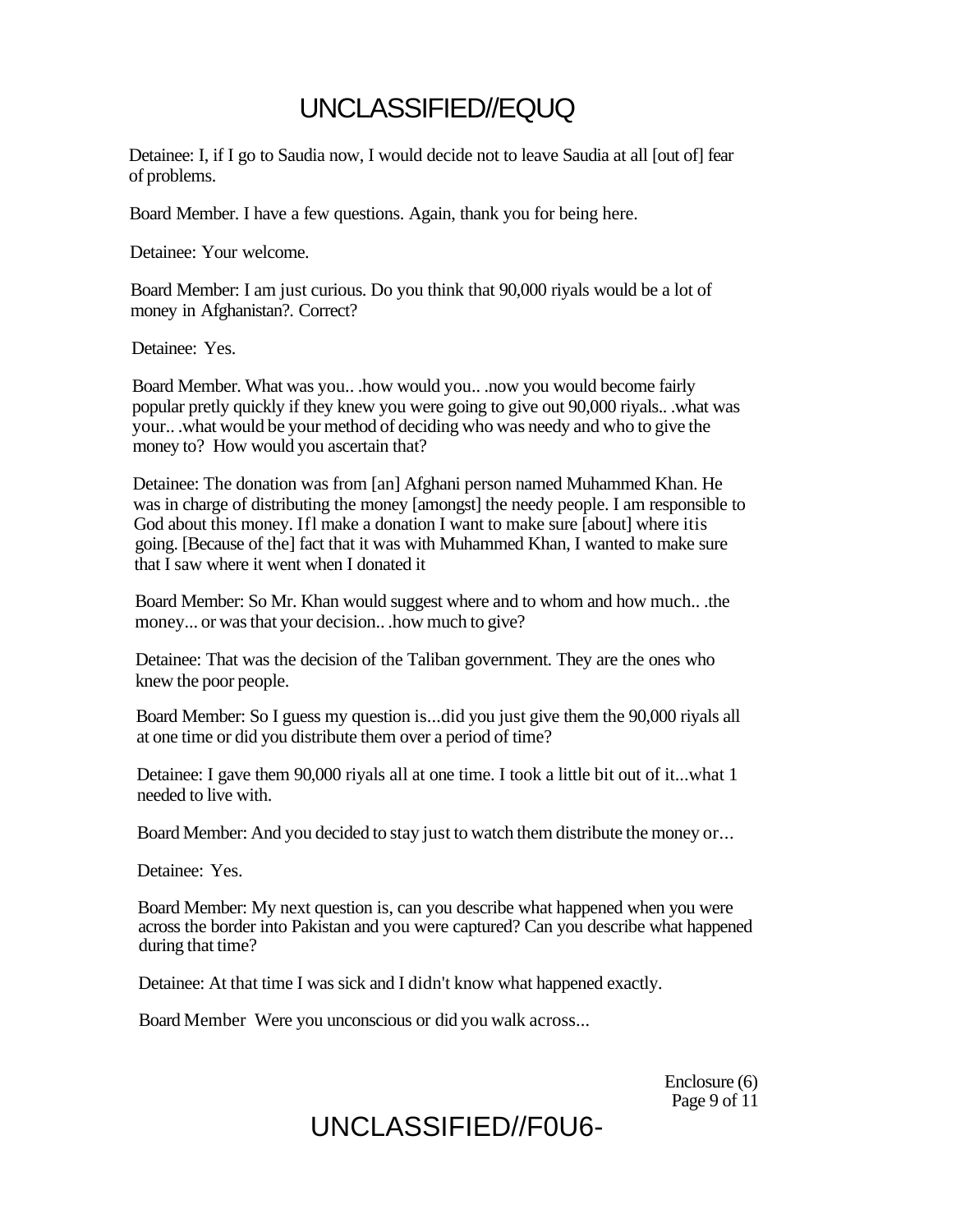## UNCLASSIFIED//EOUO

Detainee: One thing that I know [is] that there were some civilians that belonged to the government. They captured me and then I went to Pakistan and then I went to the prison in Pakistan.

Board Member: So it was a relatively peaceful, inordinary capture? Just like a...

Detainee: Yes, I [turned] myself [in]... I surrendered.

Board Member: Thank you

Detainee: Your welcome.

Presiding Officer: When you were captured were you alone or were other people with you?

Detainee: People were with me.

Presiding Officer: Did you know them from [before] or...

Detainee: No, I didn't know mem. Even at that time I didn't know them because t was sick.

Presiding Officer: You mentioned Muhammed Khan. Was he a member of the Taliban?

Detainee: I know that he works for the Taliban.

Presiding Officer: You were in Afghanistan for approximately one year. What happened for an entire year? What did you mainly do for a year?

Detainee: I worked rescuing needy people.

Presiding Officer; Were you alone most of this time or with other people?

Detainee; [I was] with people.

Presiding Officer: What happened to your passport?

Detainee: [It is] in Kabul.

Presiding Officer: Was it with friends or family in Kabul or where in Kabul?

Detainee: [It is] in the house.

Presiding Officer What is the status of your family now?

Detainee: From what I know in the letters they are doing well.

Enclosure (6) PagelOofll

## UNCLASSIFIED//F0O?f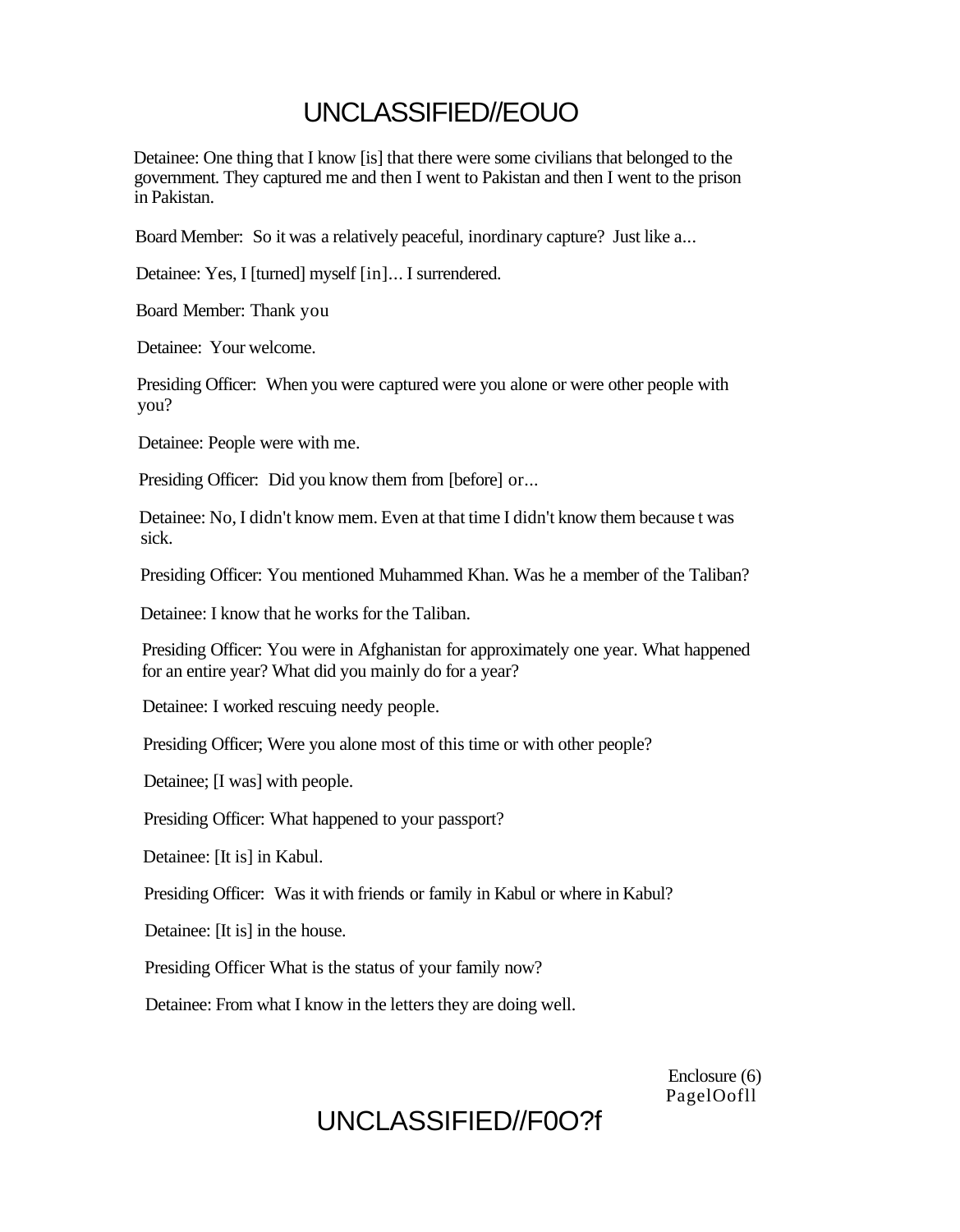# UNCLASSIFIED//EQUO

Presiding Officer: [Do] they know where you are?

Detainee: Yes.

Presiding Officer: Do they know why you are here?

Detainee: I don't know.

Presiding Officer: How can you assure us that you are no longer a threat to the United States?

Detainee; From your knowledge and if you are convinced.. .my behavior here for example. It depends on your knowledge and your convictions.

Presiding Officer. Let mc see if I understand what you have told us &ofer. When you were around eighteen years old, you raised ninety thousand riyals; Saudi Arabian money, to take to a country you had never been to before poor people. Is that right?

Detainee; Yes.

Presiding Officer That is remarkable. Docs this conclude your statement and answers?

Detainee: Yes.

*The Assisting Military Officer had no further questions for the Detainee,* 

*The Designated MUliary Officer had no further questions for the Detainee\** 

*The Presiding Officer read the post-Administrative Review Board instructions to the Detainee and adjourned the open session of the Administrative Review Board,* 

*The Presiding Officer opened the classified portion of the session.* 

*The Presiding Officer adjourned the classified portion of the session and the Administrative Renew Board was closed for deliberation and voting,* 

#### AUTHENTICATION

I certify the material contained in this transcript is a true and accurate summary of the **testimony of the setting the order of the setting of** 

(b)(6) Colonel, USA Presiding Officer

> Enclosure (6) Page 11 of 11

# UNCLASSIFIED//F0U6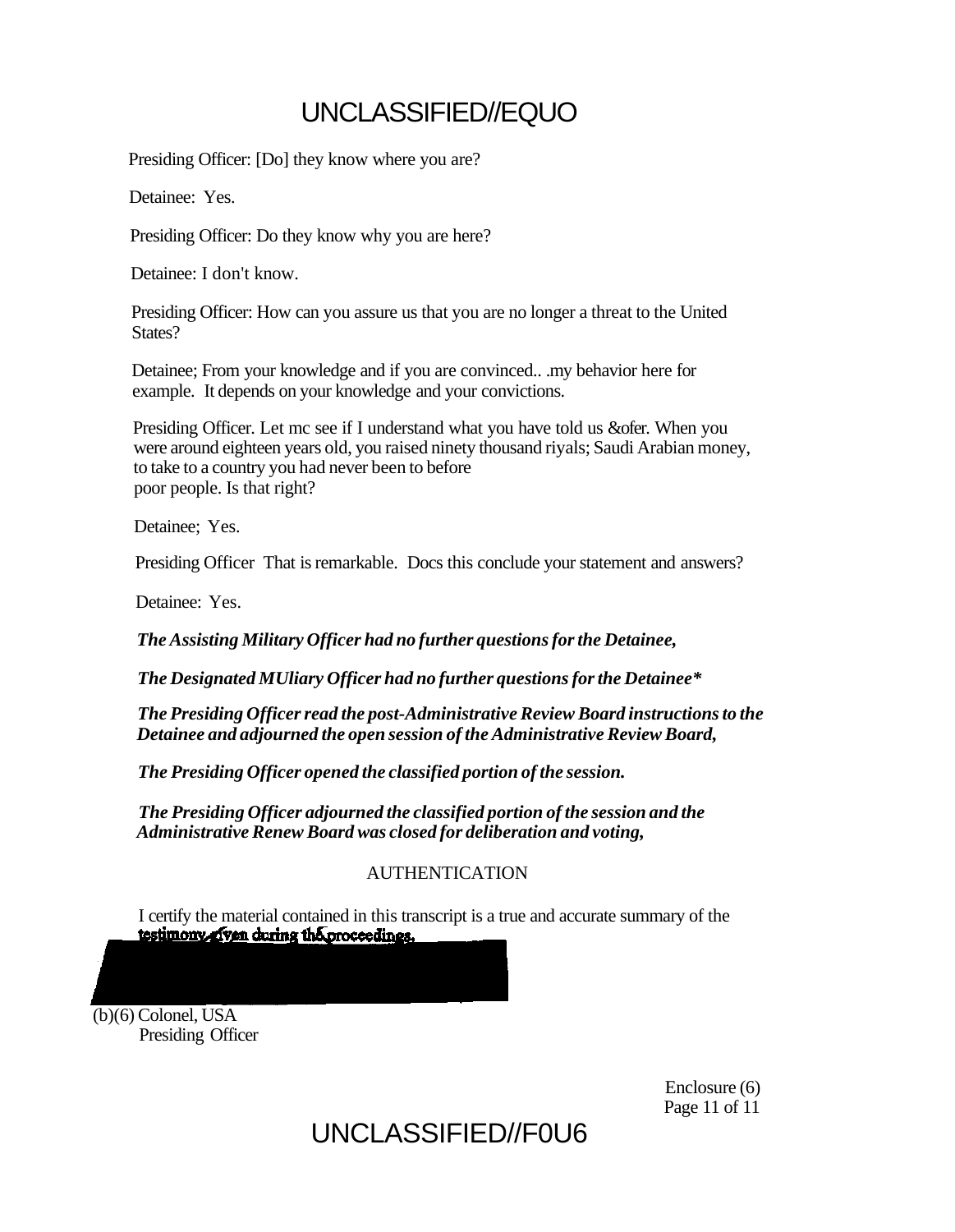# UNCLASSIFIED-

23 May 2005

**From: Ziyad Salih Muhammad Al Bahuth,** 

**To: Presiding Officer** 

Via: Assisting Military Officer

**Subject; Ttanslation of Detainees' Written Statement Submittgdto Ziyad Salih Muhammad Al Bahuth, (ISN 272) on 23 May 2005 by OARDEC Linguist^Bi** 

**1. Completed Copy of Detainees' Statement in Arabic and English translated version,** 



**Enclosure (4) EC-C Page 1 of 3**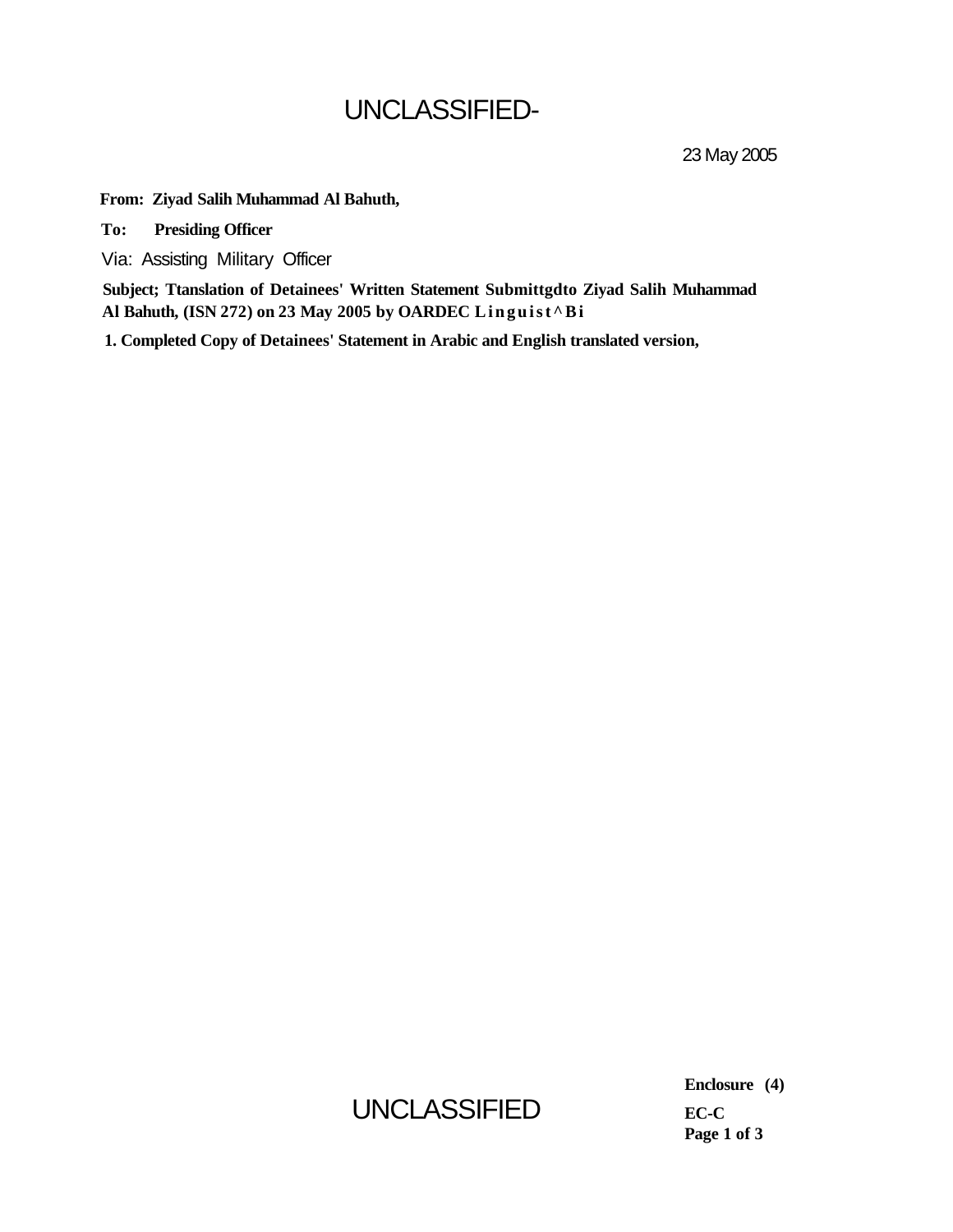*The detainee provided the following comments in response to information in the Unclassified Summary of Evidence:* 

- *In response to the allegation that he traveled from Riyadh, Saudi Arabia to Kabul, Afghanistan with 90,000 Saudi Riyals (-\$24,000 USD) and claimed to do so to help the poor and needy, the detainee said it is true. (3.0.1)* **+**
- **•** *In response to the allegation that he took a bus from Riyadh, Saudi Arabia to Damascus, Syria, then traveled by plane to Tehran, Iran from which he took a bus to Meshad, Afghanistan, then boarded a bus that traveled to Heart, Afghanistan and finally to Kabul, Afghanistan, the detainee said this is a true statement. (3.a.2)*
- *In response to the allegation that he spent one and a half months at a Taliban training center located outside Kabul, Afghanistan, where he received one week of training with an AK-47 rifle, the detainee said that this is not true. He stated that he was at the training center for only one week and received training on a long rifle. (3. b)*
- *In response to the allegation that he spent his time in Kabul with a known Taliban member, the detainee said that this statement is true. (3.c.l)*
- **•** *In response to the allegation that he thinks the Taliban member gave the detainee weapons training in order to get him to join al Qaida, the detainee said this is incorrect. He stated he believes he received this training to in order join the Taliban. (3.C.2)*
- **•** *In response to the allegation that the weapons training was given to the detainee by the Taliban member in an attempt to recruit the detainee for the Taliban, he said this statement is true, (3.C.3)*
- **•** *In response to the allegation that one of his known aliases was on a list of captured al Qaida members that was discovered on a computer hard drive associated with a senior al Qaida member, the detainee stated that this is not true. He also stated he has no aliases. (3\*4)*
- **•** *In response to the allegation that his name was found on a floppy disk recovered from raids of a suspected al Qaida safehouse, the detainee said this is not true. He also stated that he does not have cmy relations with al Qaida. (3.c.5)*
- **•** *In response to the allegation that his name was found on a computer file seized during joint raids conducted with the Pakistani Inter-Services Intelligence Directorate (ISID) against al Qaida-associated safehouses in Rawalpindi in March 2003, the detainee said this statement is not true. He stated again that he doesn 't have a relationship with al Qaida. (3.c.6)*
- **•** *In response to the allegation that his name was found on a computer hard drive seized*

**Enclosure (3) EC-B Page2of3**  000504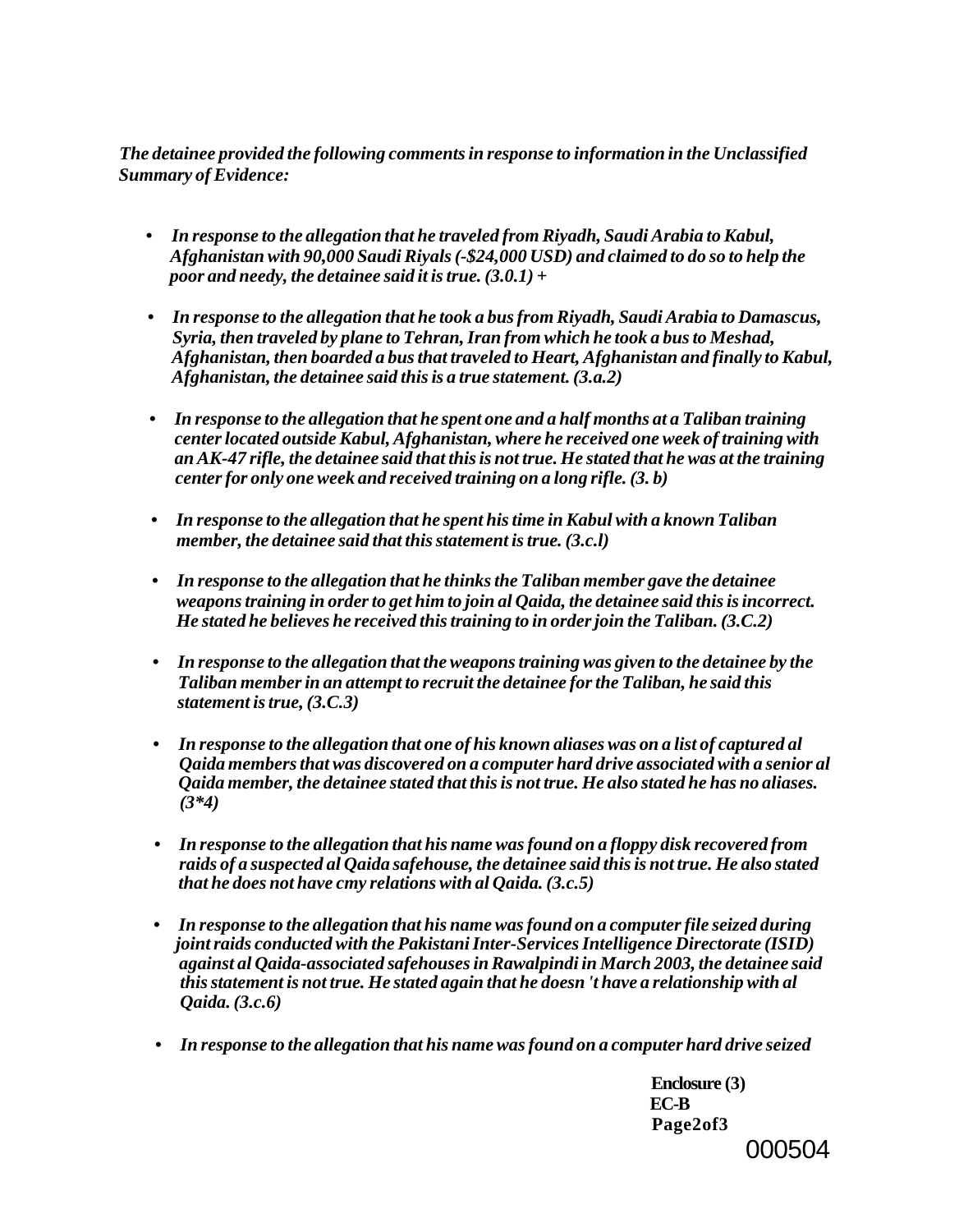*from members of a suspected al Qaida terrorist cell involved in an attack on U.S Marines on Faylaka Island in October 2002, he said his answer is the same as the last two statements. (3.C.7)* 

- **•** *In response to the allegation that his name, nationality and his possession of a Saudi passport were found on a document recoveredfrom the raid of a suspected al Qaida safehouse in Karachi, Pakistan, he said again this statement is not true because he has no relationship the al Qaida, (3c.8)*
- **•** *In response to the allegation that an al Qaida associate identified the detainee as arriving in Afghanistan in 2000 and fighting in the Omar Sa'if Center north of Kabul, the detainee said that this statement Is not true. He stated that he went to an area north of Kabul, to a center that was behind the baUlelines, and he did not fight against anyone. (3.C.9)*
- **•** *In response to the allegation that he was captured by the Pakistani government after crossing the border in the Nangahar Province in December of 2001, the detainee said this is true, but he is not familiar with this area. (3.d)*
- *The detainee agreed with the statement that he said he did not join the Taliban, al Qaida, or any relief organization. (4.a.)*
- *The detainee agreed that he said he would not sacrifice anything for Usama Bin Laden, al Qaida, the Taliban, or any relief organization. (4.b)*
- **•** *The detainee agreed that he said Usama Bin Laden is wrong for the terrorist acts for which he is responsible. (4.c)*
- **•** *Finally, the detainee agrees with the statement that he denied having any knowledge of the attacks on the United States prior to their execution on September 11th, and also denied knowledge of any rumors or plans of future attacks on the United States or United States interests. (4~d)*

**Signature of Officer Conducting Interview: Typed Name of Officer Conducting Interview:** 

> **Enclosure (3) EC-B Page 3 of3**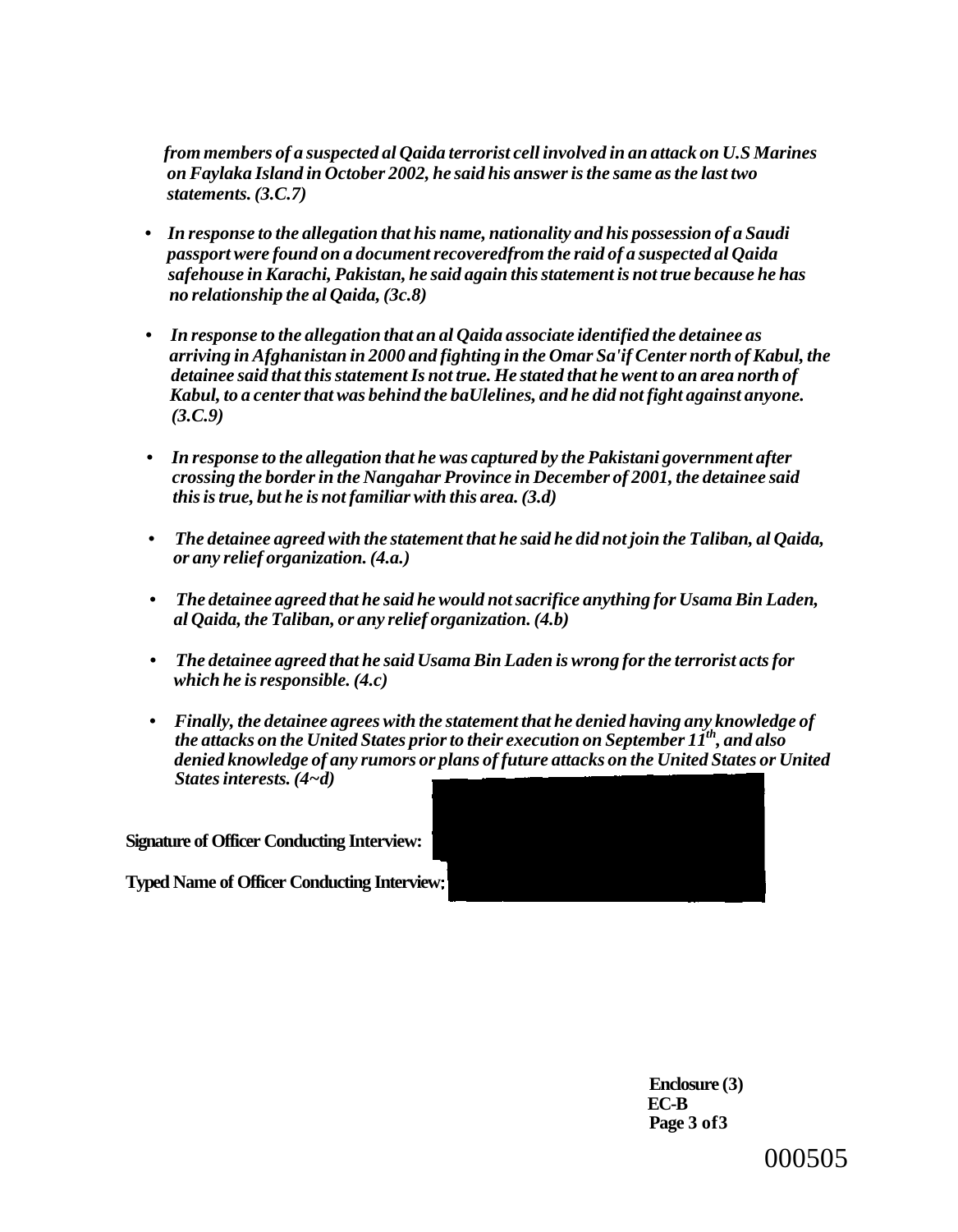#### **Detainee Statement**

(ISN272)

- 1- My behavior with the soldiers is without problems.
- 2- My goal for the future is like most people's goals who love and adore security and peace in their life and who enjoy eating and drinking because they are free. And I would like to work the same work as my father, an employee.

**3-**

- a. First of all, I am free of the charges that allege mat I pose a threat
- b. I am not like Osama Bin Laden or one of his followers to know how to pose a threat against you, or to know and to plan how to hurt you in any way possible.
- 4- The reason for my release is your knowledge of me and your conviction that I do not pose a threat

(Signed by detainee) Dated 23/05/2005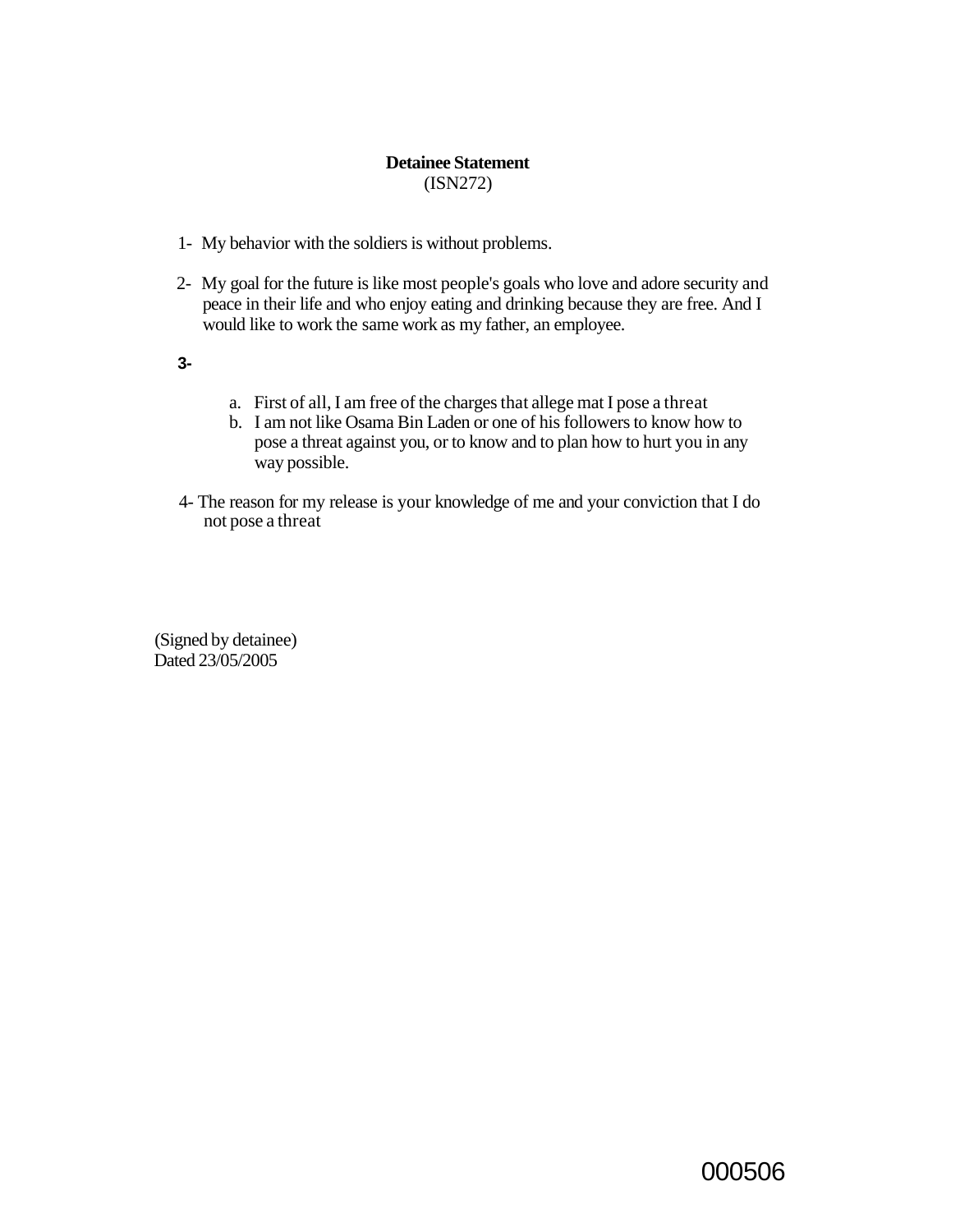# UNCLASSIFIED

*^jbCfief* 

Detainee's Signature

UNCLASSIFIED

Enclosure (4)<br>**HOC** Page3\_ofJ. 000507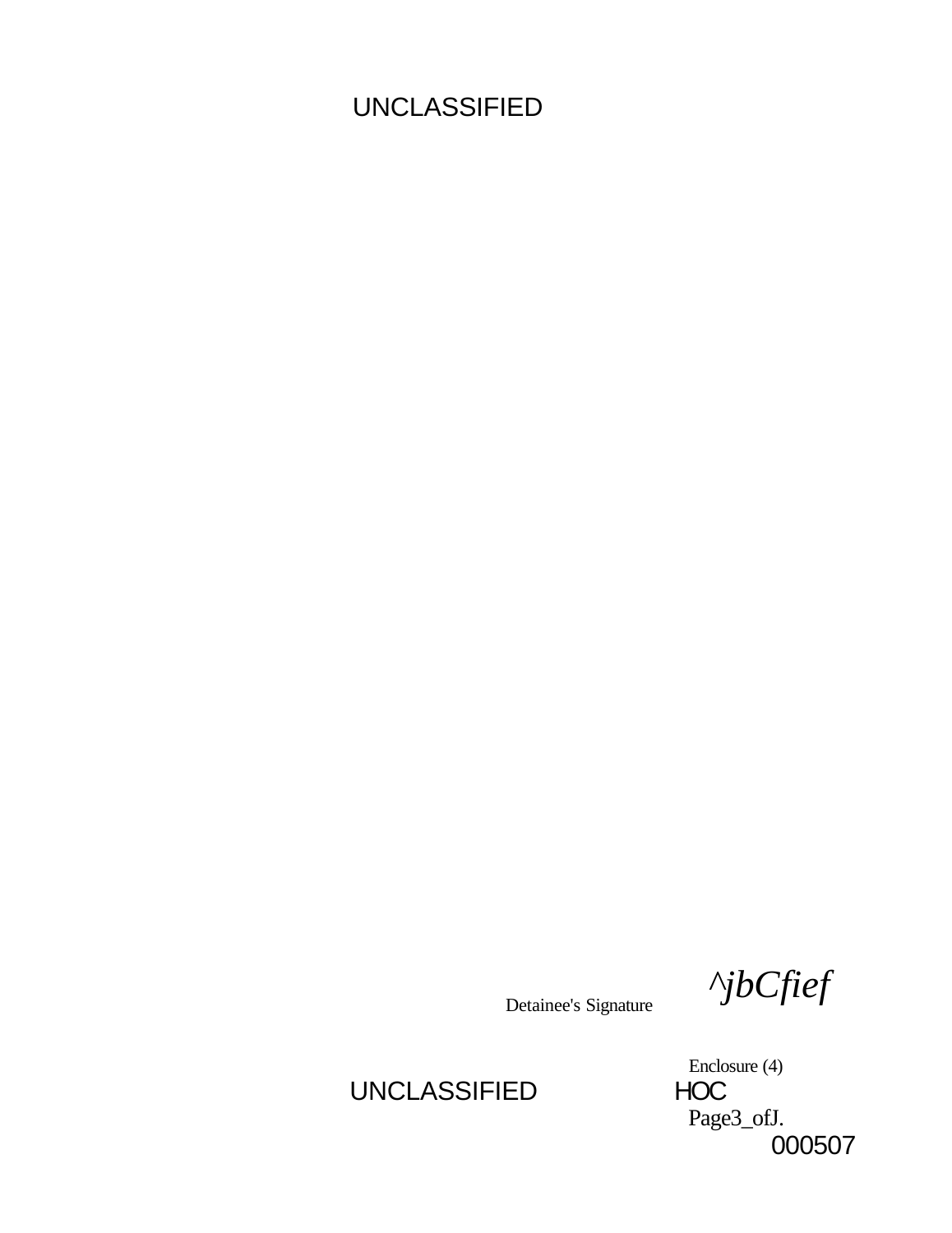#### **Detainee Statement**

(ISN272)

- 1- My behavior with the soldiers is without problems.
- 2- My goal for the future is like most people's goals who love and adore security and peace in their life and who enjoy eating and drinking because they are free. And I would like to work the same work as my rather, an employee.

**3-**

- a. First of all, I am free ofthe charges that allege that I pose a threat
- b. I am not like Osama Bin Laden or one of his followers to know how to pose a threat against you, or to know and to plan how to hurt you in any way possible.
- 4- The reason for my release is your knowledge of me and your conviction that I do not pose a threat.

(Signed by detainee) Dated 23/05/2005

> 000508 PageLsL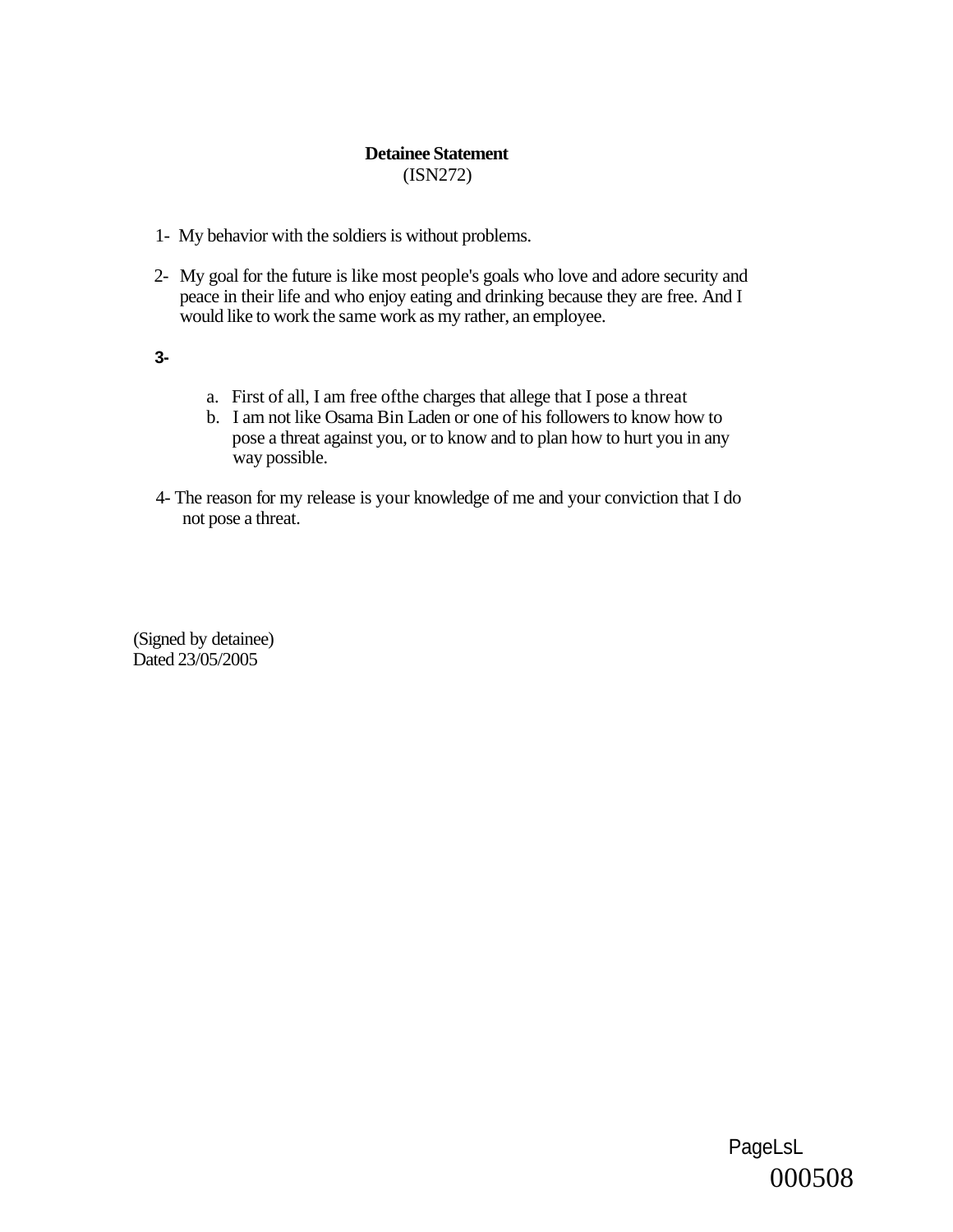# UNCLASSIFIED

 $$Y\$ 

**Detainee's Signature Date** 

UNCLASSIFIED

**Enclosure (4)** *~~*  **Page3\_ofJL** 

00050H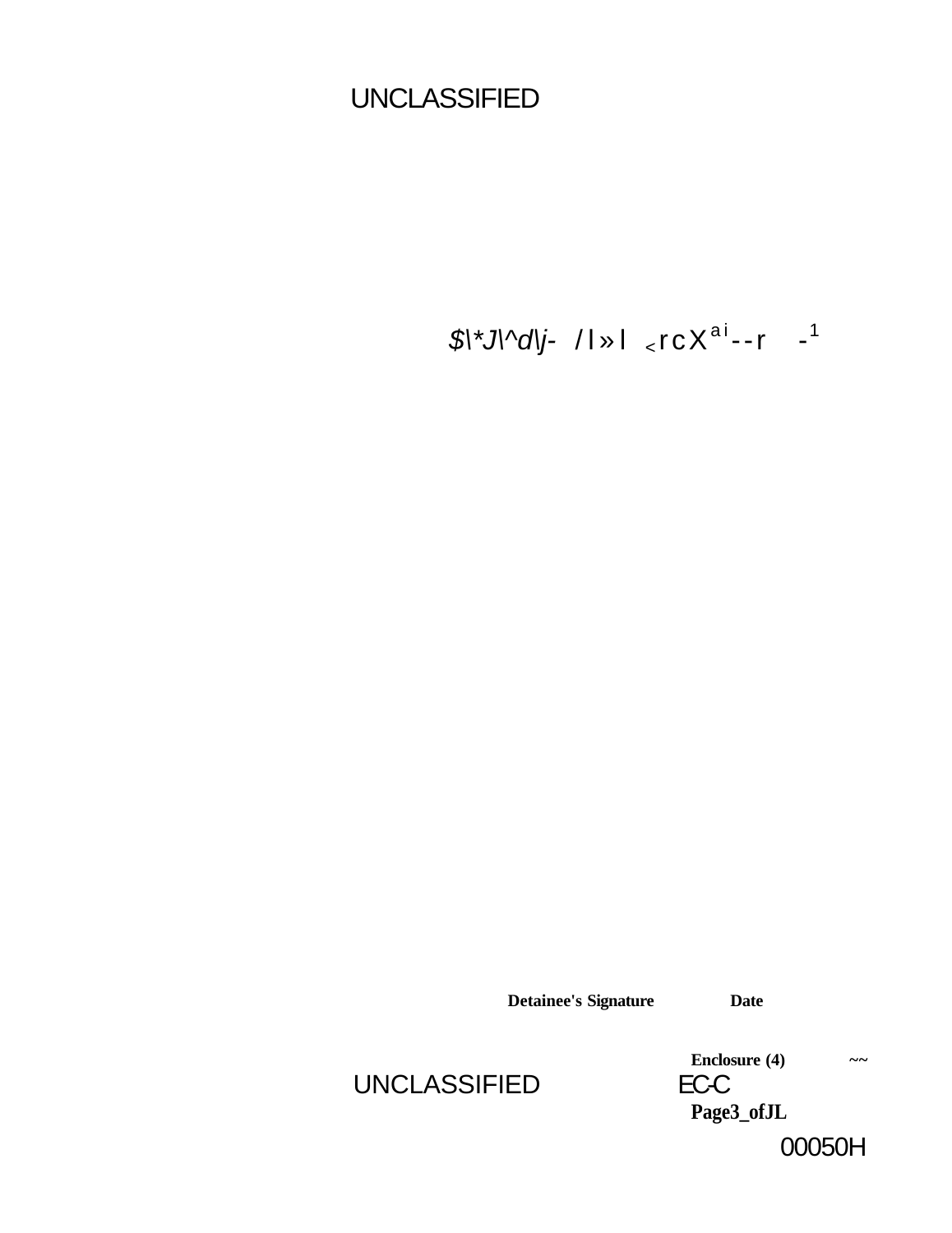#### UNCLASSIFIEDZZEOUe

**Summary of Administrative Review Board Proceedings for ISN 337** 

*The Administrative Review Board (ARE) was called to order.* 

*The Designated Military Officer was sworn,* 

*The Board Reporter was sworn.* 

*The Translator was sworn.* 

*The detainee entered the proceedings,* 

*The Presiding Officer announced the convening authority and purpose of the ARB proceedings.* 

*The Administrative Review Board members were sworn.* 

*The Assisting Military Officer was sworn\** 

*The Presiding Officer read the hearing instructions to the Detainee and confirmed that he understood.* 

*The Assisting Military Officer presented the Enemy Combatant Notification form, Exhibit EC-A, to the Administrative Review Board* 

*The Assisting Military Officer presented the Enemy Combatant Election Form, Exhibit EC-B, to the Administrative Review Board.* 

*The Designated Military Officer presented the Unclassified Summary of Information, Exhibit DMO-1, DMO-2, the FBI Redaction Memorandum andDMO-3<sup>l</sup> Executive Order 13224 to the Administrative Review Board.* 

*The Designated Military Officer gave a brUfdescrq^n of the contents of the Unclassified Summary of Information, Exhibit DMO-J to the Administrative Review Board.* 

*The Designated Military Officer stated that a copy had been previously distributed to the AMO and detainee.* 

*The Designated Military Officer added the following comment'* 

**Designated Military Officer: The statement where the Detainee admitted to being a terrorist, the only reference for the statement is the following statement where it reads \*1he Detainee was very frustrated, extremely mad and being sarcastic\*' There is no other reference for the statement where he admitted to being a terrorist** 

> **ISN 337 Enclosure (S) Page 1 of9**

UNCLASSIFIED//FGUCT 0005m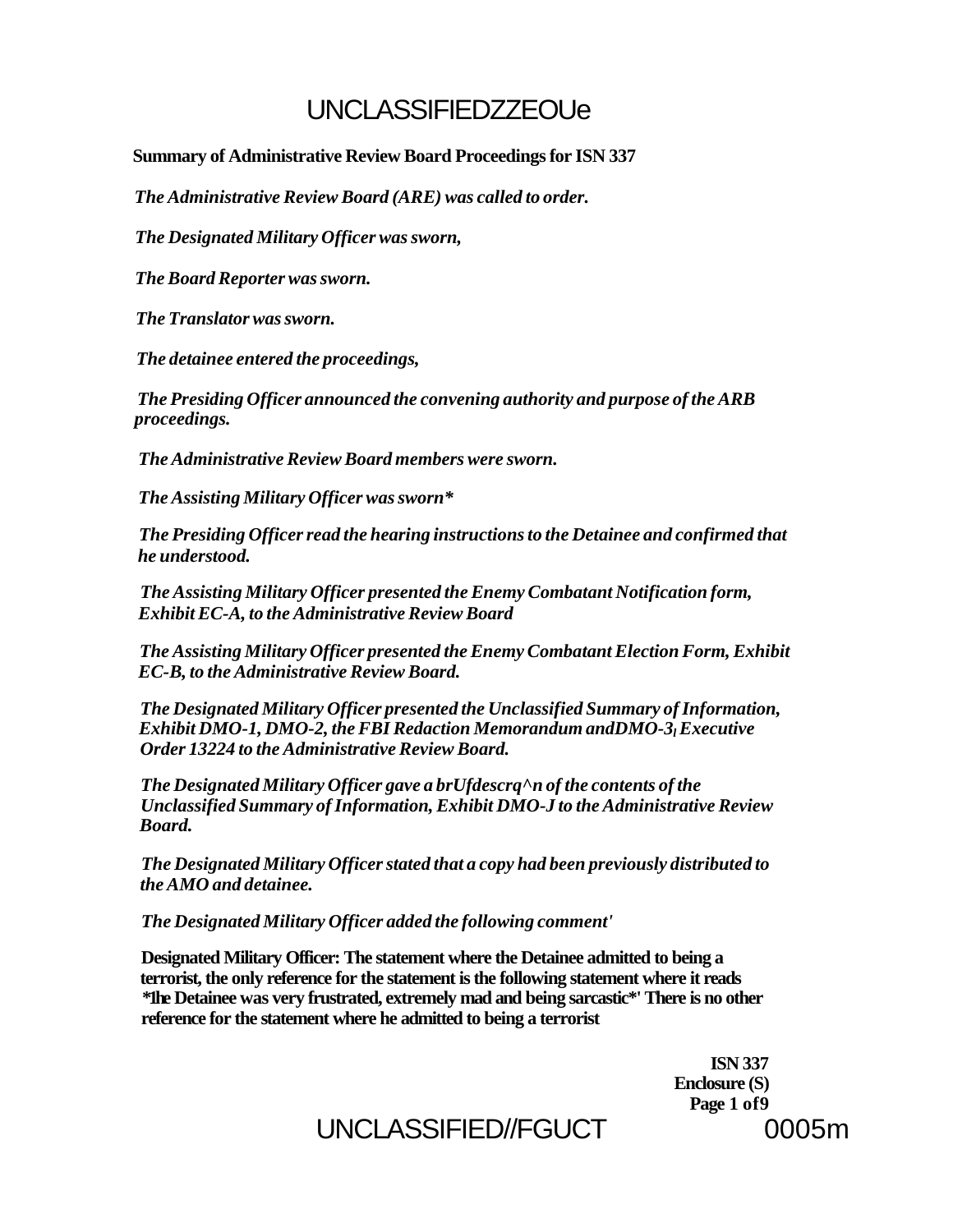#### UNCLASSIFIED/ZEQUO

**Detainee: What do you mean?** 

**Designated Military Officer: I think that statement is misleading. I am just trying to clarify for the Board that mere is no other reference to tiie Detainee acuialJy stating [that] he was a terrorist, except during that interview where he was being sarcastic. That's all I have.** 

*The Designated MUitary Officer confirmed thai he had no further unclassified information and requested a closed session to present classified information relevant to the disposition of the Detainee.* 

#### *The Presiding Officer acknowledged the request*

*The Presiding Officer opened the Administrative Review Board to the Detainee to present information with the assistance of the Assisting Military Officer.* 

*The Presiding Officer asked the Detainee if he wishes to make a statement and whether he opts to take an oath (a Muslim oath).* 

*The Detainee declined taking the (Muslim) oath.* 

#### *The detainee made thefollowing statement:*

**Detainee: In number A. 1, where it says: 'the Detainee traveled from Saudi Arabia to Iran via Syria during the summer of 2001'.. .1 clarified this point to you during the first hearing and I will tell you once again, no one has ever had a hand in my traveling anywhere. My country has permitted me to travel anywhere so this is a normal thing. So you cannot compel me to not travel to any place. I traveled in an official way. A.2, 'Pakistani officials arrested the Detainee late November or early December\*...of course this is a normal thing...that the Pakistanis arrested me. I entered in [an] illegal way so this is a natural thing for them to arrest me. What do you have to do with this? This is something between me and the Pakistanis. A.3, regarding harassing the guards.. .in this camp there are many psychological pressures. We cannot sleep, [We get harassed] during meal times. Sometimes when we are sleeping they use the cleaning chemicals to bother [us]. Some people [have] fainted because it is so strong. Other reasons [are] that I take psychological medications. If you were in my place you would be even more bothered by this. I come from a respectable family so it is normal for a person to become angry. Don't forget that I am a person. B.l, you say that I am associated with a person providing relief; this is not true. I am not associated with this person. I clarified this in the previous hearing and also in the interrogations. I [was] only introduced to mis person and [I] do not have any relationship with this person. B.2, 'the same Saudi facilitated the Detainee's illegal entry into Pakistan'. ..that is correct But I did not know that it was in an illegal way. B.3, "The Saudi is a known operative for al Wafa'.. .you say that it is known but who it is known [by] so I can clarify this picture for you. If it is known to you, you are saying it is known to us.. .it is not known to me. You say this person is known. Did you distribute this person's picture on the radio or TV? So, if you arc saying ISN337** 

**Enclosure (5) Page 2 of9** 

UNCLASSiFIED//ROUG^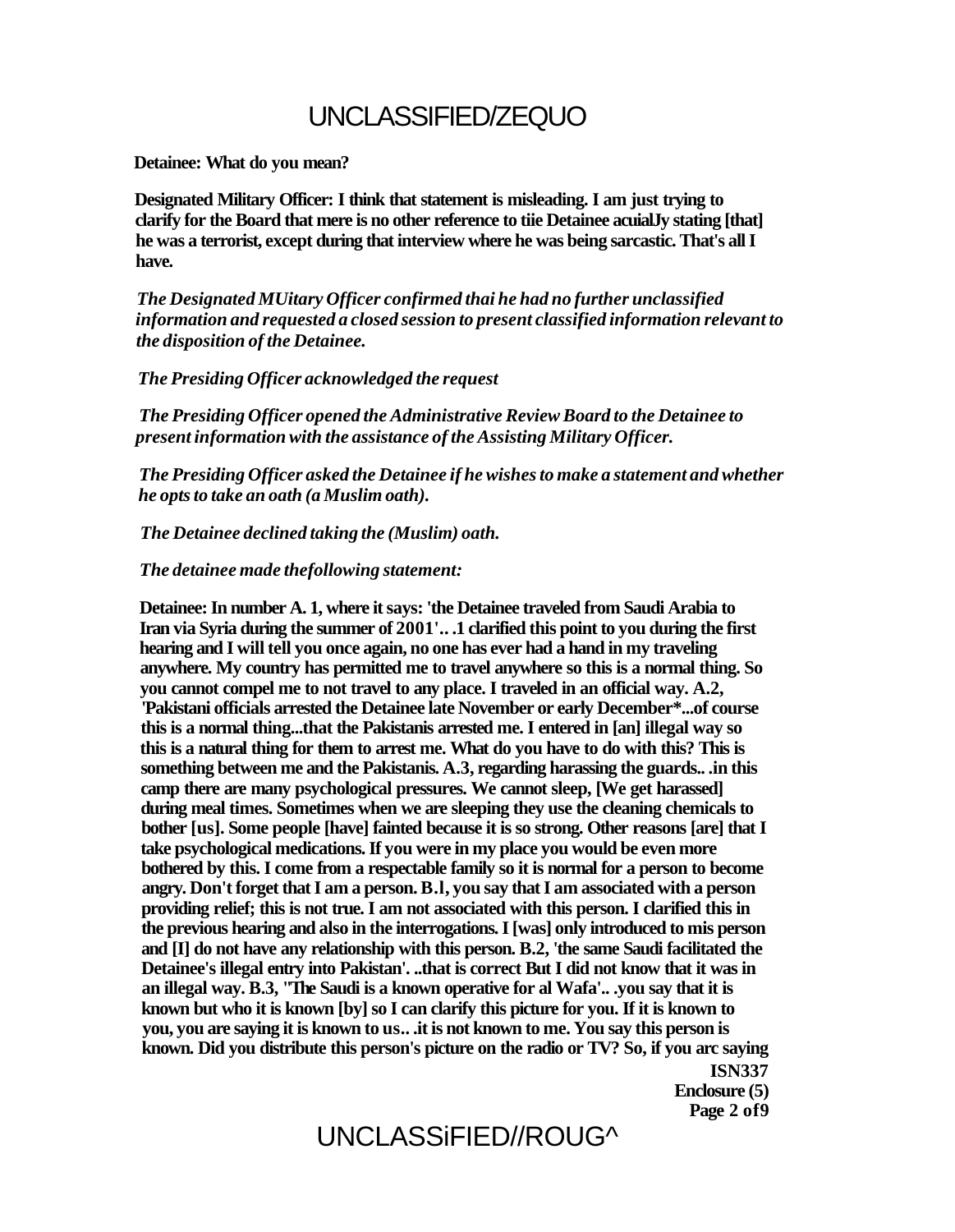#### UNCLASSIFIEDi/EDUO

**this person is known to you.. .he is not known to me. B.4, 'blocks property and prohibits transactions and designates al Wata as a global terrorist entity'...of course this is something that.. .blocks property and prohibits transactions.. .1 did not pay anything or supply anything. If you know this person you should deal with him for making payments or [making] transactions in an illegal way. Because, for example, if this person does something wrong then this person cannot be held accountable for it.. .the first person has to take responsibility for his own actions. The second part of that same point...four...if al Wata is designated as a global terrorist entity, what do I have to do with this? I don't have any connection to al Wata. I've never heard of this name before I came here. Also, they never asked me in the interrogations about this 'al Wafa.' Because of that, don't tie me to al Wafa. If that person has anything to do with al Wata, that is his business. DidI teU you that I know d Wafa or that Iwent with this person to al Wafe? So, because of that do not associate me with al Wafe. C, Intent., .'the Detainee admitted to being a terrorist'.. .yes, I said that because of pressure and also I told you that I take medication for psychological reasons so I was always thinking of my family and so on and I was bothered. I am a person who is very volatile. If I said that I was a terrorist it is because they would take me during the day, during that night [and] put me in a room and tell me to say that I [was] a terrorist They would take me for long hours, under pressure, swearing against my family. They talked about my family in ways that were not good. So I told them [that] if they would like me to say that I [was] a terrorist, and this is not true, then I will say that I am a terrorist but mis is not true. Paragraph 4, number A... it is tnaev^enlsaidthatlwasateiroristlthrewmyhandsup. I was very angry. It is a natural thing seeing as how there were pressures like I told you. Paragraph 4 number B...'the Detainee denied having any knowledge of the attacks in the United States'...that is true. I did not have any knowledge. And do you think in your mind that people who did something tike this would just tell other people? This is not like stealing chocolate. You saw, this was an operation; which was not normal. So for that reason it is true.. .1 did not know anything. And also I denied knowledge of any rumors or future attacks, yes, this is true. I do not know anything. Bring me any proof that might say that I know something about this and I'm sure that you cannot bring any proof because I know myself and because I really do not know anything. Paragraph 4, C; 'Representatives of a foreign government believe that the Detainee has low intelligence or law enforcement value and is unlike to pose a terrorist threat to the United States or it's interests<sup>1</sup> .. .this is something mat is true. I don't have any problems with you or with any person in the world. I also do not have any problems in my country. I think that my government has come here twice and they have provided you with information that I do not have any problems whether it is in my country or in any other place.. .whether it is with my government or with any other government I think that is everything. Thank you for listening.** 

**Presiding Officer: Does that conclude your statement?** 

**Detainee: Yes.** 

*The AMO had no further questions for the Detainee.* 

**ISN 337 Enclosure (5) Page 3 of 9** 

#### UNCLASSIFIED//F9U0-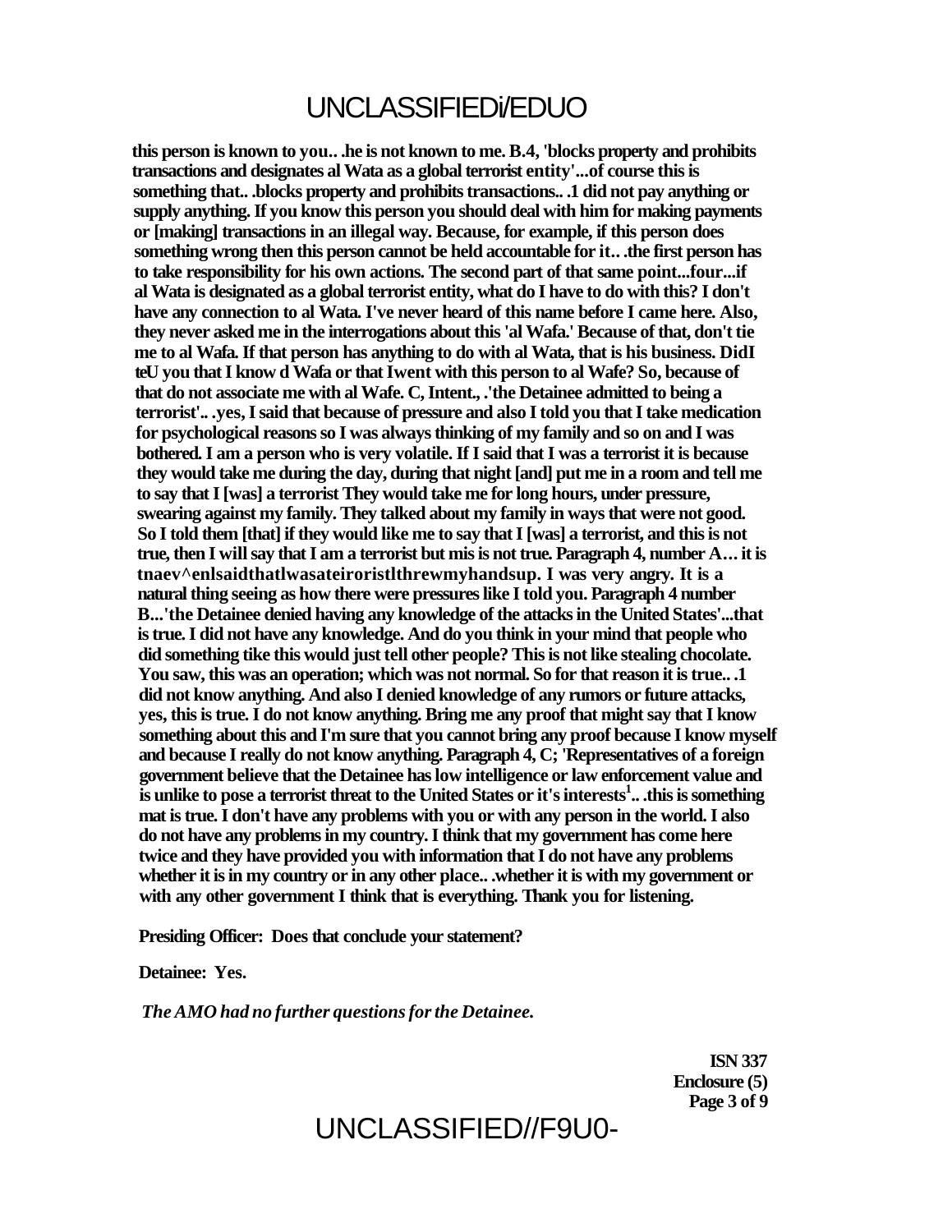## UNCLASSIFIECW/FetIO

#### *The DMO had the following questions far the Detainee.*

Designated Military Officer: In your own words, should we consider you to be a threat or not a threat against the United States and its allies?

Detainee: InaMturalway...inatruthfiUway..Jdonotposeathreataiidthereis nothing that shows that I pose a threat. Why would I pose a threat against you? I don't have any problems against you or with any person. Even my presence here... you did not bring me here. The Pakistanis brought me here so this is their mistake.

Designated Military Officer: If you are released where would you go and what would you do for employment?

Detainee: Naturally, I would return to my country and spend my life with my family. I would like to start a family. Of course, get married and start a family and help my father in his work. Just live my life normally.

Designated Military Officer: Have you had jobs in the past or training that would enable you to go and get a job?

Detainee: No, I was studying.

#### *Administrative Review Board Member's questions:*

Board Member: Would you describe your trip from Iran to Pakistan? What was the route and how long did it take to get from Iran to Pakistan?

Detainee: Ofcourse,previoiaslyandmanytimesbefore...fouryears...samequestions. I clarified to you several times before what I [had] found on the road...what happened to me on the road. Secondly, this is not an interrogation session. Most importantly, there is nothing about this question here that would make me [answer] you. I am willing to tell you but there is nothing here mat would cause me to talk to you about this issue.

Board Member: The members of this board have not renewed all the information I would like for you to answer that question so I can give an impartial view.

Detainee: This is not my responsibility. I don't think that a board like this that is going to make a final decision does not know anything about me. That is not true. You wish to make a decision on me without knowing.. .you don't know anything about me? So.. .under what law is mis?

Board Member: Information that we have read we would like to hear from you...so we can make a decision.

> ISN337 Enclosure (5) Page 4 of 9

## UNCLASSIFIED//F0UO^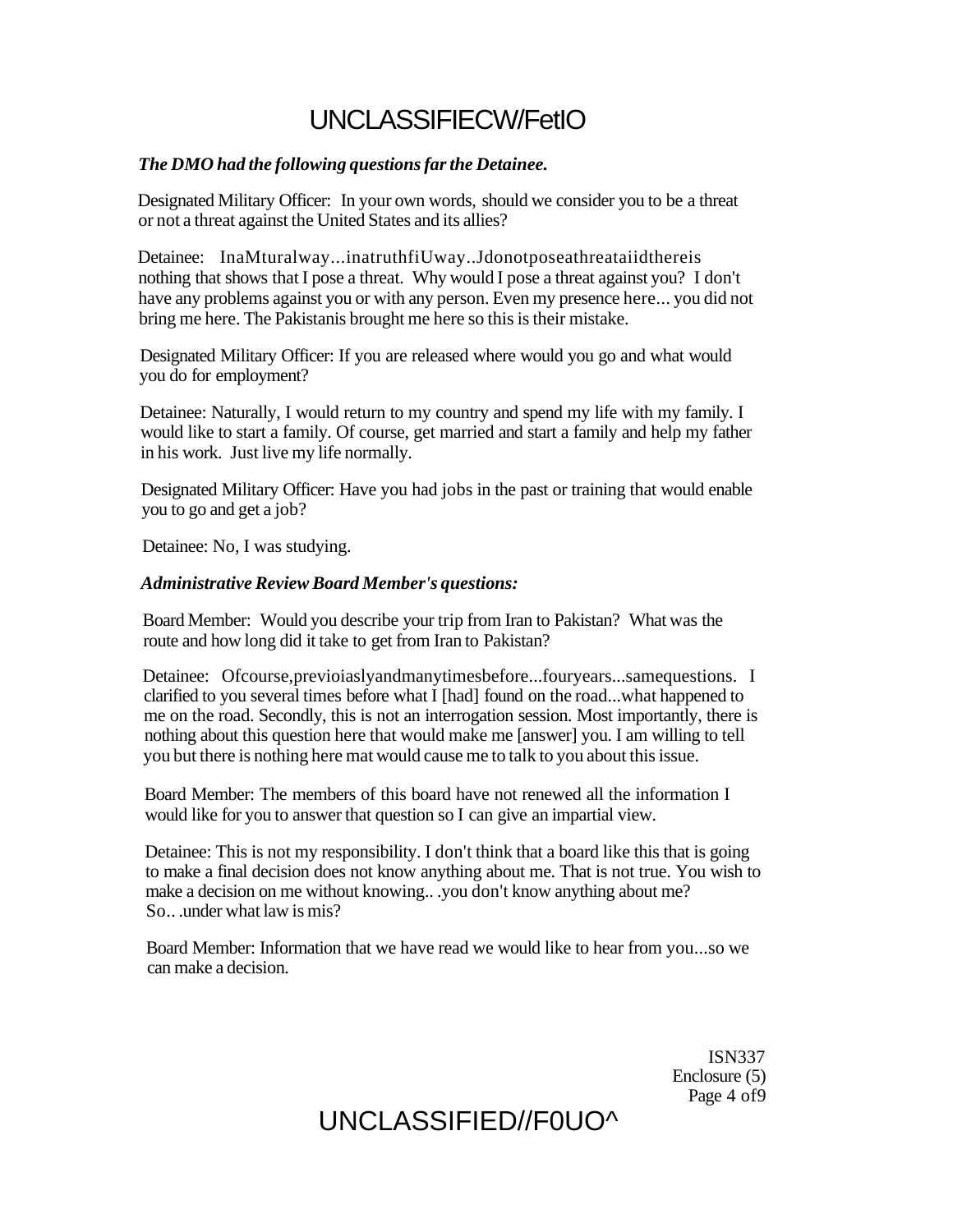# UNCLASSIFIEDtfEQUG

Detainee: You asked it before and I answered it and I will not answer it [again]. Anything that is here, I will talk about So.. .1 will go to the interrogations... it's better., .talk to them about the story.

Presiding Officer: You are [saying] that we have asked this question before. We have not asked these questions before. If you prefer not to answer the questions we are asking, how do you expect us to make a determination on this board?

Detainee: You are all one. I did not tell you particularly that you asked me this question before. I am not willing to sit here for four years and everyday say the same story, Lets not make it a hearing.. .lets just make it an interrogation session. We will start the story from the beginning with the details and everything. I have no problem with that. 1\*11 give you the story down to the seconds but I do not think that this is an interrogation session. I'll tell you once again, anything mat is written here, I am prepared to answer. Other than that, I apologize.

Designated Military Officer: Sir, I think it might benefit if you (the Presiding Officer) told him [that] the folks that he told that information to, which are interrogators, are not the ones who are going to make a recommendation.

Presiding Officer I know. That is where I am heading.

Detainee: It does not concern me. Why did you not read my file? How can you try me and not read my file in detail? For example, in the previous hearing you told me that I had traveled from Saudi Arabia to Iran to Syria, so I asked the Personal Representative; 'Did you read my file in detail?' He said, 'Yes!' So I asked him \*How did you read my file in detail and these words are not true?\* So what do you call this? Is it ignorance or playing games? For mat reason I will not answer any questions outside of this.

Presiding Officer: First of all, this is not atrial. This is an Administrative Review Board We have read your record. Now you are here in front of us for us to ask you questions so we can ascertain and make a determination at the end of this board. If you do not wish to cooperate it is your choice.

Detainee: This is not because of cooperation or not cooperation. That is justto hear words that are here. All that I have is this.

Board Member: You traveled to Pakistan to help out refugees. Why didn't you choose to stay in Saudi Arabia and donate funds to the right charitable organizations?

Detainee: First of all, a minute ago you said that you had read my file, so who told you that I went to give the refugees money. If you had read my file you would not have asked me this question because I did not go to Pakistan to give anybody any money. If you would read my file honestly without games so that you can prepare the correct question. That is why I did not wish to answer your question because I knew that you did not read my file.

> ISN337 Enclosure (5) Page 5 of 9

## UNCU\SSIFIED//EOU0^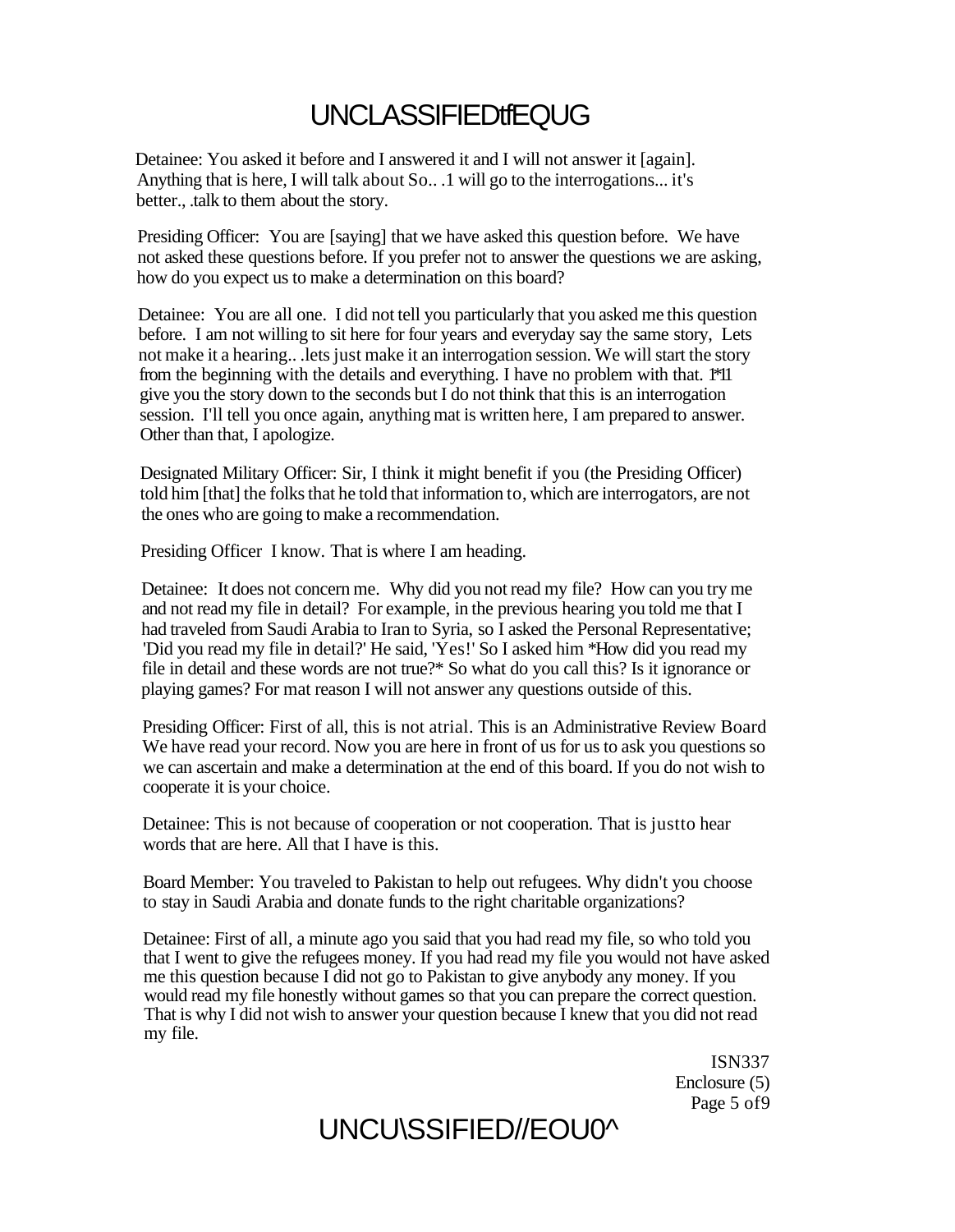## UNCLASSIFIED/ZFOtfO

**Board Member: One of the things you can do to show that you are not a threat to the United States, [since] you told us you were not a threat to the United States, is to provide some information. You said that someone helped you enter Pakistan illegally. Yes?** 

**Detainee: Yes, but I did not know that it was an illegal way.** 

**Board Member OK, I believe that Could you tell us who this person is?** 

**Detainee: I told you, you have the name.** 

**Board Member: Did we read it today?** 

**Detainee: No. It's in the file** 

**Board Member: I don't have it in here. Do you know his name?** 

**Detainee: I know the name, yes. So then, why did you not read my file to gather all the necessary information? Just tell me, did you come here to really listen to me and to get information or is this a game? If this is a game, tell me and I'll be quiet and Til go. Do what you want and say anything [that] you wish but don't bring me here and ask me a question just to say some words.** 

**Board Member: It is a way to determine if what you say is true, that you are not a threat to the United States but you are not willing to help bring these people to justice or find out who they are. How do we know you are not hiding something?** 

**Detainee: So you said, according to your words, how do I help you find these people? It appears to me now that you are interrogating me and also you said, 'if you would like to help us<sup>1</sup> ...1 said his name. Youknowit [I said] the whole story in boring detail so how can you say that I don't want to help you and you have all the information? Are you bringing questions from the air or what?** 

**Board Member: We are checking truthfulness.** 

**Detainee: Read my file. Read it well and then talk to me about my honesty. Leave my honesty to the side right now.** 

**Board Member No, your honesty is right up front. It is on display. Your honesty is being assessed.** 

**Detainee: How can you ask me about my honesty when you don't know anything about me? Are you a magician? You said you have not read my files so how will you believe me if I tell you this persons name and so and so? Are you a magician... if I tell you the name then you'll know that is the name?** 

**Board Member: You'll have to trust me.** 

**ISN337 Enclosure (5) Page 6 of9** 

UNCLASSIFIED//ROUe^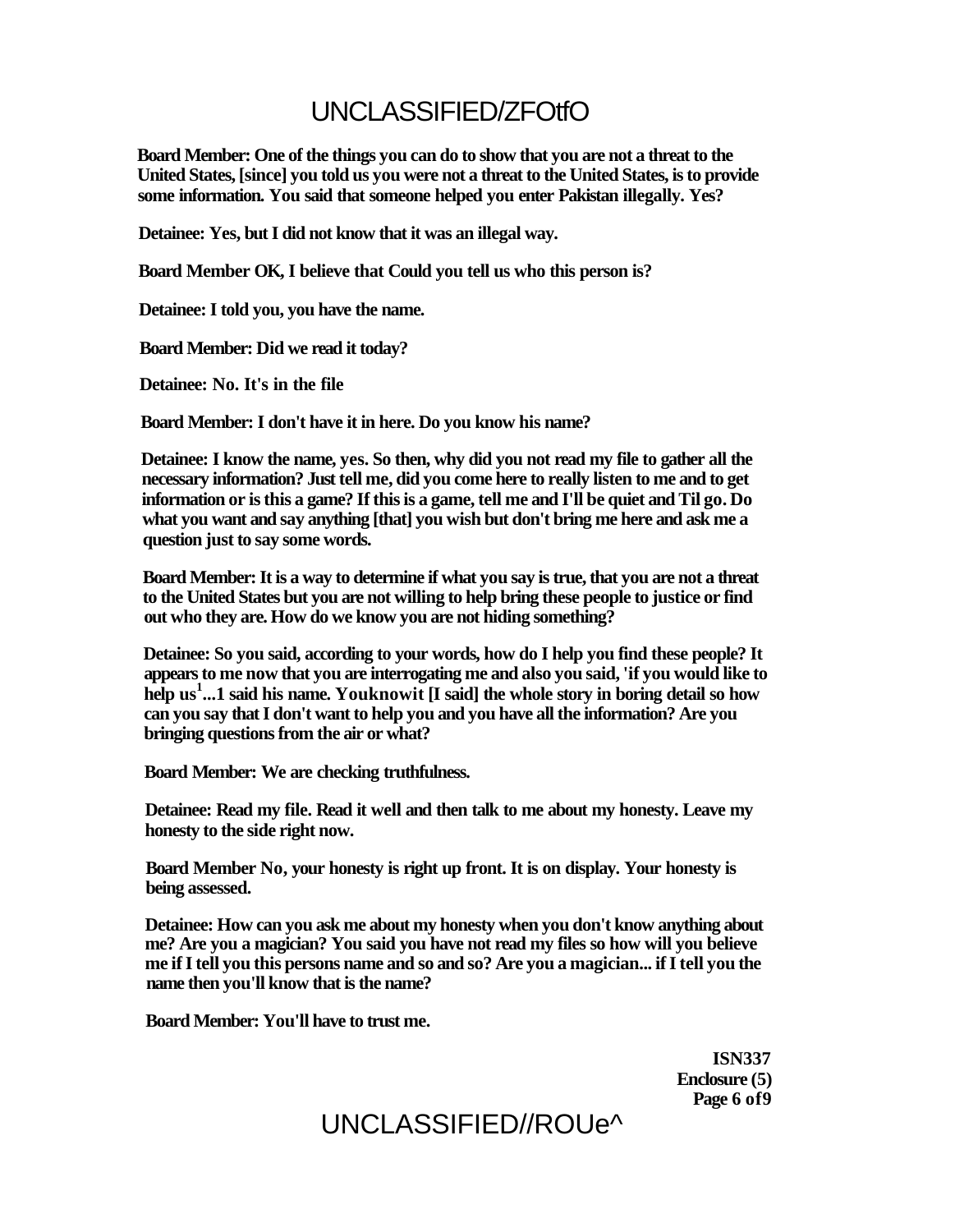# UNCLASSIFIEDZ/FeyO

**Detainee: I am not talking to you about trust Fm telling you...if I tell you the name of this person, are you going to know if that is truly the name of that person or not? If you haven't read anything about me how do you know if that is true or not true?** 

**Presiding Officer: We are going to see if we can trust you.** 

**Detainee: As my special request, read my file well and then ask me any question and I will answer [them]. But don't ask me about something that you don't know.** 

**Presiding Officer Did you understand at the beginning of this board what this process meant?** 

**Detainee: Yes.** 

**Presiding Officer: You do? Do you know what information we are here to gather?** 

**Detainee: No.** 

**Presiding Officer: You acknowledged that you understood earlier...** 

**Detainee: I understood but I don't know what information you want I thought that you needed this information and I was going to answer it and that is what he told me, this person** *(pointing to the Assisting Military Officer)* **and that is what I thought He talked to me only about these things.** 

**Presiding Officer: The questions that are being asked are asked from the Unclassified Summary but you are choosing not to respond to any of tbem.** 

**Detainee: How can I answer him when he hasn't read anything about me? He doesn't know anything about me. He doesn't know everything about me. How can I answer? Yes, I will answer him but if doesn't know everything about me then I won't answer him.** 

**Presiding Officer: We are asking [for] information from the Unclassified Summary that you have in your hand.** 

**Detainee: I don't have anything except the answers that are here that I told you.** 

**Presiding Officer: And questions we choose to ask you personally after seeing your behavior.** 

**Detainee: I don't have any answers except for these answer except in one case if you read my file very well, in detail then I am willing to answer omer than that I cannot** 

**Presiding Officer: I've read your file enough to gather the information I needed to ask you the questions I am asking you so if you prefer not to respond mat is also your choice.** 

**Detainee: Did you read it or did everyone read it?** 

**ISN337 Enclosure (5) Page 7 of9** 

UNCLASSIFIED//FOW0^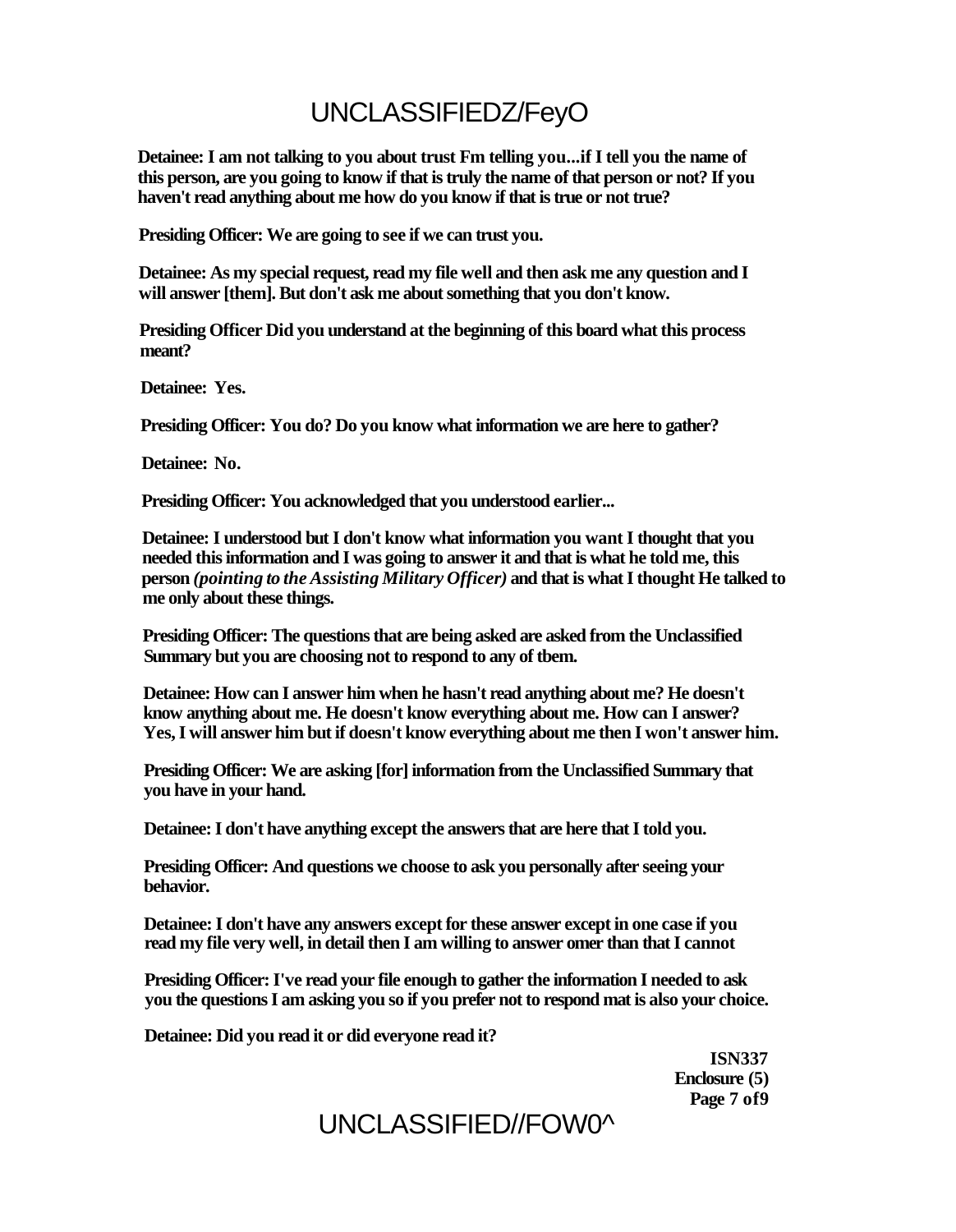# UNCLASSIFIED//FOyO

Presiding Officer: Will that help you with your decision?

Detainee: Yes.

Presiding Officer: Everyone read what [was] provided to us.

Detainee: I don't want "provided to you," did you read my file in detail or just specific points?

Presiding Officer: Maybe it would help if you knew that everything you said in an interrogation board [or at] the previous proceeding isn't always in the file.

Detainee: That does not concern me but I am asking you if you read my file in detail or just specific points? Why aren't you answering?

Presiding Officer: I read your file and the questions that I asked you, I asked you because that information was not in your file so if you choose not to answer my questions, I don't know how to fill those information gaps with.

Detainee: First of all, this is not true. If you say that you read my file and this information was not there that is not true. I said my story many times... four years.. .and I was always saying this story. Now you are telling that mis information is not there? Not true. Everything is there.

Presiding Officer: [This is] something from your files. You have harassed the guards while [you've been] here. You have committed hostile acts while [you've been] here. Is there a reason for your ftilure to follow the rules?

Detainee: Yes, I told you a little while ago.

Presiding Officer: You also told us that you axe a very volatile individual.

Detainee: Yes.

Presiding Officer OK, so I could consider that the reason why you harassed the guards.

Detainee: Yes, it's true. I told you before that I am facing many psychological pressures. Maybe if you were in my place you could've done even more than mat

Presiding Officer: I am not in your place.

Detainee: If you were. I did not say you were.

Presiding Officer: I know what you said.

*The Presiding Officer reads ike post-Administrative Board instructions to the Detainee and adjourned the open session of the Board* 

> ISN337 Enclosure (5) Page 8 of 9

### UNCLASSIFIED//FOCKT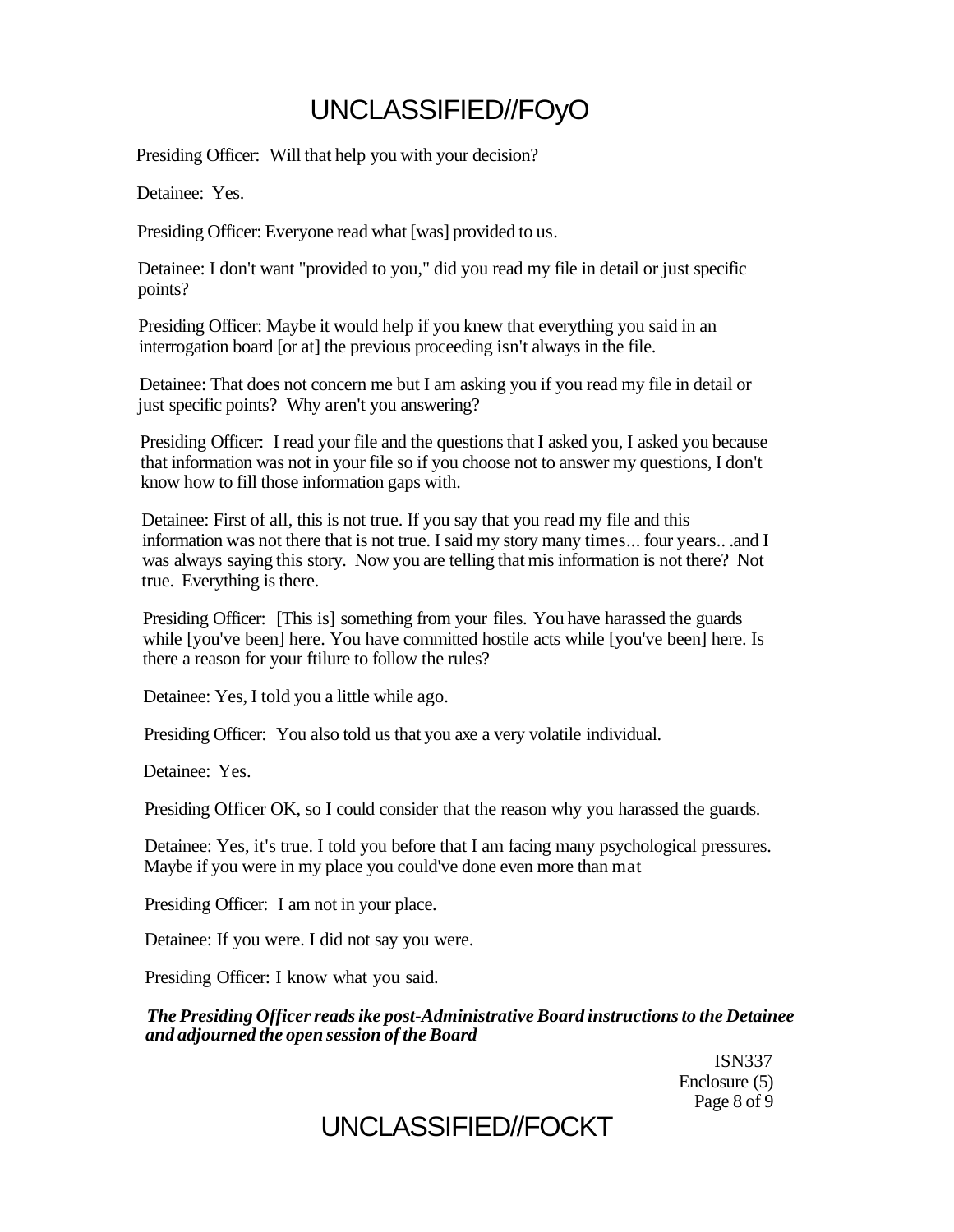## UNCLASSIFIED//F0UO

*The Presiding Officer opened the classified portion of the session,* 

*The Presiding Officer adjourned the classified portion of the session and the Administrative Review Board was closed for deliberation and voting.* 

#### **AUTHENTICATION**

**I certify the material contained in this transcript is a true and accurate summary of the** 

**Captain, USN Presiding Officer [G:\ARB](file://G:/ARB) Templates\With Detainee Summaiy of Proceedings Templatc.doc** 

> **ISN337 Enclosure (5) Page 9 of9**

UNCLASSIFiED//FeOOT^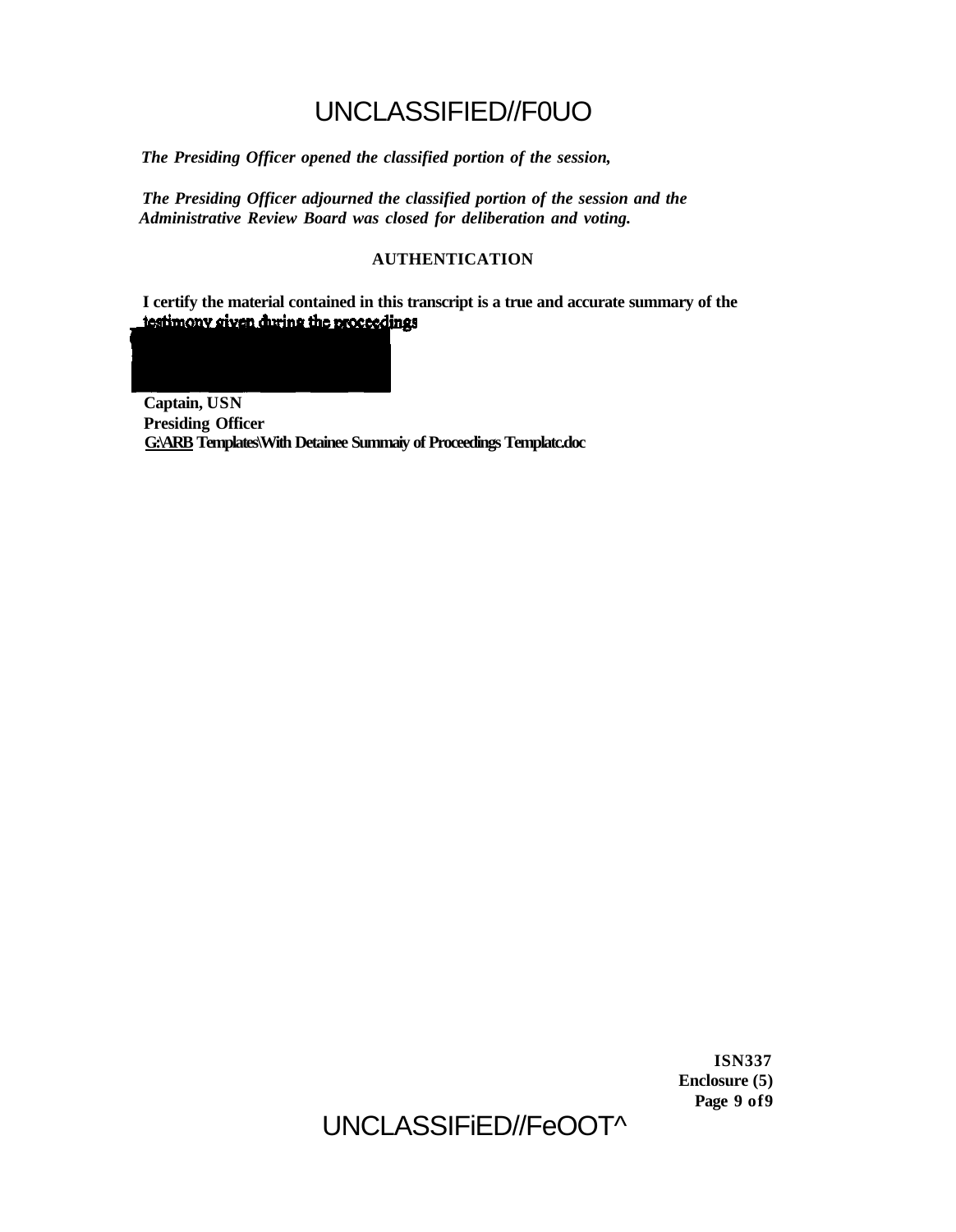# UNCLASSIFIED//FOU0

#### **SUMMARY OF ADMINISTRATIVE REVIEW BOARD PROCEEDINGS FOR ISN 521**

*The Administrative Review Board (ARB) was called to order.* 

*The Designated Military Officer was sworn.* 

*The Board Reporter was sworn.* 

*The Presiding Officer announced the convening authority and purpose of the ARB proceedings\** 

*The Administrative Review Board members were sworn.* 

*The Assisting Military Officer was sworn,* 

*The Assisting Military Officer presented the Enemy Combatant Notification Form, Exhibit EGA, to the Administrative Review Board\** 

*The Assisting Military Officer presenied the Enemy Combatant Election Form, Exhibit EC-B, to me Administrative Review Board\** 

*\ It was noted by me Presiding Officer thai from Exhibit EC-B, the Detainee had chosen not to be present for the Administrative Review Board proceedings.* 

*The Presiding Officer confirmed that the Assisting Military Officer had met with me Detainee and informed him of his rights regarding the proceedings, that the Detainee appeared to understand die process, that the Unclassified Summary of the Information was read to the Detainee, mat a translator was used during the interview, and mat the Assisting Military Officer confirmed that the translator spoke ike same language as the Detainee,* 

*The Designated Military Officer presenied the Unclassified Summary of Information, Exhibit DMO-1, andDMO-2 to the Administrative Review Board.* 

*The Designated Military Officer stated mat a copy had been previously distributed tome AMO and detainee\** 

*The Designated Military Officer gave a brief description of the contents of ike Unclassified Summary of Information, Exhibit DMO-1, to the Administrative Review Board.* 

*The Presiding Officer asked the Designated Military Officer for any farmer unclassified information\** 

> ISN 521 Enclosure (5) Page 1 of2

### UNCLASSIFIED//FOUe^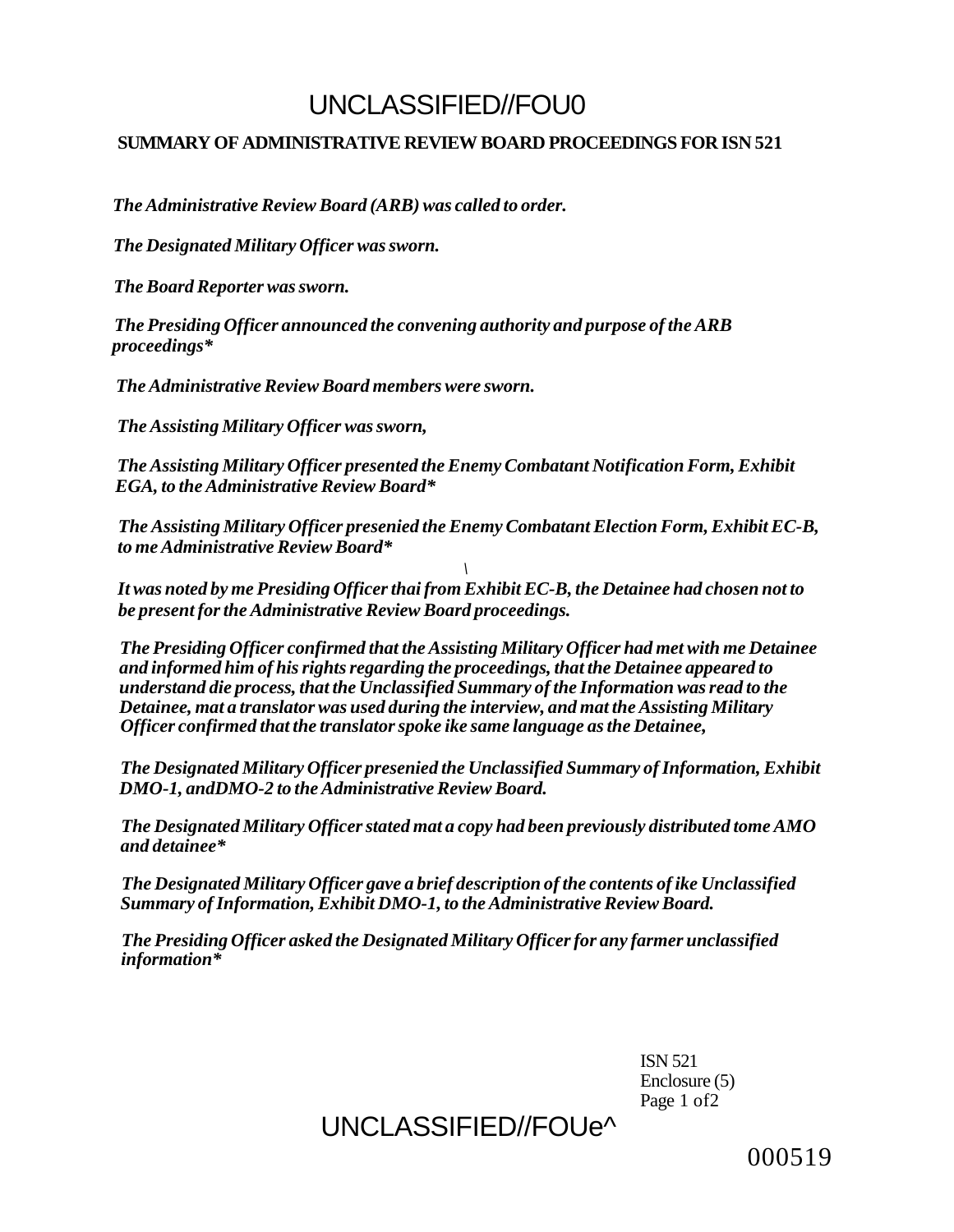# UNCLASSIFIED//FOy©

*The Designated Military Officer confirmed mat he had no further unclassified information and requested a closed session to present classified information relevant to the disposition of the Detainee.* 

*The Presiding Officer acknowledged the request* 

*When asked if the Assisting Military Officer had any information to present on behalf of the Detainee to the Administrative Review Board, the Assistmg Military Officer stated that he previously submitted a summary of the interview,* 

*The Presiding Officer read the remainder of the unclassified portion of the Administrative Review Board proceedings, and men adjourned the proceedings.* 

*The Presiding Officer opened the classified portion of the session.* 

*The Presiding Officer adjourned the classified portion of the session and the Administrative Review Board was closed for deliberation and voting,* 

#### **AUTHENTICATION**

**I certify the material contained in this transcript is a true and accurate summary of the testimony**  given during the proceedings.

Colonel, USA **Presiding Officer** 

> **ISN521 Enclosure (5) Page 2 of 2**

UNCLASSIF1ED//F0UO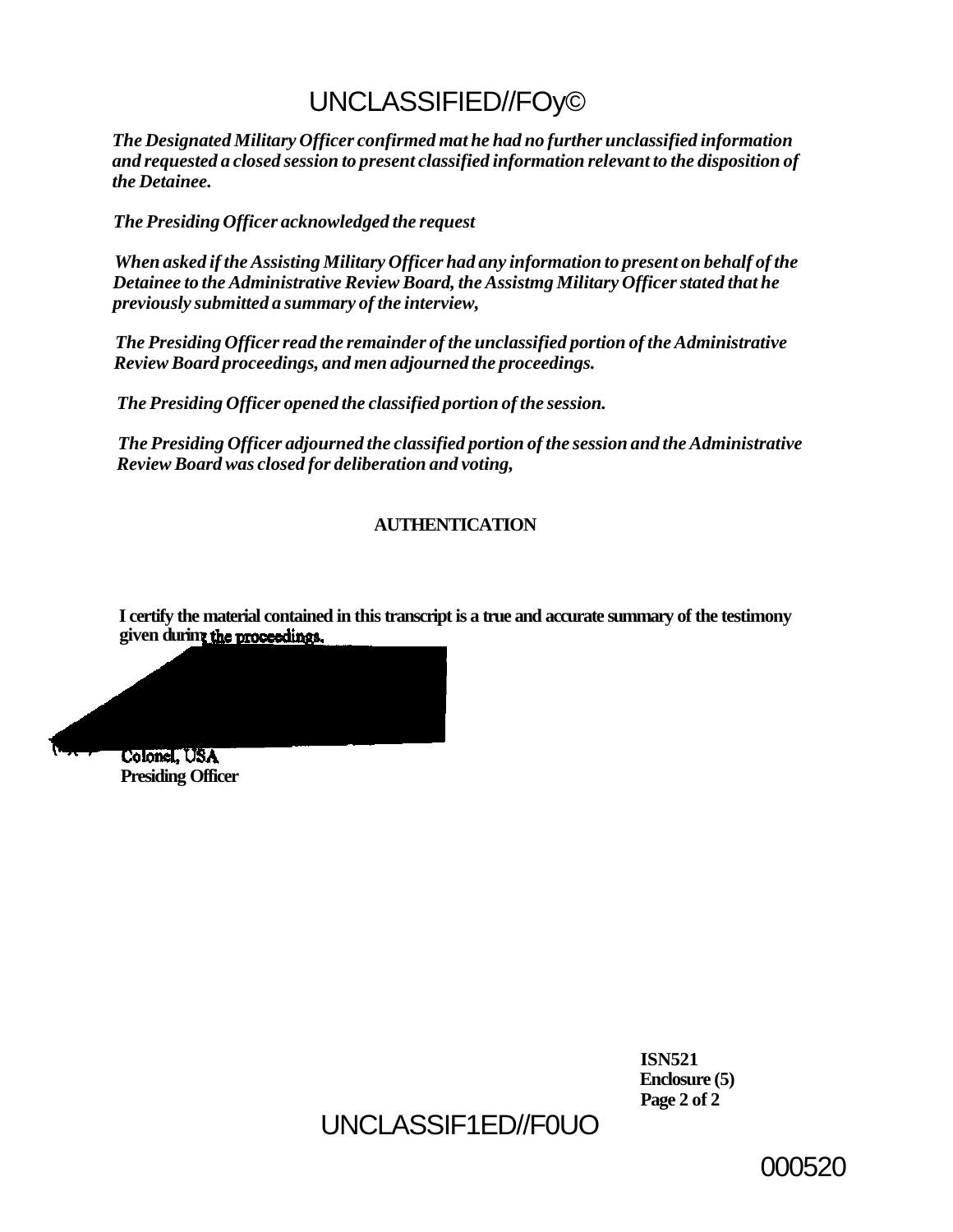## UNCLASSlFIEDtfEQUO

#### **Summary of Administrative Review Board Proceedings for ISN 660**

*The Administrative Review Board (ARB) was caUed to order.* 

*The Designated Military Officer was sworn,* 

*The Board Reporter was sworn.* 

*The Presiding Officer announced the convening authority and purpose of the ARB proceedings.* 

*The Administrative Review Board members were sworn.* 

*The Assisting Military Officer was sworn.* 

*The Assisting Military Officer presented the Enemy Combatant Notification Form, Exhibit EC-A, to the Administrative Renew Board.* 

*The Assisting MUitary Officer presented the Enemy Combatant Election Form, Exhibit EC-B, to the Administrative Review Board.* 

*It was noted by the Presiding Officer that from Exhibit EC-B, the Detainee had chosen not to be present for the Administrative Review Board proceedings.* 

*The Presiding Officer confirmed that the Assisting Military Officer had met with the Detainee and informed him of his rights regarding the proceedings, mat the Detainee appeared to understand the process, mat the Unclassified Summary of me Information was read to the Detainee, that a translator was used during the interview, and that the Assisting Military Officer confirmed mat the translator spoke the same language as the Detainee.* 

*The Designated MUitary Officer presented the Unclassified Summary of Information, Exhibit DMO-1, and DMO-2 to DMO-5, to the Administrative Review Board.* 

*The Designated Military Officer stated mat a ccpy had been previously distributed to the AMO and detainee.* 

*The Designated Military Officer gave a brief description of the contents of the Unclassified Summary of Information, Exhibit DMO-1, to the Administrative Review Board.* 

*The Presiding Officer asked the Designated Military Officer for any farmer unclassified information.* 

> **ISN 660 Enclosure (5) Page 1 of2**

UNCLASSIFIED//FOU©~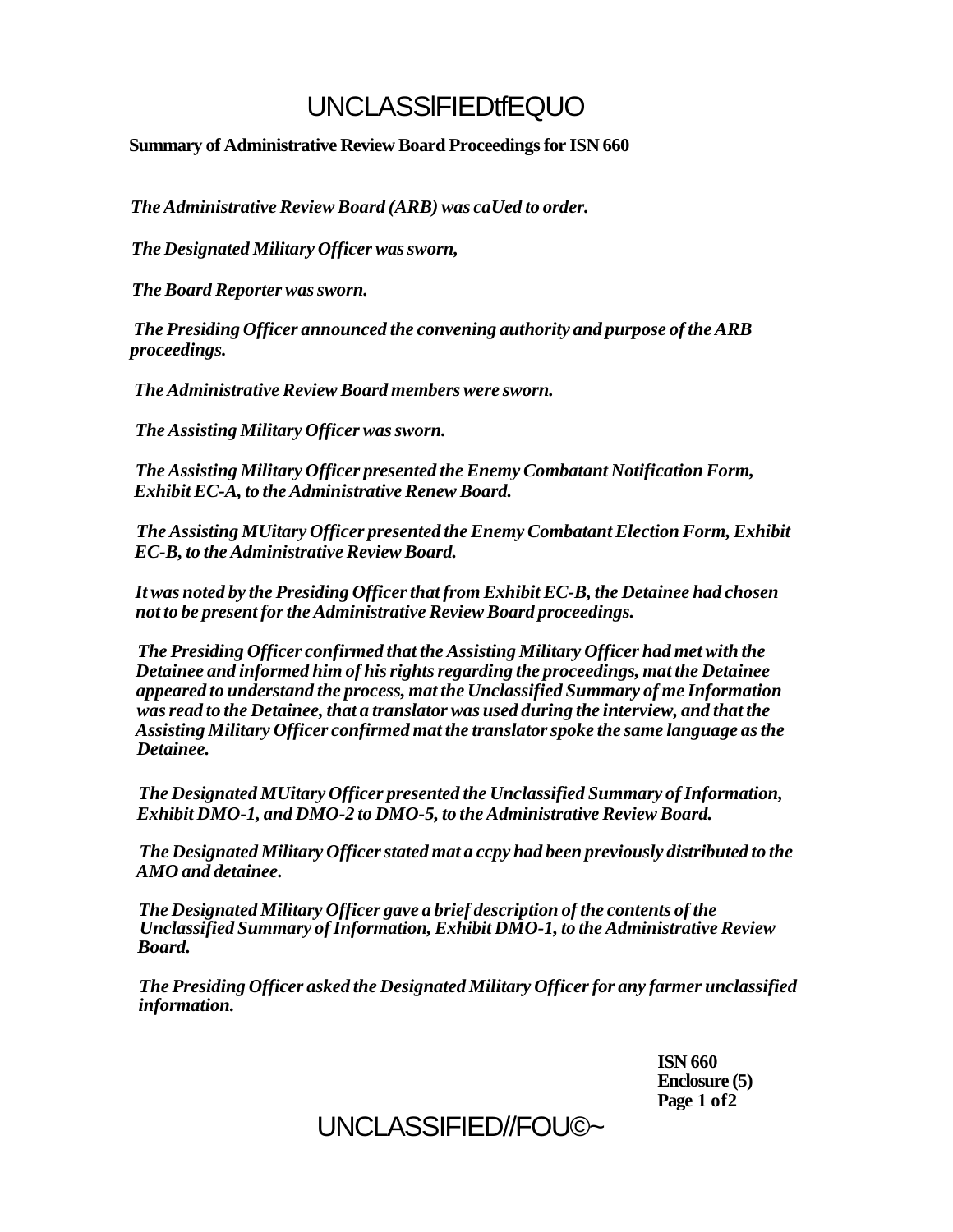## UNCLASSIFIED/ZFOtfO

*The Designated Military Officer confirmed that he had no further unclassified information and requested a closed session to present classified information relevant to the disposition of the Detainee.* 

*The Presiding Officer acknowledged the request* 

*When asked if the Assisting MUUary Officer had any information to present on behalf of the Detainee to the Administrative Review Board, the Assisting MUUary Officer stated that he previously submitted a summary of the interview.* 

*The Presiding Officer read the remainder of the unclassified portion of the Administrative Review Board proceedings, and men adjourned the proceedings,* 

*The Presiding Officer opened the classified portion of the session.* 

*The Presiding Officer adjourned the classified portion of the session and the Administrative Review Board was closed for deliberation and voting.* 

#### AUTHENTICATION

I certify the material contained in this transcript is a true and accurate summary of the testimony given during the proceedings.



(b)(f)esiding Officer

ISN660 Enclosure (5) Page 2 of 2

UNCLASSIFIED//FeyO^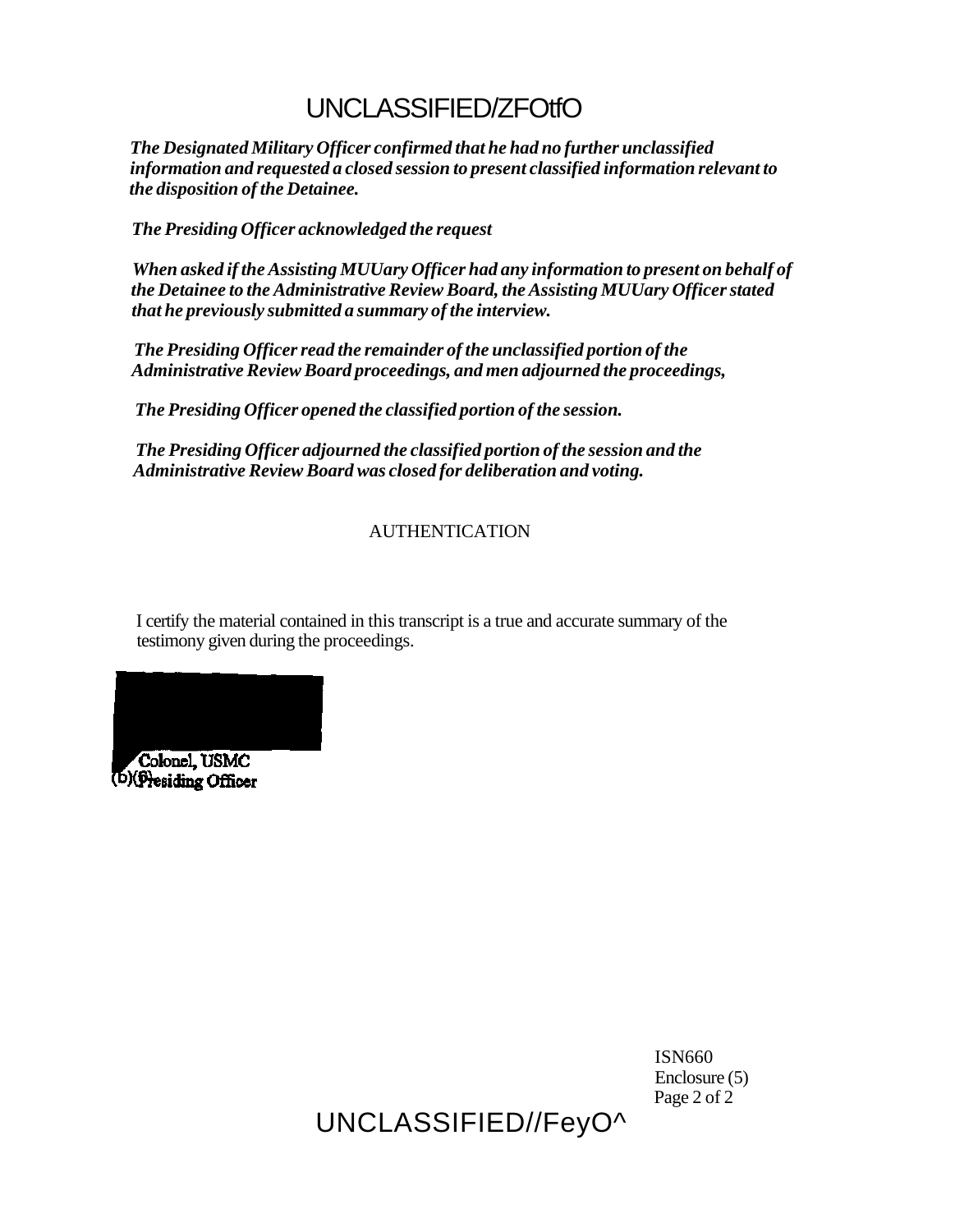# UNCLASSIFIED//FOUO

**Summary of Administrative Review Board Proceedings (with Detainee present)** 

*The Administrative Review Board (ARB) was called to order.* 

*The Designated Military Officer was sworn,* 

*The Board Reporter was sworn.* 

*The Translator was sworn.* 

*The detainee entered the proceedings.* 

*The Presiding Officer announced the convening authority and purpose oftfte ARB proceedings.* 

*The Administrative Review Board members were sworn.* 

*The Assisting Military Officer was sworn.* 

*The Presiding Officer read Ae hearing instructions to the Detainee and confirmed that he understood.* 

*The Assisting Military Officer presented the Enemy Combatant Notification form, Exhibit EC-A, to the Administrative Review Board.* 

*The Assisting Military Officer presented the Enemy Combatant Election Form, Exhibit EOB, to me Administrative Review Board.* 

*The DesignatedMilitary Officer presentedthe Unclassified Summary of Information, Exhibit DMO-1, and\'DMO-2, the FBI Redaction Certification andDMO-3, the DHS Terrorist Organization Reference Guide to the Administrative Review Board.* 

*The Designated Military Officer gave a brief description of ike contents of the Unclassified Summary of Information, ExhibitDMO-1tothe Administrative Review Board,* 

*The Presiding Officer confirmed that a copy had been previously distributed* 

*The Designated Military Officer confirmed that he had no further unclassified information and requested a closed session to present classified information reievantto the disposition of the Detainee.* 

*The Presiding Officer acknowledged the request* 

*The Presiding Officer opened the Administrative Review Board to the Detainee to present information with the assistance of tke Assisting Military Officer,* 

> ISN502 Enclosure (5) Page! of 10

UNCLASSIFIED//F0tiO~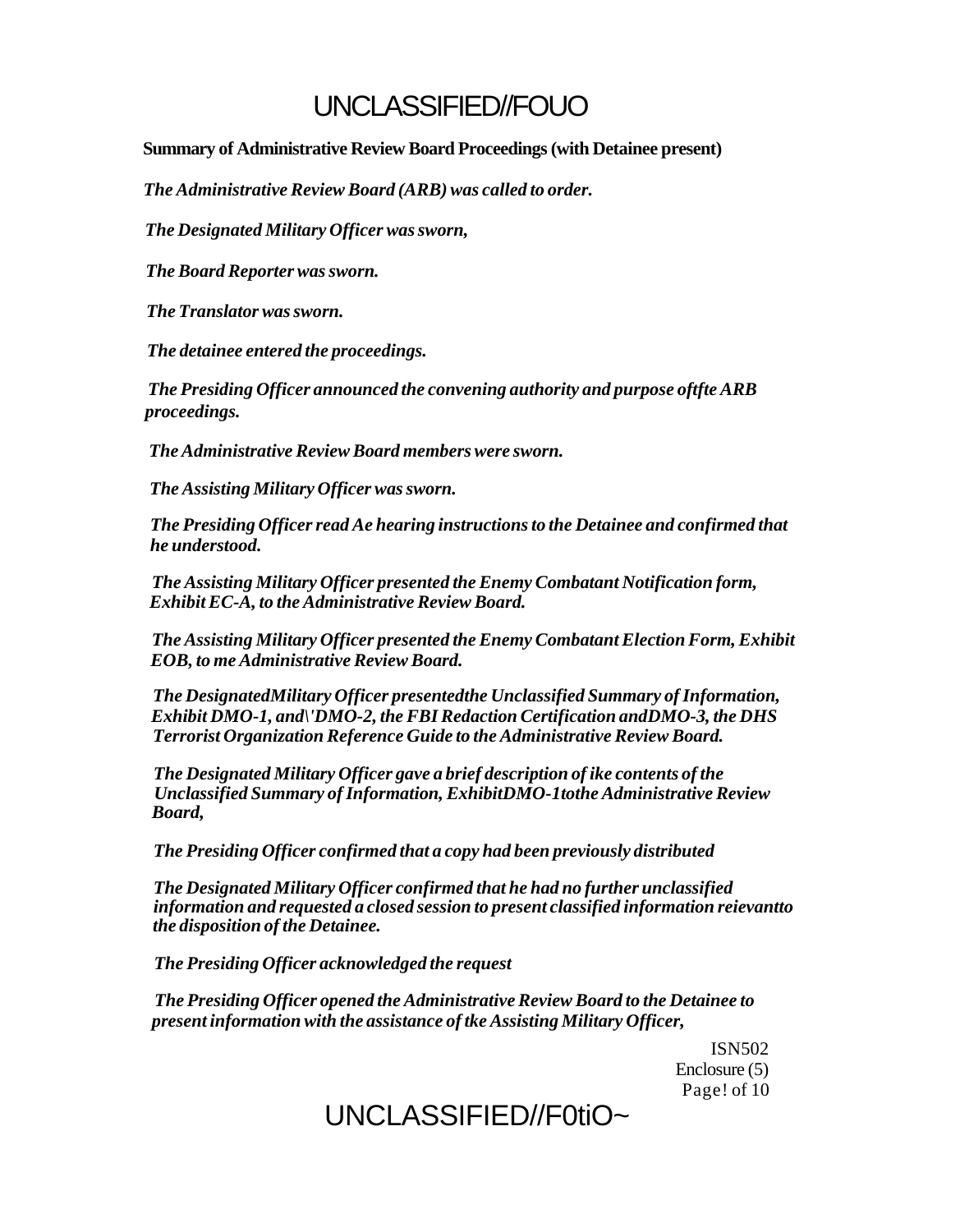## UNCLASSIFI^D/ZEQy0

*The Presiding Officer asked ike Detainee if he wishes to make a statement and whether he opts to take an oath (a Muslim oath).* 

*The Detainee accepted taking the (Muslim) oath.* 

**Presiding Officer: I understand you have an oral statement You may begin.** 

*The detainee made the following statement* 

*The Detainee replies to the Unclassified Summary of Information.* 

**Detainee: About being a Tunisian Muslim, this is not right When I was in Tunisia I was not trained. From 1991-1995, while I was in Italy I was a drug dealer. Fanatic Muslims do not do these things. They do not sell or [use] drugs. That is what I want to say about mis. Iamnotanlslamicfenatic. While I was in Milan with Abu-Abdullah, yes I stayed with him. WhUe I was [using] drugs he asked me to go to his house and he taught me how to pray and after that he showed me those movies. That is right, Abu-Abdullah gave me the money and the ticket and he advised me to go to Afghanistan. That's right, I went to [the] Durante camp for military training. Durante is not a camp for al Qaida training. That camp [had] been there before UsamabklJiden [got] to Afghanistan. It belonged to the Islamic party. When the Taliban took over Afghanistan, the Islamic party [fell apart]. Some of the Arab people [that fought with the Islamic party] stayed there. Those people fought the Russians in Afghanistan and [got] military experience. It is a small camp. It has just two rooms. You can [only] train six or seven people there. The training is on light weapons like guns, Kalashnikov [and] grenades. [You can only] look at the RPGs (rocket propelled grenades) because the camp is so small and there are a lot of houses around it This camp [did] not belong to al Qaida so they closed it The people had to go to Kandahar and train at Usama bin Laden's camp.** 

#### *The linguist states for the record that there is a correction to be made in his own written notes stating twenty-eight days instead of 'twenty-nine days,*

**Detainee: It is [correct] that I stayed [for] twenty-eight days to the camp and I trained on the Kalashnikov but not the RPG. I only looked at the RPG,** *(Readingfrom the Unclassified Summary of Information)* **Connections and Associations; I don't know who mat guy is that they said I sat with. I don't know anything about it I want to know about 'the Detainee may have supported terrorists plots using poison gas," how? Did I support mem by myself? By money? This is a lie. This is a bigger lie then the former one. I don't know if finanefog means [^** 

**begged peoplefrom Pakistan to bring some money. To finance a group like the Tunisian combat group takes knowledge... [you have] to know people outside of Afghanistan and Pakistan to solicit money. [A person would have to be able to go] to Europe or Saudi Arabia or Kuwait to the people mat have money.. .but not by [soliciting money] in Pakistan. The [person] who does this has to have [the] freedom to travel and have the ability to talk in the Mosques. That was not my job. I don't know...I heard of a group of** 

> **ISN502 Enclosure (5) Page 2 of 10**

UNCLASSI Fl ED//FetK5~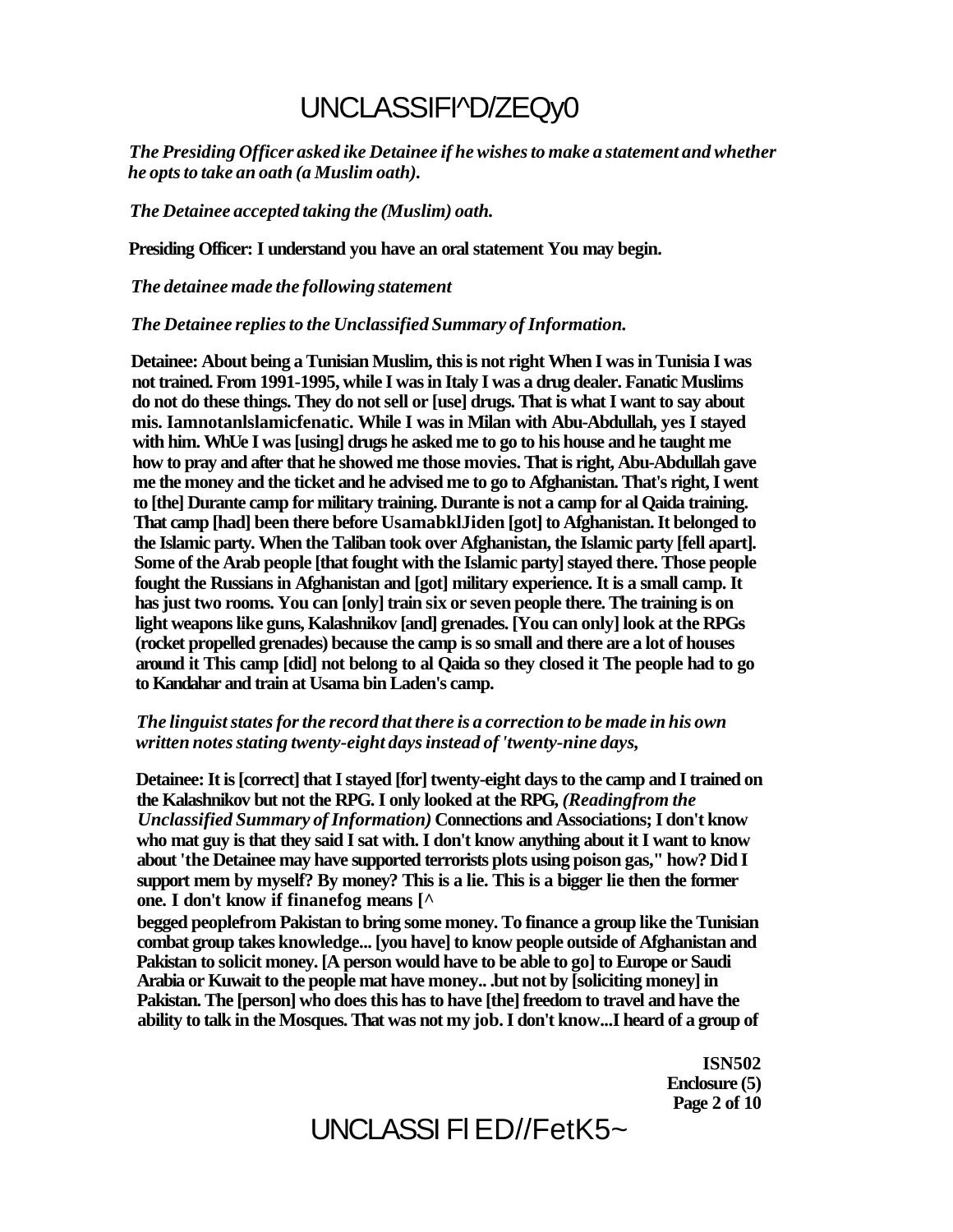#### UNCLASSIFIEDtfEQUG

**Tunisians but not under this specific name. There was a group and it [was] demolished before I [went] to Afghanistan. Most of [the people mat belonged to this group] went to Britain. When I was in Tunisia mere was a group I knew named Rashad Al-Gunoshie. It is not here. I knew those people but I do not know about... Tunisian Intelligence members came here and they met with me and they did not mention this name...that there was a group of Tunisian fighters tiaming to hm an b^ Yes, it is right mat Abu-Abdullah prepared my travel to Islamabad and I met with Saif and stayed in Peshawar. I stayed for one monthwith the Islamic Gulbuddin party fighters in Pakistan. Those people left Afghanistan when the Taliban [took over]. The Islamic party left to Peshawar because they were against Taliban and al Qaida. That is right, when I finished my training in Duranta, Saif took me to Pakistan and two Libyans asked me not to go back to Italy. They advised me not to go back to Italy. They [said that] if I go back to Italy it meant mat I would [be going] back to deal drugs. [They said that] it was better for me not to go back to Italy. I don't know if the two Libyans fought the Russians in Afghanistan. I don't know Abu-Dajana (ph) al Tunisian. This is the first [time that] I [have] hear[d] of misname. WhenI was in Peshawar I heard of the prince [or the] Amir Tunisian named Abo-Ayath.** *(Readingfrom the Unclassified Summary of Information)*  **The Detainee identified the location of Najem al jihad, an al Qaida house and compound owned by Usamabin Laden; mis is a big lie. All the people know that [Usama bin Laden] has never been in Kandahar. I've never been in Kandahar.** 

**Presiding Officer: When you said, "all the people know he has never been inKandahar" are you referring to [yourself] or Usamabin Laden?** 

**Detainee: Exactly, everybody knew he (Usama bm Laden) had been m Kandahar but me. He was in Jalalabad.** *(Readingfrom the Unclassified Summary of Information)* **The Detainee fought with al Qaida in the mountains ofTora Bora; Tora Bora is just a village I passed. I mentioned mat during the investigation. The only way to [get] to Pakistan [is by going] through Tora Bora. Inever stayed there. I was arrested on the border of Afghanistan and Pakistan.** *(Readingfrom the Unclassified Summary of Information)* **The Detainee was identified as Adel the Tunisian an explosive trainer for al Qaida; do you believe if I was an explosive trainer I would [have given] my real name? Impossible! The[r>erson]who^dtriis,heknov^meh\)mherebymyname. Everybody knows me. My name is Abdul the Tunisian. He just wanted to lie and [say] that he knew Abdul the Tunisian as an explosive trainer or the American intelligence wrote it down this way. You, as a military man, know that a [person] training in this field or (other fields does not] give his real name. This is unbelievable! How [could I have been] trained for [only] twenty-eight days and [men] become atrainer?** *(Readingfrom the Unclassified Summary of Information)* **Other Relevant Data, the Detainee has assaulted the guards.. .the guards are not angels. They make mistakes like I make mistakes. The guard didn't spit at me but he said something, for example, I don't eat meat and they put the meat on the top of [the] vegetables and rice. When you see this, you take it and you throw it This is something very regular between us and the guards. ItdoesnHhaveanytm^igtodo...this is a regular problem. I've been in prison in Italy and in Tunisia and I know these things happen between the guards and the Detainees. I was never involved in the assassination** 

> **ISN502 Enclosure (S) Page3ofl0**

UNCLASSIFIED//FOUO-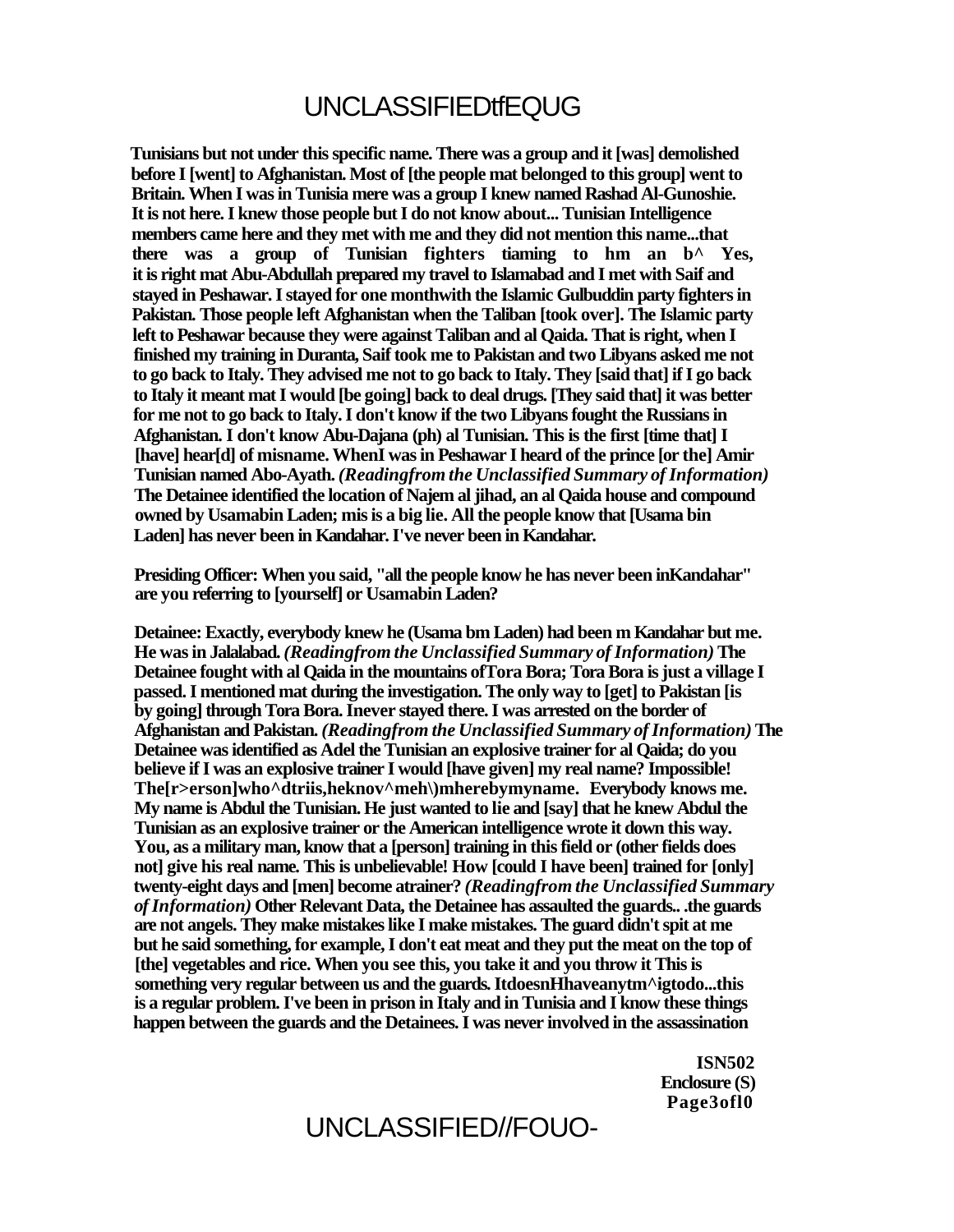#### UNCLASSIFIED//FOUO

**of Commander Masood. What did I have to do with it? I would [not have] benefitted]**  [from] killing him. *(Readingfrom the Unclassified Summary of Information)* About **Detainee claims that he traveled to Afghanistan to have military training so he can go to Bosnia and Chechnya for jihad.. .this is another He. I went to Afghanistan in 1997 and me war in Bosnia ended in 1994. Bosnia became a new state. Why would I [go there] for jihad? Why did I have had to wait until 2001? I could've gone between 1997 and 2001. ForfouryearsIwastiierc...ifIhadbeenmtendiiigtogoIwouldhavegone. [Why] would I have stayed [from] 2001 until they arrested me? Obviously that is a lie.**  *(Reactingfrom the Unclassified Summary of Information)* The Detainee claims that he **did not attend a meeting between the Tunisian group and Usama bin Laden, that's rigjit The Detainee denies that he trained at the Khaldentraining camp...I [have] never heard about hand I have never trained mere. That is all I have to say.** 

**Presiding Officer: Thank you. Does that conclude your statement?** 

**Detainee: Yes, that is all X have.** 

*The AMO had no further questions for the Detainee.* 

*The DMO had the following questions for the Detainee:* 

**Designated Military Officer: In 1997 you said you went to Afghanistan, [what was the] purpose?** 

**Detainee: For training.** 

**Designated Military Officer: What kind of training?** 

**Detainee: Kalashnikov and military training.** 

**Designated Military Officer: What was the Kalashnikov and military training for? To fight against what group?** 

**Detainee: Not everyc^ [that] goes for training has to fight. It is from the Koran. Not everybody trains to go fight For example, m Tunisia ifyou want to go and be a member of the military that doesn't mean [that] you have to go fight** 

**Designated Military Officer: [Which] group did you train with?** 

**Detainee: There is no group. I was with a party that fought Russians. They made that training center and trained the people mat wanted to be trained but I wasn't a member of that group. That's all.** 

**Designated Military Officer: What group was that?** 

**ISN 502 Enclosure (5) Page 4 of 10** 

UNCLASSIFIED//F0OCT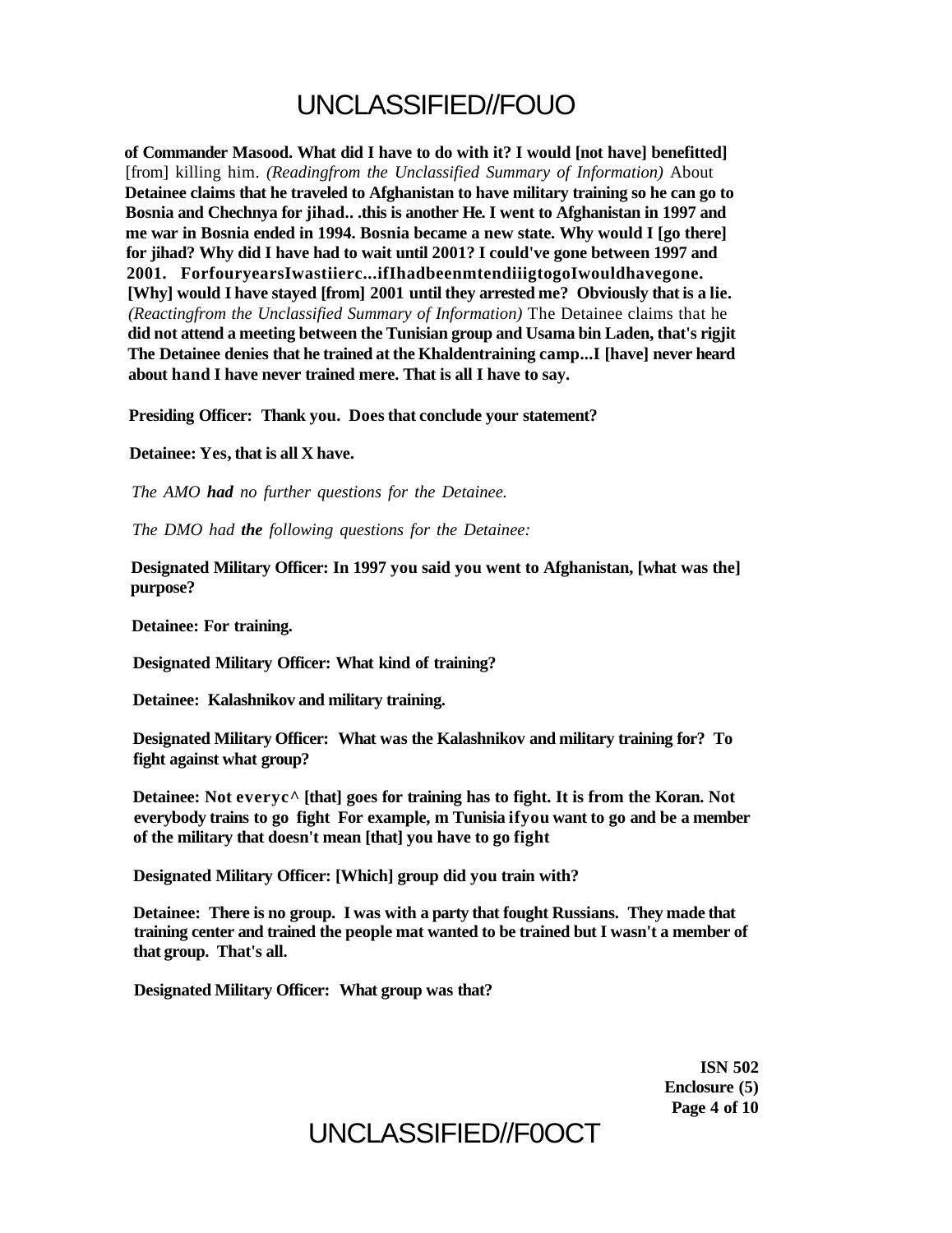#### UNCLASSIFIED//F0tJO

**Detainee: [The] Islamic party. This party was holding the regime in Afghanistan. HekamatYarvmsthePrimeMiiiisterofAfghanistan. WhentheAfghanisleft...whenthe Arabs [were] fighting with Hekamat Yar against [the] Russians.. .the Talibans came [and] they left the Arabs alone. Tlwse Arabs didnH fight with Tdiban or against them...they justsatthere. They gave man a camp to train people.** 

**Designated Military Officer: Who is'they'?** 

**Detainee: Tne Arabs that were fighting with the Islamic party. I remember Abo-Mihjen.. .he trained me.** 

**Designated Military Officer: Have you ever dealt or handled explosives like grenades?** 

**Detainee: Yes.** 

**Designated Military Officer: What happened to your right thumb?** 

**Detainee: That is from the fuse of one of the bombs.** 

**Designated Military Officer: Was it burning?** 

**Detainee: They gave me the ruse [separately from the] grenade. (Inaudible) I pulled the nail [on me ruse] and when I opened it, it exploded in my hand.** *(The Detainee repeats the explanation again as he visually describes the action).* 

*An Administrative Review Board member clarifies that when the Detainee uses the word 'bomb<sup>1</sup> he means 'grenade\*.* 

**Designated Military Officer: You mentioned that some of the Hezbe-IslamiGulbuddin (HIG) fighters went over to Britain?** 

**Detainee: I said that most of the Tunisian group went to Britain not the Gulbuddin. Hekamat Yar is an Afghani not a Tunisian [and] the members of the Gulbuddin are mostly Afghanis not Arabs. I was talking about the Tunisian group members that went to Britain.** 

**Designated Military Officer: Do you know what their purpose was [ingoing) to Britain?** 

**Detainee: Ask the Tunisian Intelligence Service because they are the ones that told me. There was a problem between the members of tins group [about] money so they spread [out]. Most of them went to Britain and some stayed in Pakistan... in Peshawar.** 

**Designated Military Officer: What [type] of problem [did they have] with money?** 

**Detainee: They had [a] disagreement on money. The Afghanistan people were fighting for money.** 

> **ISN502 Enclosure (5) Page 5 of 10**

UNCLASSIFIED/ZFOyO^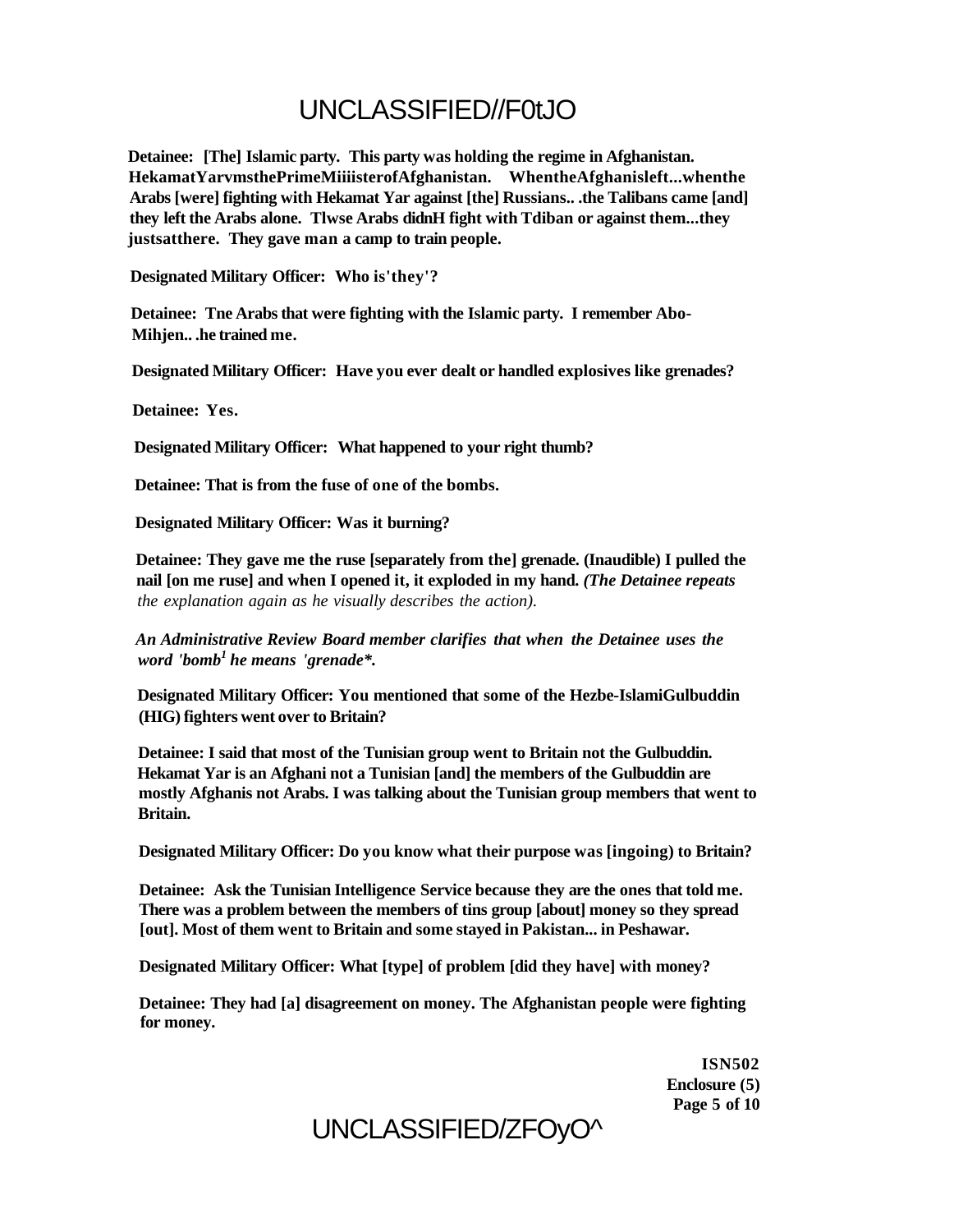### UNCLASSIF1ED//ROUG

**Designated Military Officer: Over gold or was there cash that the (inaudible) in the towns?.** 

**Detainee: I will give you an example. There is a group aid then there is an Amir (prince or leader) on the top of that group. Tlat Amir might be friendlier to [some people over] the others. He nu^t have given a car to one of them and not the other.,.so that makes the others upset and leave the group. They leave because he is not [just] with the others.** 

**Designated Military Officer: What kind of movies were you watching wtm Abo-Abdullah?** 

**Detainee: [Movies] about Bosnia.** 

*Administrative Review Board Member's questions:* 

**Administrative Review Board Member's questions:** 

**Board Member You went to Afghanistan and you were captured in 2001... and you spent thirty days in training and thirty days in a guesthouse.** 

**Detainee: Yes.** 

**Board Member: What did you do the rest ofthe time you were in Afghanistan?** 

**Detainee: I wasn't in Afghanistan the rest ofthe time. When I hurt my finger in**  Afghanistan I left the trainmg and I v<sup> $\land$ </sup> inted to go to Italy. I had a round trip ticket for **three or four months. Iwaswu^ingto gobacktoltaly|>ut] SaiftookmetotheLibyans house and they advised me not to go back to Italy. Saif came back to me and asked me for the ticket to prepare a new reservation [for me] to go back to Italy, I gave him the ticket and I said I wasn't going back. Saif asked me why I didn't want to go back to Italy after I had promised my friends that after I finished my training I would go back. He promised me that if I went back to Italy he would send me to Sudan to study the Koran**  and the Islamic religion. I didn't go back. I stayed there until I got married. I got **married in [the year] 2000. Peruez, the Prime Minister of Pakistan, started capturing the Arabs and sending them back to their countries. In Afghanistan they have [different rules] on sending Arabs back to their countries. I stayed in Afghanistan about one year and then I was arrested.** 

**Board Member: You got married in Afghanistan?** 

**Detainee: Yes. I got married in Pakistan and mey brought my wife to Afghanistan. Tins is the Arabic way to [get] married. I arranged the [marriage] in Pakistan and they brought her to Afghanistan.** 

**Board Member: How did you know about the Usama bin Laden training camp near Kandahar?** 

> **ISN502 Enclosure (5) Page6ofl0**

UNCLASSIFIED//EOU0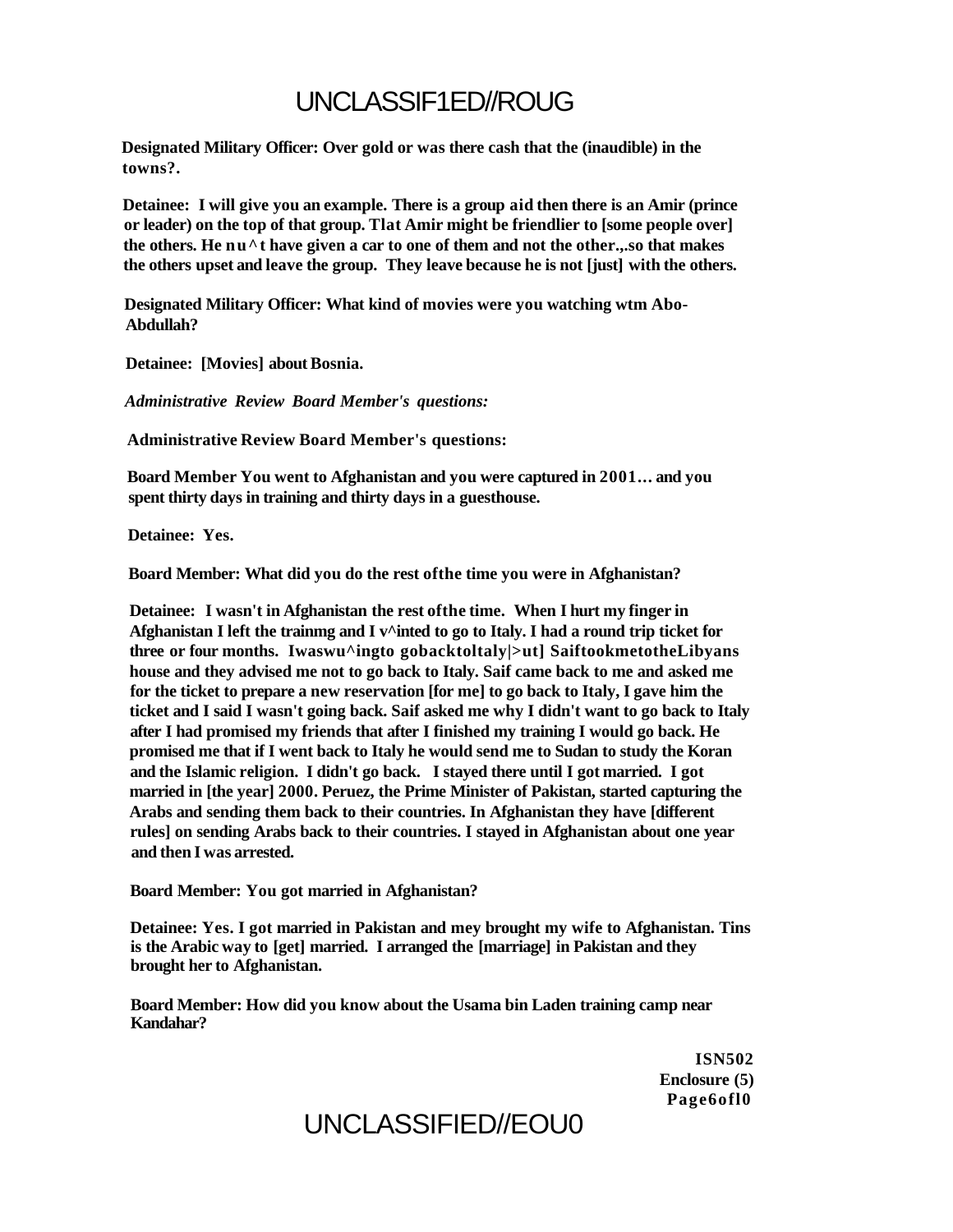## UNCLASSIFIED/ZEOUO

**Detainee: Everybody knows [that] Usama bin Laden has training camps. It's on the news. If someone tells you that Usama bin Laden does not have a training center, tell him he is a Hart** 

**Board Member: Did you have any other kind of employment in Italy while you were there for four years?** 

**Detainee: I had many jobs but not for a long time. Most of the time I was on dope or I [was selling drugs].** 

**Board Member: Can you give us an example of the kind of jobs you had?** 

**Detainee: The firsttimel went to Italy in 1989...** 

**Board Member: Pm not worried about 1989...[tell me about] 1991-95..,** 

**Detainee: I never worked from 1991-95 [except] at the very end when they released me from prison in Italy... I went to my brother and he asked me not to deal drugs [anymore]., .my brother found me a job in construction.** 

**Board Member Construction, OK.** 

**Designated Military Officer: So, you have a brother in Italy?** 

**Detainee: Yes.** 

**Board Member: How many languages do you speak?** 

**Detainee: I speak Arabic and a little Italian.** 

**Board Member: Did you train at any other camp beside the Duranta camp?** 

**Detainee: No.** 

**Board Member: Have you ever served in the military service at all?** 

**Detainee: No.** 

**Board Member: Did you ever tight in combat?** 

**Detainee: No.** 

**Board Member: When you lived in Tunisia and went to school, did you have training in any type of trade?** 

**Detainee: Yes.** 

**ISN502 Enclosure (5) Page7ofI0** 

### UNCLASSIFIED//F0OO

0005^9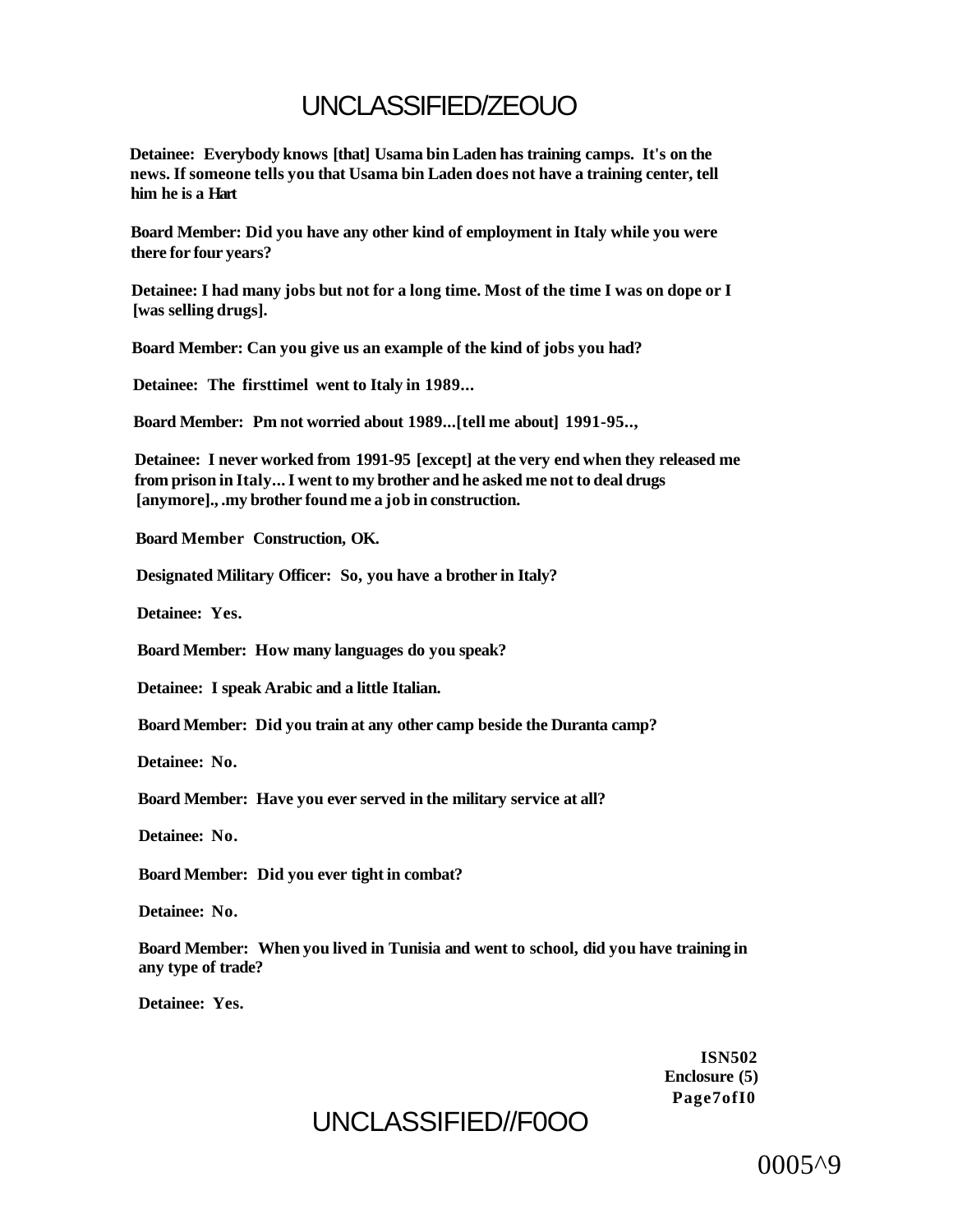## UNCLASSIFIED/ZFeHO

Board Member; What did you learn?

Detainee: What I meant is that I learned about dealing but not through school. I know how to buy stuff and sell it to somebody else. I didn't finish school

Presiding Officer Why did Abo-Abdullah ask you to go to Afghanistan?

Detainee: Tobetiaiiiedandcomeback...togobacktoltaly and then to Sudan.

Presiding OfBcer: Oet training; go back to Italy then to Sudan and what was the training going to be for? I am still confused as to what this training is for.

Detainee: Our religion says that we have to be trained. This is something very [common]. This is [part of] the basic [beliefs] of my religion like you fast or like you pray. That was the [purpose].

Presiding Officer: Duranta, me d Qaida training camp...I wonte d camp...if it's not [a] military training camp, what kind of camp is it?

Detainee: It is a military trauiing camp but it is a small one.

Presiding Officer And you mentioned [that there are] a lot of houses around it.

Detainee: Do you mean residential area?

Presiding Officer: You mention that it is a small camp [with] two rooms, six to seven people are trained there [with] lots of houses around it

Detainee: Yes, you are right You cannot bring tanks there. It is very hard to get tanks or big equipment through there. You can shoot [with] Kalashnikovs or (inaudible). It's OK to shoot that there but not with a tank.

Presiding Officer: So my question is, [all these] houses that are around the camp, what kind of houses are they? Who lives there?

Detainees: Most of them are members of Taliban.

Presiding Officer: So me Taliban members live in the houses surrounding the camp. Did you have dealings with the local residents? What were their views on what was going on at mat time?

Detainee: No, I was just there for twenty-nine days. I don't speak their language.

Presiding OfBcer: You mention 'the Detainee was identified as Adel al Tunisian an explosive trainer' and you said that the individual who identified you is here. Do you know his name?

> ISN502 Enclosure (5) Page 8 of 10

UNCLASSIFIED//FOWO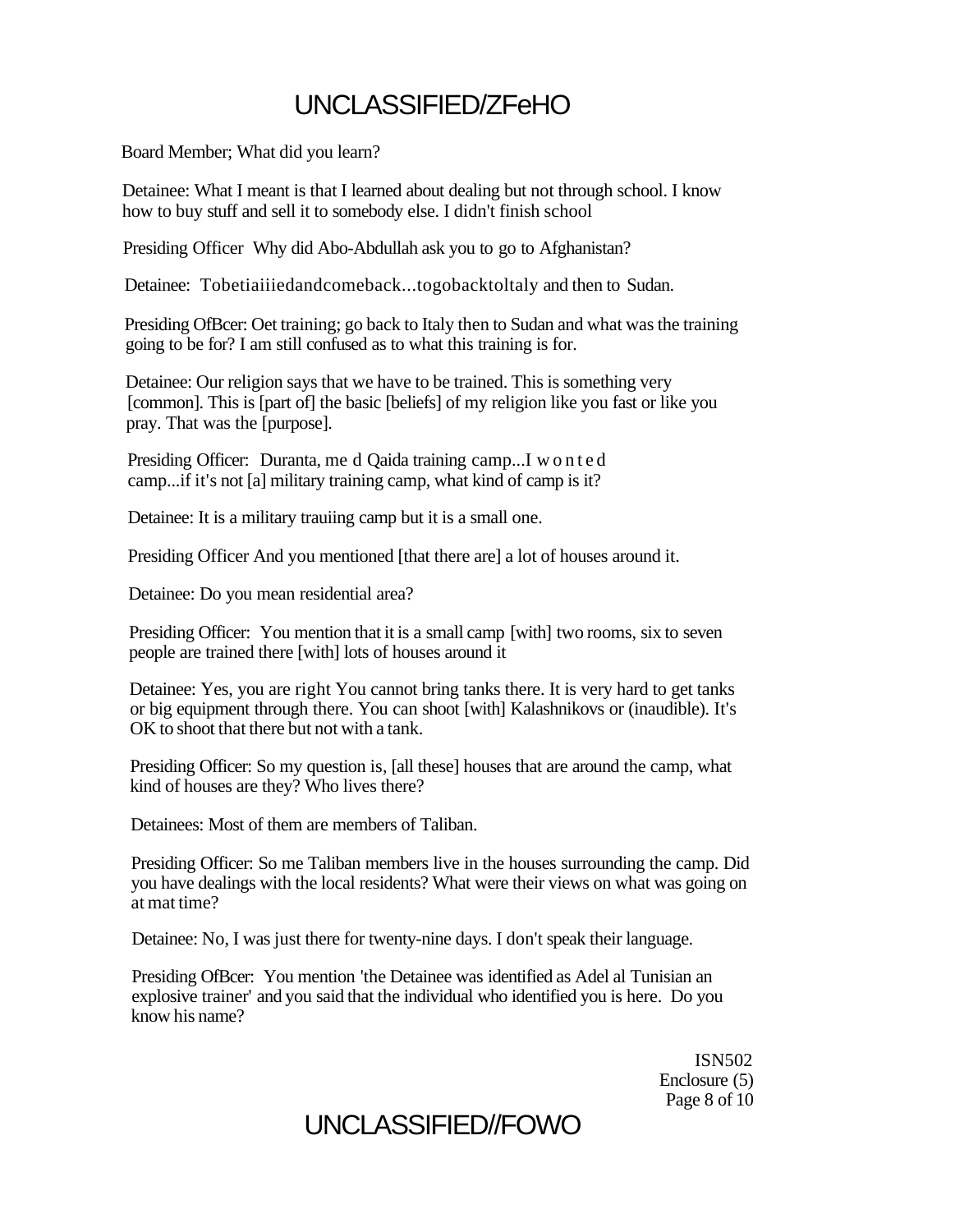### **UNCLASSIFIEDZ/EQUO**

**Detainee; p said it's] possibly somebody from here.** 

**Presiding Officer. You said you know he is here.** 

**Detainee: Because the interrogator told me it was somebody from here that said that I was Adel the Tunisian, the explosive trainer. The guy who said that about me doesn't know me or it's a lie from the intelligence service.** 

**Presiding Officer So you personally don't know whether he is or isn't here?** 

**Detainee: One Egyptian said [to me] that I [was] the explosive trainer. If that was right, that man is a liar. He doesn't know me. He knows my name from here. [He] knows me as a U^erar^ he knows I am a t^er m Afghanistan, pfthis was true] it [would be] very difficult for me to say [that] my name [is] Adel al Tunisian. I would have another name. w%>ever said this is either a liar or Ibis is He knows people here.. .one of them heard him say that he talked about two hundred and seventy Detainees because the interrogators bring him food and benefits. He is crazy. Anyone he saw he [would say mat] he saw him in [such-and-such] places. If the interrogators beUevehmi or not, that is something else. That is a problem. Ifl was a trainer 1 would never [use] my real name. The one who trained.. .his name is Abo-Mihjen and Abo-Abdullah he is the one who sent him to Afghanistan. When I went to Afghanistan, Saif al Tunisian asked him not to use his name as Adel al Tunisian and he changed it to Abo-Basayer the Tunisian. You never give your real name and [you] don't ask people what their real name is.** 

**Board Member: If we decide to release you, we will probably send you back to Tunisia. Do you think that the Tunisian government would tabs you back?** 

**Detainee: What do you mean by [take me back]?** 

**Board Member: As a citizen.** 

**Detainee: If you give me the choice, I would never go back to Tunisia.** 

**Board Member Where would you want to go?** 

**Detainee: Anywhere else.** 

**Board Member: Anywhere but Tunisia!** 

**Presiding Officer: Why not Tunisia?** 

**Detainee: You know Tunisia better than me.** 

**Presiding Officer I've never been there. I am just asking if mere is a reason why you don't want to go there.** 

> **ISN502 Enclosure (5) Page9ofl0**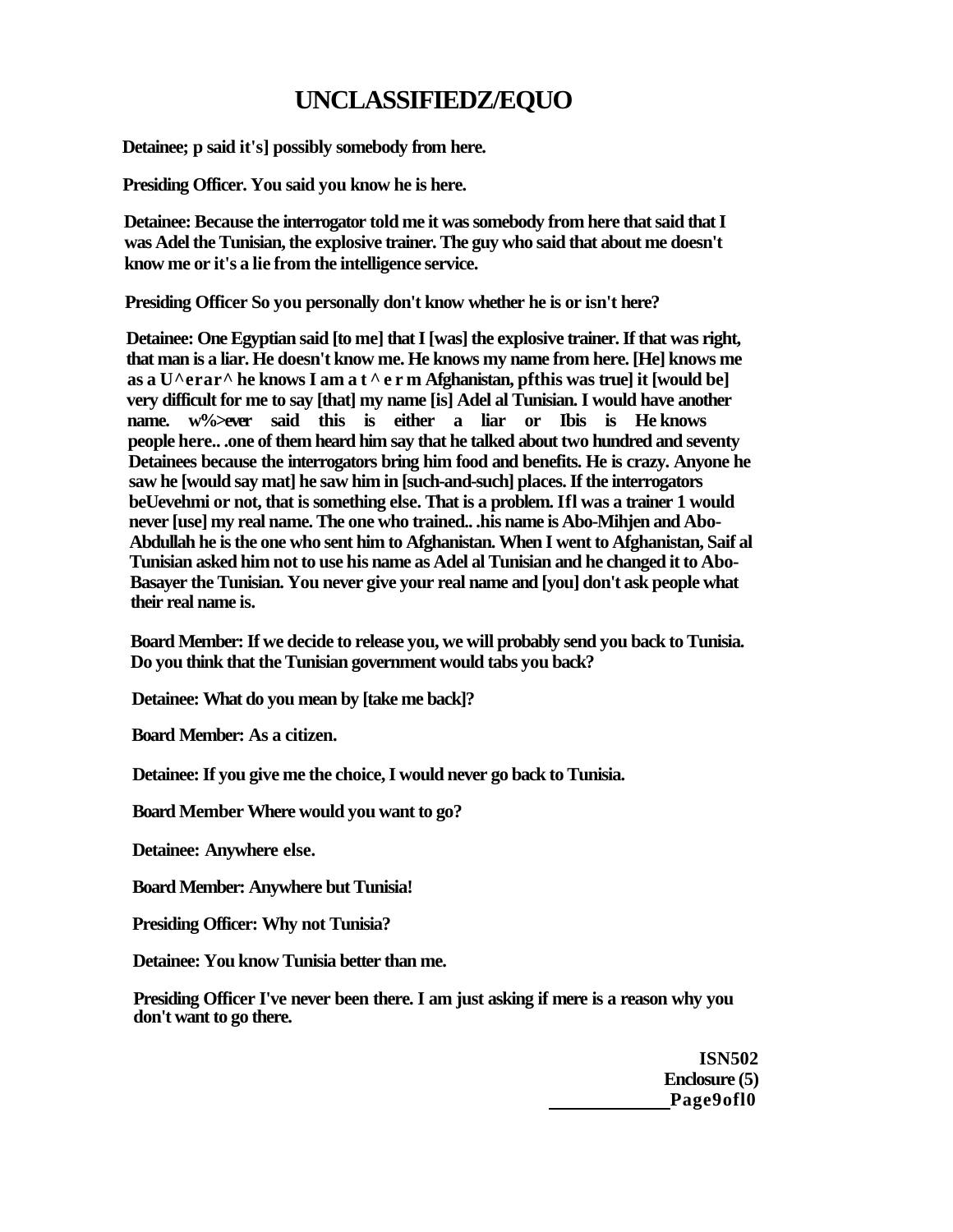## UNCLASSIFIED//FQUO

**Detainee: Some of the interrogators told me that I had a sentence waiting for me in Tunisia for ten years. There is no religious freedom in Tunisia. If I keep my beard it is a problem there. Tunisia is like Iraq, India and Syria.** 

**Presiding Officer: Do you believe [that] there is a ten-year sentence waiting on you or on everybody that comes back?** 

**Detainee: In Tunisia, if anyone goes to Afghanistan he is not accepted [back to Tunisia] because they [think he is] a terrorist** 

*The Presiding Officer reads the post-Administrative Board instructions to the Detainee and adjourned the open session of the Board.* 

*The Presiding Officer opened the classified portion of the session.* 

*The Presiding Officer adjourned the classified portion of die session and the Administrative Review Board was dosed for deliberation and voting.* 

#### **AUTHENTICATION**

**I certify the material contained in this transcript is a true and accurate summary of the testimony erven during the pr** 

**loneljUSMC Presiding Officer** 

> **ISN502 Enclosure (5) Page 10 of 10**

UNCLASSIFIED//ROUe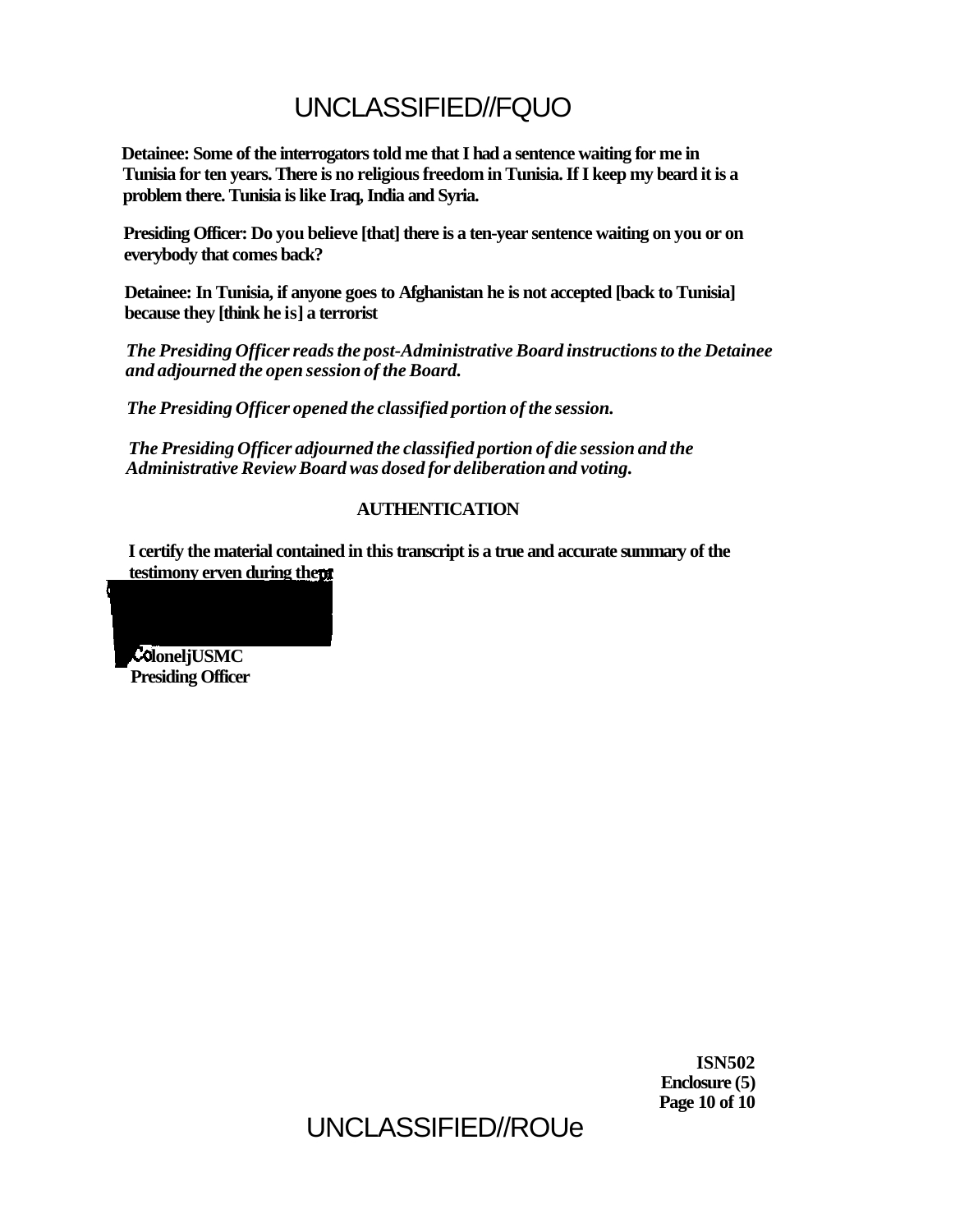## UNCLASS1FIED//FQU0

#### **Summary of Administrative Review Board Proceedings for 1SN 038**

*The Administrative Review Board was called to order.* 

*The Designated Military Officer (DMO) was sworn.* 

*The Board Reporter was sworn.* 

*The Presiding Officer announced the convening authority and purpose of the Administrative Review Board proceedings.* 

*The Administrative Review Board members were sworn.* 

*The Assisting Military Officer was sworn.* 

*The Assisting Military Officer presented me Enemy Combatant Notification form, Exhibit EGA, to the Administrative Review Board* 

*The Assisting Military Officer presented the Enemy Combatant Election Form, Exhibit EC-B, to the Administrative Review Board.* 

*It was noted by the Presiding Officer mat from Exhibit EC-B, the Detainee had chosen not to be present for the Administrative Review Board proceedings.* 

*The Presiding Officer confirmed mat the Assisting Military Officer had met with the Detainee and informed him of his rights regarding the proceedings, that the Detainee appeared to understand the process, mat the Unclassified Summary of Evidence was read to the Detainee, that a translator was used during me interview, and that the Assisting Military Officer confirmed that the translator spoke the same language as the Detainee.* 

*The DesignatedMilitary Officer presented the Unclassified Summary of Evidence, Exhibit DMO-1, andDMO-2, the FBI Redaction Memorandum to the Administrative Review Board* 

*The Designated Military Officer stated that a copy of these exhibits had been previously distributed to the Assisting Military Officer and Detainee.* 

*The Designated Military Officer gave a brief description of Ike contents of the Unclassified Summary of Evidence, Exhibit DMO-1, to me Administrative Review Board* 

*The Presiding Officer asked the Designated Military Officer for any further unclassified information.* 

> **ISN038 Enclosure (5) Page 1 of2**

UNCLASSIFIED//FGUO-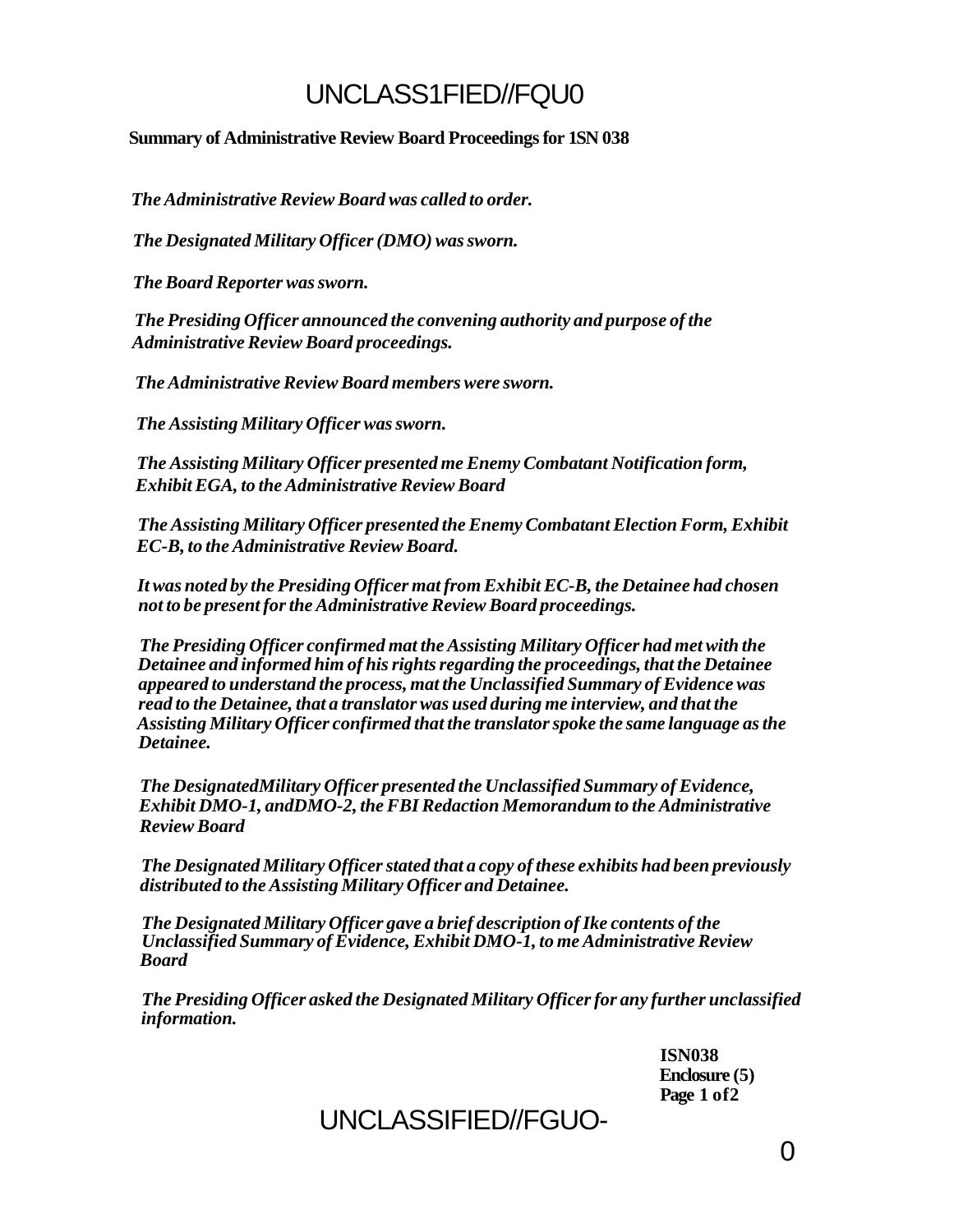# UNCLASSIFIED//FO«e

*The Designated Military Officer confirmed that he had no further unclassified information and requested a closed session to present classified information relevant to the disposition of the Detainee.* 

*The Presiding Officer acknowledged the request* 

*When asked If ike Assisting Military Officer had any information to present on behalf of the Detainee to the Administrative Review Board, the Assisting Military Officer stated that he previously submitted a summary of the interview.* 

*The Presiding Officer read the remainder of the unclassified portion of the Administrative Review Board proceedings, and then adjourned the proceedings.* 

*The Presiding Officer opened the classified portion of the session.* 

*The Presiding Officer adjourned the classified portion of the session and the Administrative Review Board was closed for deliberation and voting.* 

#### **AUTHENTICATION**

**I certify the material contained in this transcript is a true and accurate testimony given during the proceedings.** 



Colonel, USMC **Presiding Officer** 

> **ISN038 Enclosure (S) Page 2 of2**

UNCLASSIFIED//F0Ue-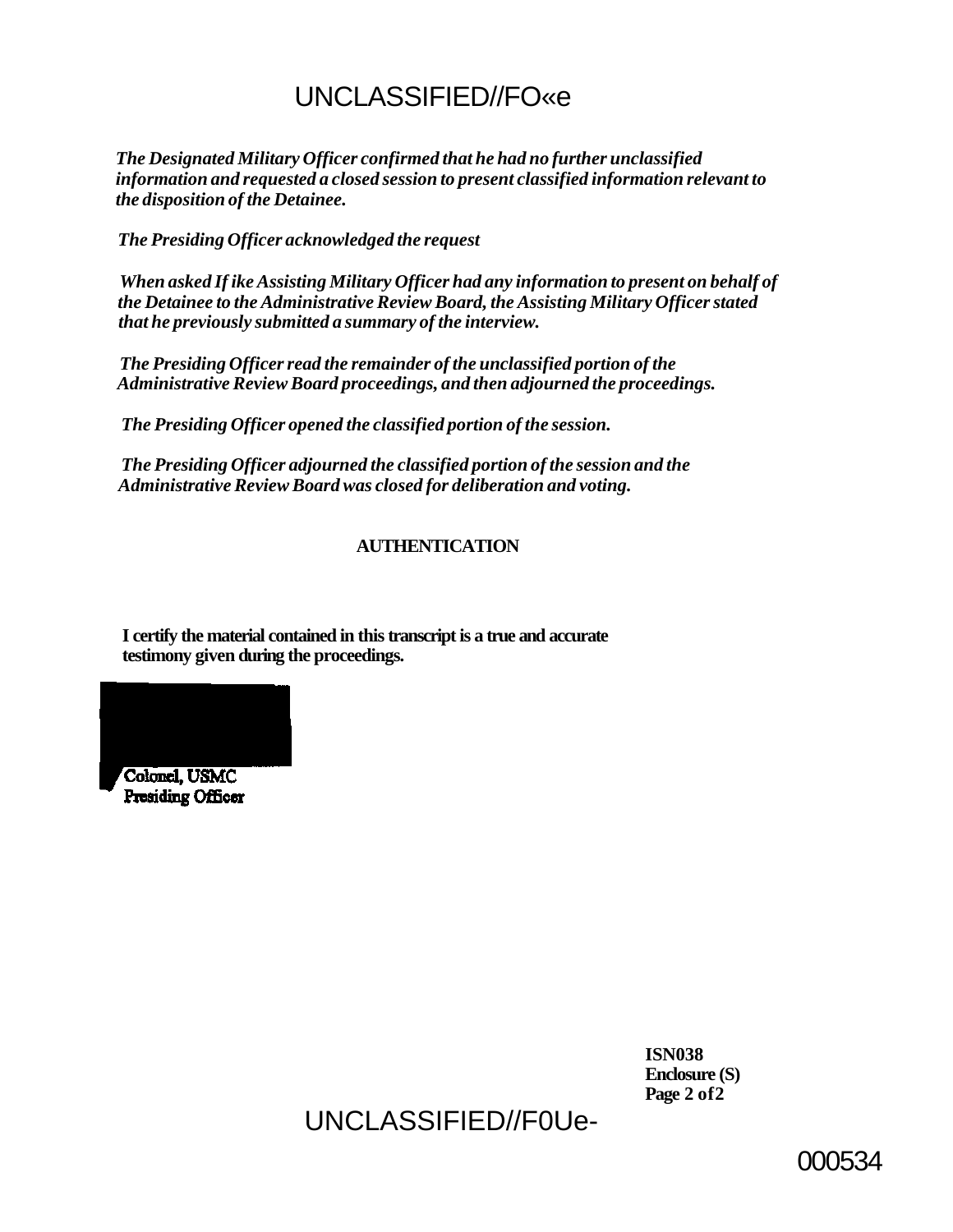## UNCLASSIFIED//FOUO

#### **Summary of Administrative Review Board Proceedings for ISN 003**

*The Administrative Review Board was called to order.* 

*The Designated Military Officer (DMO) was sworn.* 

*The Board Reporter was sworn,* 

*The Translator was sworn.* 

*The Detainee entered the proceedings\** 

**Presiding Officer: Please tell me how to pronounce your name.** 

**Detainee: Ghulam Rohani, G-h-u-1-a-m R-o-h-a-n-i.** 

*The Presiding Officer announced the convening authority and purpose of the Administrative Review Board proceedings.* 

*The Administrative Review Board members were sworn.* 

*The Assisting Military Officer (AMO) was sworn.* 

*The Presiding Officer read the hearing instructions to the Detainee and confirmed mat he understood. When asked if he had any questions concerning the Administrative Review Board process, the Detainee said he did not have any questions.* 

*The AMO presented the Enemy Combatant Notification Form, Exhibit EC-A, to the Administrative Review Board.* 

*The AMO presented the Enemy Combatant Election Form, Exhibit EC-B, to the Administrative Review Board.* 

*The DMO presented the Unclassified Summary of Evidence, Exhibit DMO-U andDMO-2 to DMO-3, to the Administrative Review Board.* 

*The DMO stated mat a copy had been previously distributed to the AMO and the Detainee.* 

*The DMO gave a brief description of the contents of the Unclassified Summary of Information, Exhibit DMO-1, to the Administrative Review Board.* 

*The DMO confirmed that he had no further unclassified information and requested a closed session to present classified information relevant to the disposition of the Detainee.* 

*The Presiding Officer acknowledged the request* 

**ISNO03 Enclosure (5) Page 1 of 12** 

UNCLASSIFIED//ROOa^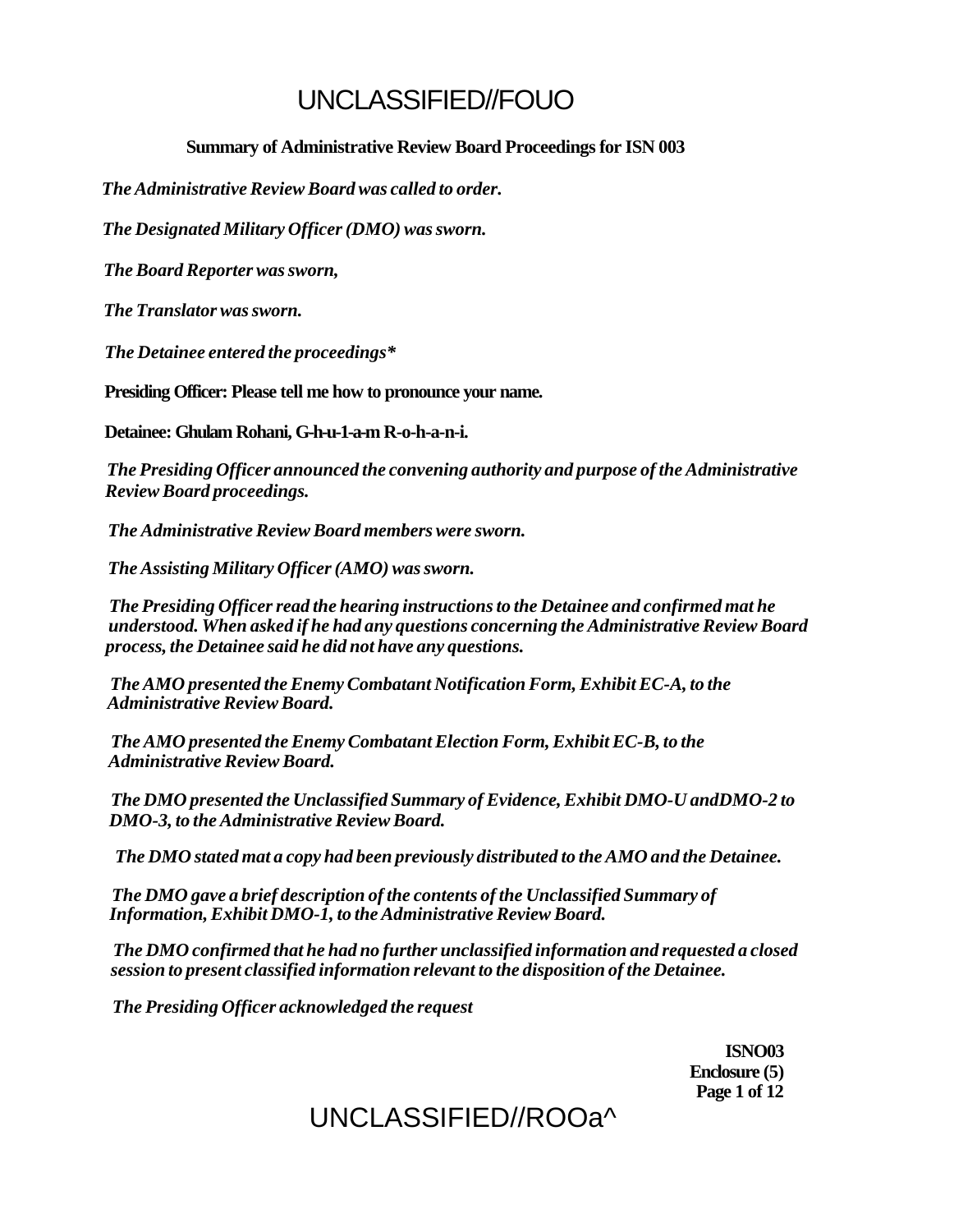## UNCLASSIF1ED//P0U0

*The Presiding Officer opened the Administrative Review Board to the Detainee to present information with the assistance of the AMO.* 

*The Presiding Officer asked the Detainee if he wishes to make a statement and whether he opts to take an oath (a Muslim oath)\** 

*The Detainee accepted taking the (Muslim) oath.* 

**Detainee: 1 have some things that I want to tell the board. Maybe I have told them to the DMO (AMO) but also I want to add some other things sometime if it is possible?** 

**Presiding Officer. Okay, in time.** 

*The AMO read the allegations on the unclassified summary to assist the Detainee in answering the allegations. Detainee interjected the following statement:* 

**Detainee: This car that I sat in to go to Ghazni, this was not my co-workers car. Thiswasjusta car. This [car] didn't belong to our group. It is my turn to speak?** 

**Presiding Officer: No, [we] still have two more (on Enclosure 3, EC-B).** 

*The detainee made ike following statement:* 

**Presiding Officer Do you have comments you wish to add?** 

**Detainee: Yes I have.** 

**Linguist Am I going to translate and then [are] they going to write?** *(Discussion between the Linguist and Detainee regarding haw the translation and recording work during the Board.)* 

**Presiding Officer: You speak** *(indicting to the Detainee),* **he translates and we'll listen.** 

**Detainee: I have prepared a small written statement that I would like to read to the board.** 

**Presiding Officer: Do you speak English?** 

**Detainee: Yes.** 

**Presiding Officer: Do you want to read it in English?** 

**Detainee: I don't know too much.** 

**Presiding Officer Okay.** 

**Detainee: I start with the name of God, I Ruhani, son of Haji Ghulam Gelani, a shopkeeper in Ghazni. m uw year of 1355, m the city of Ghazm I was born. I went to school [for] 5 years [but] due to difficulties in Afghanistan I could not continue my education. In the year of 19731 got** 

> **ISN003 Enclosure (5) Page 2 of 12**

### UNCLASSIFIED//F0UO

00053\*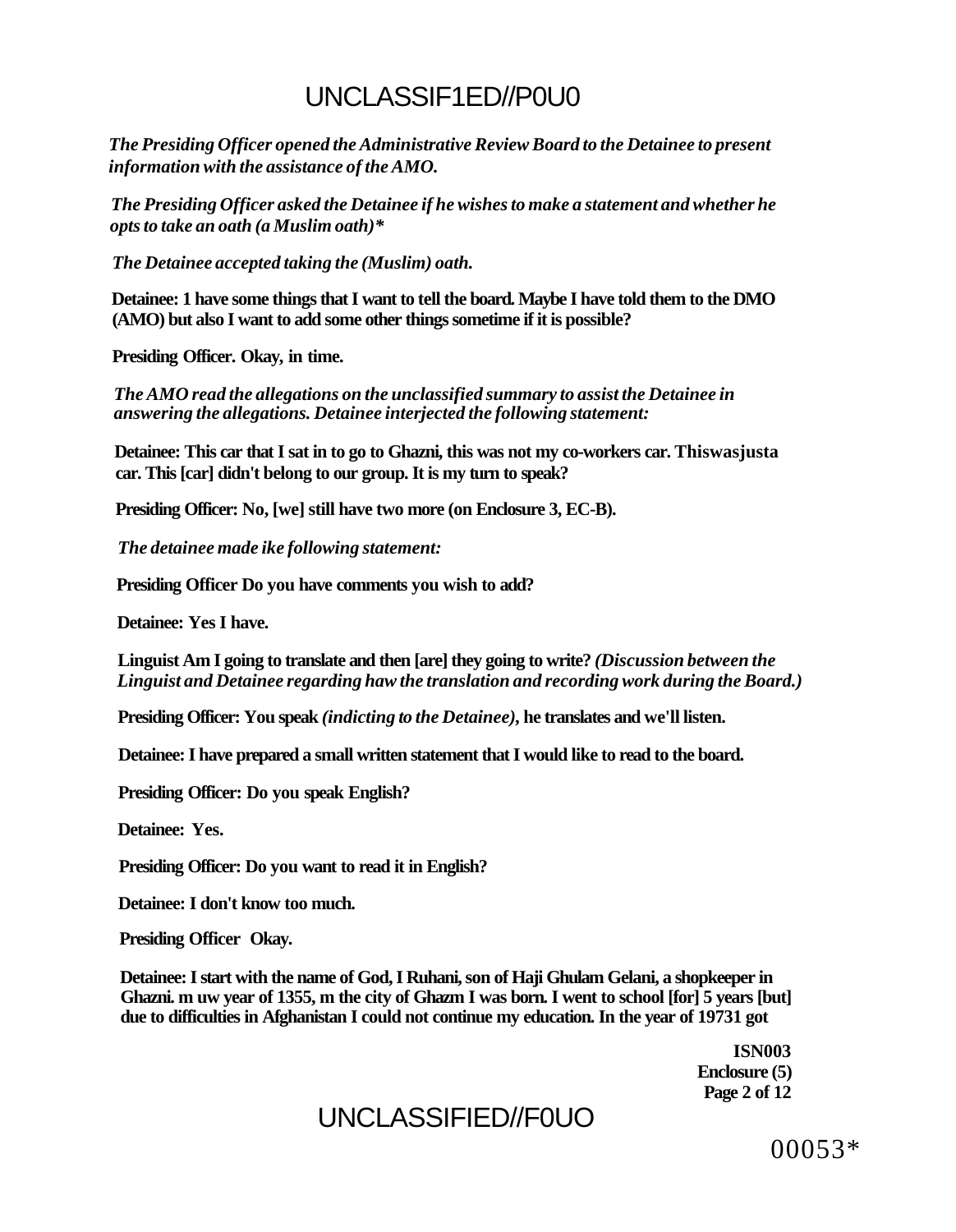# UNCLASSIFIED/ZFettO

married. I have two daughters and I was captured when I was a young person. From the time u^t I got tortured... prior to that I was a businessman. That way I was just putting food on the table for my family. When the Taliban overtook Ghazni, according to Afghanistan's rules the young people were forced to join the military. There was heavy fighting in Afghanistan and most people lost their lives. Therefore, I was forced to join one of the Security Forces in Kabul, Afghanistan, so they wouldn't take me to the battlefield

The Security Force had a small office in the Dayafghanan (D-a-y-a-f-g-h-a-n-a-n). At the same time I was attending my own business [so] I didn't have to go [and] fight in the field. And I wasnH obligated to be mere aU me times just a few tmies.1 use to go [anfl When I was in the office I use to mow the grass, I use to sweep the floors. And a few days after the American attacks I left Kabul and went to Ghazni back to my shop. In my shop I was working happily and I never thought I would be taken by force to join the military or go fight I thought that the problems would be solved in my country and my country would prosperous and green again.

The Americans have captured me without being at fault I did not do anything against me Americans or their Allies. If s been about 3\4 years I have been detained without knowing about myfuture. On the first few days when I was captured I should have been put on trial. I wouldn't now be detained for 3\4 years without knowing my fault so I could have worked for my family and earn my living. From the first day [until] today, everyday I've been waiting for my release.

#### *Detainee reads personal handwritten responses So the allegations listed in the Unclassified Summary of Evidence.*

In response to the allegation a, b, a. 1.: According to the Governments rules the young people were forced to join the military. I was scared of fighting so I enrolled in on of the Security Forces so they wouldn't take me [to] the battlefield.

a. 2.: Like I said earlier, I was forced to join the military. After when I enrolled in one of the Security Keeping Forces for a while I drove. Since I didn't know the rules of driving I was fired from [that] driving job but my name was still there. Before my capture and after the American attacks I left the Government In my shop I was working fteely. And one day Haji Mohammad Hotakwhowas one ofthe American Allies and he was also [a] friend with them. He asked me [if] I could [act] as [an] interpreter for the English language with Mullah Mohammad who wanted me to go there... who was [going to have a] session with his American friends.

a. 3.: I went to see Mullah Mohammad near the school and'after a few moments somebody by the name of Abdul Haq, who was from Mullah Mohammad who was asked by Mullah Mohammad to be there. He came there and he got in Mullah Mohammad's car [and] we went to a house that was under the control of Mullah Mohammad. Over there, there were 2 Americans who were fiiends with Haji Ghulan Mohammad they were there also. At the begiiming I translated Mullah Mohammad's statement and my English was poor and the other person who was with the Americans in Farsi language between the Mullah Mohammad the Americans and Abdul Haq *(this person)* was translating. I sat in the corner [of] the room and I was drinking tea,

> ISN003 Enclosure (5) Page 3 of 12



00053^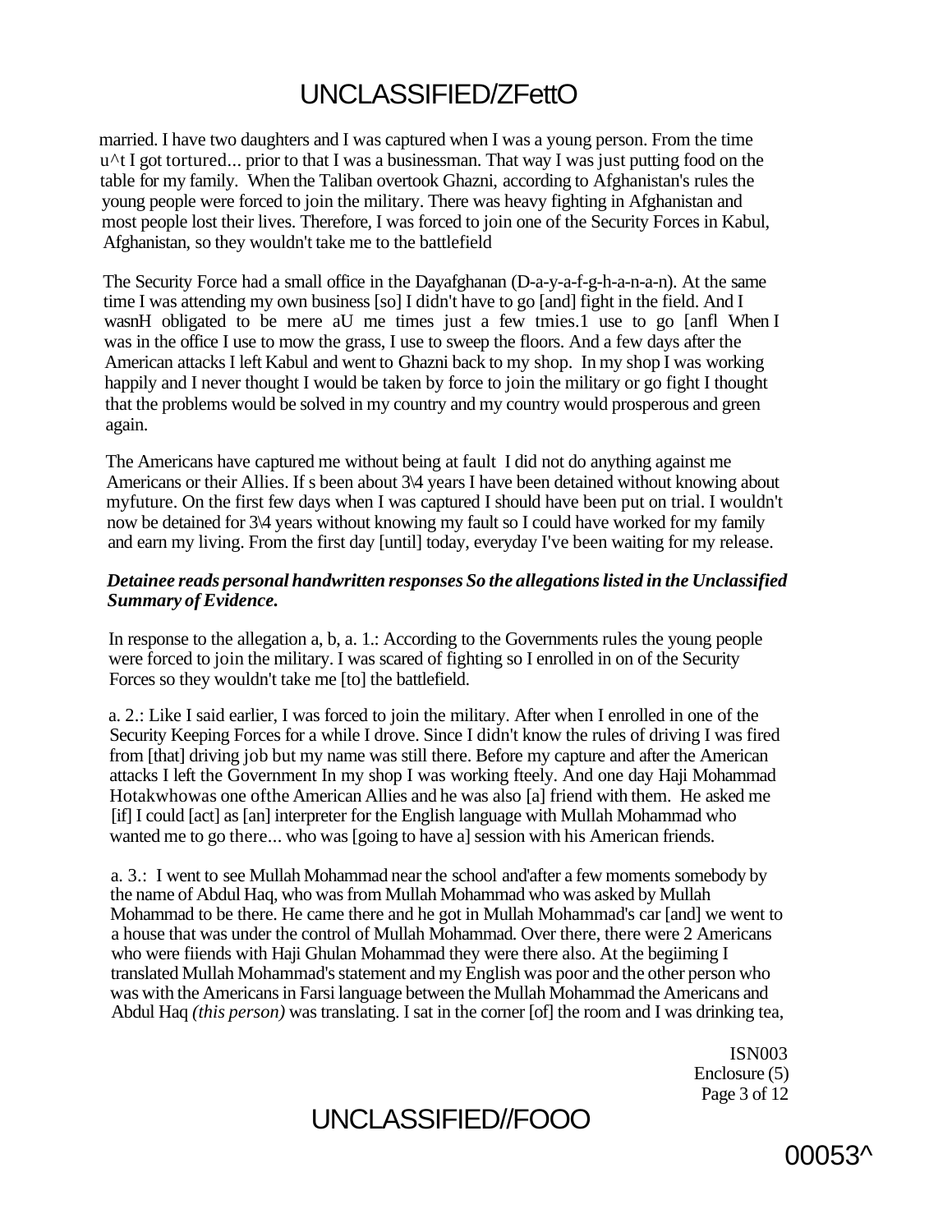# UNCLASSIFIED//FGUO

**after an hour or two I was detained by the Americans without any reason. The only personal weapon that I had which was a handgun I gave it myself to Americans. Because I never thought that Americans would arrest me. Because I went there by own will and I didn't have any problems with the Americans. And even until now during [the] interrogations they have been telling me that I'm not a fault I will be released but I don't know when I would be released? And needless to say I don't have any connections or ties with Abdul Haq. I was asked to be there from Mullah Mohammad.** 

**a. 4.: I have never threatened a solider but I think there was a misunderstanding. That he didn't understand me fully or he didn't understand what I was trying to say.** 

**b. 1.: As I previously stated I was forced to go tight therefore, I signed up in the Security Keeping Force. I did not have any obligations or responsibilities and I didn't know how to do office work because I did not have any prior education or training [in] that department I have not heard [anything] about the Intelligences Agency.** 

**b. 2.: In the security office where I was working, there were about 10 to 13 people working there and I did not see them carry weapons.** 

**b. 3.: My sisters are married to a shopkeeper, a tanner and [a] driver and he has a car. About the people with the Intelligence Department, I don't know how many people they had.** 

**b. 4.: In regards to the Intelligence Chie£ I don't know how many people he had and where he had [mem] or what they did. Since you have information about [me] the information is correct me that I was a shopkeeper and I was taken there by force. And at the same time I was attending my own business and sometime I use to go in that office so they wouldn't take me to the battlefield** 

**b. 5.: I have not deliver the letter from the Chief [of the] Taliban to the Taliban Commander. I don't know anything about it and I have no information about this. I wasn't close with him or I wam'tsitthgwimhimortalkmgwithhiinatanytime. I was told by one of the integrators that, that person in question has been killed, the Taliban Chief [of] Intelligence by the American Forces.** 

**b.6.: I don't know anybody who was with the group (BIG) Hizb-I Islami Gulbuddin. The last time when I was going home from Kabul I got in a car mat belonged to [the] Taliban and the car was going to Ghazni. Because they didn't charge me anything... so I would go to my home without paying for the ride I got in the car. People who were in the Security Forces I don't have any information about them. What happened to them? Needless to say the car mat took me Ghazni... I don't have any ties or knowledge about the weapons that they had in the car or the driver of the car. I don't know what kind of guns or anything that they had to my knowledge. I don't have military education or training so I don't know much about weapons. I just got in the car so they could take me from Kabul to Ghazni without paying for the ride.** 

**This is my speech so fer and I am hopeful that you'll [have] paid close attention to.my file or folder. God willing so I'll be free again so I could go back to my shop and my family and repay** 

> **ISN003 Enclosure (5) Page4ofl2**

## UNCLASSIF!ED//F0ttO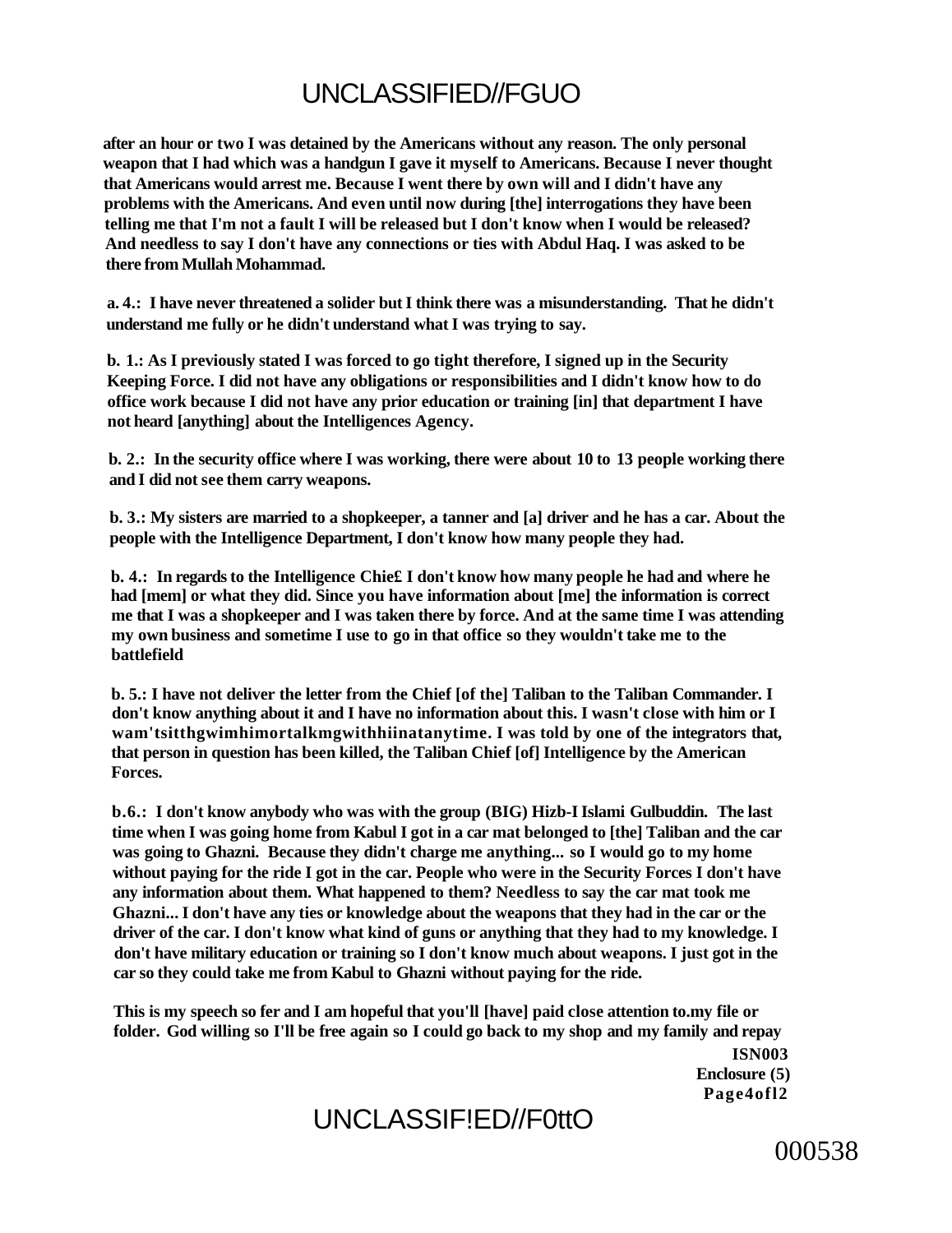# UNCLASSIFlED/ZFetlO

some of the tebtsthatmy fenulyiiic<sup> $\wedge$ </sup> About my easel would like your deepest attention so I wouldn't be jail without being at feult Thank you very much.

Presiding Officer. Does that conclude your statement?

Detainee: Yes.

Presiding Officer: Does the Assisting Military Officer have any forther information to present?

Assisting Military Officer: No sir.

#### *The AMO had no further questions for the Detainee,*

#### *The DMO had no further questions for the Detainee.*

Presiding Officer: Thank you for coming here today.

Detainee: Md I also thank you for givmg me the time and listening to my statement

Presiding Officer Your appearance here gives us the idea that your willing to talk to us honestly about your situation.

Detainee: It's true exactly.

Presiding Officer: We're not going to interrogate you but we do have some questions we would like to ask you.

Detainee: Please do so.

Presiding Officer: We want you to speak freely and honestly.

Detainee: Yes.

Presiding Officer: We do recognize your situation and we'll go ahead with some questions.

Detainee: Please,

#### *Administrative Review Board Member's questions:*

Board Member: You mentioned you speak a little English, where did you learn to speak English?

Detainee: In Ghazni they had an English Course and I went there for about 4 or 5 classes.

Linguist  $4$  or  $5$  session oi..., Or you mean how long? How long were you...

Detainee: About one year, five semesters.

ISN003 Enclosure (5) Page 5 of 12

## UIMCLASSIFIED//FeUO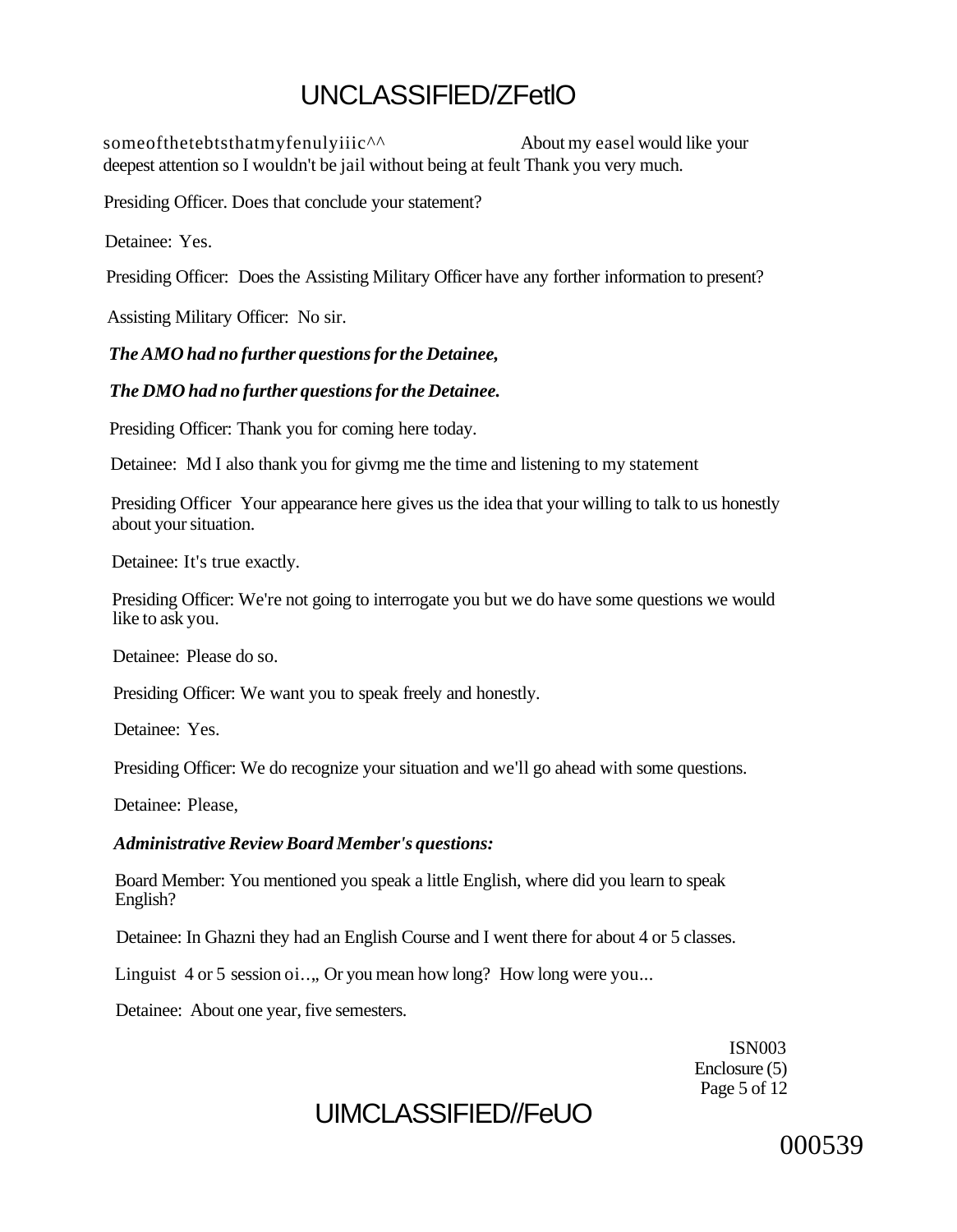## UNCLASSIFIED//FGUO

**Board Member. Why were you interested in learning English?** 

**Detainee: I do electronic work and most of the things in electronics [are] written in English, like parts and stuff like that And also it's an International Language and it [would] help me with my business.** 

**Board Member; How often did you perform translator duties for the Taliban?** 

**Detainee: I didn't do it before I was asked to do it that one tune by HajiGhulan Mohammad he was helping die Americans. I didn't do it any prior to that** 

**Board Member Being a member of the Intelligence Service sounds like that's a prestigious position?** 

**Detainee: Yes u^ U but the department that I was working was not tiie same on^ talking about it's a Security Post. I was forced to enroll in that Security Post because I didn't want to go and fight** 

**Board Member: Okay and so there wasn't any military training required to get into that Security Service or the Intelligence Service?** 

**Detainee: No because I just wanted to spend my time with mem while I was in the military but 1 didn't want go be with the olher milrtaiy people, like the fighting people. So I stick with mis department or this office to keep me away from righting.** 

**Board Member. There wasn't any training required?** 

**Detainee: No, I have not received any training.** 

**Board Member. Have you ever witnessed any torture performed on behalf of the Taliban?** 

**Detainee: No.** 

**Board Member. No further questions.** 

**Board Member. I have some questions sir. What was the year again that you signed up for the Taliban Security Services?** 

**Detainee: It was before 1380.** 

**Board Member: How about using the Roman calendar, 1999,1998, and 2000?** 

**Detainee: Maybe late 99.** 

**Board Member In you statement you talked about a gentleman named Mohammad Hotak; Haji Ghulan Mohammed Hotak. What was your association with him?** 

> **ISN003 Enclosure (5) Page 6 of 12**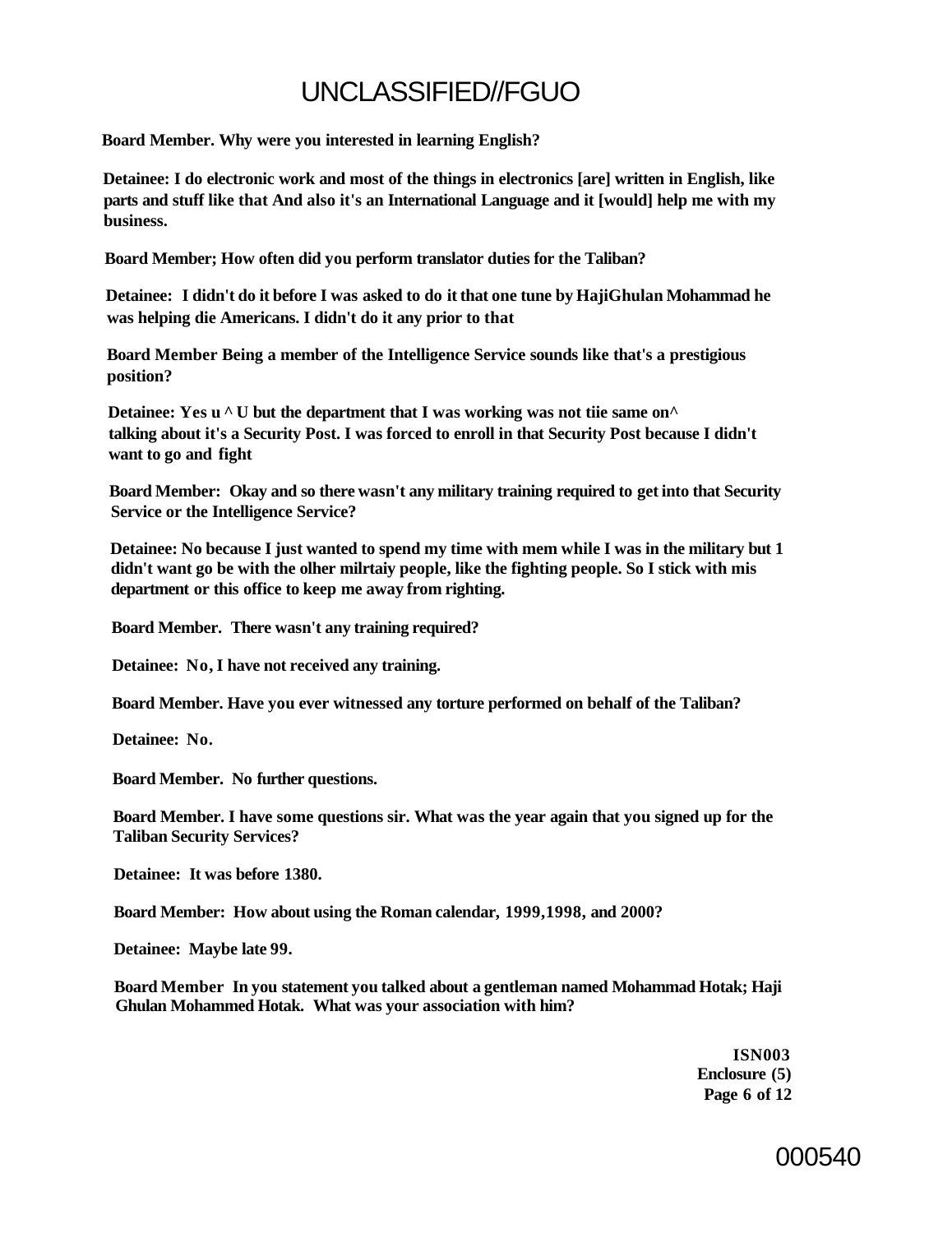## UNCLASSIFIED/ZESUO

**Detainee: Next to my shop there is a bakery. The guy who owns the bakery introduced me to this person in Kabul.** 

**Board Member: And what is his business? What is Hotak? Is Hotak the correct way to say that?** 

**Detainee: He is a close friend of the Americans and he is working with the Americans.** 

**Board Member: In what capacity; is he an American intelligence agent or is he a businessman or what?** 

**Detainee: I don't know his specific duties but he's with the Americans and whatever they ask him I guess he will do.** 

**Board Member: I'm not sure, "Whatever he asks them"** 

**Detainee: Whatever the Americans ask he will do,** 

**Board Member: You were a friend and an associate of Hotak?** 

**Detainee: No bm ms rnend the baker next to my shop is a close tondofmine and that's how I know him, through him** *(the baker).* 

**Board Member I see. This individual Abdul Haq Waiq, what was your association with him?** 

**Detainee: He is the gentleman that the Americans wanted to talk with him and Haji Ghulan Mohammed asked me to go there to translate.** 

**Board Member: Mr. Hotak asked him to accompany him and translate. But you had not seen according to your statement, you had not seen, you had seen Abdul Haq Waiq before but you did not know him personally.** 

**Detainee: Yea I have seen him before but I didn't know him personally.** 

**Board Member: And you didn't personally know Mr. Hotak very well either, he was just a friend of your friend the baker.** 

**Detainee: Yes.** 

**Board Member: Perhaps you can explain, it doesn't make sense to me why this individual Mr. Hotak who you didn't really know well would ask you, to accompany him to a very high level meeting between American intelligence agents and Mr. Wasiq, unless they knew you were very competent translator. Why would they choose to do that? Why would they ask you to accompany them of all the people that they had there?** 

> **ISN003 Enclosure (5) Page 7 of 12**

# UNCLASSIFIED//eetJO^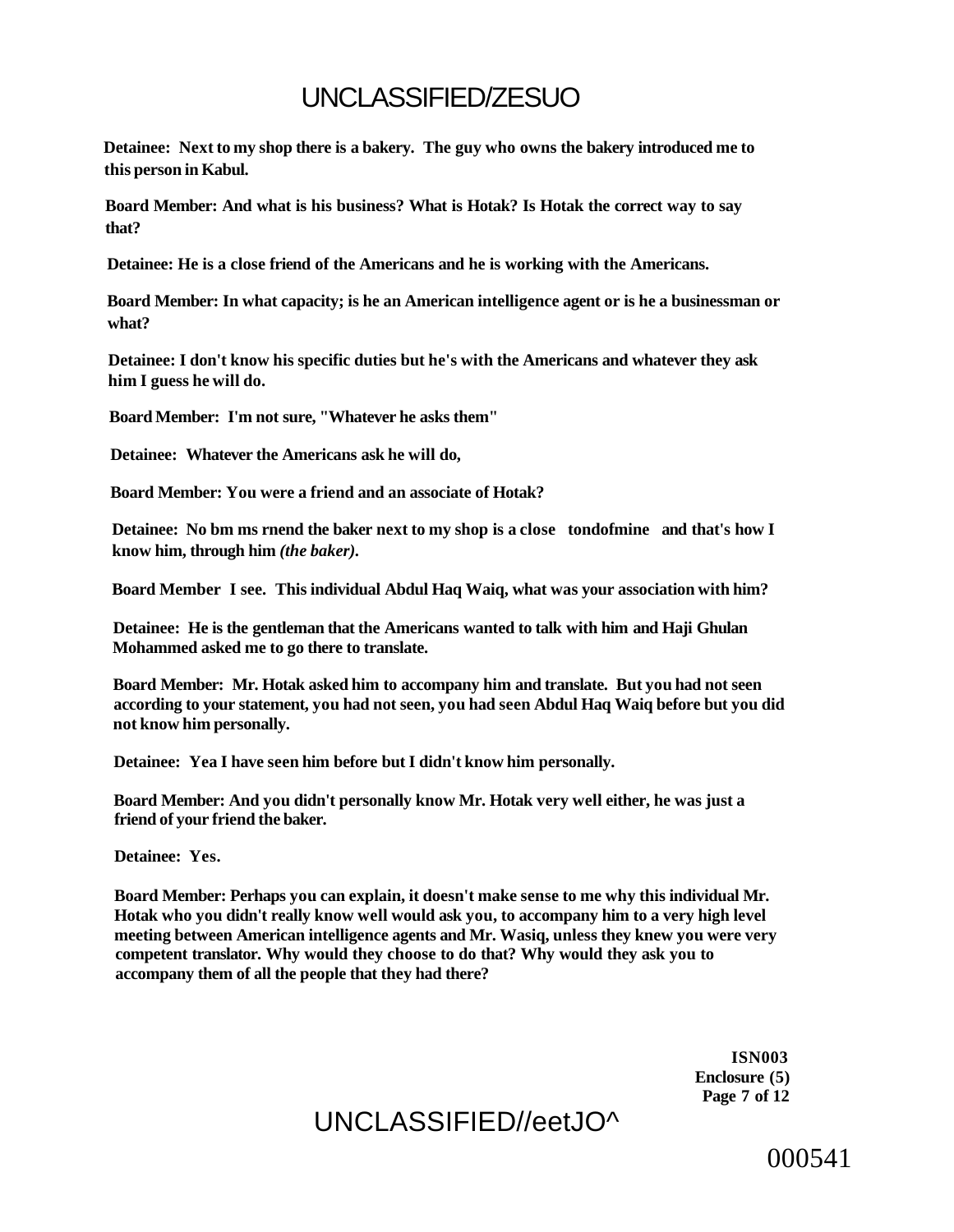## UNCLASSlFIED/ZFOtiO

Detainee: Thatisaverygoodp^iestiort. HajiGhulan Mohammed is not fiomGhazni. The Baker, his friend the Baker told him that I know a little English because I was takmg English classes.

Board Member: I understand. You\*ve explained that you know only a little bit ofEnglish but it does seem odd to me that mis very high level meeting between American Field Officers and Mr. Wasiq who was working for them, mat they would choose you a relative unknown. Why would they have such confidence and trust ia you iftheyreaUytmdn\*t known you very well and never met you before, really?

Detainee: They also had theii own interpreter, the Americans and tte British English and the Americans were talking too fast I couldn't understand what they were saying so after a while they stopped using me. The interpreter who was sitting next to them he started interpreting.

Board Member: I understand your primary duties at the Security Service required you to occasionally serve as a chauffer, as a gardener and as a janitor.

Detainee: They took the driving job away from me because I was a poordriver. Iwasdoingjust the sweeping and mowing the grass and I was just showing my race there every once and a while so they would know 1 there.

Board Member: I understand. Your primary duties as you said were being a sweeper or the janitor and the gardener those were your primary duties. Did you have any other duties?

Detainee: No.

Board Member: No other duties at all?

#### **Detainee: No.**

Board Member: I find it odd that a Janitor and the gardener would carry a pistol. Why would you carry a pistol? Why would carry a sidearra in those duties?

Detainee: It's a very good question but in Afghanistan almost everybody owns some form of weapon. You know either a handgun or a machinegun and it's a very common thing.

Board Member: It's common to perhaps to own a weapon but is it common to carry one with you when you're gardening or being a janitor?

Detainee: When 1 was going to work usually I did not have my weapon with me. I use to leave it at home.

Board Member. When you worked in your shop in Ghazni did you carry your weapon with you then?

> ISN003 Enclosure (5) Page 8 of 12

UNCLASSIFIED/ZFOye"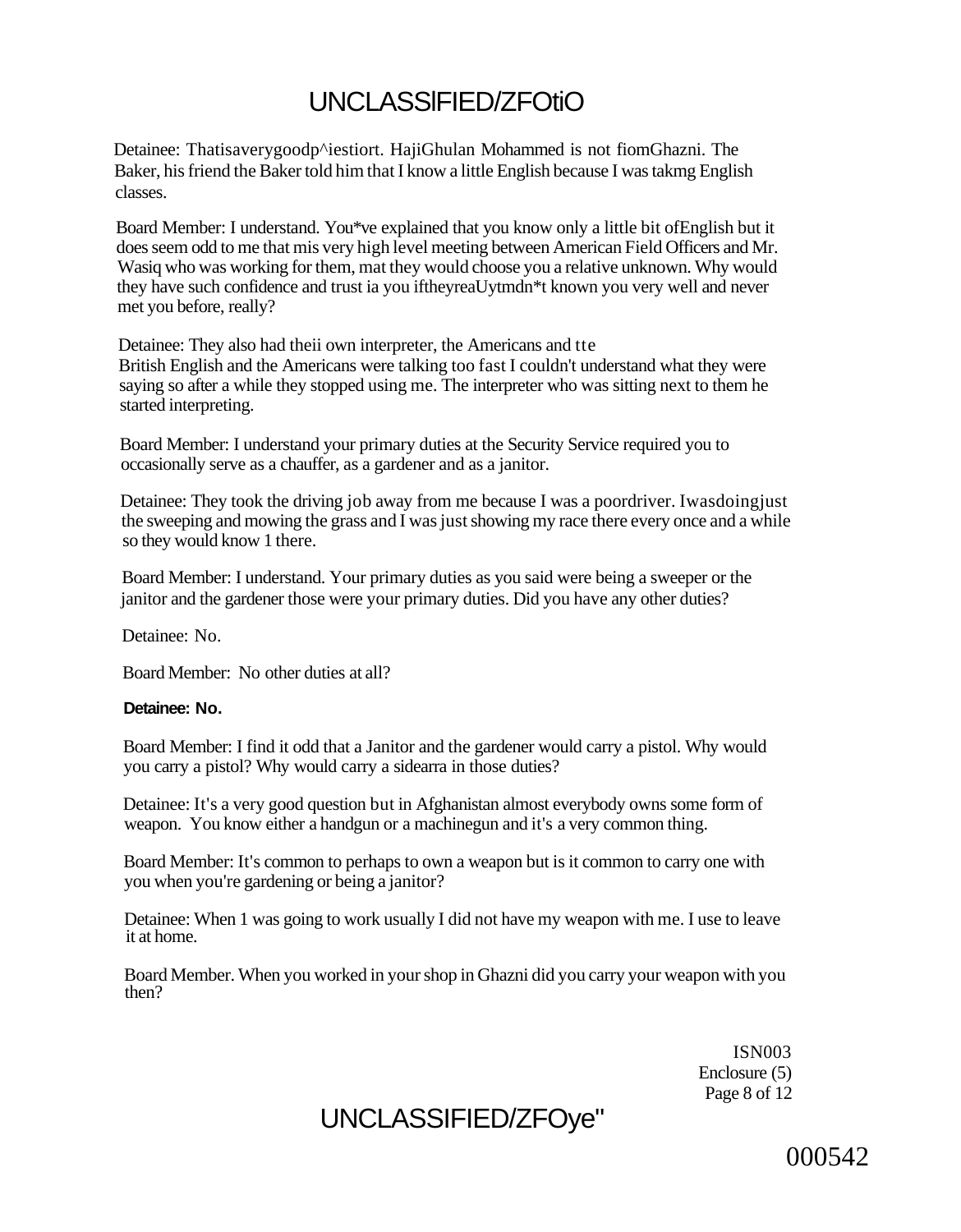# UNCLASSIFIED//F0tK)

Detainee: Sometimes, not all the time, because I don't like to have it with me all the time. Because of the guns is why we have all these problems right now.

Board Member: Yet on the day you went to translate at this meeting with the American agents which seem to appear to have been relatively spontaneous [and] when your friend asked you to go with them outside your house one night you carried your weapon then too. Why would you carry your weapon then if you were going just to translate?

Detainee: I just had it with me you know. I wasn't planning to use or anything it was just with me at that time.

Board Member: Have you ever participated in any intelligence gathering or law enforcement duties?

Detainee: No.

Board Member: Did you ever receive training in any inteUtgence gathering or law enforcement related type duties?

Detainee: No, I joined them because I had to and it wasn't like I was interested in that area of work. So no.

Board Member That's all I have sir.

Presiding Officer: Fart of the Unclassified Summary says that you and 10 to 12 other people were part of a "quasi-police organization associated with Taliban Internal Affairs." Is that correct?

Detainee: Like I said earlier I joined that department, that security department because I didn't want to go to the battlefield. That is why I joined that

Presiding Officer: What did that unit do? What were your duties with that unit?

Detainee: They were providing security for an area call Dayafghanan.

Presiding Officer: And you were looking out for trouble or you were finding people who committed crimes?

Detainee: Like I said earlier I wasn't totally with them. Like I wasn't there all the time, ljust went there to show my face and I did not participate in their work.

Presiding Officer: But sometimes you did? Or you never did?

Detainee: No, I did not do it

Presiding Officer: Can you describe the Hizb-I Islami Gulbuddin?

ISN003 Enclosure (5) Page 9 of 12

## UNCLASSIFIED//F©tKT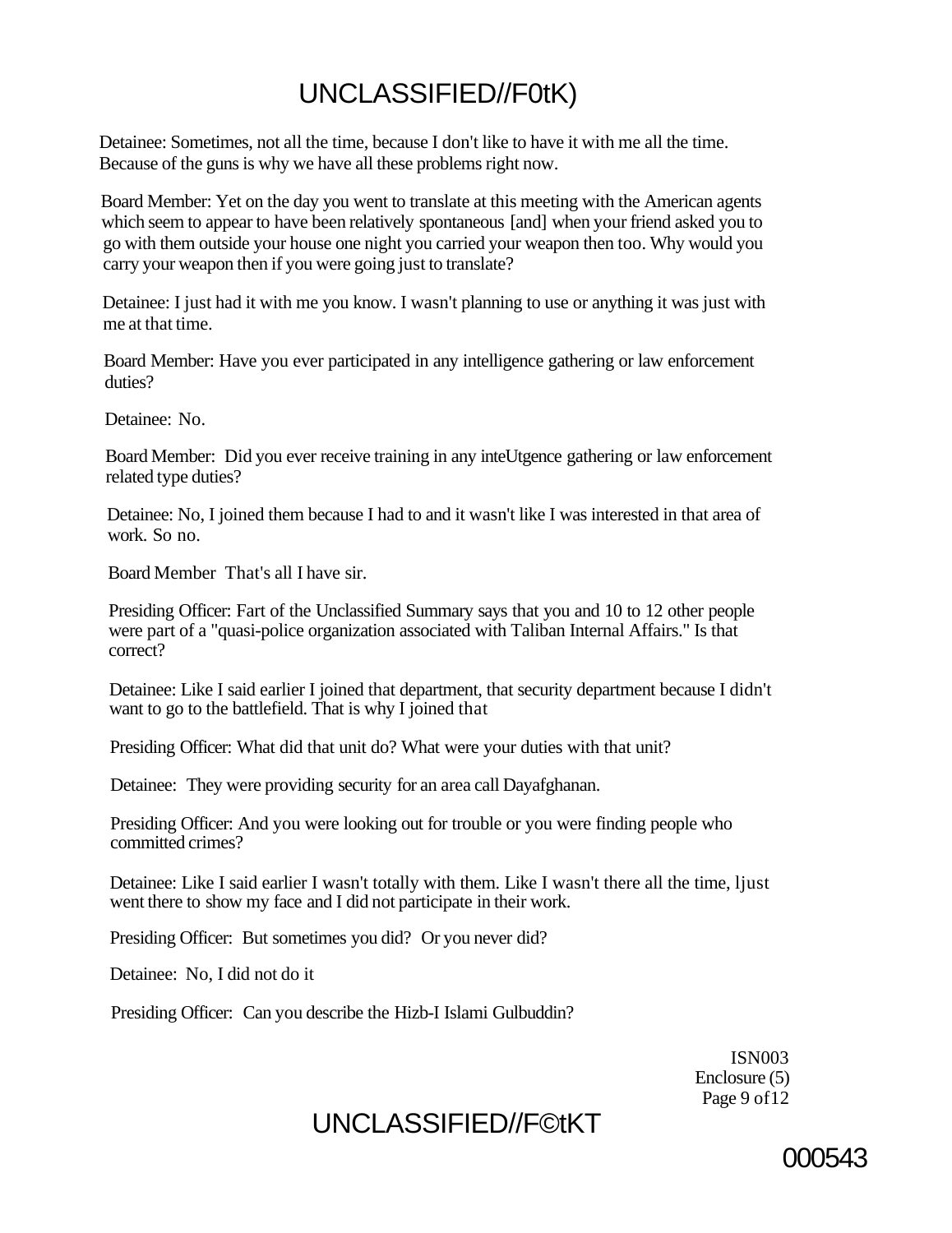# UNCLASSlFIED//F0tJO

Detainee: I don't know anything about that organization.

Presiding Officer: Okay. WasMr.WasiqaMullah?

Detainee: I don't know him very well. He might be here, as a detainee and I don't know him very well. Ifyou want maybe you can ask him.

Presiding Officer: You would know if he was a Mullah or not

Detainee: I did not have a close relationship with him so therefore I don't know if he was a Mullah or not

Presiding Officer: Have you ever had me occasion to see Mullah Omar or other high-ranking Taliban Government people?

Detainee: Like I said before 1 was just a lower-level worker and I did not have the opportunity to meet with higher-ranking people or somebody with power. Just for an example; if the soldiers here, they arc getting paid to do their job but if somebody is brought here by force or maybe somebody force them to be here, would he be able to go see Mr. Bush, Mr. President Bush?

Presiding Officer: Over time there maybe an opportunity that he would be in a situation to see President Bush.

Detainee: No I did not have that opportunity.

Presiding Officer: Okay. We look at several different aspects before we make a recommendation as to one's future here. Part of those different views we have concerns the relationship and the behavior of detainees with the guards or the soldiers who are here. So when we hear reports that you have -threatened the lives of the guards or the soldiers that gives us a different view of you.

Detainee: No I did not say anything like that or I did not make any allegations tike that The guards are wearing some kind of protective clothes when they go to some dangerous cells. In [the] 3,4 years that I have been here, they [have] never worn protective clothes to come to my cell. They are called IRF Team?

Presiding Officer: IRFing.

Detainee: They have not come to me so that means I don't have any problems with them.

Presiding Officer: For the record, IRFing is I. R. F. it stands for Immediate Response Force.

Detainee: I did not have any opportunity that they would come to me but I have seen them going to other places about four or five times.

> ISN003 Enclosure (5) Page 10 of 12

# UNCLASSIFIED/ZFetrcT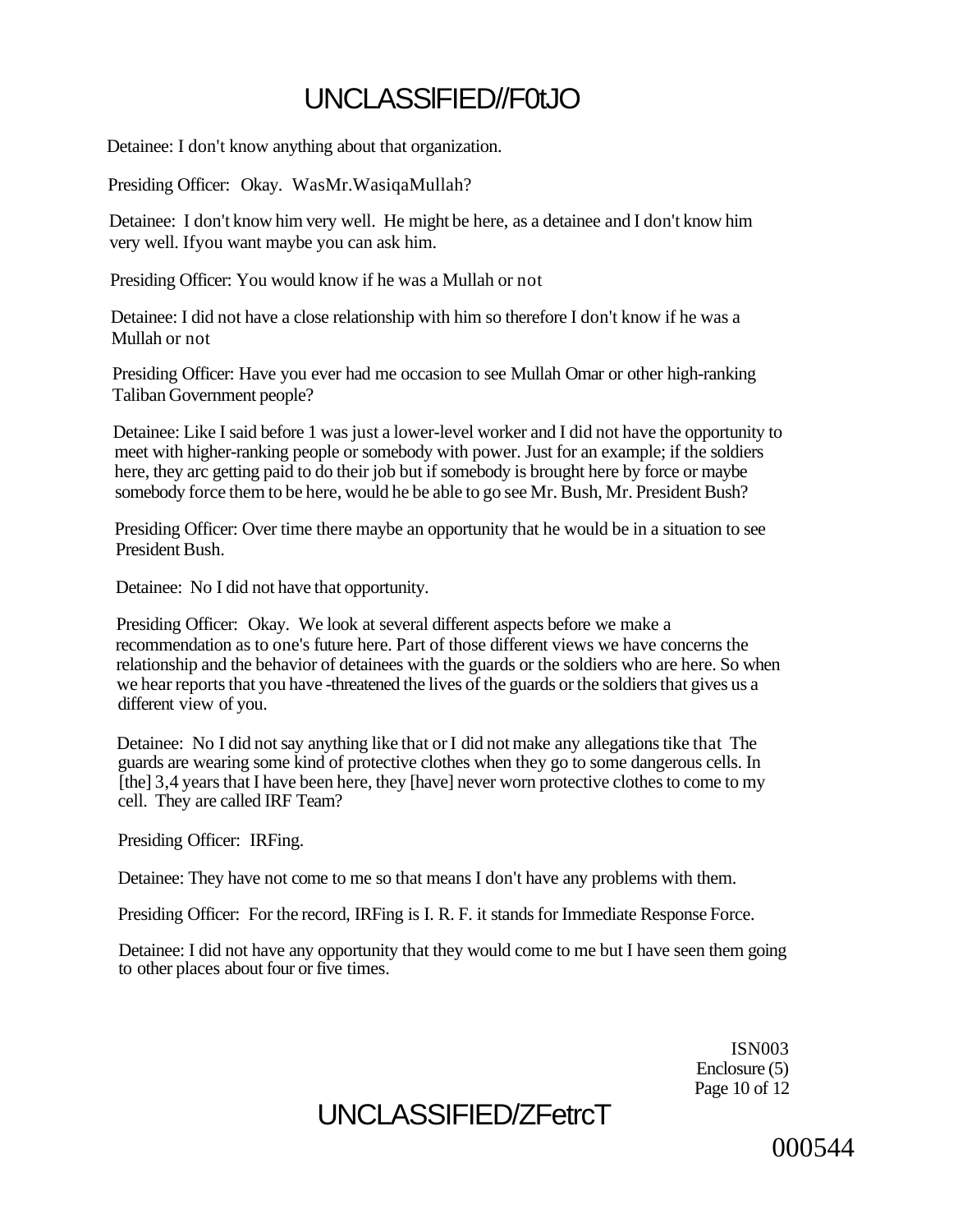# UNCLASSIRED//FOUO

Presiding Officer. Okay. Here is what I want you to remember about all of this, this piece. I want you to remain as cooperative as you can be with the guards and soldiers regardless of the situation, that is very important for you.

Detainee: I do cooperate with them [but] sometimes they... for example; they left the door unlocked and I pointed [it] out to them mat \*\* you forgot to lock the door." So I am cooperating you know.

Presiding Officer: Thank you.

Detainee: And if there was a misunderstanding please don't hold that against me.

Presiding Officer: If there is a misunderstanding with the guards you work that out with the guards.

Detainee: I try not to make any problems with them, I know they have a tough job being here [and] working with detainees and everything. For example; we have about maybe 30 minutes for walking or exercising sometimes they give us like 20 minutes but that's okay you know I try not to make any problems over small things like that

Presiding Officer: You're going to be leaving here *(referring to the room)* real soon and we want to be sure that you had your chance to speak and what you said was the truth.

Detainee: My statement that I read to you, do you have some kind of written, did somebody write it down?

Presiding Officer. No. So you can sign it?

Detainee: My statement that I was just telling you gtiys. Did you hear what I was trying to say?

Presiding Officer. Yes we did.

Detainee: And you will make a judgment about my....

Presiding Officer: We'll make a recommendation. Yes.

Detainee: When will they let me know that Til be released?

Presiding Officer: I don't have a timetable for how notifications are made, I know that it goes into the system but I really don't have a number of days or a specific date.

Detainee: Thank you.

Presiding Officer: Okay. Anything else?

Board Member: No sir.

ISN003 Enclosure (5) Page 11 of 12

## UNCLASSIFIED/ZFOOCT"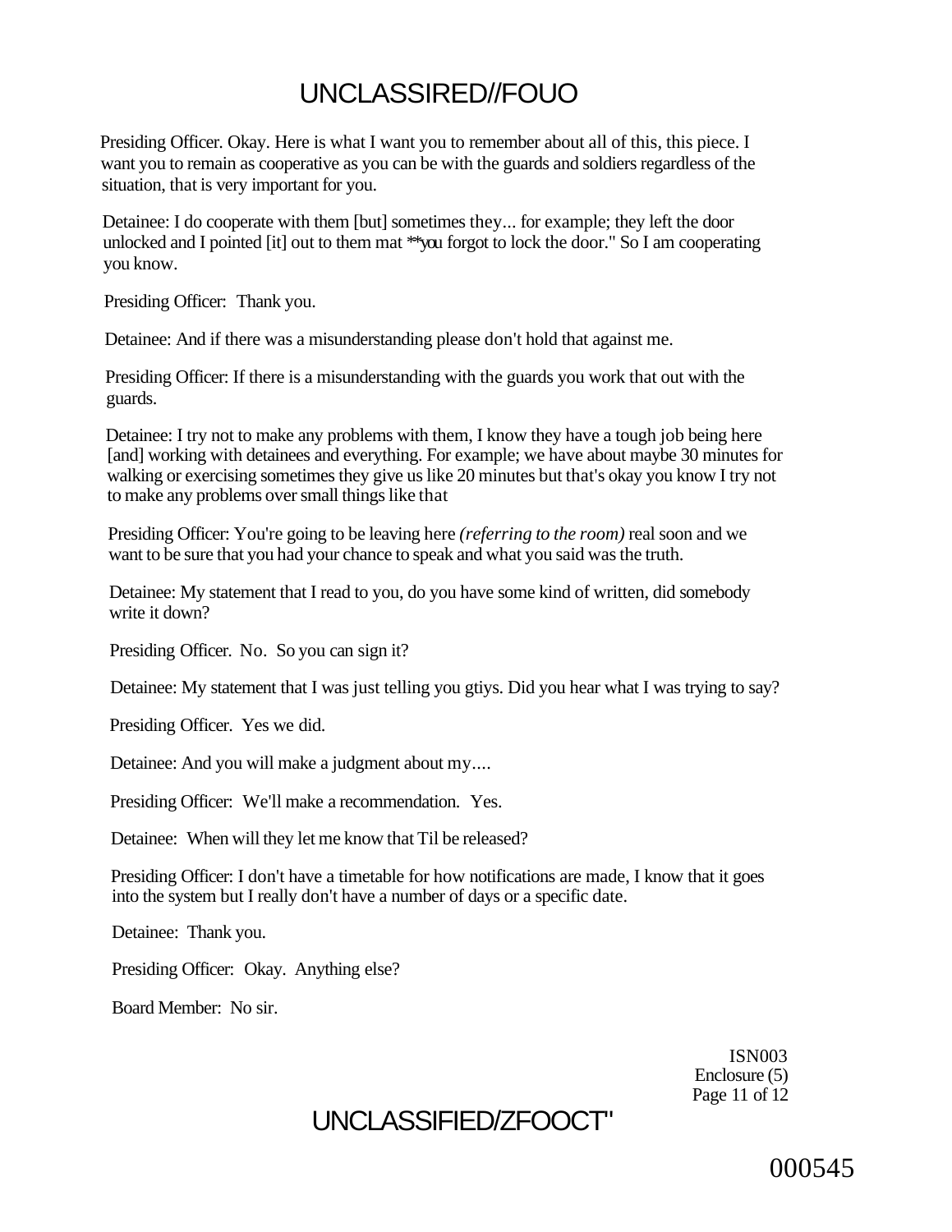# UNCLASSIFIED//F6U0

Board Member: No sir.

#### *The Presiding Officer read the post-Administrative Review Board instruction to the Betamee. The Detainee had additional questions.*

Detainee: When would they let me know?

Presiding Officer: I don't know.

Detainee: In 20 days; 30 days?

Presiding Officer: It is out of my control. I don't know.

Detainee: Thank you.

*The Presiding Officer concluded reading the post-Administrative Review Board instructions to the Detainee and adjourned the open session of the Board.* 

*The Presiding Officer opened the classifiedportion oj the session. During the classified portion of the session* **ft** *was reveled by the AMO that the Detainee had hand shredded his written statement after adjournment of the Unclassified Session, rather man having it translated by the linguist for insertion into the record\** 

*The Presiding Officer adjourned the classified portion of the session and the Administrative Review Board was closed for deliberation and voting,* 

#### **AUTHENTICATION**

**I** certify the material contained in this transcript is a true and accurate summary of the testimony **given during the proceedings.** 

(b)(6) Colonel, U.S. Anny Presiding Officer

> ISN003 Enclosure (5) Page 12 of 12

UNCLASSIFIED//EQU0-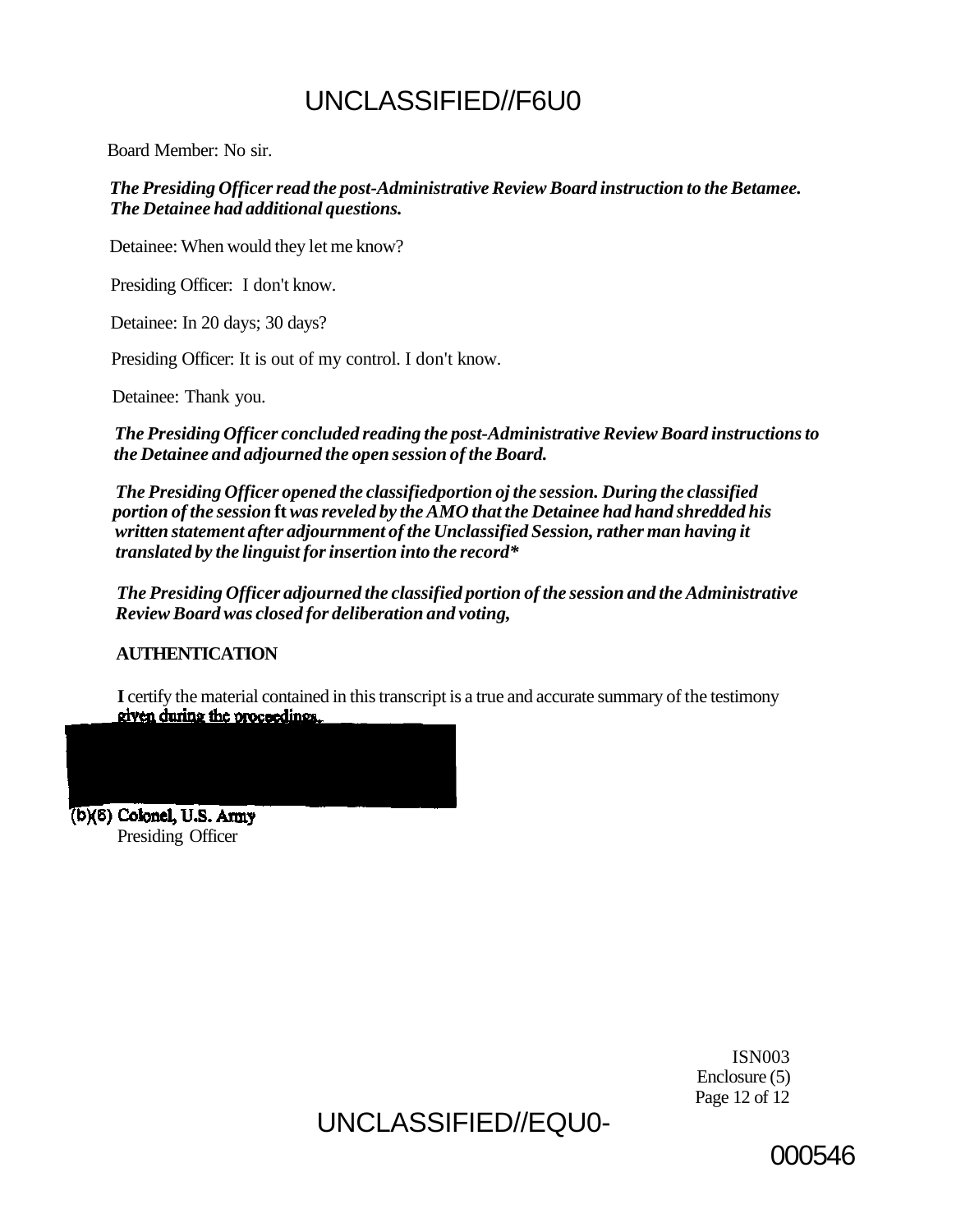## UNCLASSIFIED/ZPeBO

#### **Summary of Administrative Review Board Proceedings for ISN1004**

*The Presiding Officer began reading the hearing instructions to the Detainee and the Detainee interrupted for clarification of what may be the other factors bearing upon the need for continued detention.* 

*The Presiding Officer repeated the instructions and confirmed that the Detainee understood.* 

*The Assisting Military Officer presented Exhibit EC-A, the Enemy Combatant Notification Form to the Administrative Review Board\** 

*The Assisting Military Officer presentedExhibit EC-B, the Enemy Combatant Election Form to the Administrative Review Board.* 

*The Designated Military Officer presented Exhibit DMO-1, the Unclassified Summary of Information andDMO-2, the FBI Redaction Certification to me Administrative Review Board.* 

**Detainee: [Please] give me a few minutes. I want to talk about two matters.** 

**Presiding Officer: You will have your time.** 

*The Designated Military Officer gave a brief description of the contents of Exhibit DMO-1, the Unclassified Summary of Information to the Administrative Review Board.* 

*The Administrative Review Board members paused briefly 0 read the Unclassified Summary of Information\** 

*The Designated Military Officer confirmed mat he had no additional unclassified information to present* 

*The Presiding Officer opened the Administrative Review Board to the Detainee to present information with the assistance of the Assisting Military Officer.* 

*The Presiding Officer asks the Detainee if he wishes to make a statement and if so will he take the Muslim oath.* 

**Detainee: If you prefer, I will take [the] Muslim oath. If you want me to take [a] different oath, I am ready to take [a] different oath, anything you wish. I am not an enemy combatant. I never [did] fight I never [did] do anything. I went to get some money from [a] person. I went to Sheberghan and from there I was arrested** 

**Presiding Officer: Designated Military Office, please administer the appropriate oath.** 

**ISN 1004 Enclosure (5) Page 1 of 10** 

UNCLASSlFIED//F©UCr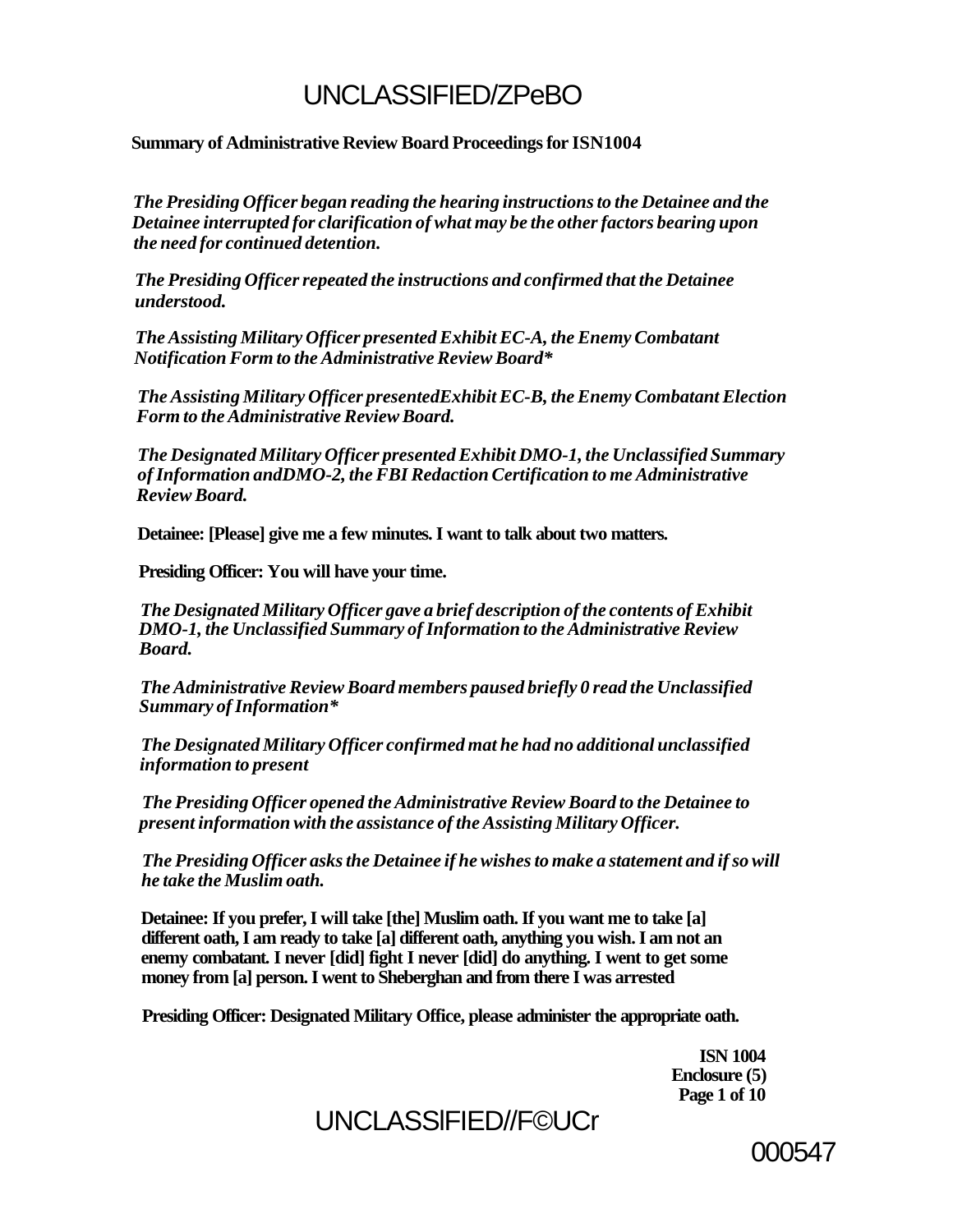## UNCLASSIFIED//FCUO

Presiding Officer: Designated Military Office, please administer the appropriate oath.

Designated Military Officer: Sir, can I ask a question for clarification?

Presiding Officer: Yes, you can-

Designated Military Officer: I want to be sure that he is taking the oath because he wants

to take it, not because he thinks we want him to take it It's his decision.

Presiding Officer: Hut's right That's beennoted...it's...[hisdecision].

Detainee: Do you believe [it] if I take [an] oath? If I take [an] oath do you believe it?

Presiding Officer Does he want to take the oath?

#### *The linguist stated that the Detainee wants to take the oath.*

Detainee: If I take [an] oath will you believe it?

Presiding Officer: We will understand. [We] want to hear if he desires to take the oath. We will administer it to him and we will make a determination as to... as we continue into this proceeding.

Detainee: Yes, I am ready.

#### *The Detainee takes the Muslim oath.*

Detainee: I [took the] oath [because] I [have] never had any relationship with al Qaida and I have nothing against America.

Designated Military Officer: Okay.

Presiding Officer: You will have an opportunity to say whatever you want as soon as he (referring to the Assisting Military Office) is through with that. At this time we will hear the statements from the Assisting Military Officer that he has received. Please provide the ^formation, the statement for the Detainee.

Assisting Military Officer: The detainee was extremely cooperative, relaxed and responsive. He was skeptical at first of talking to me since he felt his Personal Representative during the CSRT let him down when he was fold he was considered an Enemy Combatant After I convinced him I would report exactly what he said, he agreed to talk. He said he would appear at any time before tie ARB. Since he is illiterate, he did not want a copy of the Unclassified Summary of Evidence. He did state mat he wants to see a doctor about his hemorrhoids and the poor fit of his new artificial leg. The detainee provided the following comments in response to information in the Unclassified Summary of Evidence. In response to the allegation that the detainee knew Mullah Abdul Rahman, the detainee denied ever hearing of his name much less meeting him. In

ISN1004

Enclosure (5) Page 2 of 10

# UNCLASSIFIED//F0OO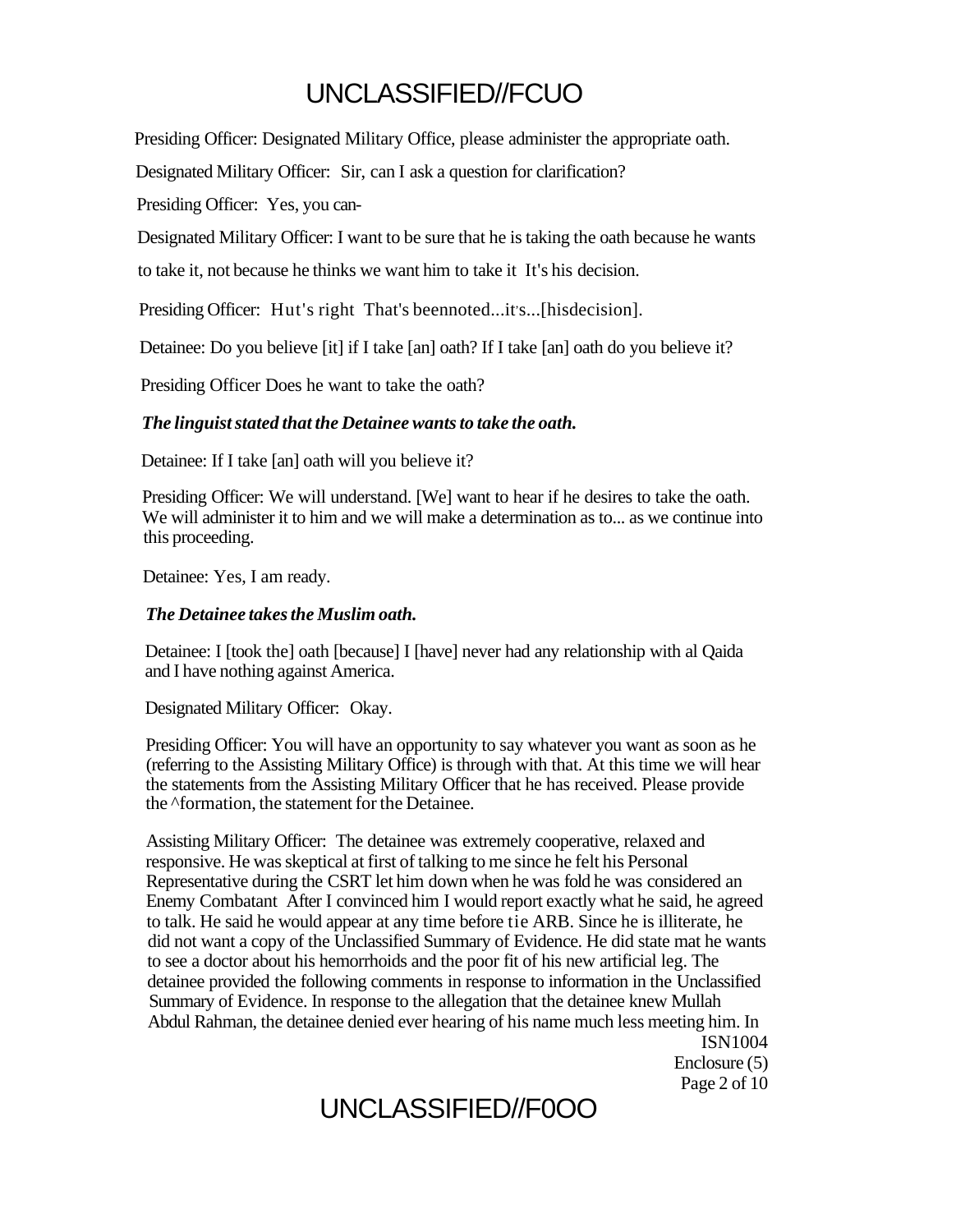## UNCLASSIFIED//F0bO

response to the allegation that he was the Head of Security in Baghlan province, the detainee denied having any leadership position with die Security Team. The detainee said he was only a foot soldier. He says he is illiterate and does not even know his date of birth or exact age; therefore, he could not have served in any position of authority. In response to the allegation that he heard about jihad against the Northern Alliance and traveled back to Kandahar, Afghanistan, to join die Taliban, the detainee said that was true. He stated that when his beard started to grow, the Taliban came to his house and told him he was going to report to Kabul for miUtary training. Since he was having problems at home, he decided to join because he thought he would die and put an end to his meaningless life. While in training, he learned to shoot the AK-47 rifle. Soon after arriving in Kabul, he was told by a high-ranking Taliban officer named Mohammed Wali that he would be Wali's house servant in Kandahar. He spent three weeks in Wali's home. Wali introduced him to Mullah Satar. Wali told him he was going back to Kabul. He knew Wali had lied to him when instead of going back to Kabul, he wound up west of Murghab. A firefight broke out with the forces of Malik, one of Dostum's commanders. On the first day of the fight, the detainee was wounded in the led arm and sent to the hospital.

Detainee: I am sorry, U was the left arm.

Assisting Military Officer: I am sorry, I meant to say left arm.

Detainee: Okay.

Assisting Military Officer After two weeks in the hospital, he was sent back to the front but did not engage in any more combat due to his injury. Six weeks later, he was sent back to Kandahar to rejoin Wali. When he arrived he discovered Wali had already departed. One week later, me detainee decided to leave Kandahar to rejoin Mullah Satar in Kabul. In response to the allegation that he was a guide for foreign fighters at a Taliban house in Kabul, the detainee denied this. The detainee stated he was only a guard at a Taliban house in Kabul where he was staying. He was not a guide for foreigners because he only spoke Pashtu. He lost part ofriis left leg during aNorthern Alliance mortar attack on the house. After four months in the Charsad Bester hospital in Kabul, he was sent back to his home in Nahriri, in Bahglan province. The detainee was sent back to hishome after the Tiuibanhadiecapun<sup> $\wedge$ </sup>Nahrin. The detainee stated the Northern AUiance captured him inNahrinin December 2001. He was then taken to the Shegerghan prison. The detainee stated he was in a cell with about seventy-five other prisoners at Shegerghan. He stated the conditions in the Shegerghan prison were terrible. He and about twenty-five others were taken to Bagram Air Base for interrogation before coming to Guantanamo.

Detainee: Twenty-five people came with me to Bagram?

Assisting Military Officer: Yes, in his...

ISN1004 Enclosure (5) Page 3 of 10

### UNCLASSIFIED//FO0Q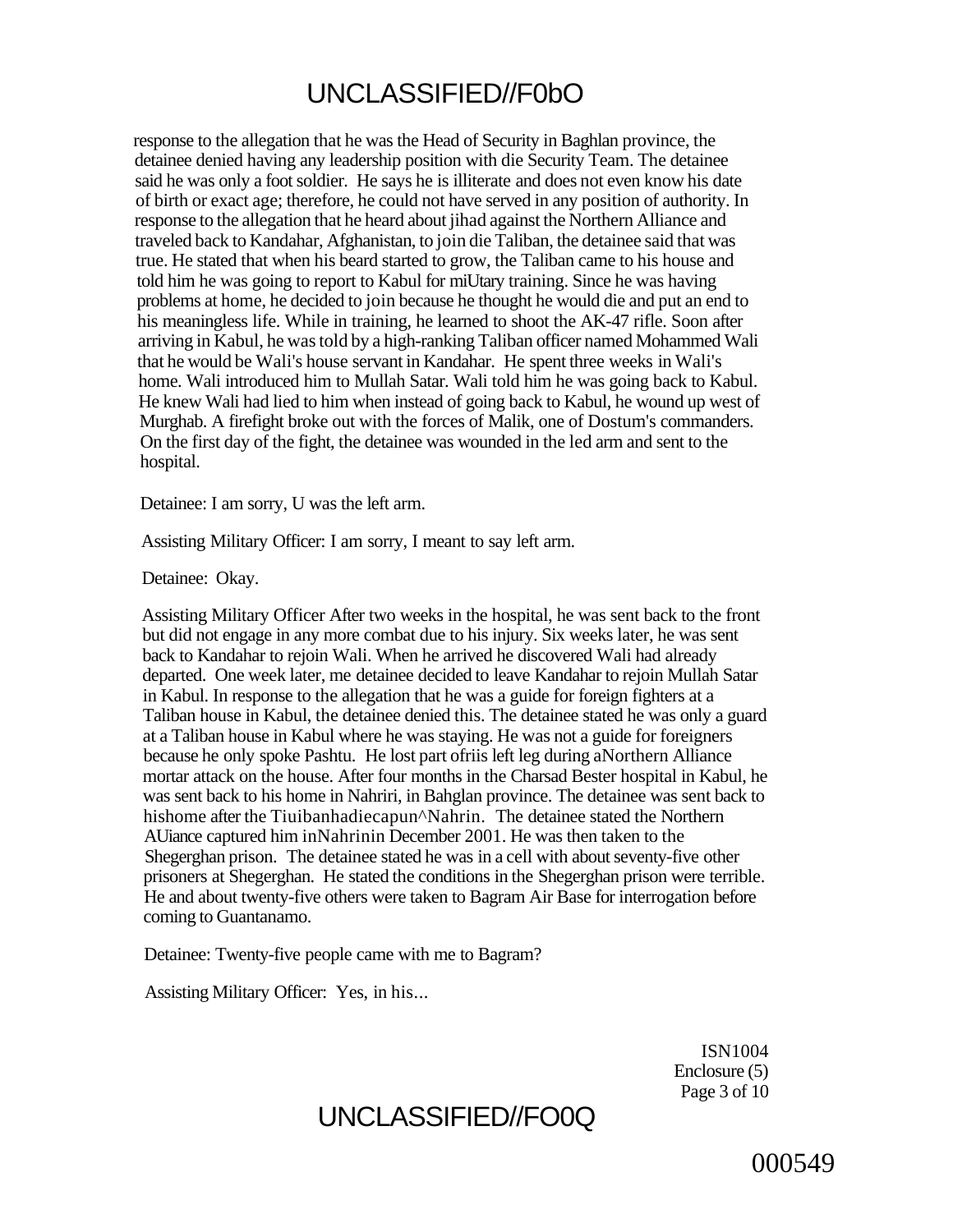### UNCLASSIFIED//F0UQ

**Detainee: No, the acts are a little bit mixed up. They took me and another two Afghanis and three Pakistanis and brought us to Bagram, six of us.** 

**Assisting Military Officer: Okay. He said he never heard of al Qaida until the US interrogator at Bagram Air Base asked him about it. In response to the allegation that he was sponsored to the Jama'at al Tablighi missionary group when he was in Pakistan, the detainee agreed that he went to Quetta, Pakistan the first time in an unsuccessful attempt to get a job. Three months later a Jama'at al Tablighi representative approached me in Kandahar about my religious practices. After one week they asked me travel to Quetta, Pakistan because I did not understand their lessons. I went with them to...** 

**Detainee: Rawuh (ph), not Quetta.** 

**Assisting Military Officer: I went with them to Rawuh (ph) for four months to learn the proper way to pray and other religious practices. In response to the allegation that he harassed the guards, the detainee stated about one year ago he joked once or twice with guards about airplanes crashing into buildings. In response to the allegation he spat on the guards, the detainee stated mat he spat on a guard about a year ago. He said that when he asked the guard to turn on the shower for him, the guard replied he could not hear him. When he repeated his request, the guard again said he could not hear him. When he asked the third time, the guard once agam said he could not hear him. He motioned for the guard to come closer. When the guard came close, he spat in his ear. He says the guards are nice to him now and that he has no problems with them. In response to the allegation that Mullah Akhund Berader, the Taliban Corps Commander in Kabul, gave him two million Afghanis for his leg injury, the detainee agreed whh that statement The two million Afghanis, about five dollars US was intend to offset his travel expenses in going home. In response to the allegation that he received four million Afghanis from MullahSatar for his leg injury, the detainee disagreed. He went to Sheberghan to find Mullah Satar to ask him for four million Afghanis more to offset the cost of his artificial leg. He did not tine Mullah Satar in Sheberghan instead he v»w arrested by the Northern Alliance Forces and put into the Sheberghan prison. The detainee stated he originally joined the Taliban Army because he thought his life was meaningless and that he would end it by joining the Army. He stated instead ofme dying, my leg died. In response to the allegation that if released he would return to fighting against the United States and coalition forces in Afghanistan, the detainee stated he does not wish to fight anymore.**  He says he never wants to hear the word "gun<sup>\*1</sup> ever again. He said he would work with **the Americans to rebuild his country if asked. He does not wish to die. He says he feels his life has meaning now. He just wants to go home. The detainee stated he has never eaten so well as he has here in Guantanamo. He especially likes the honey, jam, butter and meat The only thing he misses now is his family. That concludes his written statement.** 

**Presiding Officer Mohammed Yacoub, did the Assisting Military Officer's statement provide the information you wanted us to hear.** 

> **1SN 1004 Enclosure (5) Page 4 of10**

### UNCLASSIFIED//FGU©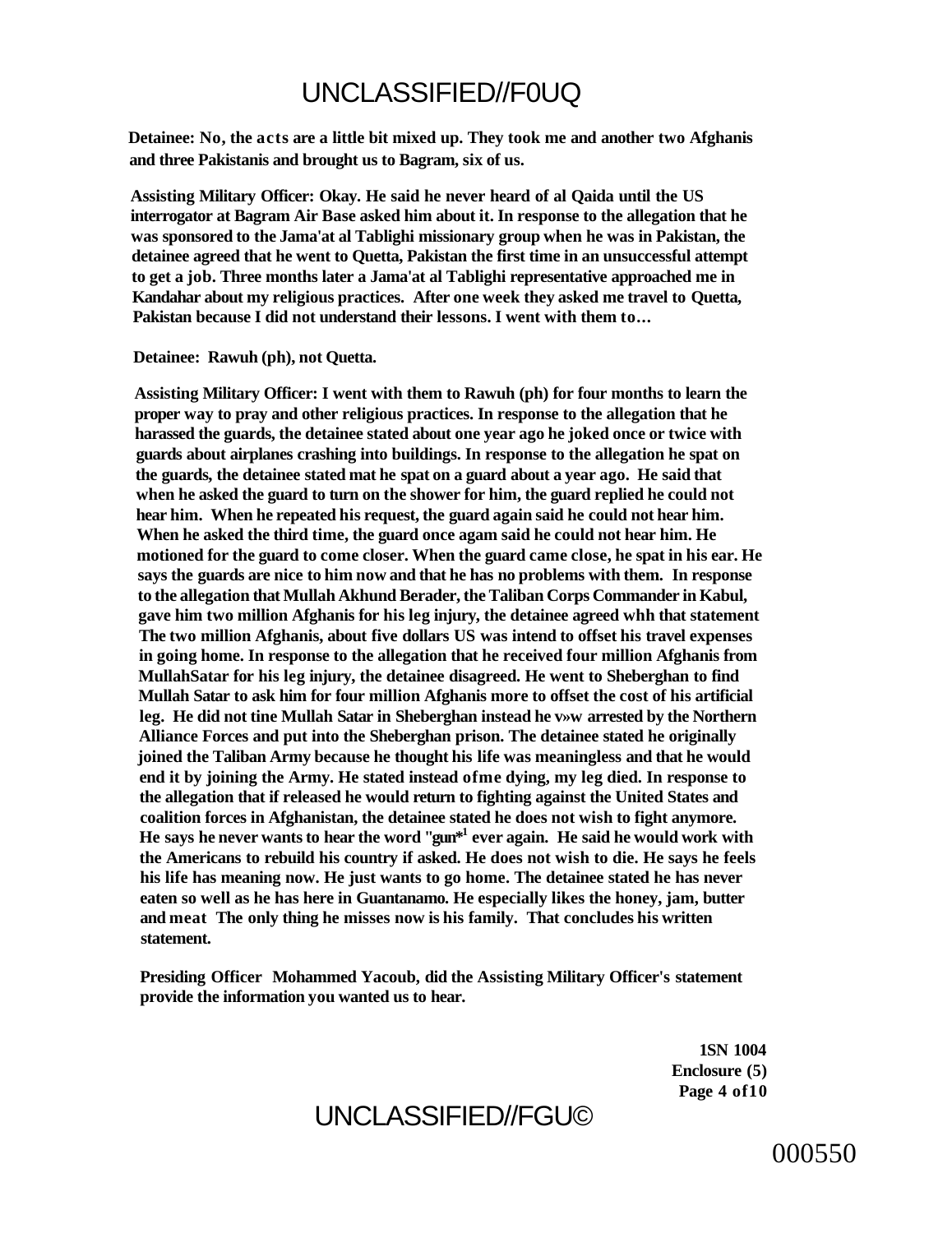## UNCLASSIFIED//FOUO

**Detainee: Yes.** 

**Presiding Officer: Mohammed, you may begin your statement** 

**Detainee: I just want two words, that's all.** 

**Presiding Officer: Please.** 

**Detainee: I went to Sheberghan to collect four million Afghanis because I was in debt from someone. I was going to get the money from Mullah Satar to give it to that person. Instead oftaking the money, I was taken as a prisoner. I was arrested. That was [an] excuse. That was God's will [that] brought me here. I didn't go to fight I didn't go for any [other] reason. [I] just went to get the money and this happened. I am very much pro-American. America is building my country. America [is] help[ing] to get rid of [im]polite or unwanted people from my country. I am very happy for Americans. I have no reason to be anti-American whatsoever. For the last few years [that] I have been here, I am not receiving any news from my family. If they send me some letters, I am illiterate, I cannot read it** 

**Presiding Officer. Anything else?** 

**Detainee: That's it** 

**Presiding Officer Does that conclude your statement?** 

**Detainee: Yes.** 

**Presiding Officer: Assisting Military Officer do you have any questions for the detainee?** 

**Assisting Military Officer: I have no questions.** 

**Presiding Officer Designated Military Officer do you have any questions for the detainee?** 

**Designated Military Officer: Yes six I do have one. Other than your Army training have you had any other vocational training or jobs or anything before you went into me Army?** 

**Detainee: No.** 

**Designated Military Officer: So if you are released and you return back home what are you going to do? What is your vocation? What job are you going to do?** 

**Detainee: I cannot be a farmer because my physical condition [does] not permit me. If I have some money I will run a business or a small shop or something. If I can't, I will stay home and my brother will help me run my company.** 

**Designated Military Officer Thank you.** 

**ISN1004 Enclosure (5) Page 5 of 10** 

# UNCLASSIFIED//FOO0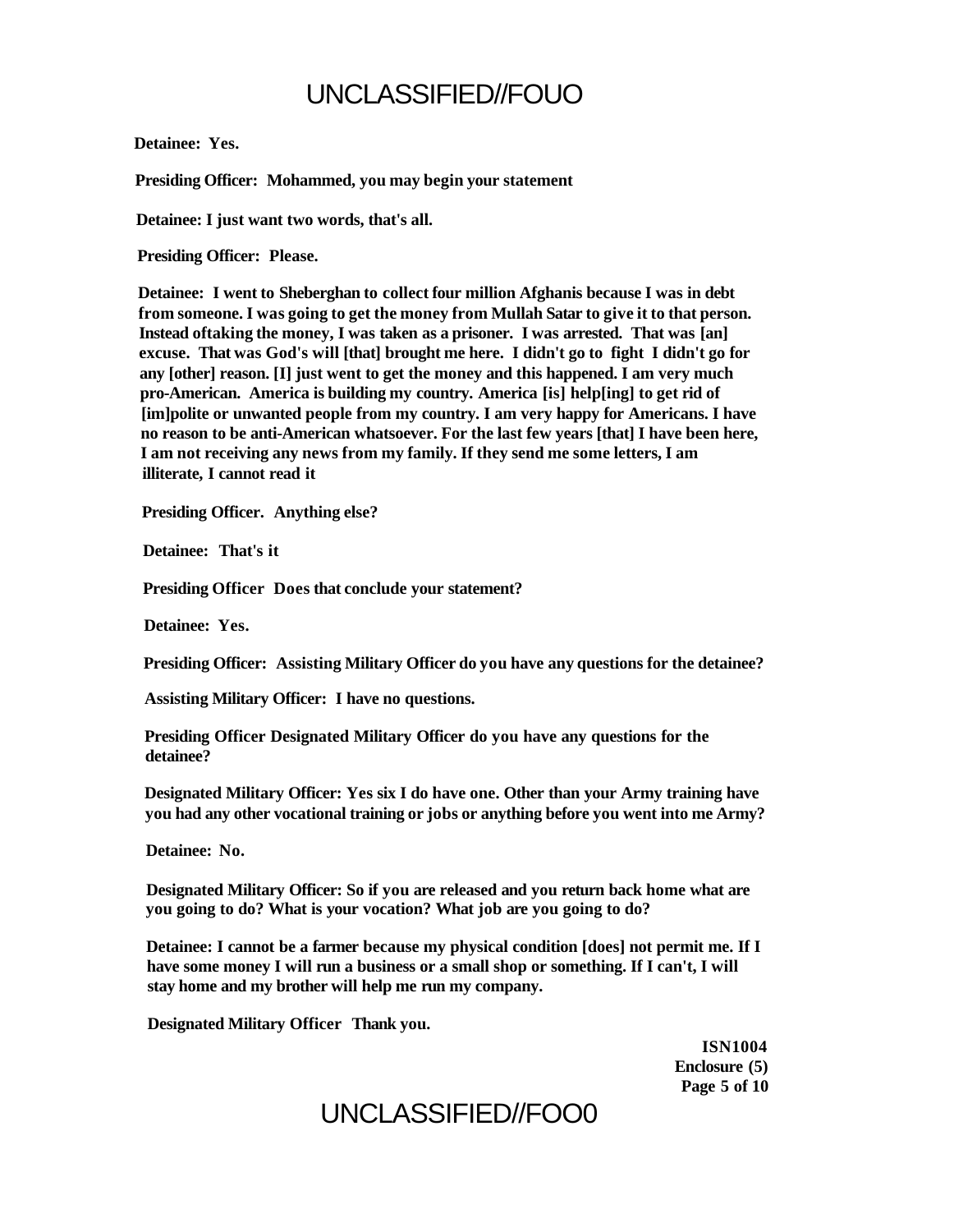## UNCLASSIFIED//F0UO

Presiding Officer Dp any Adrninistrative Review Board Members have any questions for the detainee?

Board Member Ido.

Administrative Review Board Member's questions:

Board Member: Mr. Mohammed Yacoub, is it customary to be compensated for injuries sustained during battle in Afghanistan?

Detainee: Nobody compensate^] [tor] anything, except the Red Cross [gave] me the artificial leg, that's all. They fixed an artificial leg for me and then asked me to do some work for them.

Board Member So the only expectation was to...for you to get a prosthesis and get you back to walking again.

Detainee: There is a Red Cross representative m Afghanistan. [There is an] Afghani Red Cross; they have offices all over Afghanistan. They are helping people with injuries with [their] legs, with [their] hands and other sicknesses.

Board Member: Okay, thank you.

Board Member: I have a question. Why did youjoin the so-calledjihad against the Northern Alliance?

Detainee: There was so many powers fighting against each other in Afghanistan, Islamic powers. [There were] seven groups [or] five groups [and] they [were all] fighting against each other. You get tired of fighting. When [the] Taliban came, they wanted to establish one central government We thought we would [be able to] get rid of those powers and there will be one government After that the Americans came.

Board Member. Were you a security policeman tor the Taliban?

Detainee: No, I [have] never been [a] security officer. I went as a solider with Wall and Wali introduced me to another guy [named] Mullah Satar. Mullah Satar took me to some battle and then I [got] injured. I received injuries and was [sent] home. I was in [the] hospital.

Board Member. Thank you.

Presiding Officer: I'll ask this question again.. .you have never been a security guard at all?

Detainee; No, no, no, no, I've never been with any authority... with any authority position. I was a solider until I had my leg.. .when my leg [was] cut off,.. I was sent

> ISN1004 Enclosure (5) Page *6* of 10

UNCLASSIFIED//peyO

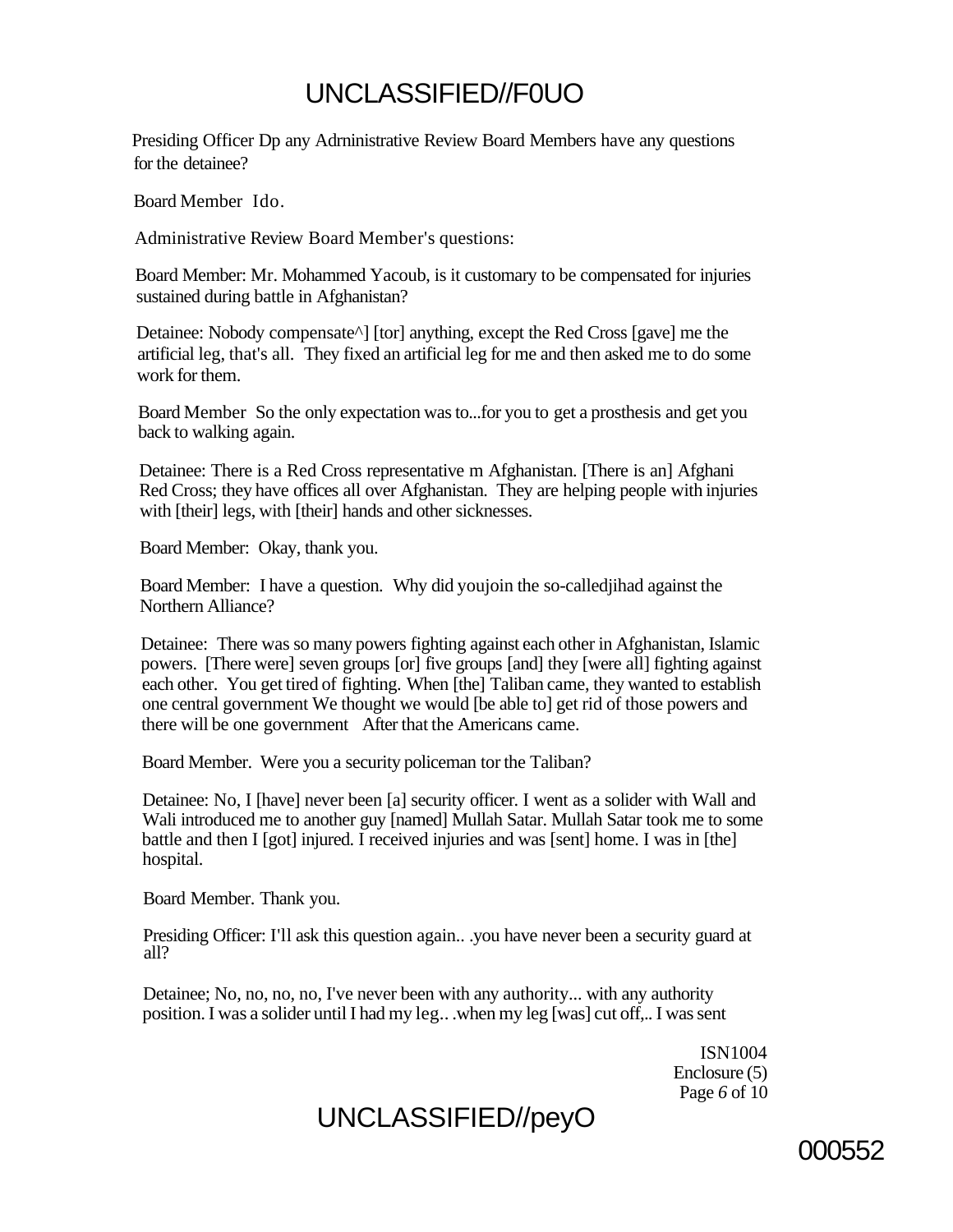## UNCLASSIFIEB//FOUO

home. When I was working with [the] Taliban there was nothing in the news, [on] the radio or television or anything about Americans. There was no news about Americans. I went to Sheberghan to get the money, four million Afghanis then I was arrested.

Presiding Officer: What happened to mat money? What did you do with it?

Detainee: He wasn't mere, he didn't give me any money.

Presiding Officer: So yon never got any of that money [that] we talked about.

Detainee: No, I didn't get any money. I talked to Mullah Satar's friend. He told me [to] wait for a while [and he said that] when Mullah Satar come[s] [back], he will help me. A few days later, the Taliban was defeated and I didn't know [that]. It was [at] night [It was] during the night [that] the Northern [Alliance] took the power. In the morning I went to [a] restaurant to have some food and somebody told me, "Go and see those people on the street [because] they are asking for you". So I went mere [and] they said do you know that the Taliban just vanished/finished. I said no, I don't know. They said Taliban is finished. They took all of my new domes and my shoes and everything out and they tied up my hands. They took my wristwatch. They threw me in an underground somewhere. I was approximately seven days in [the] underground there. The people came and they maintained the security in Sheberghan. IknowFarsi. I can speak Farsi. So the soldiers told me don't worry [and that] when the Dostum people come, they will release me. For twelve days I was there underground and after that they took me [to] some other place. They took me to another place. I was there for the month of Ramadan and after that for another fifteen days. After that the Red Cross came. The Red Cross people came there [and] they gave us a small card The Red Cross people told me don't worry about them; nobody will kill you now [because] we are in power. Then they carried me to the central jail. There were a lot of Taliban, so many Taliban in the central jail. [If] we had money and [gave] them [a] bribe, we could have freedom, be released. The rich people [were] released and the poor people stayed there. They sent their people in a couple of times to ask [me] for the money. I said [mat] 1 don't have [the] money [but] I [will] call my brother. My brother came and he said [mat] they are asking for ten thousand Pakistani Rubies. He said we can't come up with ten thousand Pakistani rubies, what [are] we suppose to do? I said, well leave it [up] to God. Maybe [if] other people [are] released, I will be released too. I didn't have [any] money and I don't have [any] property or anything in Afghanistan, except one house in Nahrin, Bagrarn. I told my brother [to] wait [and] don't worry about it. When everybody [is] released, I will be released. Eventually, I end[ed] up here. I was so poor, I had a fiancee, and I don't have money to bring [her] to my house to marry me. They blindfolded me and took me to Bagrarn Air Base. When I was in Bagram I didn't know what [was] my charge.. .what did I do. I end[ed] up in Cuba.

Presiding Officer: Okay, let's back up for awhile. First of all you said you were arrested and put in the underground. You said you were taken to the underground.

> ISN1004 Enclosure (5) Page 7 of 10

UNCLASSIFIEDy/FGUO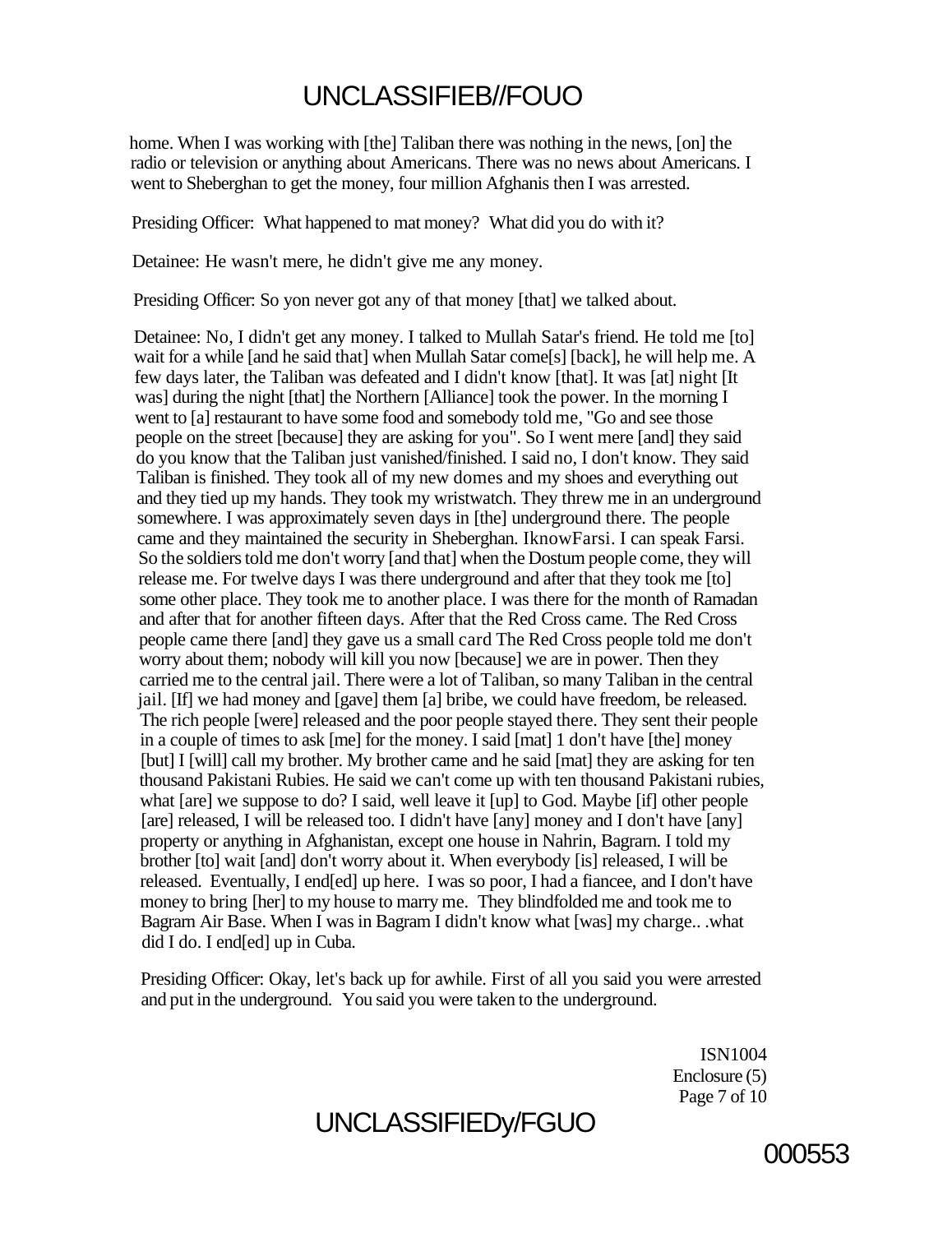## UNCLASSlFIED/7F00e

Detainee: Yes, before [the] month of Ramadan, I was brought to the underground. [For] seven days of [the] Ramadan I was there [underground]. Then they took me to another place and I was there for one and a half months.

Presiding Officer: Was it dark? Could you see outside?

Detainee: Yes it was dark, very dark. They had one bulb. Sometimes there was power; electricity [and] sometimes there was no electricity. They took us out at night, not in the daytime.

Presiding Officer; You said they took your watch.

Detamee: The first day they only let me have pajamas. Everything was taken. Thank God they (referring to the Guantanamo Bay, Cuba guards) [are] giving us clothing, they [are] giving us [a] shower and everything here.

Presiding Officer: I am trying to ascertain the times. You said that you were underground for seven days, you said you were underground for twelve days [and] then you said that you were underground for fifteen days, which was it?

Detainee: The first one?

Presiding Officer: When you were arrested and taken underground.

Detainee: I am sorry. I was [there] seven days before [the] month of Ramadan and eight days in the month of Ramadan, Then they carried me to another place. They asked me some questions and they said when you are processed in the other place you will be released from there. When they sent me there we were there for one half month.

Presiding Officer: How did you keep track of time?

Detainee: [It was] not only me there, there was a lot of people. The people who had money, they bribed them and they bought their release. They usually brought people from villages, not city people.

Presiding Officer. Yeah, but that did not answer the question I asked How did he keep track of time?

Detainee: [We asked about me time] when the people [would] come from outside. There is always people coining and going. [When] people were coming from outside we [would] ask mem' "What date is this"?

Presiding Officer: Okay.

Detainee: People were coming from outside and [they would] stay there. [They would] stay with us for ten days [or] fifteen days and then they [would] release them.

> ISN1004 Enclosure (5) Page 8 of 10

# UNCLASSIFIED//FOUO-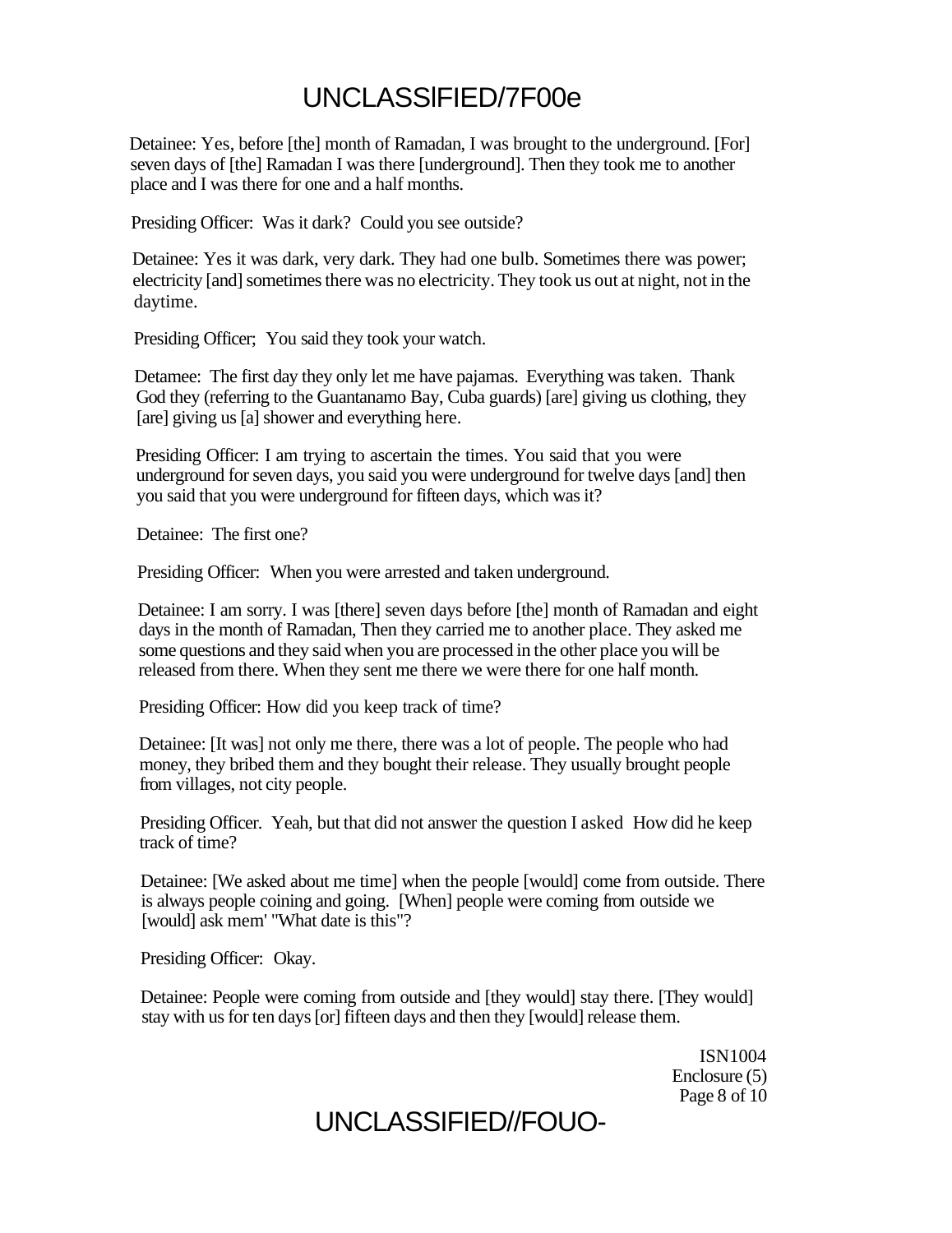# UNCLASSIFIED//EOU0

Presiding Officer: Okay. Mohammed your behavior here at the camp has been less than appropriate. Could you expound on some of the reasons why? Especially if you said you are enjoying the accommodations, why would you do some of the things that was described that you did here?

Detainee: Well, trie thing is that, I believe lam innocent When people come here they loose their temper. [Since I have been here, I've seen people do stupid things].

Presiding Officer The gestures of airplanes flying in the building, why did you think that was funny?

Detainee: Yes, somebody else did it and I was copy[ing] from him. I was thinking it was [a] joke. Somebody else did it and I copied from him. I was taking it as a joke.

Presiding Officer: But why did you take it as a joke?

Detainee: Well the other person did it and nobody told hmi anything, so I said it

Presiding Officer Spitting in the guards ear was also a joke?

Detainee: Not only me, there are a lot of people [mat] did the same thing because we are detainees. Sometimes we get bad treatment and poor treatment and then we would do the same thing. Sometimes people right with their own brother and swear at their own brother and do something else to their brother. It doesn't mean anything. When I say something to [the] guards, it doesn't mean I have something in my heart My heart is very clean.

Presiding Officer By those actions, mat indicates that your heart is clean to the guards?

Detainee: Maybe in my actions sometimes I threw water on the guard or I spit on the guard or things like mat, but my...1 know my heart is very clean.

Presiding Officer: Okay. Are there any other questions?

Board Members: No sir.

*The Presiding Officer began reading the post-Administrative Board instructions to the Detainee,* 

*The Detainee interjected with a question concerning his eligibility of another Administrative Review Board in one year.* 

Detainee: It's going to be after one year?

Presiding Officer In one year. [Does] he understand?

ISN1004 Enclosure (5) Page 9 of 10

**\*** 

## UNCLASSIFIED//FOUQ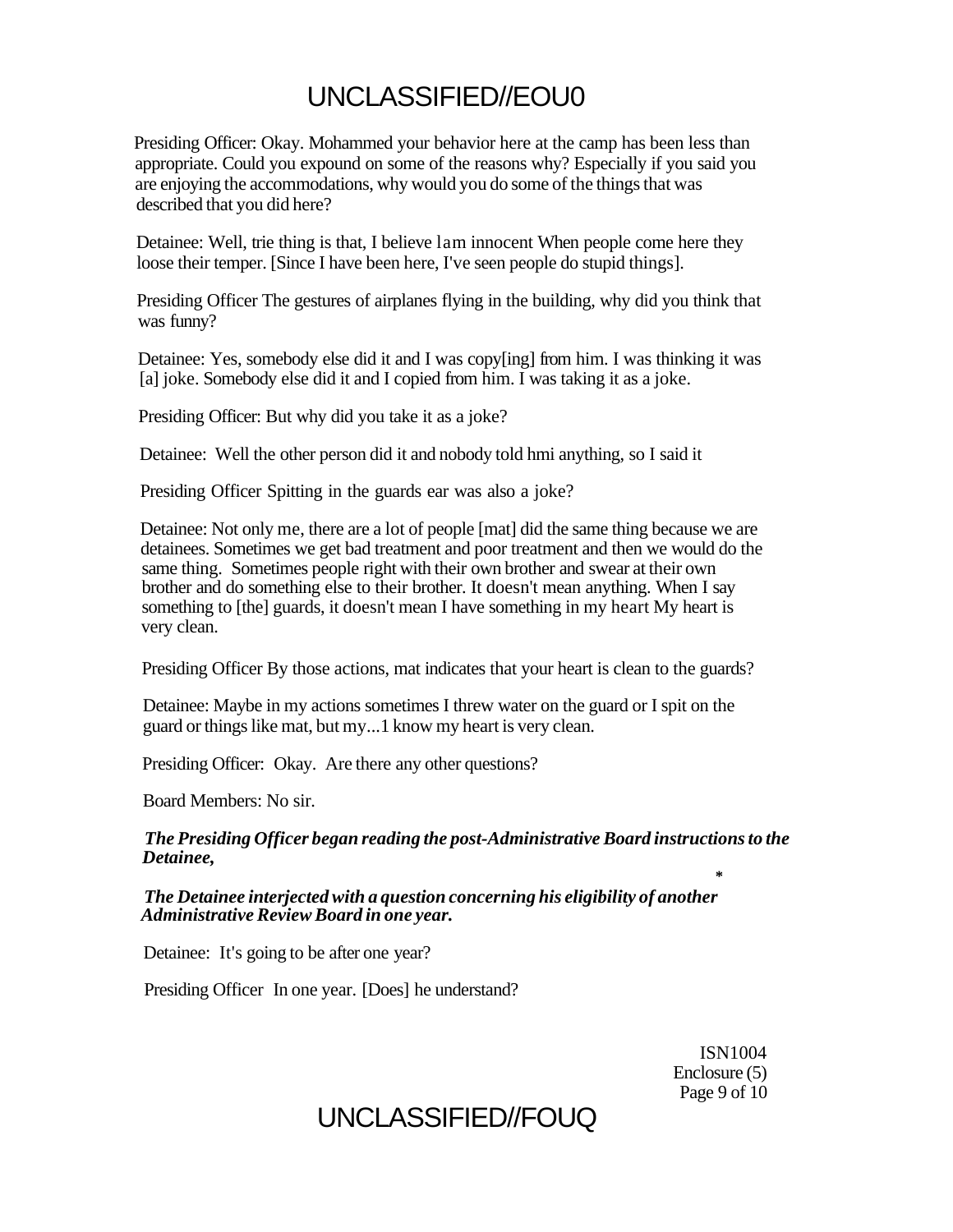# UNCLASSIFIED//POUO

Detainee: First, I am going to be released or I am going to be transferred or I will be keep here for another year,

Presiding Officer. Let me repeat this.

*The Presiding Officer continued reading the post-Administrative Board instructions to the Detainee, made sure he understood and adjourned the open session of the Board,* 

#### AUTHENTICATION

I certify the material contained in this transcript is a true and accurate summary of the testimony given during the proceedings.



**EXCHAIN**, USN Presiding Officer

> ISN1004 Enclosure (5) Page 10 of 10

UNCLASSIFIED//FQUQ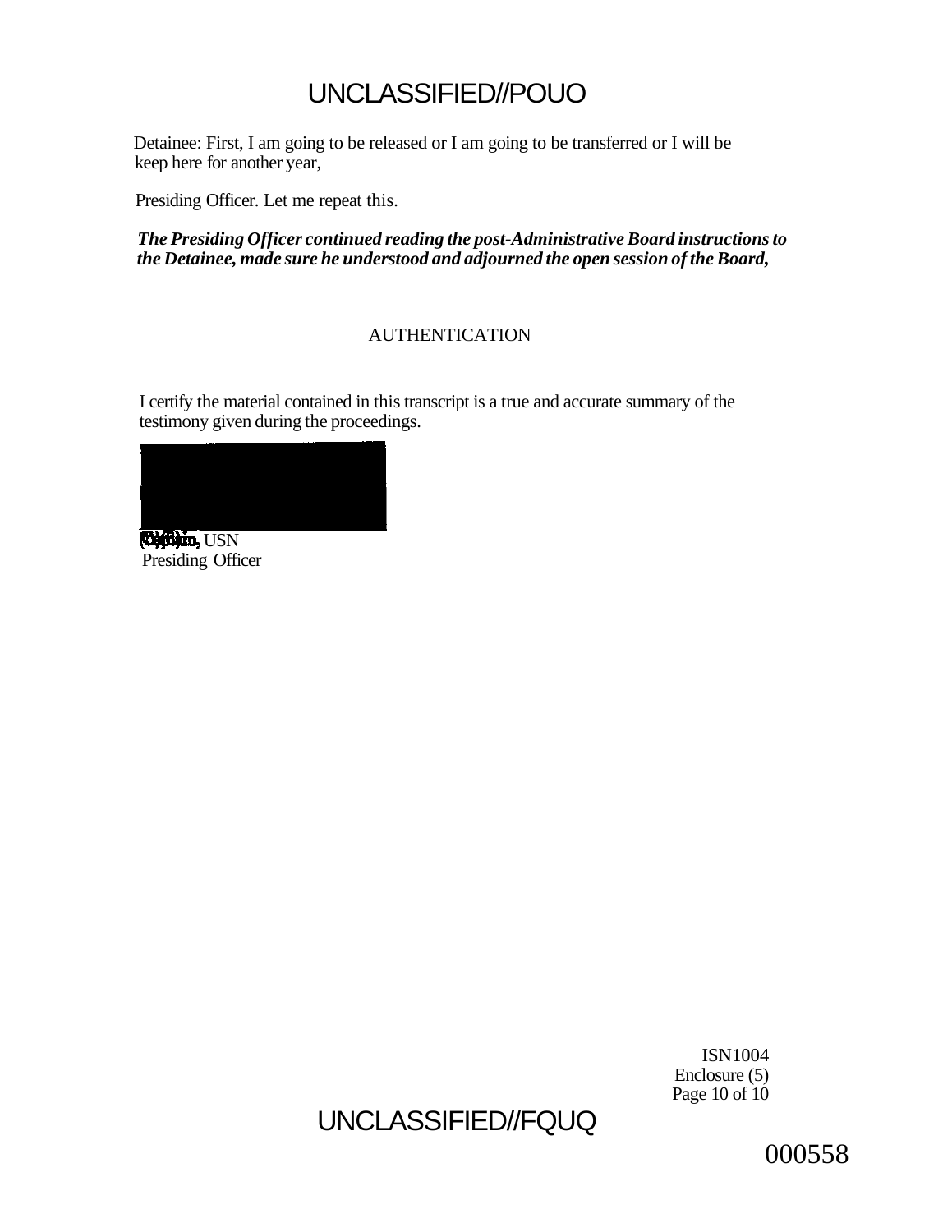# UNCLASSIFIED//FeyO

**Summary of Administrative Review Board Proceedings (with Detainee present)** 

*The Administrative Review Board (ARB) was called to order.* 

*The Designated Military Officer was sworn.* 

*The Board Reporter was sworn.* 

*The Translator was sworn,* 

*The detainee entered the proceedings,* 

*The Presiding Officer announced the convening authority and purpose of the ARB proceedings.* 

*The Administrative Review Board members were sworn.* 

*The Assisting Military Officer was sworn.* 

*The Presiding Officer read the hearing instructions to me Detainee and confirmed that he understood,* 

*The Assisting Military Officer presented the Enemy Combatant Notification form\* Exhibit EC-A, to the Administrative Review Board.* 

*The Assisting Military Officer presented the Enemy Combatant Election Form, Exhibit EC~B<sup>t</sup> to the Administrative Review Board,* 

*The Designated Military Officer presented the Unclassified Summary of Information, Exhibit DMO-1, andDMO-2, the FBI Redaction Certification to the Administrative Review Board,* 

*The Designated Military Officer gave a brief description of the contents of the Unclassified Summary of Information, Exhibit DMO-1, to the Administrative Review Board,* 

*The Presiding Officer confirmed that a copy had been previously distributed.* 

*The Designated Military Officer read the first allegation annotated on the Unclassified Summary of Information and the Detainee made the fallowing comment:* 

Detainee: Did I do it?

*The linguist explained to the Detainee that he would have time to speak.* 

Detainee: Should I do it right now?

ISN961 Enclosure (5) Page 1 of 12

# UNCLASSIFIFD//^OUa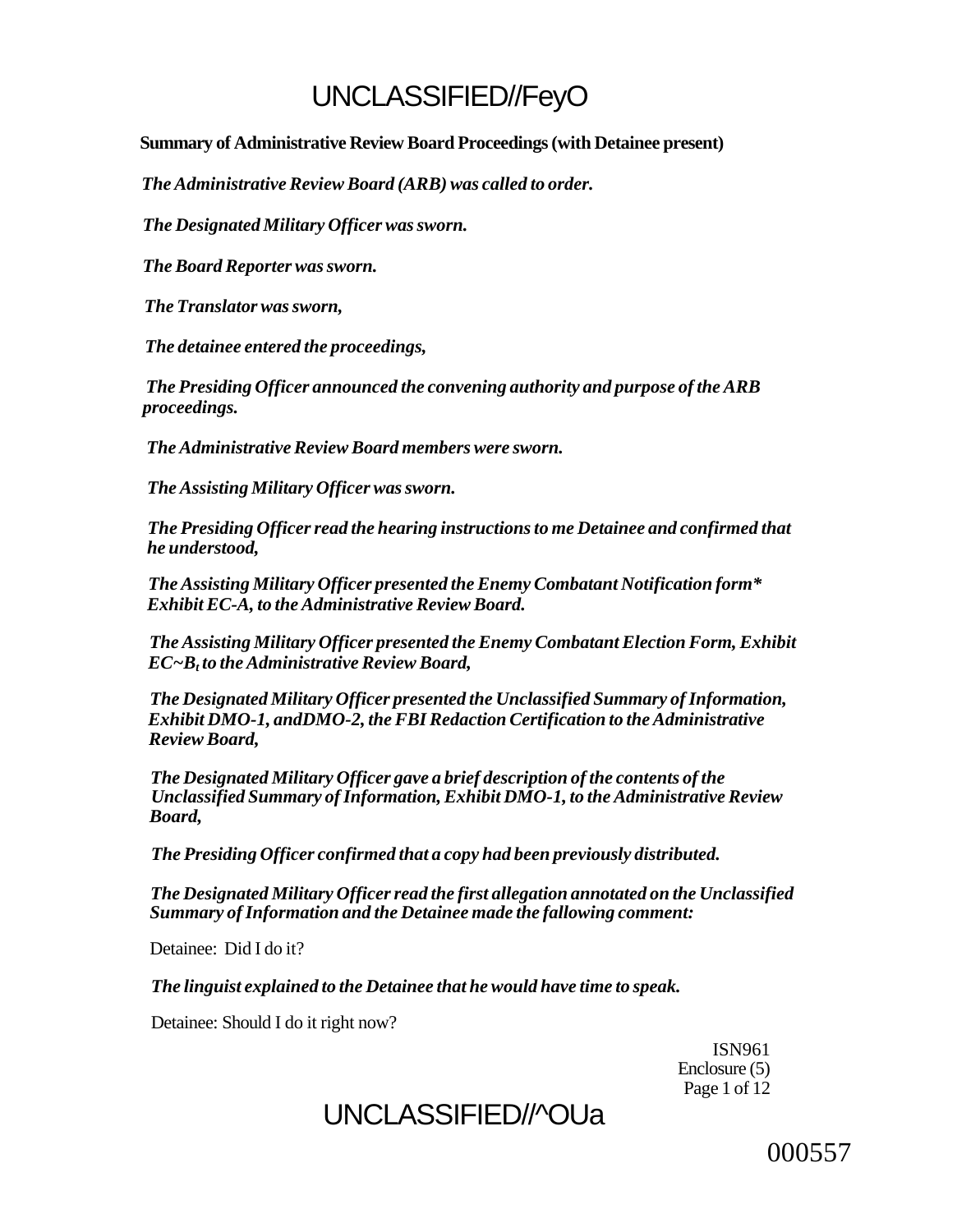# UNCLASSIFIED//Fet»0

Presiding Officer: No, we will give you the opportunity a little bit later.

Detainee: Okay.

*The Designated Military Officer continued to give a brief description of the contents of Exhibit DMO-1, the Unclassified Summary of Information to (he Administrative Review Board* 

*The Detainee made (he following statement upon the conclusion of the Designated Military Officer reading the Unclassified Summary of Information.* 

Detainee: I don't know what should I say. Everything [that was] mentioned was [a] lie.

*The Designated Military Officer confirmedthat he had no further unclassified information and requested a closed session to present classified information relevant to the disposition of the Detainee\** 

#### *The Presiding Officer acknowledged the request*

*The Presiding Officer opened the Administrative Review Board to the Detainee to present information with the assistance of the Assisting Military Officer.* 

Assisting Military Officer: Sir, the Detainee provided some comments to the Unclassified Summary of Evidence mat he will want me to read to the Board

*The Assisting Military Officer provided comments on behalf of the Detainee from Exhibit EC-B, the Enemy Combatant Election Form.* 

#### *The Presiding Officer asked the Detainee if he wishes to make a statement and whether he opts to take a Muslim dam.*

Detainee: In our religion, in our belief, [by a person] taking [the] oath it means that is the end of it and [the person] will be free.

Presiding Officer: You mean be released?

#### *The linguist gave confirmation that the Presiding Officer interpreted the Detainee correctly.*

Presiding Officer That is not the intent of the oath here. By taking the oath you are telling us that you are going to tell the truth about everything you say. Again, we do not require an oath. You do not have to-take one.

Detainee: Yes, I promise [to tell the truth] and I [will] take [the] oath. I [have] never lied in any of my statements.

> ISN961 Enclosure (5) Page2ofl2

# UNCLASSIFIED//F6UG-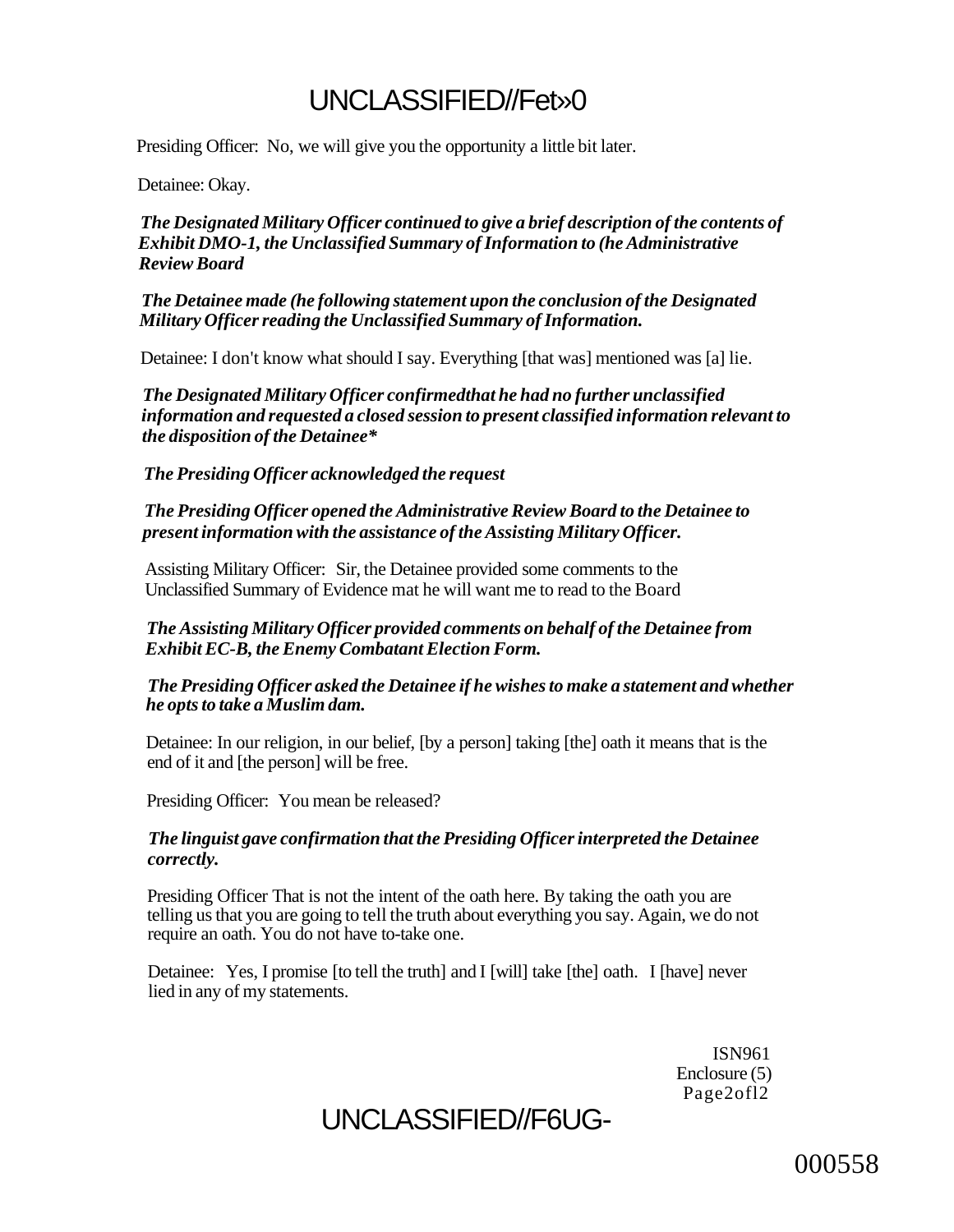#### UNCLASSIFIED//FOUO

**Presiding Officer I am going to ask the Designated Military Officer to administer the appropriate Muslim oath.** 

#### *The Detainee accepted taking the Muslim oath\**

**Detainee: Everything they said against me, everything is [a] lie. They didn't say a word of truth.** 

**Presiding Officer: Okay. Abdul Wahab, you may begin your statement** 

**Detainee: Everything they said about me is [a] lie. The first one is [that] they accused me ofnot accepting the law and pruidpkaiid things in the detention. Everything is lie. I didn't do anything wrong.** 

**Presiding Officer Do you want to be more specific on some of the things? I know we are going to ask some questions; but if [you would] like to be more specific on certain things in the Unclassified Summary then that's fine with us.** 

#### *The detainee made the following statement:*

**Detainee: I am a poor man. The second lie is that [when] I was going to [the] market, I was in [a] car [when] they stopped me. [When] they stopped me, there was no Usama, there [were] no Usama people, there was no Commander, [there was no] Chief of Commander or anybody with me. I don't know anybody. I was going to the market I never touched [a] Kalashnikov. I never hit anybody with [a] Kalashnikov. Again this is a lie. There was a person, he was a very poor irian, and he bonx>^^ [somebody in] the market He sold his donkeys and gave me the money to give it to that person. I just took his money from the village. I took it to [the] person [that] he owed money. Hurt's all I did. My brother is a poor man and he cannot earn his daily expenses. He never aad anything [such as a] Jihad or anything against the people. He never [has] been a member of [an] Islamic group, tarn not aware of it I was a very poor man.. Iwas a Aimer. I don't know anything about these accusations. I was busy earnfing] my livelihood for my children. I [would] appreciate if you [would] consider me as a poor man. I [am] not [a] threat to America or America's allies. I am not anybody's enemy. Just send me home to help my children and my family. They said [that] I was in the car or [on] a bus or whatever with [some] people and [that] they belong[ed] to the Taliban. [That] there were Commanders [and that] mere were Chiefs, but I don't know anything about it I paid [a] fare [for me] to [be] take[n] to the market I don't know about other passengers. I was one of the passengers [and] I paid my ore, so they took me to the market I don't know anything about [the] other people. The other thing is [about] the polygraph test. When I passed [the test] the guy told me, "You [have passed the test by one] hundred percent and you are going home.'' I don't know [if] the niacmne is lying or [if] the guy who told me [that] I passed everything [is] lying to me; I don't know. I have nothing [more] to say. I am a poor man. I am innocent I have nothing to do with [the] Taliban [and] I have nothing to do with the al Qaida. I don't know those people. I have** 

> **ISN961 Enclosure (5) Page 3 of 12**

### UNCLASSIFIED/ZFeUO^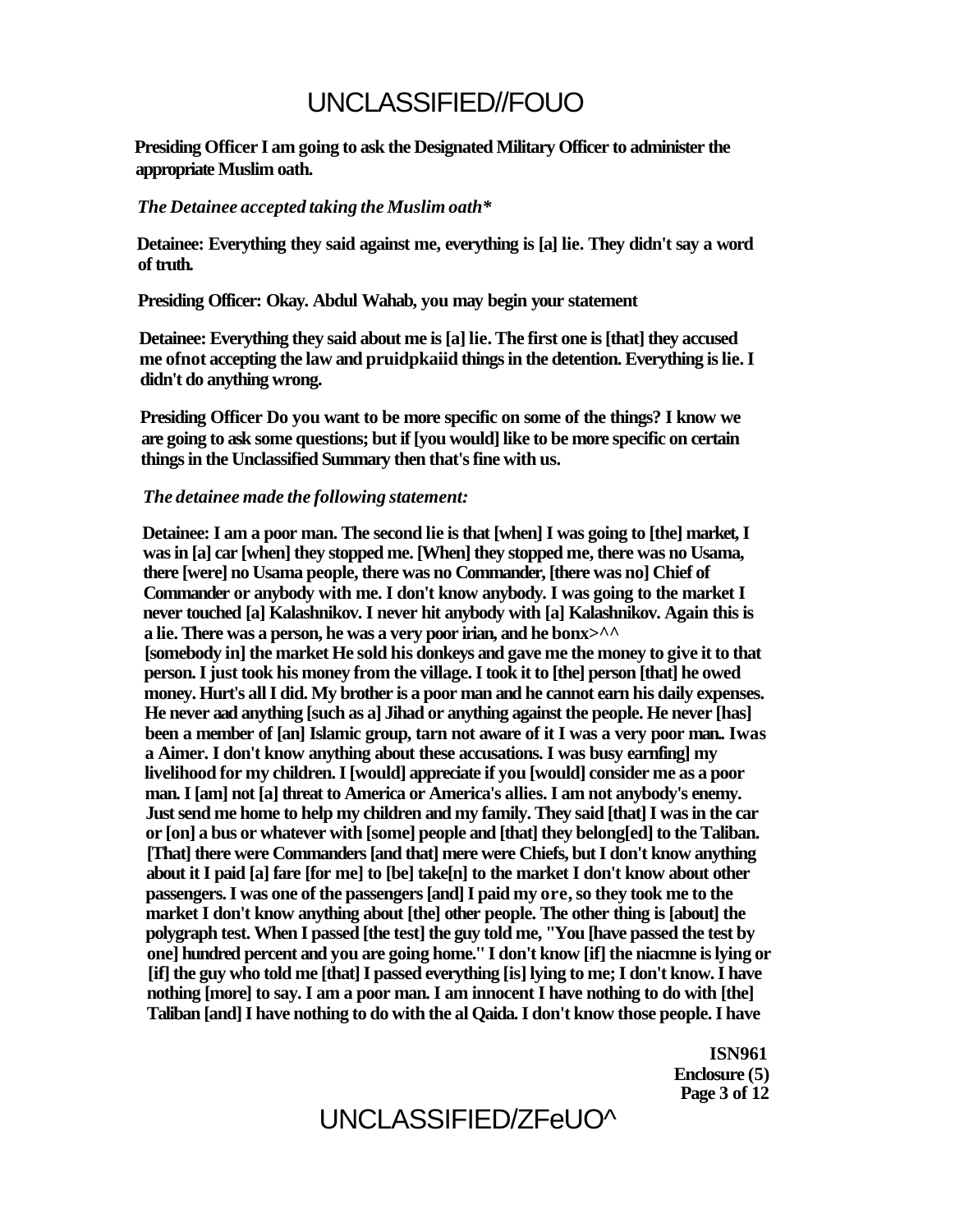## UNCLASSIFIED//FOUO

no relationship [and] I have no affiliation with those people. I need your help to send me home. I want to help my children, my family and I want to earn the livelihood of my family. Everything is said and done. I [am] finished I have nothing [more] to say.

Presiding Officer: Abdul Wahab, does mat conclude your statement?

Detainee: Yes.

Presiding Officer: Did the Assisting Military Officer

Detainee: Whoever said [that] I used [a] Kalashnikov, I want him to come here and tell me how did I use [the] Kalashnikov. I never touched [a] Kalashnikov. Do you believe that? If somebody [is] fight[ing] with [the] Americans, then [why would they] come to [the] Americans and ask for help? What do you want to say about this?

Presiding Officer: I don't want to say anything. I am not here to answer your questions. We'll ask you some in a few minutes.

Detainee: Well, I have only one point to make. They say I am an enemy of America. If somebody were [an] enemy of somebody would they go [to them] by a car or a bus? No. I am not your enemy.

Presiding Officer: Abdul, does that conclude your statement?

Detainee: Yes, I wish [that] you [would] help me go home. I am not an enemy of America. I am not [a] threat to Americans or Americanos allies. I am a poor man. I was a farmer. There is nobody to feed my children. They are dying from hunger. I am done with my statement

Presiding Officer: Did the Assisting Military Officer's statement provide the information that you wanted us to hear?

Detainee: Yes.

#### *The AMO had no further questions far the Detainee,*

*The DUO had the following questions:* 

Designated Military Officer: Abdul, were you driving the taxi or were you a passenger in the taxi?

Detainee: No, I was a passenger.

Designated Military Officer If you were going to go back to your village, what would you be doing as far as work?

> ISN961 Enclosure (5) Page 4 of 12

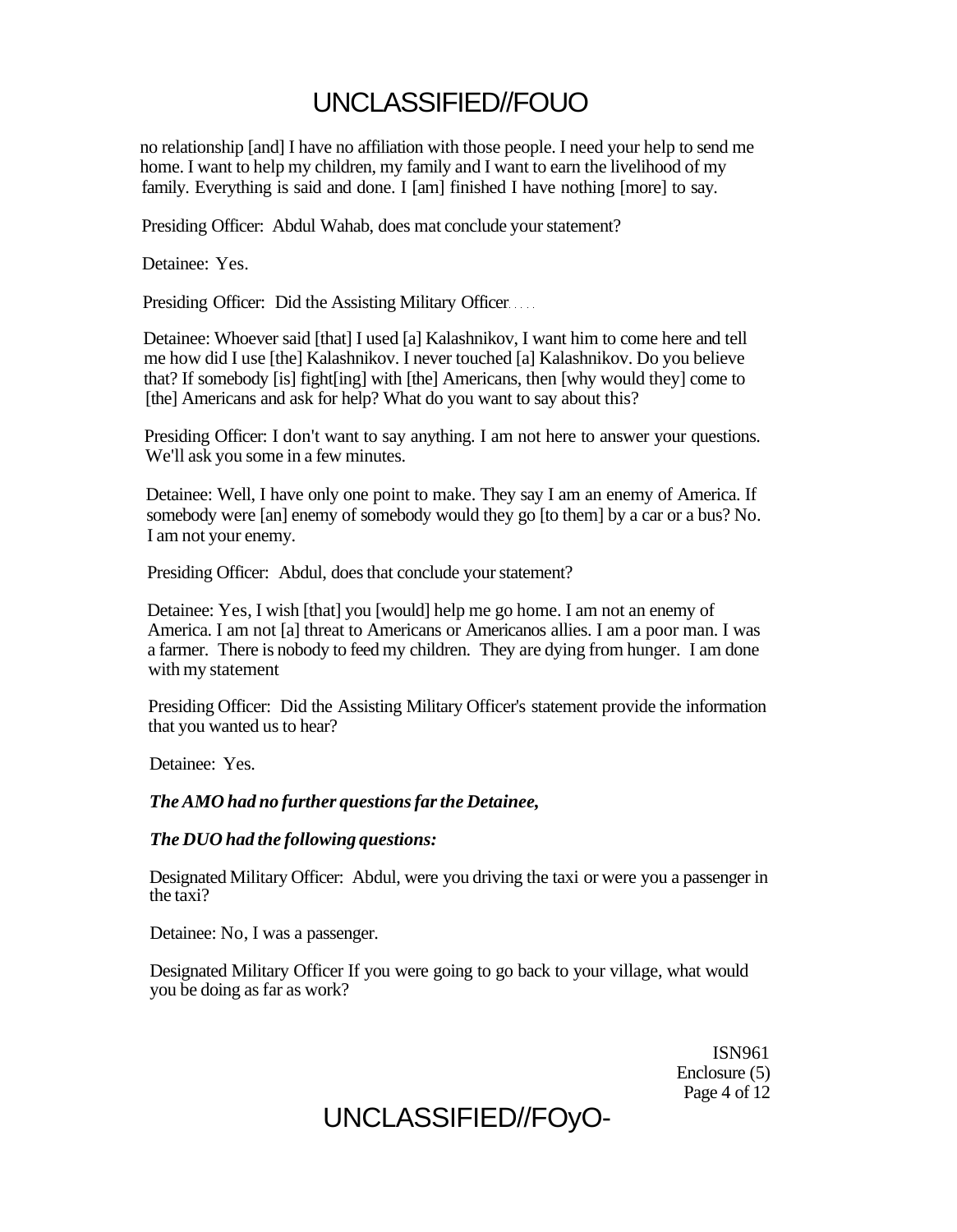# UNCLASSIFIED#F©yO

Detainee: It was the night of [a] Muslim religious [meal] and I was going to the market to buy some things for my family.

Designated Military OfBcer: No, I mean what would [you] do, if [you] would go back to the village? Will [you] be a farmer or what will [you] do?

Detainee: When I go home I will make some money to buy food for my children if they are alive. If they [have not] died already.

Designated Military Officer: Okay, one last question...

Detainee: I have no animosity. I have nothing with anybody.

Designated Military OfBcer: One last question, you made mention [that] you received some money for some donkeys, how much money was that?

Detainee: Fifty thousand Pakistani Rupee[s].

Designated Military Officer: That's all the questions I have sir.

#### *Administrative Review Board Member's questions:*

Board Member: Abdul, you have indicated that there are a lot of people in Afghanistan that sell poor people like you to the United States, who sold you to the United States?

Detainee: I don't have that information, but there were so many Afghanis with Americans. Americans were paying money for the people to show [them] who is al Qaida and who is [the] Taliban. They paid money. I don't want to accuse anybody but I biow somebody from that crowd [sold me].

Board Member: Okay. You also indicated that you went to the Americans. You couldn't be an enemy of America because you went to the Americans, Explain to us how you voluntarily went to the Americans?

Detainee: At the checkpoint there were Americans. Ifl was athreat to Americans [or] if I [were] guilty I would [have] never go[ne] to the checkpoint [where] the Americans [were located].

Board Members: How many people were in the car when you entered the checkpoint?

Detainee: Seven.

Board Member: Seven. How long had you been in the taxi before you got to the checkpoint?

> ISN961 Enclosure (5) Page 5 of 12

# UNCLASSIFIED//FOU0-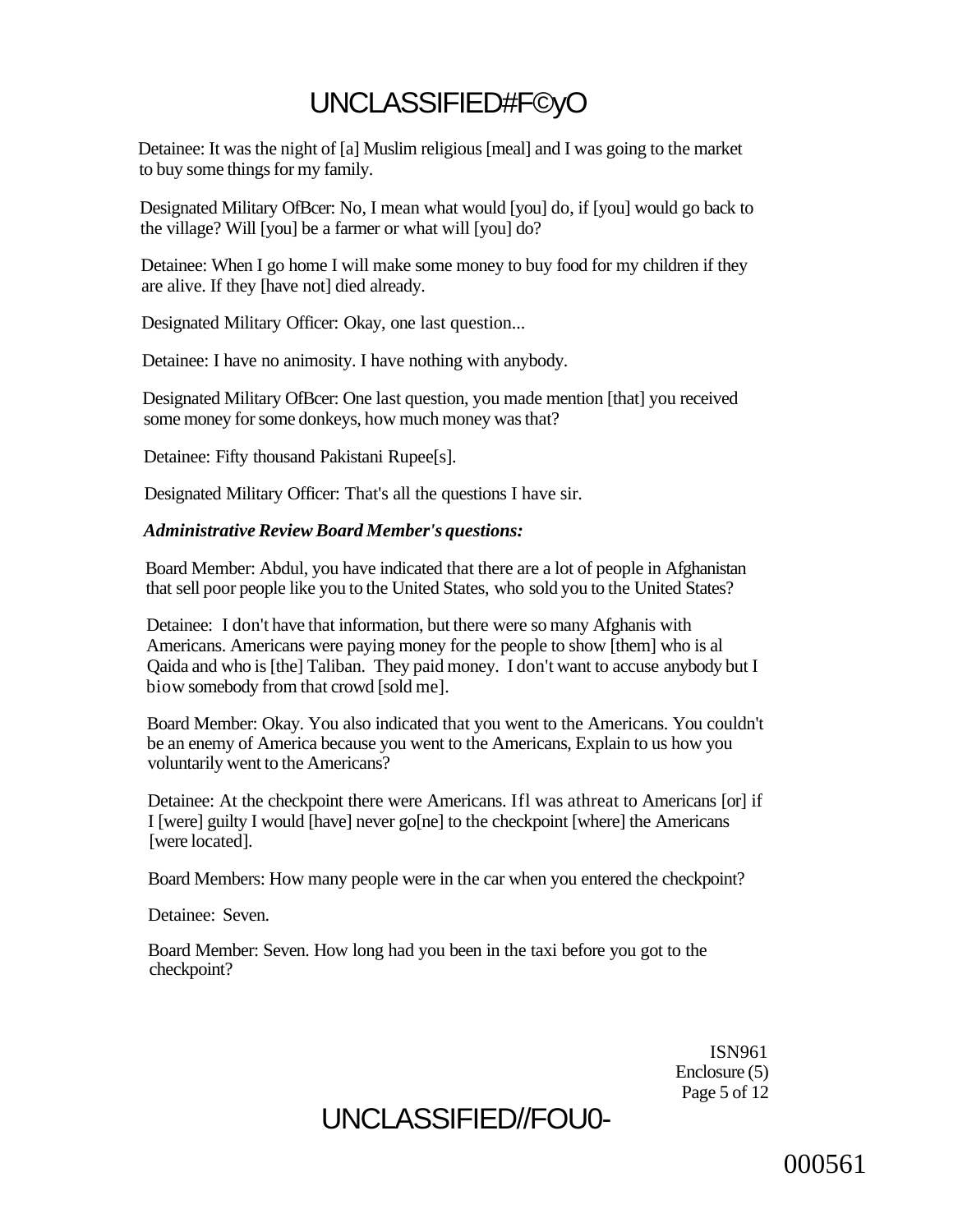# UNCLASSIFIEB/fl=eyO

Detainee: I don't have that [time], but I think it [was] twenty minutes or something like that. Initially when we [were in] die taxi, it was six people but we [picked up] one [person] along the way.

Board Member: Where did you enter the taxi?

Detainee: It was a line taxi [going] firom one place to another place.

Presiding Officer: It accepted people along the way?

#### *The linguist confirmed that is what the Detainee said.*

Board Member: Where did you get in the taxi?

Presiding Officer AtLejayorwhere?

Detainee: Clanji(ph).

Board Member: Is that a city?

Detainee: No, that is a village.

Board Member: It's a village.

#### *The linguist confirmed that it was a village.*

Board Member How do you spell it?

#### *The linguist stated C~L-A-N-J-I (ph).*

Board Member: What did you have in your possession when you were captured?

Detainee: Nothing, [I had] nothing with me.

Board Member: You didn't have the fifty thousand Pakistani Rupees on you when you were captured?

Detainee: Yes, if you ask me like that, yes I had approximately ten thousand rupees of my own too. I had my clothing and I [had] my shoes and everything on me.

Board Member Do you remember what kind of clothing you had on you?

Detainee: Two years has gone [by], but it was KaH (ph) pajamas.

Board Member: What color were the pajamas?

Detainee: Three years [have] past and I don't remember.

ISN961 Enclosure (5) Page 6 of 12

## UNCLASSiFIED/ZFOOe-

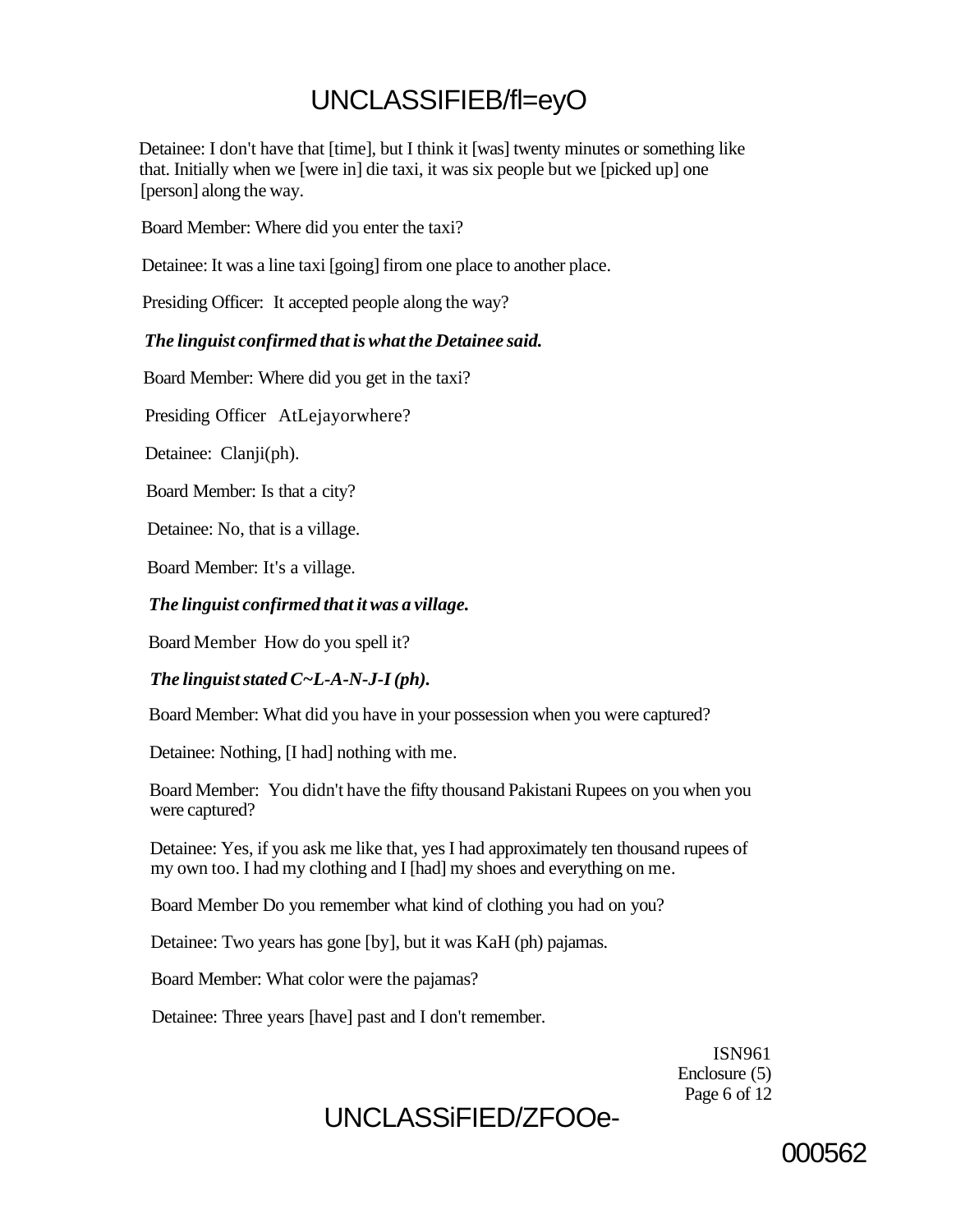# UNCLASSIFIED//F0UO

Board Member You don't remember the color.

#### *Tke linguist confirmed that he didn't remember the color.*

Board Member: Specifically what do you plan to do if you go back to Afghanistan? What will be your job [or] your employment? I know you want to make money for your family. What will you do to get [the] money for your family?

Detainee: I was a farmer and I am going to be a farmer.

Board Member: You are going back to be a fanner. How many children to you have?

Detainee: I have a mother. I have a wife [and] five children. There are four boys and one girl.

Board Member: Okay. Sir that's all I have.

Board Member Abdul, I have a few questions for you. What was your taxicab fare?

Detainee: Fifty Rupees. In the middle of [the] way we paid fifty. Some paid fifty, [for those] that [went] a shorter distance [they] pay ten [or] twenty [rupees].

Board Member: Okay, thank you. In your statement to the Assisting Military Officer, you said [that] you didn't know anything about the Taliban.

Detainee: Yes.

Board Member: Isn't the Taliban the people that were running your country?

Detainee: Yes. The government included [the] Taliban, but we [were] living in a mountainous area, a very remote area. There were approximately ten people running the government

Board Member: Okay. Thank you. You also stated that you haven't seen the war. Wasn't there shooting going on around the country or wasn't the country being bombed. You didn't reel it [or] you didn't see it?

Detainee: No one threw [a] bomb in our area and no one [was] fight[ing] in our area. The day [that] I was arrested, I heard some noise, but I [didn't] know what [it] was. I don't know if it was a bomb. The day [that] the airplane came I didn't see anything.

Board Member: Were you aware that Americans were attacking your country?

Detainee: No.

Board Member: Okay. Also in your statement to the Assisting Military Officer, you stated either the machine was lying or the interrogator was lying, this is in reference to

> ISN961 Enclosure (5) Page7ofl2

## UNCLASSIFIEDZ/FOUCL^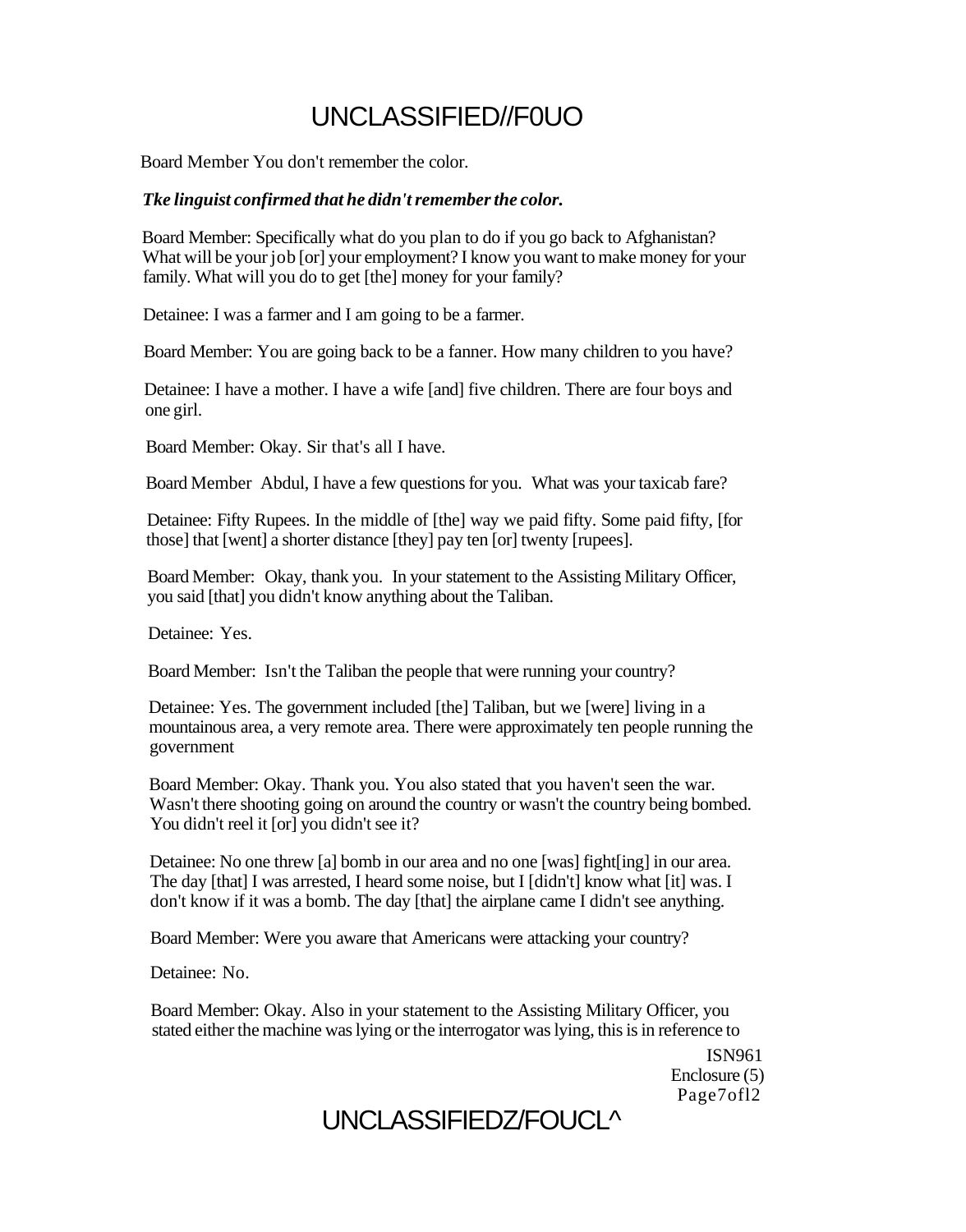## **UNCLASSIFIED//F0UO**

**Summary of Administrative Review Board Proceedings (with Detainee present)** 

*The Administrative Review Board (ARB) was called to order.* 

*The Designated Military Officer was sworn.* 

*The Board Reporter was sworn.* 

*The Translator was sworn.* 

*The detainee entered the proceedings.* 

*The Presiding Officer announced the convening authority and purpose oftheARB proceedings.* 

*The Administrative Review Board members were sworn.* 

*The Assisting Military Officer was sworn.* 

*The Presiding Officer read the hearing instructions to me Detainee and confirmed that he understood.* 

*The Assisting Military Officer presented the Enemy Combatant Notification form) Exhibit EC-A<sup>f</sup> to the Administrative Review Board.* 

*The Assisting Military Officer presented the Enemy Combatant Election Form, Exhibit EC-B, to me Administrative Review Board.* 

*The Designated Military Officer presented the Unclassified Summary of Information, Exhibit DMO-I, andDMO-2, the FBI Redaction Certification 0 the Administrative Review Board.* 

*The Designated Military Officer gave a brief description of the contents of the Unclassified Summary of Information, Exhibit DMO-1, to the Administrative Review Board.* 

*The Presiding Officer confirmed that a copy had been previously distributed.* 

*The Designated MilitaryOfficerread the first allegation annotatedon the Unclassified Summary of Information and the Detainee made the following comment:* 

**Detainee: Did I do it?** 

*The linguist explained to the Detainee that he would have time to speak.* 

**Detainee: Should I do it right now?** 

**ISN961 Enclosure (5) Page 1 of 12** 

### UNCLASSIFIED//£QUQ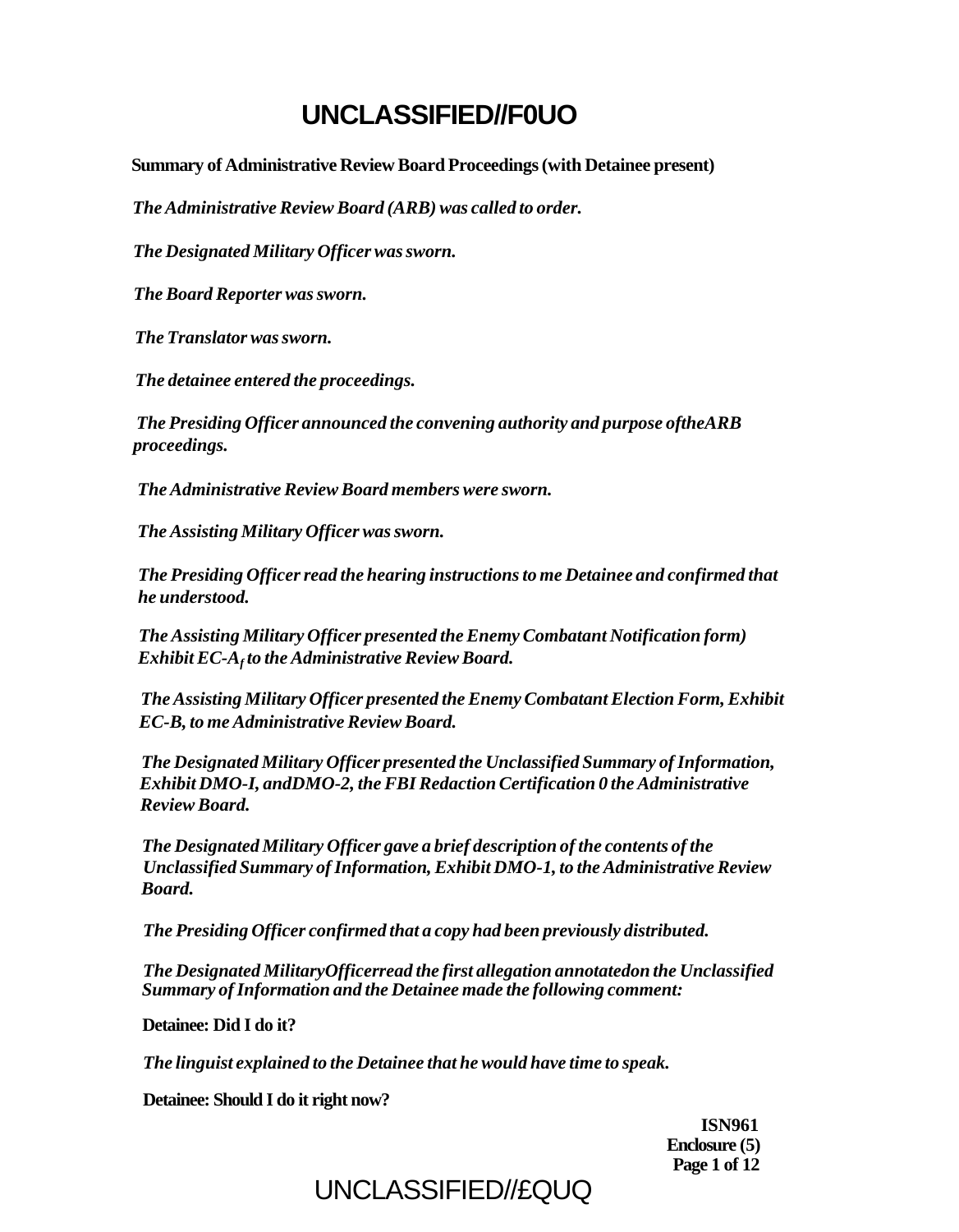## UNCLASSIFIED/AF9U0

the polygraph test, what did you mean by this? [That] the machine was lying or the interrogator was lying?

Detainee: I told everything [as] the truth. The interrogator told me, "You passed the test" So if the machine or the polygraph machine is not lying [then] I passed the test according to him or maybe I didn't passed the test [and] he's lying. This is my point

Board Member: Did you tell the truth?

Detainee: Yes.

Board Member: Okay, thank you. I have no further questions.

Presiding Officer There are a couple of individuals in the unclassified summary that are referenced as being captured during the sweep of Lejay and that was a check point just north of where you were captured. Did you know these individuals, are they friends of yours?

Detainee: What's their name? I don't know it

Presiding Officer: I don't have then\* names here.

Detainee: They arrested approximately [one] hundred people. There were people coming from [the] north, from [the] south [and] from [every]where. They [would] stop them and they arrested them. I don't know if they are the (inaudible) people. I didn't know any of them.

Presiding Officer: One of the individuals that was captured with you is an intelligence supporter ofthe former Taliban Chief of Intelligence. Do you know his name? It was one ofthe individuals with you.

Detainee: Well I [have] told you several times repeatedly [that] I don't know anybody, except one person, he was a poor man [just] like me. His name was Jamadar (ph). He was a very poor man. That's all [and] I don't know any [ofthe other] passengers.

Presiding Officer: And the other individual that was captured with you was a Taliban Commander who was attending a meeting with other senior Taliban officials. What was that individual's relation to you?

Detainee: I don't know them.

Presiding Officer A friend, an acquaintance or just another passenger?

Detainee: No, I [didn't have any] acquaintances [or] nothing with them. They are just passengers.

> ISN961 Enclosure (5) Page 8 of 12

## UNCLASSIFIEDy/FOOtr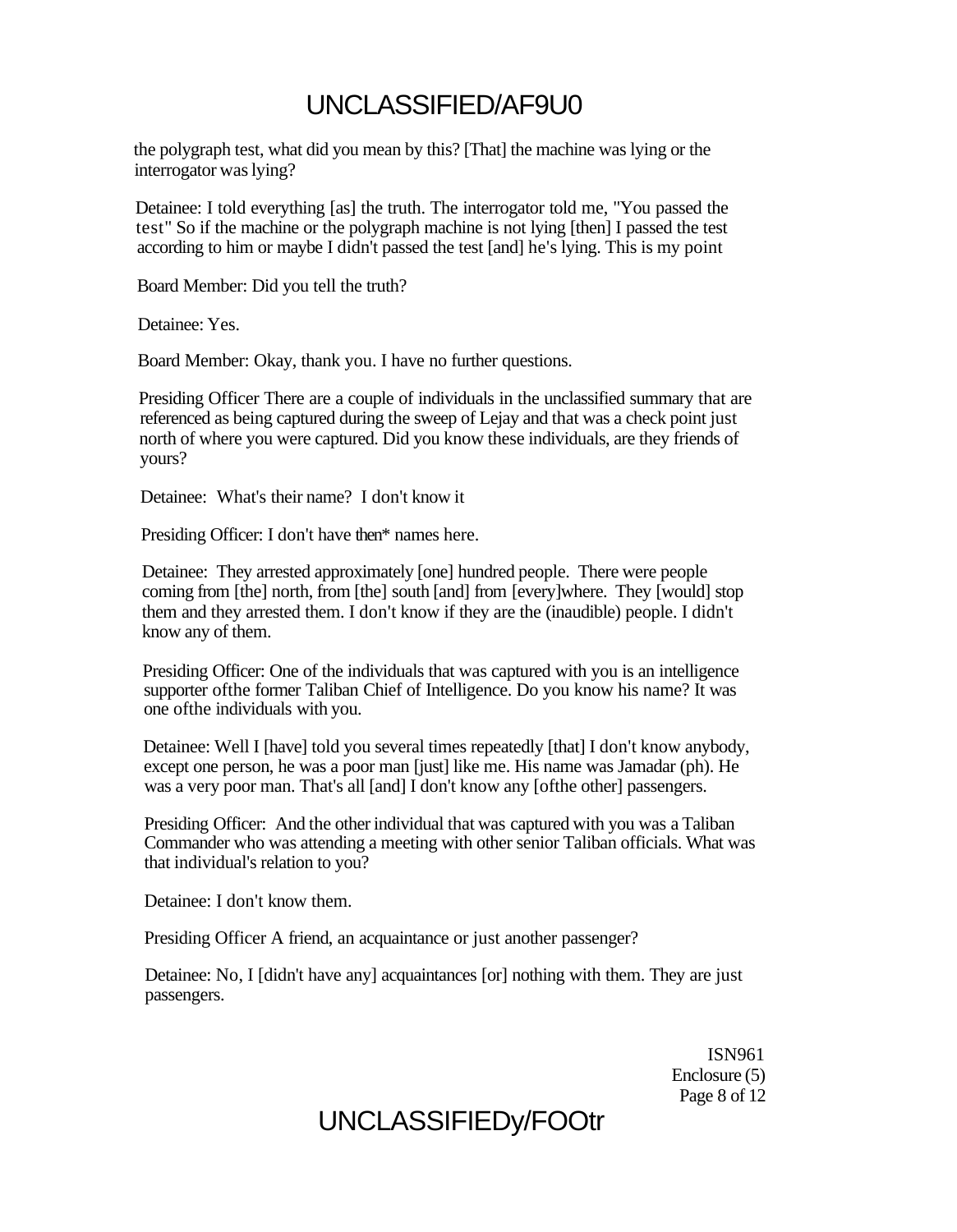## UNCLASSIFIED//EOUO

Presiding Officer It is also mentioned your brother fought for Jamaat-I-Islami in a Jihad. Was your brother ever hurt injured?

Detainee: Yeah eighteen years ago he was hurt.

Presiding Officer: How?

Detainee: One day I was with him in the village and he was running away from me and he was hit by a mine.

Presiding Officer: Did he step on a mine?

Detainee: Yeah, his leg detached, **(die detainee demonstrated** a **cutting motion by taking his finger and sliding it across his leg just below the knee).** 

Presiding Officer: Did he lose the leg or just hurt it?

Detainee: Yes, it was cut from here **(the detainee showed where his brother's leg was cut).** 

Presiding Officer: Was it from the knee down?

Detainee: Yes. Sixteen or Eighteen years ago [this] happened. [Now] he is in his house and he is helping his children.

Presiding Officer Left or right, was it his right leg or was it his left leg and how old was

he?

Detainee: [It was his] left [leg].

Presiding Officer How old was he? About how old was he?

Detainee: He was eight years old.

Presiding Officer Eight years old.

#### *The linguist confirmed the correct age.*

Detainee: Illiterate people, we don't take much note[s] or record[s] of everything.

Presiding Officer Just approximately.

Detainee: I don't know my age.

Presiding Officer: That's fine, thank you. I [would] just like to clarify [an] intent comment The Detainee stated he used klash-n-krors against US personnel. Is that word suppose to mean Kalashnikov?

> ISN961 Enclosure (5) Page 9 of 12

## UNCLASSIFIED//P0OCr

 $0005R5$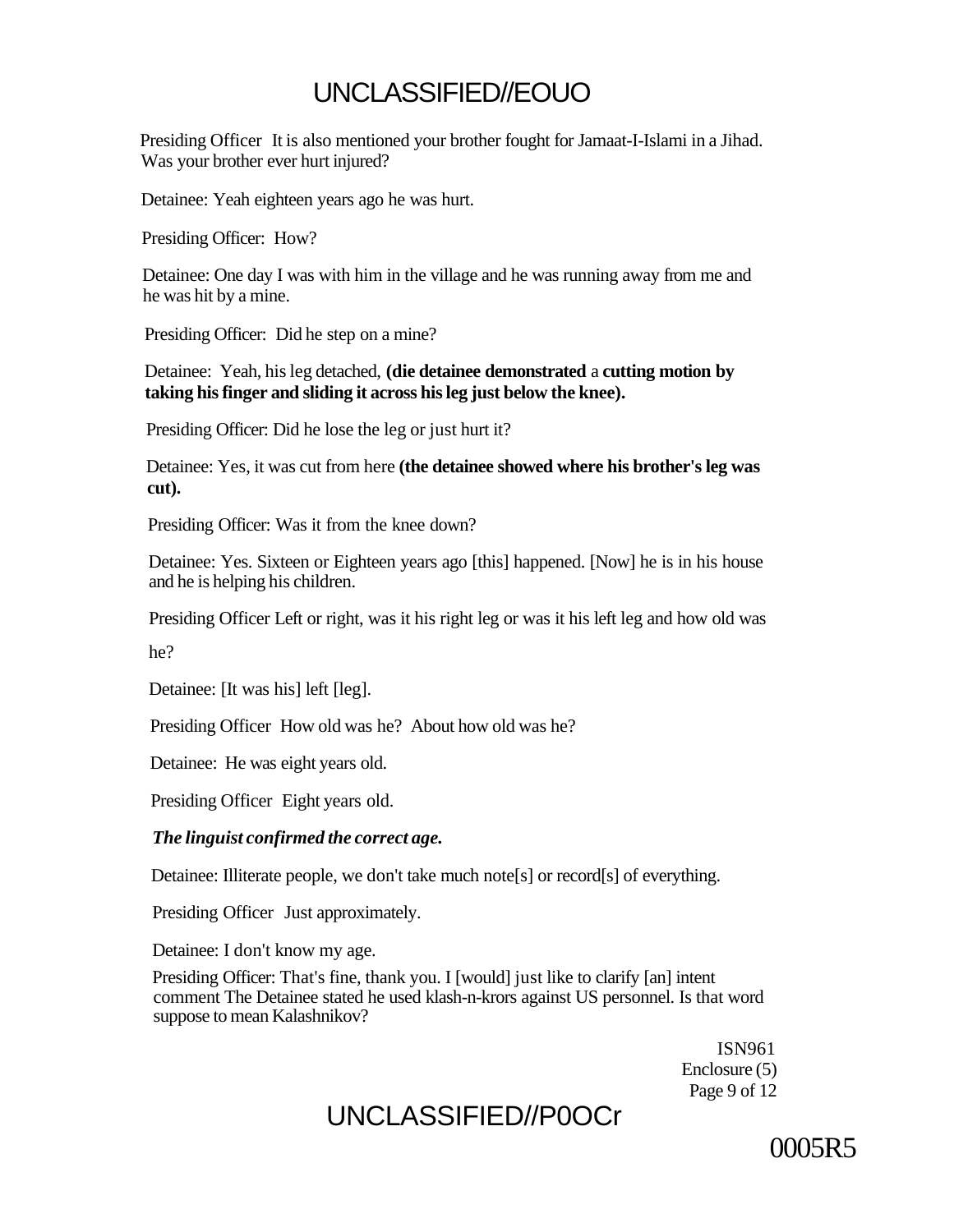## UNCLASSIFIED//F9U©

#### *The linguist stated that it was in fad Kalashnikov\**

Presiding Officer: I want yon (referring to the linguist) to ask him (referring to the Detainee).

Detainee: I have nothing to do with the Kalashnikov. I never had one.

Presiding Officer: In the Unclassified Summary there's a portion in here that its (referring to klash-n-krors) spelled different then the sr^elling of Kalashnikov. I just want to clarity that's what they are referring to and he understands (hat.

Detainee: Kalashnikov (the Detainee gave a positive response).

Presiding Officer Okay.

Board Member: I have one other questions sir.

Presiding Officer: Well, and again here it says.. .it states mat he used the Kalashnikov against the U.S. Can he explain to me why at one time an interrogator said he said that? Now he\*s saying [that] he pus] never touched one or used one.

Detainee: I never said that

### *The Presiding Officer conversed with a Board Member.*

Presiding Officer. Thank you. Ijustasked the other board member ifhe had asked you about what crops you grew as a farmer. He said no, so what crops do you farm as a fanner?

Detainee: Wheat and corn.

Presiding Officer Wheat and corn?

### *The linguist gave confirmation of the wheat and corn.*

Presiding Officer: Thank you. I thirJc he (referring to the Board Member) has one more question.

Board Member: Just one more question, Abdul. You are in the taxi for twenty minutes with six other men, was mere a conversation in the taxi for that twenty minutes?

Detainee: No, we had nothing to do with each other. The taxi was so old and was making so much noise, we couldn't hear each other. I didn't know any of them. Ifyou don't know anybody, how [could] you open a conversation with {him or her]? The only thing [mat] I said [was when] the driver asked me, '\*Where [are] you going?" I said I was going to [the] market He said I need [some] money. I want to charge you money. I said, "Okay, I'll pay you money." That's all I said.

> ISN961 Enclosure (5) Page 10 of 12

# UNCLASSIFIED//FQUO

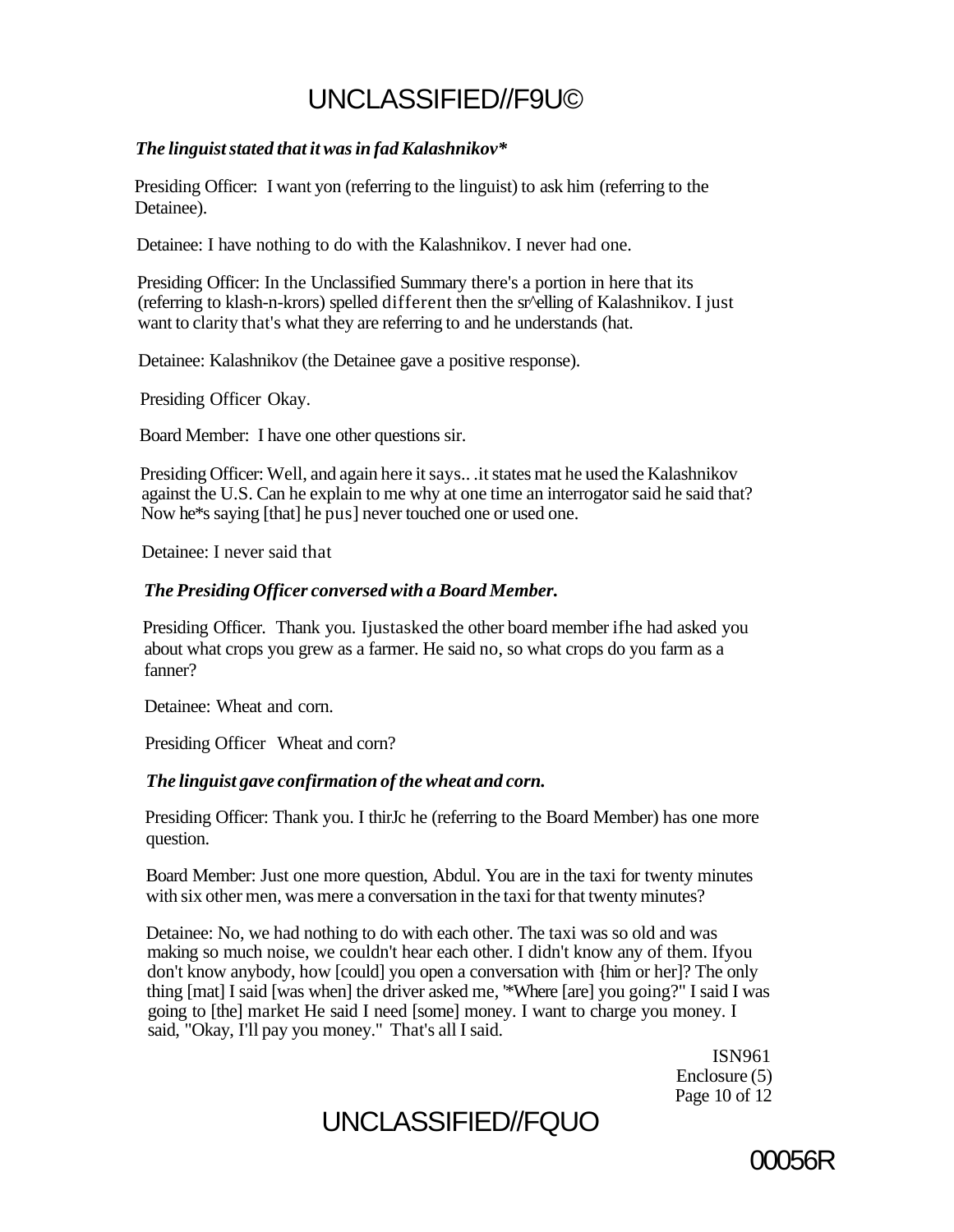# UNCLASSIFIED//FOU0

Board Member Okay. Thank you. That's all I have sir.

Presiding Officer: Thanks for your comments and coming today. We do appreciate you coming. We will do our best to grant you your request to reunite you with your family.

Detainee: When I go.home my main purpose is to arrange some food, some livelihood for my children, that's all.

Presiding Officer: Thank you. Assisting Military Officer is there any other information that the Detainee wants to present?

Assisting Military Officer. No sir.

Presiding Officer Do you (referring to the Detainee) have any final comments [because I am getting ready to Wrap it up.

Detainee: I am ready to answer any of your questions because [in] the first tribunal they called me an enemy combatant I don't want to repeat it again so if you have any questions to clarity this is the time you [can] ask me any questions [that] you [may] have. I don't have anything [more to say].

Presiding Officer Thank you.

Detainee: I am a poor man. Whenever I eat here in the detention center, I am thinking about my children, what they have to eat I wish you consider me as a normal person and send me home, please.

Presiding Officer Thank you.

#### *The Presiding Officer reads the posuAdministrative Board instructions to the Detainee and adjourned the open session of the Board,*

#### *The Administrative Review Board Members stood to exit the room and the Detainee made a comment*

Detainee: If you keep me for another year, my children, I believe they will die and I am an innocent person [so] why should I stay for another year?

Presiding Officer: Thank you.

#### *The Presiding Officer opened the classified portion of the session,*

*The Presiding Officer adjourned the classified portion of the session and the Administrative Review Board was dosed for deliberation and voting,* 

> ISN961 Enclosure (5) Page 11 of 12

# UNCLASSIFIFD//FeU0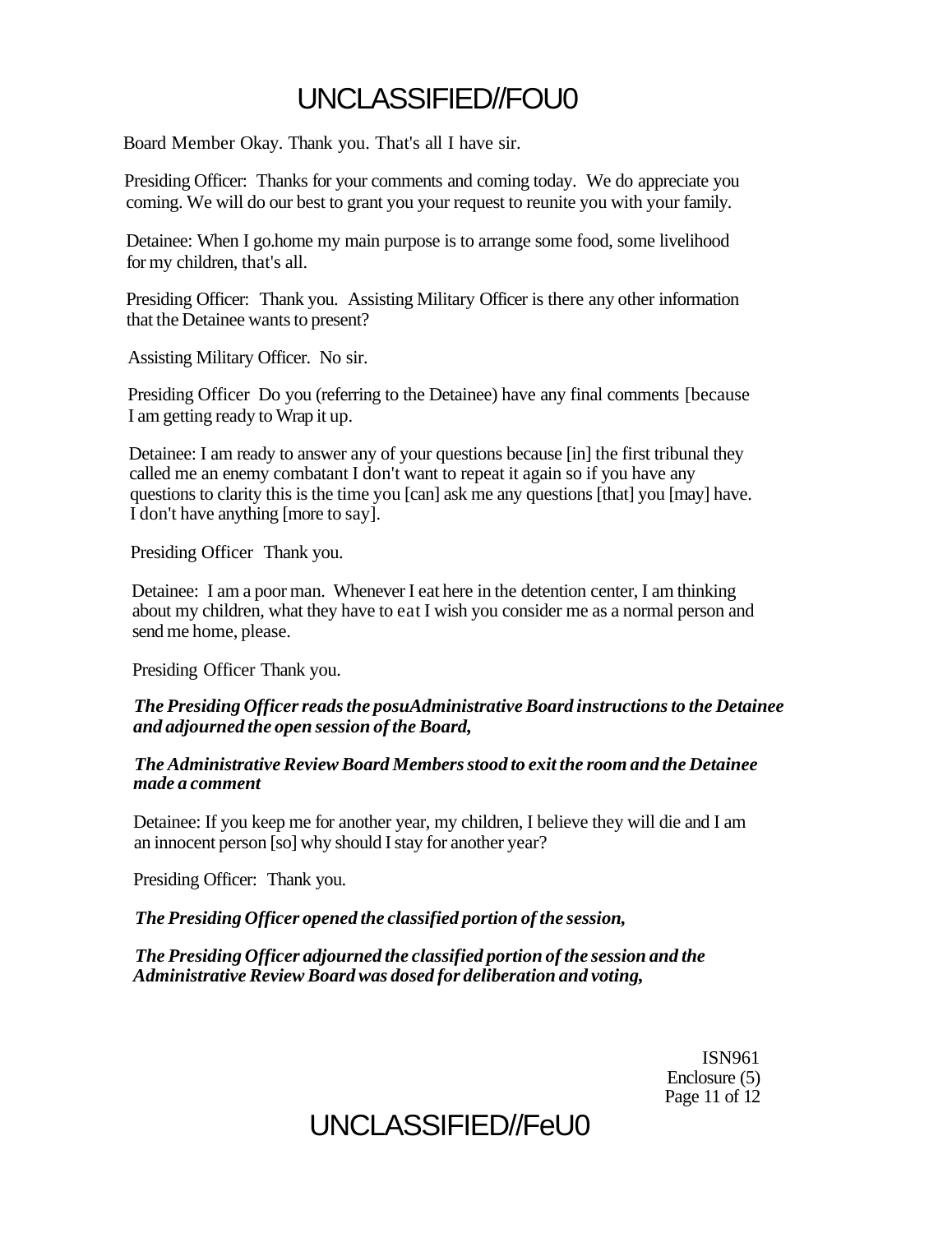# UNCLASSIFIED//FOUO

### AUTHENTICATION

I certify the material contained in this transcript is a true and accurate summary of the testimony given during the proceedings.



 $(b)$ <sup>^</sup>esiding Officer

ISN961 Enclosure (5) Page 12 of 12

UNCLASSIFIED//FOUO-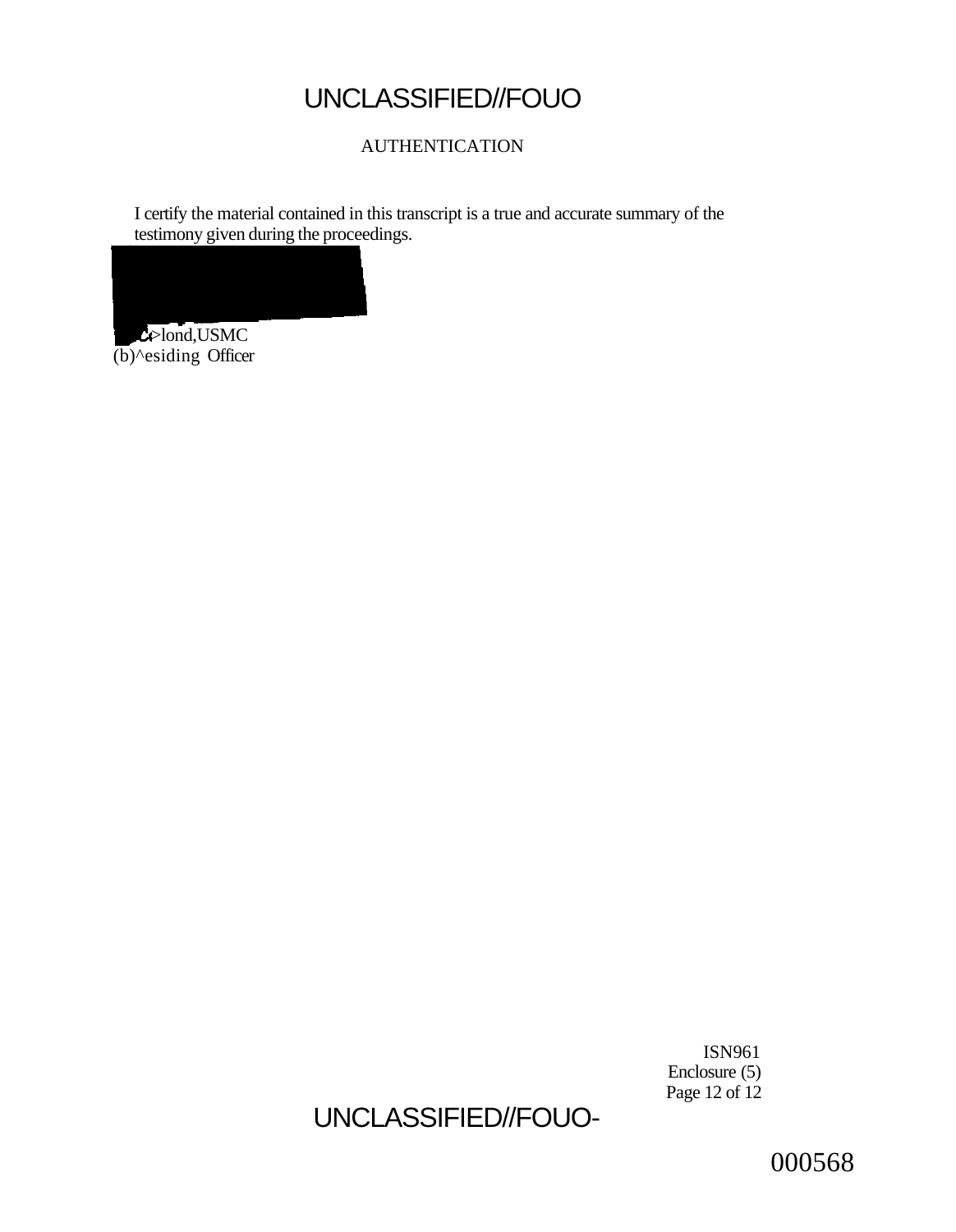## UNCLASSIFIED#E0fclO

**Summary of Administrative Review Board Proceedings for ISN 091** 

*The Administrative Review Board (ARB) was called to order.* 

*The Designated Military Officer was sworn.* 

*The Board Reporter was sworn.* 

*The Presiding Officer announced the convening authority and purpose of the ARB proceedings\** 

*The Administrative Review Board members were sworn.* 

*The Assisting Military Officer was sworn,* 

*The Assisting Military Officer presented the Enemy Combatant Notification Form, Exhibit EC-Ay to the Administrative Review Board.* 

*The Assistmg Military Officer presented the Enemy Combatant Election Form, Exhibit EC-B, to the Administrative Review Board.* 

*It was noted by the Presiding Officer that from Exhibit EC-B, the Detainee had chosen not to be present for the Administrative Review Board proceedings.* 

*The Presiding Officerconfirmedmatthe AssistingMUUary Officer had met with the Detainee and Informed him of his rights regarding me proceedings, that the Detainee appeared to understand the process, that the Unclassified Summary of me Information was read to the Detainee, that a translator was used during the interview, and that the Assisting Military Officer confirmed that the translator spoke the same language as me Detainee.* 

*The Designated Military Officer presented the Unclassified Summary of Information, ExhibUDMO-1, and DMO-2 to the Administrative Review Board.* 

*The Designated MUUary Officer stated that a copy had been previously distributed to the AMO and detainee.* 

*The Designated Military Officer gave a brief description of the contents of the Unclassified Summary of Information, Exhibit DMO-1, to the Administrative Review Board.* 

*The Presiding Officer asked the Designated Military Officer for any further unclassified information.* 

> **ISN 091 Enclosure (5) Page 1 of 2**

UNCLASSIFIED//FeyO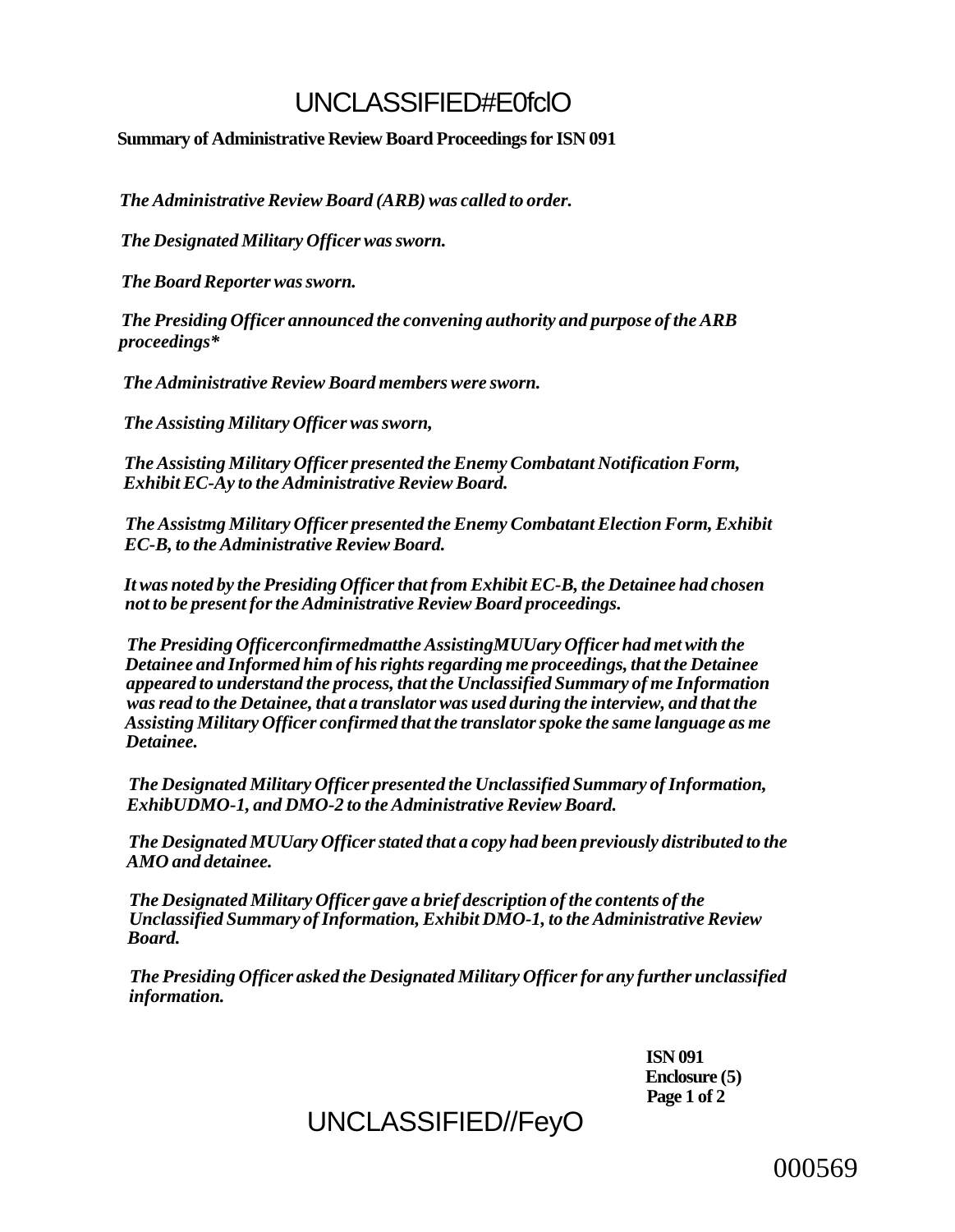## UNCLASSIFIED//FOUO

*The Designated Military Officer confirmed that he had no further unclassified information and requested a closed session to present classified information relevant to the disposition of the Detainee,* 

*The Presiding Officer acknowledged the request* 

*When asked if the Assisting Military Officer had any information to present on behalf of the Detainee to the Administrative Review Board) the Assisting Military Officer stated that he previously submitted a summary of the interview.* 

*The Presiding Officer read the remainder of the unclassified portion of the Administrative Review Board proceedings, and then adjourned the proceedings.* 

*The Presiding Officer opened the classified portion of the session.* 

*The Presiding Officer adjourned the classified portion of the session and the Administrative Review Board was closed for deliberation and voting.* 

### **AUTHENTICATION**

**I certify the material contained in this transcript is a true and accurate summary of die testimony given during the proceedings.** 

Colonel, USMC Presiding Officer

> **1SN091 Enclosure (5) Page 2 of 2**

UNCLASSIFIED//FOU©^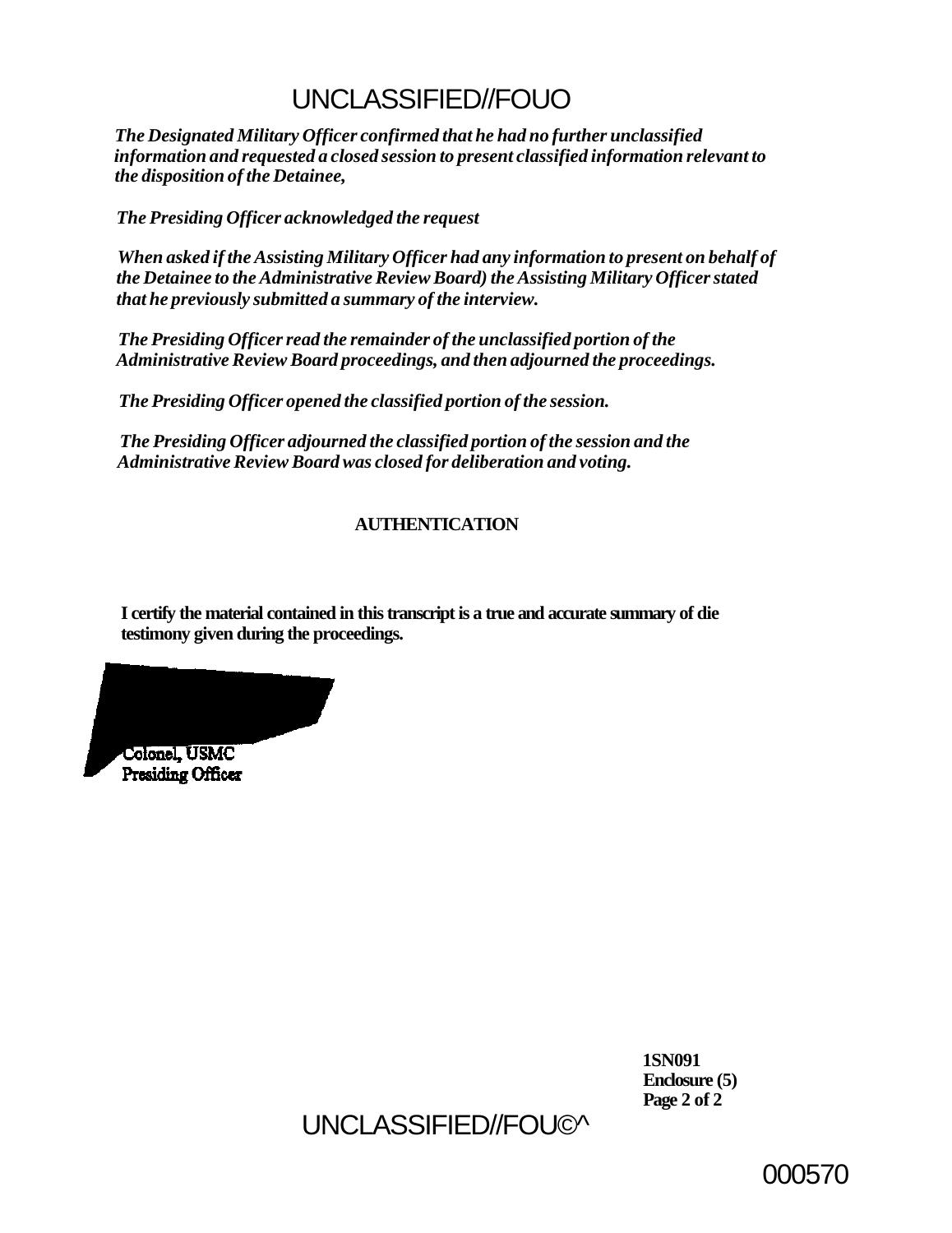## UNCLASSIFIED//F0bO

**Summary of Administrative Review Board Proceeding for ISN1050** 

*The Administrative Review Board (ARB) was catted to order.* 

*The Designated Military Officer was sworn,* 

*The Board Reporter was sworn.* 

*The Translator was sworn.* 

*The detainee entered the proceedings.* 

*The Presiding Officer announced the convening authority and purpose of the ABB proceedings.* 

*The Administrative Review Board members were sworn.* 

*The Assisting Military Officer was sworn.* 

*The Presiding Officer read the hearing instructions to the Detainee and confirmed that he understood. When asked if he had any questions concerning the Administrative Review Board process, the Detainee responded he did not* 

*The Assisting Military Officer presented the Enemy Combatant Notification form, Exhibit EC-A, to me Administrative Review Board.* 

*The AssistingMilitary Officerpresentedthe Enemy Combatant Election Form,ExhibH EC-B, to the Administrative Review Board.* 

*The Designated Military Officer presented the Unclassified Summary of Information, ExhibHDMO-l, and DMO-2 to DMO-S, to the Administrative Review Board.* 

*The Designated Military Officer gave a brief description of the contents of me Unclassified Summary of Information, Exhibit DMO-1, to the Administrative Review Board.* 

*The Presiding Officer confirmed that a copy had been previously distributed.* 

*The Designated Military Officer confirmed that he had no further unclassified information and requested a closed session to present classified information relevant to the disposition of the Detainee.* 

*The Presiding Officer acknowledged the request* 

*The Presiding Officer opened the Administrative Review Board to the Detainee to present information with the assistance of the Assisting Military Officer.* 

> ISN 1050 Enclosure (5) Page 1 of6

# UNCLASSIFIFD//FeUCU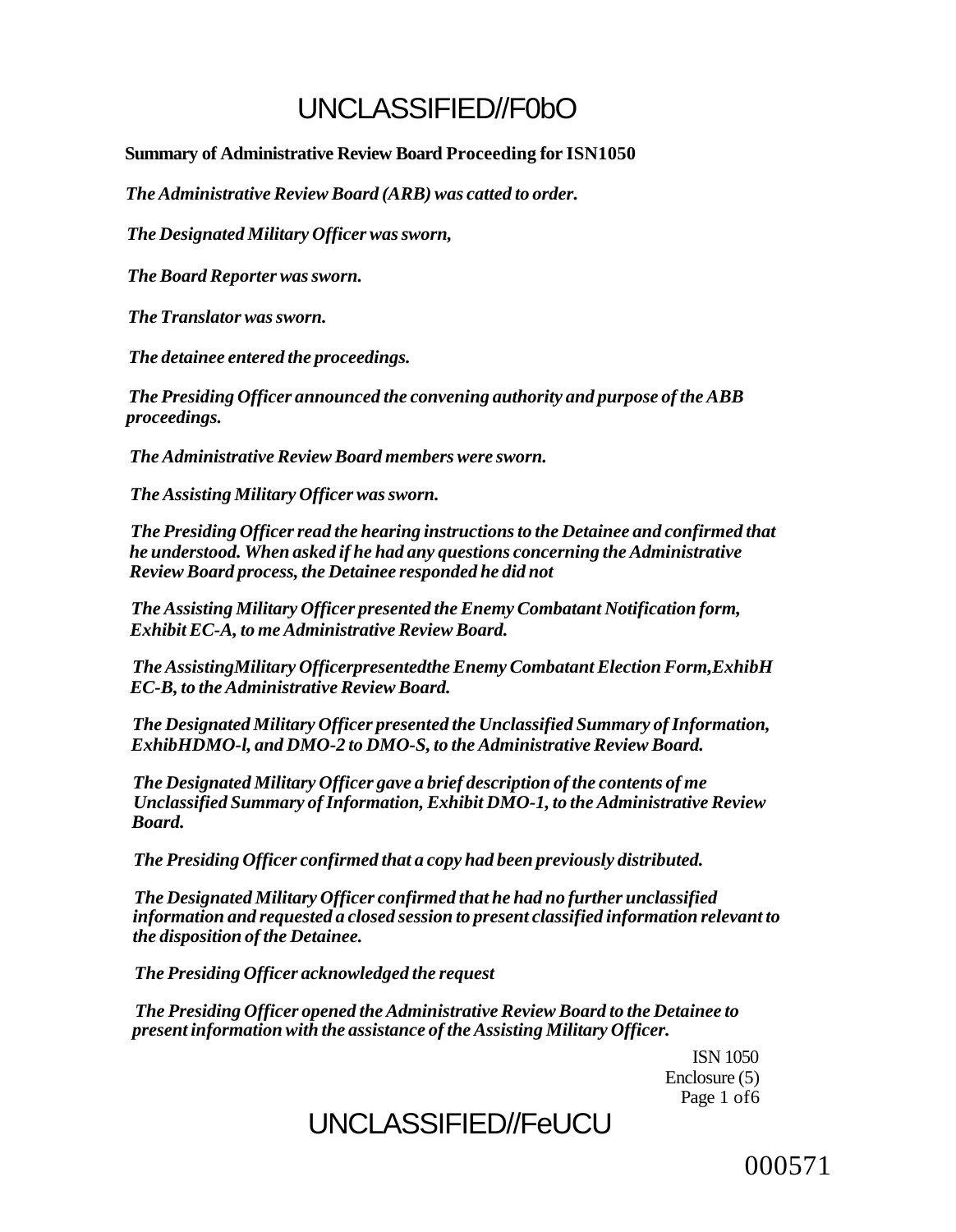## UNCLASSIFIED//FOOO

*The Presiding Officer asks the Detainee if he wishes to make a statement and whether he opts to take an oath (a Muslim oath),* 

*The Detainee declined taking the (Muslim) oath.* 

*The Assisting Military Officer read the responses to the allegations on the unclassified summary to assist the Detainee in answering the allegations.* 

*The AMO had no farmer questions for the Detainee.* 

*The DMO had no further questions for the Detainee.* 

*Administrative Review Board Member's questions:* 

**Board Member: When you were captured, who was with you?** 

**Detainee: I was with Salim.** 

**Board Member: Who is Salim?** 

**Detainee: What do you mean by who is Salim from? Where, from where [where is he] from?** 

**Board Member: Yes. Is he a friend or a teacher or...?** 

**Detainee: No nothing. Not a friend, not a teacher.** 

**Board Member: Were you captured with a group?** 

**Detainee: No only with Salim.** 

**Board Member: What were you doing when you were captured?** 

**Detainee: I don't know anything. I came [went] with Salim. I am not aware of anything but I [was] captured with Salim [we were captured] together. When [they] captured him they captured me too.** 

**Board Member: Okay, I have one more question. Do you hold any ill feelings toward the American people or the current government of Afghanistan?** 

**Detainee: No, I have nothing-..! have no hard feelings about [the] American [people], I have no hard feelings about my own government No nothing.** 

**Presiding Officer: You were acting as a guide for this group that had weapons, surveillance equipment and radios. Did you become suspicious of what they were planning and doing with that equipment?** 

> **ISN 1050 Enclosure (5) Page 2 of6**

UNCLASSIFIED//EQUCL\_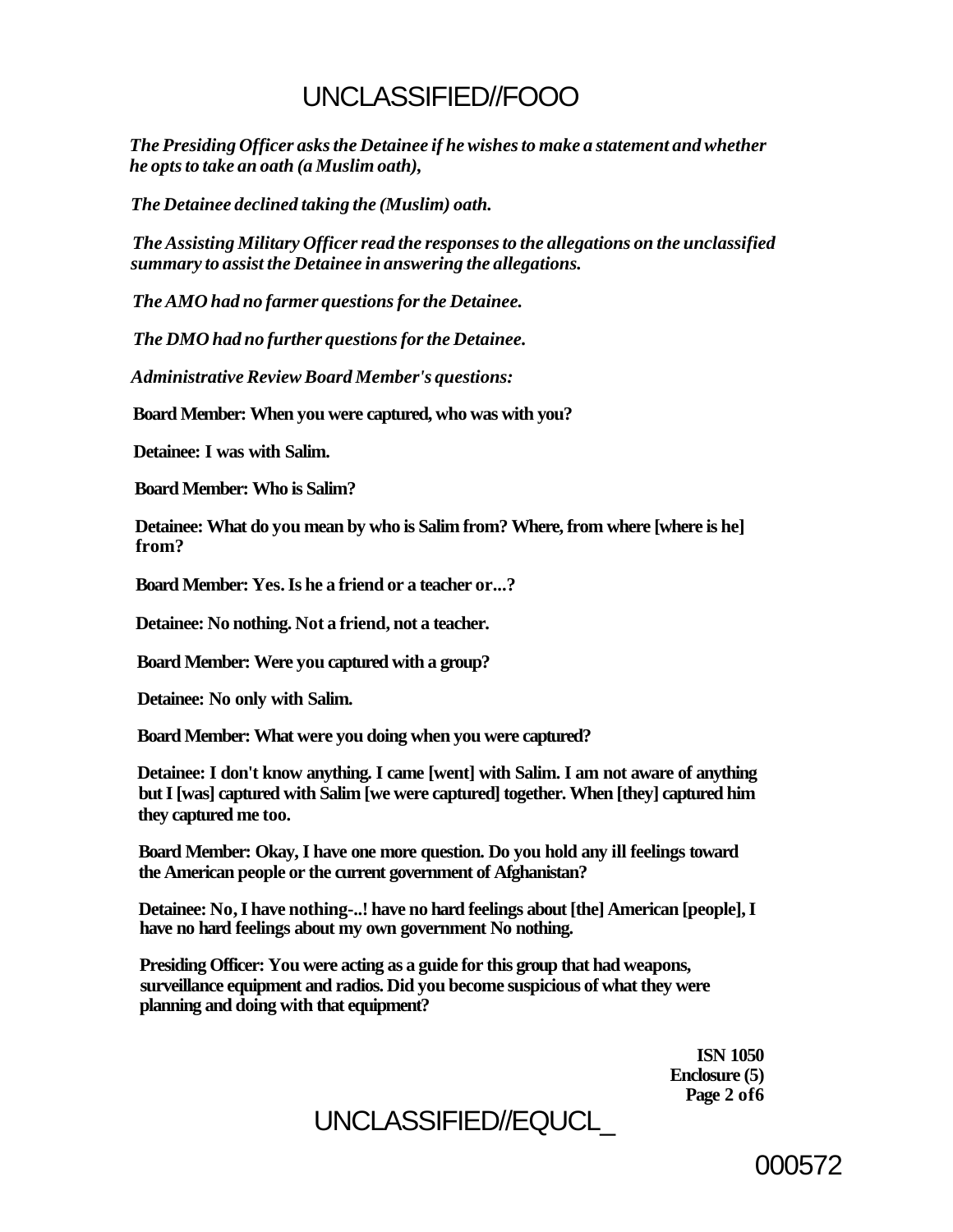## UNCLASSIFIED//F0UO

Detainee: I [had] never seen these things, if I [had] saw those things with them I would [have] become suspicious. (Asking question) What are you doing with these lands of things?

Presiding Officer: So going with that group, you did not see anything on the other folks that were with you?

Detainee: No, I didn't see anything besides [an] assault rifle with Salim.

Presiding Officer Did you have a weapon?

Detainee: No.

Presiding OfiScer: You were a Madrassa student for quite some time at Lakan Madrassa. What kind of student were you; average, above average, top of the class, what kind of student were you?

Detainee: There is no degree in [the] Madrassa, Madarassa [the] people [are] reading different books, everybody. And they have their own merit

Presiding Officer: So there's no standard as to how well you were doing in the Madrassa?

Detainee: Nobody told me anything, if Fm [at] the top or at the bottom. No they didn't tell me anything.

Presiding Officer: What were the main topics taught at the Madrassa?

Detainee: The Koran.

Presiding Officer: That's it?

Detainee: The Koran, and the Koran other parts like that... (inaudible).

Presiding Officer: If you were to be released, what plans do you have for the future?

Detainee: I want to go and I will look too [for] work and find [work] and make [a] livelihood for my family.

Presiding Officer: What kind of work do you do?

Detainee: I am a landlord. I have land. I would like to work in [on] my land and do some farming.

Presiding Officer: How old were you when you first enrolled in the Madrassa?

ISN1050 Enclosure (5) Page 3 of 6

## UNCLASSIFIED//FOOO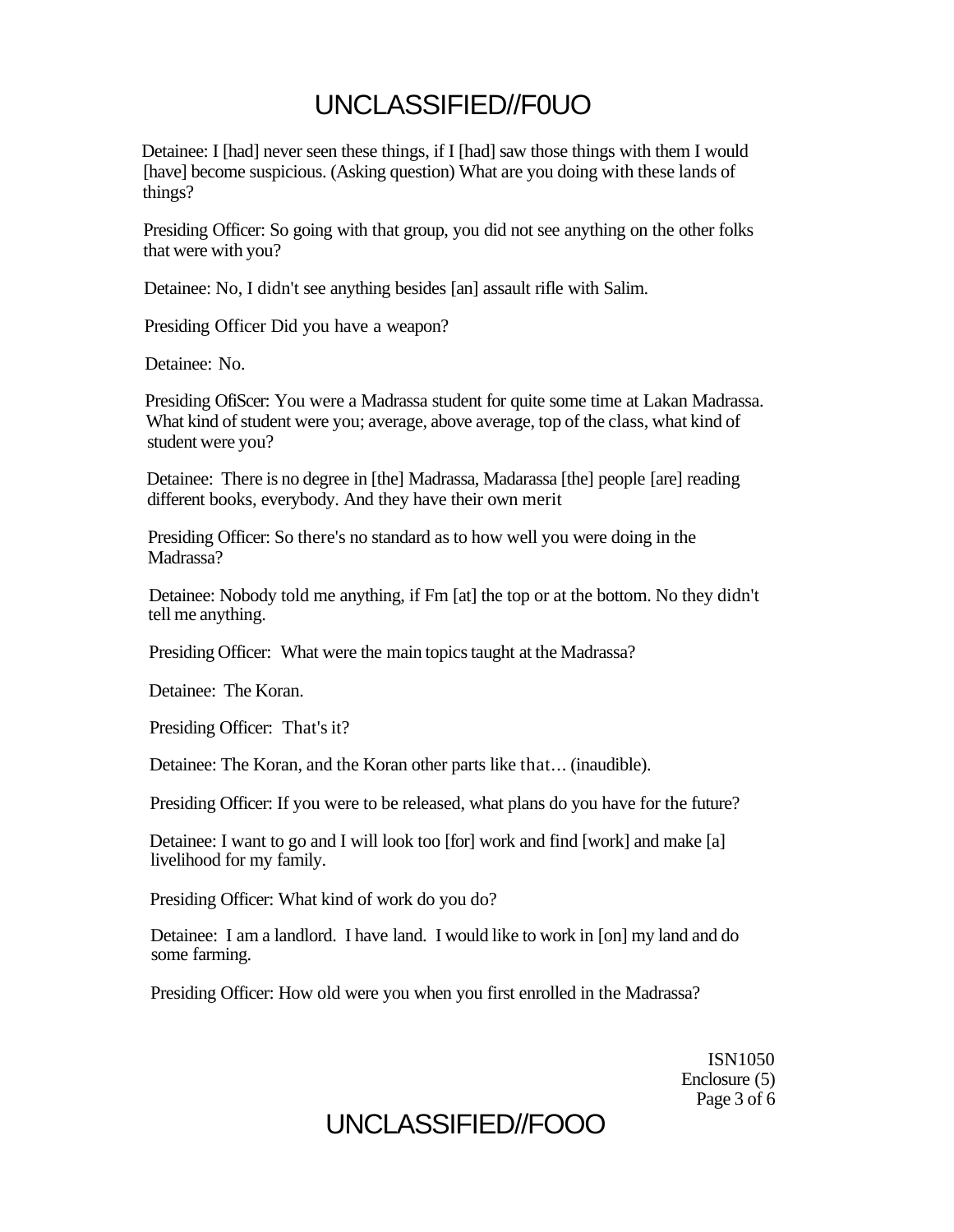## UNCLASSIFIED//F0UO

Detainee: I don't remember how old I was, just approximately. I was very minor [young] when I went to Madrassa to read [the] Koran. At the last Madrassa when [where] I was arrested, I don't remember how old I was.

Presiding Officer: Did yon have a job before attending the Madrassa?

Detainee: No.

Presiding Officer: Were you allowed to work while you were in the Madrassa?

Detainee: Yes<sub>s</sub>Iwaa[workmgon]rayownferm... [a] farming job.

Presiding Officer: One last question, 1 understand you attended more than one Madrassa. What is the difference with the different Madrassas?

Detainee: I attended two Madrassas. When I was [a] minor small boy. I was [in one] in my Kaliee (sic) my village Madrassa. It was in my village, it was [within] walking distance. Then [When] I become [became] older I went to another Madrassa. Thatistwo **Madrassas** 

Board Member: What exactly were you doing at the time you were captured? Were you walking somewhere, were you sitting, were you about ready to have a meal?

Detainee: I was with Salim. Salim tell [told] me to buy him some foodstuff from the store. So when I went [to] buy him [the] foodstuff whe Salim wasn't there. So whenhe came [back] he said let's go. When we starred] moving

the police... military people came and arrested us. I don't know what was die reason.

Presiding Officer: I need to go back. This person Salim, how well did you know him and from where did you know him?

Detainee: I never met this man before until the day I was arrested I don't know this man, I never met this man that was the first day I met him and I was arrested. That's all.

Presiding Officer: Do you normally hang out with total strangers? Especially with the results of what happened, you didn't know this person; you just hang out with some one you don't know?

Detainee: No normally I don't do that. He came to my Madrassa and he was just like our guest [And] to respect him; entertain him; *\J\* take him [to] places he said he [bad] never beenthere [before] Iwasjustthere to accompany [him]. That was all I did.

Assisting Military Officer. Sir may I ask a couple of questions?

Presiding Officer: Certainly.

ISN1050 Enclosure (5) Page 4 of 6

## UNCLASSIFIED//PO06-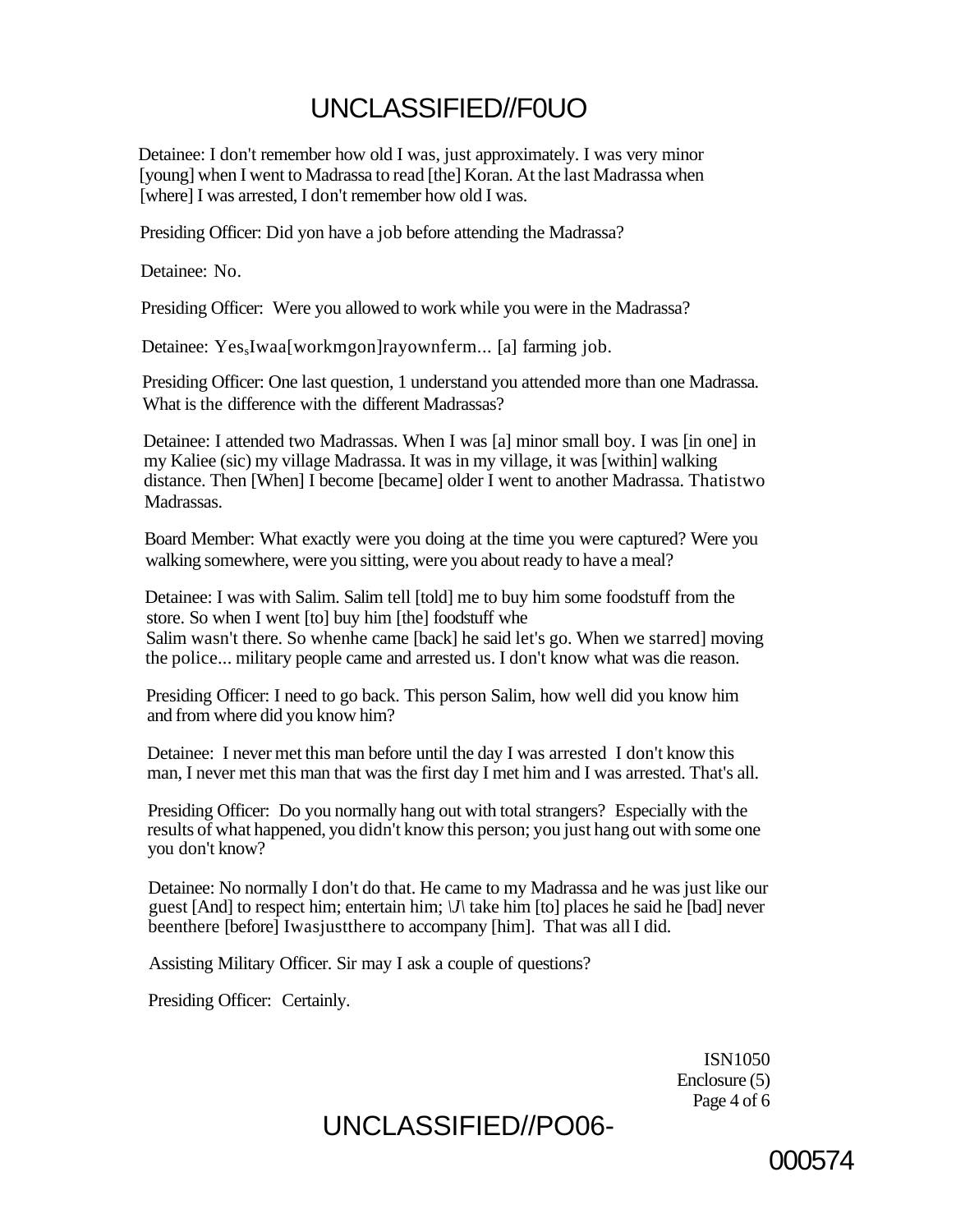## UNCLASSIFIEDZ/FOUO

Assisting Military Officer Could you describe your routine at the Madrassa on a daily and weekly basis?

Detainee: I [would] study, nothing else except study.

Assisting Military Officer: Did you go out on any field trips?

Detainee: I [have] never done [any] military training. No I never went somewhere [anywhere] I [went] to school.

Assisting Military Officer: So what is your school? Do you go to school at eight o'clock, study the Koran till what time or, or...?

Detainee: Yes I can tell you precisely what time. Between nine and eight in the morning. We [would] start between nine and eight and [then] we close at noontime. Noontime is for lunch. After lunch we have a rest time, after rest time the school [would] start again until evening.

Assisting Military Officer Just going back to your response to the allegation: "The Detainee along with other members of the group, were ordered by an known al Qaida to the burial ground". You stated that your &iend,Mahbuburahmanaskedyoutotakea Pashtu Afghani named Salim to the burial ground. So you did have a Mend mat came along with you?

Detainee: Yes.

Assisting Military Officer: What was he carrying?

Detainee: Nothing.

Assisting Military Officer: How long was your trip to the burial ground?

Detainee: I don't remember... two hours [maybe] three hours.

Assisting Military Officer: How long did you plan to stay there?

Detainee: No we didn't spend much time there. When we go [went] there, then we returned back.

Assisting Military Officer: That is all I have sir, thank you.

#### *The Presiding Officer read the past-Administrative Board instructions 0 the Detainee and the Detainee asked the following questions concerning the decision process:*

Detainee: How long does it take?

ISN1050 Enclosure (5) Page 5 of 6

## UNCLASSIFIED//EGUO-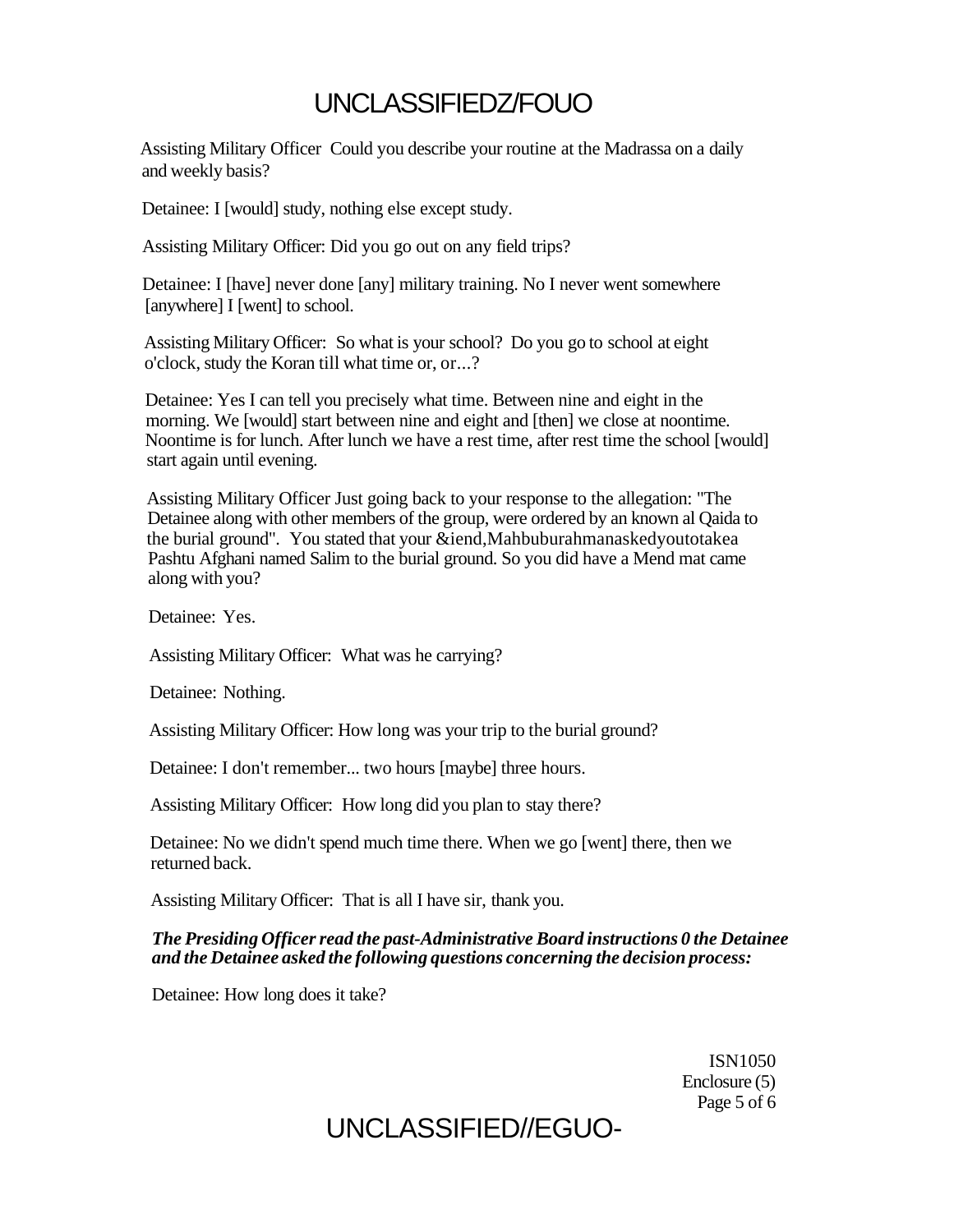## UNCLASSIFIEDtfEOUQ

**Presiding Officer. Uncertain. It is an administrative procedure that could take a while but we don't know. But we'll know within a reasonable amount of time.** 

**Detainee: Two months, three months how long?** 

Presiding Officer: I (<sup> $\wedge$ </sup>n't sr $\wedge$ iry a time biit it takes a while for the procedures. For them **to go through the records and once a decision is made we will be notified.** 

**Detainee: If the decision [is] made against me, how long after that [will] I be able to come back to this proceedings?** 

**Presiding Officer: 1\*11 get to that** 

*The Presiding Officer concluded reading the post-Administrative Board instruction to the Detainee and adjourned the open session of the Board***.** 

*The Presiding Officer opened the classified portion of the session.* 

*The Presiding Officer adjourned the classified portion of the session and the Administrative Review Board was closed for deliberation and voting.* 

### **AUTHENTICATION**

*I certify the material contained in this transcript is a true and accurate summary of the testimony given during the proceedings.* 



**Presiding Officer** 

**ISN 1050 Enclosure (5) Page 6 of6** 

UNCLASSIFIED//FOUQ\_

00057B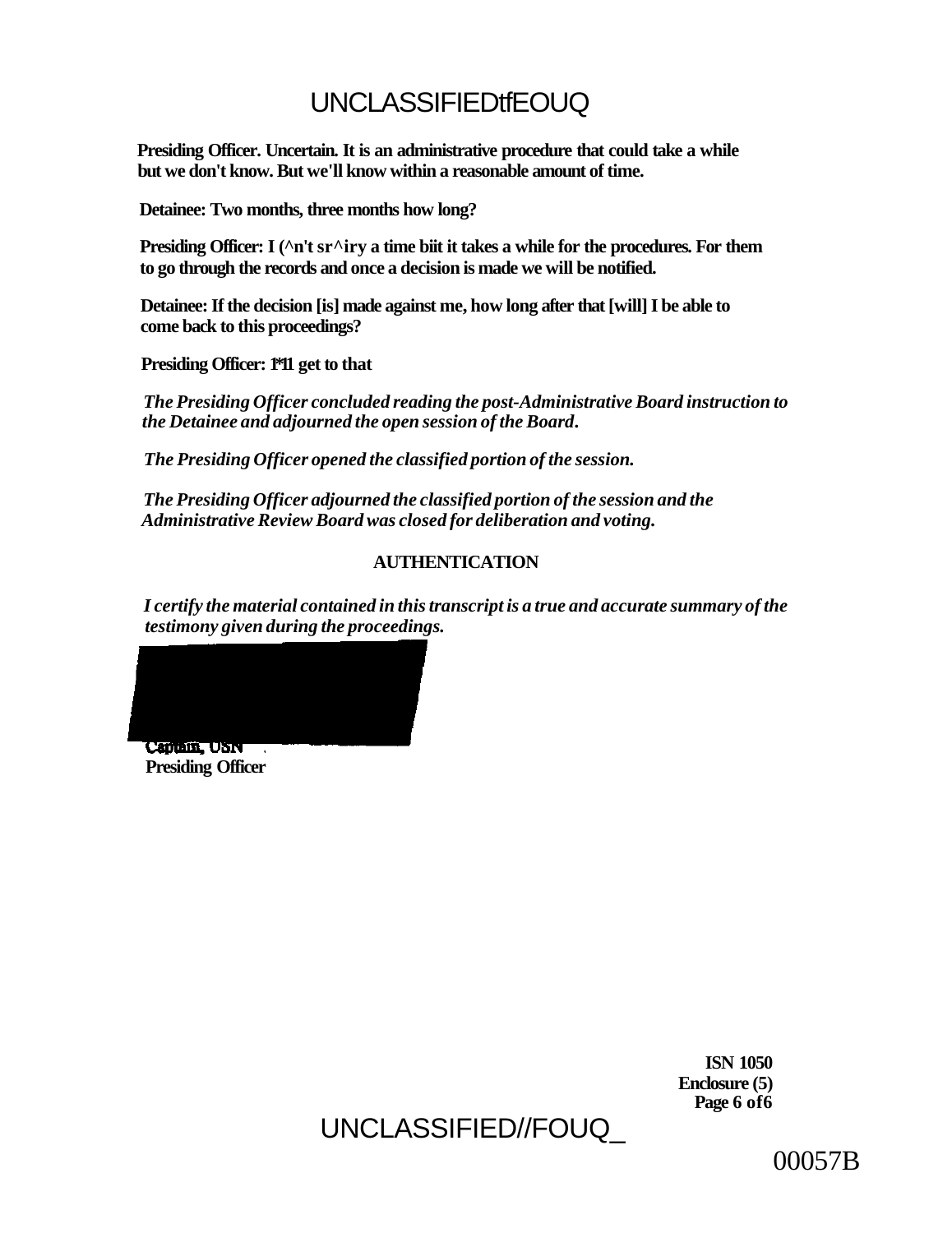### **UNCLASSIFIED//F0W0**

**Summarized Administrative Review Board Proceedings** 

*The Administrative Rtview Board was called to order.* 

*The Designated Military Officer was sworn,* 

*The Board Reporter was sworn,* 

*The Presiding Officer announced the convening authority and purpose of the Administrative Review Board proceedings,* 

*The Administrative Review Board members were sworn.* 

*The Assisting Military Officer was sworn,* 

*The Assisting Military Officer presented the Enemy Combatant Notification Form (Exhibit EGA) tome Administrative Review Board.* 

*The Assisting Military Officer presented the Enemy Combatant Election Form (Exhibit EC-B) to the Administrative Review Board.* 

*It was noted by the Presiding Officer that from Exhibit EC-B, the Detainee had chosen not to be present for the Administrative Review Board proceedings.* 

*The Presiding Officer confirmed that the Assisting Military Officer had met with the Detainee and informed him of his rights regarding the proceedings, that the Detainee appeared to understand the process, that the Unclassified Summary of the Information was read to ike Detainee, that a translator was used during the interview, and that the Assisting Military Officer confirmed mat the translator spoke the same language as ihe Detainee,* 

*The Designated Military Officer presented ihe Unclassified Summary of Information (Exhibit DMO-I) to the Administrative Review Board,* 

*The Presiding Officer confirmedthata copy hadbeen previously distributed.* 

*The Designated Military Officer presented the FBI Redaction Certification (Exhibit DMO-2).* 

*Ihe Designated Military Officer gave a brief description of the contents of Exhibit DMO-l* 

*The Presiding Officer asked ihe Designated Military Officer for any further unclassified Information,* 

> **ISN# 196 Enclosure (5) Page 1 of2**

### **UNCLASSIFIED//POUQ\_**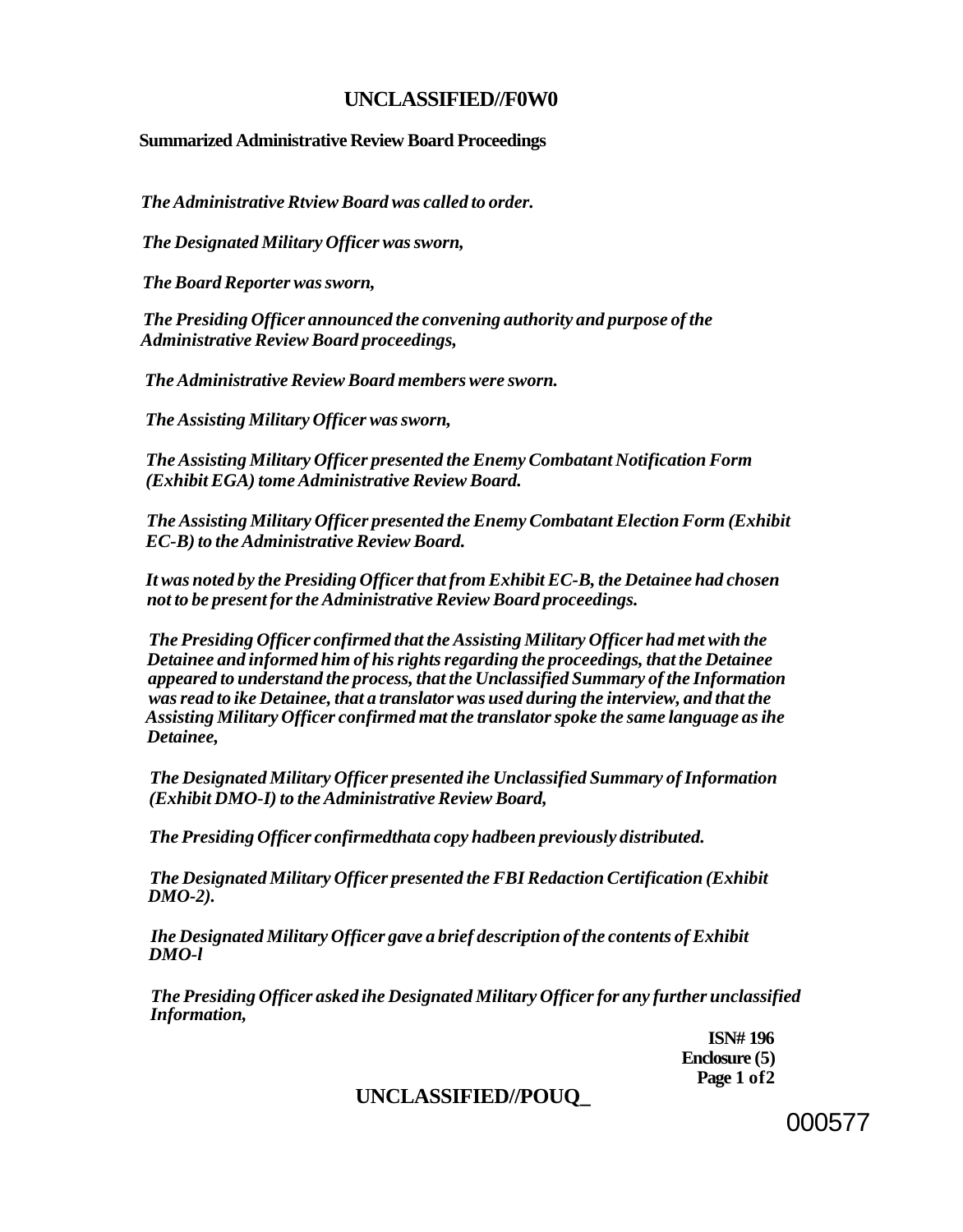### UNCLASSIFIED//FOUO

*The Designated Military Officer confirmed that he had no further unclassified information and requested a closed session to present classified information relevant to the disposition of me Detainee.* 

*The Presiding Officer acknowledged the request* 

*When asked if the Assisting Military Officer had any information to present on behalf of the Detainee to the Administrative Review Board\* the Assisting Military Officer stated mat he previously submitted a summary of the interview as a continuation ofEC-B and would read it into evidence for the Administrative Review Board\** 

*The Presiding Officer read the remainder of the unclassified portion of the Administrative Review Board proceedings, and then adjourned me proceedings.* 

*The Presiding Officer opened the classified portion of the session,* 

*The Presiding Officer adjourned the classified portion of the session and the Administrative Renew Board was closed for deliberation and voting.* 

### AUTHENTICATION

I certify the material contained in this transcript is a true and accurate summary of the testimony given during the proceedings.



Captain, USN Administrative Review Board Presiding Officer

> ISN# 196 Enclosure (5) Page 2 of2

### UNCLASSIFJED//F©WG^ 000578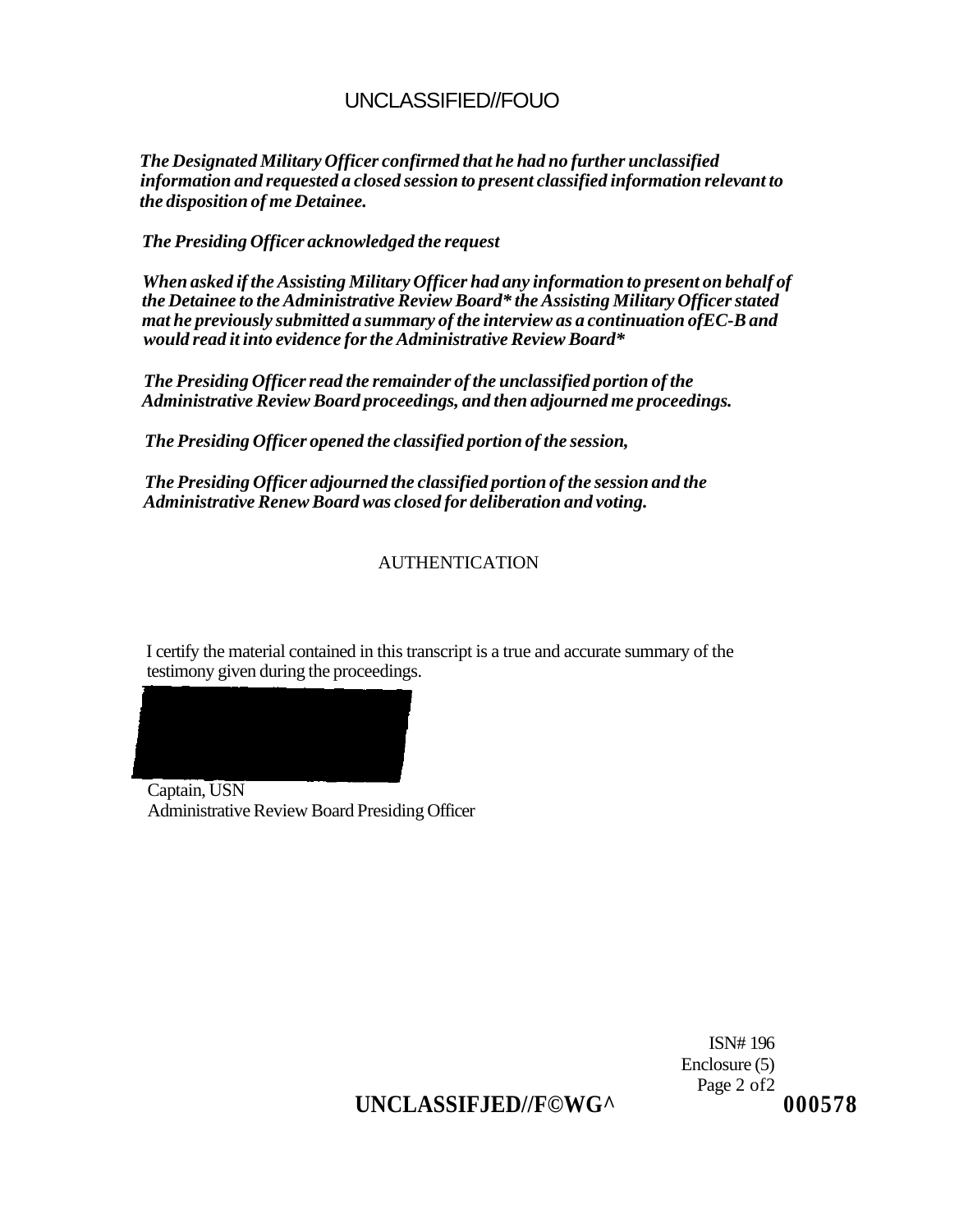## UNCLASSIFIED/FOtiO

### **SUMMARY OF ADMINISTRATIVE REVIEW BOARD PROCEEDINGS FORISN223**

*The Administrative Review Board (ABB) was called to order.* 

*The Designated Military Officer was sworn.* 

*The Board Reporter was sworn.* 

*The Presiding Officer announcedme cmvcnmgautiwrUy and purpose of the ABB proceedings.* 

*The Administrative Review Board members were sworn.* 

*The Assisting Military Officer was sworn,* 

*The Assisting Military Officer presented the Enemy Combatant Notification (Exhibit EC-A) to me Administrative Review Board.* 

*The Assisting Military Officer incorrectly stated the exhibit marking for me Enemy Combatant Election Form. The Presiding Officer corrected die discrepancy.* 

*The Assisting Military Officer presented die Enemy Combatant Election Form (Exhibit EC-B) to me Administrative Review Board.* 

*It was noted by the Presiding Officer mat from Exhibit EC-B, the Detainee had chosen not to be presentfor the Administrative Review Boardproceedings.* 

*The Presiding Officer confirmed that the Assisting Military Officer had met wim the Detainee and informed him of his rights regarding the proceedings, mat the Detainee appeared to understand me process, that the Unclassified Summary of the Information was read to the Detainee, that a translator was used during me interview, and mat the Assisting Military Officer confirmed mat the translator spoke the same language as the Detainee.* 

*The Designated Military Officer presented the Unclassified Summary of Evidence (Exhibit DMO-1) to me Administrative Review Board.* 

*The Presiding Officer confirmed mat a copy had been previously distributed.* 

*The Designated Military Officer gave a brief description of me contents of Exhibit DMO-L* 

## UNCLASSIFIED/FOUG-

**Enclosure (5) Page 1 of2**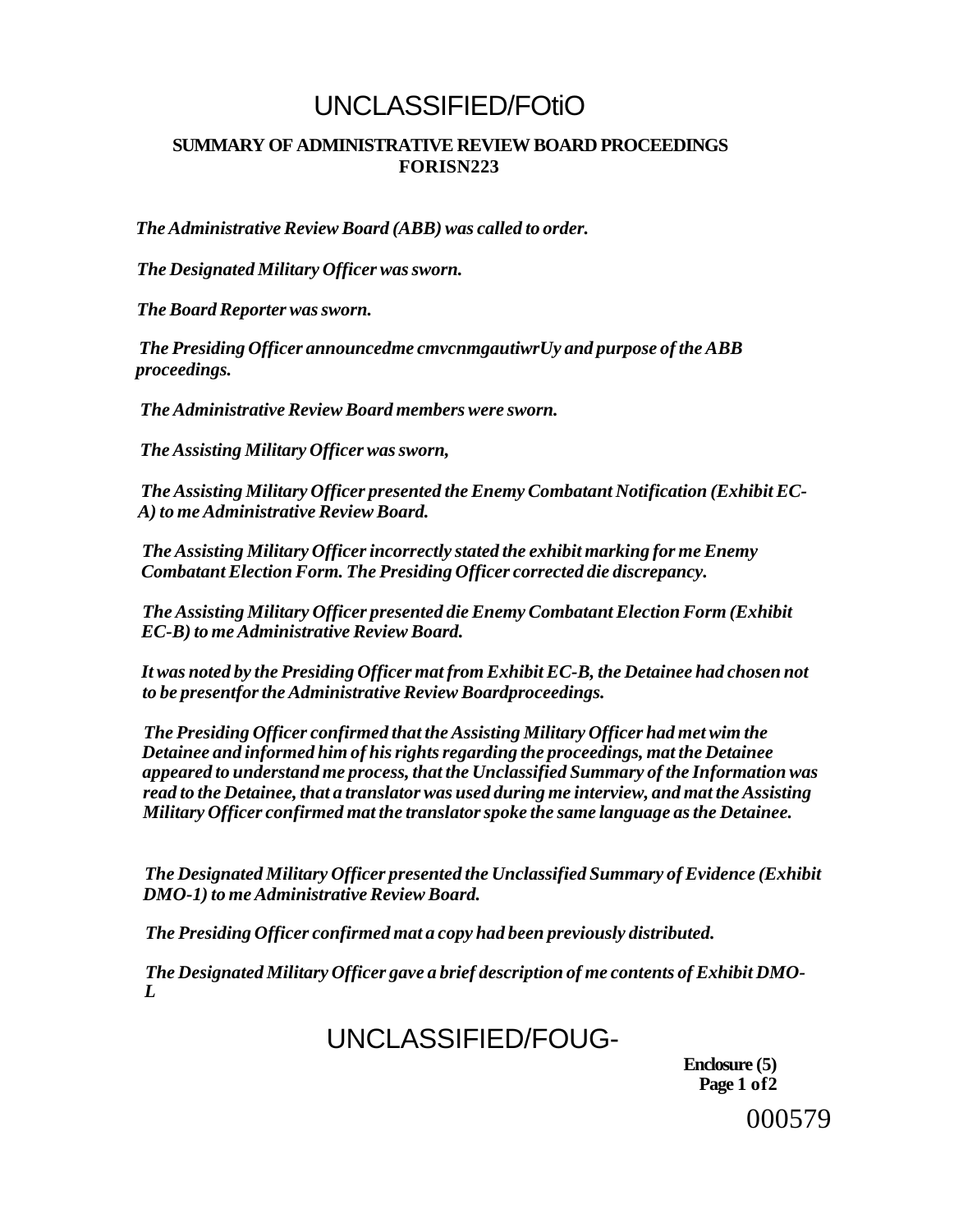## UNCLASSIFIED/FOyO

*The Presiding Officeraskedthe Designated Military Officer for my further unclassified information.* 

*The Designated Military Officer confirmed that he had no further unclassified information andrequesteda closed session to present classified information relevant to the disposition of the Detainee\** 

*The Presiding Officer acknowledged the request* 

*When asked ifthe Assisting Military Officer had my information to present on behalf of die Detainee to the Administrative Review Board, me Assisting Military Officer stated that he previously submitted a summary of the interview. The Assisting Mtiteay Officer then verbally summarized the Detainees' comments during die interview.* 

*The Presiding Officer read the remainder of the unclassified portion of die Administrative Review Boardproceedings, and men adjourned die proceedings.* 

*The Presiding Officer opened die classified portion of die session.* 

*The Presiding Officer adjourned the classified portion of die session and die Administrative Review Board was closed for deliberation and voting.* 

### AUTHENTICATION

I certify the material contained in this transcript is a true and accurate summary of the testimony given during the proceeding

Colonel, U.S. Army Presiding Officer

UNCLASSiFIED/FGyO—

Enclosure (5) Page 2 of2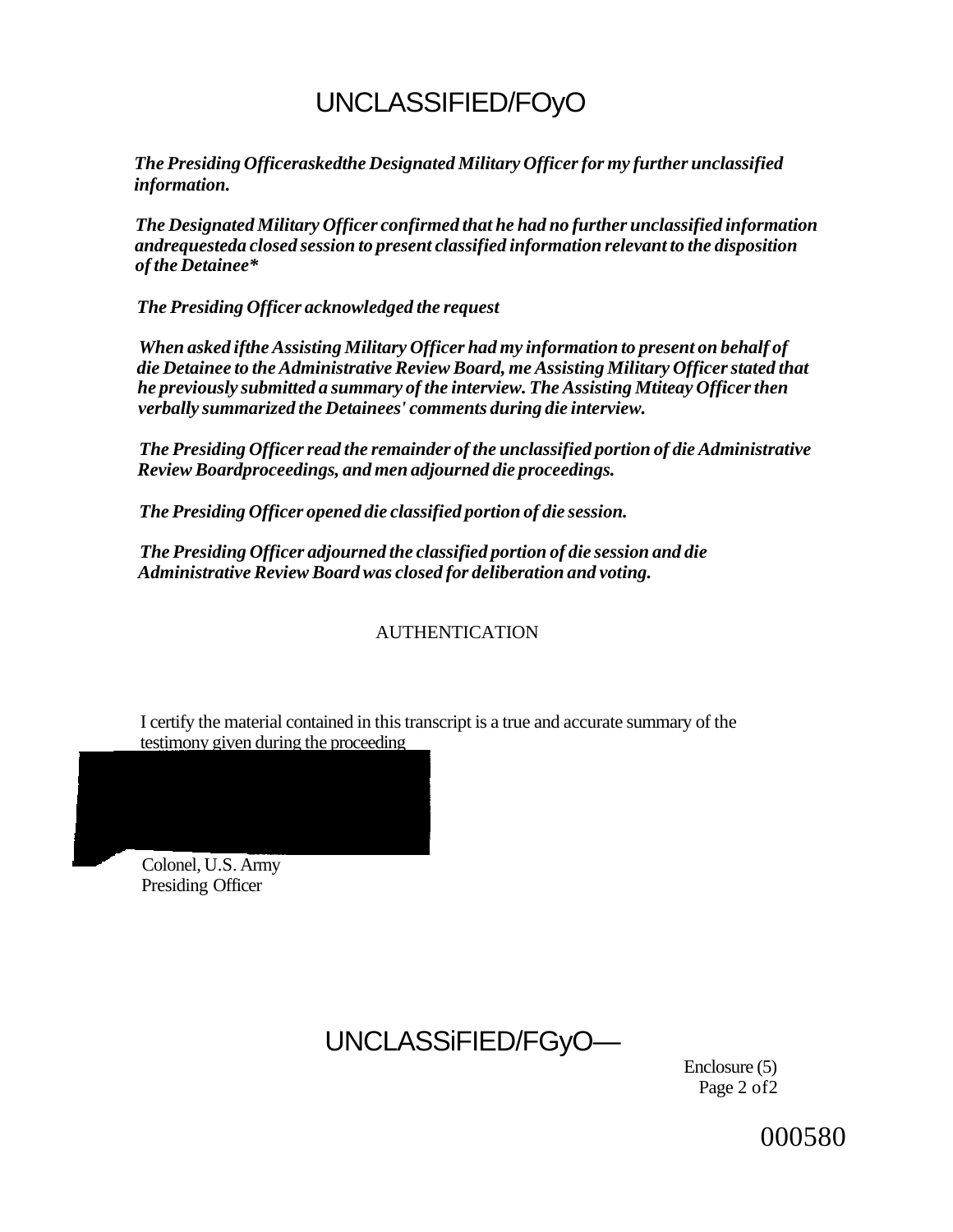## UNCLASSIFIED/^OUO

### **SUMMARY OF ADMINISTRATIVE REVIEW BOARD PROCEEDINGS FOR ISN198.**

*The Administrative Review Board was called to order,* 

*The Designated Military Officer was sworn,* 

*The Board Reporter was sworn.* 

*The Presiding Officer announced the convening authority and purpose of the ARB proceedings.* 

*The Administrative Review Board members were sworn.* 

*The Assisting Military Officer was sworn.* 

*The Assisting Military Officer presented the Enemy Combatant Notification Form (Exhibit EC-A) to the Administrative Review Board* 

*The Assisting Military Officer inadvertently stated the incorrect exhibit marking for the Enemy Combatant Elections Form; therefore the Presiding Officer made verification of the marking and noted the correction.* 

*The Assisting Military Officer presented the Enemy Combatant Election Form (Exhibit EC-B) to me Administrative Review Board,* 

*It was noted by the Presiding Officer that from Exhibit EC-B, the Detainee had chosen not to be present for the Administrative Review Board proceedings.* 

*The Presiding Officer confirmed that the Assisttag Military Officer had met with the Detainee and informed him of his rights regarding the proceedings, that the Detainee appeared to understand the process, that the Unclassified Summary of the Information was read to the Detainee, that a translator was used during the interview, and that the Assisting Military Officer confirmed that the translator spoke the same language as the Detainee.* 

*The Designated Military Officer presented the Unclassified Summary of Information (Exhibit DMO-1) to me Administrative Review Board* 

*The Presiding Officer confirmed that a copy had been previously distributed* 

*The Designated Military Officer gave a brief description of the contents of Exhibit DMO-1.* 

> **ISN# 198 Enclosure (5) Page 1 of2**

UNCLASSIRED//F0tfe-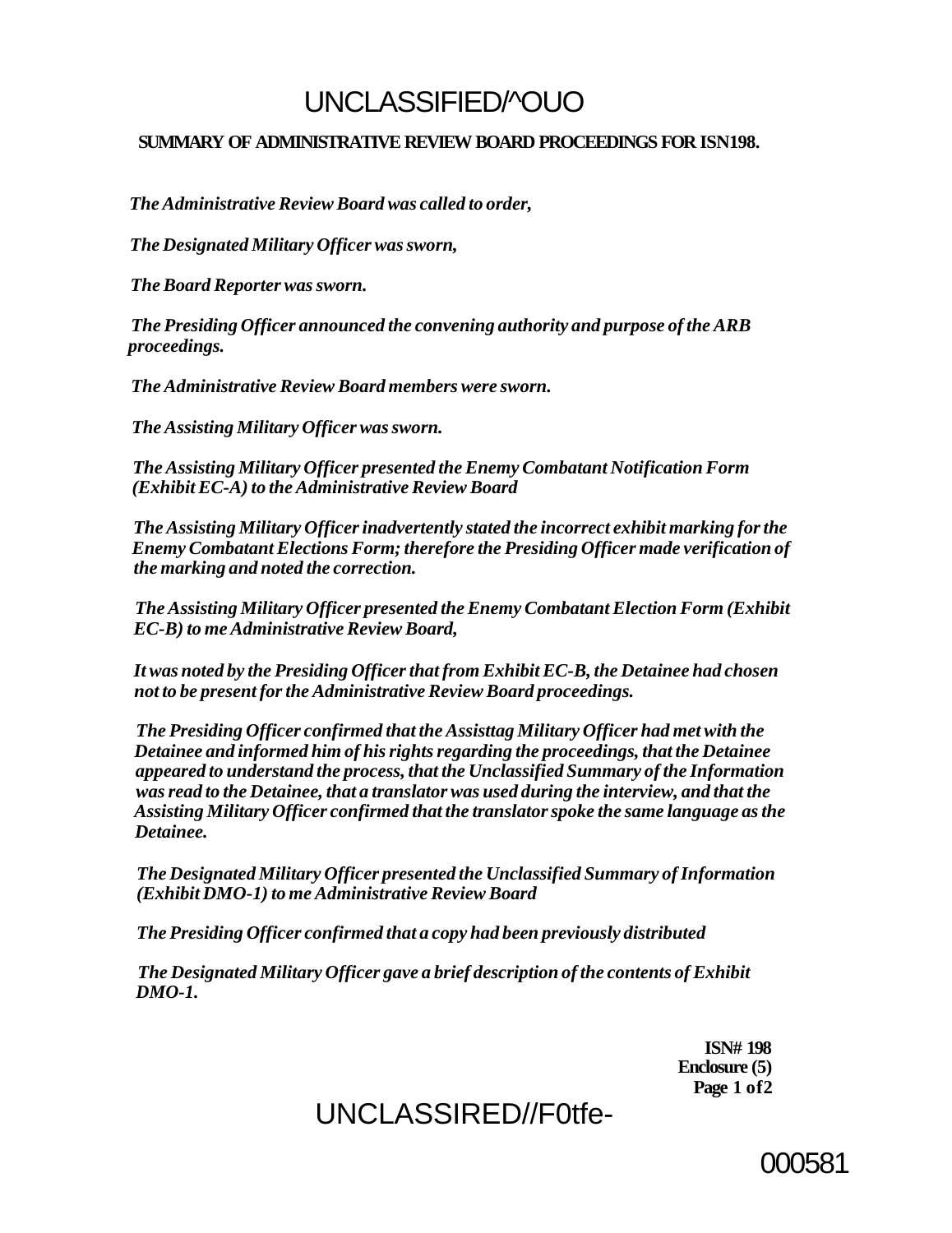## UNCLASSIFIED^FGUO

*The Presiding Officer asked ike Designated Military Officer for any further unclassified information,* 

*The Designated Military Officer confirmed that he had no further unclassified information and requested a closed session to present classified information relevant to the disposition of the Detainee,* 

*The Presiding Officer acknowledged the request* 

*When asked tfthe Assisting Military Officer had any information to present on behalf of the Detainee to the Administrative Review Board, the Assisting Military Officer stated that he previously submitted a summary of the interview,* 

*The Presiding Officer read the remainder of the unclassified portion of the Administrative Review Board proceedings, and men adjourned the proceedings\** 

*The Presiding Officer opened the classified portion of the session,* 

*The Presiding Officer adjourned the classified portion of the session and the Administrative Review Board was closed for deliberation and voting.* 

### AUTHENTICATION

I certify the material contained in this transcript is a true and accurate summary of the testimony given during the proceedings. .

Captain, USN Presiding Officer

> ISN# 198 Enclosure (5) Page 2 of 2

UNCLASSIFIED//F©U©^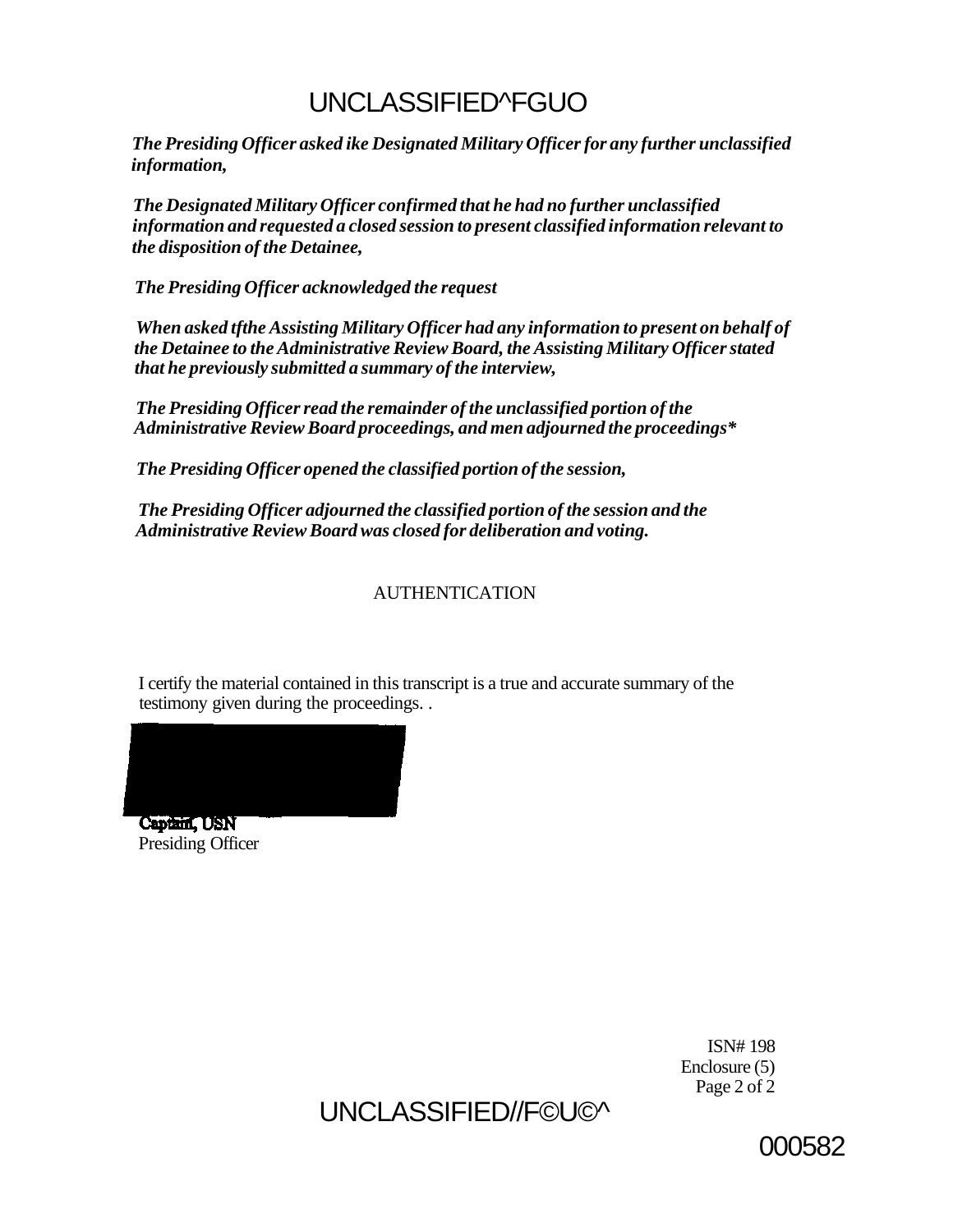### UNCLASSIFIED//P0UO

### **SUMMARY OF ADMINISTRATIVE REVIEW BOARD PROCEEDINGS FOR ISN 078.**

*The Administrative Review Board (ASM) was called to order.* 

*The Designated Military Officer was sworn,* 

*The Board Reporter was sworn\** 

*The Presiding Officer announced the convening authority and purpose of the ARB proceedings,* 

*The Administrative Review Board members were sworn,* 

*The Assisting Military Officer was sworn,* 

*The Assisting Military Officerpresentedike Enemy Combatant Notification form (Exhibit EOA) to the Administrative Review Board.* 

*The Assisting Military Officer presented the Enemy Combatant Election Form (Exhibit EC-B) to Ote Administrative Review Board,* 

*It was noted by the Presiding Officer that from Exhibit EC-B, the Detainee had chosen not to be present for the Administrative Review Board proceedings.* 

*The Presiding Officer confirmed that the Assisting Military Officer had met with the Detainee and informed him of his rights regarding the proceedings, that the Detainee appearedto understand the process, that the Unclassified Summary of Evidence was read to the Detainee, that a translator was used during the interview, and that the Assisting Military Officer confirmed that the translator spoke the same language as the Detainee.* 

*The Designated Military Officer presented the Unclassified Summary of Evidence (Exhibit DMO-1) to the Administrative Review Board* 

*The Presiding Officer confirmed that a copy had been previously distributed,* 

*The Designated Military Officer gave a brief description of the contents of Exhibit DMO-h* 

*The Presiding Officer asked the Designated Military Officer for any further unclassified information,* 

UNCLASSIFIED//FOUO Endosure (5)

**Page 1 of2**